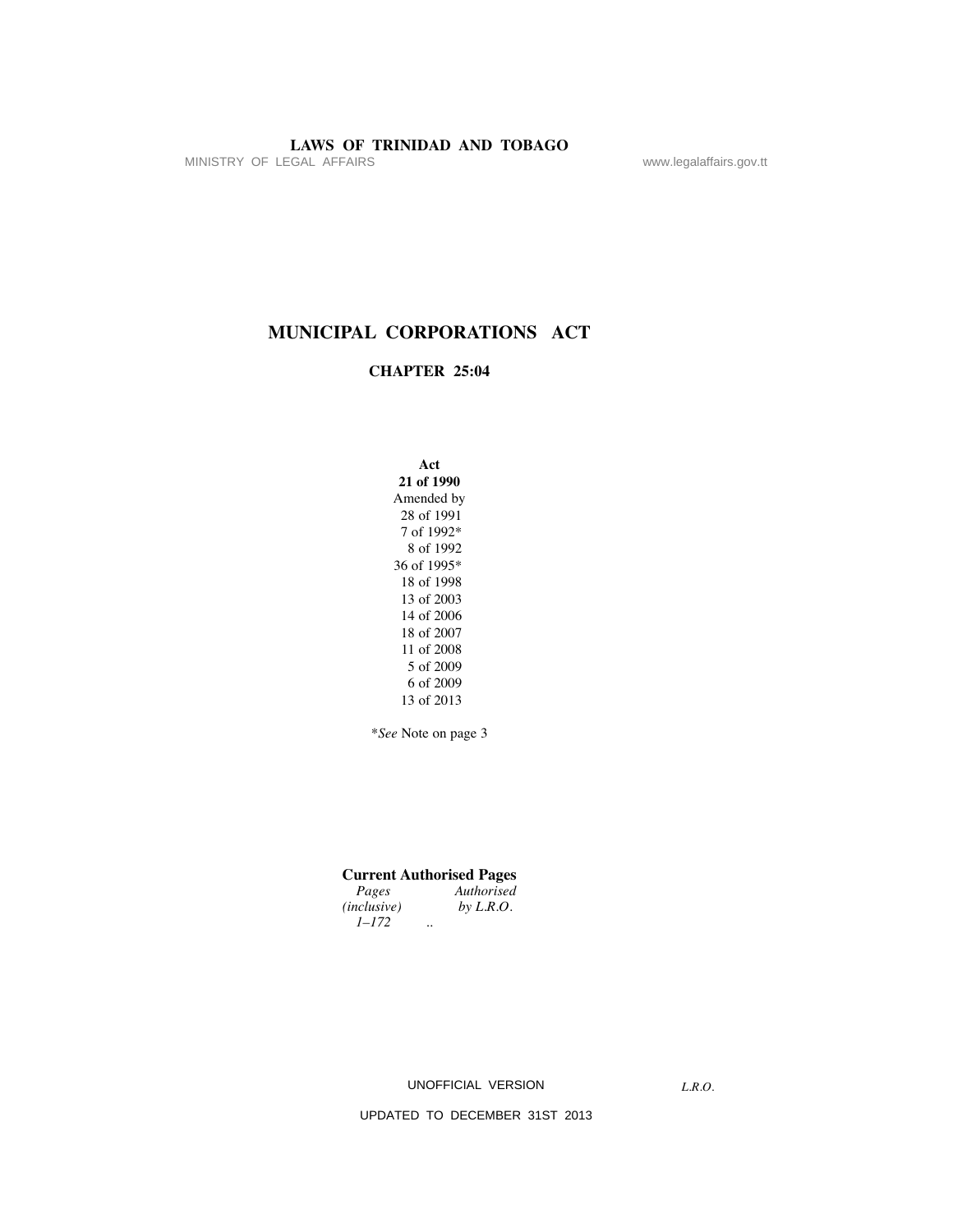MINISTRY OF LEGAL AFFAIRS **WARE ACCOMPTED MINISTRY** OF LEGAL AFFAIRS

2 **Chap. 25:04** *Municipal Corporations*

**Index of Subsidiary Legislation**

|                                            |          |          |          | Page |
|--------------------------------------------|----------|----------|----------|------|
| Municipal Corporations Order (LN 133/1993) | $\cdots$ | $\cdots$ | $\cdots$ | 171  |
| Municipal Corporations Order (LN 194/1996) | $\cdots$ | .        | $\cdots$ | 172  |

# **Note on Omissions**

#### **The following Subsidiary Legislation have been omitted:**

- A. Vesting Orders made under section 7A of the Act.
- B. Standing Orders made under section 66 of the Act with respect to—
	- (i) City Corporations;
	- (ii) Borough Corporations; and
	- (iii) Regional Corporations.
- C. Market Bye-laws made under section 196 of the Act.
- D. Abattoir Bye-laws made under section 208 of the Act.
- E. Municipal Corporations Orders made under sections 48 and 187 of the Act.
	- (For references to the above Vesting Orders, Standing Orders, Market Bye-laws and Abattoir Bye-laws—*See* the Current Index of Acts and Subsidiary Legislation.

**N.B.**—Although the above Vesting Orders, Standing Orders, Market Bye-laws, Abattoir Byelaws and Municipal Corporations Orders are of importance, the need for reference to them is very limited and in view of their length it is not considered practical to publish them in the Revised Edition. They are issued with the *Gazette* and published in the Annual Volumes of the Acts and Subsidiary Legislation of Trinidad and Tobago and copies may be purchased from the Government Printery.

# **Note on Commencement Dates**

- 14th September, 1990: Legal Notice 182/1990 brought sections 1 and 273 into operation with effect from 14th September, 1990.
- 3rd April, 1991: Legal Notice 39/1991 brought the following sections and Schedules into operation with effect from 3rd April, 1991—
	- *(a)* sections 2, with respect to the definitions of "elector", "electoral district", "Municipality" and "Returning Officer", 3, 4, 5(1), 11(1), (2), (3) and 275; and
	- *(b)* the First, Second, Third Schedules and the Eleventh Schedule, in so far as this Schedule applies to section 2 and the First Schedule of the Representation of the People Act, Ch. 2:01, section 82 of the Interpretation Act, Ch. 3:01 and sections 2, 3 and the First and Second Schedules of the Elections and Boundaries Commission (Local Government) Act, Ch. 25:50.

UNOFFICIAL VERSION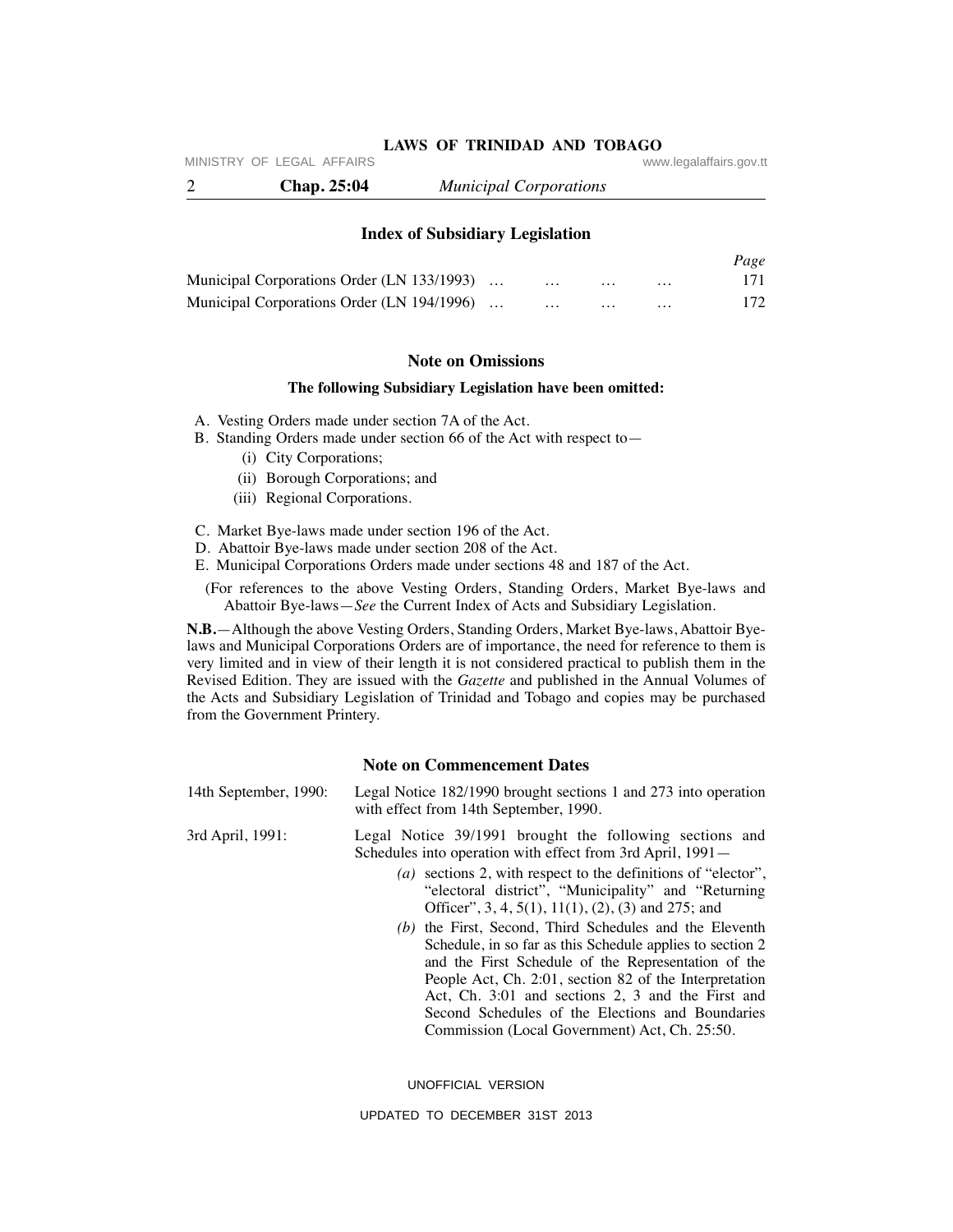| MINISTRY OF LEGAL AFFAIRS     |             |                                                                                                                                                                                                                                                                                                                                                                                                                                                                                                                                                                                                                                                                                                                                                                                                                                                                                                                                                                                                                                                                             |
|-------------------------------|-------------|-----------------------------------------------------------------------------------------------------------------------------------------------------------------------------------------------------------------------------------------------------------------------------------------------------------------------------------------------------------------------------------------------------------------------------------------------------------------------------------------------------------------------------------------------------------------------------------------------------------------------------------------------------------------------------------------------------------------------------------------------------------------------------------------------------------------------------------------------------------------------------------------------------------------------------------------------------------------------------------------------------------------------------------------------------------------------------|
| <b>Municipal Corporations</b> | Chap. 25:04 | 3                                                                                                                                                                                                                                                                                                                                                                                                                                                                                                                                                                                                                                                                                                                                                                                                                                                                                                                                                                                                                                                                           |
|                               |             |                                                                                                                                                                                                                                                                                                                                                                                                                                                                                                                                                                                                                                                                                                                                                                                                                                                                                                                                                                                                                                                                             |
|                               |             |                                                                                                                                                                                                                                                                                                                                                                                                                                                                                                                                                                                                                                                                                                                                                                                                                                                                                                                                                                                                                                                                             |
| section 4.                    |             |                                                                                                                                                                                                                                                                                                                                                                                                                                                                                                                                                                                                                                                                                                                                                                                                                                                                                                                                                                                                                                                                             |
| of the Act; and               |             |                                                                                                                                                                                                                                                                                                                                                                                                                                                                                                                                                                                                                                                                                                                                                                                                                                                                                                                                                                                                                                                                             |
|                               |             | www.legalaffairs.gov.tt<br>Legal Notice 129/1991 brought the following portions of the Act<br>into operation with effect from 1st October, 1991-<br>(a) all portions not yet proclaimed in so far as they apply to<br>the City of Port-of-Spain, the City of San Fernando, the<br>Borough of Arima and the Borough of Point Fortin; and<br>(b) all portions not yet proclaimed, other than $-$<br>$(i)$ section 207; and<br>(ii) those sections and Schedules falling under or<br>relating to Parts III, V and VII, in so far as<br>they apply to the several new Municipal<br>Corporations established under section 4 of<br>the said Act.<br>Legal Notice 129/1993 brought section 207 into operation in so far<br>as it applies to the Municipal Corporations established under<br>Legal Notice 90/1996 brought into operation the following Parts<br>and Schedules into operation-<br>$(a)$ Parts III, V, VII in so far as these apply to the several<br>new Municipal Corporations established under section 4<br>$(b)$ the Fifth, Sixth, Seventh and Ninth Schedules. |

# **Note on Sections 210, 211 and 213**

Sections 210, 211 and 213 make reference to the Twelfth and Thirteenth Schedules. However, these Schedules are not contained in the Act.

# **Note on Acts Nos. 7 of 1992 and 36 of 1995**

(These Acts are spent).

UNOFFICIAL VERSION

*L.R.O.*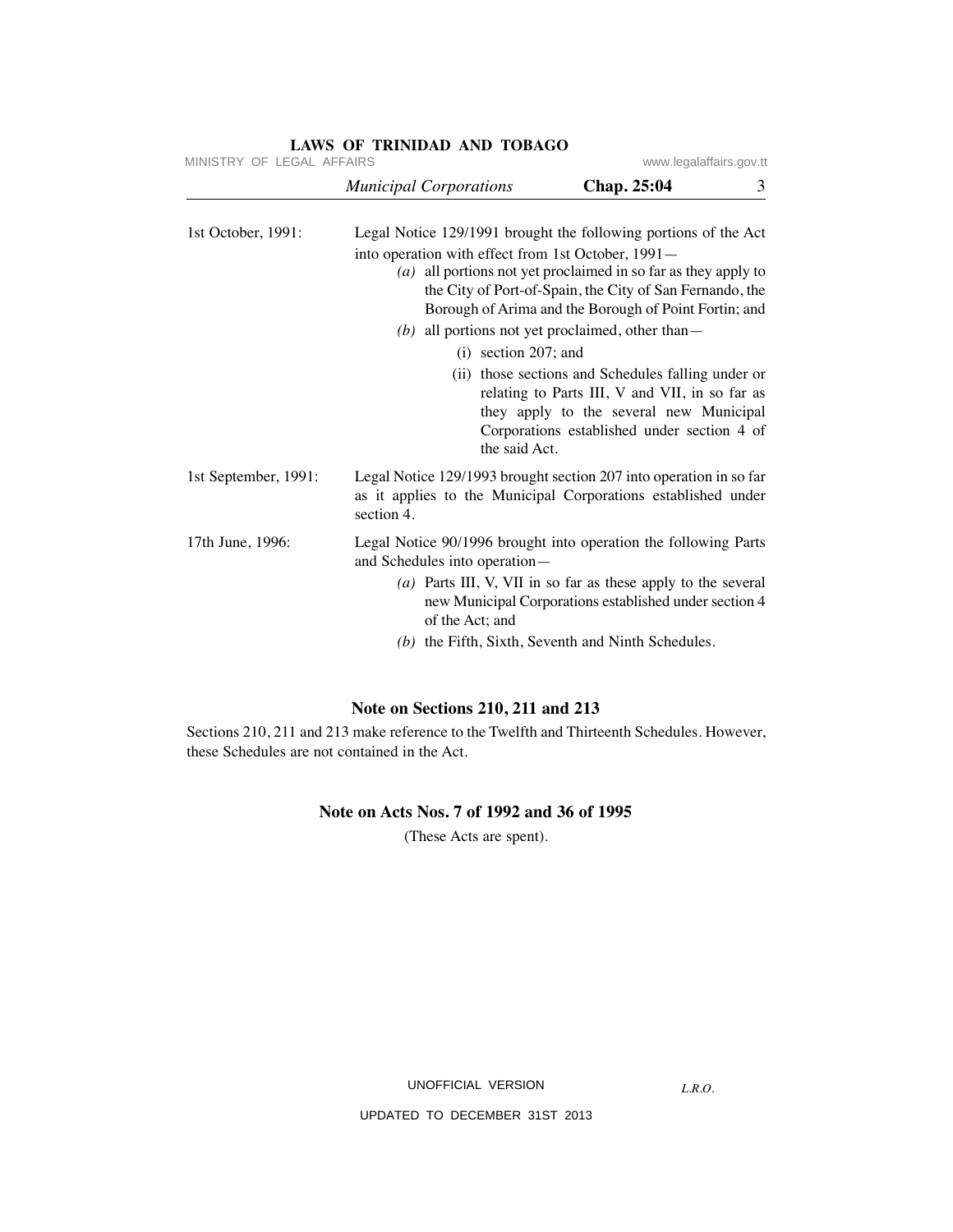**LAWS OF TRINIDAD AND TOBAGO** www.legalaffairs.gov.tt

MINISTRY OF LEGAL AFFAIRS

4 **Chap. 25:04** *Municipal Corporations*

# **CHAPTER 25:04**

# **MUNICIPAL CORPORATIONS ACT**

#### ARRANGEMENT OF SECTIONS

#### **SECTION**

1. Short title and commencement.

#### **PART I**

- 2. Interpretation.
- 3. Continuation of former Municipal Corporations.
- 4. Establishment of new Municipal Corporations.
- 5. Application of Act.
- 6. Contents of Orders.
- 7. Continuation of powers, rights and property of preceding Corporations.
- 7A. Vesting of powers, rights and property in the State.

#### **PART II**

#### **CONSTITUTION AND GOVERNMENT OF MUNICIPAL CORPORATIONS**

- 8. Constitution of Municipal Corporations.
- 9. Extent of Municipalities.
- 10. Constitution of Council.
- 11. Councillors representation, term of office and qualification.
- 12. Number, qualification and term of office of Aldermen.
- 12A. List of Aldermen.
- 12B. Definition of Party.
- 13. Method of election of Aldermen.
- 13A. Requirements for first meeting of Council.
- 13B. Oath of Aldermen.
- 14. Election of Mayor and Deputy Mayor.
- 15. Term of office and honorarium of Mayor.
- 16. Removal of Mayor as Chairman.
- 17. Honoraria and allowances. Convenor.
- 18. Regulations prescribing allowances payable to holders of corporate office.
- 19. Transitional holders of corporate office to continue to hold office until election.

UNOFFICIAL VERSION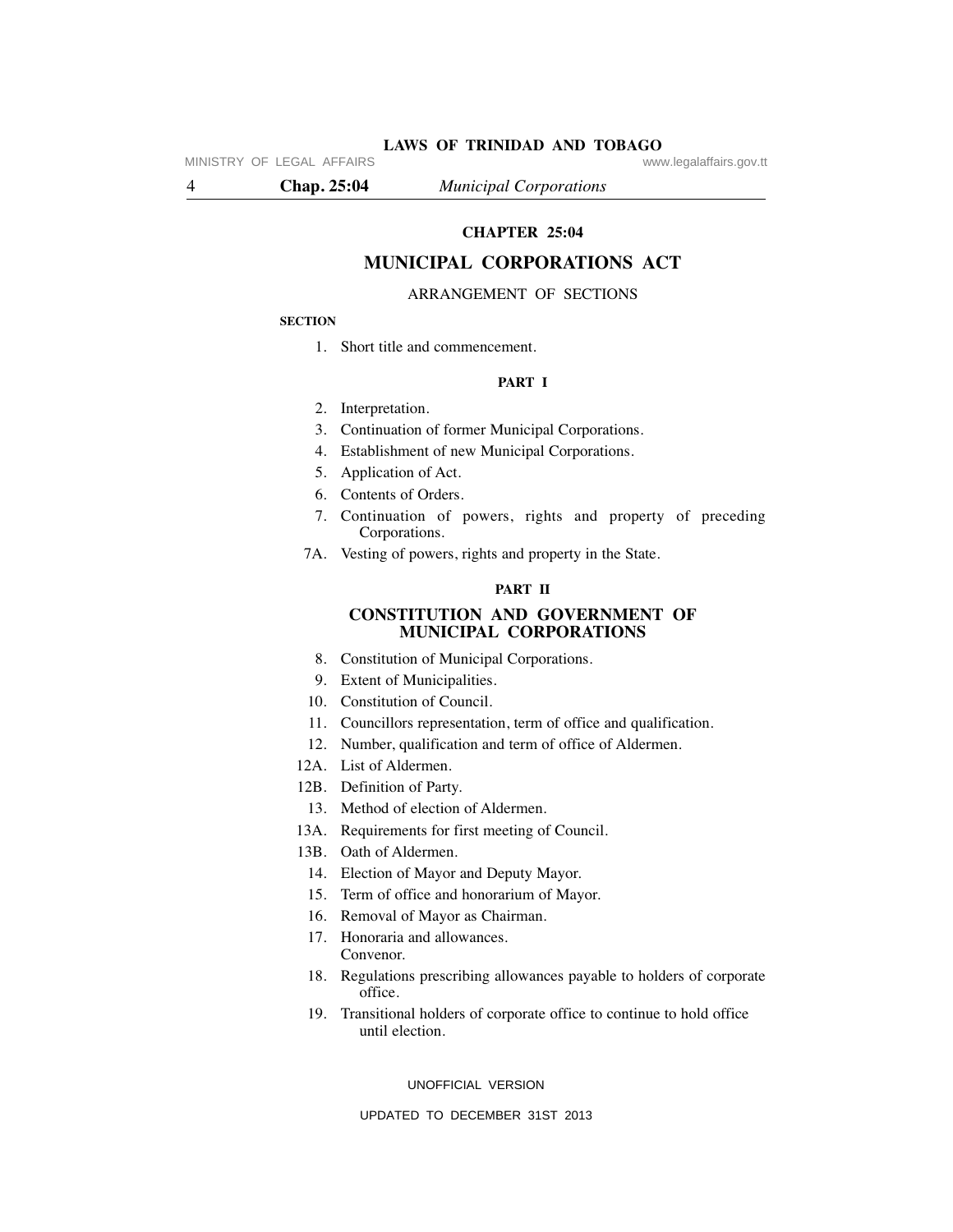MINISTRY OF LEGAL AFFAIRS **WARE ACCOMPTED MINISTRY** OF LEGAL AFFAIRS

 *Municipal Corporations* **Chap. 25:04** 5

#### **SECTION**

- 20. Mayor and Deputy Mayor to be Justices of the Peace.
- 21. Deputy Mayor to act for Mayor.
- 22. Penalty refusing to accept office.
- 23. Recovery of fine.
- 24. Declaration of acceptance of office.
- 25. Fine on resignation.
- 26. Eligibility.
- 27. Vacation of corporate office.
- 28. Person elected to corporate office may declare that he is not qualified.
- 29. Issue of writ for election.
- 30. New election in certain cases.
- 31. Penalty.
- 32. Validity of acts of corporate officer notwithstanding disqualification.
- 33. Validity of election notwithstanding want of qualification of returning officer.
- 34. Officers of a Corporation.
- 35. Appointment of Officers.
- 36. Chief Officers.
- 37. Vacancy in office of Chief Officer.
- 38. Functions of the Chief Executive Officer.
- 39. Functions of the Corporation Secretary.
- 40. Functions of the Treasurer.
- 41. Functions of the Engineer.
- 42. Functions of the Medical Officer of Health.
- 43. The Chief Public Health Inspector.
- 44. Accountability of officers.
- 45. Employees other than officers of the Corporation.
- 46. Council to consult appropriate organisation.
- 47. Appointment of bailiff.

#### **PART III**

# **MUNICIPAL POLICE SERVICE**

- 48. Municipal Police Service.
- 49. President may issue arms to Service.
- 50. Precept by Commissioner of Police.

UNOFFICIAL VERSION

*L.R.O.*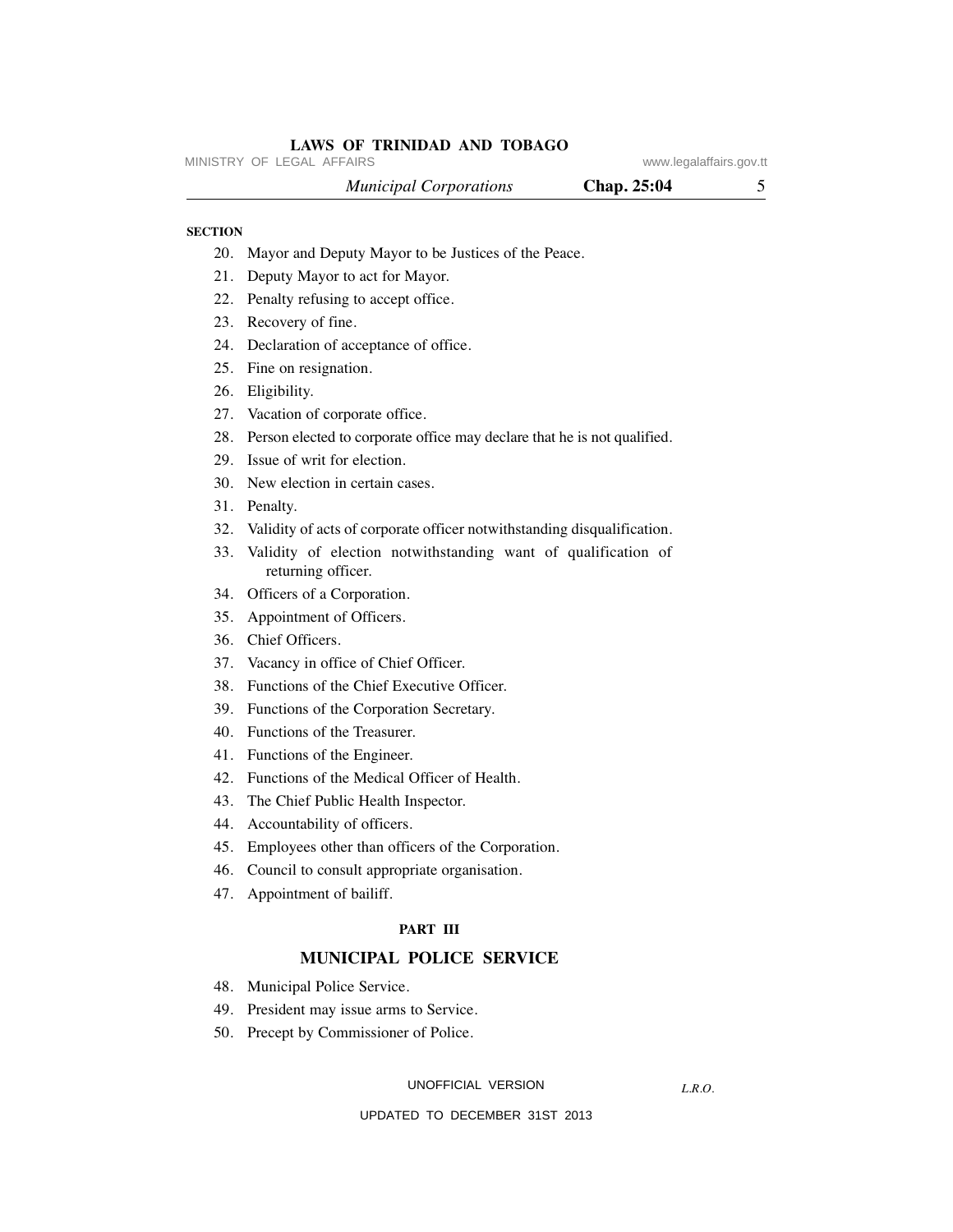MINISTRY OF LEGAL AFFAIRS **WARE ACCOMPTED MINISTRY** OF LEGAL AFFAIRS

#### ARRANGEMENT OF SECTIONS—*Continued*

#### **SECTION**

- 51. Badges and uniforms.
- 52. Authority of Police Commissioner.
- 53. General powers and immunities of Municipal Police Officers.
- 54. Offenders may be arrested without warrant.
- 55. Power to bail.
- 56. Municipal Police Officers may lay information and conduct proceedings.
- 57. Sale of stolen or abandoned property.
- 58. Certain Municipal Police Officers to be Justices.
- 59. Policing beyond boundaries of Municipality.
- 60. Regulations for Municipal Police Service.
- 61. Regulations respecting arms.

#### **PART IV**

# **MEETINGS AND PROCEEDINGS OF THE COUNCIL OF A CORPORATION**

- 62. Meetings.
- 63. Notice of meeting.
- 64. Chairman of meetings.
- 65. Quorum.
- 66. Standing Order.
- 67. Voting.
- 68. Appointment of committees.
- 69. Standing Committee.
- 70. Sub-Committees.
- 71. Minutes signed by Chairman to be evidence.
- 72. Meetings deemed to have been duly convened.
- 73. Delegation of powers of the Council to Committee.
- 74. Travelling expenses of Committees.
- 75. Open meetings.

#### **PART V**

#### **HOUSE RATE**

- 76. Interpretation.
- 77. Annual house rate to be levied.

UNOFFICIAL VERSION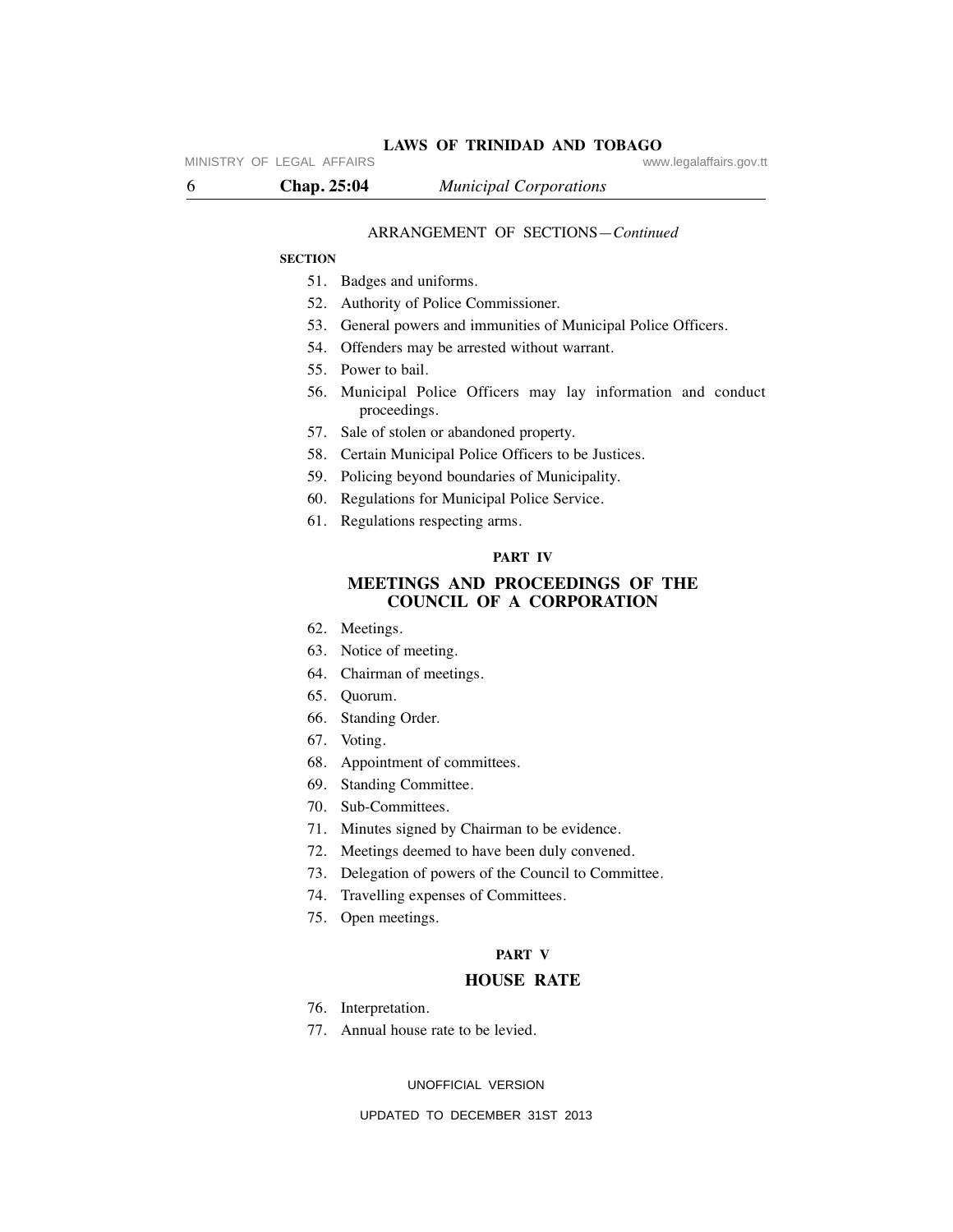MINISTRY OF LEGAL AFFAIRS **WARE ACCOMPTED MINISTRY** OF LEGAL AFFAIRS

 *Municipal Corporations* **Chap. 25:04** 7

#### **SECTION**

- 78. Annual rateable value.
- 79. Assessor to be appointed.
- 80. Assessor to ascertain rateable value.
- 81. Assessor and Council may require returns from owners.
- 82. Mode of determining annual rateable value.
- 83. Returns to be submitted to Chief Executive Officer.
- 84. House Rate Book.
- 85. New valuations to be made every three years.
- 86. Notice of completion of House Rate Book to be published.
- 87. Omission to enter hereditament in House Rate Book does not affect liability to be rated.
- 88. Assessment of rateable hereditament coming into being after completion of House Rate Book.
- 89. Rate payable where house is erected on premises which are already assessed.
- 90. Valuation of premises in Municipality after alteration of boundary.

 Enactments and Bye-laws applicable to Municipality to extend to added area.

- 91. Assessor to notify owner of annual rateable value of rateable hereditament.
- 92. Owner to notify Chief Executive Officer of objection to valuation.
- 93. New assessments after completion of House Rate Book.
- 94. Decision of Commissioner of Valuations final unless appeal is filed.
- 95. Appeal from decision of Appeal Board.
- 96. Appellant to enter into recognisance.
- 97. Certified copy of notice of appeal to be sent to respondent.
- 98. Valuations which have been varied or altered to be entered in House Rate Book.
- 99. Owner to pay annual rate.
- 100. Rate to be a charge on premises and may be recovered by distress.
- 101. Date when rate payable.
- 102. Treasurer to apply moneys to arrears.
- 103. Return of warrant by bailiff.
- 104. Payment by Government of annual sum in lieu of rates.
- 105. House Rate Book to be evidence of valuations and rates.

#### UNOFFICIAL VERSION

*L.R.O.*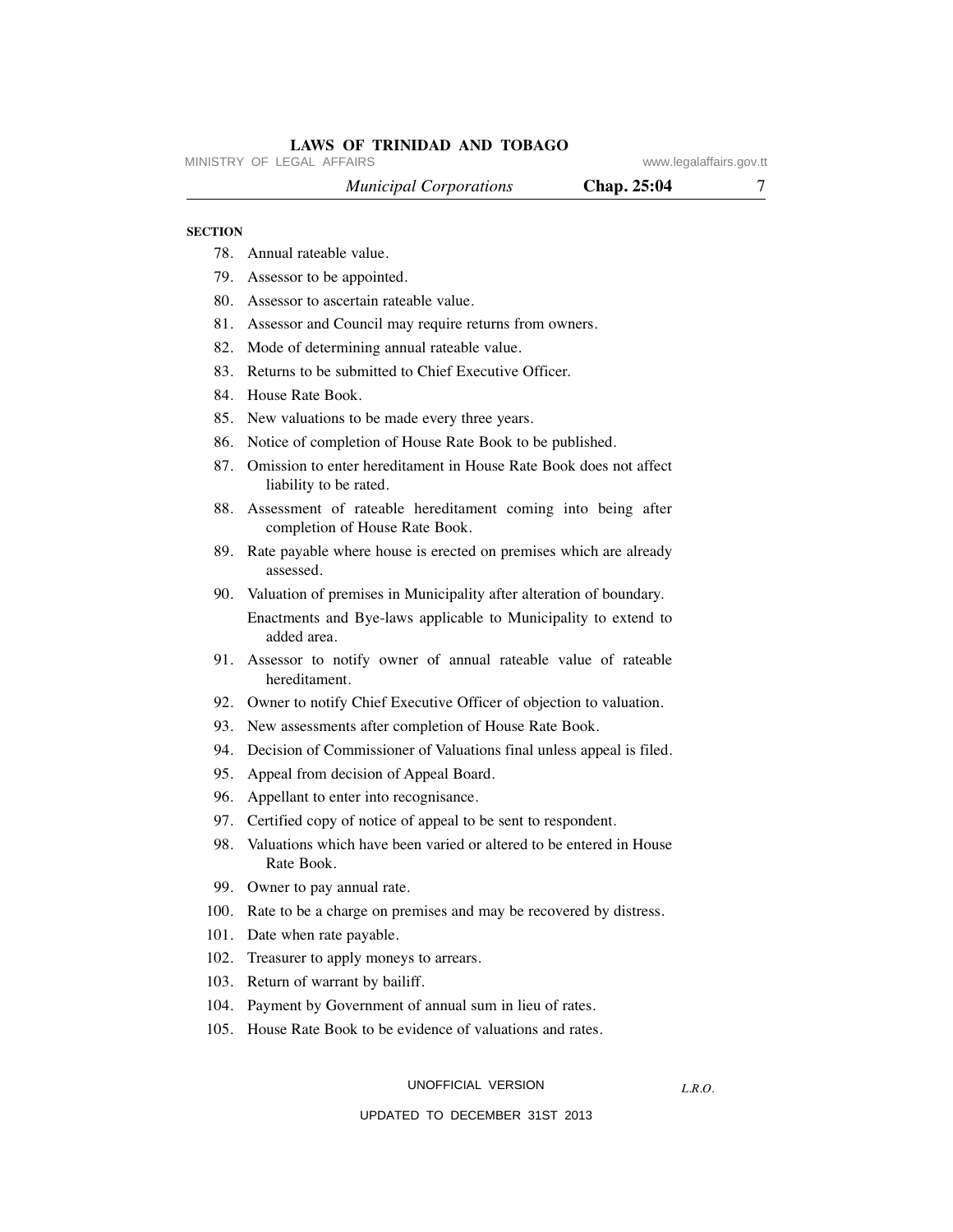#### ARRANGEMENT OF SECTIONS—*Continued*

**LAWS OF TRINIDAD AND TOBAGO**

#### **SECTION**

- 106. Errors, etc., not to affect liability to rate. Council may correct errors in notice or House Rate Book.
- 107. Change of ownership to be noted in House Rate Book.

#### **PART VI**

#### **FINANCIAL PROVISIONS**

- 108. Annual estimates.
- 109. Corporation fund and collection of fees, rates and taxes.
- 110. Mayor's Fund.
- 111. Moneys to be paid into approved banks.
- 112. Application of funds.
- 113. Form of accounts and audit.
- 114. Appeals and applications for relief.
- 115. Payment and recovery of sums certified to be due.
- 116. Signatures of cheques and receipts.
- 117. Council may make Regulations.
- 118. All financial matters to be submitted to Finance Committee.
- 119. Corporation may borrow money.
- 120. Power to alter allocation of moneys.
- 121. Disability of members through conflict of interest.
- 122. Officers to declare interest in contracts.
- 123. Acquisition and alienation of corporate property.

#### **PART VII**

# **STREETS AND BUILDINGS**

- 124. Interpretation.
- 125. Breaking up of pavement or obstruction of street without prior consent.
- 126. Execution of works and restoration of streets.
- 127. Encroaching upon streets.
- 128. Bridge over side-drains.
- 129. Enclosure of land.
- 130. Taking over streets and widening or other improvements effected by the Council.

UNOFFICIAL VERSION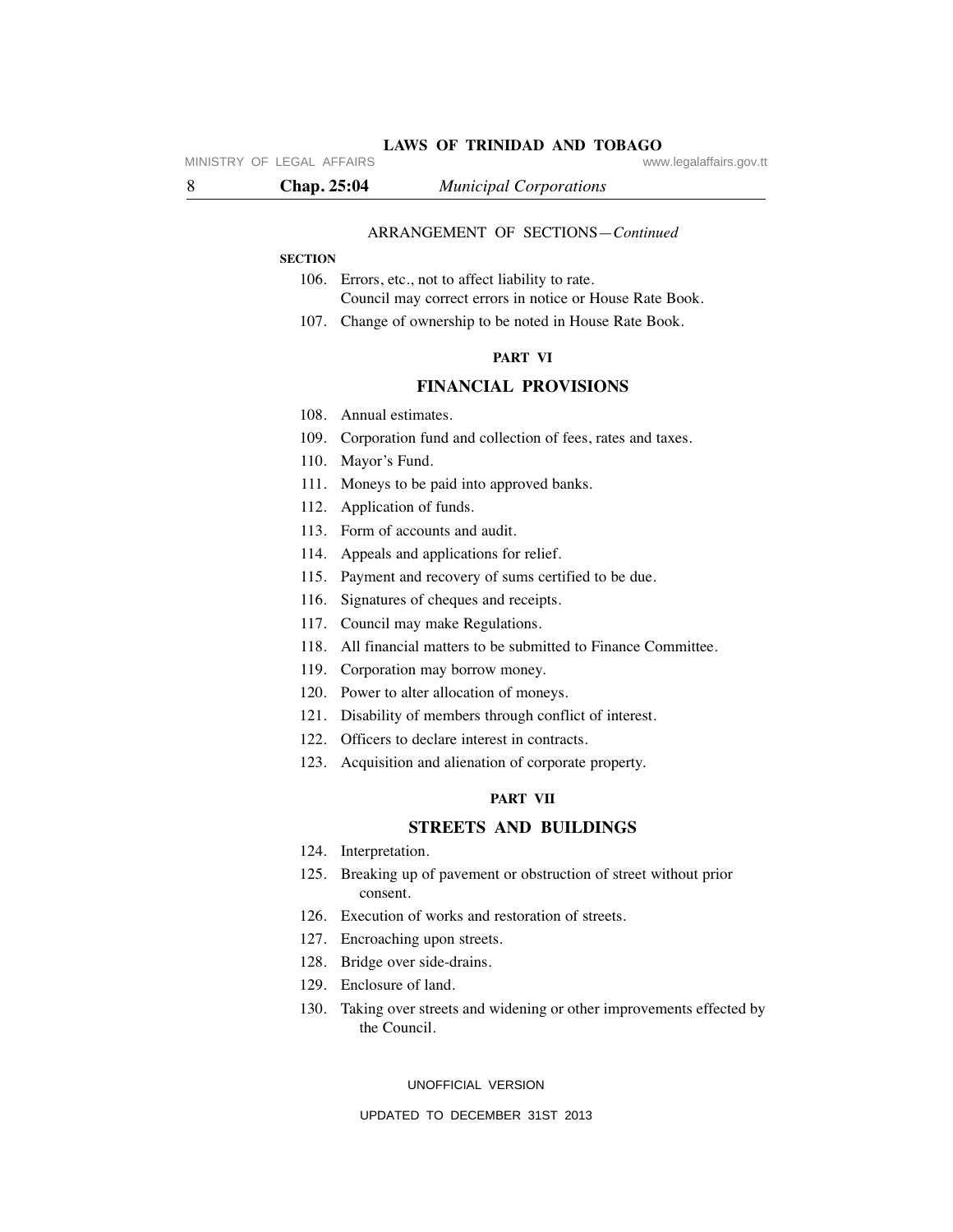# *Municipal Corporations* **Chap. 25:04** 9 131. Fountains, statues and monuments. 132. Council may plant, maintain or cut down trees in streets. 133. Overhanging trees. 134. Bye-laws dealing with the use of streets. **SECTION** MINISTRY OF LEGAL AFFAIRS **WARE ACCOMPTED MINISTRY** OF LEGAL AFFAIRS

- 135. Seizing animal or vehicle on streets.
- 136. Sanitary conveniences.
- 137. Bye-laws regarding sanitary conveniences.
- 138. Naming of streets and numbering of houses.
- 139. Streets names, and buildings numbers to be displayed.
- 140. Publication of resolution relating to naming or numbering.
- 141. Penalty for removing or defacing number or nameplates.
- 142. Application to erect poles.
- 143. Erecting pole without previous consent of Council.
- 144. Council may order removal of poles.
- 145. Obstruction of drains.
- 146. Council may pave or repave footway.
- 147. Engineer to notify owner of intention to pave.
- 148. Power to alter line of and widen or lessen footway.
- 149. Crossings for vehicles over footways.
- 150. Certain signs prohibited.
- 151. When licence to be void.
- 152. Awnings.
- 153. Length of awnings.
- 154. No advertisement on footways.
- 155. Hanging goods over footways.
- 156. Signs, awnings, etc., contrary to the Act may be removed.
- 157. Penalty.
- 158. Additions to, and alterations of, buildings.
- 159. New building to conform to Regulations.
- 160. Continuation of existing Building Regulations.
- 161. Certificate of compliance with Building Regulations.
- 162. Power of Engineer to order discontinuance of building operations.
- 163. Council may remove or pull down works executed in contravention of Acts or Regulations.
	- Power conferred by this section to be in addition to any other remedy.

#### UNOFFICIAL VERSION

*L.R.O.* 

#### UPDATED TO DECEMBER 31ST 2013

# **LAWS OF TRINIDAD AND TOBAGO**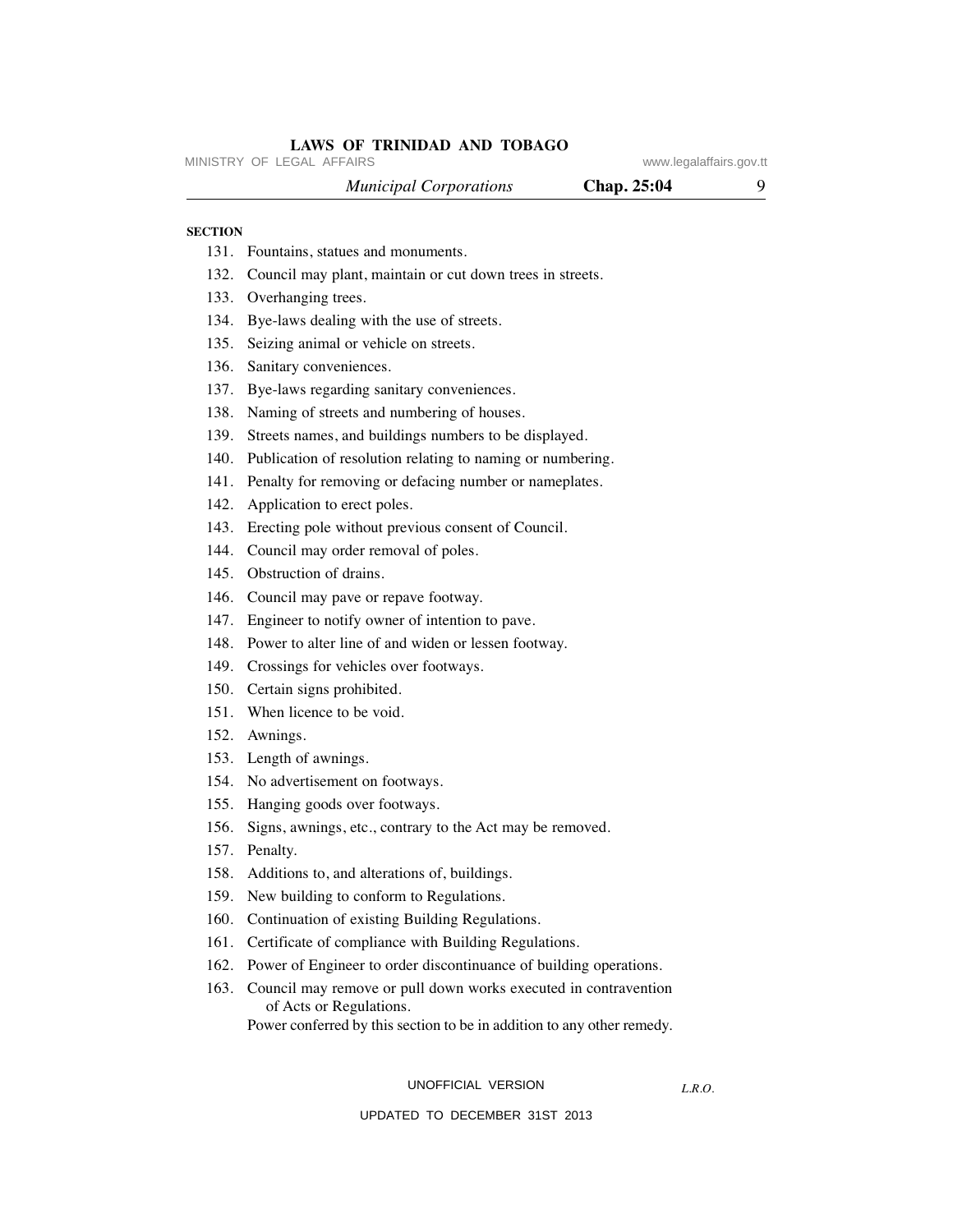| MINISTRY OF LEGAL AFFAIRS | www.legalaffairs.gov.tt                                                                       |
|---------------------------|-----------------------------------------------------------------------------------------------|
| 10<br><b>Chap. 25:04</b>  | <b>Municipal Corporations</b>                                                                 |
|                           | ARRANGEMENT OF SECTIONS-Continued                                                             |
| <b>SECTION</b>            |                                                                                               |
|                           | 164. No building to be removed except after notice to the Corporation.                        |
|                           | 165. Owner of vacant land to notify Chief Executive Officer of removal<br>of house therefrom. |
|                           | 166. Payments of rates before removal of house.                                               |
|                           | 167. Plans deposited to be of no effect if building is not commenced<br>within two years.     |
|                           | 168. Penalty for breach of Regulations with respect to new buildings.                         |
|                           | 169. Building over drain.                                                                     |
|                           | 170. Public buildings not to be used until approved.                                          |
|                           | 171. Conversion into a public building of building erected for other<br>purposes.             |
|                           | 172. Council may require alterations necessary for safety of public.                          |
|                           | 173. Verandahs projecting over streets.                                                       |
|                           | 174. Door not to open over public thoroughfare.                                               |
|                           | 175. Dangerous building notice to owner.                                                      |
| 176.                      | Ruinous or dilapidated structure to be demolished or repaired.                                |
| 177.                      | Structure dangerous or prejudicial to occupier to be demolished or<br>repaired.               |
|                           | 178. Failure to comply with notice.                                                           |
|                           | 179. Penalty.                                                                                 |
|                           | 180. Sale of structure or part thereof.                                                       |
|                           | 181. Expenses to be paid from proceeds of sale.                                               |
|                           | 182. Expenses may be recovered from owners.                                                   |
| 183.                      | Hoardings, etc., not allowed on footway or street, except by permission<br>of Engineer.       |
|                           | 184. Owner as well as builder liable for contravention of Act or Regulations.                 |
|                           | 185. Authentication of notice.                                                                |
|                           | 186. Notice served on builder.                                                                |
|                           | <b>PART VIII</b>                                                                              |
|                           | <b>MARKETS AND SLAUGHTERHOUSES</b>                                                            |

- 187. Interpretation.
- 188. Existing markets.
- 189. Appointing places as markets.

# UNOFFICIAL VERSION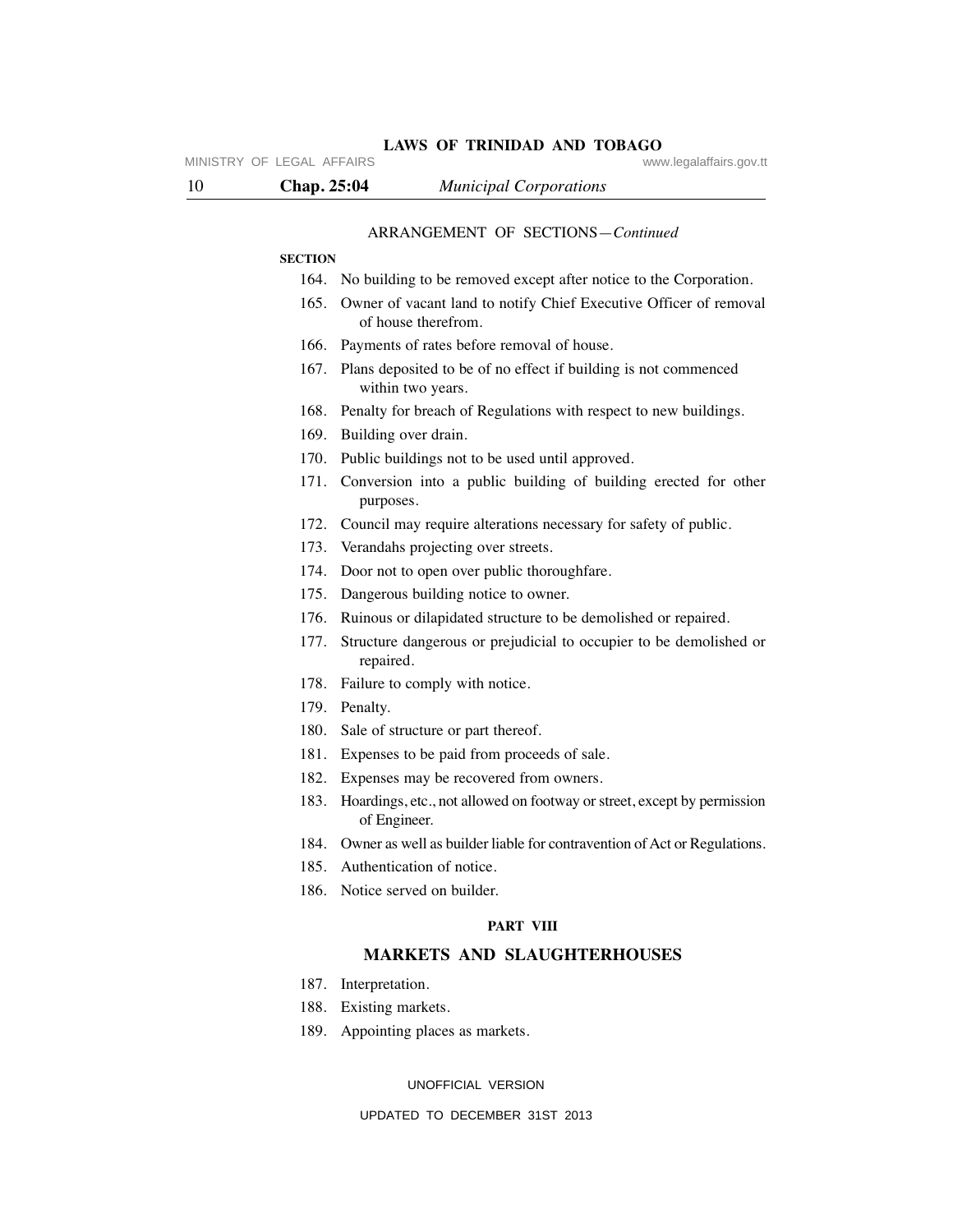|                | LAWS OF TRINIDAD AND TOBAGO<br>MINISTRY OF LEGAL AFFAIRS                                                                                                                                                                         | www.legalaffairs.gov.tt |    |
|----------------|----------------------------------------------------------------------------------------------------------------------------------------------------------------------------------------------------------------------------------|-------------------------|----|
|                | <b>Municipal Corporations</b>                                                                                                                                                                                                    | Chap. 25:04             | 11 |
| <b>SECTION</b> |                                                                                                                                                                                                                                  |                         |    |
|                | 190. Notice of opening of new market.<br>Fixing market hours and goods to be sold.                                                                                                                                               |                         |    |
| 191.           | Power to close markets.                                                                                                                                                                                                          |                         |    |
|                | 192. Appointment of Market Administrator and other servants.                                                                                                                                                                     |                         |    |
| 193.           | Inspection for detecting unsound marketable commodities.                                                                                                                                                                         |                         |    |
| 194.           | Market dues.                                                                                                                                                                                                                     |                         |    |
| 195.           | Existing tolls, etc., to continue to be payable.                                                                                                                                                                                 |                         |    |
|                | 196. Bye-laws.<br>Bye-laws to be exhibited in market and published.                                                                                                                                                              |                         |    |
|                | 197. Markets only in specified areas.                                                                                                                                                                                            |                         |    |
|                | 198. Licence to salesman of meat or fish.                                                                                                                                                                                        |                         |    |
| 199.           | Meat and fish to be sold only in public market or licensed shop, etc.<br>Prohibition of sale of marketable commodities not being fish or meat.<br>Penalty for breach of subsection (1).<br>Penalty for breach of subsection (2). |                         |    |
|                | 200. In Regional Municipalities commodities to be sold in public markets<br>or licensed shops, etc.                                                                                                                              |                         |    |
|                | 201. Licences generally.                                                                                                                                                                                                         |                         |    |
|                | 202. Cold stores to be licensed.                                                                                                                                                                                                 |                         |    |
| 203.           | Selling meat or fish.                                                                                                                                                                                                            |                         |    |
|                | 204. Dues payable on meat or fish sold from licensed cold stores.                                                                                                                                                                |                         |    |
|                | 205. Bye-laws.                                                                                                                                                                                                                   |                         |    |
|                | 206. Landing of fish for sale.                                                                                                                                                                                                   |                         |    |
|                | 207. Provision of public slaughterhouses.<br>All animals to be slaugtered at public slaughterhouses.                                                                                                                             |                         |    |
|                | 208. Bye-laws for slaughterhouses and detention stations.                                                                                                                                                                        |                         |    |
| 209.           | Penalty for second offences.                                                                                                                                                                                                     |                         |    |
|                | PART IX                                                                                                                                                                                                                          |                         |    |
|                | PEDLARS, HAWKERS AND HUCKSTERS                                                                                                                                                                                                   |                         |    |
| 210.           | Licensee to trade as pedlar, hawker and huckster.                                                                                                                                                                                |                         |    |
| 211.           | Duration of licences.                                                                                                                                                                                                            |                         |    |
| 212.           | Register of licences.                                                                                                                                                                                                            |                         |    |
| 213.           | Alteration of fees.                                                                                                                                                                                                              |                         |    |
|                | 214. Requisition for licence.                                                                                                                                                                                                    |                         |    |

UNOFFICIAL VERSION

*L.R.O.*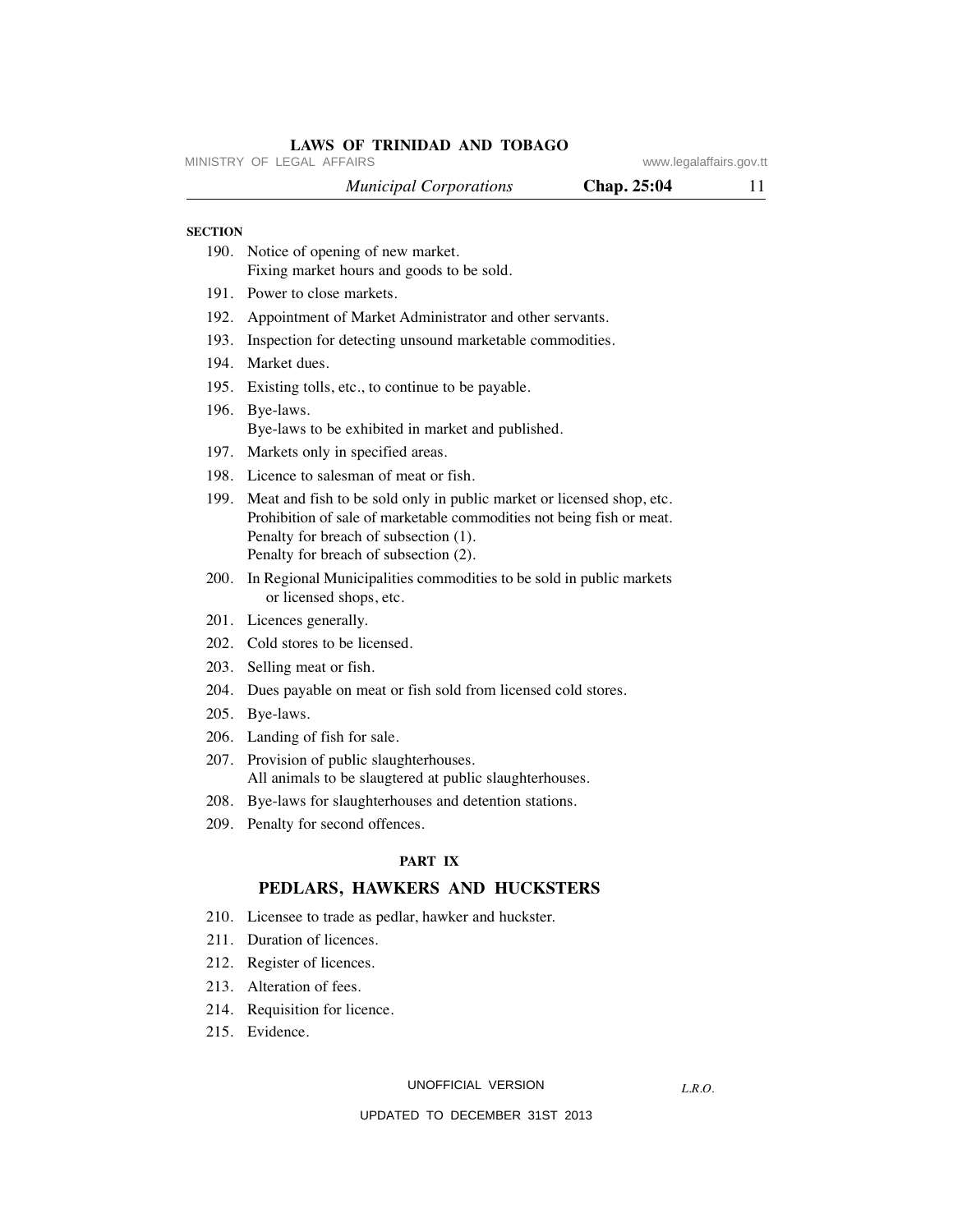MINISTRY OF LEGAL AFFAIRS **WARE ACCOMPTED MINISTRY** OF LEGAL AFFAIRS

12 **Chap. 25:04** *Municipal Corporations*

# ARRANGEMENT OF SECTIONS—*Continued*

#### **SECTION**

- 216. Form of licence.
- 217. Change of abode of licensee.
- 218. Forging or counterfeiting licence.
- 219. Huckster's name to be on box, etc.
- 220. Who may lay information.

# **PART X**

# **BYE-LAWS, RULES AND REGULATIONS**

- 221. Bye-laws for good government of a Corporation.
- 222. Penalty for breach of Bye-laws.
- 223. Bye-laws to be confirmed by the President. Publication of Bye-laws in *Gazette*.
- 224. Bye-laws may apply to whole or part of Municipality.

# **PART XI**

#### **LEGAL PROCEEDINGS**

- 225. Recovery of penalties. Complaints or information may be made or laid by officers of the Council duly authorised.
- 226. Penalties for offences not otherwise provided for. Continuing offence.
- 227. Procedure in penal actions against corporate officers.
- 228. *Quo warranto* and *mandamus*.
- 229. Recovery of expenses from owners. Payments by instalments. Procedure in case of non-payment of instalment. Expense caused to Corporation by contravention of Part VII or Bye-laws. 230. Certified copies of documents to be *prima facie* evidence thereof.
	- Proof of handwriting not required. Fee for copy or extract.
	- Production of original.
		- Fee for production of original.
	- Definition of "document" of a Corporation.
	- Certified copy or extract may be granted by Corporation Secretary.
- 231. Procedure for enforcing powers of entry.

UNOFFICIAL VERSION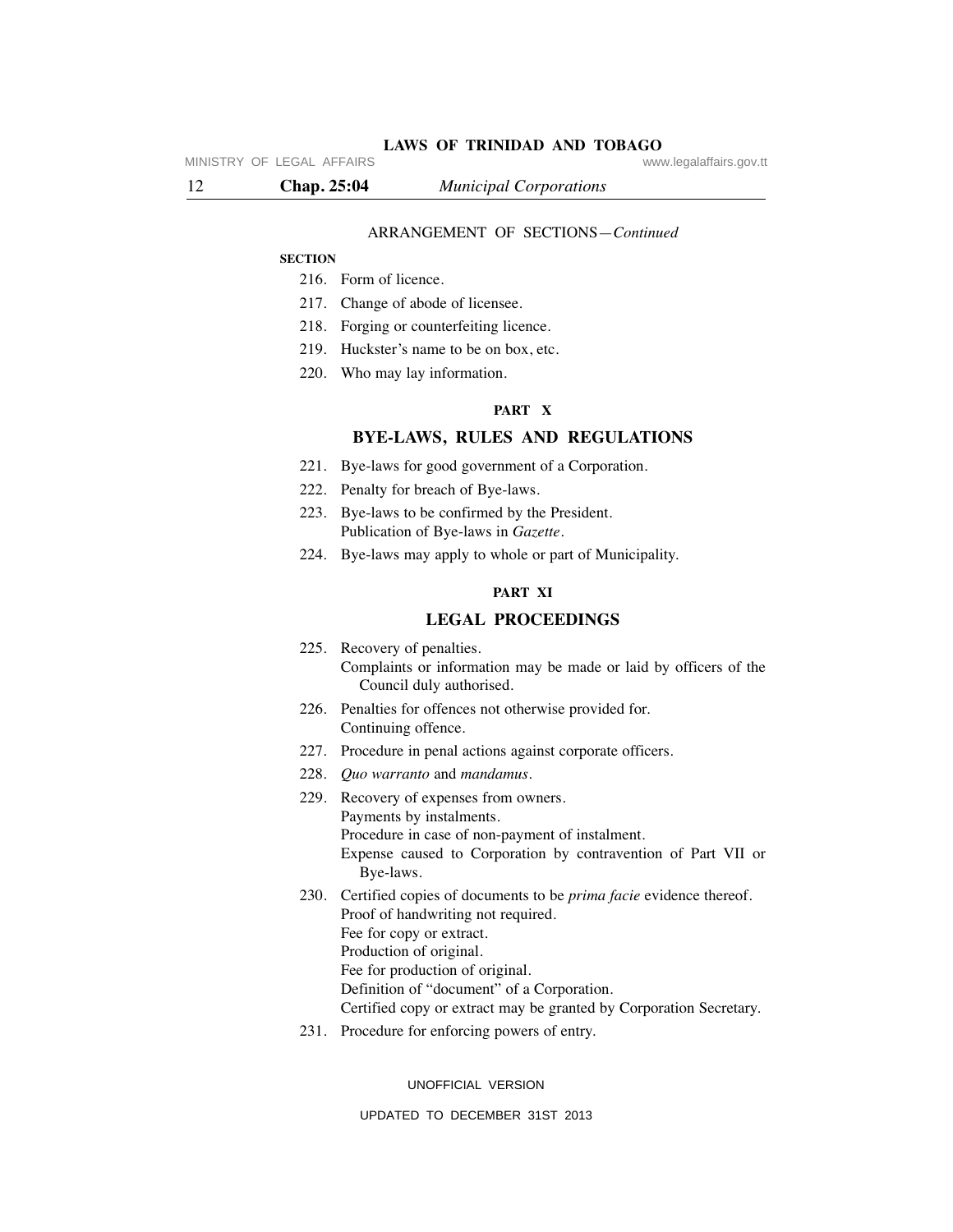MINISTRY OF LEGAL AFFAIRS **WARE ACCOMPTED MINISTRY** OF LEGAL AFFAIRS

 *Municipal Corporations* **Chap. 25:04** 13

**SECTION**

#### **PART XII**

# **MISCELLANEOUS FUNCTIONS**

232. Additional functions.

#### **PART XIII**

# **ASSOCIATION OF LOCAL GOVERNMENT CORPORATIONS**

- 233. Association of Local Government Corporations.
- 234. Chairman and Executive Committee of Association.
- 235. Code of ethics.

#### **PART XIV**

# **DISCIPLINARY PROCEEDINGS**

236.

 to *(Repealed by Act No. 8 of 1992).* 252.  $\frac{1}{2}$ 

#### **PART XV**

# **REGIONAL CO-ORDINATING COMMITTEES**

- 253. Co-ordinating Committee.
- 254. Power to establish own procedure.

#### **PART XVI**

#### **GENERAL PROVISIONS**

- 255. Form, authentication, and service of notices, etc.
- 256. Power to attach conditions to consent.
- 257. Misnomer or misdescription.
- 258. Statutory increase.
- 259. Remission of statutory increase.
- 260. Computation of time.
- 261. Authentication of licence. Duplicate licence.
- 262. Power to withhold, suspend, or revoke licence.
- 263. Execution of works on default of owner.
- 264. Charges on premises to be preferential to other encumbrances.

UNOFFICIAL VERSION

*L.R.O.*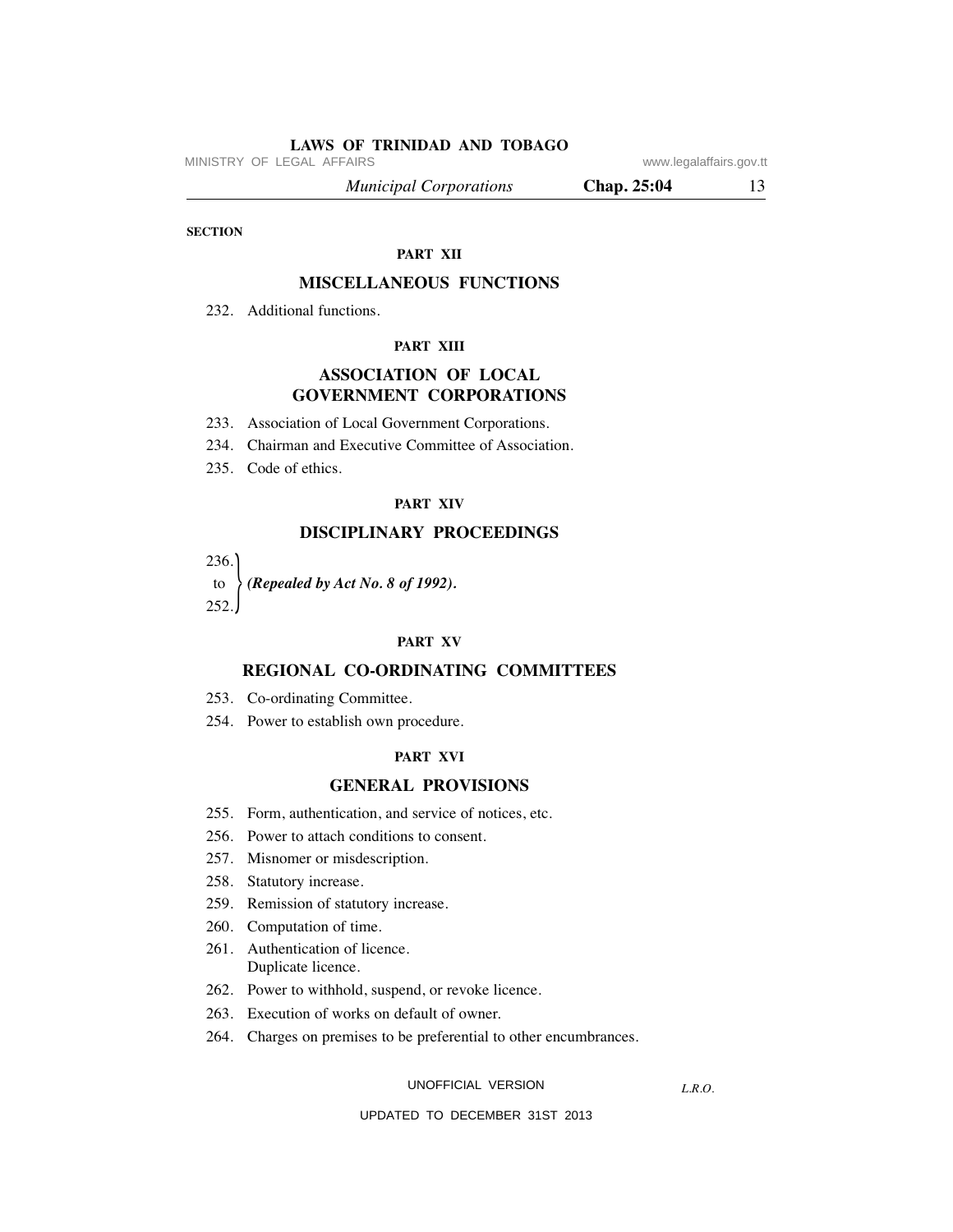#### ARRANGEMENT OF SECTIONS—*Continued*

#### **SECTION**

- 265. Apportionment of expenses of works between different owners.
- 266. Plans, etc., deposited to become property of Corporation.
- 267. Powers conferred by written law to be cumulative.
- 268. Schedules—power to alter or amend.
- 269. Government policy directions.
- 270. Power to investigate.
- 271. Power of President to dissolve a Council and appoint a Commissioner.
- 272. Continuation of collective agreements and union representation.
- 273. Extension of term of office of serving members.

FIRST SCHEDULE—LIST OF CORPORATIONS CONTINUED UNDER THIS ACT. **SECOND SCHEDULE—LIST OF MUNICIPAL CORPORATIONS ESTABLISHED** UNDER THIS ACT.

**THIRD SCHEDULE—**NUMBER OF COUNCILLORS AND ALDERMEN TO BE ELECTED TO THE COUNCIL OF EACH CORPORATION.

- **FOURTH SCHEDULE—**DECLARATION TO BE MADE BY PERSON ELECTED TO A CORPORATE OFFICE.
- **FIFTH SCHEDULE—**WARRANT.

**SIXTH SCHEDULE—**FORM A (ASSESSMENT RETURN)

FORM B (COMPLETION OF HOUSE RATE BOOK).

**SEVENTH SCHEDULE**—PAVING OF FOOTWAYS.

**EIGHTH SCHEDULE—**CONTINUATION OF EXISTING LAWS.

**NINTH SCHEDULE—**FORM A (REMOVAL OF HOUSE—NOTICE BY OWNER OF HOUSE).

> FORM **B** (REMOVAL OF HOUSE-NOTICE BY OWNER OF LAND).

**TENTH SCHEDULE—**WARRANT FOR ENTRY ON PREMISES.

**ELEVENTH SCHEDULE—**EXAMPLE OF CALCULATION OF ALLOCATION OF ALDERMEN FOR MUNICIPALITY.

UNOFFICIAL VERSION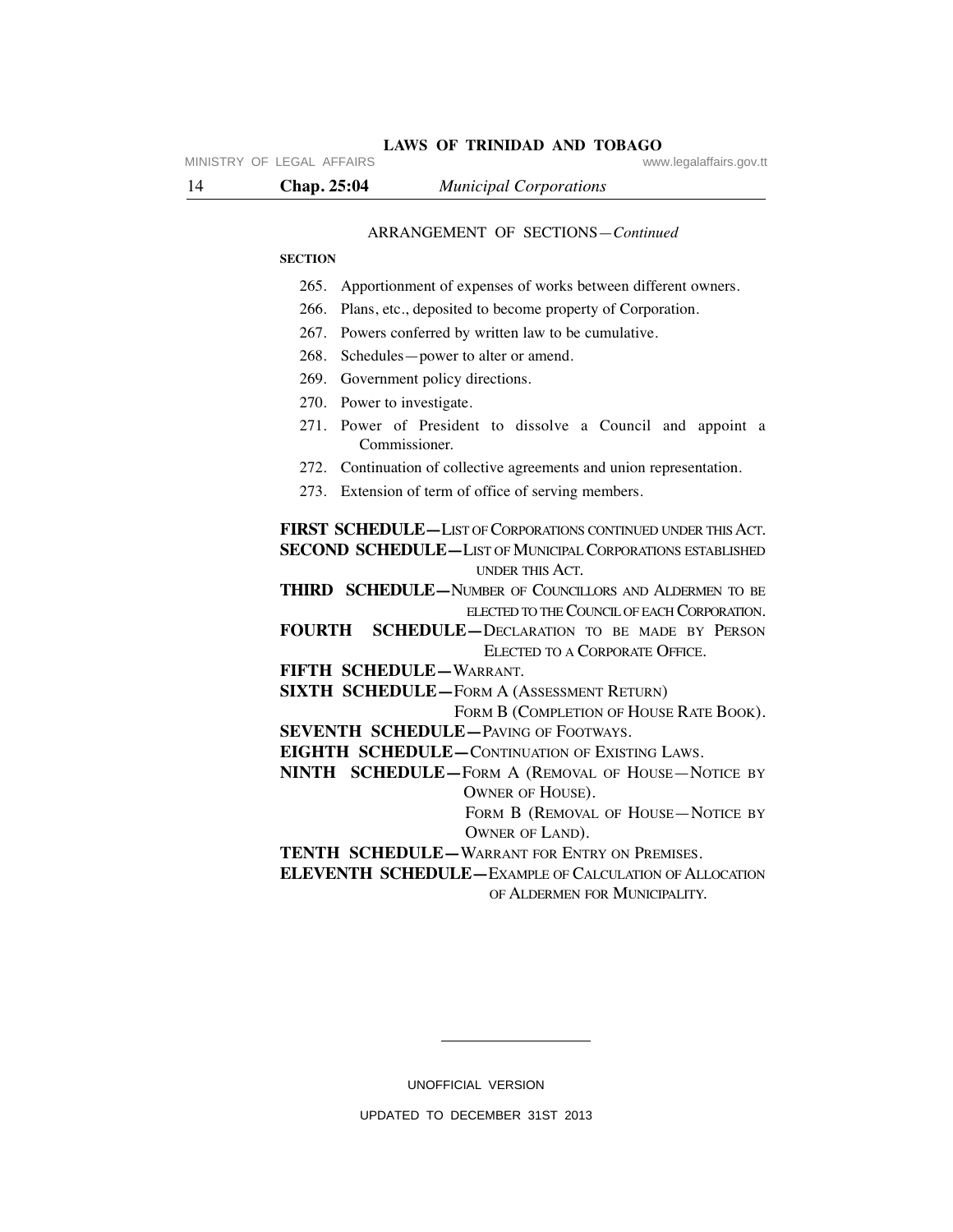MINISTRY OF LEGAL AFFAIRS **WARE ACCOMPTED MINISTRY** OF LEGAL AFFAIRS

 *Municipal Corporations* **Chap. 25:04** 15

# **CHAPTER 25:04**

# **MUNICIPAL CORPORATIONS ACT**

# An Act to provide for the continuation of the City and 21 of 1990. **Borough Corporations for the erection of certain other Municipal Corporations and for the Consolidation and Reform of Laws affecting Local Government.**

# \*[ASSENTED TO ON 13TH SEPTEMBER 1990]

**1.** (1) This Act may be cited as the Municipal Short title and Corporations Act. Commencement.

 \*(2) This Act shall come into operation on such date as the President may by proclamation appoint and different days may be appointed for the purposes of different provisions of this Act.

#### **PART I**

**2.** (1) In this Act—

"Appeal Board" means the Tax Appeal Board constituted under 13 of 2013]. section 3 of the Tax Appeal Board Act;

"Chief Executive Officer" means the person for the time being holding the office of City Clerk or Town Clerk under a Corporation and includes—

 *(a)* any person appointed as such;

 *(b)* any person performing the duties of Chief Executive Officer in accordance with a direction by the President under section 36;

"Commission" means the Statutory Authorities' Service Commission established under the Statutory Authorities Act; Ch. 24:01.

"corporate land" means land belonging to or held in trust for a Corporation;

"corporate office" means any of the offices of—

- *(a)* Mayor or Chairman;
- *(b)* Deputy Mayor or Vice-Chairman;
- *(c)* Alderman;
- *(d)* Councillor,

of a Corporation;

UNOFFICIAL VERSION UPDATED TO DECEMBER 31ST 2013

*L.R.O.* 

Interpretation. [28 of 1991

Ch. 4:50.

<sup>\*</sup>*See* page 2 under the heading "Note on Commencement Dates".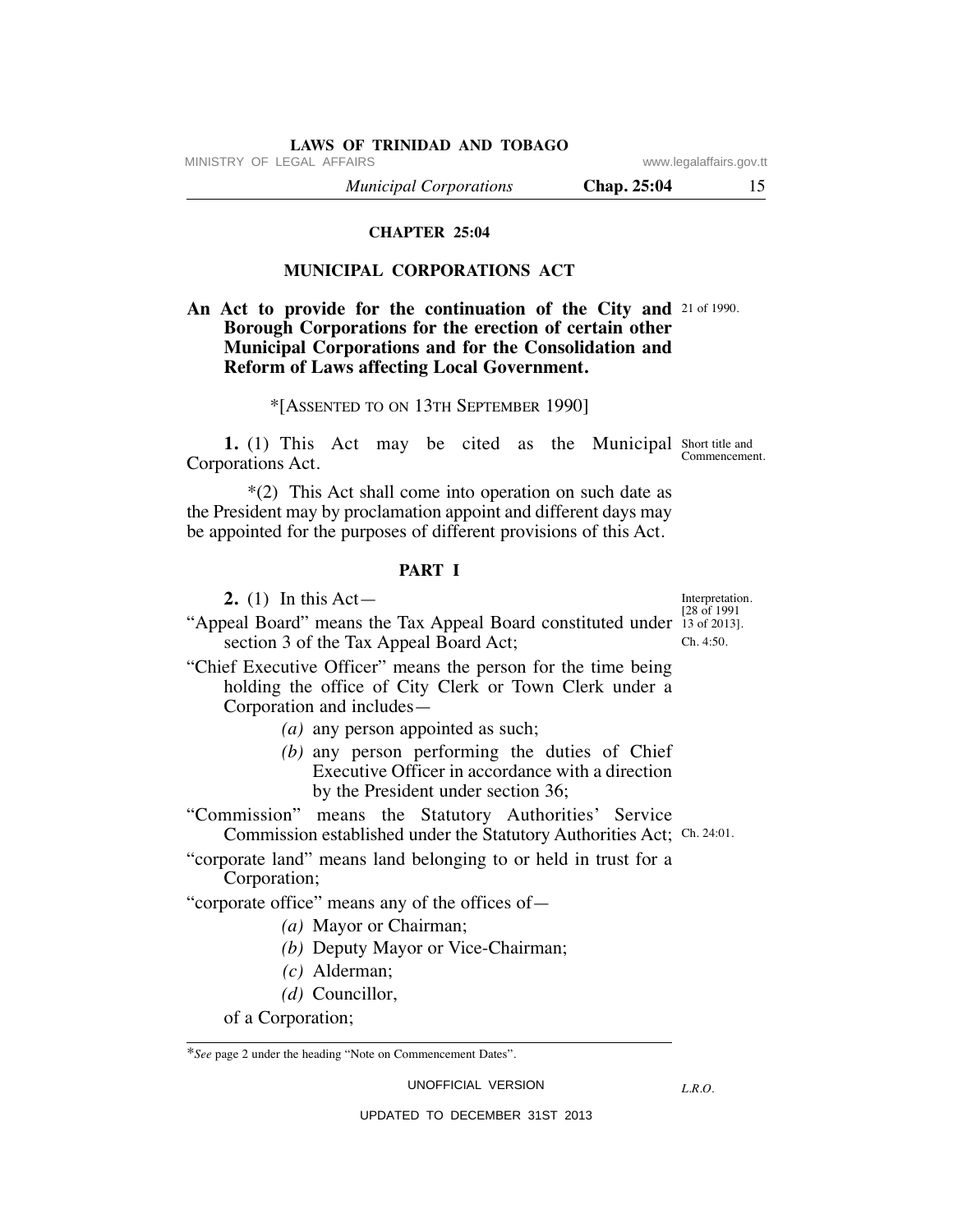|                               | MINISTRY OF LEGAL AFFAIRS | www.legalaffairs.gov.tt                                                                                                                                                                                                                    |
|-------------------------------|---------------------------|--------------------------------------------------------------------------------------------------------------------------------------------------------------------------------------------------------------------------------------------|
| 16                            | Chap. 25:04               | <b>Municipal Corporations</b>                                                                                                                                                                                                              |
|                               |                           | "Corporation" means the body corporate constituted by the<br>Mayor, Aldermen, Councillors and electors of any of the<br>cities, towns, districts or places to which this Act is applied<br>by or under section 5;                          |
|                               |                           | "Corporation Secretary" means the person for the time being<br>holding the office of Corporation Secretary and includes—                                                                                                                   |
|                               |                           | (a) any person acting as Corporation Secretary;<br>$(b)$ any person performing the duties of Corporation<br>Secretary in accordance with a direction by the<br>President under section 36;                                                 |
|                               |                           | "Council" means the Council of a Corporation;                                                                                                                                                                                              |
|                               |                           | "elect", "elected" or "election" means in relation to -                                                                                                                                                                                    |
|                               |                           | (a) an Alderman, the selection of an Alderman by a<br>party under section 13;                                                                                                                                                              |
|                               |                           | $(b)$ a Councillor, the election of a Councillor under<br>section 11; and                                                                                                                                                                  |
|                               |                           | $(c)$ a Mayor or Deputy Mayor, the election of a<br>Mayor or Deputy Mayor under section 14;                                                                                                                                                |
| Ch. 2:01.                     |                           | "elector" means any person registered under the Representation<br>of the People Act as an elector for elections for members to<br>serve in a Municipal Council;                                                                            |
| Ch. 25:50.<br>Second Shedule. |                           | "electoral district" means a constituency defined in an Order<br>made under section 4 of the Elections and Boundaries<br>Commission (Local Government) Act, and constituted in the<br>manner prescribed by the Rules set out in the Second |
|                               | Schedule to that Act;     |                                                                                                                                                                                                                                            |
|                               |                           | "Engineer" means the person for the time being holding the<br>office of City Engineer or Town Engineer or Regional<br>Engineer under a Corporation and includes—                                                                           |
|                               |                           | (a) an Assistant City Engineer or Assistant Town<br>Engineer or Regional Engineer;                                                                                                                                                         |
|                               |                           | $(b)$ a Town Superintendent;                                                                                                                                                                                                               |
|                               |                           | $(c)$ any person performing the duties of the City<br>Engineer, Town Engineer or Regional Engineer<br>with the authority of the Council; and                                                                                               |
|                               |                           | $(d)$ any person performing the duties of an officer<br>mentioned in paragraph $(c)$ in accordance with a<br>direction of the President under section 36;                                                                                  |
|                               |                           | UNOFFICIAL VERSION                                                                                                                                                                                                                         |

LAWS OF TRINIDAD AND TOBAGO **WWW.legalaffairs.gov.tt**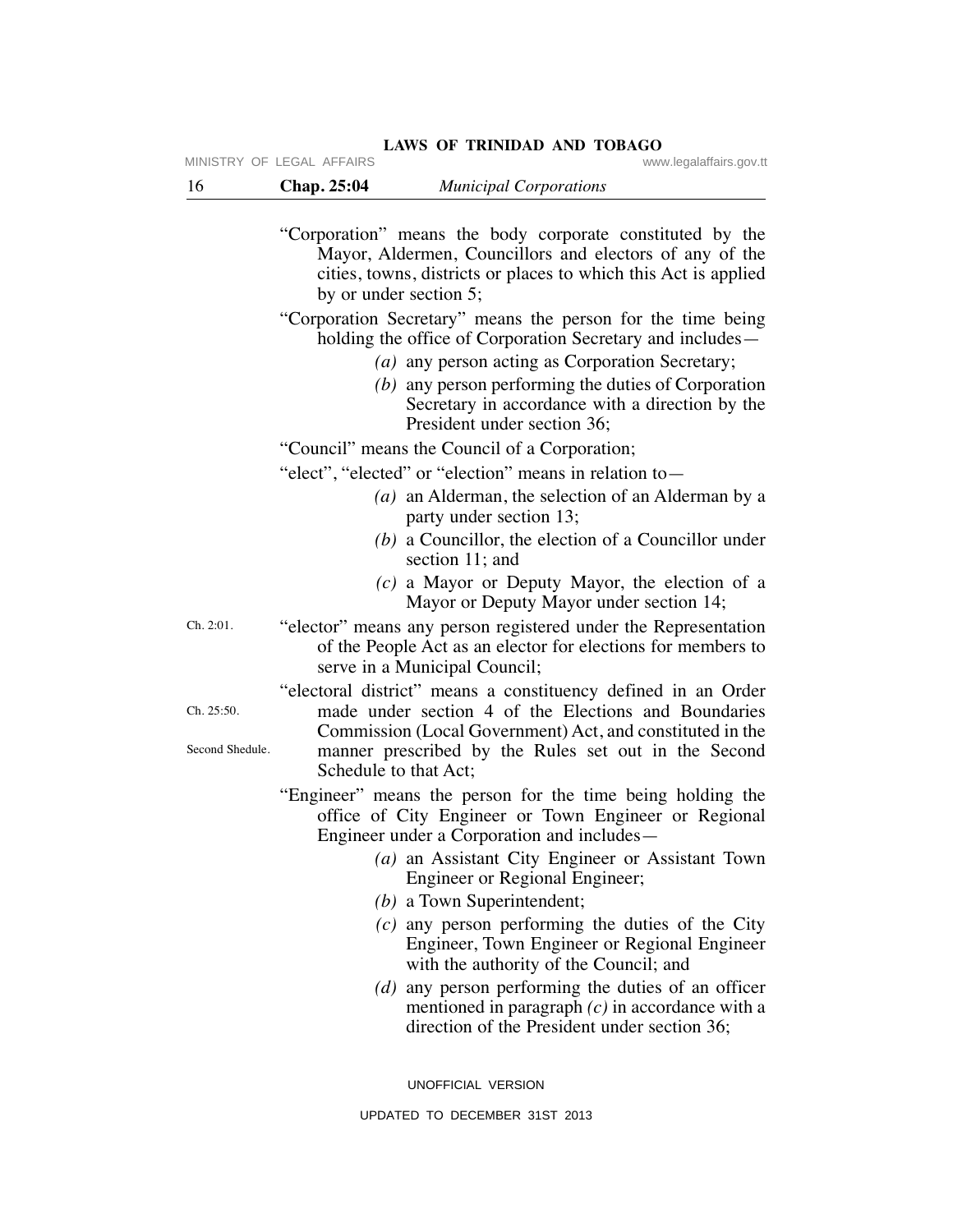MINISTRY OF LEGAL AFFAIRS www.

|  |  |  |  |  | .legalaffairs.gov.tt |
|--|--|--|--|--|----------------------|
|--|--|--|--|--|----------------------|

 *Municipal Corporations* **Chap. 25:04** 17

"house" includes any dwelling house, warehouse, stable, office, store, manufactory, shop, workshop, shed, or other building used in carrying on any trade or business, and any lands appurtenant to or occupied with the same, and not rated separately;

- "Mayor" includes Chairman and "Deputy Mayor" includes Vice-Chairman;
- "Minister" means the member of Cabinet to whom responsibility for Local Government has been assigned;
- "Municipality" means a place to which this Act is applied by or under section 3 or section 4;

"officer" means, in relation to a Corporation—

- *(a)* the Chief Officers of a Corporation mentioned in section 36; and
- *(b)* every other person appointed to hold or to act in a pensionable office in the service of a Corporation and whose remuneration is paid on a monthly basis;
- "owner" means the person in possession of or in receipt of either the whole or any part of the rents or profits of any land or tenement, whether in his own right or as a trustee or personal representative of any other person, or in the occupation of such land or tenement other than as a tenant from year to year, or for any less term, or as a tenant at will;
- "premises" includes messuages, buildings, lands, easements, and hereditaments of any tenure;
- "reputed owner" in relation to any building or to any vacant lot of land within a Municipality means the person entered as the owner of such building or of such vacant lot of land in the House Rate Book for the time being in force, or in any register of ownership kept for the Corporation;
- "Returning Officer" means the Returning Officer of an electoral district under the Representation of the People Act;

Ch. 2:01.

"statutory increase" means any increase, surcharge or percentage added to a rate, a charge, or other sum of money of any other

> UNOFFICIAL VERSION UPDATED TO DECEMBER 31ST 2013

*L.R.O.*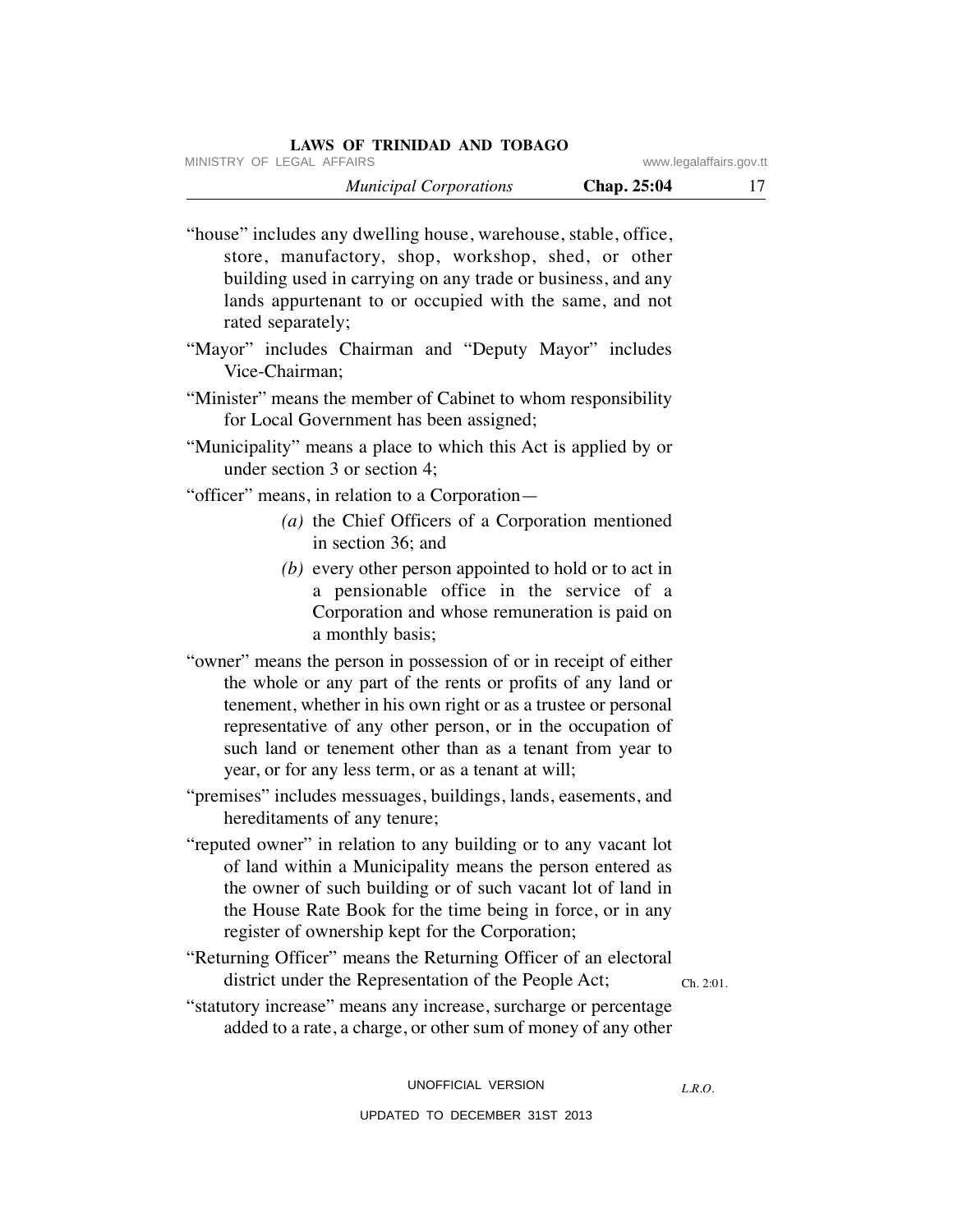description payable to a Corporation under this Act or any other written law by reason of the non-payment of such rate, charge or other sum of money at or within the time after the lapse of which such increase, surcharge or percentage is expressed to become payable; "street" includes any highway, and any public bridge, road, lane, footway, square, court, alley, or passage, whether a thoroughfare or not; "street repairable by a Corporation" means any street which was repairable by a Corporation or any highway which was

maintainable at public expense by any other Local Highway Authority immediately prior to the commencement of this Act and includes any street which is classified as such under the Highways Act;

"Treasurer" means the person for the time being holding the office of Treasurer under a Corporation and includes—

- *(a)* any person acting as Treasurer;
- *(b)* any person performing the duties of Treasurer in accordance with a direction by the President under section 36;
- "valuation" means the sum fixed by the Assessor as the annual rateable value of any rateable hereditament within the Municipality.

 (2) References in this Act to the "day on which the Councillors of a Corporation were elected to office" mean the day or the last day, as the case may be, on which all the Returning Officers for the electoral districts within the Municipality have declared the respective candidates to be elected as Councillors.

Continuation of former Municipal Corporations. First Schedule.

Establishment of new Municipal Corporations. **Second** Schedule.

 **3.** The Municipal Corporations established under the provisions of the written laws set out in the First Schedule and known by the corporate names mentioned in that Schedule are continued under this Act.

 **4.** The several new Municipal Corporations bearing the names and having the respective officers, memberships and descriptions set forth in the Second Schedule are hereby established.

UNOFFICIAL VERSION

# Ch. 48:01.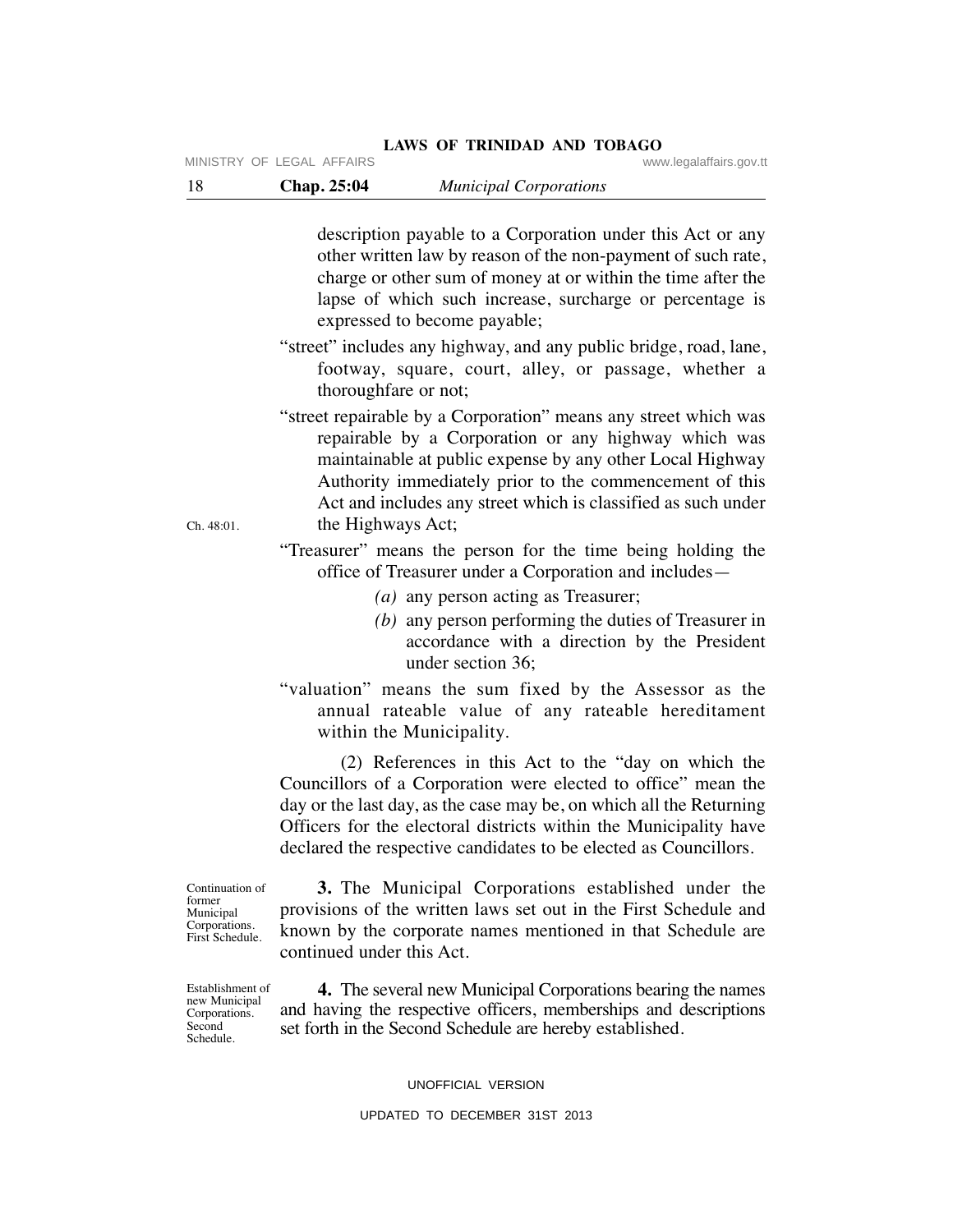|              | MINISTRY OF LEGAL AFFAIRS                                                            |             | www.legalaffairs.gov.tt |
|--------------|--------------------------------------------------------------------------------------|-------------|-------------------------|
|              | <b>Municipal Corporations</b>                                                        | Chap. 25:04 | 19                      |
| apply to $-$ | <b>5.</b> (1) Subject to subsection (2) and section 6, this Act shall Application of |             | Act.                    |
|              | (a) the City of Port-of-Spain;                                                       |             |                         |
|              | $(b)$ the City of San Fernando;                                                      |             |                         |
|              |                                                                                      |             |                         |

- *(c)* the Borough of Arima;
- *(d)* the Borough of Point Fortin;
- *(e)* the several Municipal Corporations referred to in section 4; and
- *(f)* such other towns, districts or places to which the provisions of this Act are applied pursuant to subsection (2).

 (2) The President may, by Order, subject to affirmative resolution of Parliament, apply the provisions of this Act to any town, district or place for the purpose of incorporating the electors thereof.

Orders.

**6.** (1) An Order made under section 5(2) may apply the Contents of provisions of this Act generally to the town, district or place mentioned therein or it may provide that the Act shall apply subject to such exceptions or modifications as are specified in the Order.

- (2) An Order made under section 5(2) shall—
	- *(a)* designate the corporate name by which the new Corporation shall be known;
	- *(b)* describe the boundaries of the new Municipality;
	- *(c)* specify the number of Councillors and Aldermen to be elected to the Council;
	- *(d)* specify the number of members of the Council who may requisition a meeting of the Council under section 62(3);
	- *(e)* specify the number of members of the Council who constitute a quorum at meetings of the Council;
	- *(f)* specify the number of members of the Council required to be present and to vote for the purposes of section 67(1);

*L.R.O.*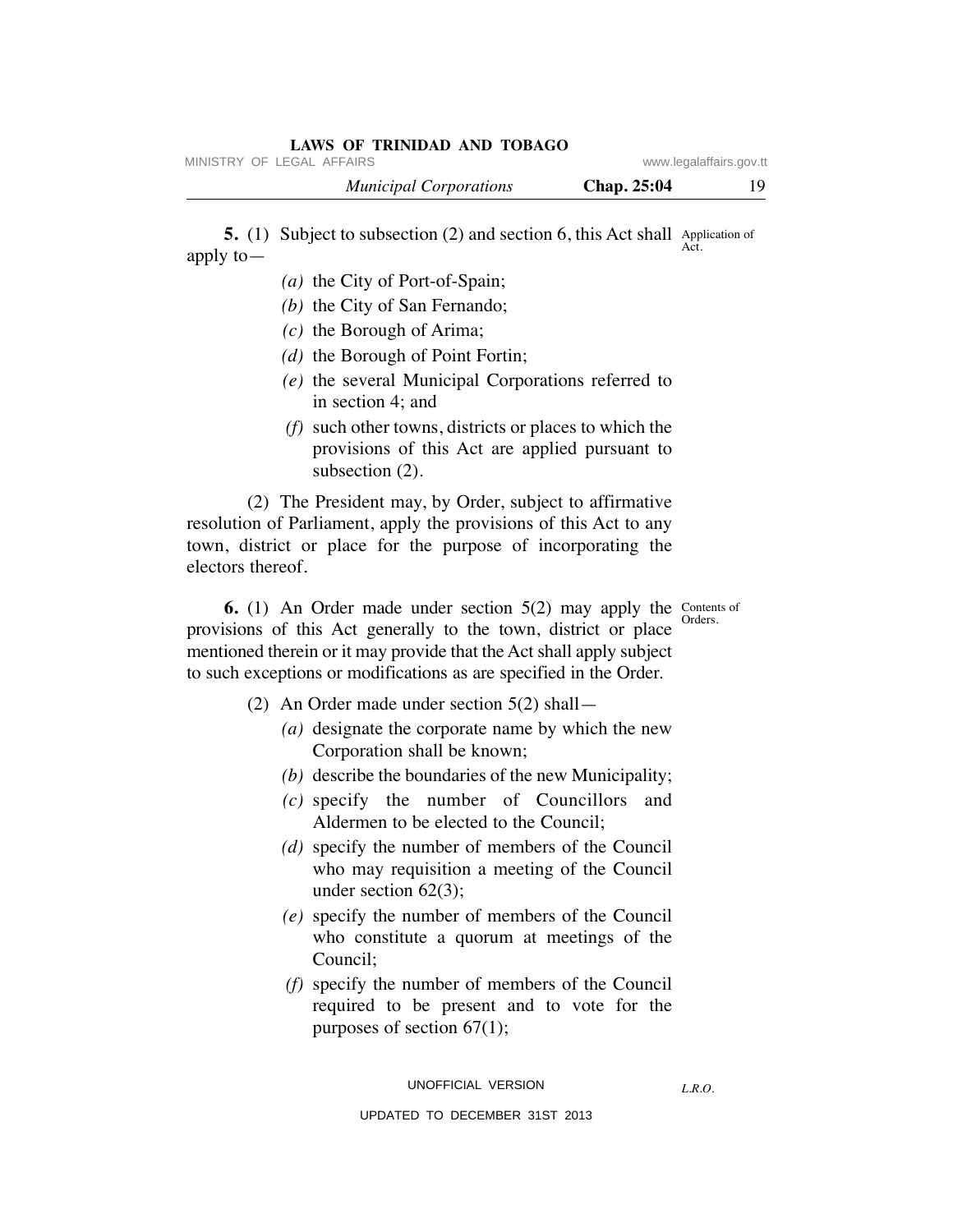| 20 | Chap. 25:04               | <b>Municipal Corporations</b> |                         |
|----|---------------------------|-------------------------------|-------------------------|
|    | MINISTRY OF LEGAL AFFAIRS |                               | www.legalaffairs.gov.tt |

- *(g)* specify the date by which the Council shall submit estimates of income and expenditure pursuant to section 108(1);
- *(h)* specify the number of members of the Council required to be present for the purposes of section 221(2).

Continuation of powers, rights and property of preceding Corporations.

 **7.** (1) All powers, authorities, interests, rights and privileges vested in a Corporation referred to in section 3 and all property real or personal belonging to that Corporation shall continue to be vested in that Corporation as continued by this Act.

 (2) All liabilities and obligations of a Corporation referred to in section 3, and all claims against its property, rights and assets are unimpaired by such continuation; and all debts, contracts, liabilities, and duties of the Corporation existing immediately prior to the coming into operation of this Act continue to attach to the Corporation.

**7A.** (1) With effect from 1st October, 1991—

- *(a)* all land and other property of every kind, including things in action, vested immediately before that date in a former County Council is vested in the State;
- *(b)* all the rights, privileges and advantages and all the liabilities and obligations that, immediately before that date, a former County Council was entitled or subject to, are transferred and conferred or imposed upon the State.

 (2) Every Act giving power or authority to or imposing any duty or liability upon or otherwise relating to a former County Council or providing any forms or proceedings relating to a former County Council, shall, unless the context otherwise requires and so far as applicable, be read and have effect as if in the Act, the State were substituted for a former County Council.

 (3) Any reference in any Act, or in any rule, regulation or bye-law made under any Act or in any deed, contract, bond, security,

> UNOFFICIAL VERSION UPDATED TO DECEMBER 31ST 2013

Vesting of powers, rights and property in the State. [8 of 1992].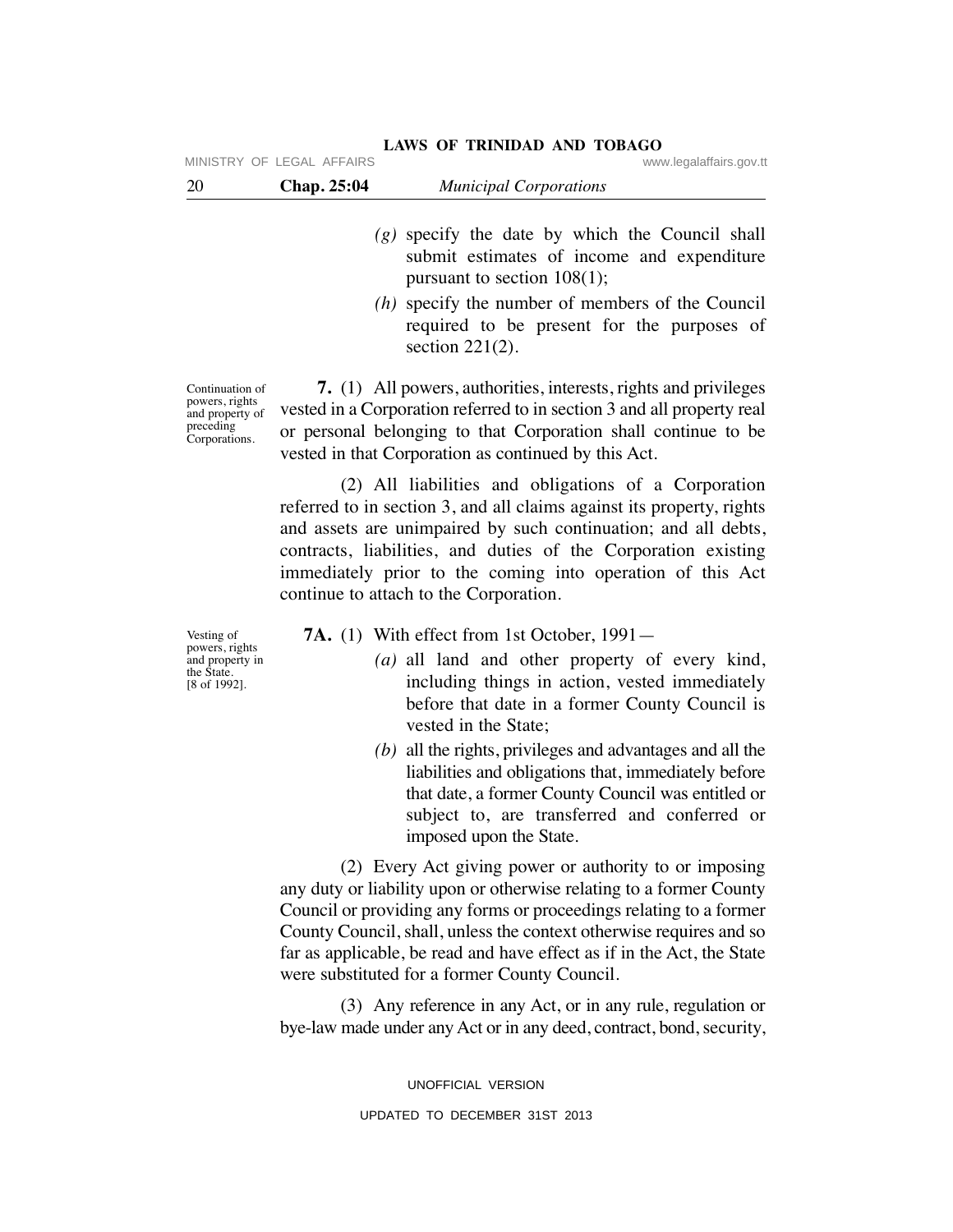| LAWS OF IKINIDAD AND TODAGO   |                    |                         |
|-------------------------------|--------------------|-------------------------|
| MINISTRY OF LEGAL AFFAIRS     |                    | www.legalaffairs.gov.tt |
| <b>Municipal Corporations</b> | <b>Chap. 25:04</b> |                         |

or other document of whatever kind, public or private, to a former County Council shall, with effect from that date, be deemed to refer to the State.

**LAWS OF TRINIDAD AND TOBAGO**

 (4) Legal proceedings pending immediately before 1st October, 1991 by or against a former County Council may be continued on and after that day by or against the State as the party to the proceedings instead of that former County Council.

 (5) The President may by Order transfer to any of the several Municipal Corporations referred to in section 4 any of the land and other property and any of the rights, privileges and advantages and any of the liabilities and obligations that by virtue of subsection (1) are vested in the State.

 (6) An Order under subsection (5) is subject to a negative resolution of Parliament.

(7) In this section—

"former Act" means the County Councils Act repealed by this Act;

"former Council" means a County Council established under section 4 of the former Act for an area referred to in the former Act as an "electoral area".

 (8) For the avoidance of doubt it is declared that nothing in this section shall have the effect of reviving a claim against a former County Council that on 1st October, 1991 was statute-barred.

#### **PART II**

# **CONSTITUTION AND GOVERNMENT OF MUNICIPAL CORPORATIONS**

Corporations.

**8.** (1) The Mayor, Aldermen, Councillors and electors of Constitution of each of the Municipalities referred to in paragraphs  $(a)$  to  $(e)$  of Corporation section 5(1) and each town, district, or place to which this Act is applied pursuant to section 5(2), shall be a body corporate bearing the corporate name mentioned in the First and Second Schedules, First and or in the Order made under section  $5(2)$ , as the case may be; and schedules. by such name shall have perpetual succession. Second

UNOFFICIAL VERSION

*L.R.O.*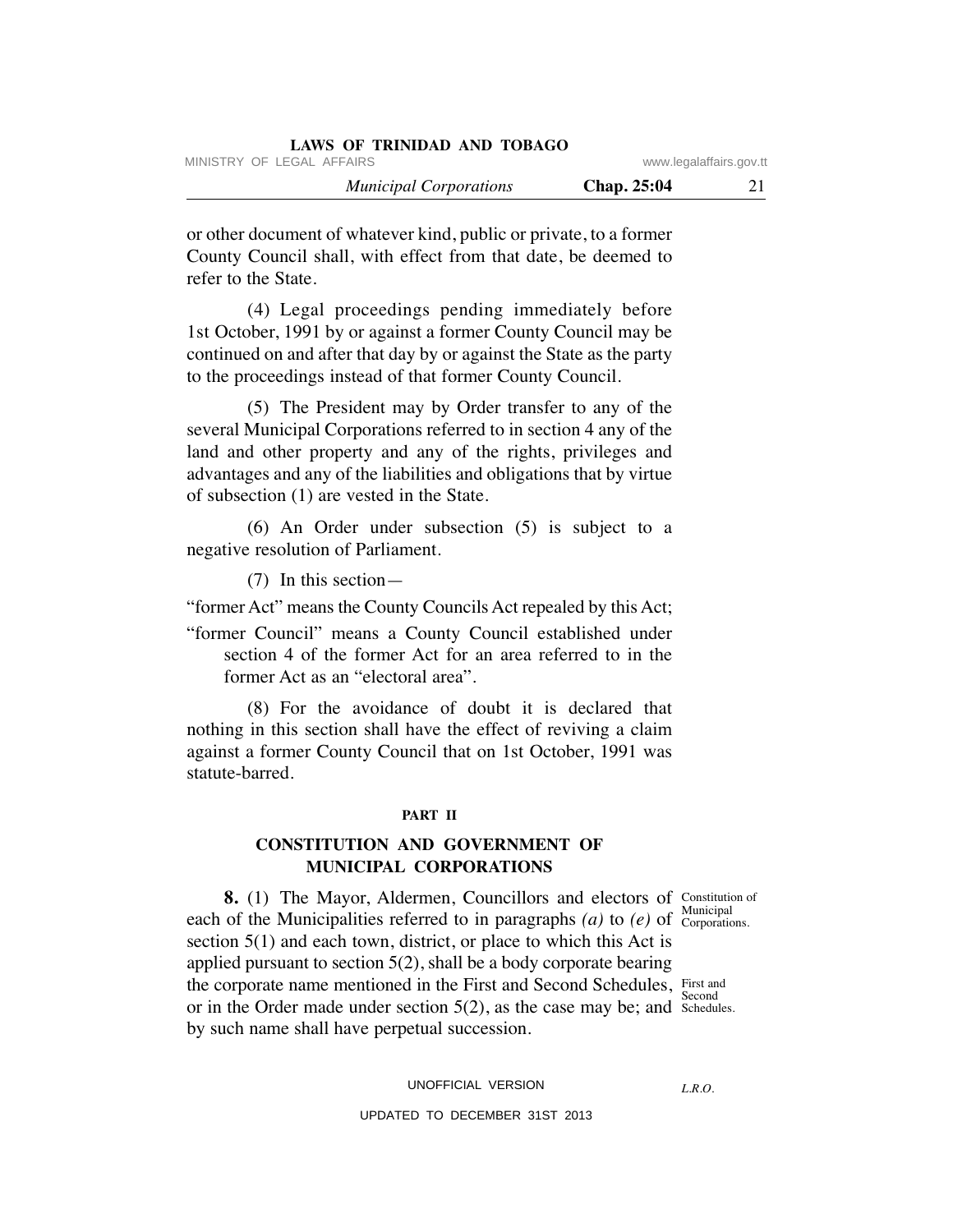(2) Every Corporation shall have and use a common seal which shall be approved by its Council, and which shall be judicially noticed.

Extent of Municipalities.

First Schedule. Second Schedule.

Constitution of Council.

 **9.** For the purposes of this Act, every Municipality shall include all the lands, houses and buildings within the boundaries set forth in relation to it in the First and Second Schedules, or in the Order made under section 5(2).

 **10.** (1) The powers of a Corporation shall be exercised by its Council and, subject to the provisions of this Act, the Council shall act through its Chief Officers and staff.

 (2) The Council shall consist of the Mayor, Aldermen and Councillors.

 **11.** (1) Councillors shall be elected by the electors for each Municipality in the manner provided for in the Representation of the People Act.

 (2) The number of Councillors to be elected to the Council of each Corporation shall, subject to the provisions of the Elections and Boundaries Commission (Local Government) Act, be as set out in the Third Schedule, or in any Order made pursuant to section 5(2).

 (3) One Councillor shall be returned for each electoral district.

 (4) The term of office of Councillors shall be three years, and they shall retire together on the last day of every triennial period, the first of which shall be deemed to have begun on the day on which the Councillors were elected to office.

 (4A) An election referred to in subsection (1) shall be held within three months of the expiry of the term of office of the Mayor, Councillors and Aldermen comprising the Council.

 (4B) Notwithstanding subsection (4A), for the purposes only of the elections due in the year 1995, under this section, such election shall be held within nine months of the expiry of the terms of office of the Councillors and Aldermen comprising the Council.

Councillors representation, term of office and qualification. [28 of 1991 8 of 1992 36 of 1995 13 of 2003 13 of 2013]. Ch. 2:01. Ch. 25:50. Third Schedule.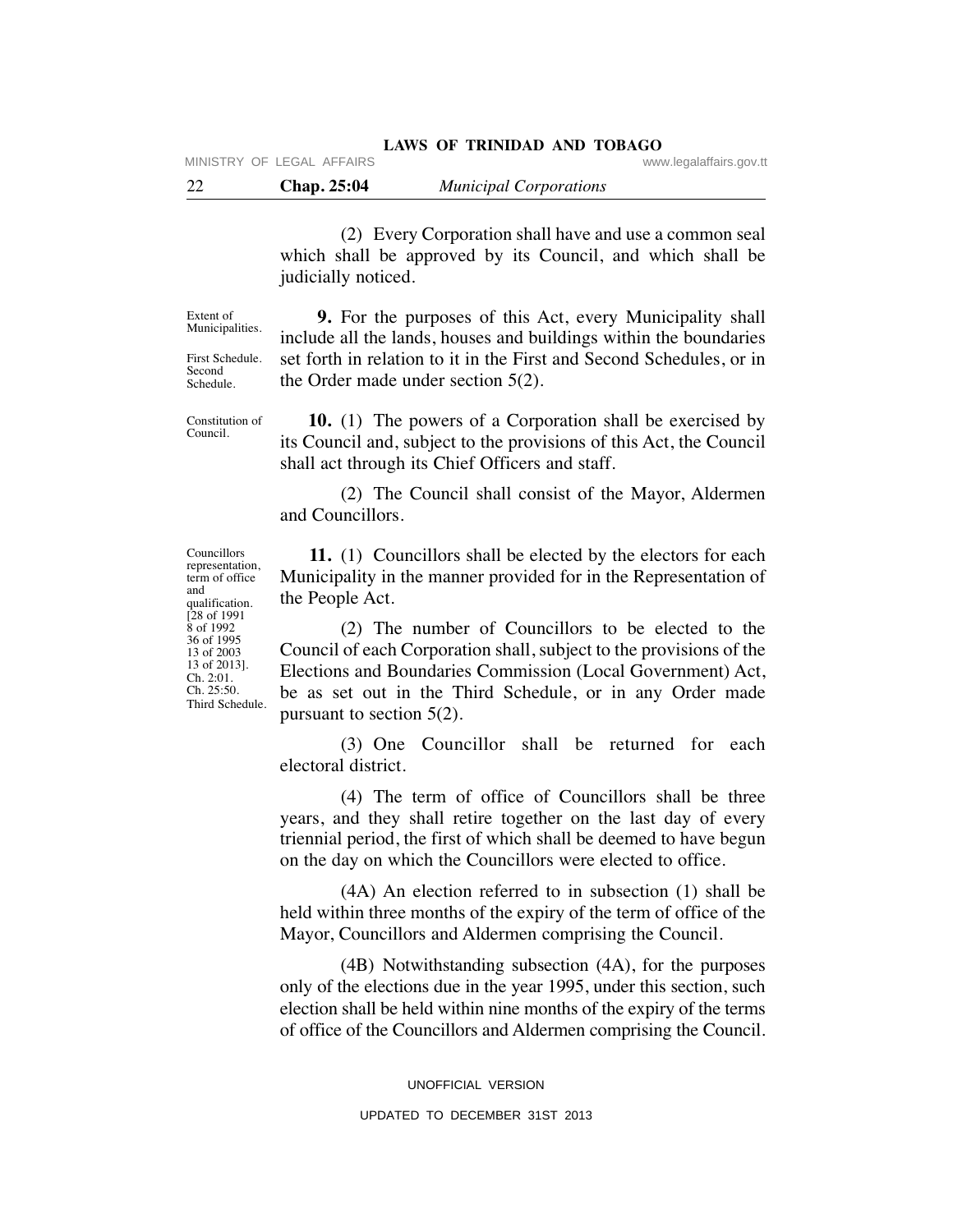| LAWS OF TRINIDAD AND TOBAGO   |             |                         |
|-------------------------------|-------------|-------------------------|
| MINISTRY OF LEGAL AFFAIRS     |             | www.legalaffairs.gov.tt |
| <b>Municipal Corporations</b> | Chap. 25:04 | 23                      |

 (4C) Notwithstanding subsection (4A), for the purposes only of the elections due in the year 2002, under this section, such election shall be held within one year of the expiry of the terms of office of the Councillors and Aldermen comprising the Council.

 (5) A Councillor who has been elected to fill a vacancy shall hold office until the time when the person whose vacancy he filled would have gone out of office through effluxion of time.

 (6) Subject to subsection (7), a person is qualified to be elected as a Councillor if, and is qualified to continue to be a Councillor if, he—

- *(a)* is a citizen of Trinidad and Tobago;
- *(b)* is qualified to be an elector under section 13 of the Representation of the People Act except that Ch. 2:01. such person is not disqualified to be a candidate by reason only that—
	- (i) he resides; or
	- (ii) his qualifying property is situated,

 in the electoral area but in an electoral district other than the electoral district for which he seeks to be a candidate;

 *(c)* is able to speak and, unless incapacitated by blindness or other physical cause, to read the English language.

 (7) In subsection (6), "electoral area" and "electoral district" have the meanings assigned to those expressions in section 2 of the Elections and Boundaries Commission (Local Ch. 25:50. Government) Act.

 (8) A person is disqualified from being a Councillor if he—

- *(a)* is by virtue of his own act under any acknowledgement of allegiance, obedience or adherence to a foreign power or State;
- *(b)* has been adjudged or otherwise declared bankrupt and has not been discharged;

UNOFFICIAL VERSION

*L.R.O.*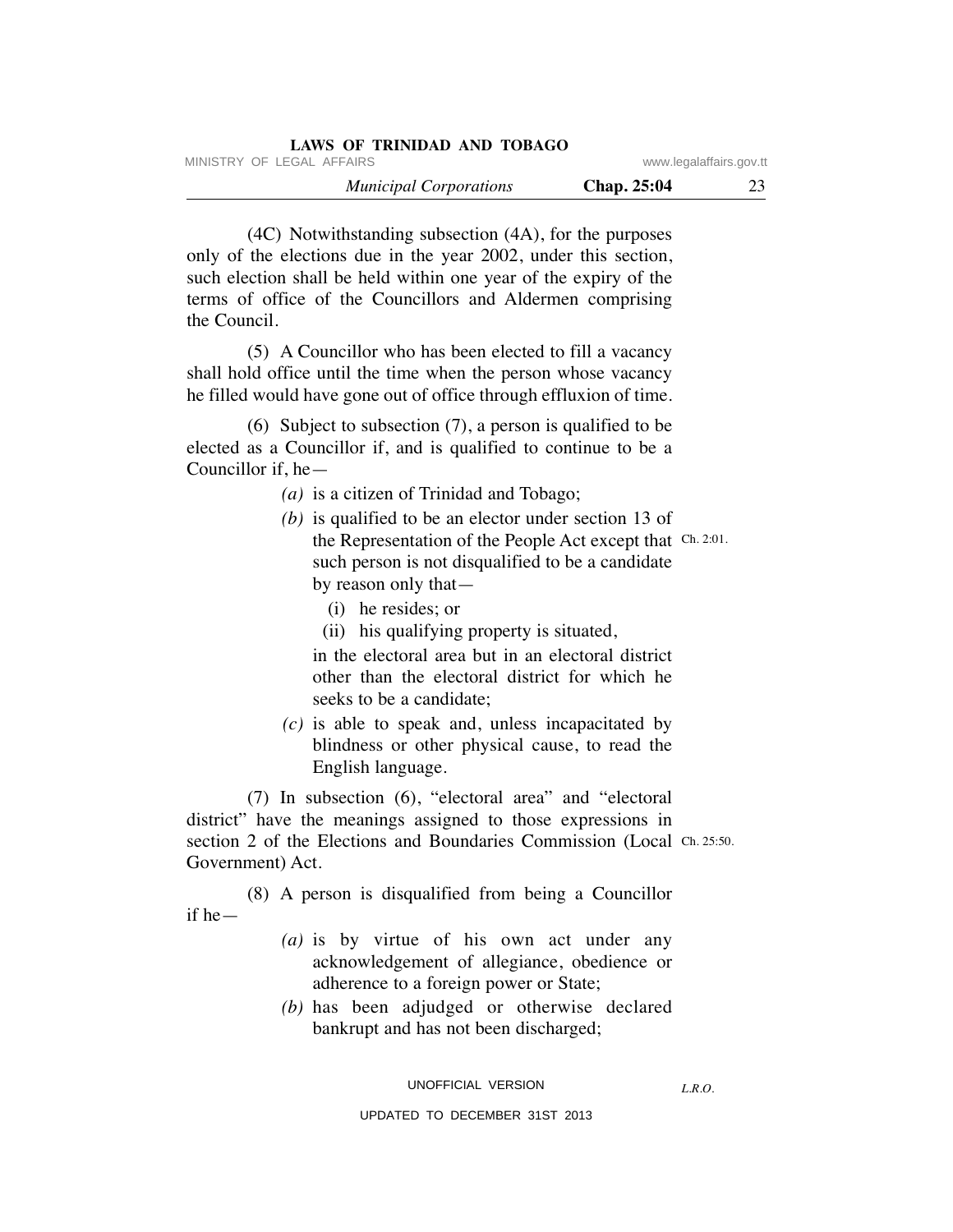| 24                           | MINISTRY OF LEGAL AFFAIRS<br>Chap. 25:04 | www.legalaffairs.gov.tt<br><b>Municipal Corporations</b>                                                                                                                                                                                                                                                                                                                              |
|------------------------------|------------------------------------------|---------------------------------------------------------------------------------------------------------------------------------------------------------------------------------------------------------------------------------------------------------------------------------------------------------------------------------------------------------------------------------------|
|                              |                                          |                                                                                                                                                                                                                                                                                                                                                                                       |
| Ch. 28:02.                   |                                          | $(c)$ is a mentally ill person within the meaning of<br>the Mental Health Act;                                                                                                                                                                                                                                                                                                        |
|                              |                                          | $(d)$ is under sentence of death or is serving a sentence<br>of imprisonment exceeding twelve months<br>imposed on him by a Court of competent<br>jurisdiction in Trinidad and Tobago or substituted<br>by competent authority for some other sentence<br>imposed on him by such a Court or is under such<br>a sentence of imprisonment the execution of which<br>has been suspended; |
| Ch. 2:01.                    |                                          | $(e)$ is disqualified for such election under the<br>Representation of the People Act;                                                                                                                                                                                                                                                                                                |
|                              |                                          | ( <i>f</i> ) is a member of the Senate, the House of<br>Representatives, the Tobago House of Assembly<br>or another Municipal Council;                                                                                                                                                                                                                                                |
|                              |                                          | $(g)$ holds any office or place of profit, other than<br>Mayor or Deputy Mayor, in the gift or disposal<br>of the Corporation; but a person shall not be<br>disqualified by reason of $-$                                                                                                                                                                                             |
|                              |                                          | (i) receiving or being entitled to receive<br>payment by way only of travelling or<br>subsistence allowances, or a refund of<br>out-of-pocket expenses;                                                                                                                                                                                                                               |
| Ch. 12. No. 4<br>(1950 Ed.). |                                          | his receiving fees as a medical practitioner<br>(ii)<br>from the Corporation as the local authority<br>of a sanitary district, fees for the notification<br>of cases of infectious diseases under the<br>Public Health Ordinance or any similar<br>written law;                                                                                                                       |
|                              |                                          | $(h)$ is debarred from exercising the practice of his<br>profession on account of any act involving<br>dishonesty;                                                                                                                                                                                                                                                                    |
| Ch. 69:01.                   |                                          | $(i)$ has within five years before the day of the<br>election or since his election been surcharged to<br>an amount exceeding two thousand five hundred<br>dollars under the Exchequer and Audit Act or<br>under Part VI of this Act;                                                                                                                                                 |
|                              |                                          | $(i)$ is a person whose name appears on the List of<br>Aldermen under section 12A; and                                                                                                                                                                                                                                                                                                |
|                              |                                          | UNOFFICIAL VERSION                                                                                                                                                                                                                                                                                                                                                                    |
|                              |                                          | UPDATED TO DECEMBER 31ST 2013                                                                                                                                                                                                                                                                                                                                                         |

# **LAWS OF TRINIDAD AND TOBAGO**<br>S<br>Www.legalaffairs.gov.tt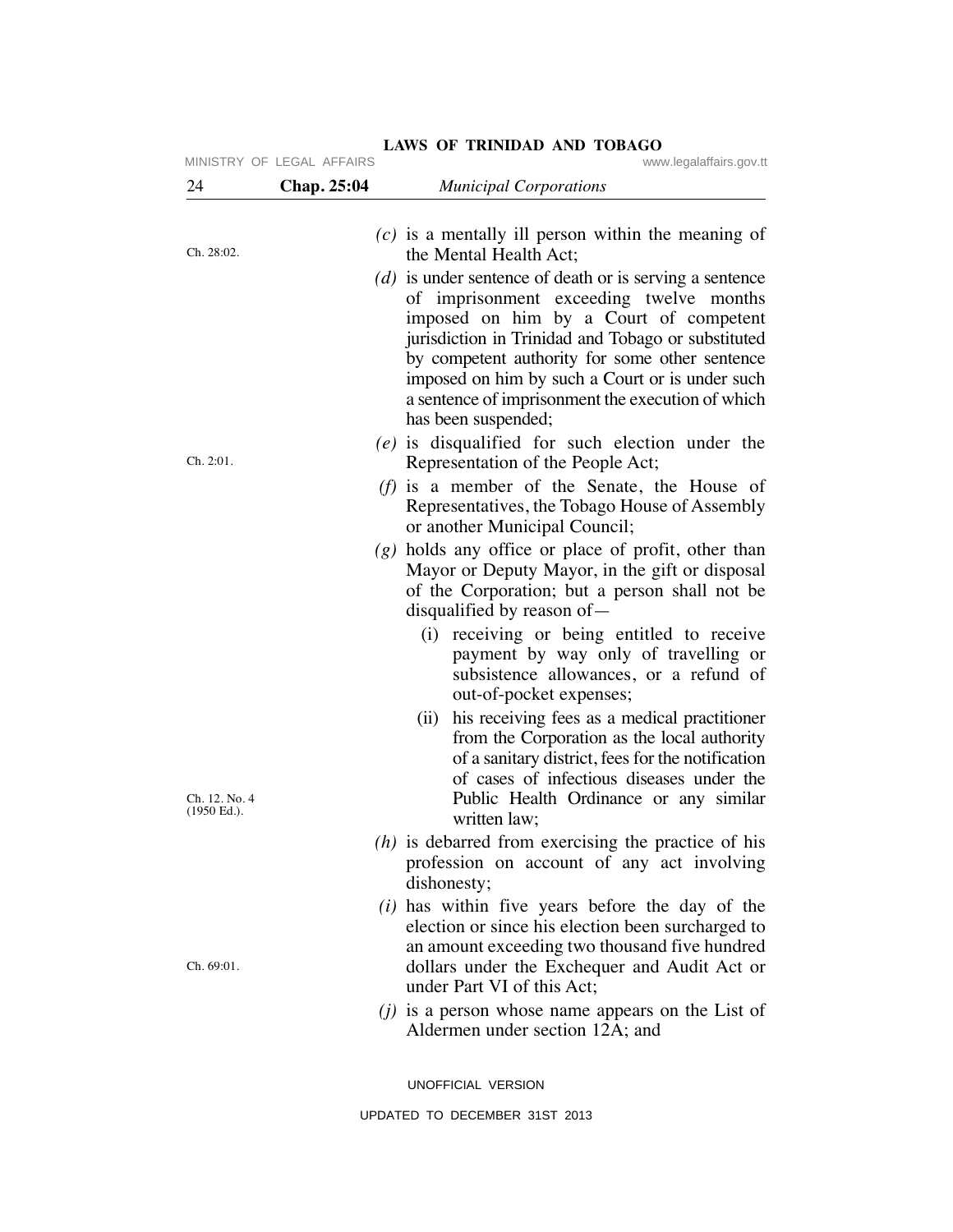| MINISTRY OF LEGAL AFFAIRS     | www.legalaffairs.gov.tt |  |
|-------------------------------|-------------------------|--|
| <b>Municipal Corporations</b> | Chap. 25:04             |  |
|                               |                         |  |

 *(k)* is a person who is a sitting Alderman having been declared an Alderman by the Elections and Boundaries Commission under section 13.

**12.** (1) Save for the requirement that Councillors be residents or owners of property within a Municipality, Aldermen shall be persons who qualify to be Councillors and who possess demonstrated  $^{Aldermen}_{[13 of 201]}$ knowledge, expertise or experience in professional or vocational occupations suitable to the development focus of the Municipality.

**LAWS OF TRINIDAD AND TOBAGO**

 (2) The number of Aldermen to be elected to the Council of each Corporation shall be as set out in the Third Schedule, or in Third Schedule. the Order made pursuant to section 5(2).

 (2A) Notwithstanding subsection (2), the number of Aldermen to be elected to the Council of each Corporation referred to in the Second Part of the Second Schedule shall be four in number.

 (3) In the case of a Municipal Corporation other than a City or Borough, at least one Alderman shall be elected from qualified persons who are members of a Village or Community Council functioning within the Municipality.

 (4) A person who stands for election as a Councillor under section 11 shall not stand for election as an Alderman under section 13.

 (4A) A person who is a sitting Councillor having been elected Councillor shall not be elected as an Alderman.

 (5) The term of office of Aldermen shall be three years and they shall retire together on the last day of every triennial period, the first of which shall be deemed to have begun on the day on which the Councillors were elected to office.

 (6) An Alderman who is elected to fill a vacancy shall hold office until the time when the Alderman whose vacant seat he filled would have gone out of office through effluxion of time.

**12A.** (1) Parties fielding candidates in an election under List of section 11 for a Municipality or Corporation shall, at the time of  $\frac{\text{Aldermen.}}{113 \text{ of } 201}$ [13 of 2013].

*L.R.O.* 

UPDATED TO DECEMBER 31ST 2013

Number, qualification and term of office of [13 of 2013].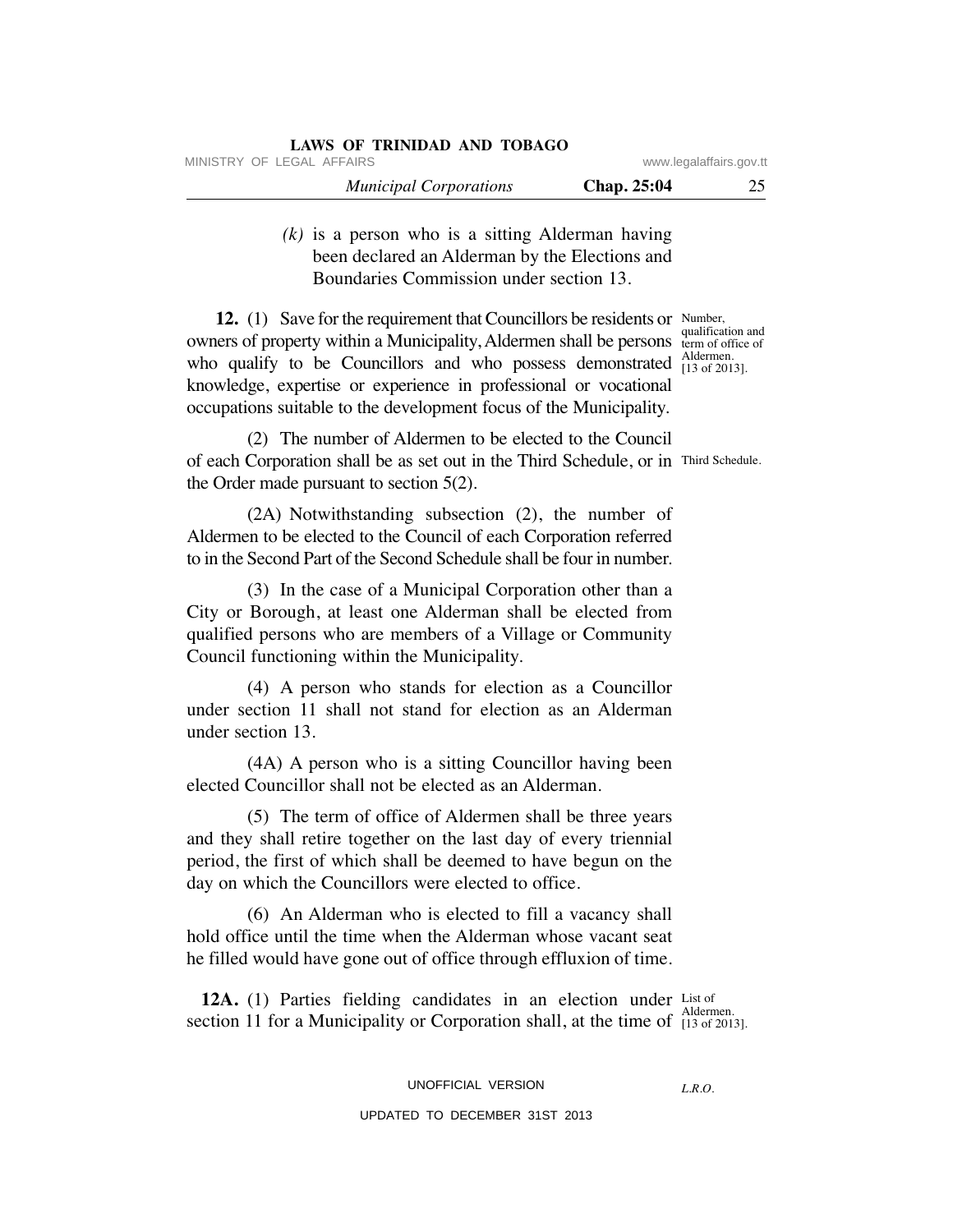| -26<br><b>Chap. 25:04</b><br><b>Municipal Corporations</b> |  |
|------------------------------------------------------------|--|
|------------------------------------------------------------|--|

nomination of the candidates for Councillors, nominate candidates for Aldermen on a list to be known as the "List of Aldermen".

 (2) The quantum of names on the List of Aldermen to be submitted by each party in accordance with the provisions of this section shall be equal in number to the number of Councillors to be elected in each Council respectively.

 (3) Where, during the life of a Council, a person on a List of Aldermen of a party becomes disqualified from serving or is unable for any reason to serve as an Alderman, the relevant party may submit to the Elections and Boundaries Commission the name of a substitute Alderman.

Definition of party. [13 of 2013]. Ch. 2:01.

 **12B.** For the purposes of section 12A and section 13, the word "party" includes an independent candidate referred to in Rule 23(1) of the Election Rules, made under the Representation of the People Act.

Method of election of Aldermen. [13 of 2013].

 **13.** (1) Upon the election of Councillors under section 11, the Elections and Boundaries Commission shall, in accordance with subsection (2), allocate the number of Aldermen for each party contesting such election.

 (2) The Elections and Boundaries Commission shall allocate the number of Aldermen for each party contesting such election as follows:

- *(a)* a quota of votes per seat shall first be determined by dividing the total number of valid votes cast at an election under section 11 by the number of seats in each Council designated for Aldermen; and
- *(b)* the number of Aldermen to be awarded to a party shall then be determined by dividing the total number of valid votes cast in an election under section 11 in favour of such party by the quota of votes per seat determined in paragraph *(a)*.

UNOFFICIAL VERSION UPDATED TO DECEMBER 31ST 2013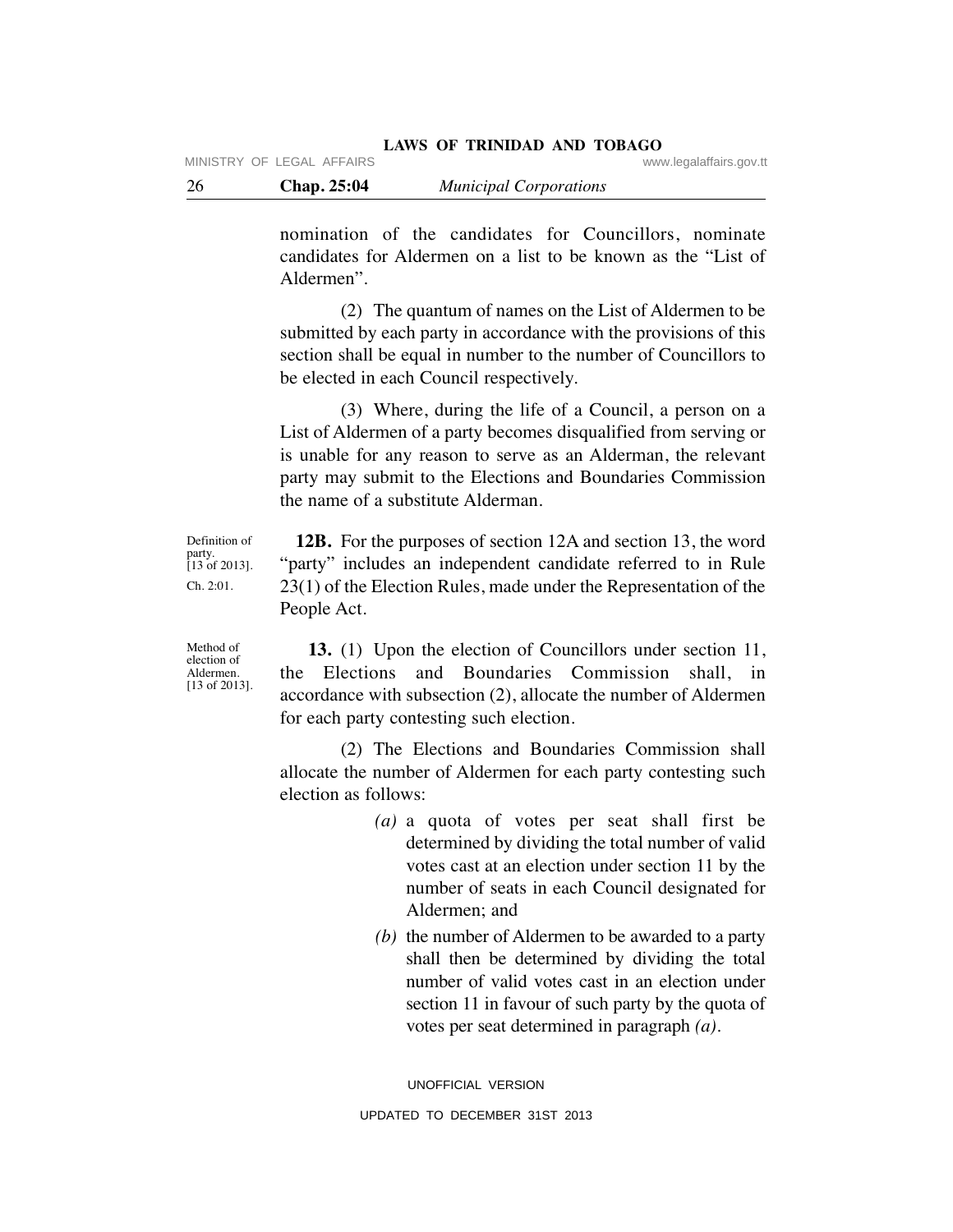| LAWS OF TRINIDAD AND TOBAGO   |                         |  |
|-------------------------------|-------------------------|--|
| MINISTRY OF LEGAL AFFAIRS     | www.legalaffairs.gov.tt |  |
| <b>Municipal Corporations</b> | Chap. 25:04             |  |

 (3) Where the final number calculated for each party under subsection  $(2)(b)$  results in a whole number and a fraction or only a fraction, the fraction shall not be considered in determining the number of seats to be allocated.

 (4) Where the result of a calculation under subsection (2) yields no seats for Aldermen, to any party, the allocation of Aldermen by the Elections and Boundaries Commission shall be in descending order beginning with the party with the highest number of votes obtained in the election under section 11 until all seats have been allocated.

 (5) Where the result of the calculation under subsection (2)*(b)* yields a remainder of vacant seats not absorbed by the number of Aldermen awarded to a party or parties concerned, the surplus calculated under subsection (6) for a party competes with other similar surpluses accruing to any other party or parties, and any vacant positions for an Alderman or Aldermen not allocated under subsection  $(2)(b)$ , shall be allocated to the party or parties concerned in sequence of the highest surplus until all vacant positions of Aldermen have been so allocated unless the party or parties concerned yielded no allocation of Alderman under subsection (2)*(b)*.

 (6) In computing the surplus of a party for the purposes of subsection (5), first multiply the quota by the number of seats allocated to each party under subsection (2) and then minus that figure from the total number of valid votes received by each party in the election.

 (7) The method of allocation of the number of Aldermen provided for under subsections (2), (5) and (6) shall be as provided for in the example set out in the Eleventh Schedule.

Eleventh Schedule.

 (8) Where the counting of the votes has been concluded and—

- *(a)* the election result for the Councillors under section 11 has been declared; and
- *(b)* the Elections and Boundaries Commission has determined the number of Aldermen for each party,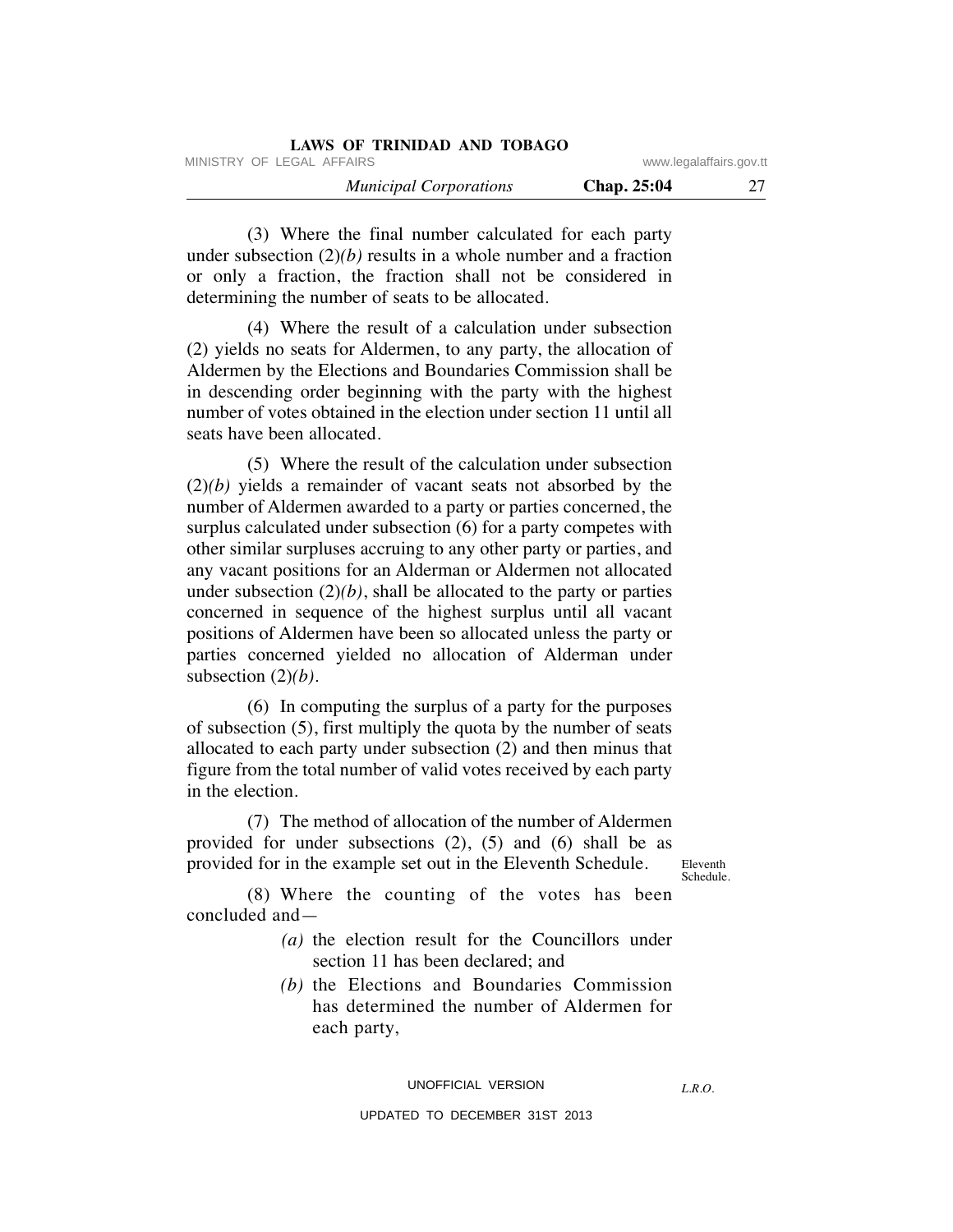the Elections and Boundaries Commission shall, not later than four days after the election referred to in section 11, inform the relevant parties of the number of Aldermen which they have been allotted.

 (9) Notwithstanding subsections (1) to (7), where only one candidate stands validly nominated under rule 15(2) and (3) of the Election Rules made under the Representation of the People Act, the Elections and Boundaries Commission shall allocate four Aldermen to the party which fielded the candidate and the party thereafter shall notify the Elections and Boundaries Commission of the names of the Aldermen from its List of Aldermen.

 (10) Within four days of being informed by the Elections and Boundaries Commission of the number of Aldermen each party has been allotted, the respective parties shall inform the Elections and Boundaries Commission of the names of the persons drawn from their respective Lists of Aldermen whom they wish to sit as the Aldermen of the Municipalities or Corporations.

 (11) Where the parties under subsection (10) inform the Elections and Boundaries Commission of the Aldermen from its List of Aldermen, the Elections and Boundaries Commission shall declare such persons to be Aldermen in the Council and that declaration shall constitute their appointment.

 (12) Where at any time after the election of Aldermen under this section a vacancy occurs in the office of Alderman, the Council shall, within thirty days of the occurrence of the vacancy, inform the Elections and Boundaries Commission of the vacancy.

 (13) A party shall, where a vacancy occurs under subsection (12) in respect of an Alderman relative to the party, inform the Elections and Boundaries Commission of the name of a substitute Alderman from the remaining names on the List of Aldermen of the party to fill the vacancy.

 (14) Where, for the purpose of subsection (13), in respect of a Municipality, there are no more names available on the relevant List of Aldermen, the Council shall, at the next

> UNOFFICIAL VERSION UPDATED TO DECEMBER 31ST 2013

Ch. 2:01.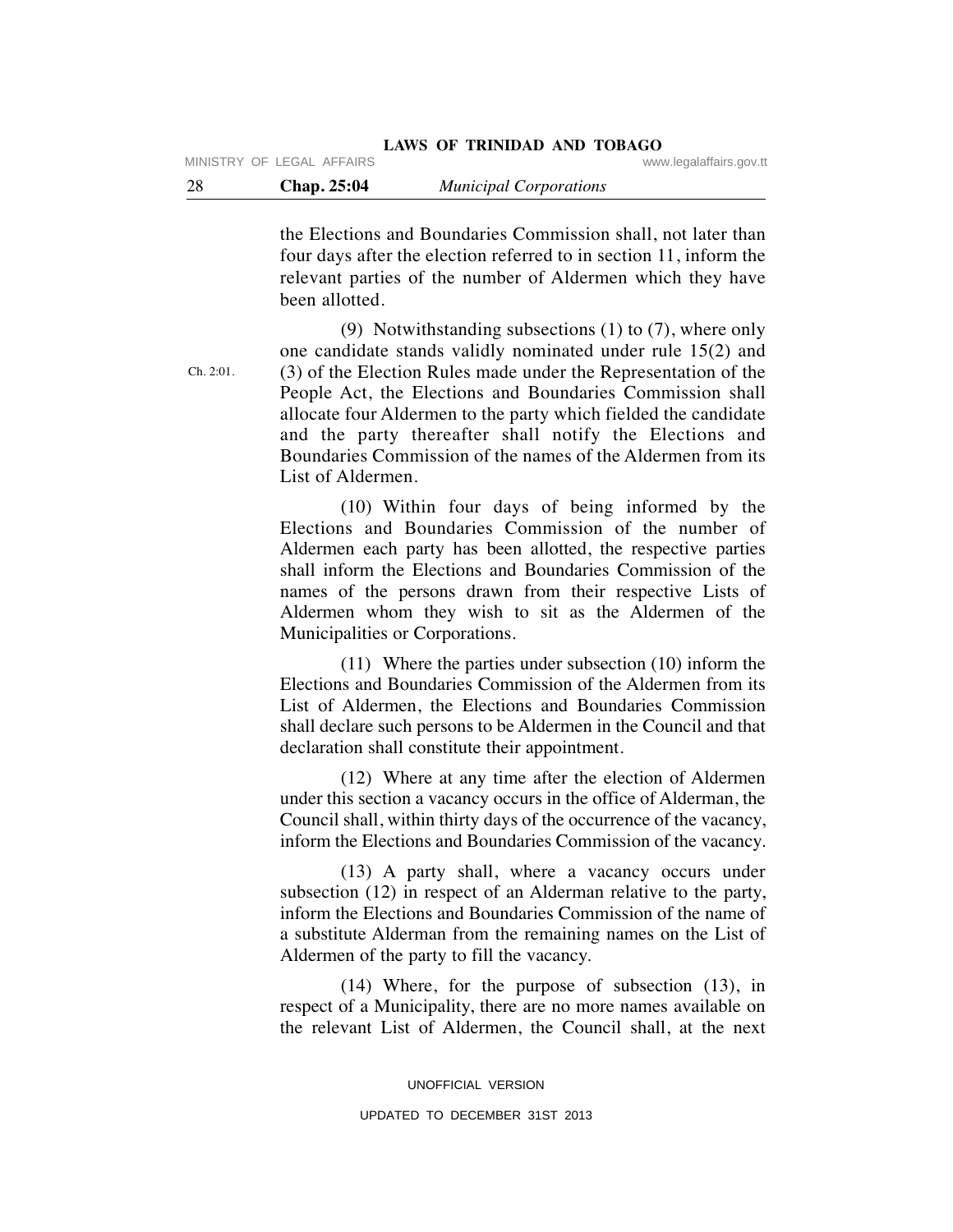|                         | LAWS OF TRINIDAD AND TOBAGO   |
|-------------------------|-------------------------------|
| www.legalaffairs.gov.tt | MINISTRY OF LEGAL AFFAIRS     |
| 29<br>Chap. 25:04       | <b>Municipal Corporations</b> |

meeting after the vacancy arises, elect an Alderman or such Aldermen, and such persons shall be persons who qualify to be Councillors and who possess demonstrated knowledge, expertise or experience in professional or vocational occupations suitable to the development focus of the Municipality.

 (15) Where, for the purpose of subsection (13), in respect of a Municipal Corporation, other than a City or Borough Corporation, there are no more names available on the relevant List of Aldermen, the Council shall at the next meeting of the Municipal Corporation, elect an Alderman or such Aldermen, and such persons shall be persons who qualify to be Councillors and who are members of a Village or Community Council functioning within the Municipality.

 (16) Rule 23 of the Election Rules, made under the Representation of the People Act, shall not apply to the List of Aldermen as it applies to the election of Councillors.

 (17) Notwithstanding subsection (15), where parties are assigned symbols under rule 23(2) of the Election Rules, such symbols shall be applied to the List of Aldermen of the respective parties.

13A. At the first meeting of the Council the business which Requirements shall be transacted shall be—

- *(a)* firstly, the production to the Chief Executive Officer of the copy of the declaration of his election as a Councillor delivered to him by the Returning Officer in accordance with the Election Rules made under the Representation Ch. 2:01. of People Act; and
- *(b)* secondly, the taking of the oath of office by those Councillors who have made and subscribed the declaration of acceptance of office and are in attendance at the meeting.

**13B.** Upon the Elections and Boundaries Commission Oath of declaring the election of persons as Aldermen under section [13 of 201] 13(11), such persons shall take the oath of office and subscribe the declaration of acceptance of office. [13 of 2013].

#### UNOFFICIAL VERSION

*L.R.O.* 

UPDATED TO DECEMBER 31ST 2013

for first meeting of Council. [13 of 2013].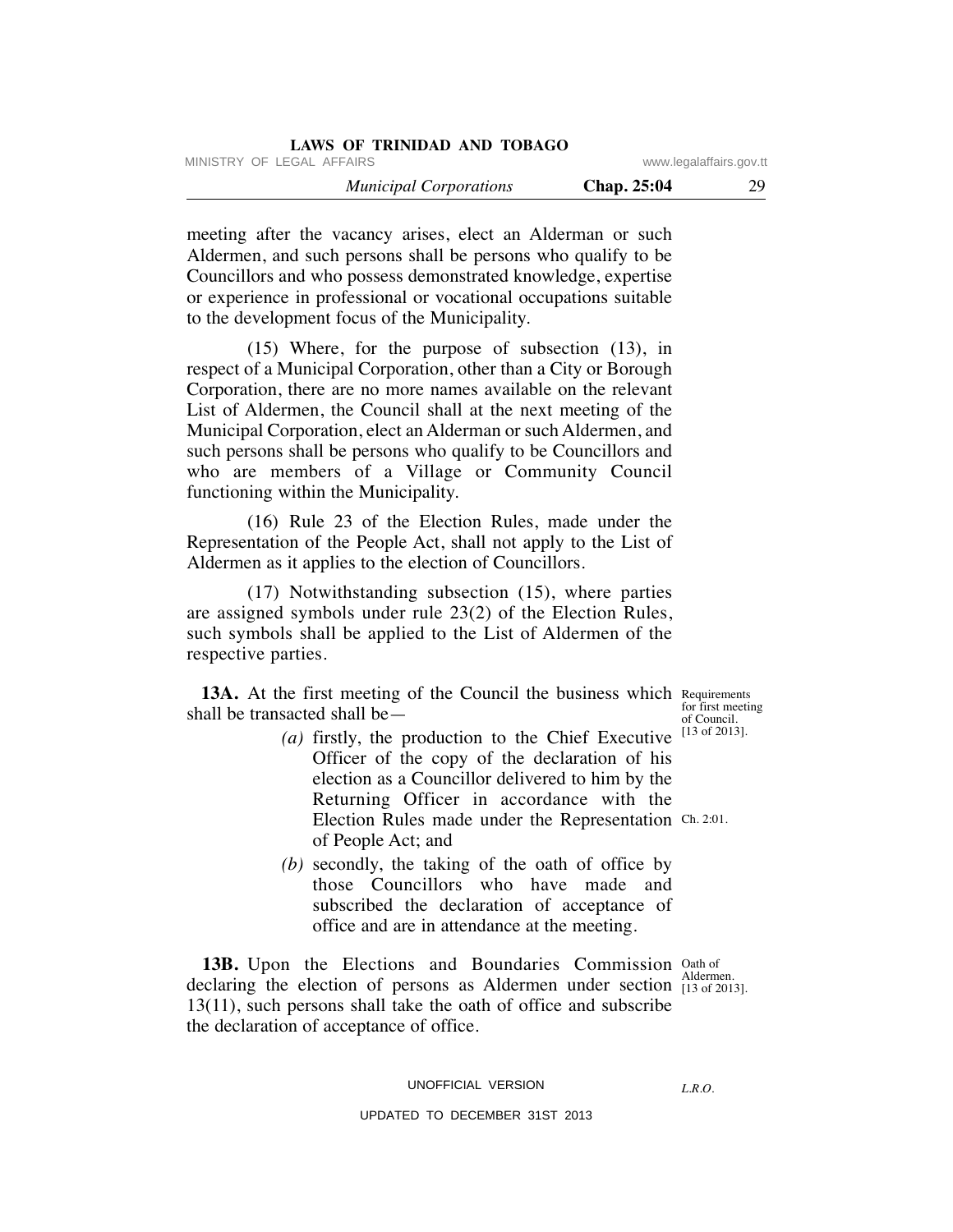|      | MINISTRY OF LEGAL AFFAIRS |                               | www.legalaffairs.gov.tt |
|------|---------------------------|-------------------------------|-------------------------|
| - 30 | Chap. 25:04               | <b>Municipal Corporations</b> |                         |

Election of Mayor and Deputy Mayor.  $[13 \text{ of } 2013]$ .

 **14.** (1) The Mayor and Deputy Mayor of a Corporation shall be elected from among the Aldermen and the Councillors of that Corporation.

**LAWS OF TRINIDAD AND TOBAGO**

 (2) The election of the Mayor and the Deputy Mayor of a Corporation shall be held at a meeting of the Council convened for that purpose four days after the declaration by the Elections and Boundaries Commission of the election of Aldermen and, save for the taking of the oath of office by any Aldermen elected under section 13 and by any newly elected Councillors who have not done so previously, no business other than the election of the Mayor and the Deputy Mayor and the appointment of the Standing and other Committees of the Council shall be transacted on that day.

 (3) The election of the Mayor and of the Deputy Mayor shall be by motion duly seconded and shall be presided over by a Councillor or an Alderman who is not a candidate for the office of Mayor or Deputy Mayor.

Term of office and honorarium of Mayor. [8 of 1992].

 **15.** (1) The Mayor shall hold office for a term which shall be the same as that of the Councillors and Aldermen.

 (2) Unless the Mayor resigns or ceases to be qualified or becomes disqualified or is removed from office in accordance with this Act, he shall continue in office until his successor in office has accepted office and has made and subscribed the appropriate declaration.

Removal of Mayor as Chairman.

allowances.

 **16.** A Mayor shall be removed as Chairman of a Council upon the resolution passed by the Council and supported by the votes of not less than three-fourths of all the members of the Council.

 **17.** (1) The Mayor, Aldermen and Councillors shall receive such honoraria as may be prescribed out of the ordinary revenues of the Corporation in equal monthly instalments at the end of each month. Honoraria and

UNOFFICIAL VERSION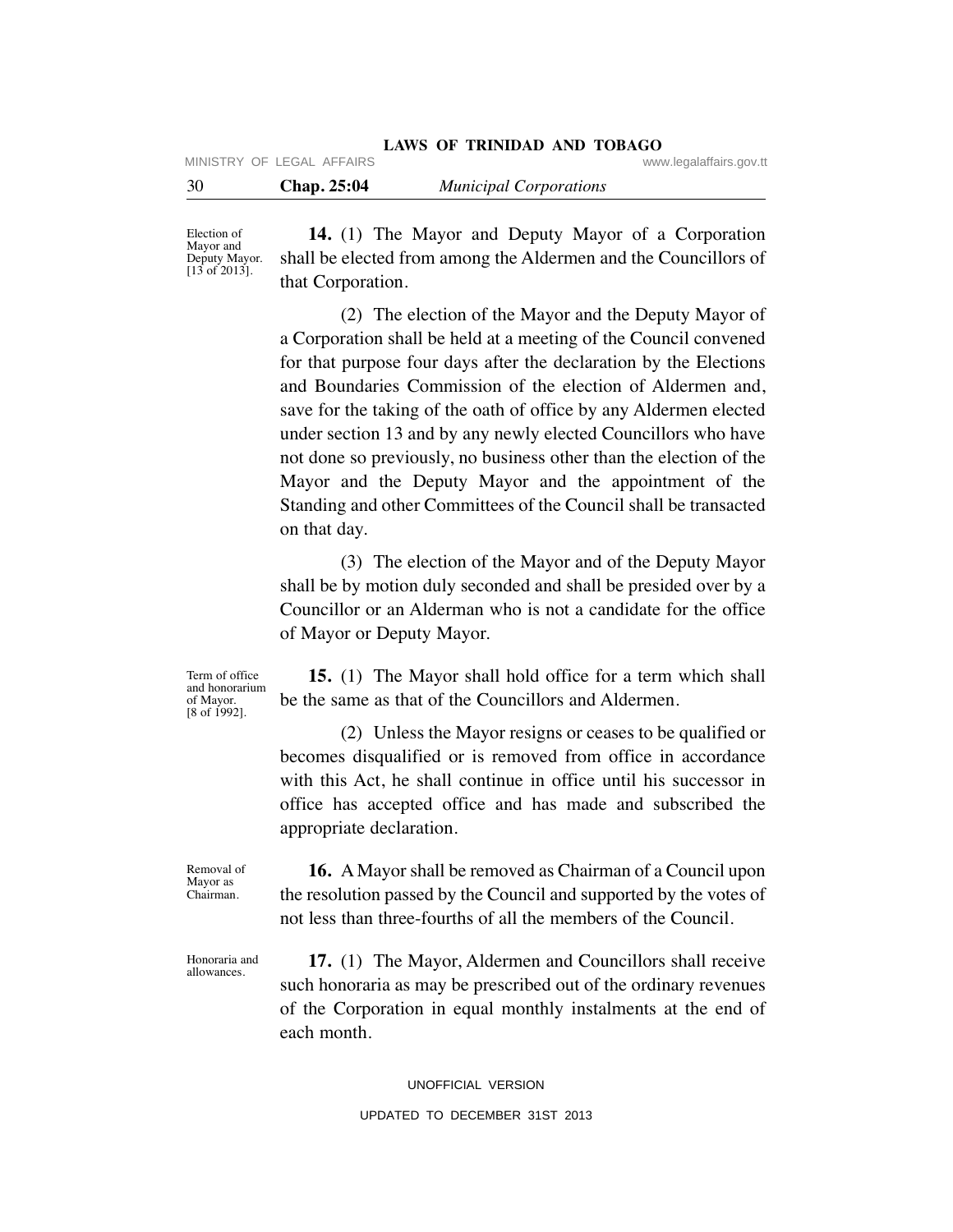| LAWS OF TRINIDAD AND TOBAGO   |                         |    |
|-------------------------------|-------------------------|----|
| MINISTRY OF LEGAL AFFAIRS     | www.legalaffairs.gov.tt |    |
| <b>Municipal Corporations</b> | Chap. 25:04             | 31 |

 (2) The Mayor, Aldermen and Councillors of a Corporation shall be paid out of the ordinary revenues of the Corporation such allowance as may be prescribed.

 (3) The Chairman-Convenor of a committee of the Convenor. Council of a Corporation shall be paid out of the ordinary revenues of the Corporation such allowance as may be prescribed in respect of the performance of his duties as such.

18. The President may, subject to negative resolution of Regulations Parliament, make Regulations for the purposes of section 17.

**19.** (1) Each Alderman or Councillor elected before and Transitional holding office in a Corporation at the commencement of this Act corporate office shall, so long as he continues to be qualified to hold such office hold office until under this Act, hold office in that Corporation until the date when

 (2) Each Mayor or Deputy Mayor, elected before and holding office in a Corporation at the commencement of this Act shall continue to hold the respective office in that Corporation until the date when he would have ceased to hold such office if this Act had not been passed.

he would have ceased to hold office if this Act had not been passed.

**20.** The Mayor and Deputy Mayor of a Corporation shall by Mayor and virtue of their offices be Justices of the Peace for the Municipality to be Justices of and shall, unless disqualified for re-election to their respective [8 of 1992]. offices, continue to be Justices of the Peace during the year next after they cease to be Mayor and Deputy Mayor respectively.

**21.** (1) The Deputy Mayor of a Corporation shall hold office Deputy Mayor during the term of office of the Mayor, and, in case of absence or Mayor. illness of the Mayor, shall have authority to exercise all the powers and discharge all the duties vested in and imposed upon the Mayor under and by virtue of this Act; and all things done,

> UNOFFICIAL VERSION UPDATED TO DECEMBER 31ST 2013

Deputy Mayor the Peace.

to act for

*L.R.O.* 

prescribing allowances payable to holders of corporate office.

holders of to continue to election.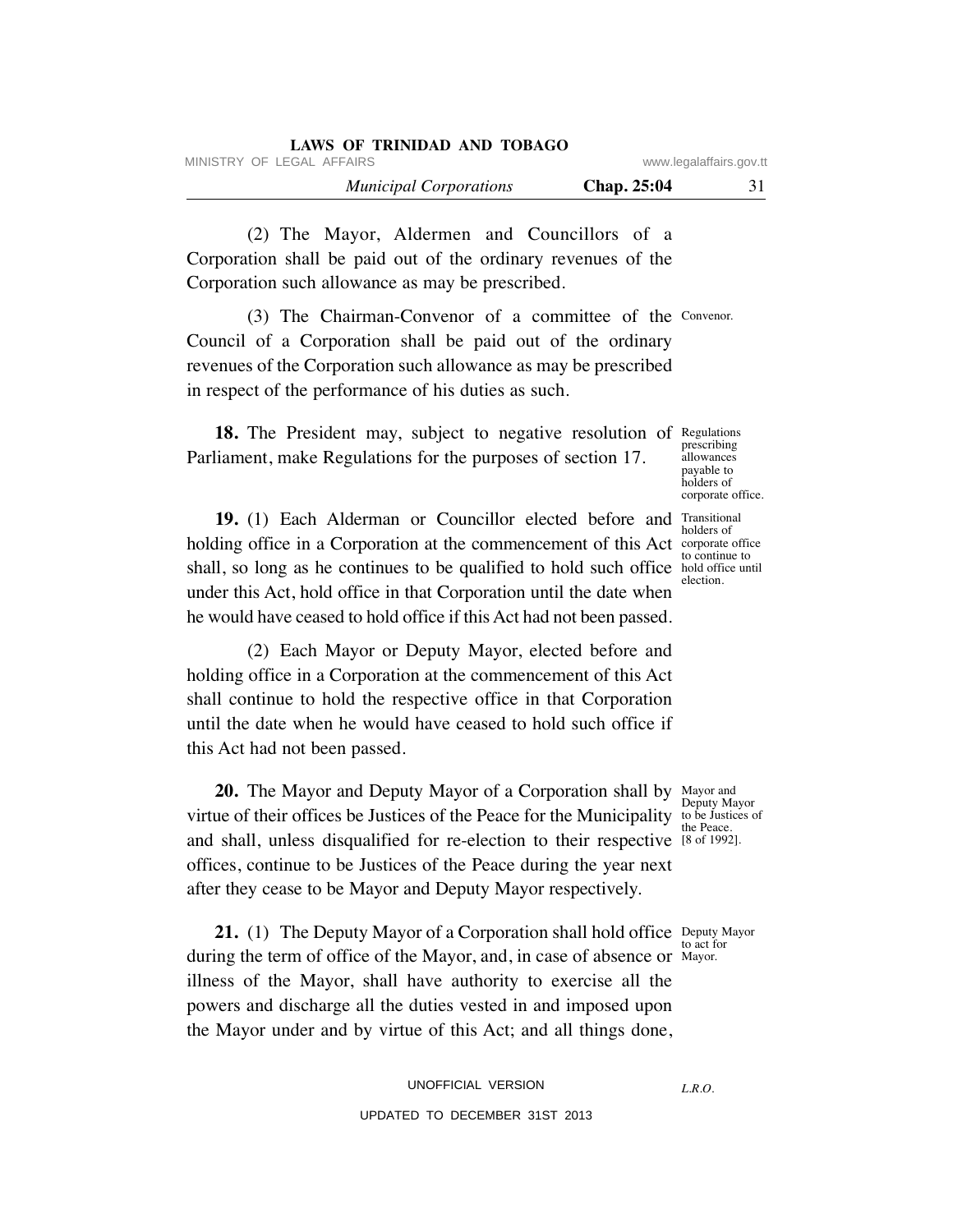exercised, or suffered by the Deputy Mayor as aforesaid shall be as valid and effectual in all respects as if they had been done, exercised, or suffered by the Mayor.

 (2) Whenever the Deputy Mayor discharges the duties of the Mayor for seven consecutive days or more, he shall, during that period, be entitled to be paid the honorarium and the allowances relating to the office of Mayor.

 (3) Notwithstanding subsection (2), there shall be no abatement of the honorarium and allowances payable to the Mayor during his absence from office where such absence does not exceed a period of thirty days in the aggregate during any term of one year.

 (4) In the event of the death, resignation, removal or disqualification of the Mayor for any cause, the Deputy Mayor shall forthwith succeed to the office of Mayor, and shall continue in such office until the date when the Mayor would have gone out of office by effluxion of time.

 (5) In the event of the Deputy Mayor succeeding to the office of Mayor under subsection (4) or, in the event of the death, resignation or disqualification of the Deputy Mayor for any cause, the Council may appoint to the office of Deputy Mayor an Alderman or Councillor who shall hold such office until the date when the Deputy Mayor whom he succeeded would have gone out of office by effluxion of time.

 (6) If the Mayor is dead or absent or otherwise incapable of acting in the exercise of his powers and duties under this Act or any other written law, and the Deputy Mayor is also incapable of acting for any of the reasons herein before specified, the Council shall forthwith elect an Alderman or Councillor to exercise those powers and duties in place of the Mayor for such term not exceeding the period after which the Mayor would have gone out of office by effluxion of time, as the Council may, by resolution, determine.

> UNOFFICIAL VERSION UPDATED TO DECEMBER 31ST 2013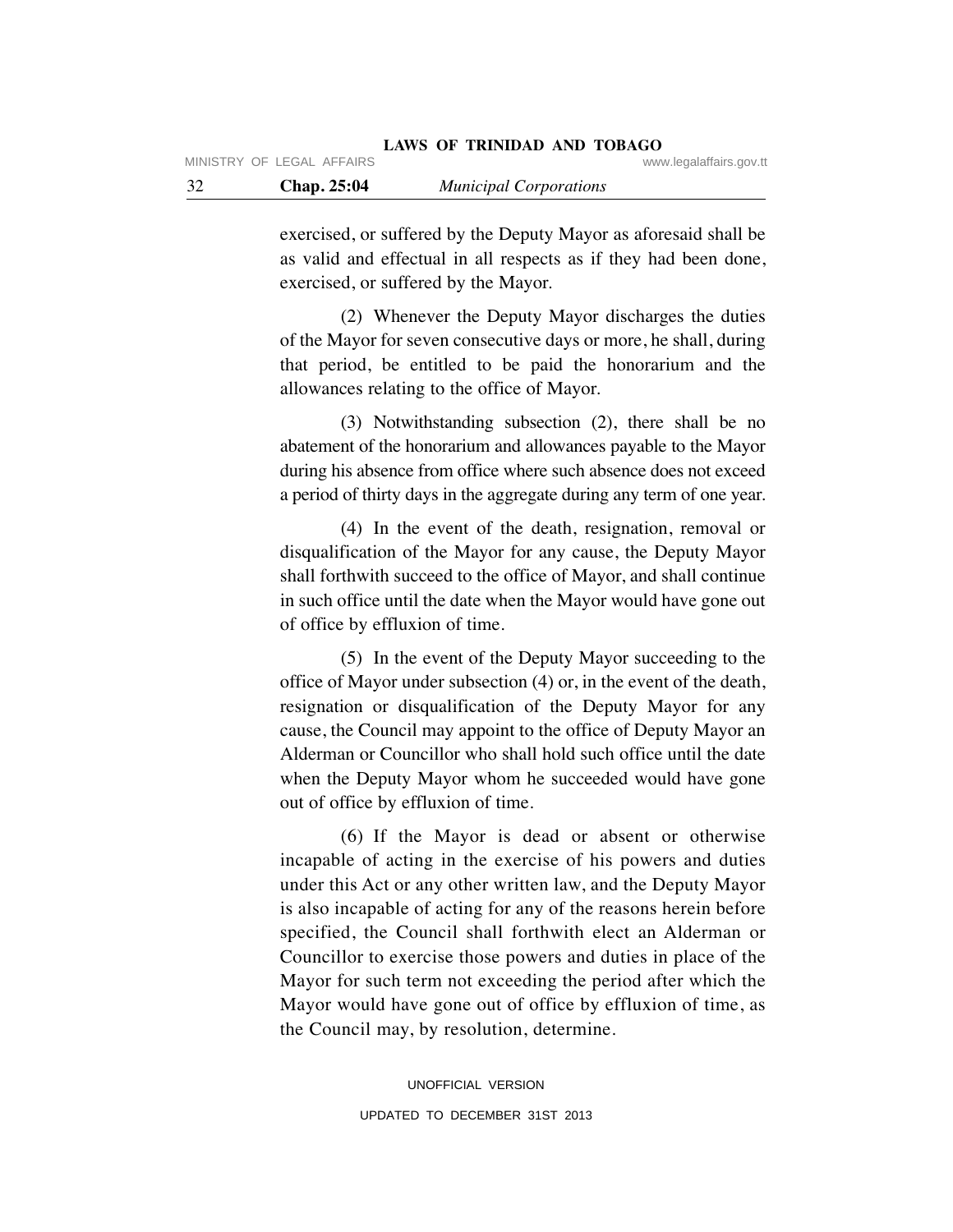| LAWS OF TRINIDAD AND TOBAGO   |             |                         |
|-------------------------------|-------------|-------------------------|
| MINISTRY OF LEGAL AFFAIRS     |             | www.legalaffairs.gov.tt |
| <b>Municipal Corporations</b> | Chap. 25:04 | 33                      |

**22.** (1) Every qualified person elected to a corporate office, Penalty refusing unless exempt under this section or otherwise by law, either shall accept the office by making and subscribing the declaration required by this Act within five days after notice of election, or shall, in lieu thereof, be liable to pay to the Corporation to which he has been elected, a fine of four thousand dollars. to accept office.

- (2) The persons exempt under this section are:
	- *(a)* any person who is mentally ill within the meaning of the Mental Health Act or who is Ch. 28:02. deaf, blind or suffering from some other permanent infirmity of body; and
	- *(b)* any person who, being above the age of sixty-five years, before the day of his election, either served in a corporate office or paid a fine for nonacceptance thereof, or having served in a corporate office or in different corporate offices for an aggregate period of six years, claims exemption within five days after notice of his election.

**23.** A fine payable to a Corporation under section 22 is Recovery of recoverable as a civil debt. fine.

**24.** (1) A person elected to a corporate office shall not act in Declaration of that office until he makes a declaration before two members of office. the Council or the Chief Executive Officer in the form set out in the Fourth Schedule. Fourth

 (2) The Council may, by resolution, require any person holding a corporate office under the Corporation to make a declaration in the form in the Fourth Schedule that he continues to be qualified to be a Councillor of the Corporation but no person shall be required to make such a declaration unless a period of at least six months has elapsed since his election as a Councillor or Alderman or since his last declaration under this section.

**25.** (1) A person elected to a corporate office may, at any Fine on time by writing signed by him and delivered to the Chief Executive Officer, resign the office on payment of the fine provided for non-acceptance of office.

UNOFFICIAL VERSION

# UPDATED TO DECEMBER 31ST 2013

acceptance of

Schedule.

resignation.

*L.R.O.*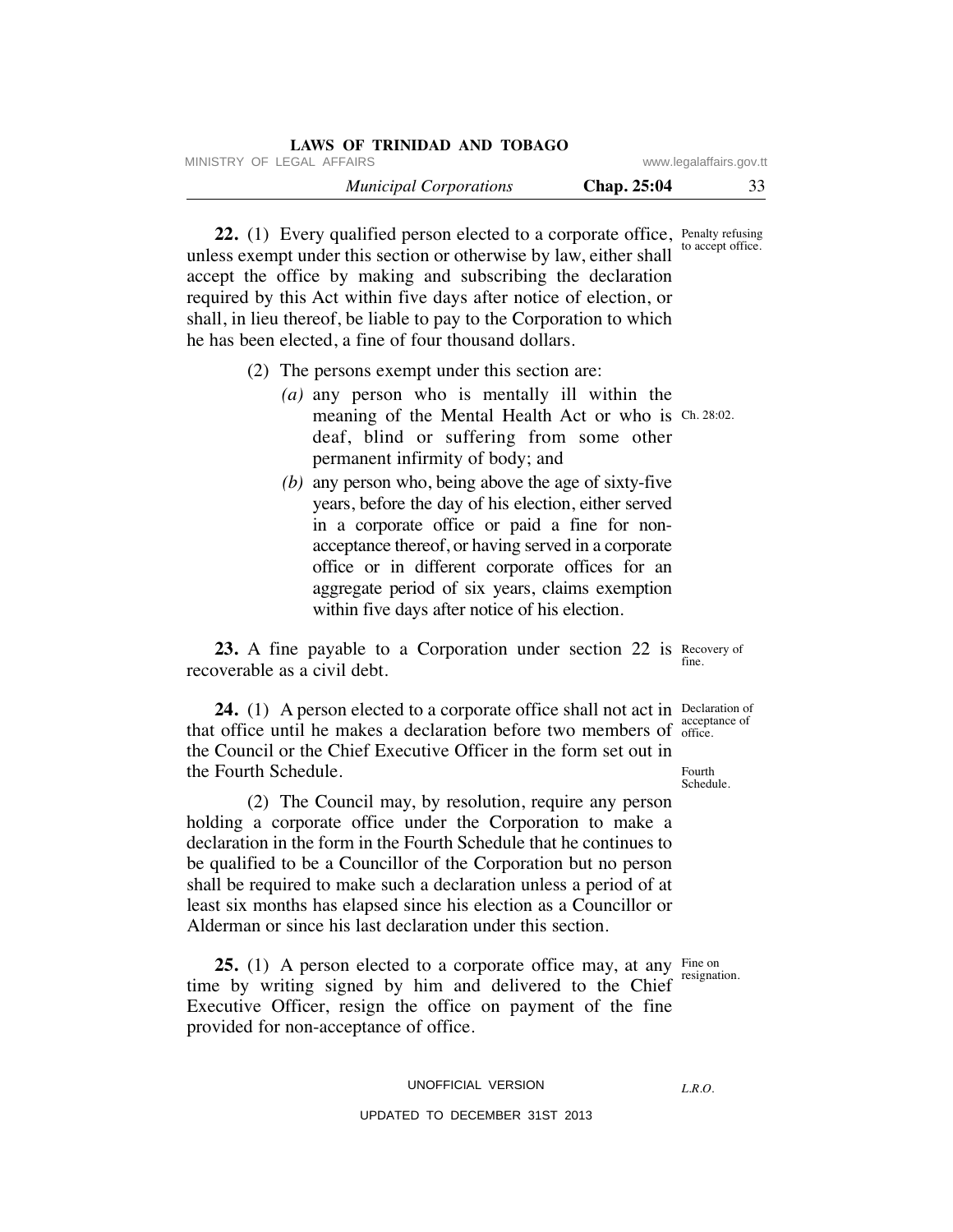|    | MINISTRY OF LEGAL AFFAIRS |                               | www.legalaffairs.gov.tt |
|----|---------------------------|-------------------------------|-------------------------|
| 34 | <b>Chap. 25:04</b>        | <b>Municipal Corporations</b> |                         |
|    |                           |                               |                         |

 (2) Where a person resigns from a corporate office other than the office of Mayor, the Council shall forthwith declare the office vacant.

**LAWS OF TRINIDAD AND TOBAGO**

 (3) Notice of the vacancy, signed by two members of the Council and countersigned by the Chief Executive Officer, shall be affixed in some conspicuous place near the outer door of the Municipal Office and the Chief Executive Officer shall forthwith send to the Minister a copy of the notice.

 (4) In any case where the Council by resolution carried by not less than a three-fourths majority of the members present at a meeting attended by not less than two-thirds of the whole Council grants permission to the holder of a corporate office to resign—

- *(a)* on the grounds of ill health; or
- *(b)* because his residence or business is such a distance from the Municipal Office of the Corporation that it would be difficult to attend meetings of the Council,

the person resigning is not liable to pay a fine nor is he so liable where he previously served in a corporate office for six years and any period of such service falls within five years of the date of such resignation.

 **26.** Subject to this Act, a person who has ceased to hold corporate office shall, unless disqualified from holding the office, continue to be eligible to hold corporate office.

- **27.** (1) Where a person elected to a corporate office—
	- *(a)* refuses or neglects to make the declaration set out in the Fourth Schedule;
	- *(b)* is away from Trinidad and Tobago for a period in excess of thirty consecutive days without the leave of the Council;
	- *(c)* is absent from three consecutive meetings of the Council without leave of the Council;
	- *(d)* is not in Trinidad and Tobago at the date of his election and fails to return to Trinidad and Tobago within three months of such election;

UNOFFICIAL VERSION

Fourth Schedule.

Vacation of corporate office.

Eligibility.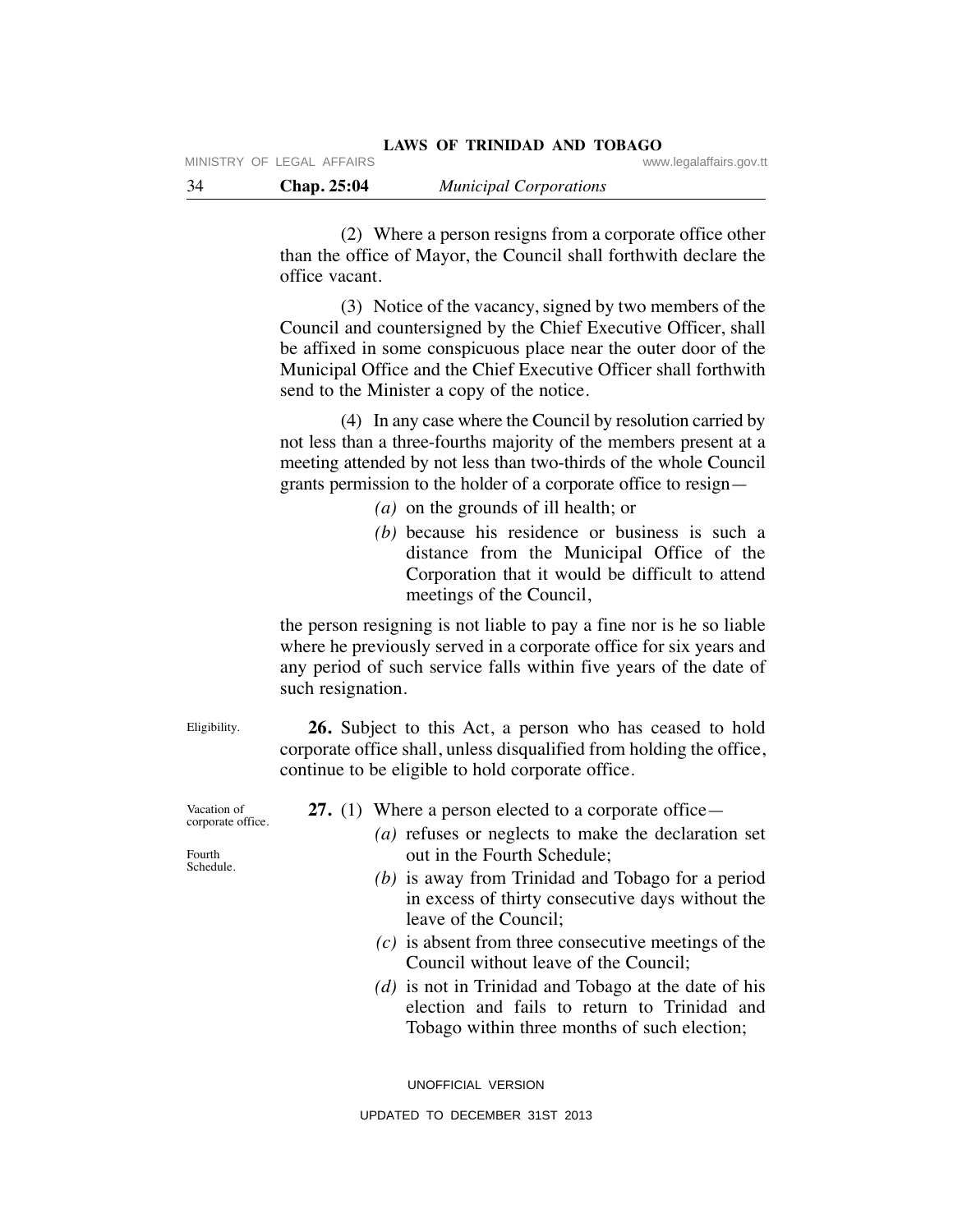| LAWS OF TRINIDAD AND TOBAGO   |                         |    |
|-------------------------------|-------------------------|----|
| MINISTRY OF LEGAL AFFAIRS     | www.legalaffairs.gov.tt |    |
| <b>Municipal Corporations</b> | <b>Chap.</b> 25:04      | 35 |

- *(e)* dies or, by writing under his hand, addressed to the Mayor of the Council of which he is a member, resigns his seat on the Council;
- *(f)* ceases to possess any of the qualifications set out in section 11(6) or becomes disqualified for being a Councillor for any of the reasons set out in section  $11(8)$ ,

his office is thereby rendered vacant.

 (2) Where a person elected to a corporate office becomes disqualified for holding such office, the Council shall forthwith declare the office vacant.

 (3) Notice of the vacancy, signed by two members of the Council and countersigned by the Chief Executive Officer, shall be affixed in some conspicuous place near the outer door of the Municipal Office.

 (4) A person who becomes disqualified by reason of refusal or neglect to make the declaration set out in the Fourth Fourth Schedule or by absence, having made such declaration, is liable to the same fine as for non-acceptance of office; but disqualification because of absence shall, as regards subsequent elections, cease on his return.

 (5) A person who becomes disqualified because of being away from Trinidad and Tobago at the time of his election and failing to return within the time specified in subsection (1)*(d)* is not liable to the penalty mentioned in section 22 and shall, as regards subsequent elections, cease to be disqualified on his return.

**28.** (1) Where a person elected to a corporate office declares Person elected on oath before the Mayor of the Corporation that he is not office may qualified to make the declaration of acceptance of office set out is not qualified in the Fourth Schedule or, having made such a declaration of acceptance of office, declares on oath that he has ceased to be qualified to hold such office, the Council shall forthwith declare his office to be vacant.

Schedule.

to corporate is not qualified.

*L.R.O.*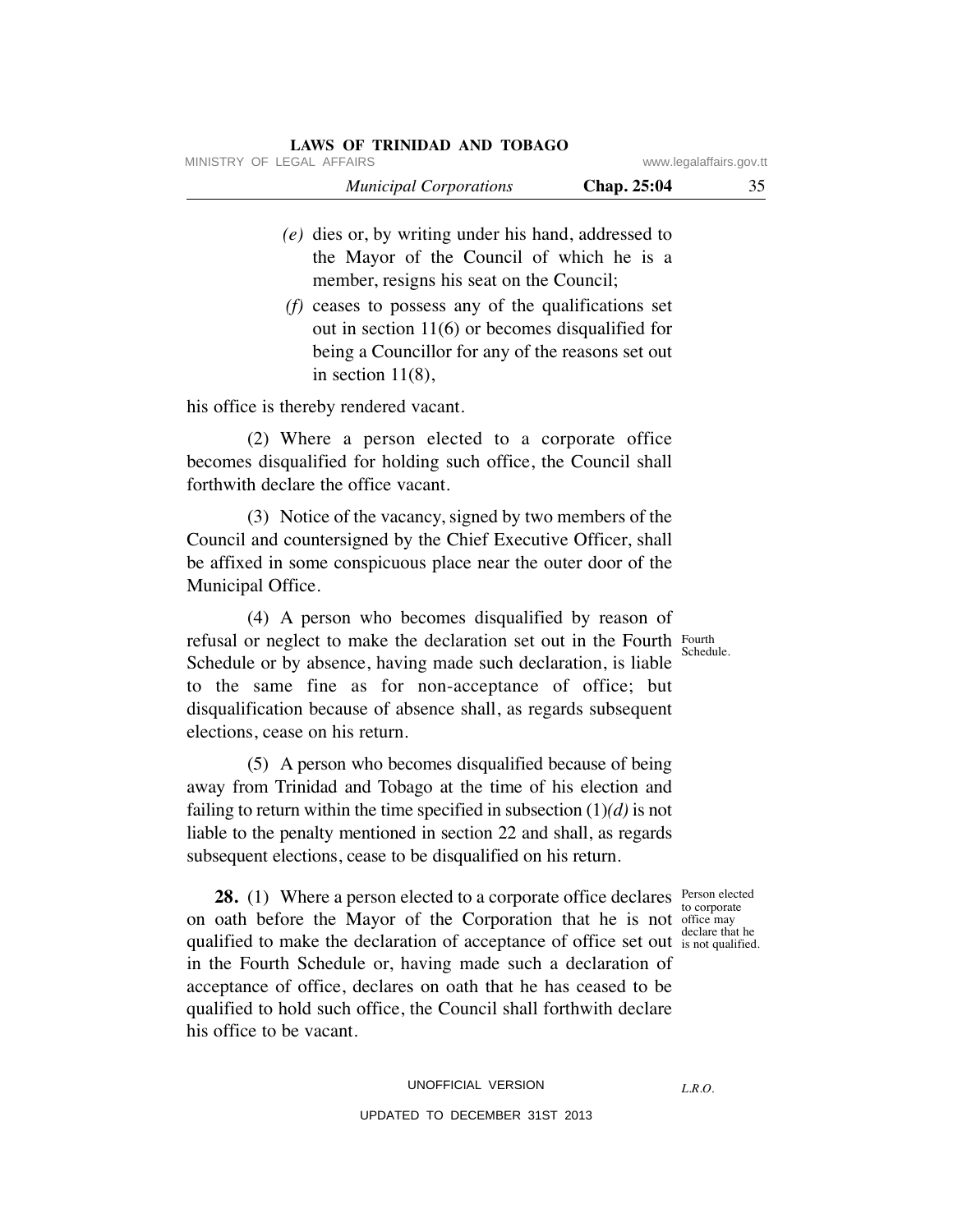(2) Notice of the vacancy, signed by two members of the Council and countersigned by the Chief Executive Officer shall be affixed in some conspicuous place near the outer door of the Municipal Office.

 **29.** On being satisfied that the seat of a Councillor has become vacant, the President shall issue a writ addressed to the Returning Officer of the appropriate electoral district for the election (hereinafter referred to as a "bye-election") of a new Councillor. Issue of writ for election.

 **30.** Where need arises for the election of any person to any corporate office other than that of Councillor and there is no provision in this Act for holding another election, the Council may order a new election to be held and may give such directions as may be necessary for holding the election. New election in certain cases.

 **31.** (1) Where a person acts in a corporate office without making the declaration of acceptance of office set out in the Fourth Schedule or without being qualified at the time of making the declaration or after becoming disqualified, he is guilty of an offence and liable for each such offence on conviction on indictment to a fine of four thousand dollars. Schedule.

> (2) A person who is registered as an elector is not guilty under this section on the ground only that he was not entitled to be enrolled therein.

Validity of acts of corporate officer notwithstanding disqualification.

Penalty.

Fourth

Validity of election notwithstanding want of qualification of returning officer.

 **32.** Acts done in the exercise of the powers and duties attaching to the holder of a corporate office by a person holding and acting in such office shall be valid notwithstanding that person's disqualification.

 **33.** The election of a person to a corporate office shall not be questioned on the ground only of a defect in the title or want of title of the person who presided at the election if that person was at the time of the election holding or acting in the office giving him the right to preside at the election.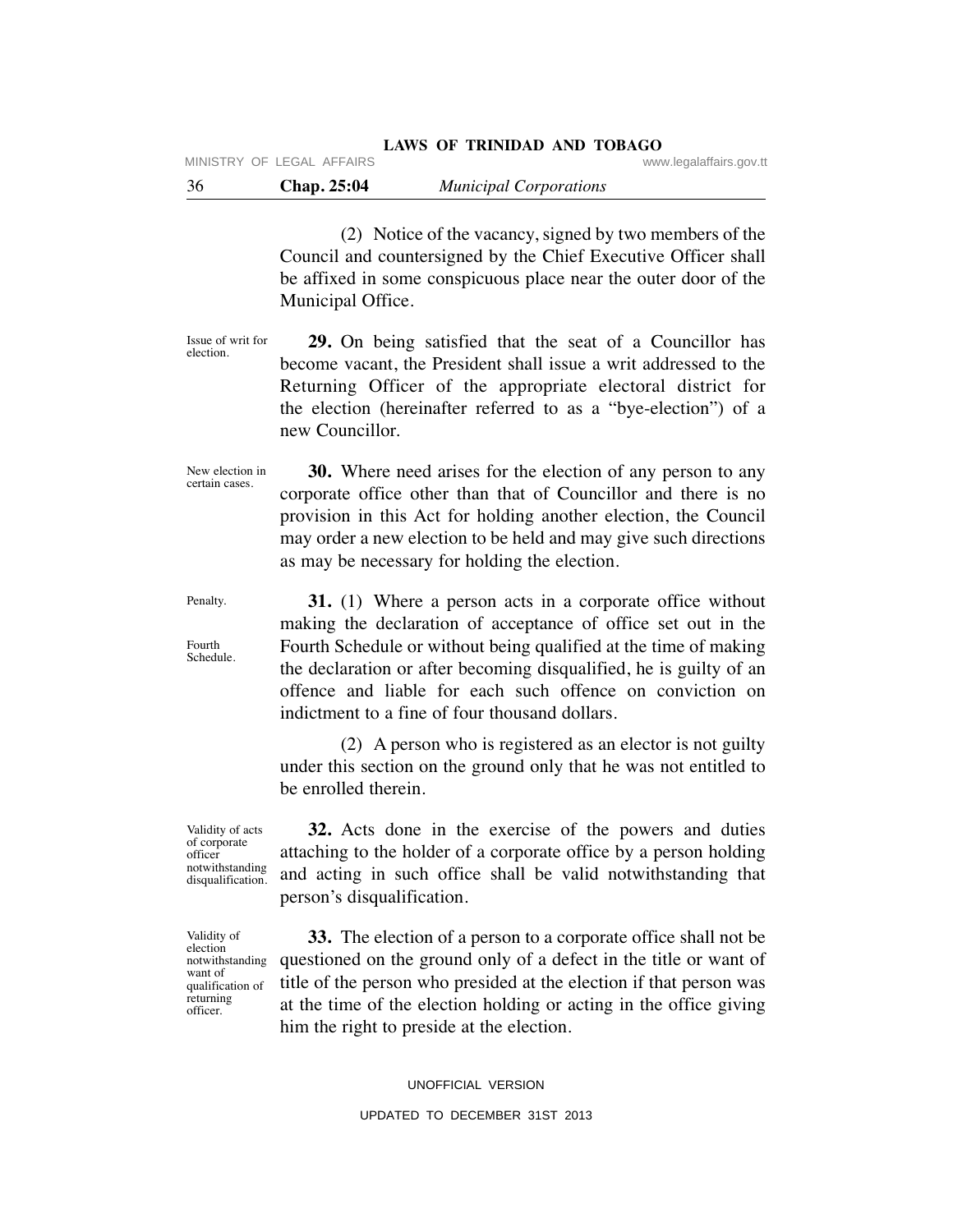| LAWS OF TRINIDAD AND TOBAGO   |                    |                         |
|-------------------------------|--------------------|-------------------------|
| MINISTRY OF LEGAL AFFAIRS     |                    | www.legalaffairs.gov.tt |
| <b>Municipal Corporations</b> | <b>Chap.</b> 25:04 | 37                      |

**34.** Every Corporation shall have a staff of Chief Officers, a Officers of a Chief Public Health Inspector and such other officers and employees as are necessary for the efficient discharge of the functions of the Council under this or any other written law. Corporation.

**35.** The Statutory Authorities' Service Commission Appointment of established under the Statutory Authorities Act shall appoint, Ch. 24:0 remove, transfer and exercise disciplinary control over the [8 of 1992]. officers of the Corporations mentioned in the First Schedule, and First Schedule the Public Service Commission established under section 120 of the Constitution shall appoint, remove, transfer and exercise  $\frac{Ch. 1:01}{Ch. 1:01}$ disciplinary control over the officers of the Corporations mentioned in the Second Schedule. (Sub. Leg). **Second** Schedule.

# **36.** (1) The Chief Officers of a Corporation shall be—

- *(a)* the Chief Executive Officer;
- *(b)* the Corporation Secretary;
- *(c)* the Treasurer;
- *(d)* the Engineer;
- *(e)* the Medical Officer of Health.

 (2) The President may, by Notice in the *Gazette* direct that in relation to a particular Corporation—

- *(a)* the duties of one or more of the Chief Officers or other persons may be performed by such other Chief Officer or other persons, as the case may be, as he designates in the Notice and, in such a case, all the provisions of this Act relating to the first-mentioned Chief Officer or other persons;
- *(b)* the staff of the Corporation shall not include such Chief Officer as he designates in the Notice and in such a case the provision of this Act relating to such designated Chief Officer shall not apply to that Corporation.

 (3) The Chief Officers shall perform, in addition to the functions hereinafter described, such other functions as are incidental or related thereto.

*L.R.O.* 

Chief Officers.

Ch. 24:01.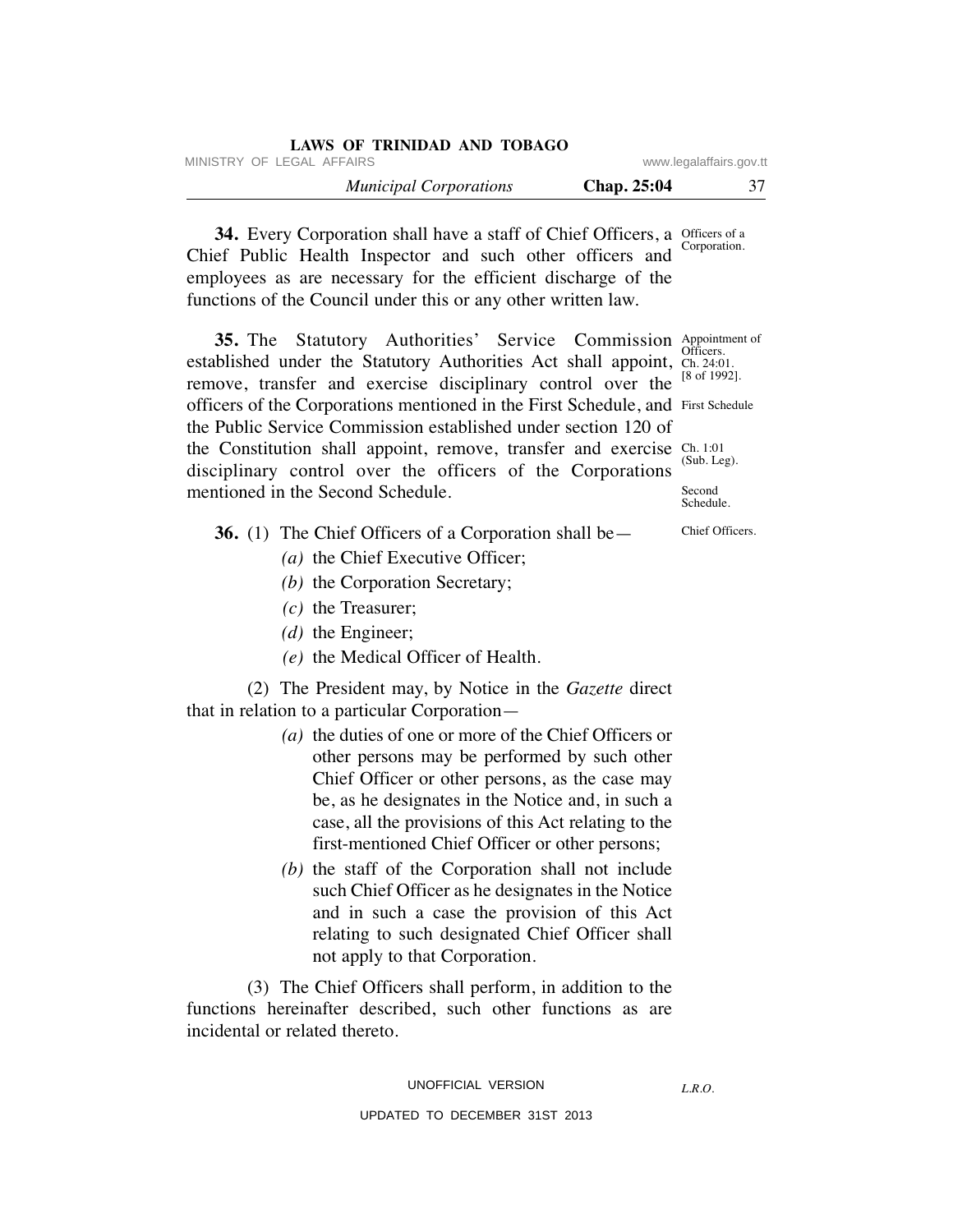|                           | LAWS OF TRINIDAD AND TOBAGO |                         |
|---------------------------|-----------------------------|-------------------------|
| MINISTRY OF LEGAL AFFAIRS |                             | www.legalaffairs.gov.tt |

| 38 | Chap. 25:04 | <b>Municipal Corporations</b> |  |
|----|-------------|-------------------------------|--|

Vacancy in office of Chief Officer.

 **37.** (1) A vacancy in the office of a Chief Officer shall be reported forthwith to the Commission.

 (2) A vacancy in any office held by a Chief Officer shall be filled within three months after its occurrence, failing which, the failure to fill the vacancy shall forthwith be reported to the President by the Mayor.

Functions of the Chief Executive Officer.

 **38.** The Chief Executive Officer is the chief administrative officer and chief accounting officer of a Corporation and he shall—

- *(a)* attend all meetings of the Council and any meetings of its committees as he may be required by the Council to attend;
- *(b)* see that the business of the Corporation is carried out in accordance with the Bye-laws, Regulations and resolutions of the Council and be responsible for the correspondence of the Council and conduct such negotiations on behalf of the Corporation as the Council may require;
- *(c)* be responsible for and supervise all sales carried out by the Corporation for the recovery of any rates or charges due to the Corporation;
- *(d)* see that the terms and conditions of appointment of the officers of the Corporation are carried out, that decisions of the Council relating to their work or conduct are conveyed to them, and that the duties of such officers are duly performed;
- *(e)* be responsible for the administration and coordination of the work of the several departments of the Corporation on ordinary questions concerning their duties and obligations arising therefrom;
- *(f)* not later than the 31st March in each year, submit to the Mayor for the information of the Council a full and accurate report on the entire administration of the Corporation for the period ending the 31st December in the preceding year,

UNOFFICIAL VERSION UPDATED TO DECEMBER 31ST 2013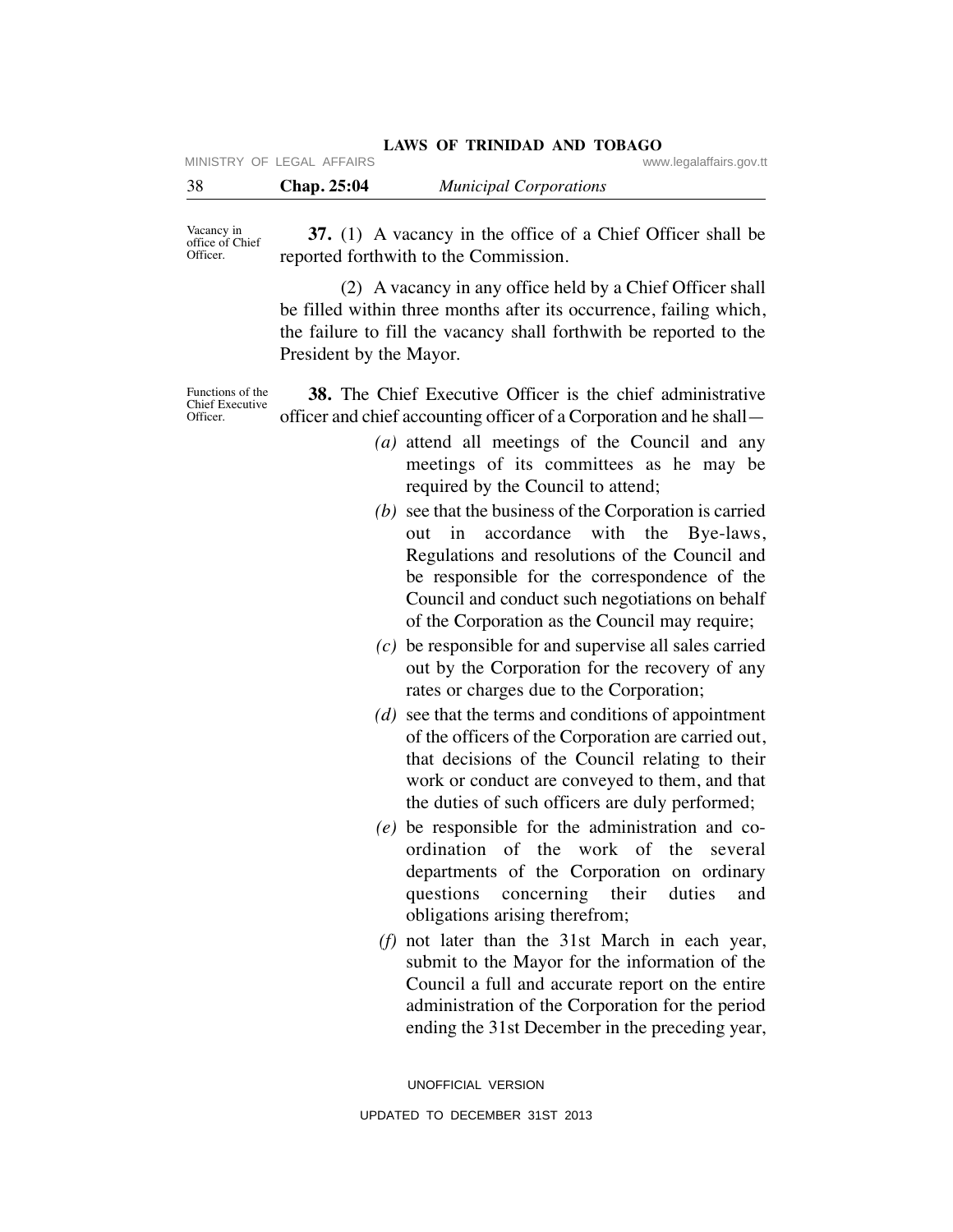# **LAWS OF TRINIDAD AND TOBAGO**

 *Municipal Corporations* **Chap. 25:04** 39

including a summary of the general state and condition of the Corporation, together with such observations and recommendations as he thinks expedient or necessary.

# **39.** The Corporation Secretary shall—

- *(a)* have the charge and custody of and be responsible for the seal, charters, deeds, records and documents of the Corporation which shall be kept as the Council may direct;
- *(b)* attend all meetings of the Council and be responsible for the provision of secretarial services to all meetings of the Council and its committees and for drawing up the Minutes and reports of their proceedings, and the printing, binding and indexing thereof;
- *(c)* be responsible for the agenda papers of all meetings of the Council and its committees, and for the issue of notices in connection therewith;
- *(d)* provide guidance to the Council, its officers and employees in relation to the affairs of the Corporation.

**40.** The Treasurer shall be the principal financial officer of Functions of the the Corporation and shall—

- *(a)* be primarily charged with all matters of finance and accounts of the Corporation and for such purpose shall, in such books as may be necessary, record and keep true and proper accounts of all moneys received and receivable and paid and payable on behalf of the Corporation for the correctness of which he shall be responsible;
- *(b)* attend all meetings of the Finance Committee and such other meetings as he may be required to attend by the Council;
- *(c)* be responsible for the raising of all loans, the issuing of bonds, the opening and closing of all

UNOFFICIAL VERSION

*L.R.O.* 

UPDATED TO DECEMBER 31ST 2013

Functions of the Corporation Secretary. [8 of 1992].

Treasurer.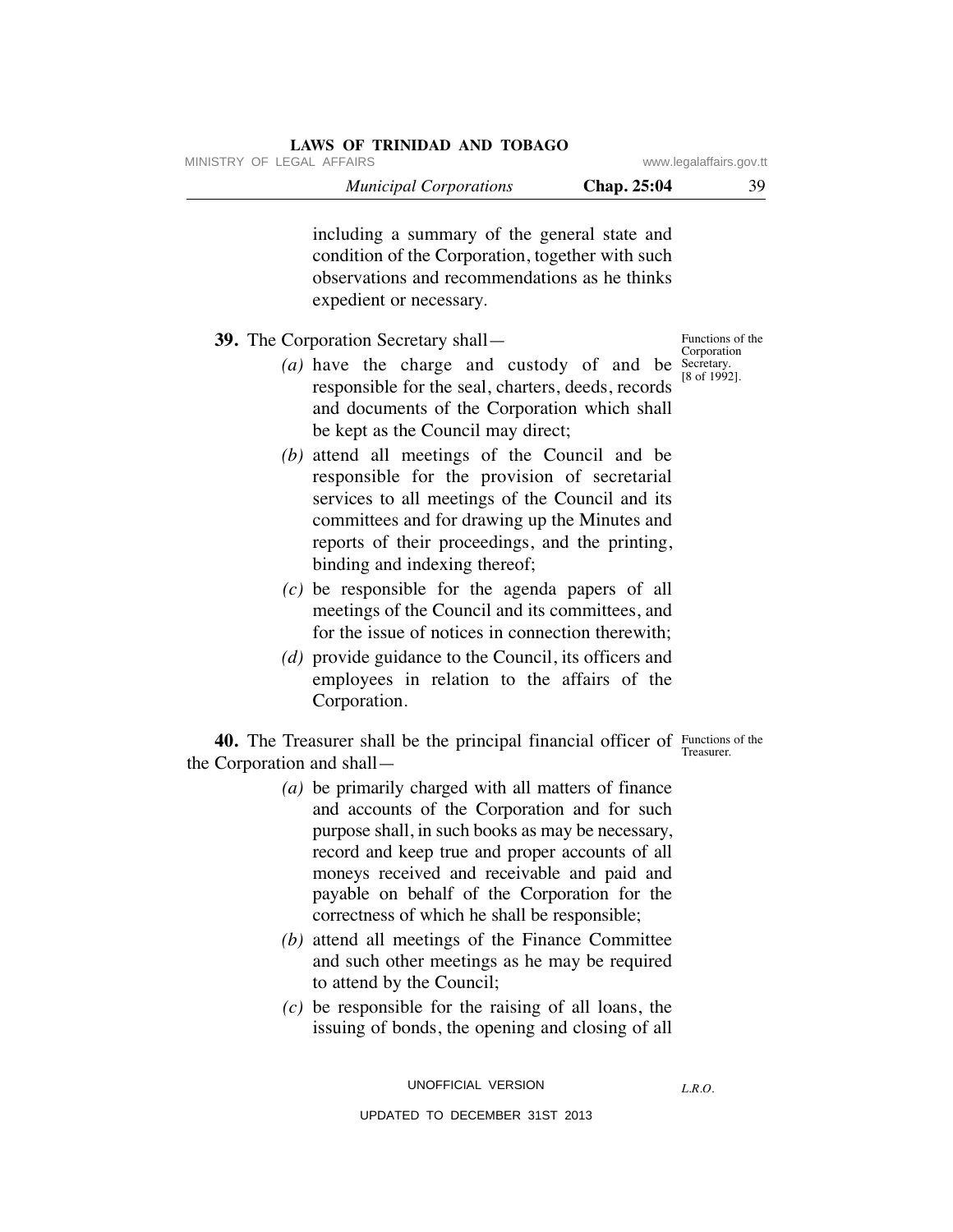| 40 | Chap. 25:04 | <b>Municipal Corporations</b>                                                                                                                                                                                                                                                                                                                                                                                                                                                       |
|----|-------------|-------------------------------------------------------------------------------------------------------------------------------------------------------------------------------------------------------------------------------------------------------------------------------------------------------------------------------------------------------------------------------------------------------------------------------------------------------------------------------------|
|    |             | accounts, the preparation of the annual accounts<br>and balance sheet and such monthly or other<br>statements as may be desirable or as he may be<br>directed to prepare by the Council;                                                                                                                                                                                                                                                                                            |
|    |             | (d) subject to the Bye-laws and Regulations of the<br>Council and the approval of the Finance<br>Committee, ensure that proper records are kept<br>of all stores;                                                                                                                                                                                                                                                                                                                   |
|    |             | (e) be responsible for establishing and maintaining a<br>proper and adequate system of accounting in such<br>a way that the assets and liabilities of the<br>Corporation are properly recorded and that the cost<br>of any particular service may be easily ascertained<br>and also to ensure the effective financial control<br>of the funds and affairs of the Corporation and<br>for the balancing of all accounts and for the<br>safe keeping of all records of his department; |
|    |             | $(f)$ from time to time, carry out departmental<br>inspections of all transactions of the Corporation<br>and shall immediately bring to the notice of the<br>Chief Executive Officer, for the information of<br>the Council, any error or discrepancy apparent in<br>the books of the Corporation;                                                                                                                                                                                  |
|    |             | $(g)$ whenever required, submit to the Finance<br>Committee a trial balance sheet and such other<br>financial reports and statements as may be<br>necessary for their information and shall, not later<br>than the last day of February in every year, submit<br>to the Finance Committee a report and balance<br>sheet showing the complete and accurate financial<br>position of the Corporation for the period ended<br>the 31st December of the preceding year;                 |
|    |             | $(h)$ not later than the last day of July in each year,<br>prepare and submit to the Finance Committee, a<br>full and proper estimate of the income receivable<br>and the expenditure to be incurred during the<br>financial year commencing on the 1st January<br>next following;                                                                                                                                                                                                  |

UPDATED TO DECEMBER 31ST 2013

UNOFFICIAL VERSION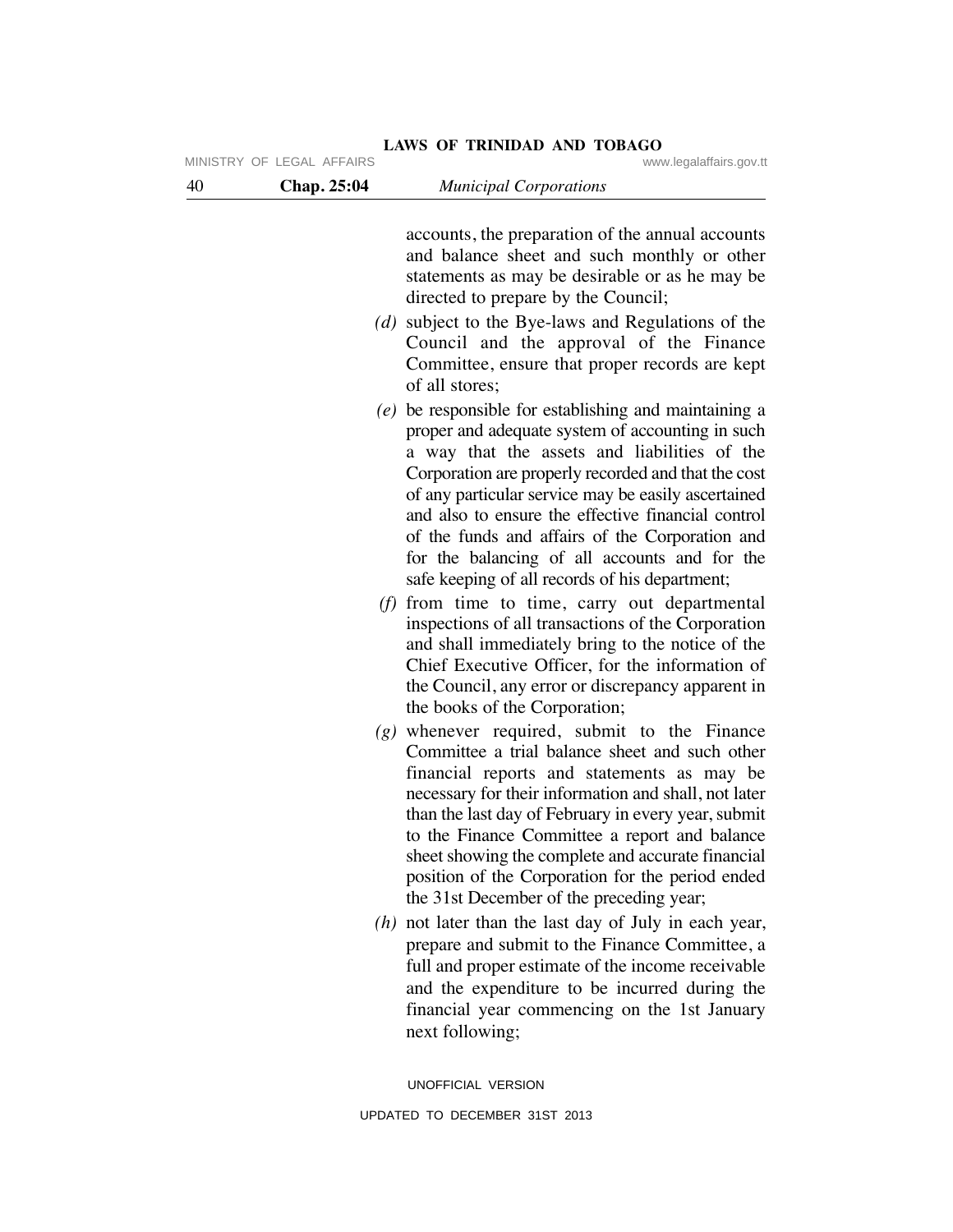# **LAWS OF TRINIDAD AND TOBAGO**

|                           | <b>Municipal Corporations</b> | <b>Chap.</b> 25:04 |                         |
|---------------------------|-------------------------------|--------------------|-------------------------|
| MINISTRY OF LEGAL AFFAIRS |                               |                    | www.legalaffairs.gov.tt |

- *(i)* at the request in writing of any member of the Council, submit for inspection of such member any book of account or record of the Corporation;
- *(j)* keep true accounts of all moneys received and receivable and paid and payable by the Mayor for any charitable purpose of which the Mayor or the Corporation may assume the charge.

**41.** The Engineer shall be the principal engineer and survey Functions of the officer of the Corporation, and he shall—

Engineer. [8 of 1992].

- *(a)* be primarily charged with all survey, construction and engineering works within the jurisdiction or under the authority of the Corporation and with ensuring that the public comply with the requirements of the Bye-laws and Regulations of the Corporation and any other written laws in respect of such matters and for such purposes shall make, prepare, require and keep true and proper specifications, plans and sections, estimates, reports and other appropriate documents and records relating to all such works;
- *(b)* attend all meetings of the committee in charge of physical infrastructure and such other meetings as he may be required to attend by the Council;
- *(c)* be responsible for the proper maintenance and upkeep of the Corporation's buildings, plant and equipment;
- *(d)* as soon as practicable after the first day of January in every year, submit to the Chief Executive Officer and Treasurer, a full and accurate report on the various buildings, roads, and other engineering installations and works of the Corporation and of the state and conditions thereof and of the work of his department for the period ended the 31st December in the preceding year, together with such recommendations as he may consider expedient or necessary;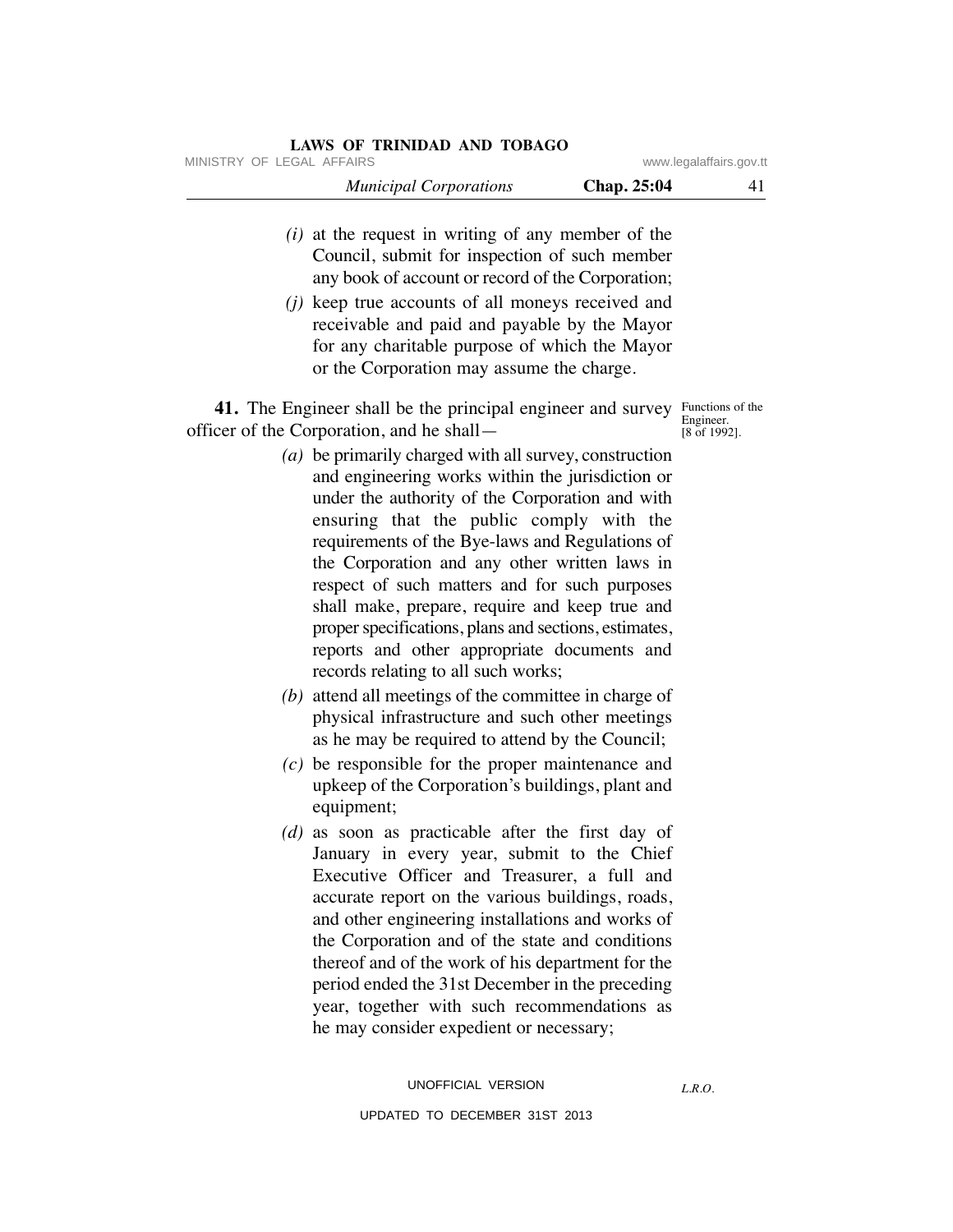| 42 | Chap. 25:04 | <b>Municipal Corporations</b> |  |
|----|-------------|-------------------------------|--|
|----|-------------|-------------------------------|--|

 *(e)* not later than the 30th June in each year, prepare and submit to the Chief Executive Officer and Treasurer a full and proper estimate of the income receivable and the expenditure to be incurred by his department during the financial year commencing on the 1st January next following.

Functions of the Medical Officer of Health.

 **42.** The Medical Officer of Health shall be the principal medical and health officer of the Corporation and he shall—

> *(a)* be primarily charged with the duties imposed upon the Corporation by the Public Health Ordinance, and with all Bye-laws and Regulations relating to the general health and sanitation of the Municipality and with the enforcement thereof and shall cause to be made and kept such reports, records and vital and other statistics as may be necessary to keep the Council informed of the true state and condition thereof;

- *(b)* attend all meetings of the Council in its capacity as a Local Authority within the meaning of section 12 of the Public Health Ordinance and such other meetings as he may be required by the Council to attend;
- *(c)* as soon as practicable after the 1st January in every year, submit to the Chief Executive Officer for the information of the Council a full and accurate report on the general state of health and sanitation of the Municipality, including the institutions under his supervision or control, and of the vital and other statistics pertaining thereto and of the work of his department for the period ending 31st December in the preceding year together with such recommendations as he may consider expedient or necessary;
- *(d)* not later than the 30th June in each year, prepare and submit to the Treasurer a full and proper estimate of the income receivable and the

UNOFFICIAL VERSION UPDATED TO DECEMBER 31ST 2013

Ch. 12. No. 4. (1950 Ed.).

Ch. 12. No. 4. (1950 Ed.).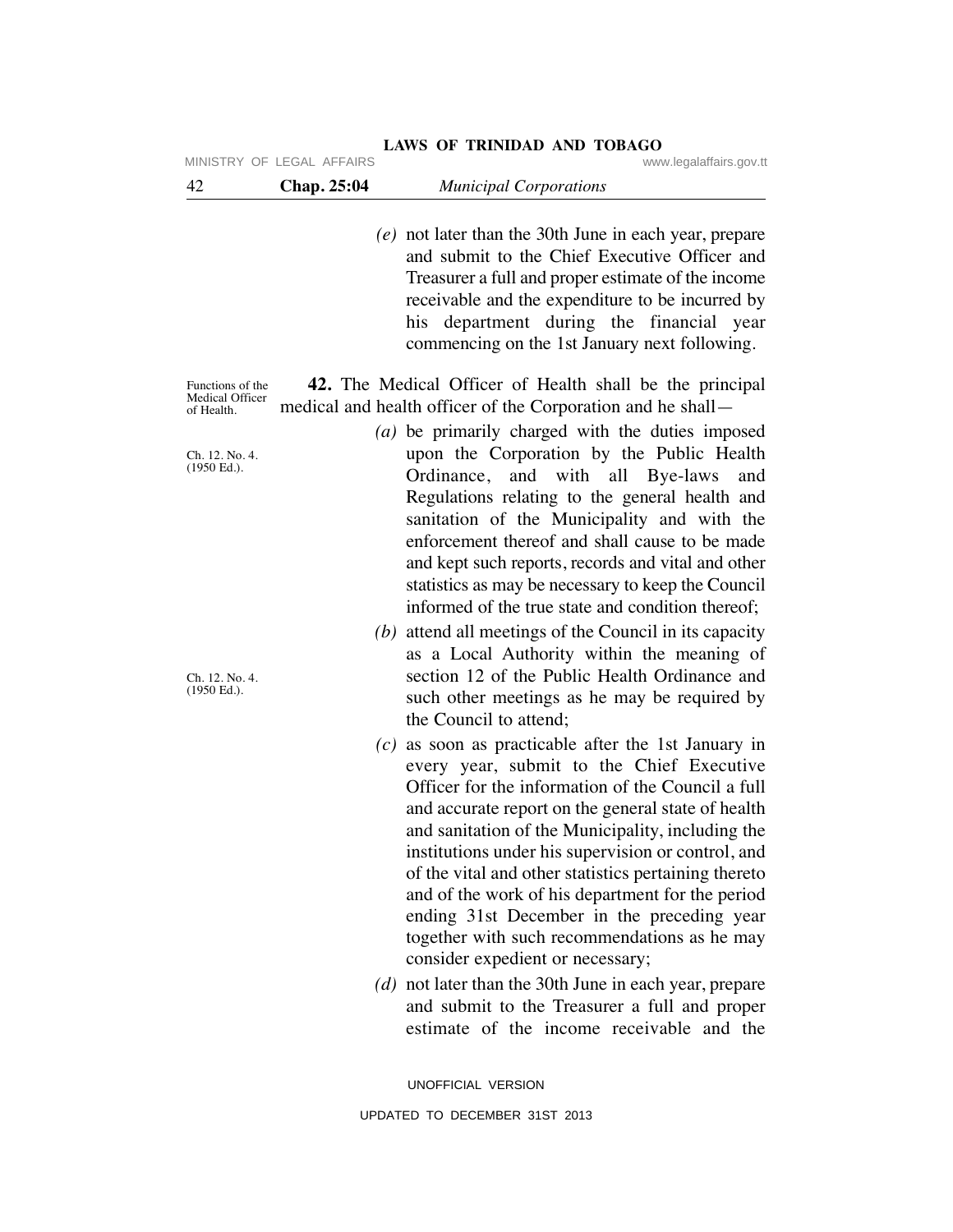|                         |             | LAWS OF ININIDAD AND TODAGO   |
|-------------------------|-------------|-------------------------------|
| www.legalaffairs.gov.tt |             | MINISTRY OF LEGAL AFFAIRS     |
|                         | Chap. 25:04 | <b>Municipal Corporations</b> |

**LAWS OF TRINIDAD AND TOBAGO**

expenditure to be incurred by his department during the financial year commencing on the 1st January next following.

**43.** The Chief Public Health Inspector shall be directly The Chief responsible to any Medical Officer of Health on the Inspector. Corporation's establishment and, where there is no such Medical Officer of Health, he shall be directly responsible to the Chief Executive Officer. Public Health

of officers.

**44.** (1) Every officer appointed to the staff of a Corporation Accountability shall at such times during the continuance of his office or within three months after his ceasing to hold it, and in such manner as the Council directs, deliver to the Council or as it may direct, a true account in writing, of all property, money and other matters committed to his charge, and of his receipts and payments, with vouchers supporting the entries therein, together with a list of persons from or to whom money is due in connection with his office, showing the amount due from or to each.

 (2) Every such officer shall pay all moneys due from him to the Treasurer.

- (3) If any such officer—
	- *(a)* refuses or wilfully neglects to deliver any account or list which he ought to deliver or any voucher relating thereto or to make any payment which he ought to make; or
	- *(b)* refuses or wilfully neglects to deliver to the Council, or as it may direct, any book or document which he ought so to deliver, or to give satisfaction respecting it to the Council, or as it may direct, within three days after a notice in writing signed by the Chief Executive Officer or by two members of the Council and the Mayor and requiring him to do so has been served on him personally or left at his last known place of abode,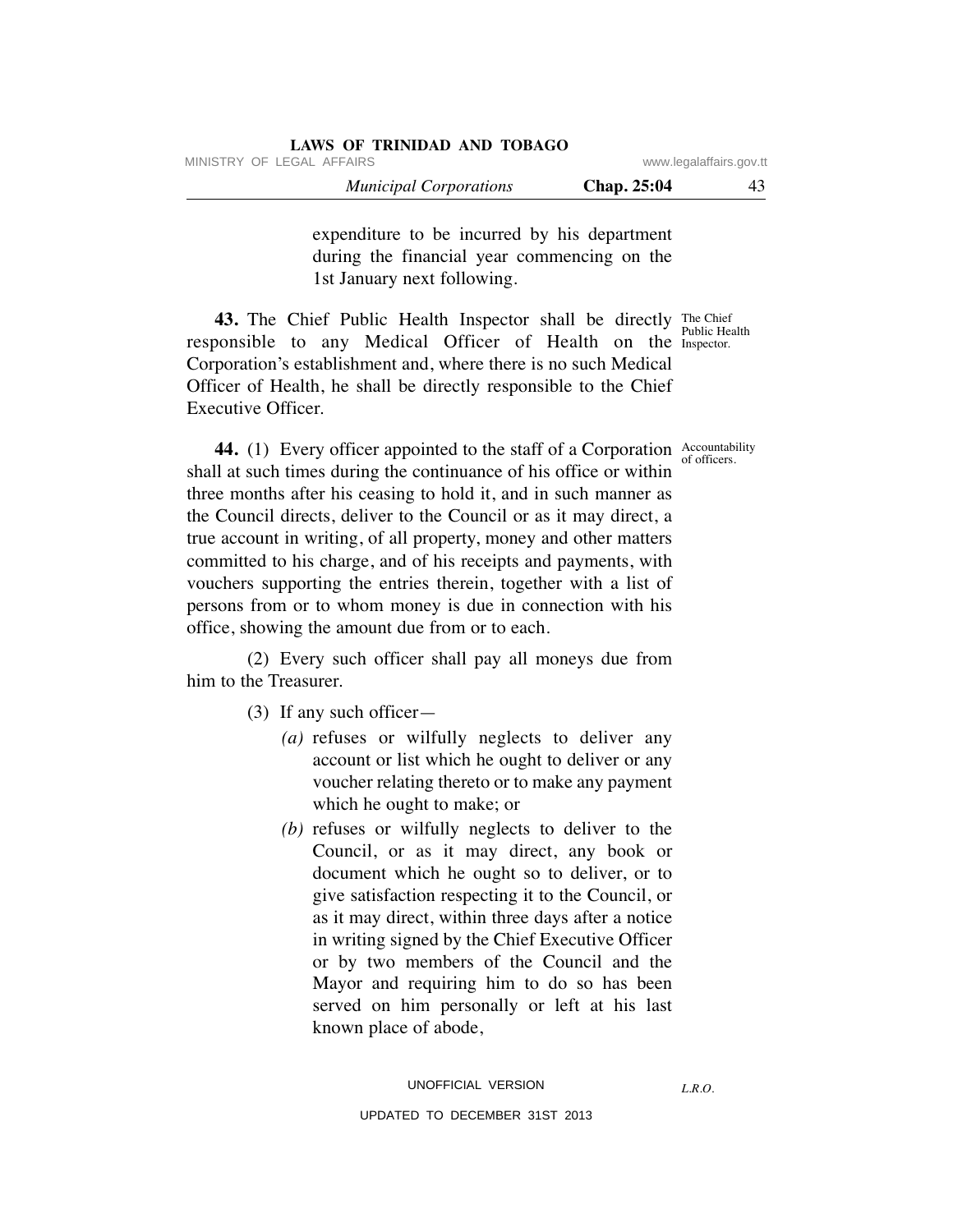44 **Chap. 25:04** *Municipal Corporations* MINISTRY OF LEGAL AFFAIRS **WARE ACCOMPTED MINISTRY** OF LEGAL AFFAIRS

> a Magistrate or Justice shall, upon complaint made on behalf of the Corporation by any person authorised in writing by it, issue a warrant under his hand to bring such officer before a Magistrate, and upon the officer appearing, or not being found, the Magistrate may hear and determine the matter in a summary manner.

> (4) If it appears to the Magistrate that any sums of money are due by such officer to the Corporation, and the officer does not forthwith, or within such time as the Magistrate might allow, pay over the same to the Corporation, the Magistrate shall cause such sums to be levied by distress and sale of the goods of the officer.

> > $(5)$  If —

- *(a)* sufficient goods are not found to satisfy the moneys mentioned in subsection (4) and the charges of the distress; or
- *(b)* it appears to the Magistrate that the officer has been guilty of any neglect or refusal as specified in subsection (3),

the Magistrate shall commit the officer to prison, there to remain without bail until he has paid to, or compounded with, the Corporation for any moneys found to be due as aforesaid, or until he has purged himself of the neglect or refusal above-mentioned.

 (6) No person committed to prison for want of sufficient distress only shall be detained there for a period longer than three months.

 (7) Nothing in this section affects any remedy by action against any such officer, except that the officer shall not be both sued by action and proceeded against summarily for the same cause.

officers of the Corporation.

 **45.** (1) Subject to this Act, a Council shall fix an establishment for every department, which establishment shall be submitted in each year along with the estimates to the Minister, who may make such amendments thereto as he considers expedient.

 (2) Subject to section 2(5) of the Industrial Relations Act, a Council shall be responsible for the appointment, discipline, suspension and dismissal of its employees not being officers of the Corporation as defined in section 2 of this Act.

UNOFFICIAL VERSION

Employees other than

Ch. 88:01.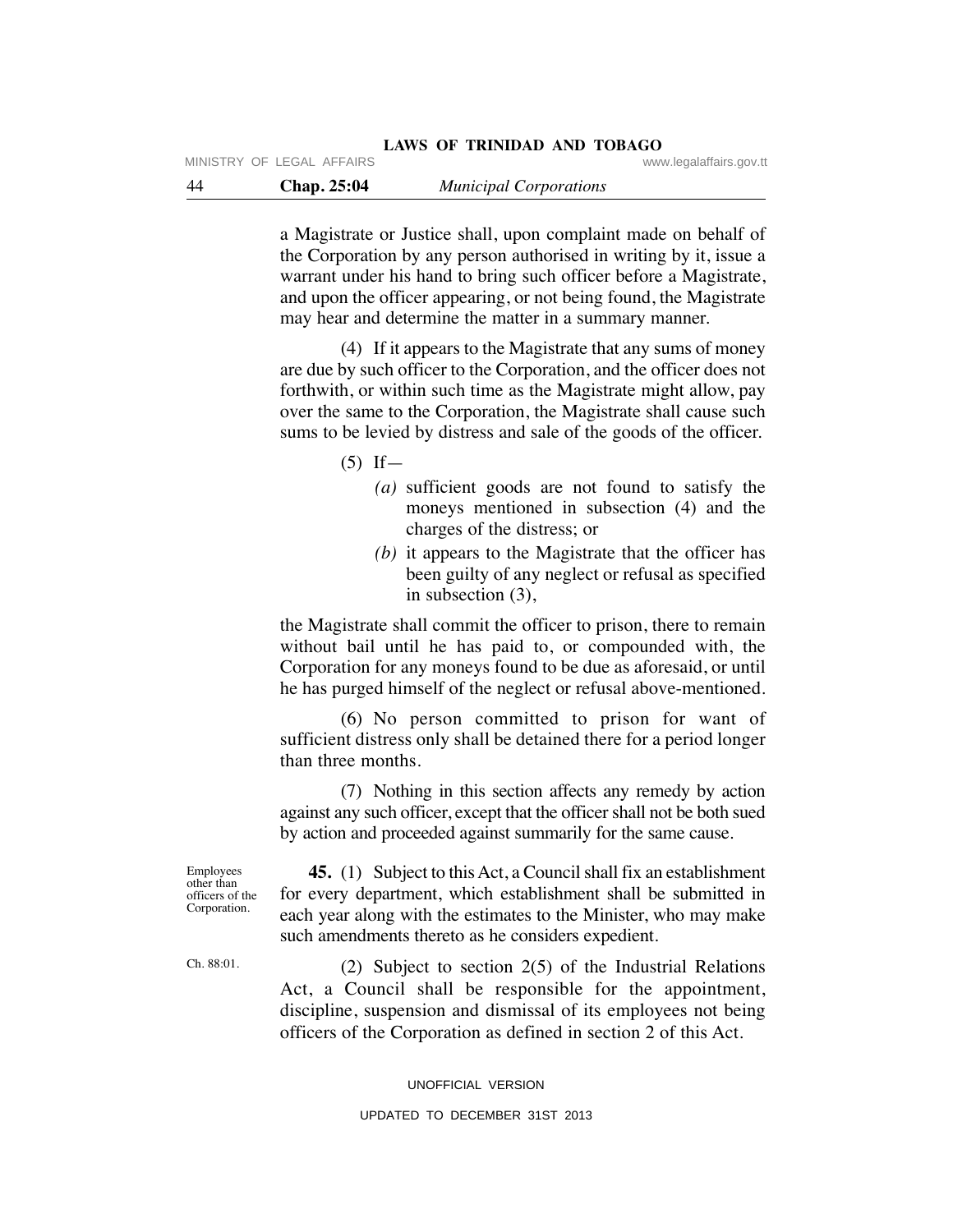| <b>LAWS OF TRINIDAD AND TOBAGO</b> |                         |    |
|------------------------------------|-------------------------|----|
| MINISTRY OF LEGAL AFFAIRS          | www.legalaffairs.gov.tt |    |
| <b>Municipal Corporations</b>      | Chap. 25:04             | 45 |

**46.** It is the duty of a Council to consult with the recognised Council to majority union as certified by the Registration Recognition approp and Certification Board established under the Industrial Ch. 88:01. Relations Act with a view to the conclusion between the Council and that union of such agreements as appear to the parties to be desirable with respect to the establishment and maintenance of machinery for appropriate Ch. 88:01.

- *(a)* the settlement by negotiation of terms and conditions of employment of persons other than officers employed by the Council;
- *(b)* the promotion and encouragement of measures affecting the safety, health and welfare of such persons employed by the Council; and
- *(c)* the discussion of other matters bearing on efficiency in the operation of the services provided by the Council.

**47.** (1) The Council may appoint or hire a fit and proper Appointment of person to be the bailiff of the Corporation. bailiff.

 (2) A person appointed under this section shall take an oath before the Mayor to discharge the duties of bailiff faithfully and shall give security for such discharge as the Council may consider proper.

 (3) Subject to the approval of the Council, the bailiff may in writing under his hand appoint such number of assistants as he considers necessary.

#### **PART III**

#### **MUNICIPAL POLICE SERVICE**

Police Service.

**48.** (1) There shall be established for each Municipality a Municipal Municipal Police Service for service in connection with the [8 of 1992]. duties of the Corporation and the Commission may in consultation with the Commissioner of Police appoint for that purpose a sufficient number of commissioned officers, subordinate police officers and constables.

UNOFFICIAL VERSION

*L.R.O.* 

UPDATED TO DECEMBER 31ST 2013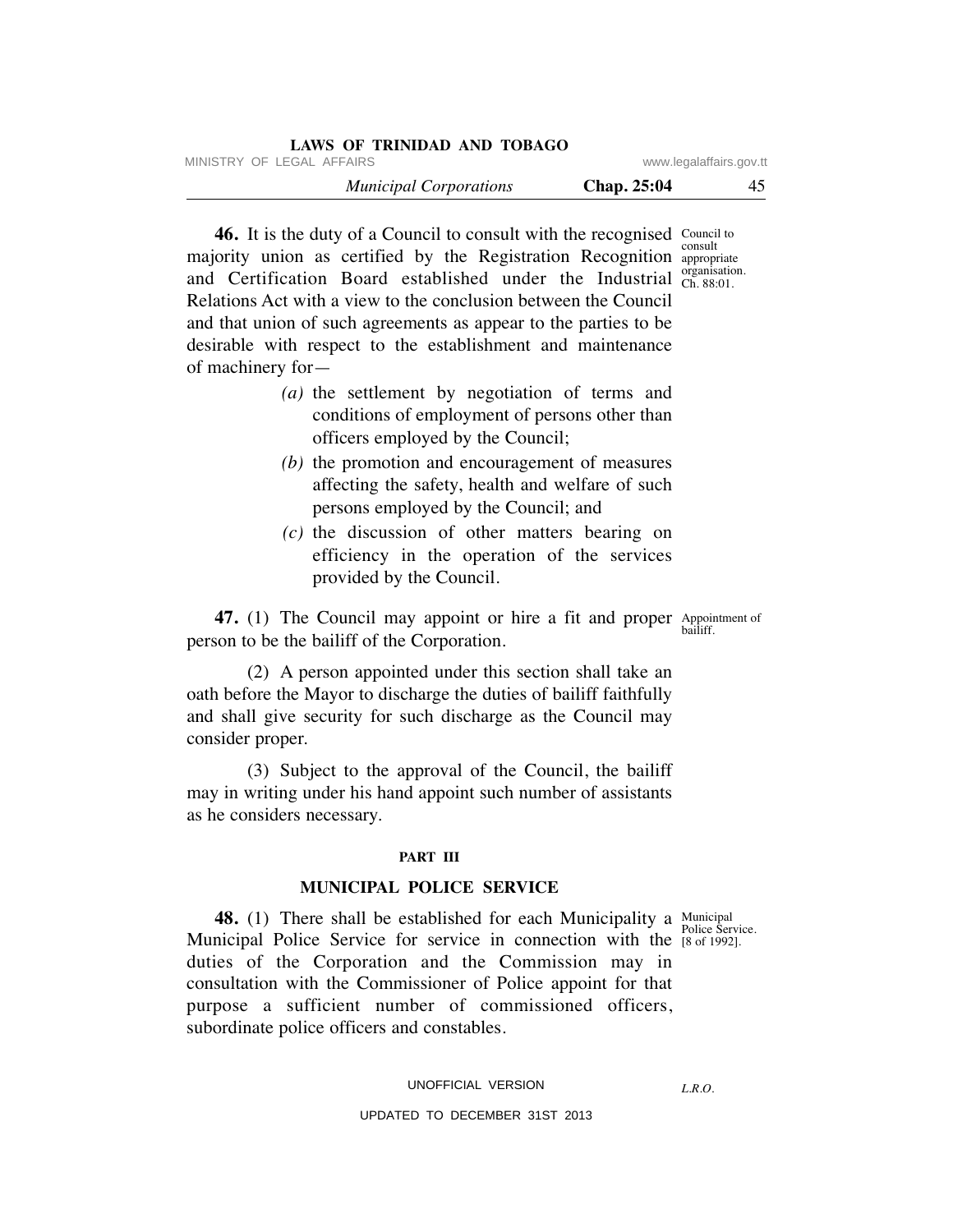MINISTRY OF LEGAL AFFAIRS **WARE ACCOMPTED MINISTRY** OF LEGAL AFFAIRS

46 **Chap. 25:04** *Municipal Corporations*

(2) In this section—

"commissioned officer" includes an officer of the rank of superintendent, assistant superintendent and inspector of a Municipal Police Service;

"subordinate police officer" means a Municipal Police Officer of the rank of sergeant or corporal.

 (3) Every person who immediately before the commencement of this Act held or was acting in office as a Corporation policeman for a Corporation shall, as from the commencement of this Act, continue to hold or act in the like office as a Municipal Police Officer in the Service established for the Corporation hereby continued by this Act on the same terms and conditions enjoyed prior to the coming into force of this Act.

 (4) Except where expressly applied thereto by Order of the President, this Part does not apply to any Corporation mentioned in the Second Part of the Second Schedule.

Second Schedule.

Service.

Precept by Commissioner of Police. [8 of 1992].

 **49.** The President may issue arms and ammunitions to a Municipal Police Service and any member thereof may carry and use the same for lawful purposes. President may issue arms to [8 of 1992].

> **50.** Every member of a Municipal Police Service shall be precepted by the Commissioner of Police.

Badges and uniforms.

Authority of Police Commissioner. [8 of 1992].

 **51.** The Commissioner of Police may, on the advice of the Commission, permit persons appointed to be Municipal Police Officers under section 48 to wear the badges of the ranks and uniforms similar to those worn by members of the respective ranks in the Police Service.

 **52.** The Commissioner of Police may at any time command any Municipal Police Officer to perform and discharge within the Municipality for which his Service was established such duties as members of the Police Service may be required to perform and discharge.

#### UNOFFICIAL VERSION

## UPDATED TO DECEMBER 31ST 2013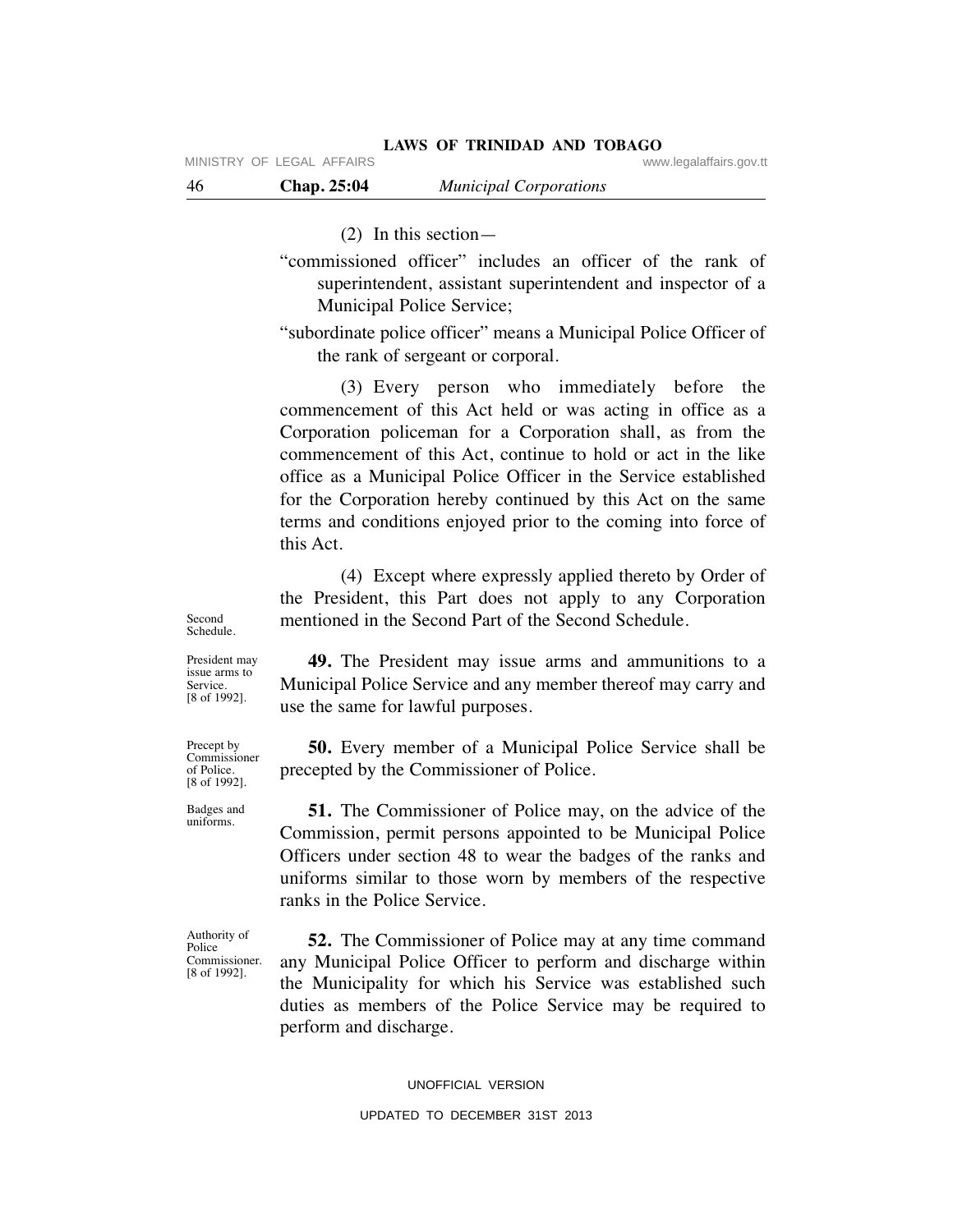|                         |             | LAWS OF TRINIDAD AND TOBAGO   |  |
|-------------------------|-------------|-------------------------------|--|
| www.legalaffairs.gov.tt |             | MINISTRY OF LEGAL AFFAIRS     |  |
| 47                      | Chap. 25:04 | <b>Municipal Corporations</b> |  |

**53.** Every member of a Municipal Police Service, in addition General powers to the special powers vested in him under this Act, has in respect of Municipal of the whole of Trinidad and Tobago all the powers, privileges and <sup>Police Officers.</sup> immunities conferred on a constable by the Common Law, and also all the powers, privileges, immunities and liabilities conferred or imposed on a constable or on a First Division or Second Division police officer of corresponding rank by the Police Service Ch. 15:01. Act and every act done by or to any member of a Municipal Police Service in the execution of his duty has the same effect and is attended with the same liabilities and other consequences and is punishable in the same manner as if done by or to a member of the Police Service in the execution of his duty. and immunities [8 of 1992].

**54.** (1) A Municipal Police Officer may arrest without Offenders may warrant all persons whose names and addresses are unknown to without warrant. him and who refuse to give their names and addresses to him and are found by him committing within the Municipality in which he serves any offence against this Act or against any Bye-laws or Regulations made under this Act.

 (2) Subject to subsection (3), a person so arrested may be taken to a police station within the Municipality and the police officer on duty at such station shall, on receiving a warrant signed by the Municipal Police Officer who made the arrest and purporting to show that the person arrested was liable to arrest under this Act, detain the person at the station until he can be conveniently taken before some Magistrate or Justice to be dealt with according to law.

 (3) A person arrested under this section may not be detained longer than is reasonably necessary for bringing him before a Magistrate or in any case for more than forty-eight hours and no action shall lie against any Municipal Police Officer or police officer on duty for anything done by him under a warrant to this section.

 (4) The warrant mentioned in this section shall be in the form set out in the Fifth Schedule. Fifth Schedule.

> UNOFFICIAL VERSION UPDATED TO DECEMBER 31ST 2013

*L.R.O.* 

be arrested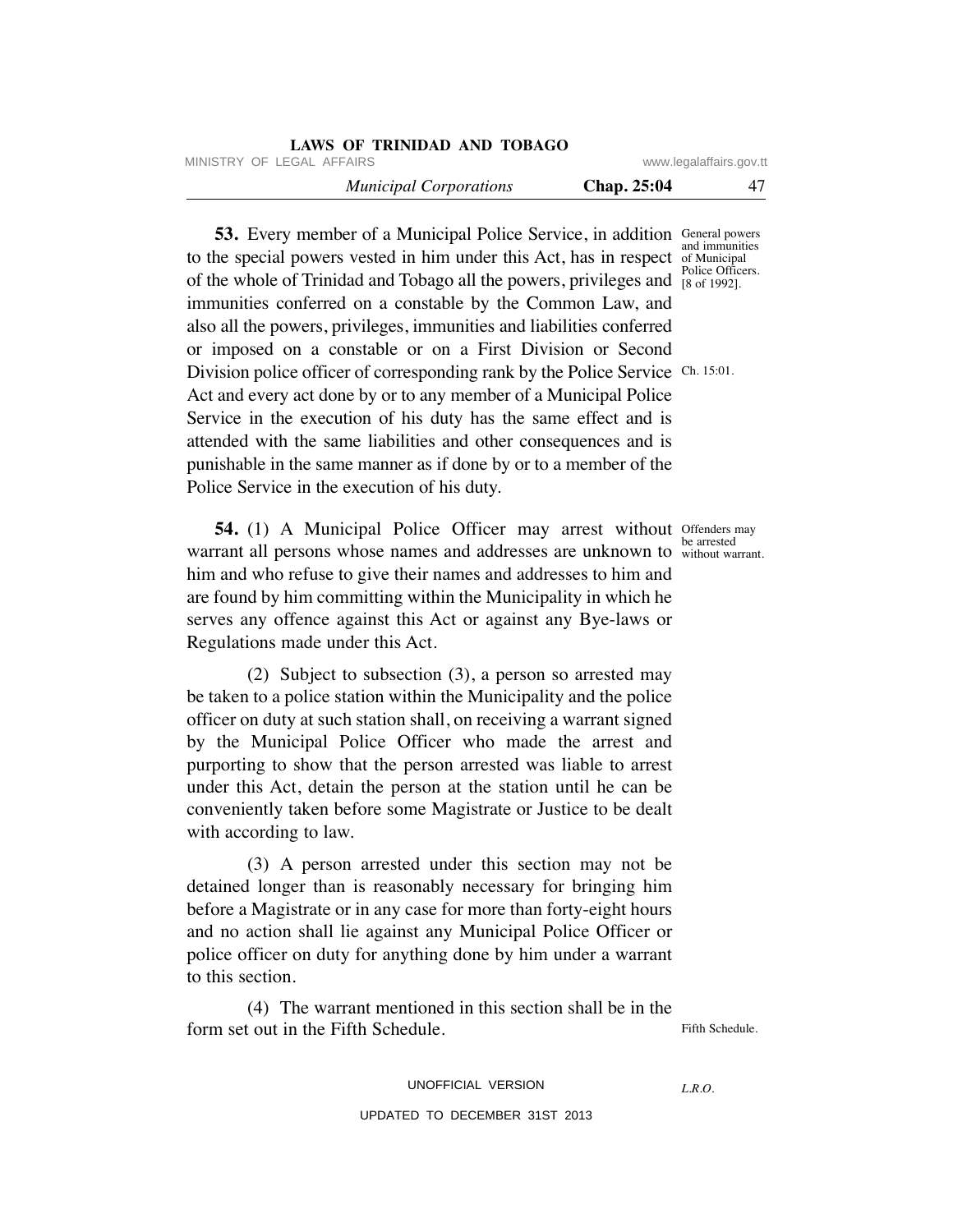|                           |  |  | LAWS OF TRINIDAD AND TOBAGO |  |                         |
|---------------------------|--|--|-----------------------------|--|-------------------------|
| MINISTRY OF LEGAL AFFAIRS |  |  |                             |  | www.legalaffairs.gov.tt |

| -48 | <b>Chap. 25:04</b> | <b>Municipal Corporations</b> |
|-----|--------------------|-------------------------------|
|     |                    |                               |

Power to bail.

 **55.** (1) Where any person who has been arrested without a warrant by a Municipal Police Officer under section 54 and has been brought to a police station within the Municipality in which the police officer serves at any time by day or night at which a Magistrate is not actually sitting for the public administration of justice at the place used for that purpose in the Municipality, the police officer on duty at such station may, unless he has good and sufficient reason to do otherwise (which reason shall be recorded in the Station Diary), admit that person to bail by recognisance without sureties for an amount not exceeding two thousand dollars to appear before a Magistrate at a time and place specified in the recognisance.

 (2) The police officer on duty shall enter in a book kept for that purpose the name, residence, and occupation of the person entering into the recognisance and of his sureties, if any, with the condition of the recognisance and the sums acknowledged and the book shall be laid before the Magistrate present at the time when and place where the recognisor is required to appear.

 (3) Where the recognisor does not appear at the place and time required or within one hour afterwards, the Magistrate may, by endorsement on such recognisance, declare the same to be forfeited and may issue a warrant for the imprisonment of the recognisor and his sureties or surety, if any, for any term not exceeding six months unless the amount mentioned in the recognisance is paid.

 (4) Whether the recognisor does or does not appear, the Magistrate may, if he thinks fit, enlarge the recognisance to such further time as he appoints.

Municipal Police Officers may lay information and conduct proceedings.

 **56.** Information and complaints in respect of any offences committed within a Municipality against the provisions of this Act or of any Bye-laws, Rules or Regulations made by the Corporation under this Act or any other written law, may be laid and made by any Municipal Police Officer appointed for that Corporation in his own name, and such Police Officer may also conduct the proceedings before the Magistrate in all cases in which he is the complainant under the powers conferred by this section.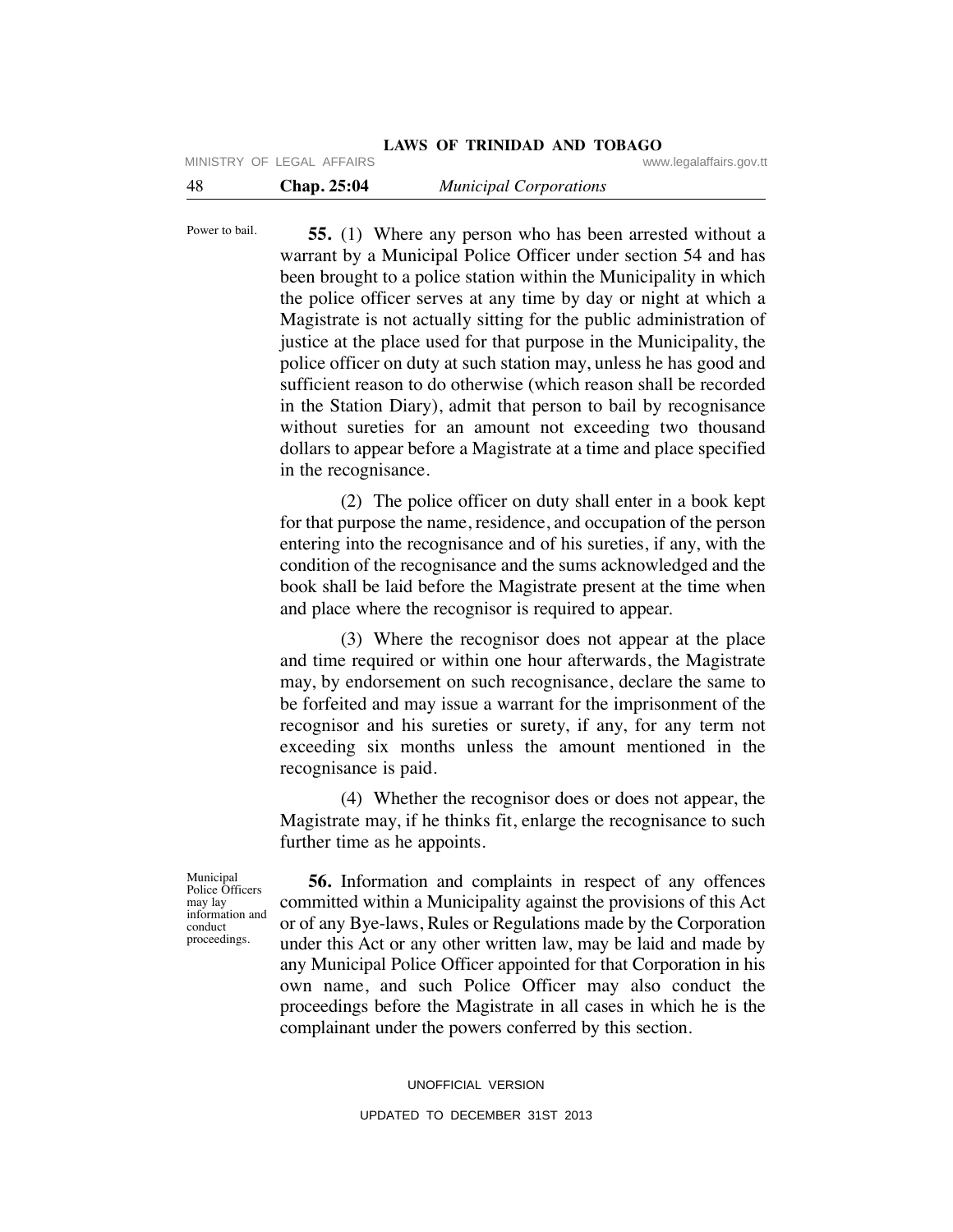|                         |                    | <b>LAWS OF TRINIDAD AND TOBAGO</b> |
|-------------------------|--------------------|------------------------------------|
| www.legalaffairs.gov.tt |                    | MINISTRY OF LEGAL AFFAIRS          |
| 49                      | <b>Chap. 25:04</b> | <b>Municipal Corporations</b>      |

**57.** (1) Where any personal property of any kind is in the Sale of stolen possession of a Council of a Municipality or a member of the property. Municipal Police Service in connection with a charge of an offence under this Act or any Act administered by the Council or any Bye-laws of the Corporation or by reason of having been found abandoned in a public place and the Council or the commissioned officer is unable to ascertain its owner, the Council may cause it to be sold or otherwise disposed of as provided below and, subject to subsection (3), may retain to its own use the proceeds of such sale or disposition. or abandoned [8 of 1992].

 (2) Where such property is perishable or its custody involves unreasonable expense or inconvenience, the sale or disposition of it may be made at any time without notice of any kind and, with respect to other cases, the Council may in the case of property other than motor vehicles, sell the same after the expiration of three months from the time it came into possession of the Council or member of the Municipal Police Service.

 (3) Where the property consists of money, it shall be dealt with in all respects as is provided above with regard to the proceeds of sales hereby authorised after it has remained in the possession of the Council for three months and has been advertised for ten days.

**58.** (1) Every Municipal Police Officer of the rank of Certain Inspector or above shall *ex officio* be a Justice of the Peace in and Police Officers for the whole of Trinidad and Tobago and shall take the oath as such Justice.

 (2) As a Justice every such Municipal Police Officer shall at all times act ministerially for the purposes of the preservation of the peace, the prevention of crime and the detection and committal of offenders, and for carrying out the other objects of this Act but he shall not in any way act judicially as a Justice, either in any Court or in any other manner, except when specially appointed so to act.

**59.** A Corporation having an interest in a building or area Policing beyond beyond the boundaries of the Municipality may undertake and agree Municipality. to pay the whole or part of the cost of policing such building or area.

UNOFFICIAL VERSION

## UPDATED TO DECEMBER 31ST 2013

Municipal to be Justices.

Municipality.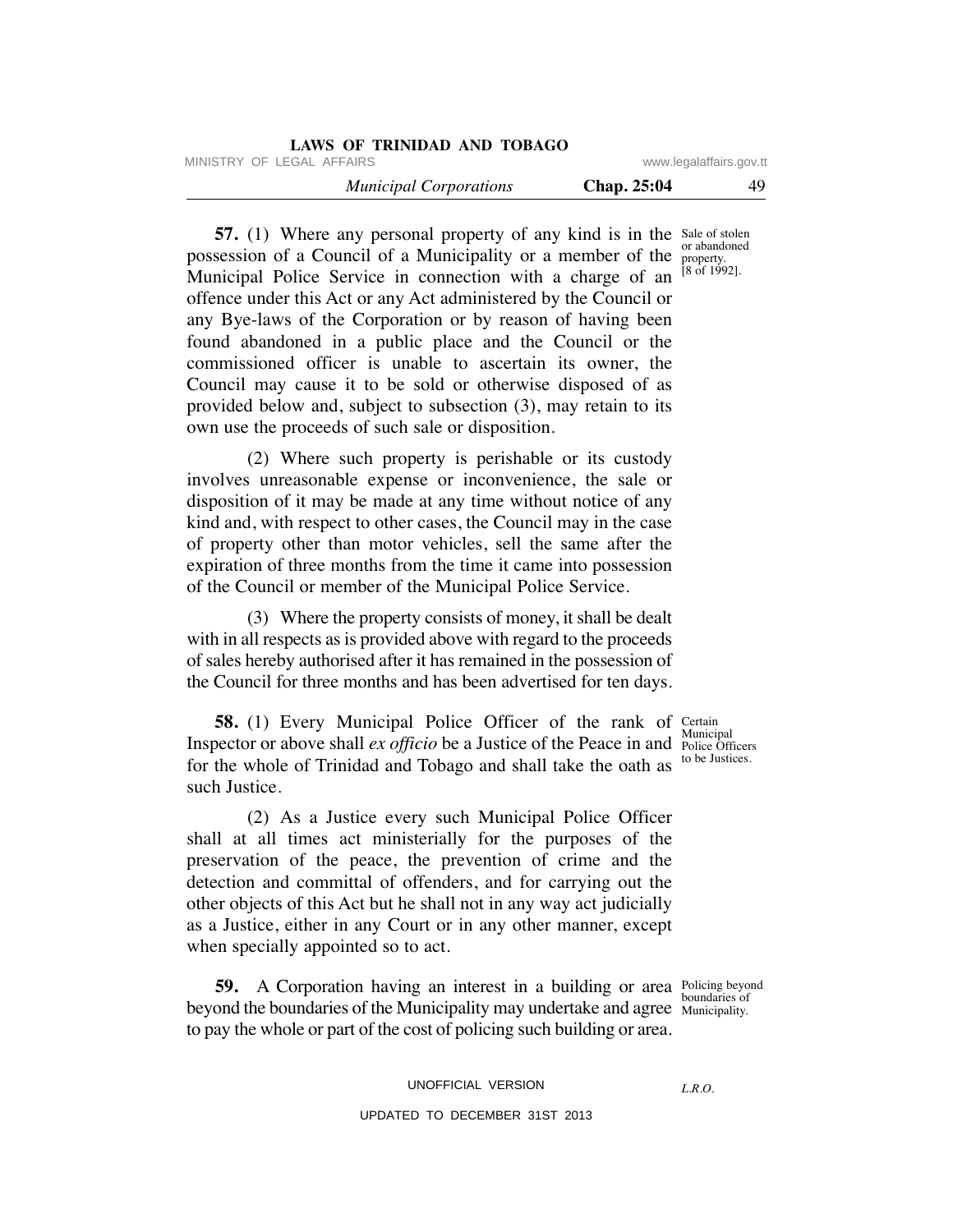## **LAWS OF TRINIDAD AND TOBAGO**

MINISTRY OF LEGAL AFFAIRS **WARE ACCOMPTED MINISTRY** OF LEGAL AFFAIRS

| - 50 | Chap. 25:04 | <b>Municipal Corporations</b> |  |
|------|-------------|-------------------------------|--|
|------|-------------|-------------------------------|--|

Regulations for Municipal Police Service. [8 of 1992].

Ch. 15:01.

 **60.** The Commission may make Regulations providing for the classification of officers in a Municipal Police Service, including qualifications, duties and remuneration and providing generally for the discipline, good order and government of the Municipal Police Services and until such Regulations are made hereunder, Regulations made under the Police Service Act, insofar as the Commission deems them applicable to any matter concerning Municipal Police Services or Municipal Police Officers, shall apply *mutatis mutandis.*

Regulations respecting arms. [8 of 1992].

**61.** The President may make Regulations respecting the description and issue of arms, ammunition, accoutrements, uniform and necessaries to be supplied to the Municipal Police Services.

## **PART IV**

# **MEETINGS AND PROCEEDINGS OF THE COUNCIL OF A CORPORATION**

Meetings.

 **62.** (1) Every Council shall hold meetings at least once a month or within such period as the Minister may approve at such times and on such days as the Council may from time to time determine.

 (2) The Mayor of a Corporation may at any time convene a special meeting of the Council.

 (3) Where the Mayor neglects or refuses to call a meeting within seven days of receiving a written request therefor signed by not less than one-third of the members of a Council, any of the signatories to the request may thereupon call the meeting.

 **63.** (1) The Corporation Secretary shall give each member of the Council two clear days written notice of any monthly or other periodic statutory meeting approved by the Minister under section 62(1) and such notice shall specify the business to be transacted at the meeting.

 (2) At least twenty-four hours written notice shall be given to members by the Corporation Secretary in the case of a special meeting called by the Mayor or by a signatory to the request for such a meeting in the case of a special meeting called under section 62(3).

UNOFFICIAL VERSION

#### UPDATED TO DECEMBER 31ST 2013

Notice of meeting.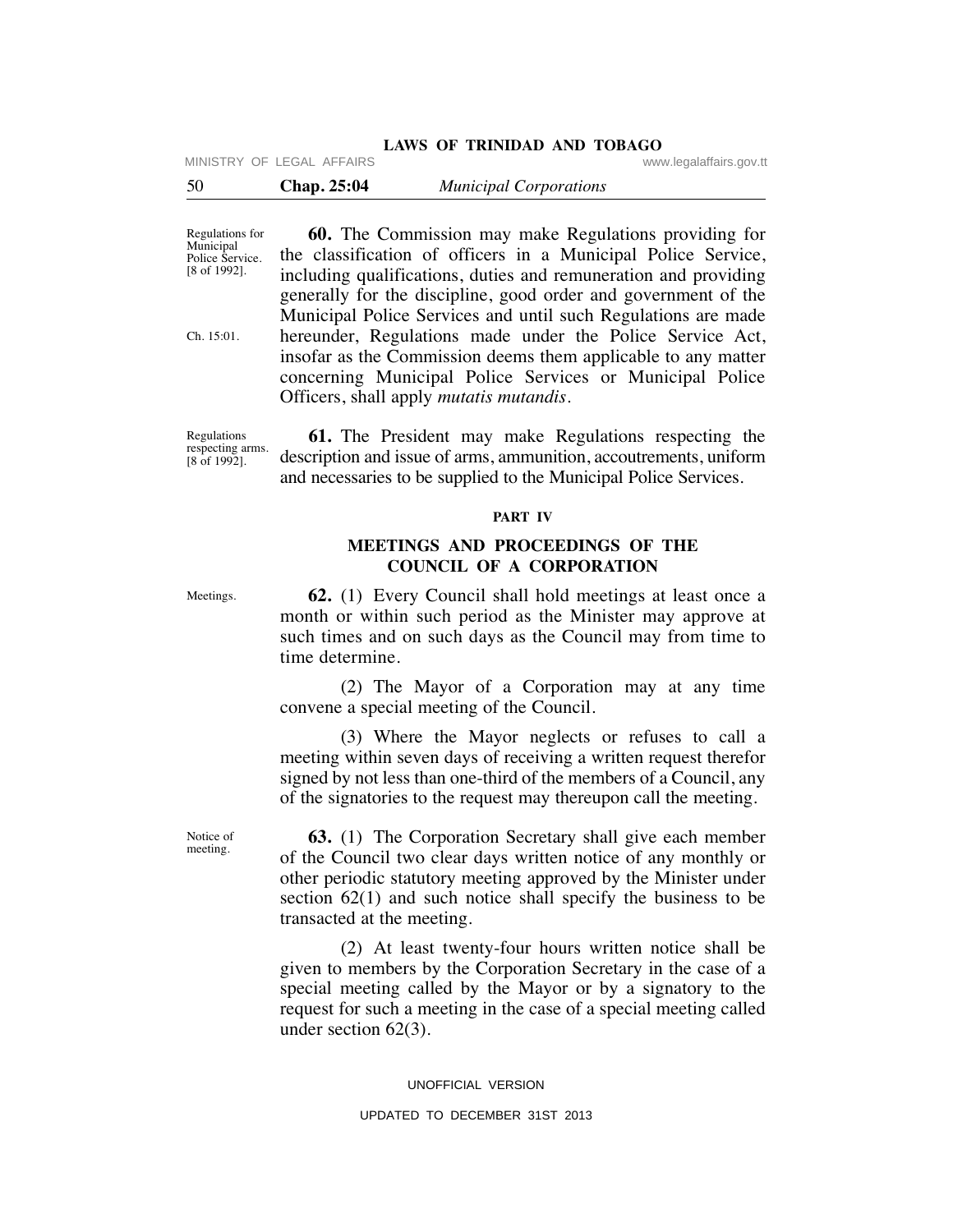| LAWS OF TRINIDAD AND TOBAGO   |                    |                         |
|-------------------------------|--------------------|-------------------------|
| MINISTRY OF LEGAL AFFAIRS     |                    | www.legalaffairs.gov.tt |
| <b>Municipal Corporations</b> | <b>Chap.</b> 25:04 |                         |

(3) Subject to section  $36(1)(c)$  of the Interpretation Act, Ch. 3:01. want of service of written notice on any member of the Council shall not affect the validity of a meeting.

 (4) Except by leave of the Council, no business shall be transacted at a meeting other than that specified in the notice relating thereto.

 **64.** The Mayor shall be *ex officio* Chairman of meetings of Chairman of the Council and shall preside at all meetings of the Council at which he is present; in the case of his absence, the Deputy Mayor shall preside and, in the case of the absence of the Deputy Mayor, the members present and constituting a quorum shall elect a Chairman from among their number. meetings.

**65.** A quorum at meetings of a Council or of any of its Quorum. Committees shall be constituted by fifty per cent of the membership of the Council or of the Committee.

**66.** (1) Subject to the provisions of this Part, and subject to Standing Order. the approval of the President, a Council may make Rules and Standing Orders to provide for—

- *(a)* the regulation and conduct of the proceedings and meetings of the Council and as Local Authority within the meaning of the Public Ch. 12. No. 4. Health Ordinance and of all committees thereof;
- *(b)* the maintenance of order and method in the despatch of business and in the conduct of debates in the Council;
- *(c)* such other matters as may be considered necessary to ensure the efficient functioning of the Council,

and in particular such Rules or Standing Orders may provide that the Minutes of the proceedings of any meeting shall, when copies thereof have been circulated to members, be taken as read, and may also provide for the postponement of the confirmation of the Minutes of the proceedings of any meeting.

*L.R.O.* 

(1950 Ed.).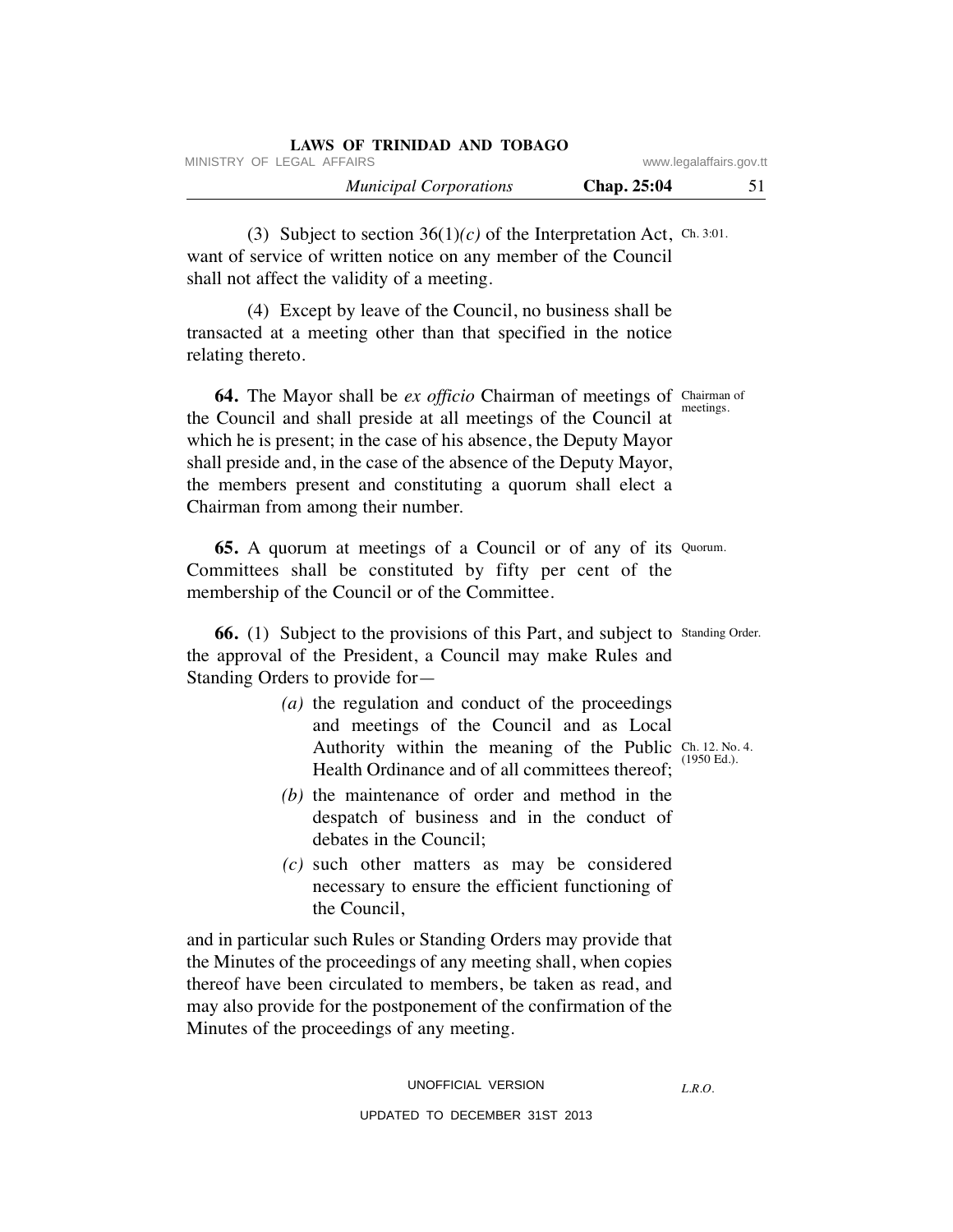52 **Chap. 25:04** *Municipal Corporations*

 (2) A motion to suspend the Standing Orders of a Council or any of them may be made at any meeting of the Council without notice, and shall be voted upon without debate, but shall not be carried unless supported by at least two-thirds of the members present and voting.

Voting.

 **67.** (1) All acts of a Council, and all questions coming or arising before a Council shall, unless otherwise prescribed by this or any other written law, be done and decided by the majority of such members of the Council as are present and voting at a meeting held in pursuance of this Act, the whole number present at the meeting not being less than a quorum, but except with the unanimous consent of the members present, not being less than two-thirds of all members, no motion passed within the preceding six months, and no motion to the same effect as any motion which has been negatived by the Council within the preceding six months, shall be considered at any meeting of the Council and no such motion shall be passed except upon the vote of a majority of at least two-thirds of members present and voting thereon.

 (2) The person presiding at a meeting of a Council shall, in the event of an equality of votes, have a second or casting vote.

 **68.** (1) Subject to section 69(1), a Council of a Corporation may appoint from among its members such committees, either of a general or a special nature consisting of such number of persons as it thinks fit, for any purposes which, in the opinion of the Council, would be better regulated and managed by means of such committees. Appointment of committees.

> (2) A member of a Council not being a member of a committee may attend a meeting of that committee and may take part in the deliberations of such committee but shall not vote.

> (3) A Council may appoint persons, not being members of Council, to any committee and such persons may take part in the deliberations of such committee but shall not vote.

> (4) Every committee of a Council shall, unless otherwise expressly authorised by the terms of its reference, submit its proceedings and recommendations to the Council for approval.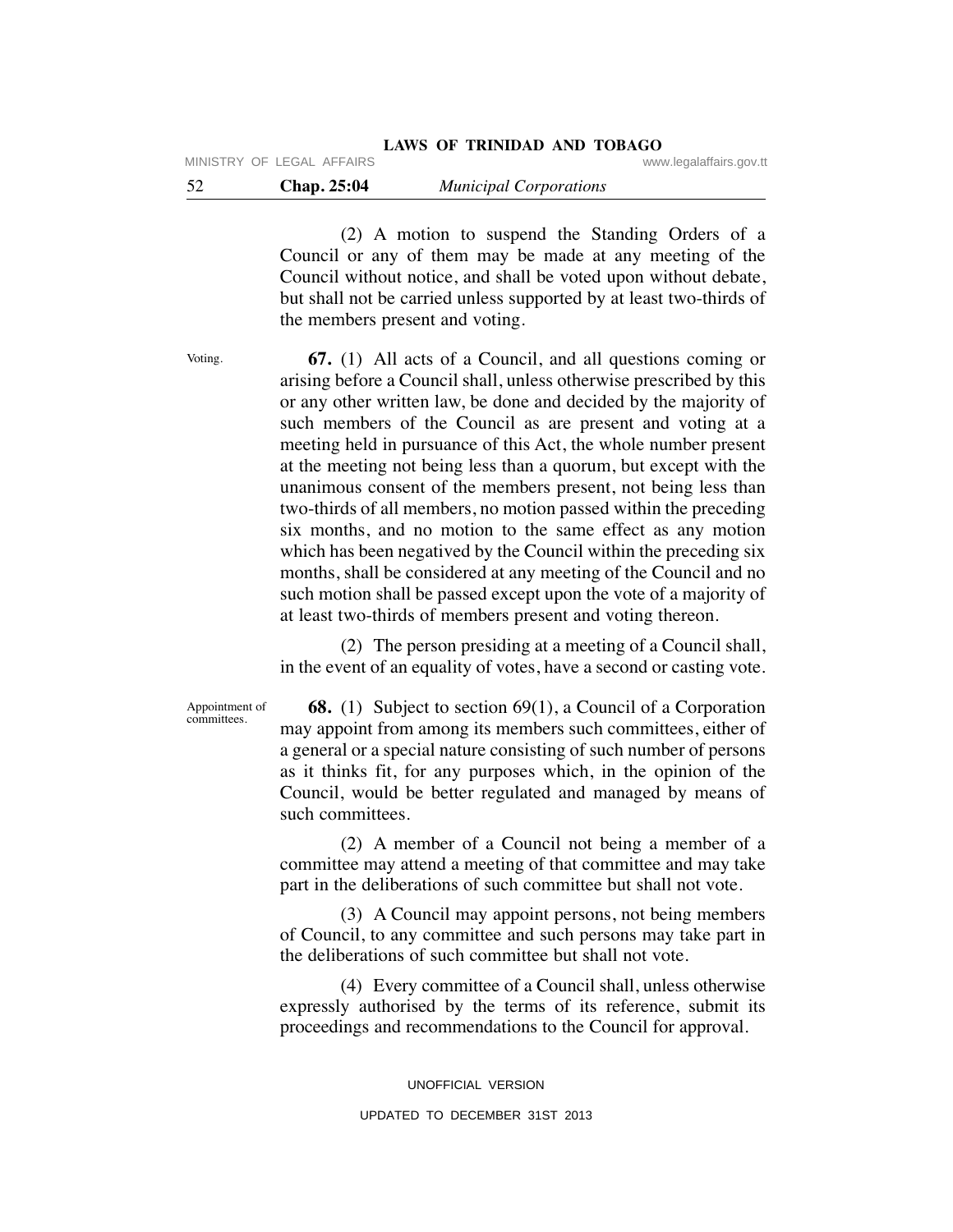| LAWS OF TRINIDAD AND TOBAGO   |                         |    |
|-------------------------------|-------------------------|----|
| MINISTRY OF LEGAL AFFAIRS     | www.legalaffairs.gov.tt |    |
| <b>Municipal Corporations</b> | <b>Chap.</b> 25:04      | 53 |

 (5) The proceedings and recommendations of every Committee of a Council shall be submitted to the Council in the form either of Minutes of the proceedings at the meetings of such Committee, or of a formal report signed by the Chairman of such Committee.

 (6) Any recommendations in any such report, when adopted by a majority of the members present, shall become and be deemed to be resolutions of the Council.

 (7) In addition to the committees referred to in subsection (1), the Council may appoint advisory committees of persons who are not members of the Council.

**69.** (1) Every Council shall appoint Standing Committees to Standing deal with the following matters:

- *(a)* Finance, Planning and allocation of Resources;
- *(b)* Personnel;
- *(c)* Public Health;
- *(d)* Physical Infrastructure.

 (2) The membership of each such Committee shall comprise not less than 51 per cent of all the members of the Council.

**70.** A Committee appointed by a Council may from among Sub-Committees. its members appoint sub-Committees and may, subject to any Standing Orders or to any directions by the Council, delegate to a sub-Committee any of its functions, but only so far as it is authorised to do so by Standing Orders or by any directions of the Council.

**71.** (1) Minutes of the meetings of a Council or of a Minutes signed Committee thereof shall be signed by the Chairman of the meeting. by Chairman to be evidence.

 (2) Minutes of the meeting of a Council or of a Committee thereof signed by the Chairman, or by a member of the Council or of the Committee describing himself as or appearing to be Chairman of the meeting at which such Minutes were adopted or confirmed shall be received in evidence without further proof.

> UNOFFICIAL VERSION UPDATED TO DECEMBER 31ST 2013

*L.R.O.* 

Committee.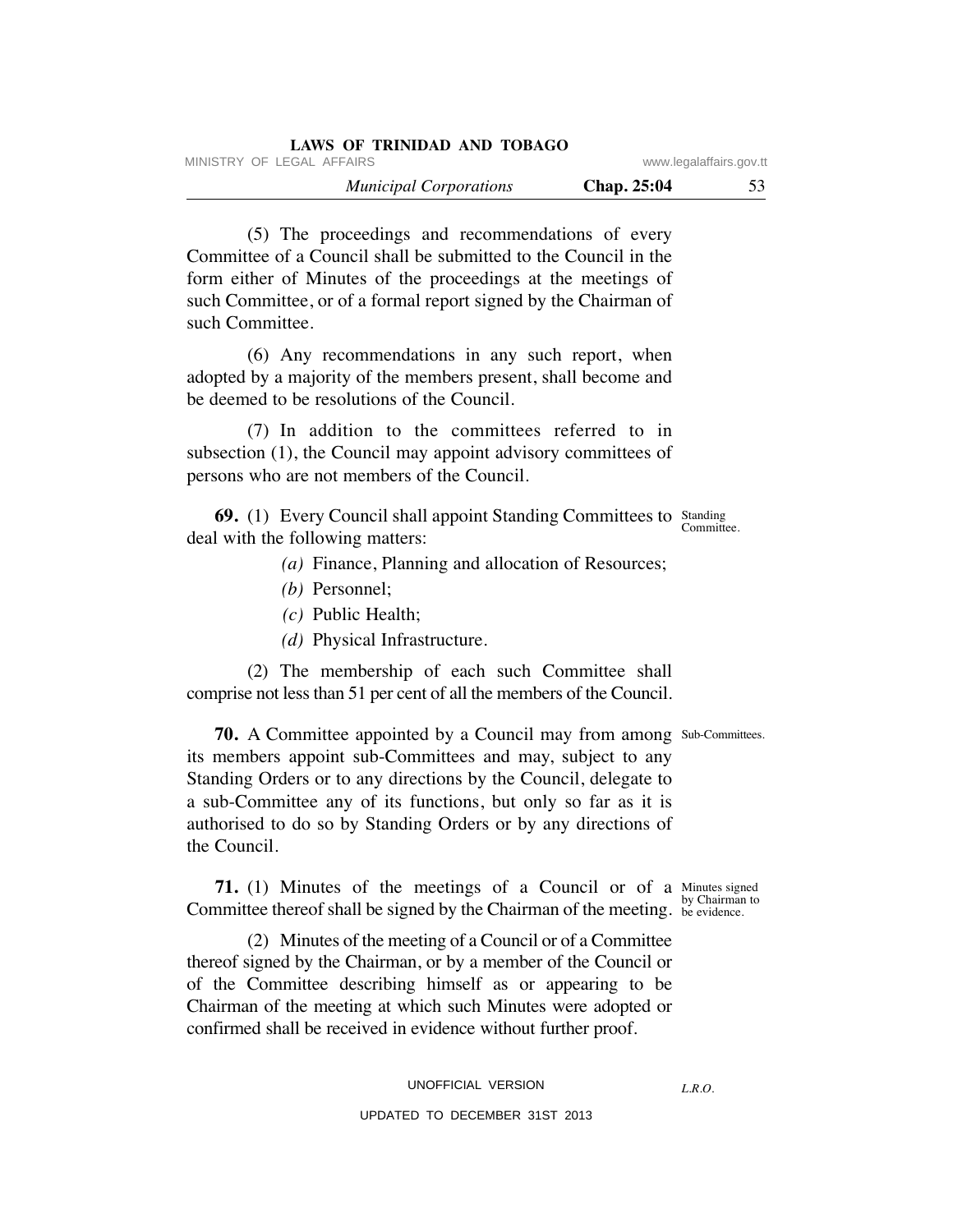|     |                           | Land Of Thempth and Topino    |                         |
|-----|---------------------------|-------------------------------|-------------------------|
|     | MINISTRY OF LEGAL AFFAIRS |                               | www.legalaffairs.gov.tt |
| -54 | Chap. 25:04               | <b>Municipal Corporations</b> |                         |

Meetings deemed to have been duly convened.

 **72.** Until the contrary is proved, every meeting of a Council or of a Committee thereof in respect of which Minutes have been made as provided in section 71, and every meeting of a Committee the proceedings of which are embodied in a report signed by the Chairman of such Committee and received by the Council, shall be deemed to have been duly convened and held, and all members taking part in any such meeting shall be deemed to have been duly qualified, and where the proceedings are proceedings of a Committee, the Committee shall be deemed to have been duly constituted and to have had power to deal with the matters referred to in the Minutes or in the report, as the case may be.

**LAWS OF TRINIDAD AND TOBAGO**

Delegation of powers of the Council to Committee.

 **73.** A Council may delegate to any Committee appointed by it any of the powers or duties vested in or imposed upon the Corporation by this or any other written law for the time being in force, and may direct that the acts and proceedings of such Committee need not be submitted to the Council for approval and in every such case the acts done and the proceedings taken by the Committee in relation to the powers and duties so delegated to such Committee shall be done and instituted in the name of the Corporation and shall be as valid and binding on all parties as if such acts had been done and such proceedings taken by the Council.

Travelling expenses of Committees.

 **74.** The reasonable travelling expenses of every Committee appointed by a Council incurred for the purpose of inspecting premises and places in connection with the matters referred to such Committee shall be paid out of the ordinary revenue of the Corporation.

Open meetings.

 **75.** (1) The meetings, except meetings of a Committee including a Committee of the whole, of every Council shall be open to the public, and no person shall be excluded therefrom except for improper conduct.

 (2) The Chairman may expel or exclude from any meeting any person who has been guilty of improper conduct at the meeting.

> UNOFFICIAL VERSION UPDATED TO DECEMBER 31ST 2013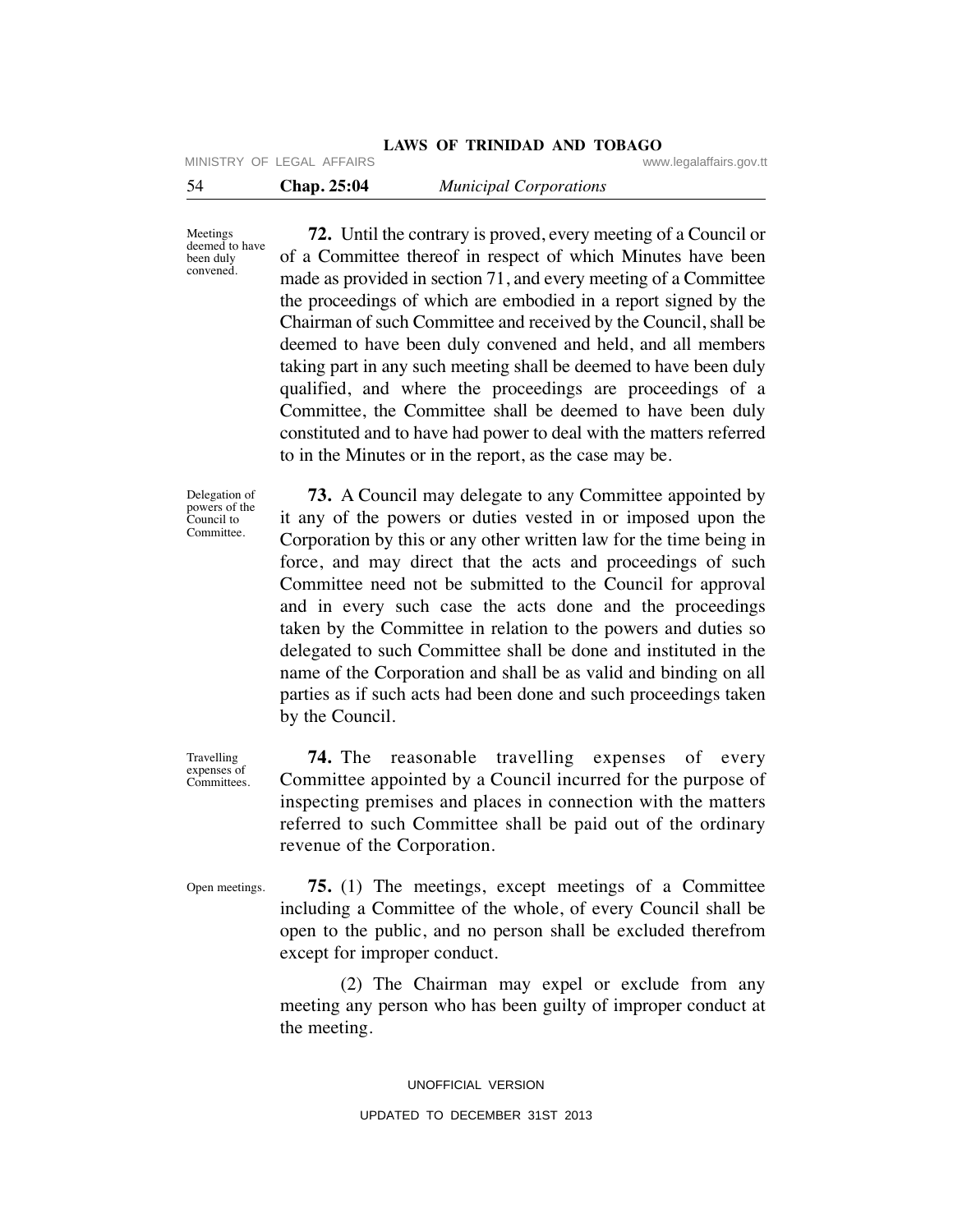MINISTRY OF LEGAL AFFAIRS **WARE ACCOMPTED MINISTRY** OF LEGAL AFFAIRS

 *Municipal Corporations* **Chap. 25:04** 55

# **PART V**

# **HOUSE RATE**

 **76.** (1) In this Part—

- "Assessor" refers to any person appointed as such pursuant to section 79 or to the Commissioner of Valuations under the Valuation of Land Act;
- "machinery and plant" means machinery and plant of an industrial or commercial character or used for industrial or commercial purposes affixed to a rateable hereditament, but does not include machinery and plant owned by an enterprise which is enjoying concessions as an approved enterprise under the Fiscal Incentives Act, and used for the Ch. 85:01. purposes of that enterprise;
- "rateable hereditament" means any dwelling house, warehouse, store, shop, office, manufactory, factory, workshop, electric sub-station, stable, shed, garage, racetrack, stadium, underground cable or any other building installation, structure or property within a Municipality and the lands in, under or upon which any of the foregoing are built, erected, standing, kept or maintained together with any lands appurtenance or occupied with any of the same and includes every vacant parcel of land within a Municipality not appurtenant to or occupied with any of the same, but does not include—
	- *(a)* buildings occupied solely as churches, chapels and other places of public worship of any religious denomination;
	- *(b)* school buildings, offices and playgrounds of schools within the meaning of the Education Act; Ch. 39:01.
	- *(c)* public hospitals, public asylums and all almshouses and institutions for the relief of the poor, whether publicly or privately administered;
	- *(d)* quarters occupied rent free by members of staff of any of the institutions mentioned in paragraph *(a)* and within the curtilage thereof; and
	- *(e)* buildings and land belonging to and in the occupation of the Council of Legal Education;

"premises" means rateable hereditament.

### UNOFFICIAL VERSION

*L.R.O.* 

UPDATED TO DECEMBER 31ST 2013

Interpretation.

Ch. 58:03.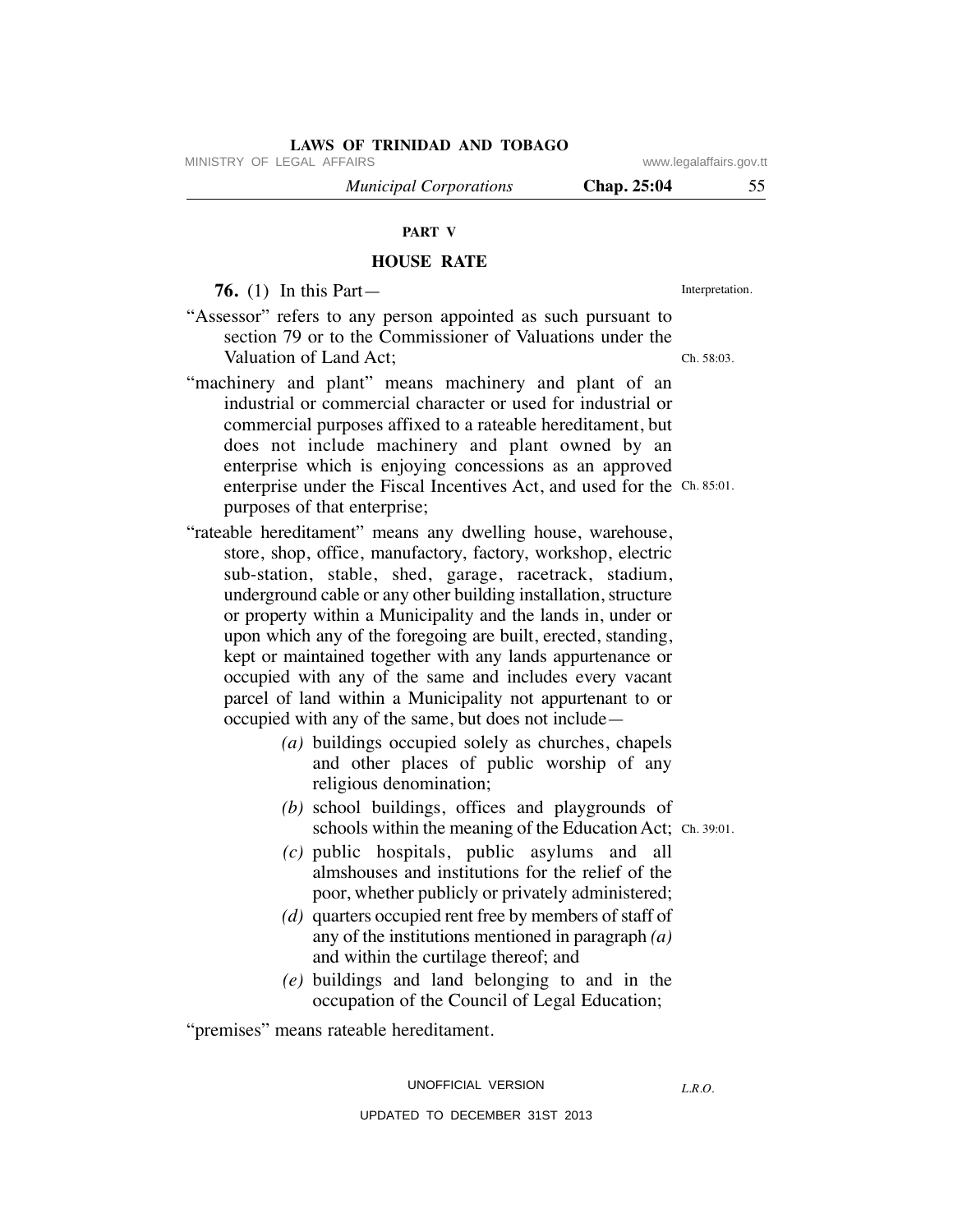(2) Except where expressly applied thereto by Order of the President under subsection (3), this Part does not apply to any Corporation mentioned in the second Part of the Second Schedule.

 (3) The President may by Order apply the provisions of this Part to any Corporation excluded from its operation by subsection (2).

 **77.** There shall by raised, levied, collected by and paid to each Corporation for the year beginning the 1st January, 1991 upon and in respect of every rateable hereditament within the Municipality, an annual rate of tax not exceeding ten per cent of the annual rateable value of such hereditament (hereinafter referred to as the "house rate") as determined by the Council in accordance with this Part. Annual house rate to be levied.

 **78.** The annual rateable value of a rateable hereditament shall be the gross annual rental value of a rateable hereditament as determined by the Assessor in accordance with the provisions of section 82 less such allowances for voids and loss of rent as the Assessor may think reasonable to make. Annual rateable value.

Assessor to be appointed.

Assessor to ascertain rateable value.

Assessor and Council may require returns from owners.

rates of every Corporation and ascertaining the names of the several owners and occupiers thereof. **80.** The Assessor shall ascertain and assess the annual

 **79.** There shall be an Assessor for assessing the annual rateable value of all rateable hereditaments subject to the house

rateable value of each rateable hereditament within the Municipality and record the names of the owners, occupiers or tenants thereof and, before the 31st March of each year, the Council shall fix the house rate payable.

 **81.** (1) The Assessor, the Council or any officer of the Corporation duly authorised in writing in that behalf (hereinafter referred to as "an authorised officer"), may at any time require any person who is the owner or the agent of the owner of any rateable hereditament within the Municipality to send to the Assessor or to the Council, within fourteen days of the requisition, a return in the form set out as Form A in the Sixth Schedule.

Sixth Schedule.

UNOFFICIAL VERSION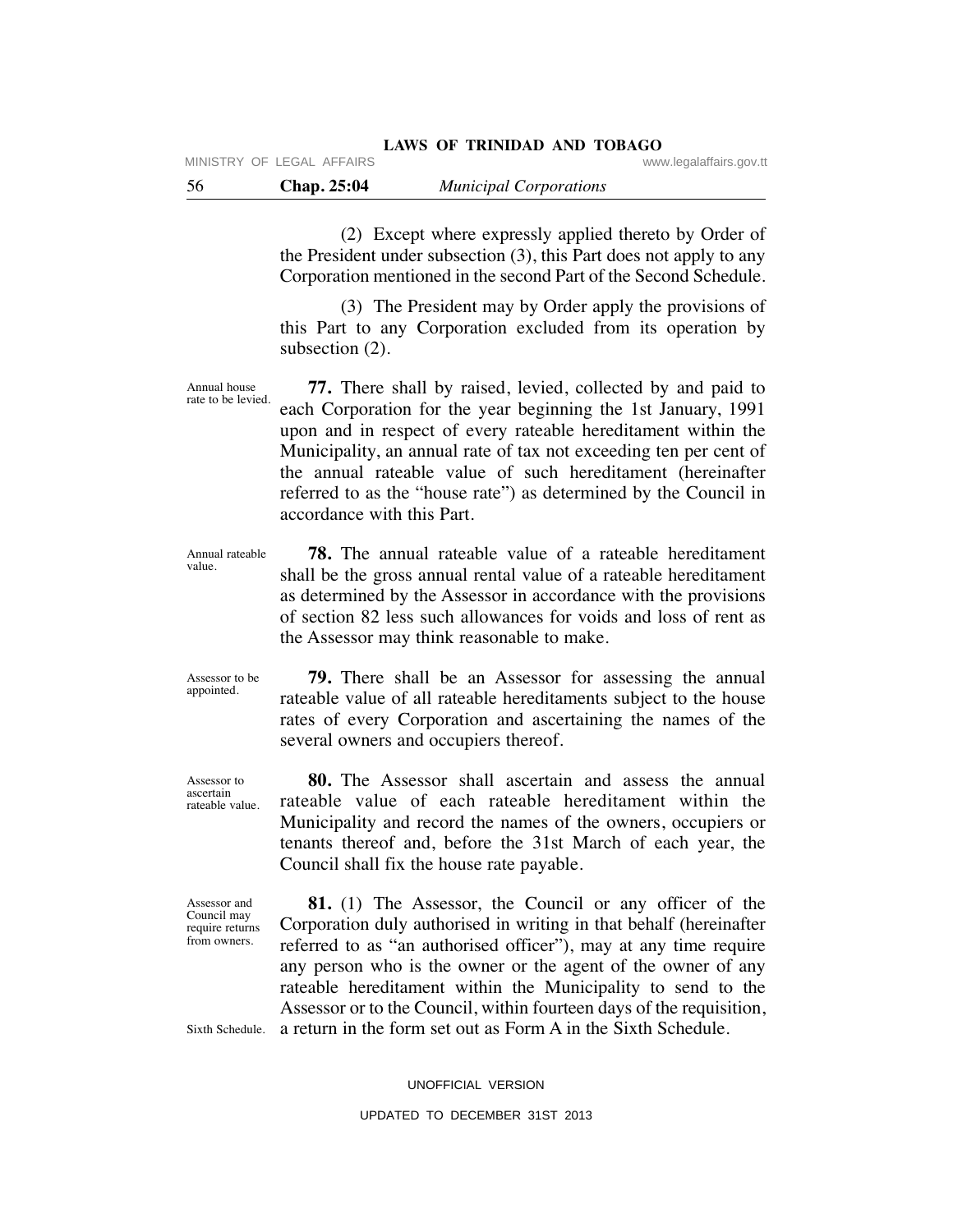| <b>LAWS OF TRINIDAD AND TOBAGO</b> |                         |    |
|------------------------------------|-------------------------|----|
| MINISTRY OF LEGAL AFFAIRS          | www.legalaffairs.gov.tt |    |
| <b>Municipal Corporations</b>      | Chap. 25:04             | 57 |

 (2) The Assessor or an authorised officer may at any time require the occupier of any rateable hereditament within the Municipality to send to the Assessor or to the Council within fourteen days of the requisition, a return in writing stating the name of the owner of the hereditament or the person to whom he pays the rent, the amount of the rent payable in respect thereof and such other particulars respecting the hereditament as the Assessor or the Council may require for the due execution of this Part.

- (3) A person who—
	- *(a)* fails to make a return within the prescribed time when requested to do so under subsection (1) or  $(2)$ ; or
	- *(b)* makes a return which is defective or incomplete or which is to his knowledge false in any material particular,

is liable on summary conviction to a fine of five hundred dollars.

 (4) The Assessor or any authorised officer may, for the purposes of this Part and after giving reasonable notice to the occupier of a rateable hereditament within the Municipality, enter and examine such hereditament for the purpose of inspecting the same and of ascertaining full particulars thereof, including the number and size of the internal divisions and of the outhouses used in connection therewith.

 (5) An occupier of a rateable hereditament or his agent or servant who—

- *(a)* refuses to permit the Assessor or an authorised officer to enter and examine the hereditament; or
- *(b)* obstructs the Assessor or any authorised officer when exercising the power conferred on them by subsection (4),

is liable on summary conviction to a fine of one thousand dollars.

**82.** (1) In determining the annual rateable value of any Mode of rateable hereditament within the Municipality for the purposes of annual rateable

determining value.

UNOFFICIAL VERSION

*L.R.O.* 

## UPDATED TO DECEMBER 31ST 2013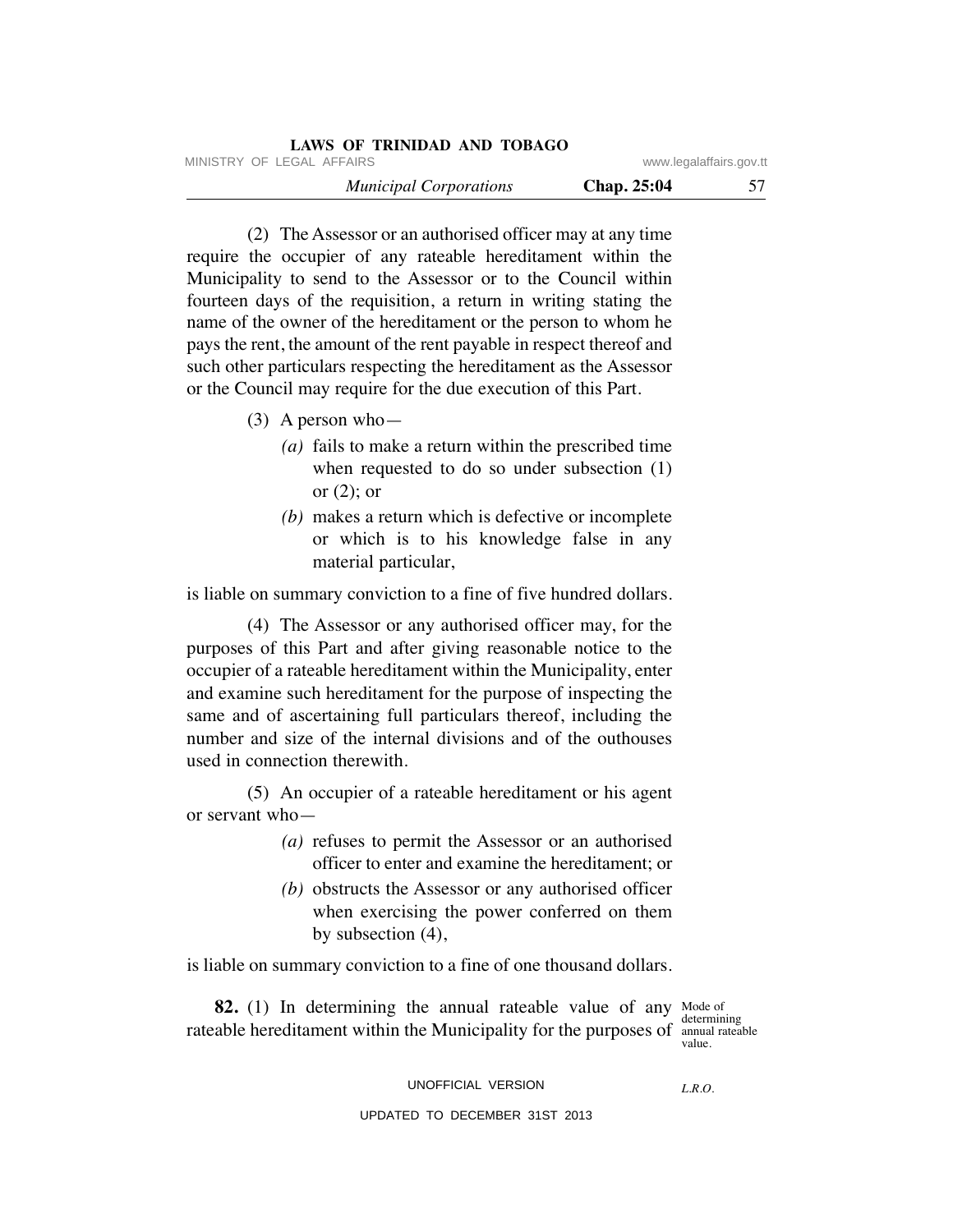| MINDIKY UF LEGAL AFFAIKS |  |  |
|--------------------------|--|--|
|                          |  |  |

| 58 | Chap. 25:04 | <b>Municipal Corporations</b> |  |
|----|-------------|-------------------------------|--|
|----|-------------|-------------------------------|--|

this Part, the Assessor shall, whether or not the rateable hereditament is tenanted or used, take into account—

- *(a)* the amount of annual rent a tenant may reasonably be expected to pay for the rateable hereditament, having regard to the purpose for which the hereditament is actually used, occupied or tenanted, or where it is not actually used, occupied or tenanted, to the purpose for which it is reasonably suitable; and
- *(b)* in the case of a hereditament in respect of which the Council has passed a resolution pursuant to subsection (2), the machinery and plant in or upon the hereditament.

 (2) The Council may from time to time by resolution declare that machinery and plant in or upon a hereditament shall be taken into account for the purpose of determining the annual rateable value of the hereditament.

 (3) In ascertaining under subsection (2) the gross annual rateable value of any rateable hereditament, no account shall be taken of—

- *(a)* the provisions of the Rent Restriction Act or any statutory provision limiting or otherwise affecting the rent which may be required or recovered from a tenant thereof; or
- *(b)* the value of any services which the landlord renders or procures to be rendered to the tenant either alone or in common with other tenants of the landlord.

 (4) Where a hereditament is leased or rented to a tenant who is required to pay in respect thereof—

- *(a)* any premiums of insurance payable against loss or damage by fire or otherwise; or
- *(b)* any land rent which his landlord is liable to pay to the owner of the site of the hereditament,

UNOFFICIAL VERSION

Ch. 59:50.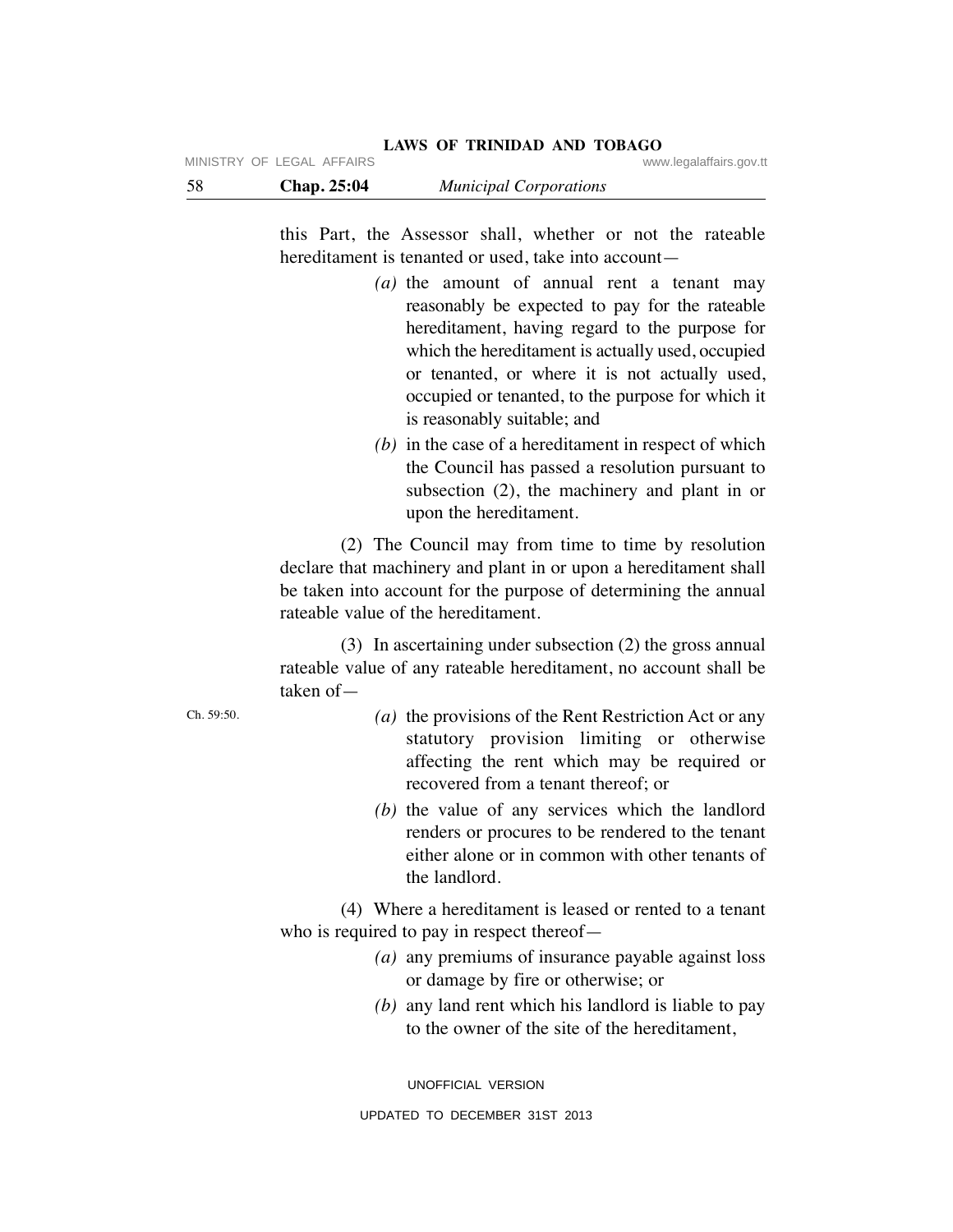| LAWS OF TRINIDAD AND TOBAGO   |                         |    |
|-------------------------------|-------------------------|----|
| MINISTRY OF LEGAL AFFAIRS     | www.legalaffairs.gov.tt |    |
| <b>Municipal Corporations</b> | Chap. 25:04             | 59 |

the annual rateable value of the rateable hereditament shall be the amount of the valuation thereof ascertained in accordance with subsection (1) with the addition of—

- (i) the yearly amount of the premiums mentioned in paragraph *(a)*, and
- (ii) the yearly amount of the land rent mentioned in paragraph *(b)*.

Chief Executive Officer.

**83.** (1) A person who comes into possession of a rateable Returns to be hereditament, within the Municipality, whether in his own right, chief Execu as a trustee for any other person, as the personal representative of a deceased person or as the Committee of any other person, shall within one month next after he comes into possession send to the Chief Executive Officer a return in such form as may be prescribed describing the rateable hereditament and stating the title under which he got possession.

- (2) A person who—
	- *(a)* fails to comply with the provisions of subsection (1); or
	- *(b)* makes a return which is in any respect defective or incomplete, or is to his knowledge false in any material particular,

is liable on summary conviction to a fine of five hundred dollars.

 (3) A Council may cause to be entered in a book or books herein referred to as the Register of Ownership, and in such form as it may from time to time determine, the name of every person sending in a return under this section, and the description of the premises in respect of which he makes such return.

 (4) A Council may, by resolution, set the procedure to be followed and the entries to be made in any Register of Ownership in cases where there appear to be conflicting claims in returns sent in under this section.

**84.** (1) The annual rateable value of a hereditament as House Rate determined by the Assessor shall be entered by him in a book to be called the "House Rate Book" according to the alphabetical order Book.

### UNOFFICIAL VERSION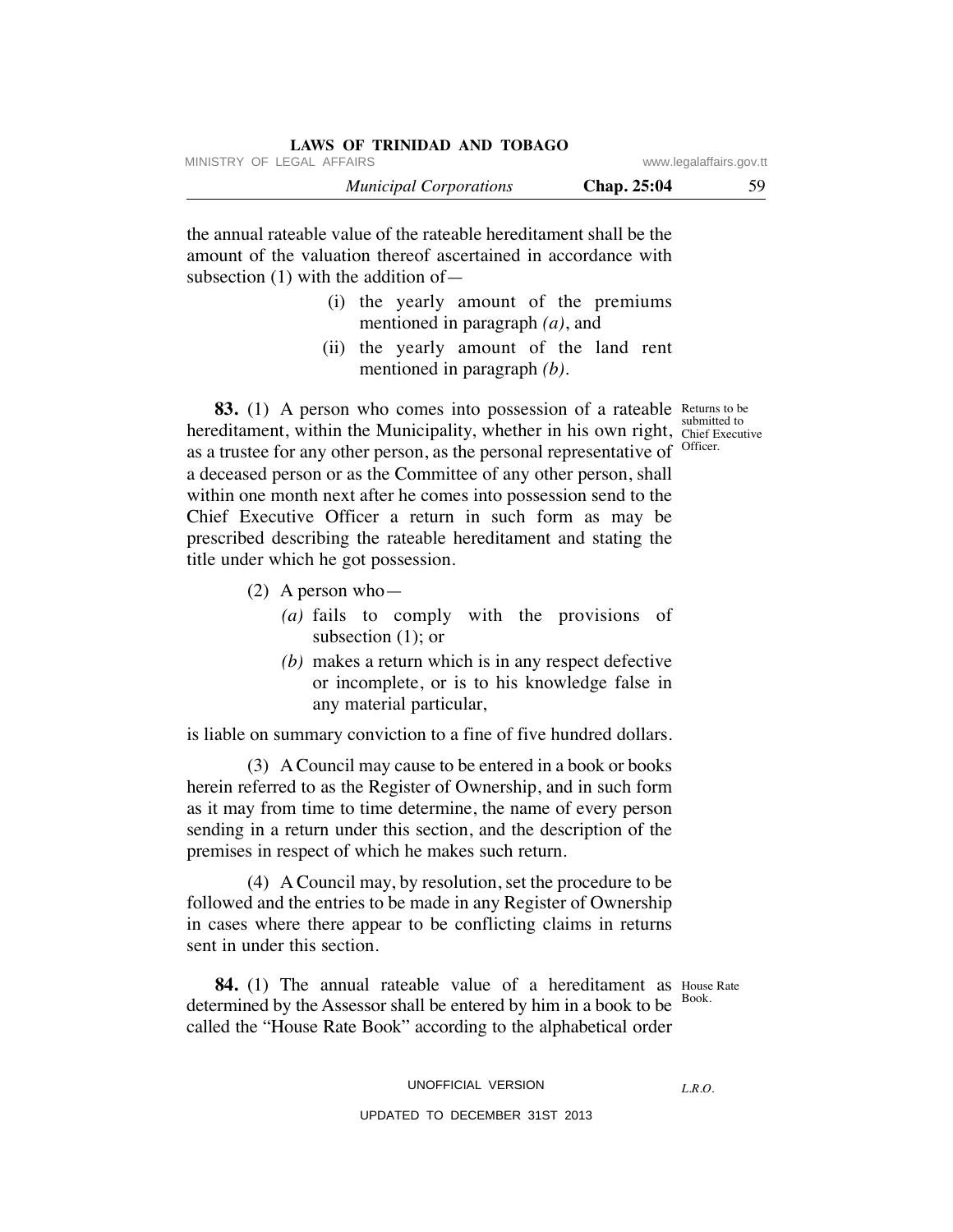of the names of the land, streets, squares and other places in the Municipality and there may also be entered in the House Rate Book the names of the owners or reputed owners and such other particulars as the Council may from time to time direct.

 (2) The Assessor shall also enter in the House Rate Book the number or other mark by which the rateable hereditament shall be known, the amount of the rate payable and, where there is more than one occupier, the name of each occupier and the amount of the monthly, annual or other rent or consideration payable by each occupier.

 (3) Where pursuant to section 82(2) a Council declares that machinery and plant in or upon any hereditament shall be taken into account for the purpose of determining the annual rateable value of the hereditament, the Assessor shall cause to be entered in the House Rate Book, in addition to the amount referred to section 82(1), a separate statement showing what portion of the amount is, in his opinion, attributable to the fact that machinery and plant have been taken into account.

 (4) An Assessor shall, after making all the entries required to be made under subsections (1) and (2), deliver the House Rate Book to the Chief Executive Officer on or before the 31st of March in each year to be laid before the Council for approval.

 (5) The House Rate Book of every Corporation to be prepared under this Part shall be in a form approved by the Council.

 (6) All rates leviable by and to be paid to a Corporation under the provisions of this Act, or of any other written laws, whether passed before or after the commencement of this Act, shall be based on the valuations in the House Rate Book in force for the current year.

New valuations to be made every three years.

 **85.** In the year 1991, and not later than every subsequent third year, each Council shall cause new valuations to be made of all rateable hereditaments within each Municipality in accordance with the provisions of this Part, and the valuations made in the first year of each valuation period, and entered in the House Rate Book for such period, shall, with and subject to such additions and alterations as may be made by the Assessor or Council pursuant to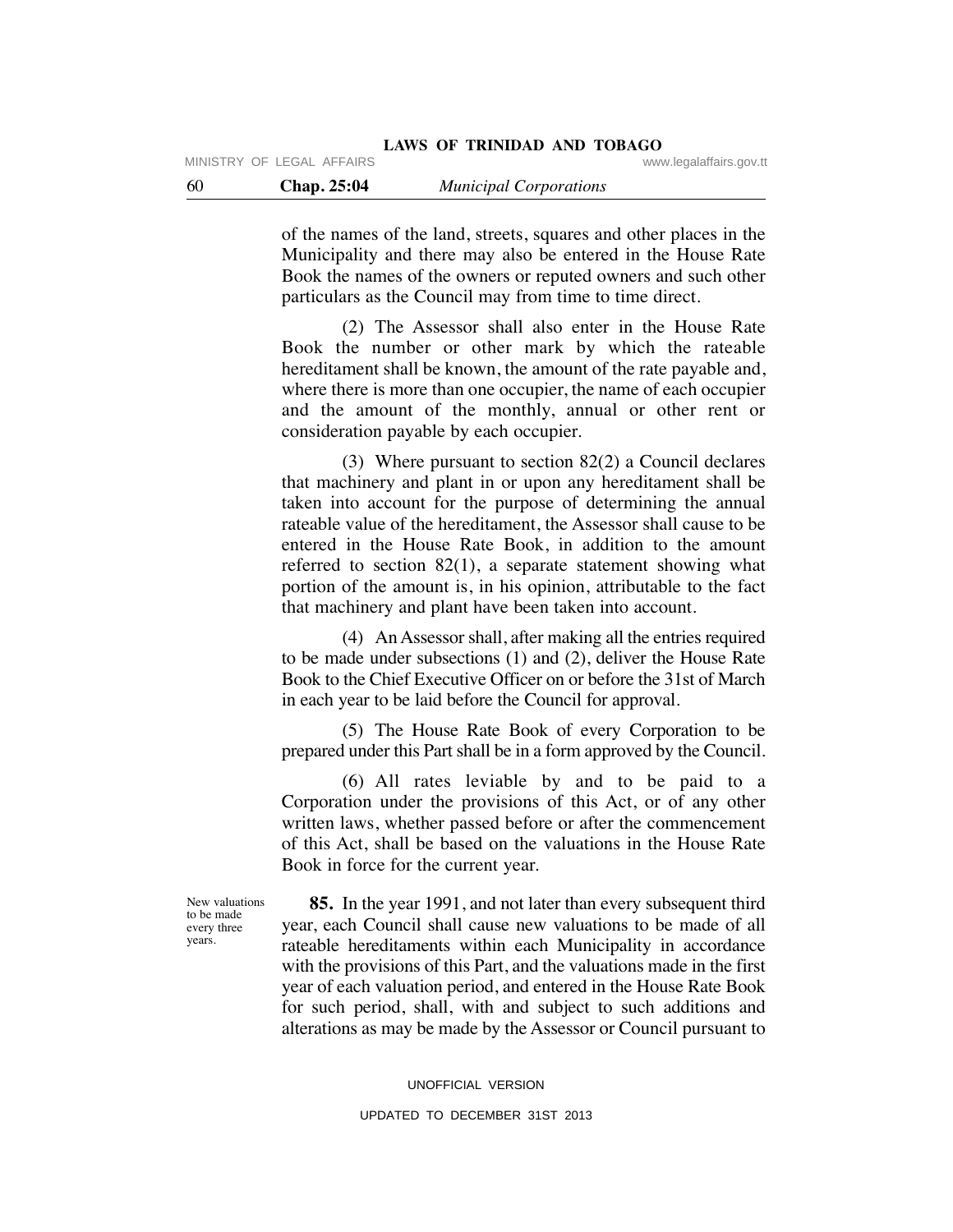| LAWS OF TRINIDAD AND TOBAGO   |                         |    |
|-------------------------------|-------------------------|----|
| MINISTRY OF LEGAL AFFAIRS     | www.legalaffairs.gov.tt |    |
| <b>Municipal Corporations</b> | <b>Chap. 25:04</b>      | 61 |

the powers conferred by this Act, in consequence of any decision of a Court of competent jurisdiction, be the valuations in force for such valuation period, and shall continue in force until new valuations are made under this Act.

**86.** (1) As soon as practicable after a House Rate Book has Notice of been laid before a Council, notice of the completion thereof shall Flouse Rate be published at least once a week for two consecutive weeks in a  $\frac{Book}{published}$ daily newspaper circulating within the Municipality and at least once in the *Gazette.*

(2) Every person who claims to be either the owner or the occupier of any hereditament entered in the House Rate Book or the agent of such owner or occupier may at any time during the fourteen days following the first publication of the notice inspect the House Rate Book and make extracts therefrom free of charge.

 (3) A notice referred to in subsection (1) shall be in the form set out as Form B in the Sixth Schedule.

**87.** (1) A rateable hereditament within a Municipality which Omission to has for any reason not been assessed or entered in the House Rate hered Book of the Corporation shall not by reason of that fact be  $\frac{\text{House Rate}}{\text{Book does}}$ relieved from the liability to be rated under this Part and the affect liability to Assessor may at any time value such hereditament and enter it, the rateable value thereof and the rate payable thereon in the House Rate Book and the Council shall fix the date on which the rate shall be due and payable and may levy and collect same.

 (2) Notice of the valuation of a hereditament referred to in subsection (1) shall be given to the owner thereof and the provisions of sections 95 to 101 shall apply to a valuation made under this section.

 (3) A notice referred to in subsection (2) shall be in a form approved by the Council.

**88.** (1) Whenever, at any time after the completion of any Assessment of House Rate Book and before the commencement of the next heredita valuation period, any rateable hereditament comes into being or  $\frac{\text{coming into}}{\text{being after}}$ is completed, installed, erected, extended, improved, altered or completion of subdivided within a Municipality, the Assessor may, at any time  $_{\text{Book}}^{\text{noise}}$ 

hereditament being after House Rate

UNOFFICIAL VERSION

## UPDATED TO DECEMBER 31ST 2013

House Rate published.

Sixth Schedule.

hereditament in Book does not be rated.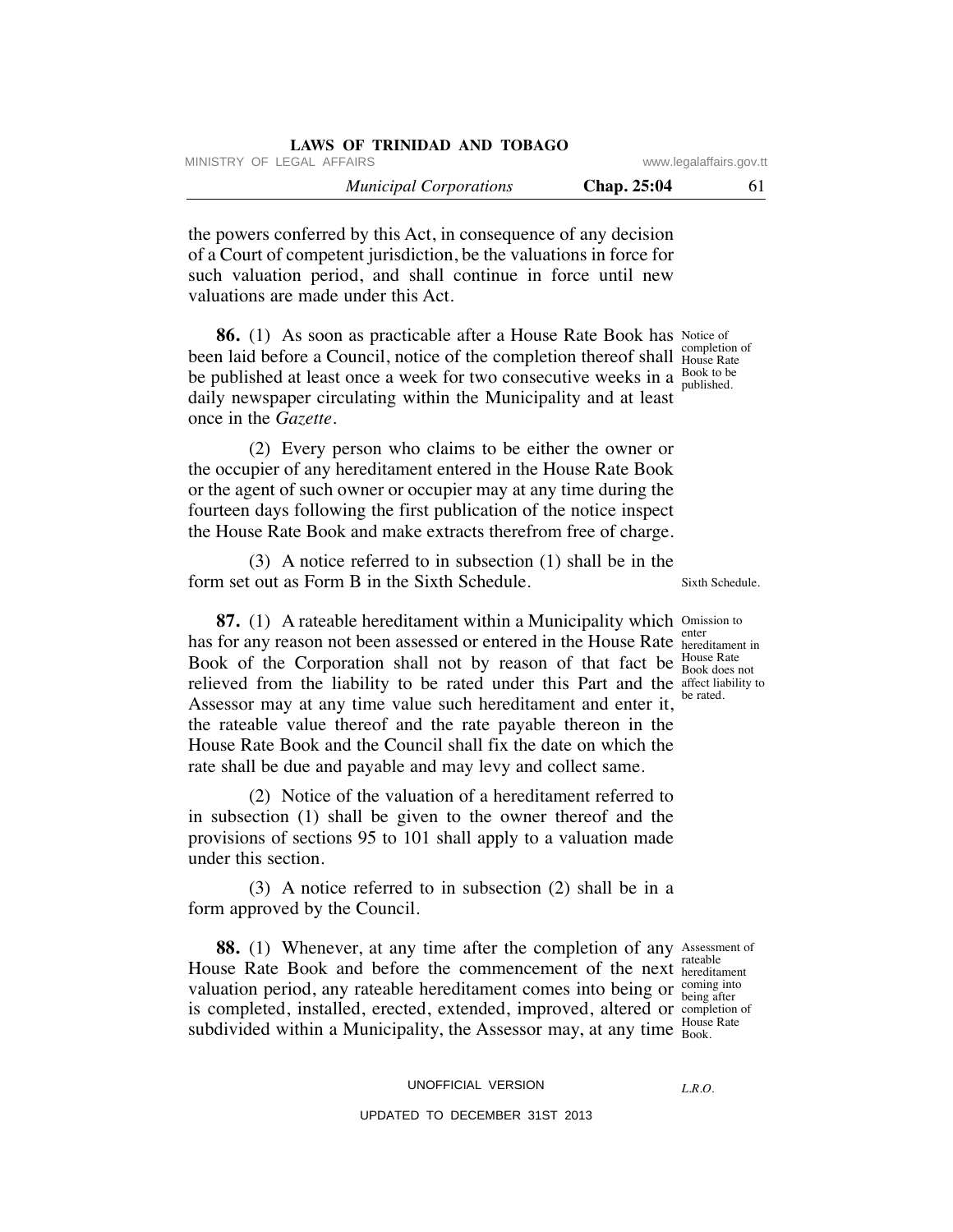after the same has come into being or has been completed, erected or installed or has been extended or improved or has been altered or subdivided, fix the annual rateable value thereof for the purpose of this Part.

 (2) The house rate arising from a valuation under subsection (1) in respect of the rating year then current shall be, in the case of a rateable hereditament not already for the same year assessed and rated to the house rate under the same description in the House Rate Book in force, the due proportion of the annual rate charged thereon, and in every other case the sum of the due proportion of the annual rate charged thereon before the valuation under this subsection and the due proportion of the annual rate charged thereon after such valuation and such rate or any balance thereof which may be owed shall be due and payable on such date as the Council may fix.

 (3) Where, as a result of any reduction in the valuation of a rateable hereditament under this section, there has been any overpayment of the rate due, the Corporation shall forthwith refund the amount of such overpayment to the owner of such rateable hereditament.

 (4) Every valuation made under subsection (1) shall come into force on the first day of the month immediately following such valuation.

 (5) Notice of every valuation of a rateable hereditament made under subsection (1) shall be given to the owner of such hereditament in a form approved by the Council.

 (6) All house rates payable under subsection (1) in respect of any rateable hereditament shall until paid be a charge upon such rateable hereditament.

 (7) All entries and alterations necessary in consequence of any valuation of a rateable hereditament under subsection (1) shall be made in the House Rate Book in force and shall continue in force until a new valuation for the next valuation period, or until further entries and alterations (if any) are made by virtue of any provisions of this Act.

> UNOFFICIAL VERSION UPDATED TO DECEMBER 31ST 2013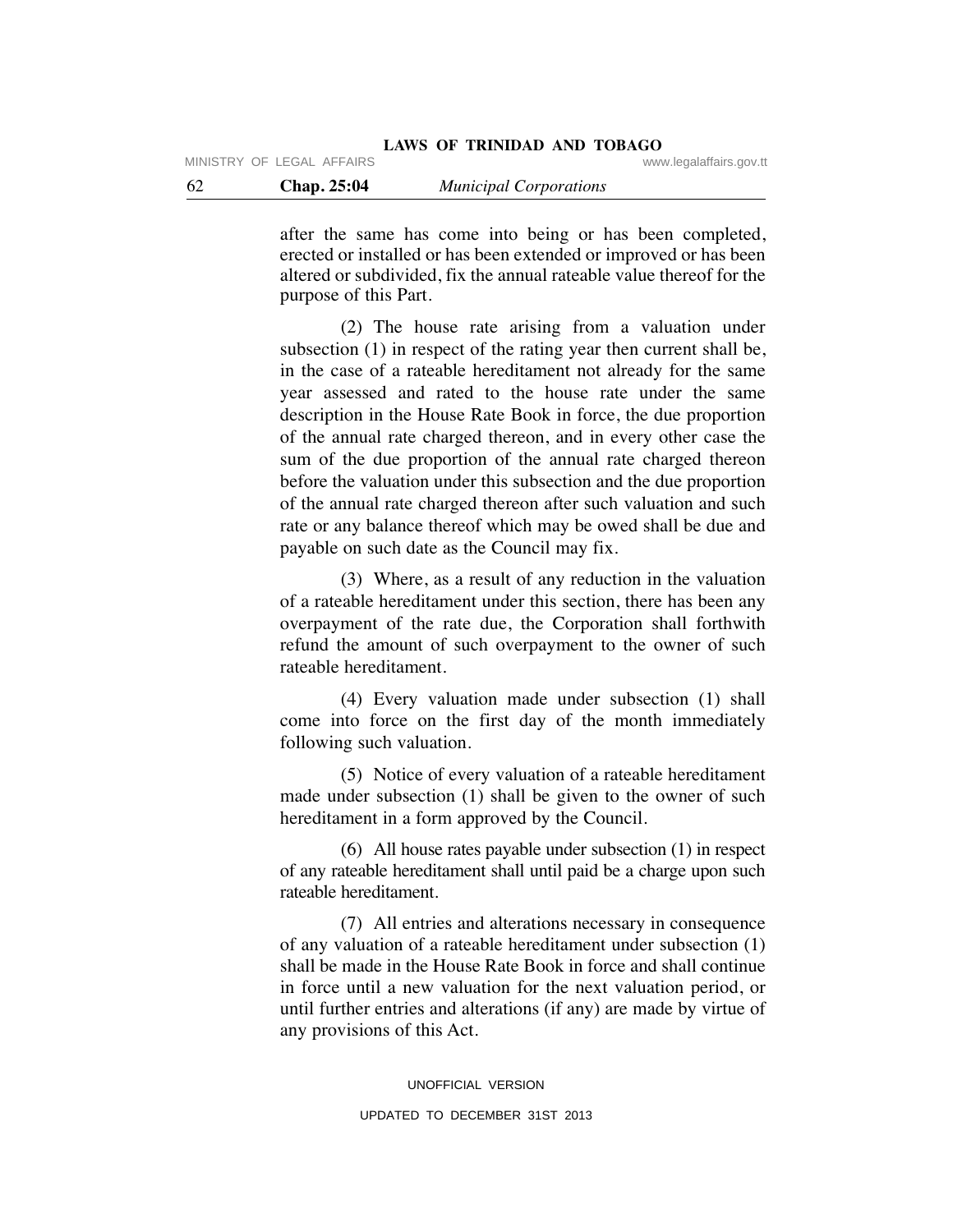| <b>LAWS OF TRINIDAD AND TOBAGO</b> |             |                         |
|------------------------------------|-------------|-------------------------|
| MINISTRY OF LEGAL AFFAIRS          |             | www.legalaffairs.gov.tt |
| <b>Municipal Corporations</b>      | Chap. 25:04 | 63                      |

 (8) The valuations made under this section, during the time that they are in force, shall be deemed to be the valuations of the rateable hereditaments to which they relate.

 (9) Where a new house valued under this section stands upon premises already assessed and rated to the house rate in the House Rate Book in force under the same description as the new house bears, the rate payable in respect of such new house for the unexpired portion of the year in which it was erected shall be calculated upon the difference between the annual rateable value of the premises before the erection of such new house and the annual rateable value of the premises after the completion of such new house; and such rate, as well as the rate appearing in the House Rate Book in force before the erection of such new house, shall be a charge upon such new house; and all necessary entries and alterations shall be made in the House Rate Book in force.

**89.** (1) Where a house referred to in section 88 is erected on Rate payable premises which have already been assessed and entered in the erected on House Rate Book in force under the same description as the  $\frac{premiss which}{are already}$ house bears, the rate payable in respect of the house for the assessed. unexpired portion of the year in which it was erected shall be calculated on the difference between the annual rateable value of the premises before the erection of the house and the annual rateable value of the premises after its completion.

 (2) The rate referred to in subsection (1) as well as the rate entered in the House Rate Book in force before the completion of the house shall be a charge on the house; and all the necessary entries shall be made in the House Rate Book in force.

**90.** (1) The Council shall, as soon as convenient after any Valuation of alteration in the boundary of any Municipality, cause the several Municipality rateable hereditaments in the new area so included to be valued in  $\frac{after\text{ alteration}}{of\text{ boundary}}$ accordance with the provisions of this Part for the purpose of fixing the house rate payable in respect thereof and shall cause such valuations and the rates payable in respect thereof or any necessary amendments in respect of rateable hereditaments thereby excluded to be entered in the House Rate Book in force, or in a separate book, in such manner and form as the Council may determine.

# UNOFFICIAL VERSION UPDATED TO DECEMBER 31ST 2013

where house is are already

Municipality of boundary.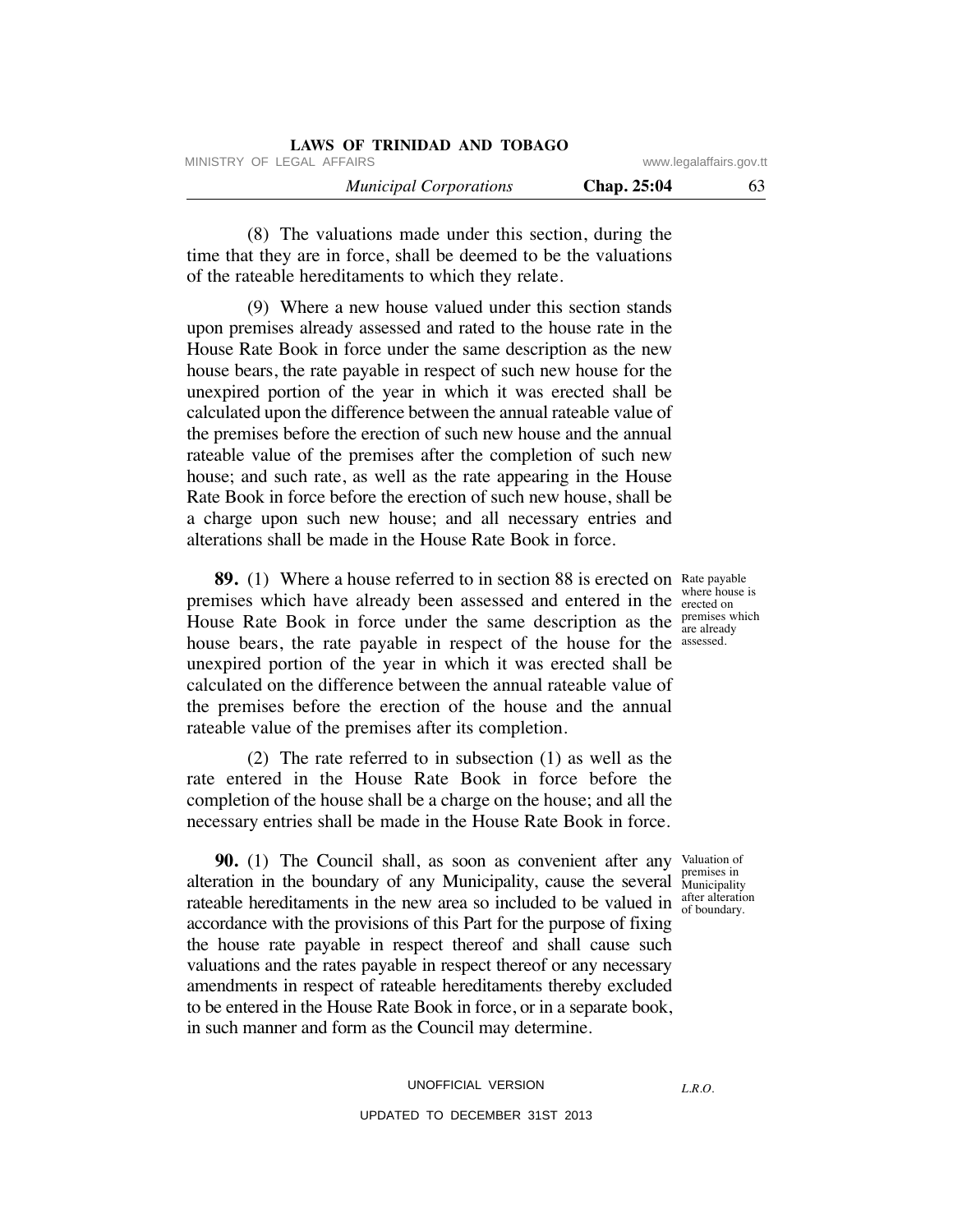MINISTRY OF LEGAL AFFAIRS **WARE ACCOMPTED MINISTRY** OF LEGAL AFFAIRS

 (2) The valuations so made, subject to any variations thereof on appeal, shall take effect from a day to be fixed by resolution of the Council and shall, for the purpose of computing all rates payable in respect of such rateable hereditaments, be deemed to be the valuations thereof from such date for the unexpired period of the current valuation period; and the provisions of this Part relating to the service of notices of assessment, to objections to an Assessor's valuations, and to appeals from the Commissioner of Valuations decisions on such objections, shall apply to such valuations.

 (3) For all purposes relating to the qualifications of electors and Councillors, any area included in a Municipality under the powers conferred by this section shall be deemed to have formed part of the Municipality during the whole of the twelve months immediately preceding the date of such inclusion.

Enactments and Bye-laws applicable to Municipality to extend to added area.

 (4) Save as otherwise expressly provided by this Act, all written laws in force and applicable to the Municipality at the date of any extension of its limits shall apply to the area so annexed by the Municipality.

Assessor to notify owner of annual rateable value of rateable hereditament.

 **91.** (1) The Assessor shall, on or before the 31st March in each year, cause a notice of assessment signed by him and specifying the annual rateable value of each rateable hereditament within the Municipality, the amount of rate payable in respect thereof and the time when and where such rate is to be paid, to be served on the owner or occupier of the rateable hereditament or on his agent or attorney or to be left on the hereditament with a person actually residing there.

 (2) Where the notice cannot be served or left in accordance with subsection (1), it shall be attached to the door or any other conspicuous part of the hereditament.

 (3) Any default or neglect in complying with the provision of this section or the non-receipt of a notice of assessment by the owner of a rateable hereditament shall not affect the liability of the owner to pay rates in respect thereof nor shall it affect the validity of an action taken for the recovery of such rate.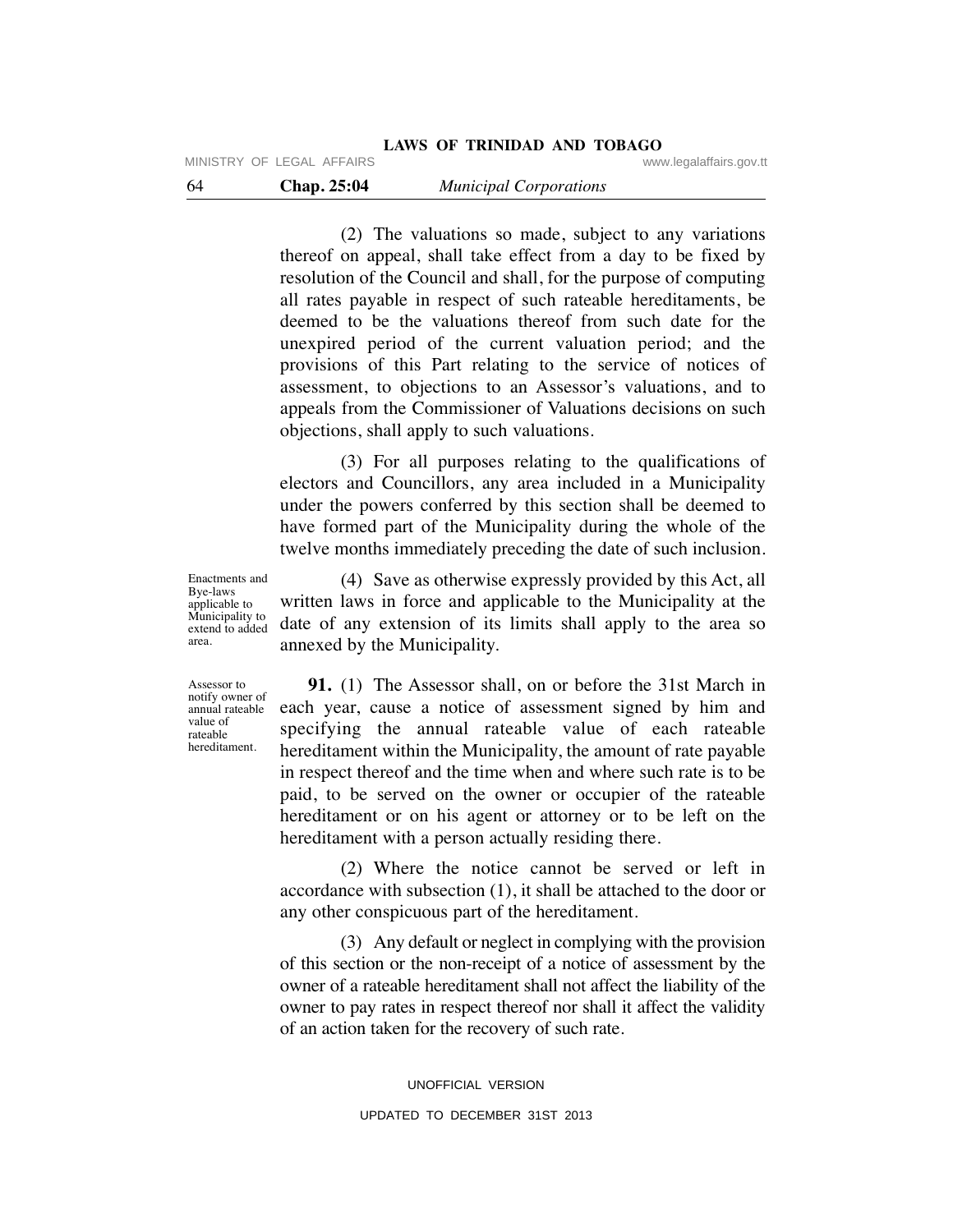| LAWS OF TRINIDAD AND TOBAGO   |             |                         |
|-------------------------------|-------------|-------------------------|
| MINISTRY OF LEGAL AFFAIRS     |             | www.legalaffairs.gov.tt |
| <b>Municipal Corporations</b> | Chap. 25:04 | 65                      |

**92.** (1) The owner of a rateable hereditament in a Municipality Owner to notify who is dissatisfied with the valuation of the Assessor may, within officer of twenty-one days next after the service of the notice, notify the  $\frac{\text{objection to}}{\text{valuation}}$ Chief Executive Officer in writing of his objection thereto. Chief Executive valuation.

 (2) Where no notice of assessment has been served on the owner of a rateable hereditament, the notice of objection under this section may be given by that owner not later than twenty-one days next after the date of first publication of the notice of completion of the House Rate Book.

 (3) The Chief Executive officer shall, within ten days of receipt of any notice of objection, forward the same to the Commissioner of Valuations who shall consider every objection and may either confirm, reduce, or increase the value or make such other adaptations thereto as he considers just.

 (4) The Chief Executive Officer shall notify the objector of the decision of the Commissioner of Valuations in writing within twenty-one days of receipt of such decision.

**93.** (1) Whenever, after the completion of the House Rate New Book, it appears to a Commissioner of Valuations that any after completion rateable hereditament has been insufficiently or too highly valued,  $_{\text{Book}}^{\text{of House Rate}}$ the Commissioner shall value such rateable hereditament anew.

 (2) The house rate arising from a revaluation under subsection (1) in respect of the valuation period then current shall be the sum of the due proportion of the annual rate charged thereon before such new valuation and the due proportion of the annual rate charged thereon after such new valuation.

 (3) Where, as a result of any reduction in the valuation of a rateable hereditament under this subsection, there has been any overpayment of the rate due, the Corporation shall forthwith refund the amount of such overpayment to the owner of such rateable hereditament.

 (4) Every valuation made under subsection (1) shall come into force on the first day of the month immediately following such valuation.

assessments Book.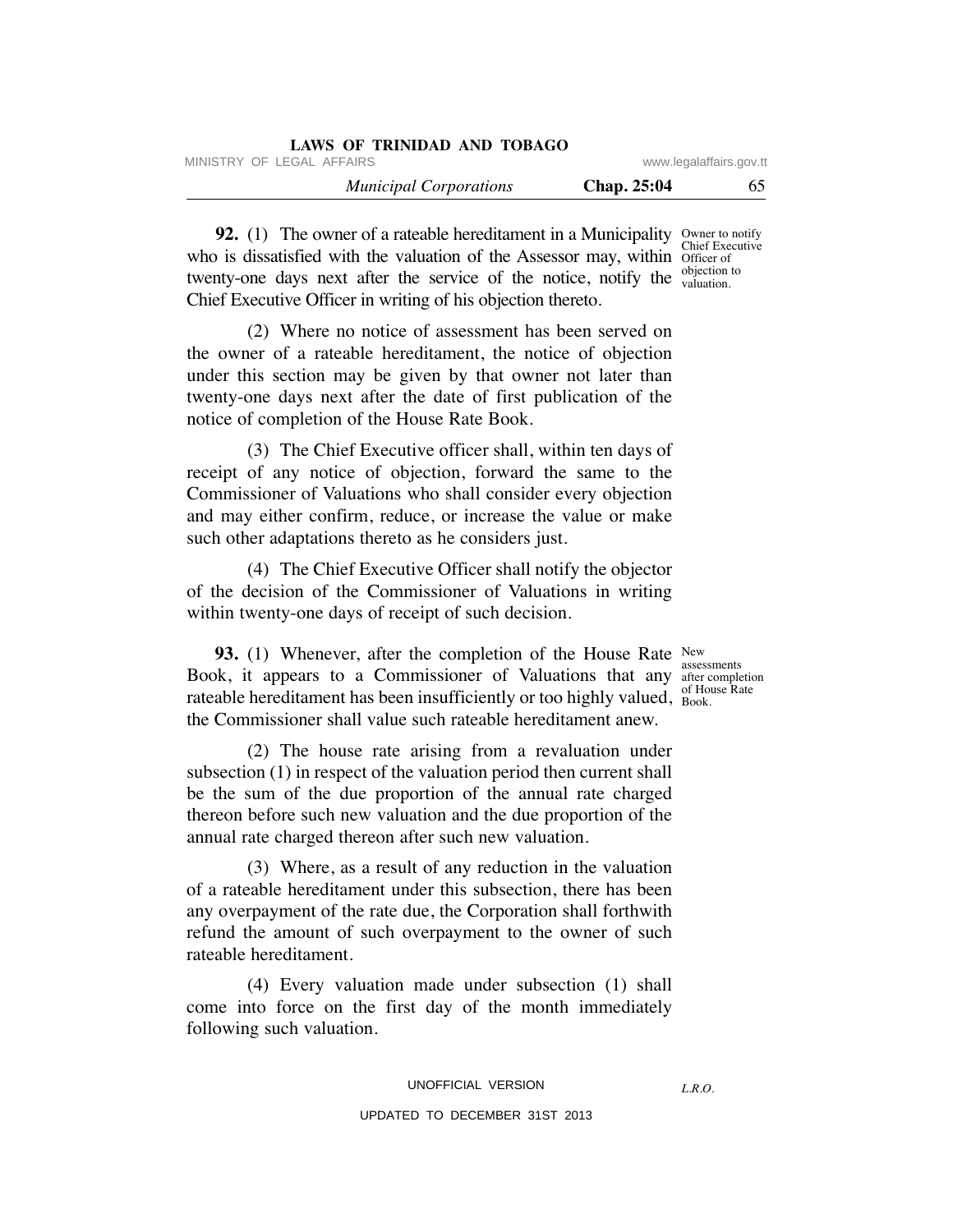MINISTRY OF LEGAL AFFAIRS **WARE ACCOMPTED MINISTRY** OF LEGAL AFFAIRS

 (5) Notice of every valuation of a rateable hereditament made under this section shall be given to the owner of such hereditament in a form approved by the Council and the provisions of section 92 shall apply.

 (6) All house rates payable under subsection (1) in respect of any rateable hereditament shall, until paid, be a charge upon such rateable hereditament.

 (7) All entries and alterations necessary in consequence of any new valuation of a rateable hereditament under subsection (1) shall be made in the House Rate Book in force and shall continue in force until a new valuation for the next valuation period, or until further entries and alterations, if any, are made by the Corporation by virtue of any powers conferred by this Act.

 (8) Notwithstanding the provisions of subsection (1), the Commissioner of Valuations shall not increase a valuation unless he gives the owner of the hereditament at least seven days notice in writing of the proposed increase and allows the owner an opportunity to be heard in that behalf.

Decision of Commissioner of Valuations final unless appeal is filed.

Ch. 4:50.

 **94.** (1) The decision of the Commissioner of Valuations in respect of a valuation shall be final and binding on all parties and for all purposes unless the person who objected to the valuation appeals against the decision to the Tax Appeal Board in accordance with section 7 of the Tax Appeal Board Act.

 (2) On an appeal, the Tax Appeal Board may summon and compel the attendance of witnesses, examine witnesses on oath, require either party to produce any book containing entries relating to the rent charged or paid in respect of the hereditament to which the appeal relates and, where necessary, enter and inspect such hereditament.

 (3) On an appeal, the Tax Appeal Board may either confirm the valuation or vary the valuation as it thinks fit, subject to the considerations mentioned in section 82.

 (4) In determining the amount at which any hereditament shall be valued, reference may be had to the value at which other hereditaments in the Municipality are valued.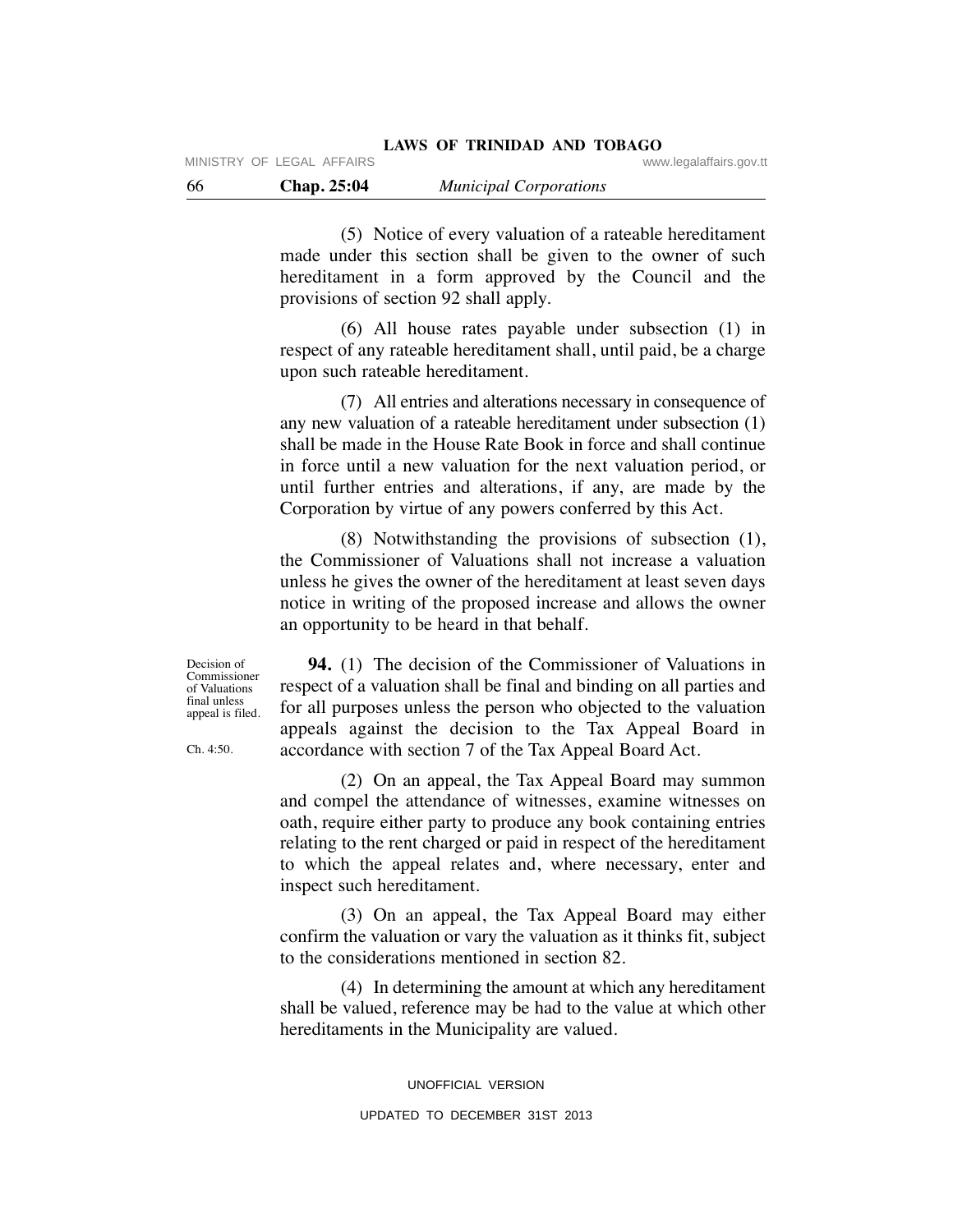| LAWS OF TRINIDAD AND TOBAGO   |             |                         |
|-------------------------------|-------------|-------------------------|
| MINISTRY OF LEGAL AFFAIRS     |             | www.legalaffairs.gov.tt |
| <b>Municipal Corporations</b> | Chap. 25:04 | 67                      |

**95.** (1) A party who is aggrieved by the decision of the Tax Appeal from Appeal Board may appeal against such decision to the Court of Appeal Board Hope Appeal; but the decision of the Tax Appeal Board shall be final and binding on all parties unless notice of appeal is given within twenty-one days of the decision. Appeal Board.

- (2) The notice of appeal shall—
	- *(a)* be signed by the appellant or his Attorney-at-law;
	- *(b)* state the grounds on which the appeal is based.

 (3) On an appeal the Court of Appeal may confirm or vary the decision of the Tax Appeal Board.

**96.** An appellant, other than a Council, shall, within five Appellant to days of giving notice of appeal, enter into a recognisance before recognisa a Justice of the Peace with a surety in the sum of one thousand dollars to appear and prosecute the appeal and to pay such costs as may be awarded by the Court.

**97.** The Registrar of the Tax Appeal Board shall cause to be Certified copy served on the respondent or his Attorney-at-law a copy, certified appeal to be sent under his hand, of the notice of appeal and shall notify the appellant and the respondent or their Attorneys-at-law of the day fixed for the hearing of the appeal.

**98.** Where the Tax Appeal Board or the Court of Appeal has Valuations varied a decision of the Commissioner of Valuations, or where he varied or altered has, by virtue of the power conferred on him by this Part, altered the  $\frac{100}{\text{B}}$  be entered valuation of rateable hereditament, the Council shall cause the variation or alteration to be entered in the House Rate Book at such places and in such manner and form and with such references across or opposite any entry as it may consider necessary or convenient.

**99.** (1) The annual rate to be paid in respect of every owner to pay rateable hereditament shall be paid by the owner of the hereditament; but the amount may be collected from the tenant or occupier of the hereditament or any part thereof and the tenant or occupier may deduct the amount he paid from rent payable by him in respect of the hereditament.

# UNOFFICIAL VERSION

UPDATED TO DECEMBER 31ST 2013

recognisance.

of notice of to respondent.

which have been to be entered in Book.

annual rate.

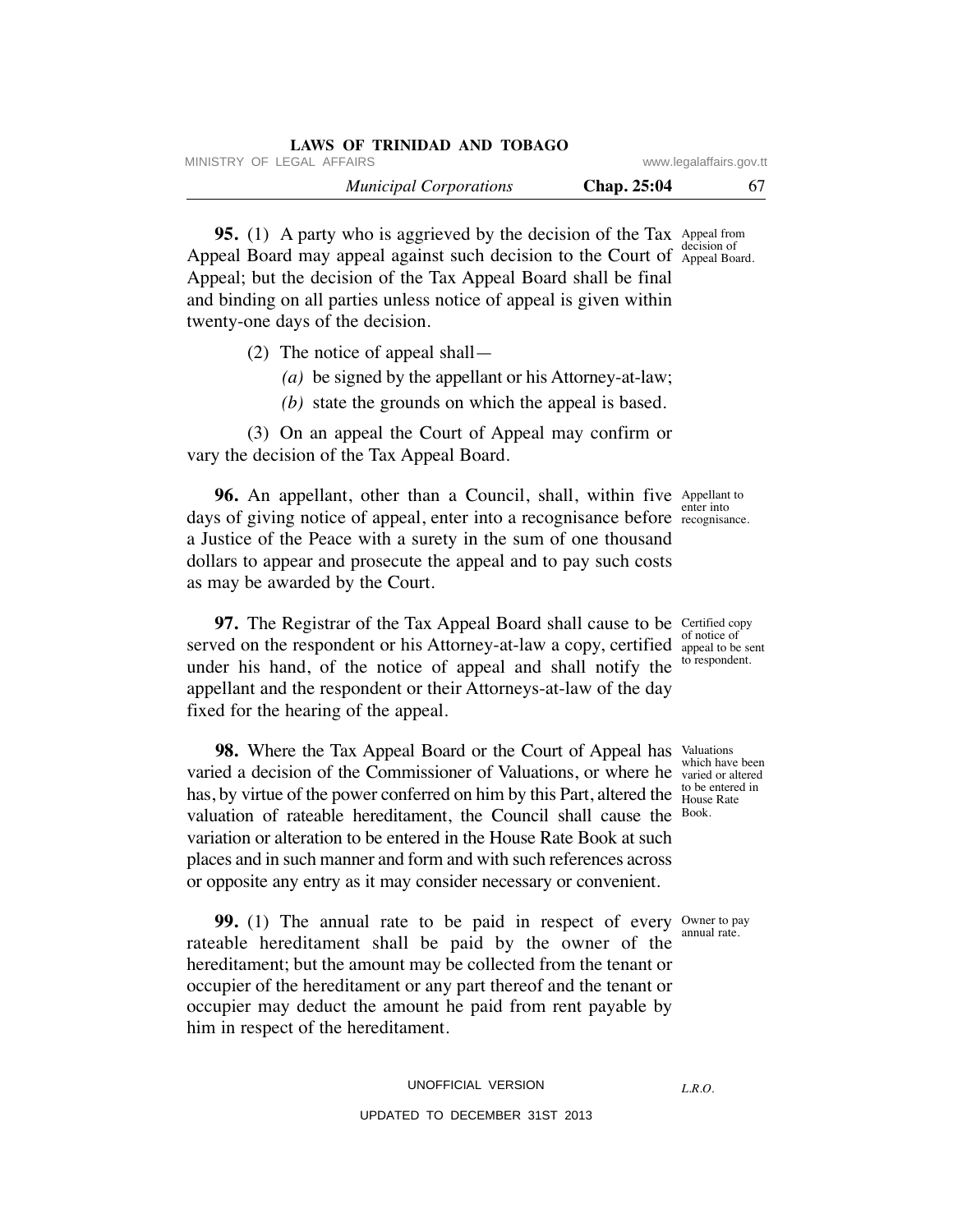(2) Nothing in subsection (1) shall be construed as affecting any contract between the landlord and tenant with respect to the payment of such rate.

 (3) Where the owner of a rateable hereditament has contracted to let the same to a tenant at a stated rent and the annual rateable value of the hereditament is subsequently increased by reason of the fact that account is taken of machinery and plant therein, then if—

- *(a)* the machinery and plant belong to the tenant; and
- *(b)* the contract was made without reference to the possibility that the machinery and plant might be taken into account for the purpose of determining the annual rateable value of the hereditament,

the owner is entitled to recover from the tenant, as a civil debt, the amount by which the rate payable by him has been increased by reason of the fact that the machinery and plant had been taken into account.

 **100.** (1) Any rate due under this Part together with any statutory increase which may have accrued under this Act shall, until paid, be a charge on the rateable hereditament in respect of which the rate is due and payable on and without prejudice to such charge and to the power of sale conferred by the Rates and Charges Recovery Act on the rate and the statutory increase, if any, may be recovered from the owner of the rateable hereditament by action in any Court of competent jurisdiction or by distress on any goods and chattels including any moveable tenement standing on land forming part of the rateable hereditament which may be found in or upon the rateable hereditament.

 (2) Where the rateable hereditament consists of a moveable tenement and the land on which it stands and the tenement is removed before the rate due in respect thereof is paid, the rate shall remain a charge on the land and may, without prejudice to the charge and to the statutory power of sale for the enforcement thereof, be recovered from the owner of the land by action in any Court of competent jurisdiction.

> UNOFFICIAL VERSION UPDATED TO DECEMBER 31ST 2013

Rate to be a charge on premises and may be recovered by distress.

Ch. 74:03.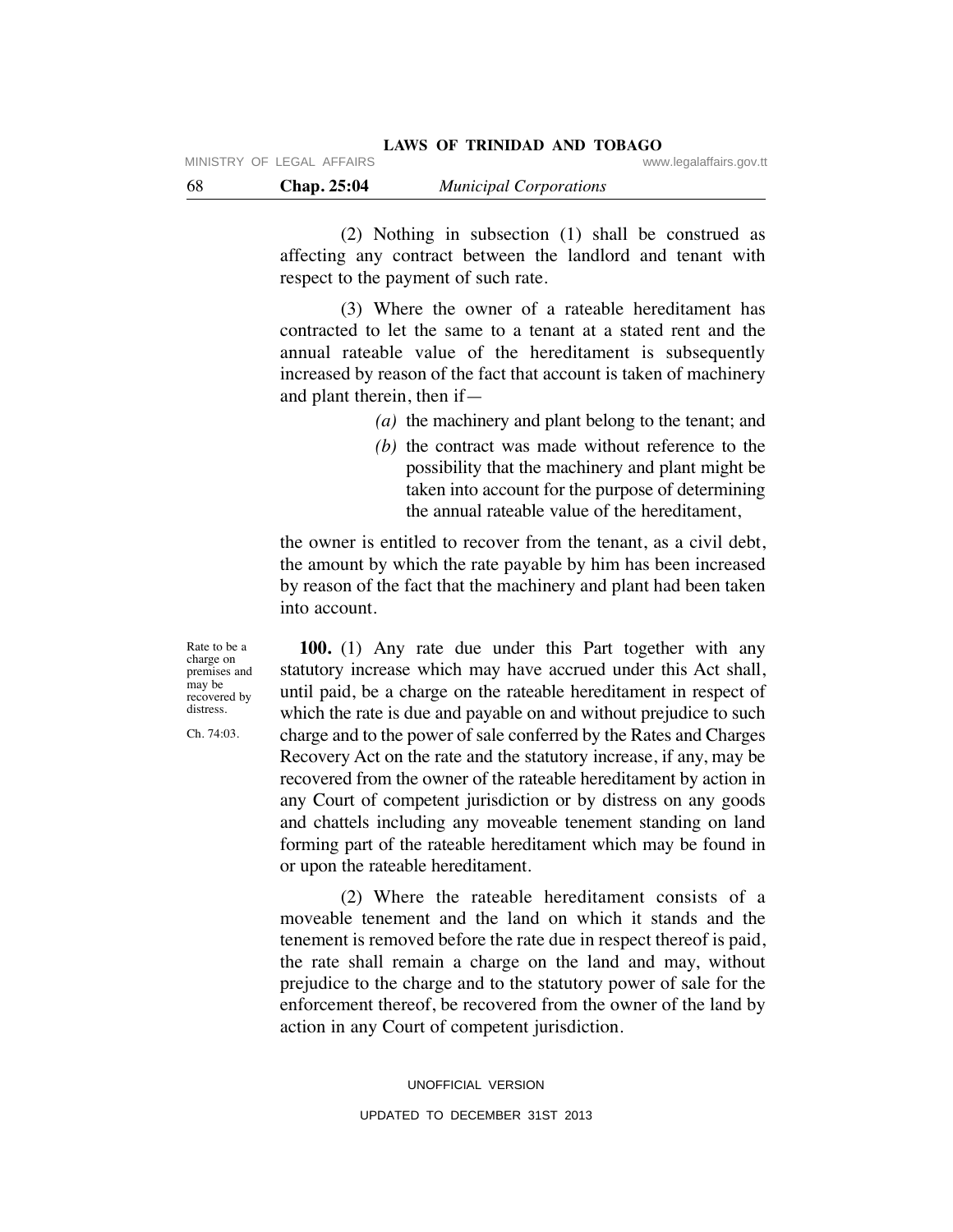| LAWS OF TRINIDAD AND TOBAGO   |                         |    |
|-------------------------------|-------------------------|----|
| MINISTRY OF LEGAL AFFAIRS     | www.legalaffairs.gov.tt |    |
| <b>Municipal Corporations</b> | Chap. 25:04             | 69 |

**101.** (1) The rate payable in respect of every rateable Date when rate hereditament within a Municipality shall be paid to the Treasurer for the use of the Corporation on or before the 1st July in each year. payable.

 (2) Where any rates are in arrears the Treasurer shall, at the first meeting of the Council in the month of August in each year, lay before the Council a return specifying the premises and the amounts of the arrears.

 (3) Any rate which is unpaid on the 31st July shall be surcharged and increased by ten per cent and, if the rate remains unpaid on the 31st July of the following year, it shall be further increased by ten per cent.

 (4) Where the rate or any part thereof remains unpaid for a period of two years, the Chief Executive Officer shall cause the hereditament to be sold in accordance with the provisions of the Rates and Charges Recovery Act; but the Mayor of a Corporation Ch. 74:03. shall not be at liberty to exercise the discretion to postpone the sale given to him by section 13 of the Rates and Charges Recovery Act.

**102.** (1) Where arrears of rates payable in respect of rateable Treasurer to hereditaments within a Municipality are outstanding, the  $_{\text{to} \text{ are}$  arrears. Treasurer shall, on receipt of moneys paid for rates or any statutory increases in respect of such a hereditament for any year, apply such moneys towards the liquidation of any arrears of rates in respect of that hereditament in the order in which they become due for every previous year.

 (2) Any rates or statutory increases remaining unpaid as a result of the application of moneys in accordance with subsection (1) shall be recovered in the same manner as any other rates which are due and payable.

**103.** (1) Where a warrant for the recovery of any rates and Return of charges under this Part has been delivered to a bailiff, the bailiff  $_{\text{bailiff}}^{\text{warmt by}}$ shall, within three months after the delivery, return the warrant to the Chief Executive Officer with a statement on the back thereof or attached thereto, signed by the bailiff, setting out his proceedings in respect of the amount of arrears where he has made distress or that there are no goods or chattels on which distress could have been made. bailiff.

#### UNOFFICIAL VERSION

# UPDATED TO DECEMBER 31ST 2013

*L.R.O.* 

to arrears.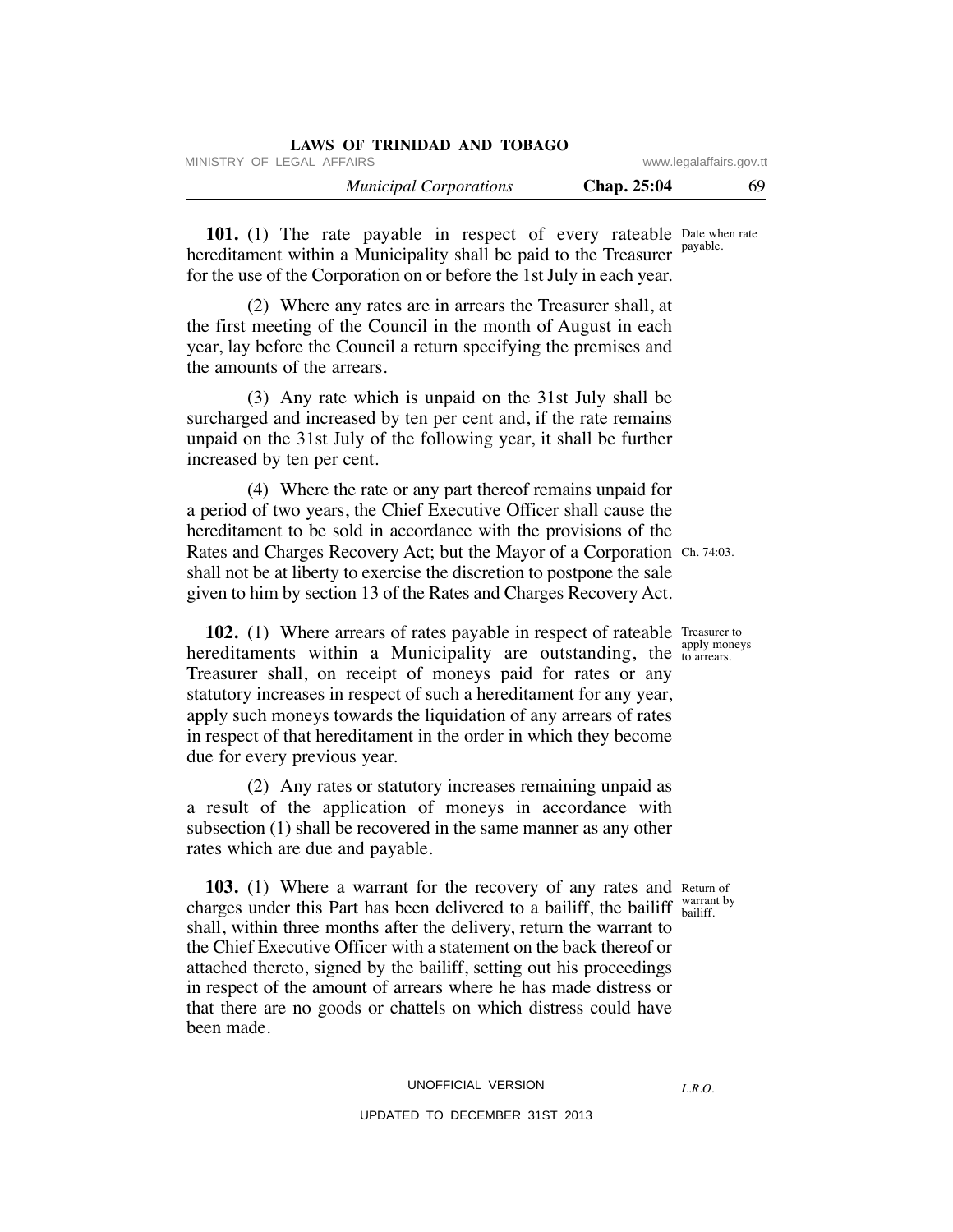70 **Chap. 25:04** *Municipal Corporations*

 (2) A bailiff who fails to make the return as required by subsection (1) or makes a false return, is liable on summary conviction to pay the equivalent of the arrears and costs together with the sum of one thousand dollars.

 (3) The money payable under subsection (2) may, at the suit of the Corporation, be recovered from the bailiff in an action of debt in the High Court.

 (4) Any moneys recovered pursuant to subsection (3) shall be applied towards the use of the Corporation.

Payment by Government of annual sum in lieu of rates.

 **104.** (1) All premises belonging to the State situated within a Municipality and occupied for public purposes by the Government shall, for the purposes of this Act, be assessed at such annual rateable value as is fixed by the Commissioner of Valuations with the approval of the Minister of Finance, and a contribution to house rates based on such annual rateable value and computed at the rate imposed by this Part shall be made from the time when each of such premises was first occupied by the Government for public purposes, and shall be paid by the Comptroller of Accounts to the Corporation on the warrant of the Minister of Finance.

 (2) The occupation by the State of any premises rented or leased for the public service of Trinidad and Tobago shall not exempt such premises from the tax imposed by this Part, and the same sum shall be levied in respect of such premises as if they had continued in private occupation.

 (3) Notwithstanding the provisions of subsection (1) where notice is given to a Council by the Minister of Finance during the month of January, February or March in any year that the Government has ceased occupying any of the premises situated within a Municipality and belonging to the State for public purposes, then the amount payable by the Government by way of house rates shall be diminished by the amount of rates which would be payable in respect of the premises if they were in the occupation of a private person.

 (4) The amount of the rateable value of the premises referred to in subsections (1) and (2) may be varied from time to time by agreement between the Minister of Finance and the Council.

> UNOFFICIAL VERSION UPDATED TO DECEMBER 31ST 2013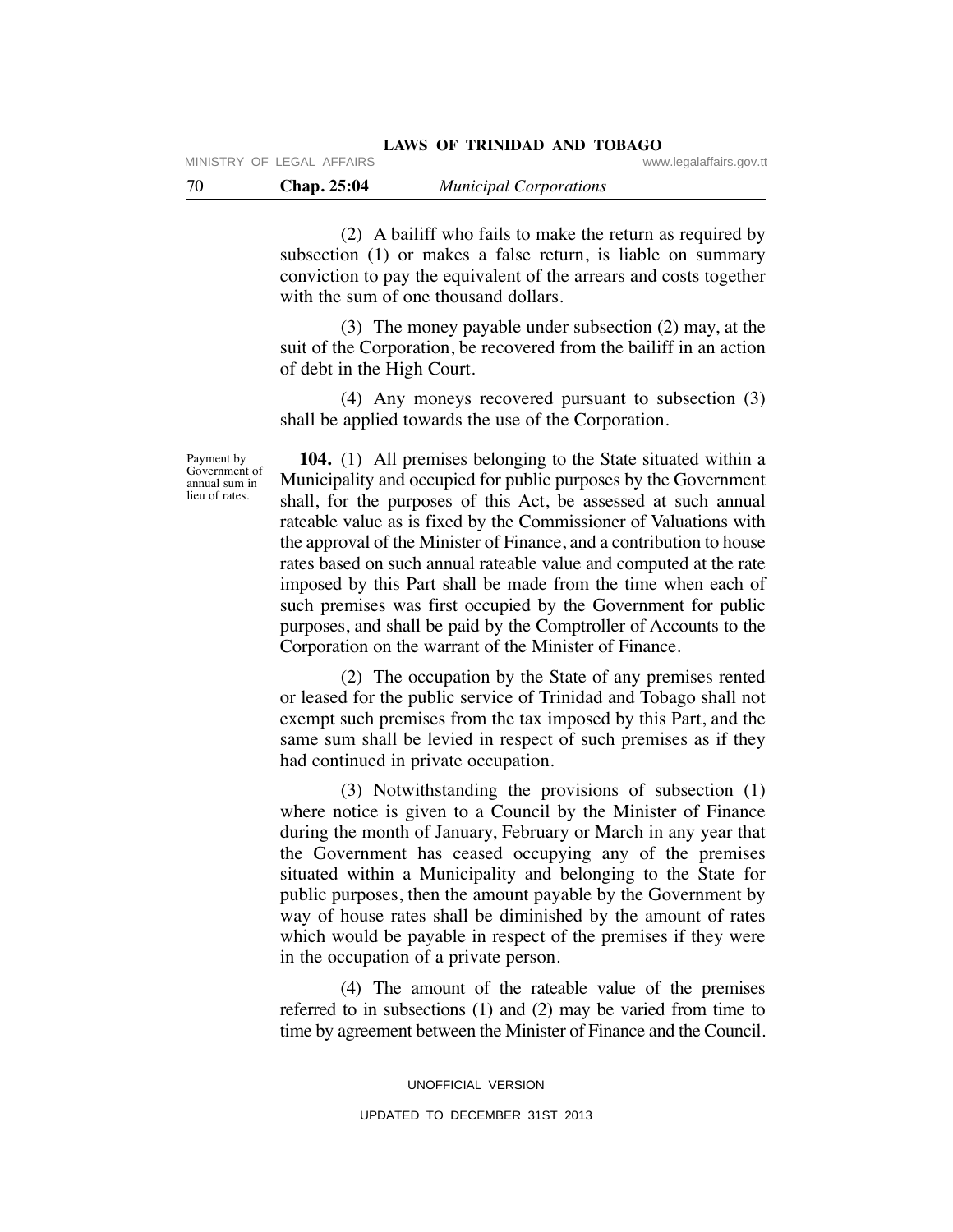| LAWS OF TRINIDAD AND TOBAGO   |             |                         |
|-------------------------------|-------------|-------------------------|
| MINISTRY OF LEGAL AFFAIRS     |             | www.legalaffairs.gov.tt |
| <b>Municipal Corporations</b> | Chap. 25:04 | 71                      |

**105.** The production of a House Rate Book for the time being House Rate in force shall be received as sufficient evidence of the due evidence of making and validity of the valuations and rates therein contained. valuations and Book to be rates.

**106.** (1) No error, misnomer, or misdescription in any notice or Errors, etc., not House Rate Book, and no omission to enter therein the names of  $\frac{10 \text{ and } }{10 \text{ rate}}$ . owners or reputed owners, nor any error in the names of owners or reputed owners, nor any error in the names entered therein as those of the owners or reputed owners of any rateable hereditament, shall in any way vitiate such notice or any valuation or assessment contained in such House Rate Book or in any way affect the liability of any rateable hereditament to any rate payable in respect thereof.

 (2) A Council may at any time correct errors, misnomers, Council may or misdescriptions, and supply omissions, and make such other motion of House alterations in any notices, valuations, and House Rate Book as may be necessary to correct any errors therein or to make such notices, valuations, and House Rate Book and all the particulars therein conformable to fact, to any resolutions of the Council relating to any entries to be made herein, and to the provisions of this Part.

**107.** The Council shall cause to be noted or entered in the Change of House Rate Book for the time being in force, at such places and <sup>ownership to be</sup> in such manner and form as may be appropriate, any changes Rate Book. duly notified to it in the ownership of any rateable hereditament contained in such House Rate Book.

#### **PART VI**

#### **FINANCIAL PROVISIONS**

**108.** (1) Every Council shall, on or before the day prescribed  $\frac{\text{Annual}}{\text{estimate}}$ by the Minister with responsibility for Finance, prepare and submit to the Minister for his approval and for the approval of the Minister with responsibility for Finance true estimates of estimates.

- *(a)* capital expenditure and the financing thereof; and
- *(b)* an income and expenditure budget,

for the financial year commencing on the 1st January next following and the Minister may make such amendments thereto as may be considered expedient.

#### UNOFFICIAL VERSION

## UPDATED TO DECEMBER 31ST 2013

*L.R.O.* 

correct errors in Rate Book.

noted in House

to affect liability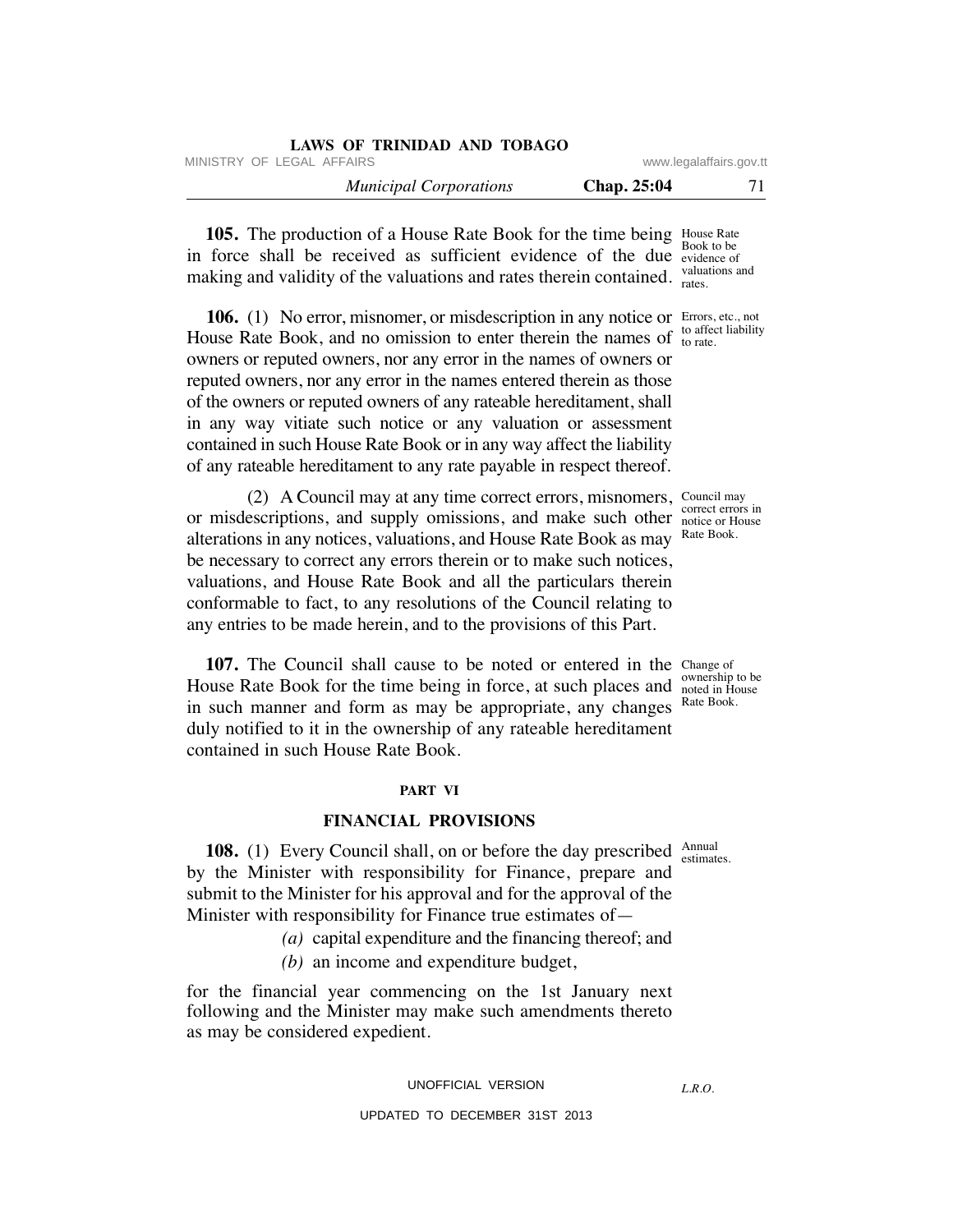| 72 | <b>Chap. 25:04</b> | <b>Municipal Corporations</b> |  |
|----|--------------------|-------------------------------|--|
|----|--------------------|-------------------------------|--|

 (2) For the purposes of subsection (1), the prescribed Third Schedule. days shall be as set out in the Third Schedule or in the Order made pursuant to section 5(2).

> (3) No sums shall be expended in any year save as provided in the estimates so approved, but the Council may from time to time, submit a supplemental estimate of expenditure to the Minister for approval.

> (4) The Council may at any time during the year utilise any saving under one head or subhead of recurrent expenditure in the estimates for the purpose of meeting any excess under another head or subhead of such recurrent expenditure.

> (5) In respect of any portion of a year that has elapsed before the approval of the estimates for the year, the Council may provisionally expend in each week, in respect of any matter, any sum not exceeding one fifty-second part of the estimate for similar work, services or salaries in the previous financial year, or, by leave of the Minister, any such further sums as the Minister may sanction.

> **109.** (1) Every Corporation shall establish a fund to be known by its corporate name to which all moneys received by the Corporation, other than sums received by it as trustees or for the purposes of any fund established pursuant to section 110, shall be credited and all expenditure of the Corporation, except in its capacity as a trustee or for the purposes of any fund established pursuant to section 110, shall be defrayed out of such fund.

> (2) The Corporation may collect on behalf of the Government such fees, rates and taxes as the President may by Order prescribe, and may retain for its own use such portion of those fees, rates and taxes as the Minister to whom responsibility for Finance is assigned may determine by Order.

> (3) An Order made under this section shall be subject to affirmative resolution of the House of Representatives.

 **110.** (1) A Council may by resolution, with the approval of the Minister, establish a fund to be known as the "Mayor's Fund" for the purposes specified in the resolution establishing the fund. Mayor's Fund.

UNOFFICIAL VERSION

Corporation fund and collection of fees, rates and taxes.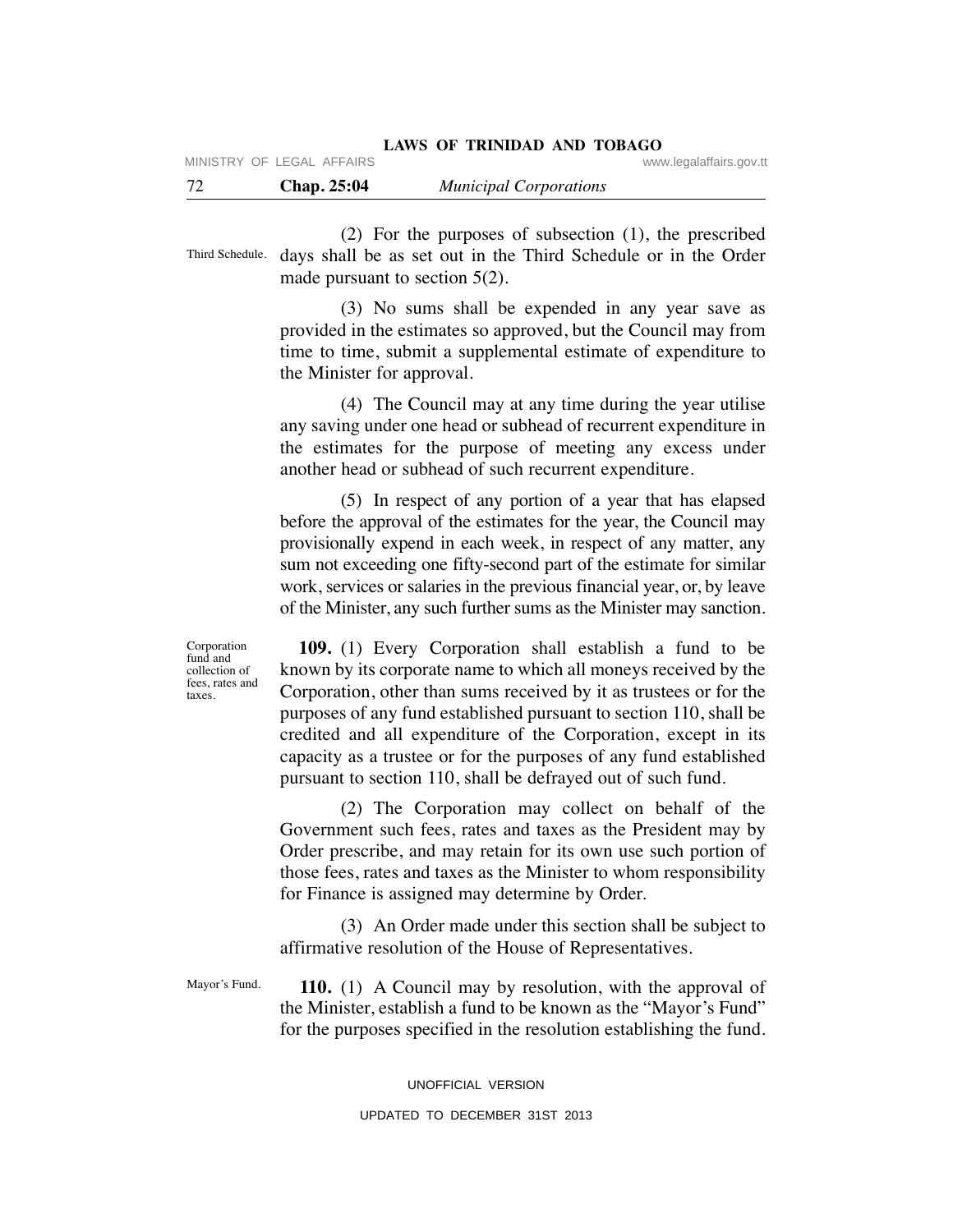## **LAWS OF TRINIDAD AND TOBAGO**

MINISTRY OF LEGAL AFFAIRS **WARE ACCOMPTED MINISTRY** OF LEGAL AFFAIRS

| <b>Municipal Corporations</b> | Chap. 25:04 | 73 |
|-------------------------------|-------------|----|
|-------------------------------|-------------|----|

 (2) The revenue of the Mayor's Fund shall be derived from—

- *(a)* such donations and other contributions as may from time to time be received for the Mayor's Fund;
- *(b)* such moneys as the Council may by resolution authorise to be paid into the Mayor's Fund.

 (3) All moneys to be expended out of the Mayor's Fund shall be authorised by resolution of the Council.

 (4) An annual report on the Mayor's Fund together with an audited statement of its revenue and expenditure shall be submitted to the Minister.

**111.** All moneys belonging to, or received for, or on behalf of Moneys to be the Corporation shall as soon as practicable be paid into an approved account of the Corporation at such bank as the Council shall, by resolution, appoint; but the Council may, by resolution, authorise the Treasurer to retain in his hands a sum sufficient for the daily expenses of the Council.

**112.** (1) The Corporation Fund shall be applied towards the Application of payment of—

- *(a)* the salaries and other remuneration of the Chief Officers and other officers and employees of the Corporation;
- *(b)* the pensions and gratuities under any written law applicable to the Corporation;
- *(c)* the expenses incurred as a result of prosecuting persons who have committed offences against this Act or any other written law;
- *(d)* the expenses incurred in forming and laying out, repairing, draining, and cleaning the streets, footways, squares and other public places vested in the Corporation, but not including the paving or maintenance of natural ravines, main drains and watercourses;

UPDATED TO DECEMBER 31ST 2013

approved banks.

funds. [18 of 1998 6 of 2009].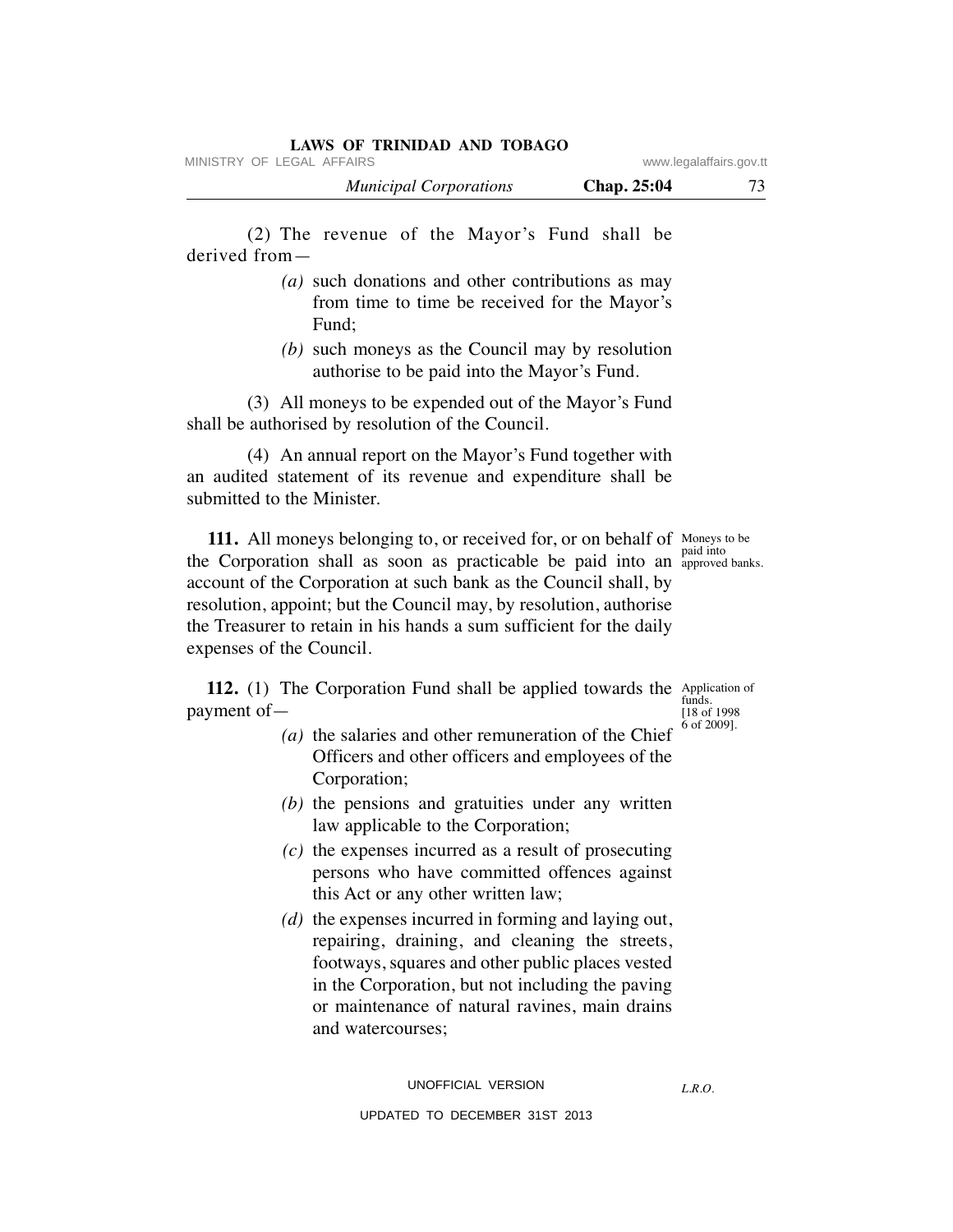|                                  | MINISTRY OF LEGAL AFFAIRS | www.legalaffairs.gov.tt                                                                                                                                                                                                                                                                                                                                                                                                                                                                                |
|----------------------------------|---------------------------|--------------------------------------------------------------------------------------------------------------------------------------------------------------------------------------------------------------------------------------------------------------------------------------------------------------------------------------------------------------------------------------------------------------------------------------------------------------------------------------------------------|
| 74                               | Chap. 25:04               | <b>Municipal Corporations</b>                                                                                                                                                                                                                                                                                                                                                                                                                                                                          |
|                                  |                           | $(e)$ in the case of the Corporation for the City of<br>Port of Spain, the maintenance of the pitch walk,<br>rails and benches around the Queen's Park<br>Savannah;<br>$(f)$ the expenses incurred in the maintenance and<br>management of markets, slaughterhouses,<br>pastures, commons, recreation grounds or<br>cemeteries and crematoria, under the control or<br>management of the Corporation;<br>$(g)$ the expenses incurred in the maintenance and<br>preservation of all corporate property; |
|                                  |                           | $(h)$ any sums payable by the Corporation as a result<br>of a judgment of a Court of law;                                                                                                                                                                                                                                                                                                                                                                                                              |
|                                  |                           | ( <i>i</i> ) the expenses generally of and incidental to the<br>carrying out of the provisions of —<br>$(i)$ this Act;                                                                                                                                                                                                                                                                                                                                                                                 |
| Ch. 12. No. 4.<br>$(1950)$ Ed.). |                           | (ii) the Public Health Ordinance;<br>(iii) any other written law imposing duties on<br>the Corporation entailing expenditure; and<br>( <i>j</i> ) any other sums which have been specifically<br>voted by the Council and the payment of which<br>is approved by the Minister.                                                                                                                                                                                                                         |
|                                  | following purposes:       | (2) Where the Corporation Fund is more than sufficient<br>to meet the expenses specified in subsection $(1)$ , the surplus may,<br>with the consent of the Minister, be applied under the direction of<br>the Council towards the erection of buildings or towards the<br>acquisition of lands or buildings for any one or more of the                                                                                                                                                                 |

# **LAWS OF TRINIDAD AND TOBAGO** www.legalaffairs.gov.tt

 *(a) (Repealed by Act No. 18 of 1998);*

- *(b)* any public institution situated within the Municipality and devoted to the care of infants or indigent persons;
- *(c)* the erection and maintenance of monuments or foundations or both;
- *(d)* generally for the improvement of the Municipality and for the benefit of the inhabitants thereof.

UNOFFICIAL VERSION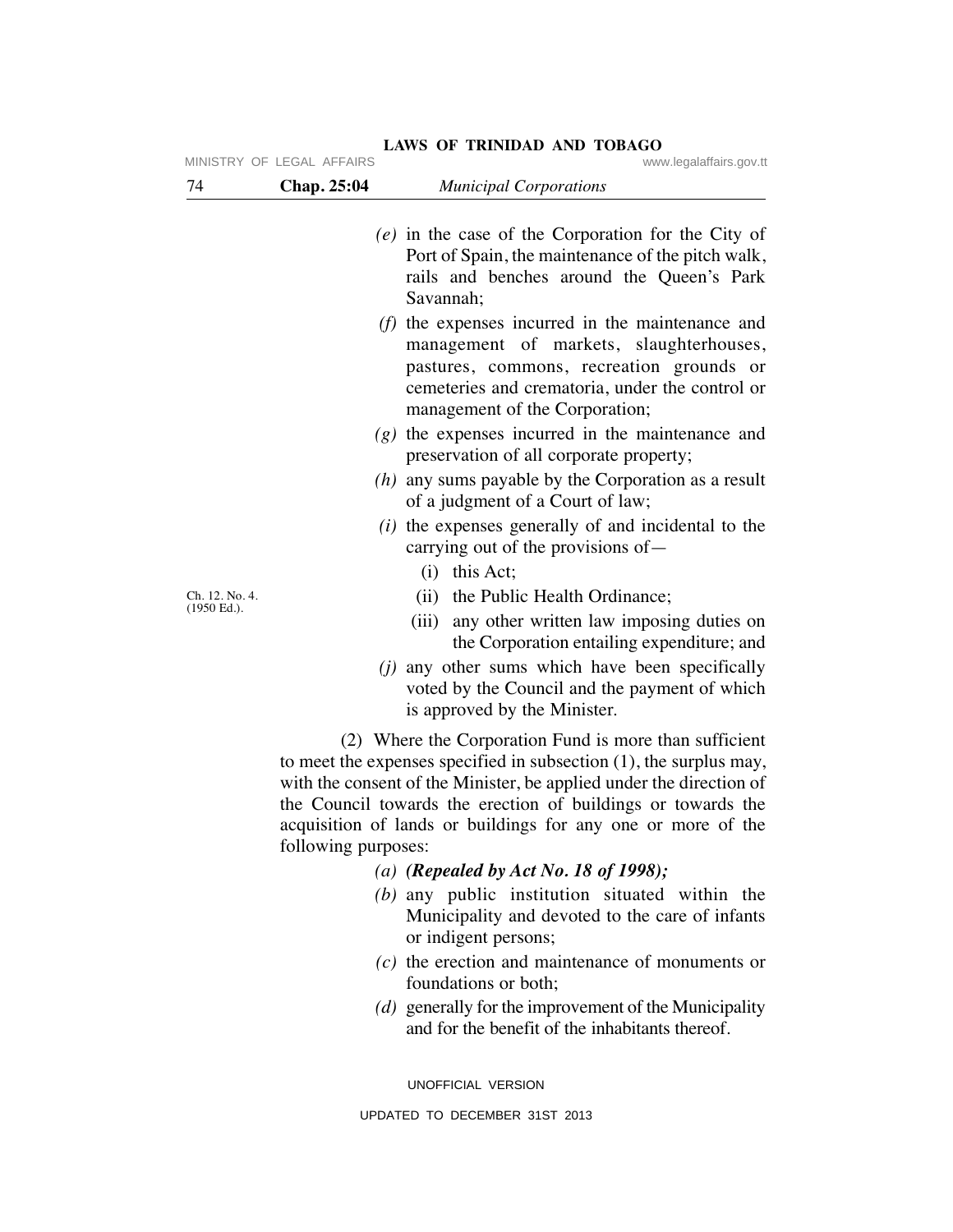| LAWS OF TRINIDAD AND TOBAGO   |                         |    |
|-------------------------------|-------------------------|----|
| MINISTRY OF LEGAL AFFAIRS     | www.legalaffairs.gov.tt |    |
| <i>Municipal Corporations</i> | <b>Chap.</b> 25:04      | 75 |

**113.** (1) Every Corporation shall keep its accounts in a form, Form of having regard to its annual estimates, approved by the Minister audit. of Finance. accounts and

 (2) The accounts of every Corporation shall be subject to audit by the Auditor General in all respects as if the Corporation were a department of the Public Service.

 (3) The Auditor General shall send one duly certified abstract of the accounts of every Corporation to its Council, and another duly certified abstract to the Minister.

- (4) At every audit, the Auditor General shall—
	- *(a)* disallow every item of account which is contrary to law;
	- *(b)* surcharge the amount of any expenditure disallowed upon any officer or member responsible for incurring or authorising the expenditure; and, in the case of members, where it does not appear from the resolutions of the Council or Committee which particular members of the Council concurred in authorising any expenditure, every member present at the meeting at which such expenditure was authorised shall be deemed to have so concurred until he proves the contrary;
	- *(c)* surcharge any sum which has not been duly brought into account upon the person by whom that sum ought to have been brought into account;
	- *(d)* surcharge the amount of any loss or deficiency upon any person by whose negligence or misconduct the loss or deficiency has been incurred;
	- *(e)* certify the amount due from any person upon whom he has made a surcharge;
	- *(f)* certify at the conclusion of the audit his allowance of the accounts, subject to any disallowances or surcharges which he has made, save that—
		- (i) no expenses paid by a Corporation shall be disallowed by the Auditor General if they have been sanctioned by the Minister;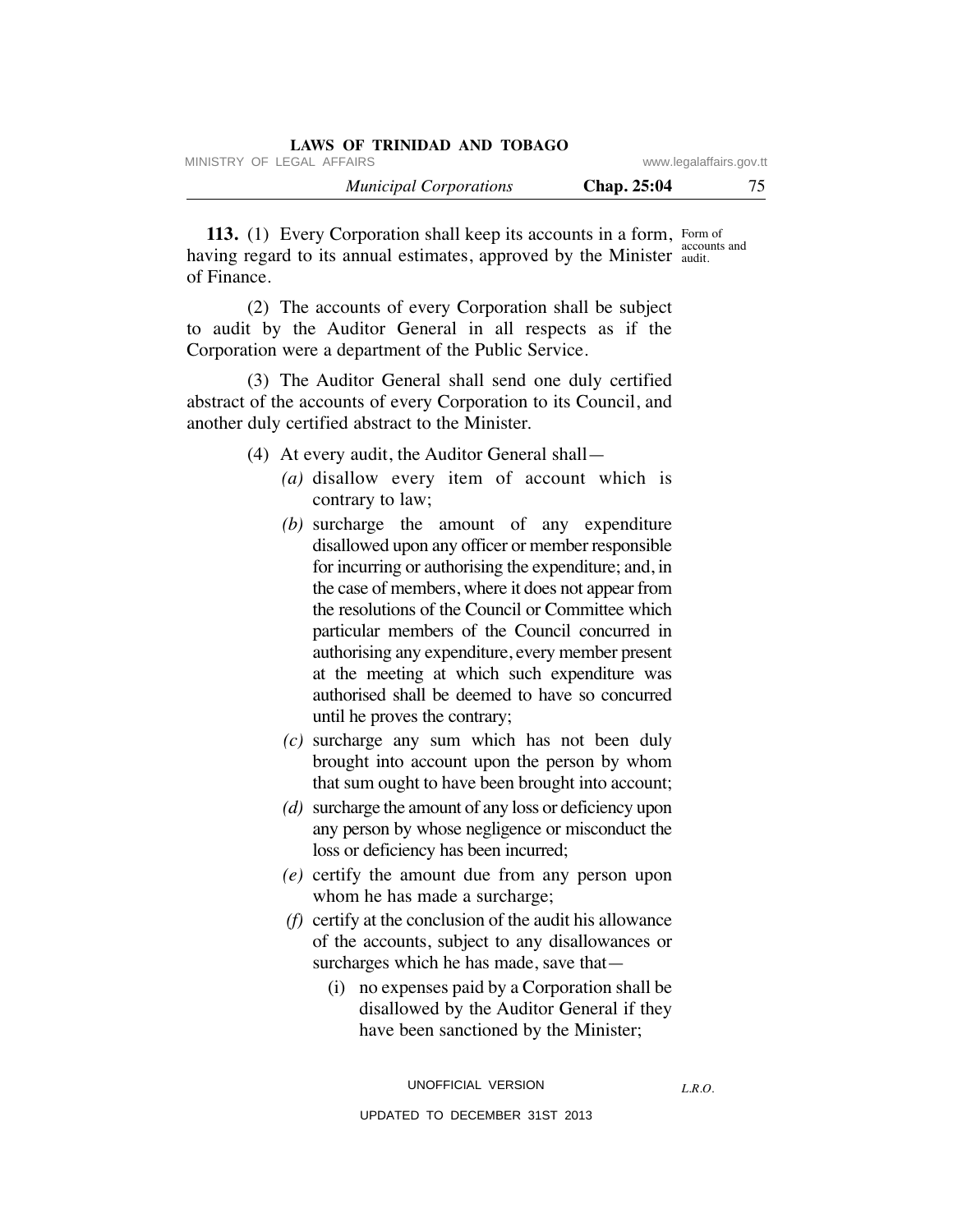|                                            | MINISTRY OF LEGAL AFFAIRS | www.legalaffairs.gov.tt                                                                                                                                                                                                                                                                                                                                                                                                                                                                      |
|--------------------------------------------|---------------------------|----------------------------------------------------------------------------------------------------------------------------------------------------------------------------------------------------------------------------------------------------------------------------------------------------------------------------------------------------------------------------------------------------------------------------------------------------------------------------------------------|
| 76                                         | Chap. 25:04               | <b>Municipal Corporations</b>                                                                                                                                                                                                                                                                                                                                                                                                                                                                |
|                                            | (ii)                      | a surcharge shall not be made under this<br>section upon an officer of a Corporation<br>by reason only of his signing a cheque or<br>an order in respect of any illegal payment<br>if he satisfies the Auditor General that,<br>before signing the cheque or order, he<br>advised the Council in writing that in his<br>opinion the payment was illegal;                                                                                                                                     |
|                                            | (iii)                     | a surcharge shall not be made under this<br>section upon a member of a Council by<br>reason only of his authorising an illegal<br>payment if he satisfies the Auditor<br>General that the payment was authorised<br>by the Council or its Finance and<br>Planning Committee and that before he<br>authorised or concurred in authorising the<br>illegal payment he had not been advised<br>by any officer that in the opinion of the<br>officer the payment was illegal.                     |
|                                            |                           | (2) Any loss represented by a charge for interest or any<br>loss of interest shall be deemed to be a loss within the meaning of<br>this subsection, if it arises from failure through wilful neglect or<br>wilful default to make or collect such rates as are necessary to cover<br>the expenditure of a Corporation for any financial year including<br>any expenditure incurred in any previous year and not covered by<br>rates previously levied, or failure to collect other revenues. |
| Appeals and<br>applications for<br>relief. | appeal to the High Court. | <b>114.</b> (1) Any person who is aggrieved by a decision of the<br>Auditor General on any matter in respect of which he made an<br>objection at the audit, and any person aggrieved by a<br>disallowance or surcharge made by the Auditor General may                                                                                                                                                                                                                                       |
|                                            |                           | (2) The High Court on such an appeal shall have power<br>to confirm, vary or quash the decision of the Auditor General, and<br>to remit the case to the Auditor General with such directions as it<br>thinks fit for giving effect to its decision, and if the decision of<br>the Auditor General is quashed or is varied so as to reduce the                                                                                                                                                |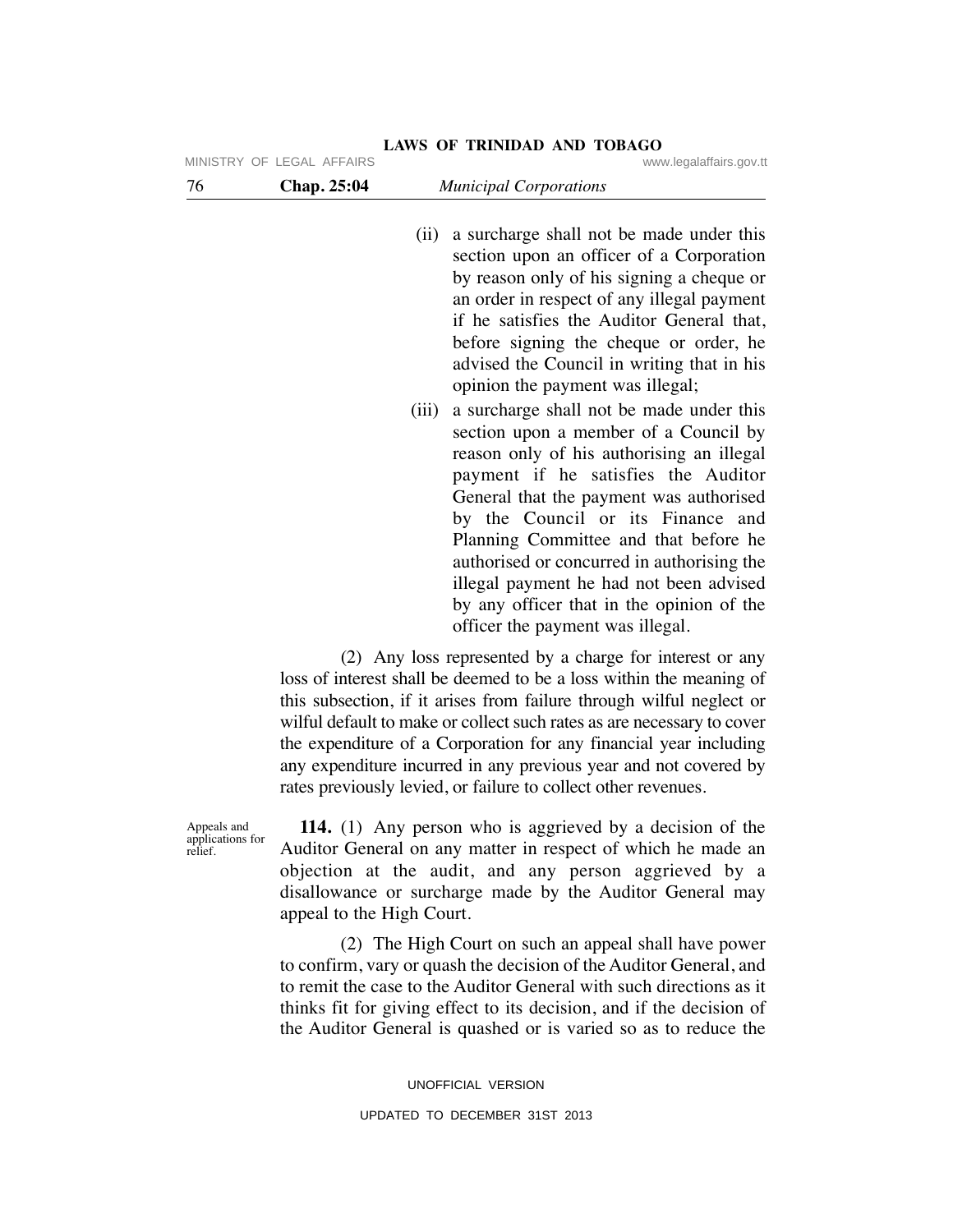| LAWS OF TRINIDAD AND TOBAGO   |                         |    |
|-------------------------------|-------------------------|----|
| MINISTRY OF LEGAL AFFAIRS     | www.legalaffairs.gov.tt |    |
| <b>Municipal Corporations</b> | <b>Chap. 25:04</b>      | 77 |

amount of the surcharge to two thousand five hundred dollars or less, the appellant shall not, on account of such decision of the Auditor General, be subject to the disqualification by reason of section 11(8)*(i)*.

 (3) In the case of a surcharge, the person surcharged may, whether or not he appeals under section 114, apply to the President for a declaration that in relation to the subject matter of the surcharge he acted reasonably or in the belief that his action was authorised by law, and the President, if satisfied that there is proper ground for doing so, may make a declaration to that effect.

 (4) Where such a declaration is made the person surcharged, if by reason of the surcharge he is disqualified as a Councillor, shall not be subject to that disqualification, and the President may, if satisfied that the person surcharged ought fairly to be excused, relieve him either wholly or in part from personal liability in respect of the surcharge, and the decision of the President under this section shall be final.

> recovery of be due.

*L.R.O.* 

**115.** (1) Every sum certified by the Auditor General to be due Payment and from any person to a Corporation shall be paid by that person to sums certified to the Corporation within fourteen days after it has been so certified or, if an appeal or application with respect to that sum has been made, within fourteen days after the appeal or application is dismissed, or refused, or abandoned, or withdrawn or fails by reason of the non-prosecution thereof.

 (2) Any sum which is certified by the Auditor General to be due to a Corporation and has become payable shall be recoverable as a civil debt.

 (3) In any proceeding for the recovery of such a sum, a certificate signed by the Auditor General shall be conclusive evidence of the fact certified, and a certificate signed by the Treasurer of the Corporation or other officer whose duty it is to keep the accounts that the sum certified to be due has not been paid to him shall be conclusive evidence of non-payment unless it is proved that the sum certified to be due has been paid since the date of the certificate.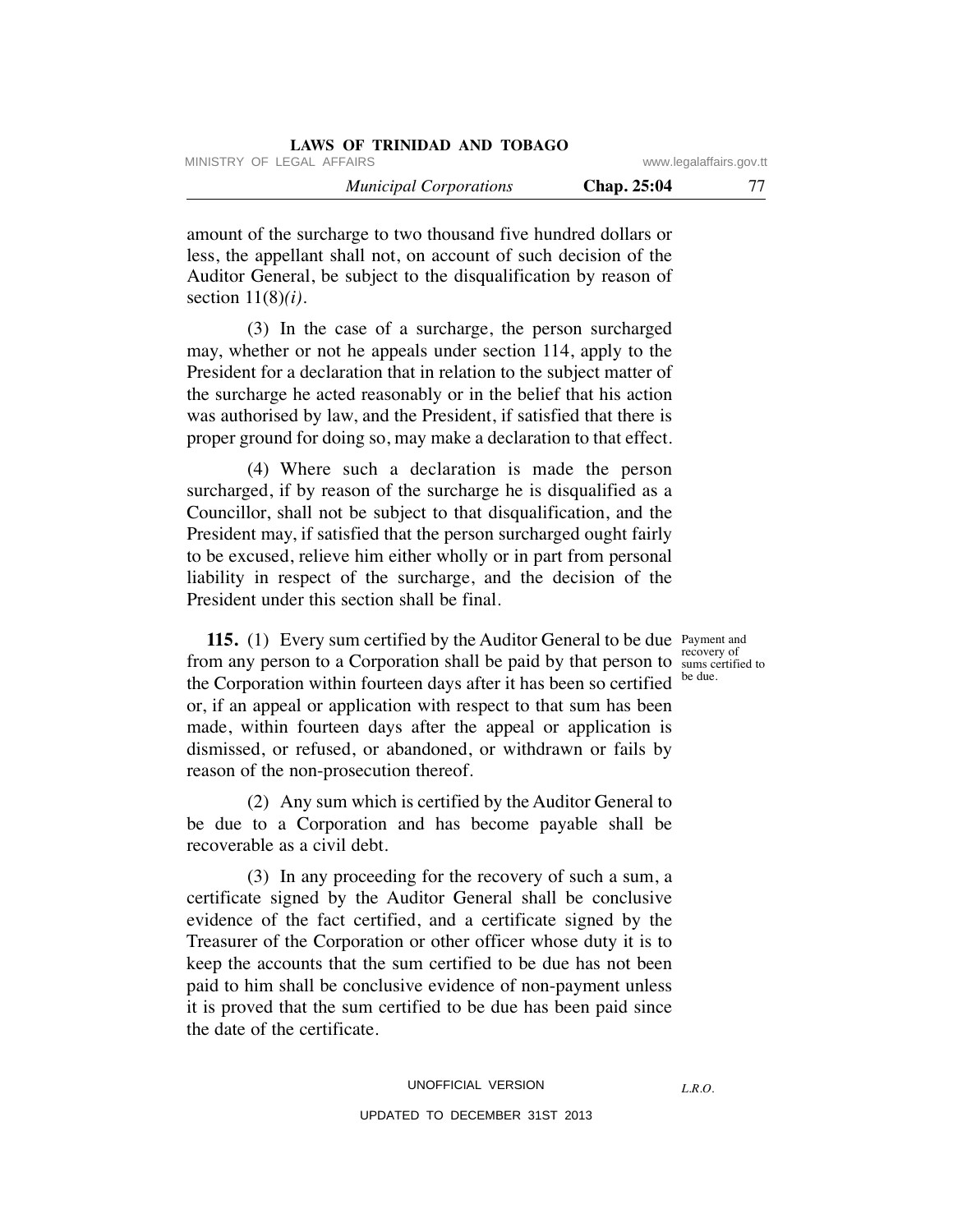(4) Unless the contrary is proved, a certificate purporting to be signed by the Auditor General, or by the Treasurer, or other officer whose duty it is to keep the accounts, shall be deemed to have been signed by such Auditor General, Treasurer or other officer, as the case may be.

 (5) The Chief Executive Officer shall cause proceedings before a Court for the recovery of any sum certified by the Auditor General to be due to be commenced within nine months from the date of the disallowance or charge or, in the event of an appeal or application being made to the High Court, within nine months from the date on which the appeal or application is dismissed or refused or abandoned or fails by reason of non-prosecution or is withdrawn.

 (6) An appeal shall be deemed to have been abandoned or to have failed by reason of non-prosecution if it is not finally disposed of by the High Court within one year after it has been filed therein, or within such extended time as the Court may allow on application made within the said period of one year.

 **116.** (1) All cheques drawn upon the banking account of a Corporation shall be signed by not less than two officers authorised for the purpose by resolution of the Council with the approval of the Minister.

 (2) All receipts issued for moneys paid to a Council for the benefit of the Corporation may be signed by the officer actually receiving such moneys on behalf of the officer appointed to receive such moneys.

 **117.** A Council may, by resolution, make Regulations as to all or any of the following matters:

- *(a)* the custody of money, pass books, and cheques; and
- *(b)* all matters necessary for the proper keeping of its accounts.

 **118.** (1) All matters of a financial nature relating to the affairs of a Corporation and all vouchers for the payment of any moneys to be disbursed by the Corporation except petty disbursements not

Signatures of cheques and receipts.

Council may make Regulations.

All financial matters to be submitted to Finance Committee.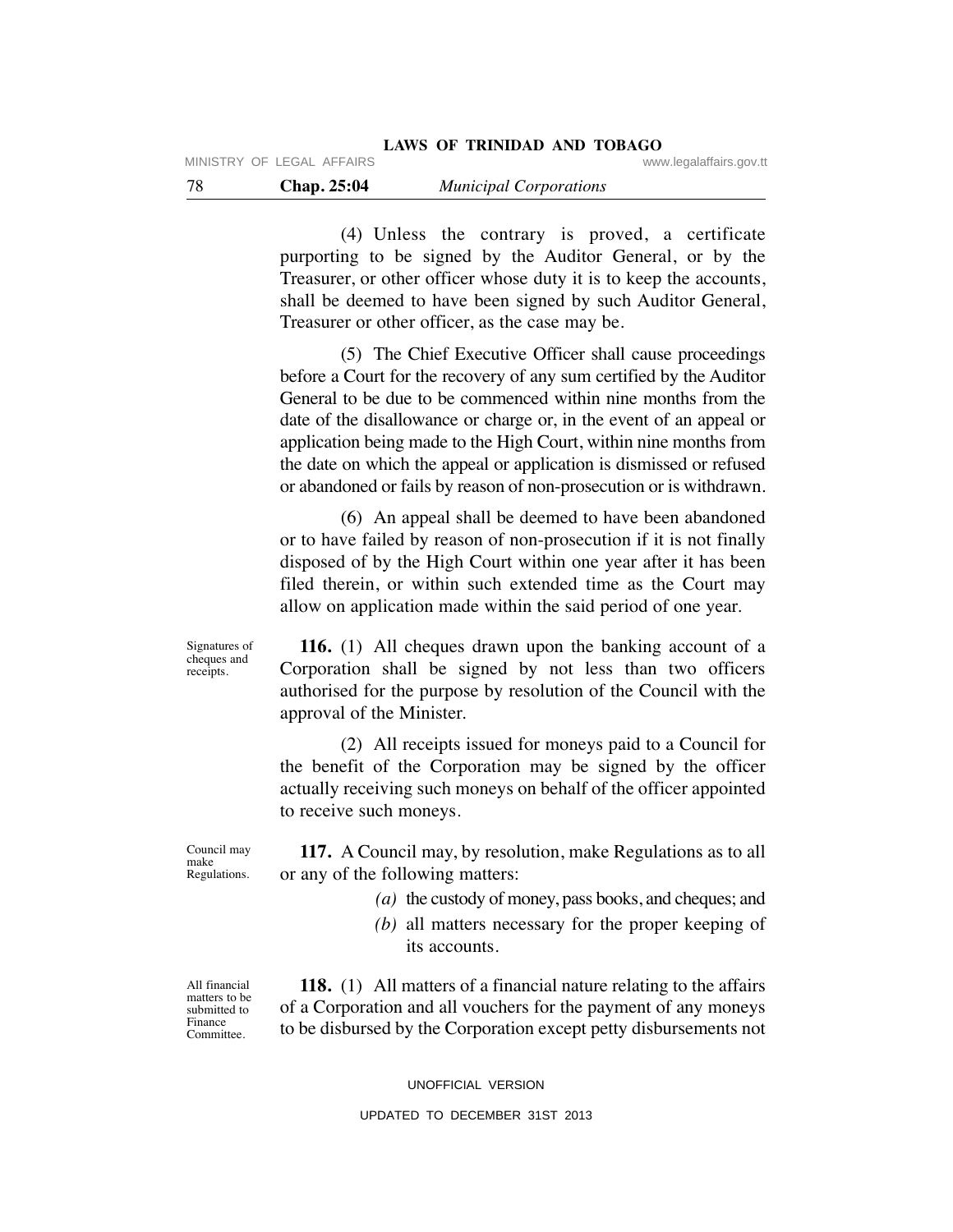| LAWS OF TRINIDAD AND TOBAGO   |             |                         |
|-------------------------------|-------------|-------------------------|
| MINISTRY OF LEGAL AFFAIRS     |             | www.legalaffairs.gov.tt |
| <b>Municipal Corporations</b> | Chap. 25:04 | 79                      |

exceeding a sum to be fixed by resolution of the Council shall be submitted for approval to the Finance and Planning Committee appointed in accordance with section 69.

 (2) Every Treasurer shall cause vouchers to be made out for all payments out of the Corporation Fund save in the case of petty cash disbursements not exceeding such sum as is fixed by resolution of the Council; and the Treasurer shall be responsible for all vouchers and the correctness thereof.

 (3) All vouchers shall be signed by such officers of the Corporation as the Council may authorise for that purpose with the approval of the Minister.

may borrow

**119.** (1) A Corporation may apply to the Minister for approval Corporation to borrow such sums of money as it considers necessary for the money. execution of any permanent works or of any works which it is authorised to execute under this Act or any other written law or for the repayment of any loan or part thereof or for any purpose.

 (2) An application for approval to borrow money shall state—

- *(a)* the amount to be borrowed and the proposed rate of interest;
- *(b)* the purposes for which the loan is intended to be applied;
- *(c)* the period within which it is intended to repay the loan and the method of repayment, whether by equal annual instalments, or principal and interest combined on the annuity system or otherwise;
- *(d)* the security, if any, to be given for the repayment of the loan; and
- *(e)* where no security is intended to be given, the provision to be made for the repayment of the loan and interest thereon from the Corporation Fund.

 (3) Where works carried out by a Corporation are being wholly or partly financed by loans, they shall be executed according to such plans and estimates and be subject to such provisions for the obtaining of the necessary funds as the Minister may approve.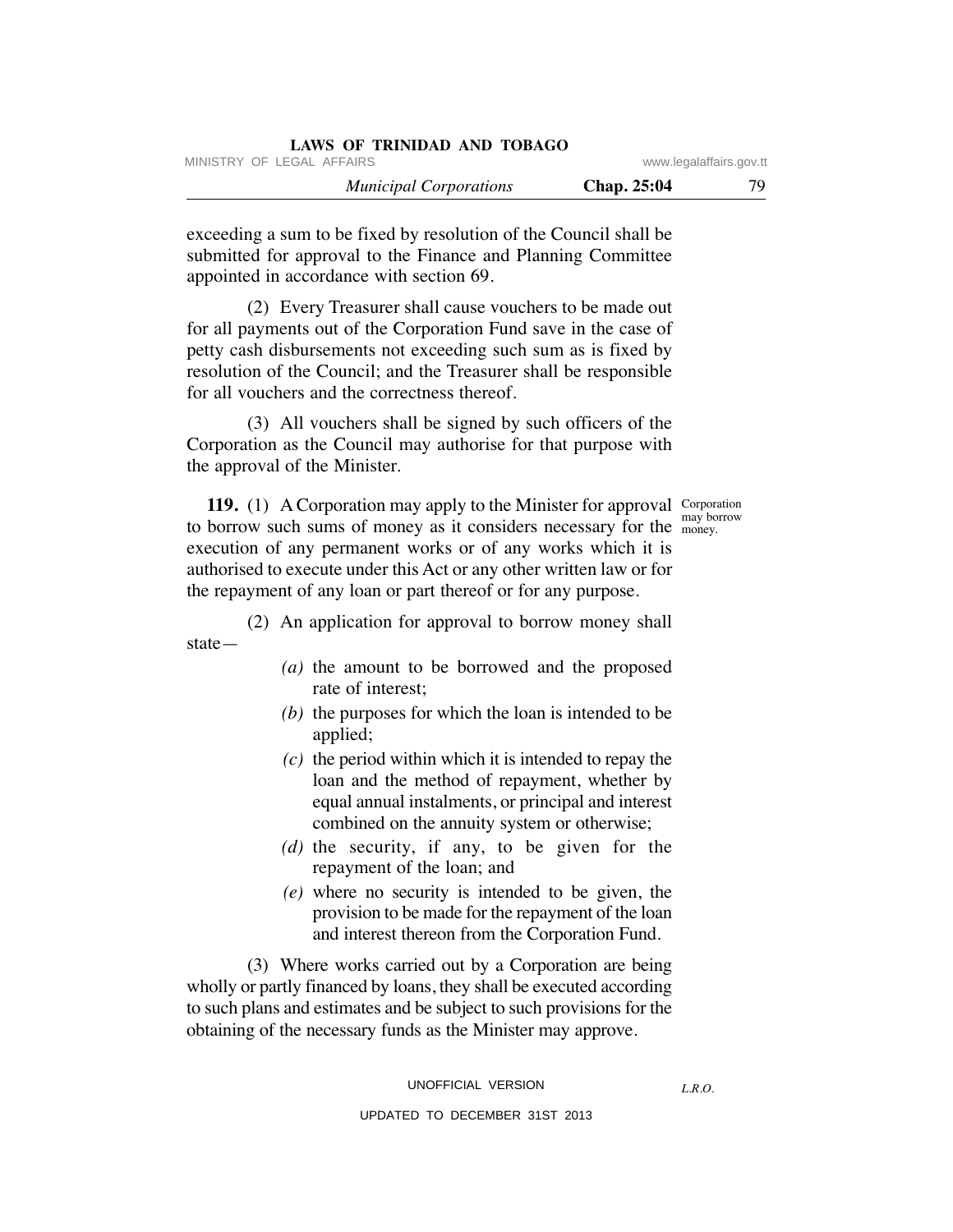(4) The Minister may alter the plans, estimates and provisions referred to in subsection (3) in such manner and to such extent as he considers necessary before giving his approval under that subsection.

 (5) A Corporation may apply such portion of its general revenue as may be required to give effect to the terms and conditions of any approval given by the Minister under this Act in or towards the payment of the principal or interest or both, of any loan secured under this Part.

(6) A Council may, with the approval of the Minister—

- *(a)* borrow as temporary advances such sums as are necessary for defraying expenses included in the approved estimates and are payable out of the Corporation Fund; and
- *(b)* enter into arrangements with the manager of an approved bank with which it has a current account for the purpose of over-drawing its account to such extent as may be specified in the approval.

 (7) Any temporary advance borrowed by a Corporation under subsection (1) shall be repaid before the expiration of the financial year in which it was made.

 (8) In this section, "Minister" means the Member of the Cabinet to whom responsibility for Finance is assigned.

Power to alter allocation of moneys.

 **120.** The Minister may on the application of a Council approve the allocation of moneys to purposes other than those to which such moneys were allocated under this Act.

Disability of members through conflict of interest.

 **121.** (1) Where a member of a Council has any pecuniary interest, whether direct or indirect, in a contract or proposed contract or any other matter, he shall disclose the nature of his interest at the first meeting of the Council at which he is present after the relevant facts have come to his knowledge.

 (2) A disclosure under subsection (1) shall be recorded in the Minutes of the Council or Committee and subject to

UNOFFICIAL VERSION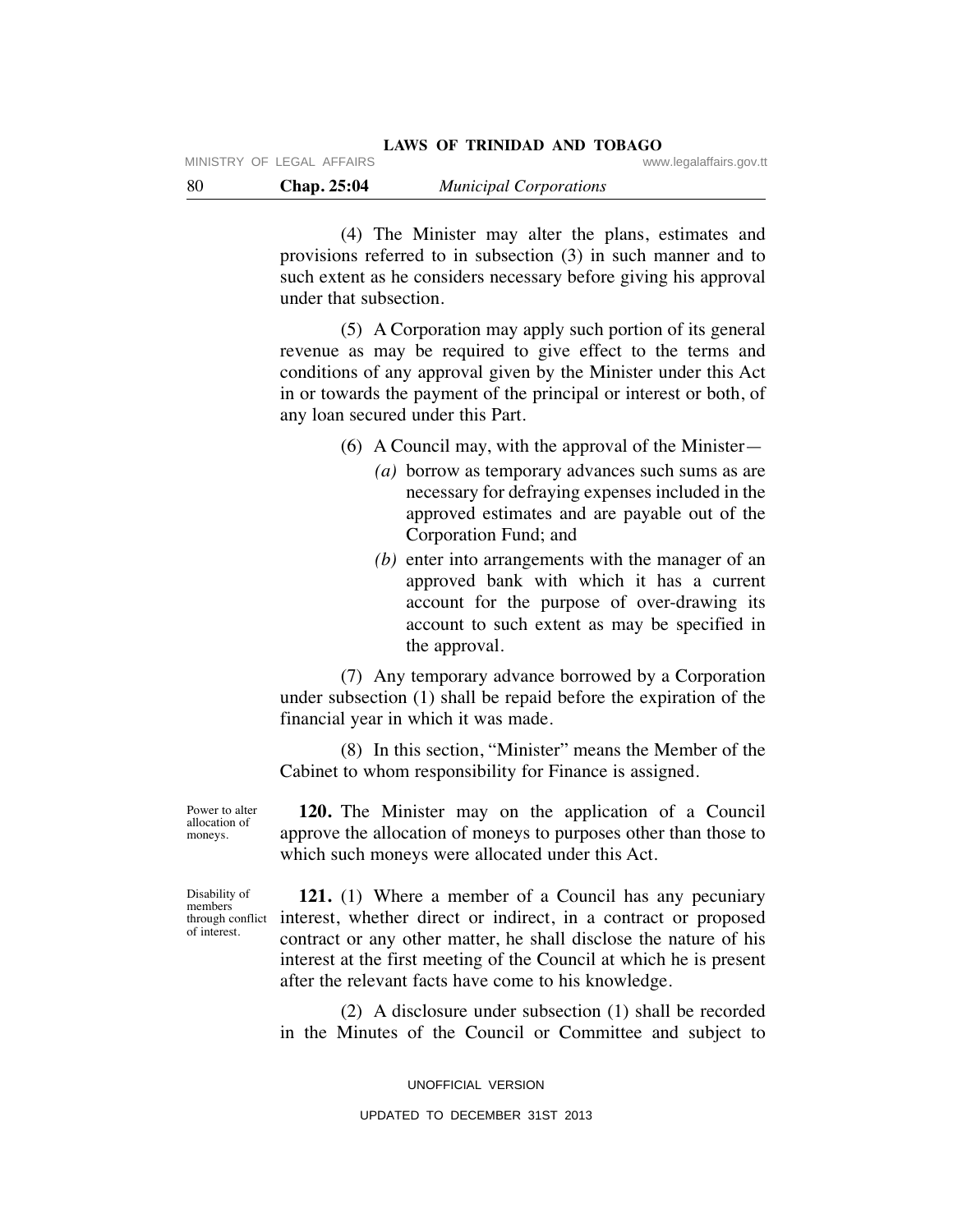| LAWS OF TRINIDAD AND TOBAGO   |             |                         |
|-------------------------------|-------------|-------------------------|
| MINISTRY OF LEGAL AFFAIRS     |             | www.legalaffairs.gov.tt |
| <b>Municipal Corporations</b> | Chap. 25:04 | 81                      |

subsection (9), after the disclosure, the member making the disclosure shall not be present or take part in the deliberations at any meeting when the matter is being decided by the Council or Committee.

 (3) This section shall not apply to an interest in a contract or other matter which a member may have as a ratepayer or inhabitant of the area or as an ordinary user of any service or to an interest in any matter relating to the terms on which the right to participate in any service provided by the Corporation, including the supply of goods, is offered to the public.

 (4) Subject to subsection (5), a person shall be treated as having an indirect pecuniary interest in a contract or other matter if—

- *(a)* he, or any nominee of his, is a member or a director of a company or other body with which the contract is made or is proposed to be made, or which has a direct pecuniary interest in the other matter under consideration; or
- *(b)* he is a partner or is in the employment of a person with whom the contract is made or is proposed to be made or who has a direct pecuniary interest in the other matter under consideration.

 (5) A person shall not be treated as having a pecuniary interest by reason only of his being a member of or being employed by any public body.

 (6) Where a member of a Council has an indirect pecuniary interest in a contract or other matter and would not fall to be treated as having such an interest but for the fact that he has a beneficial interest in shares of a company or other body, then if the total nominal value of those shares does not exceed onehundredth of the total nominal value of the issued share capital of the company or body, he may take part in the consideration or discussion of the contract or other matter if he first discloses the nature and extent of his interest.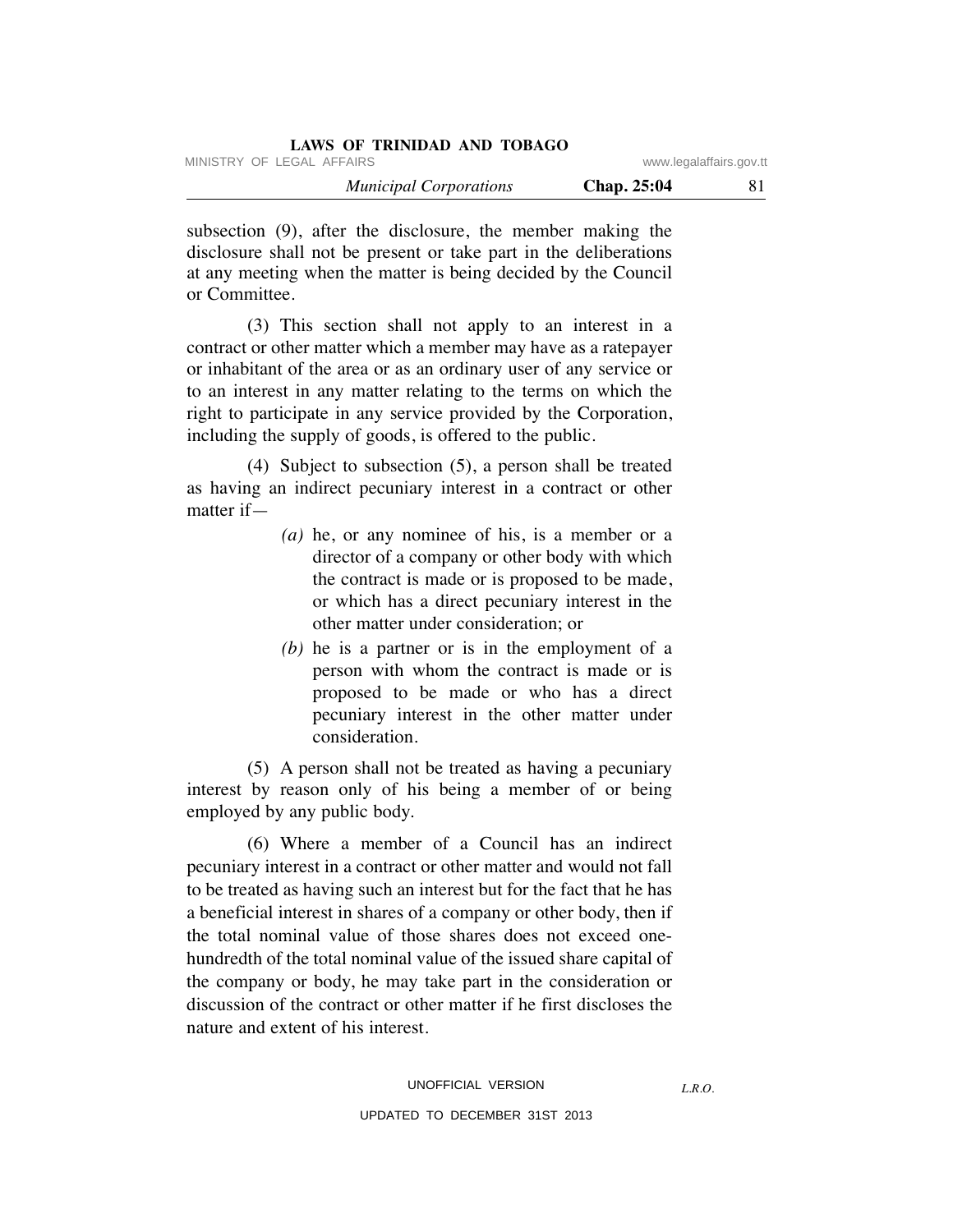(7) Where, however, the share capital of the company or other body is of more than one class, subsection (6) shall not apply if the total nominal value of all the shares of any one class in which he has a beneficial interest exceeds one-hundredth part of the total issued share capital of that class of shares of the company or other body.

 (8) In the case of married persons living together, an interest of one spouse shall, if known to the other, be deemed for purposes of this section to be also an interest of the other spouse.

 (9) A general notice given in writing to the Chief Executive Officer by a member of the Council to the effect that he or his spouse is a member, or is in the employment of a specified company or other body, or that he or his spouse is a partner, or is in the employment of a specified person shall, unless and until the notice is withdrawn, be deemed to be a sufficient disclosure of his interest in any contract, proposed contract or other matter relating to that company or other body or to that person, which may be the subject of consideration after the date of the notice.

 (10) Every Chief Executive Officer shall record in a book to be kept for that purpose particulars of any disclosure made under subsection (1) and of any notice given under subsection (9), and the book shall be open at all reasonable hours to the inspection of any member of the Council or the public.

 (11) Any person who fails to comply with the provisions of subsection (1) is liable on summary conviction to a fine of one thousand dollars, unless he proves that he did not know that a contract or other matter in which he had a pecuniary interest was the subject of consideration at the meeting.

 (12) In any case where the number of members of a Council disabled by the provisions of this section at any one time would be so great a proportion of the whole as to impede the transaction of any particular item of business, the President may, on the application of the Council or otherwise and subject to such conditions as he may think fit to impose, remove any disability imposed by this section respecting such business or, with the consent of the Council and after such inquiry as he may direct, cause the business to be transacted on the Council's behalf.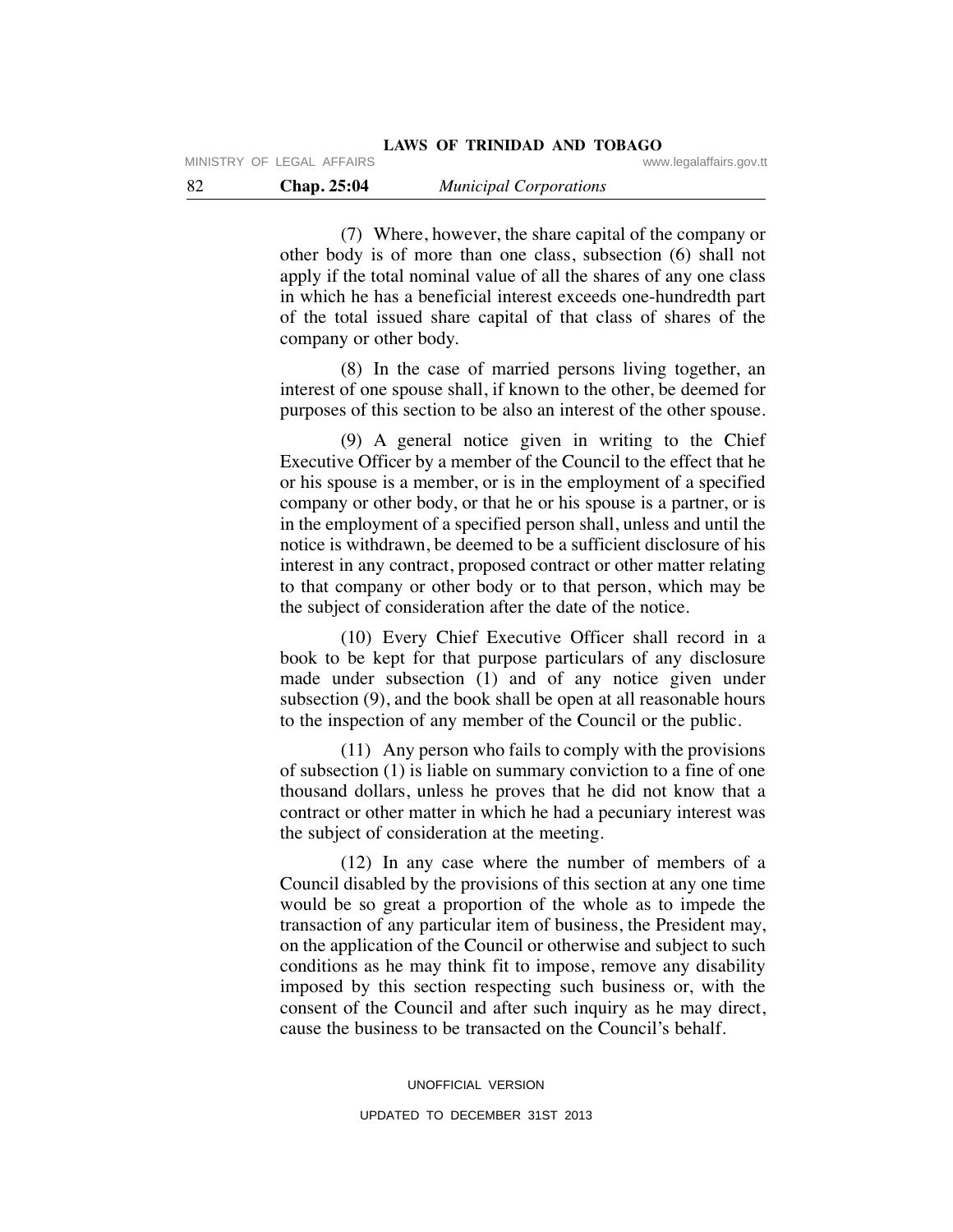| <b>LAWS OF TRINIDAD AND TOBAGO</b> |             |                         |
|------------------------------------|-------------|-------------------------|
| MINISTRY OF LEGAL AFFAIRS          |             | www.legalaffairs.gov.tt |
| <b>Municipal Corporations</b>      | Chap. 25:04 | 83                      |

 (13) Where the President causes any business to be transacted under subsection (12) the business so transacted shall be of full force and effect and binding upon the Corporation.

 (14) In any other cases to which subsection (12) does not apply, the President may, subject to such conditions as he may think fit to impose, remove any disability affecting a member of a Council if it appears to him that it is in the interest of the inhabitants of the Municipality that he should do so.

 (15) Notwithstanding anything in this section, every member of a Council may take part in the consideration or discussion of and vote on the question whether any application shall be made or any such consent granted under subsection (12).

 (16) In this section the expression "shares" includes stock and the expression "share capital" shall be construed accordingly.

**122.** (1) Where it comes to the knowledge of an officer that a Officers to contract in which he has a pecuniary interest, whether direct or in contracts. indirect (not being a contract to which he himself is a party), has been or is proposed to be entered into by the Council or a Committee thereof, he shall, as soon as practicable, give notice in writing to the Council of the fact that he is interested therein.

 (2) No officer or employee of a Corporation shall exact or accept any fee or reward other than his proper remuneration.

 (3) A person who fails to comply with the provisions of subsection (1) or (2) is liable on summary conviction to a fine of four thousand dollars.

**123.** (1) A Corporation may, with the approval of the President, Acquisition and purchase or otherwise acquire or lease any land for such purposes corporate and on such terms and conditions as the President may approve.

 (2) A Corporation may, where it acquires lands for public purposes, follow the procedure prescribed under the Land Ch. 58:01. Acquisition Act for compulsory acquisition of lands.

 (3) A Corporation may, with the consent of the President and under the Seal of the President, sell and demise any land vested in it.

## UPDATED TO DECEMBER 31ST 2013

in contracts.

alienation of property.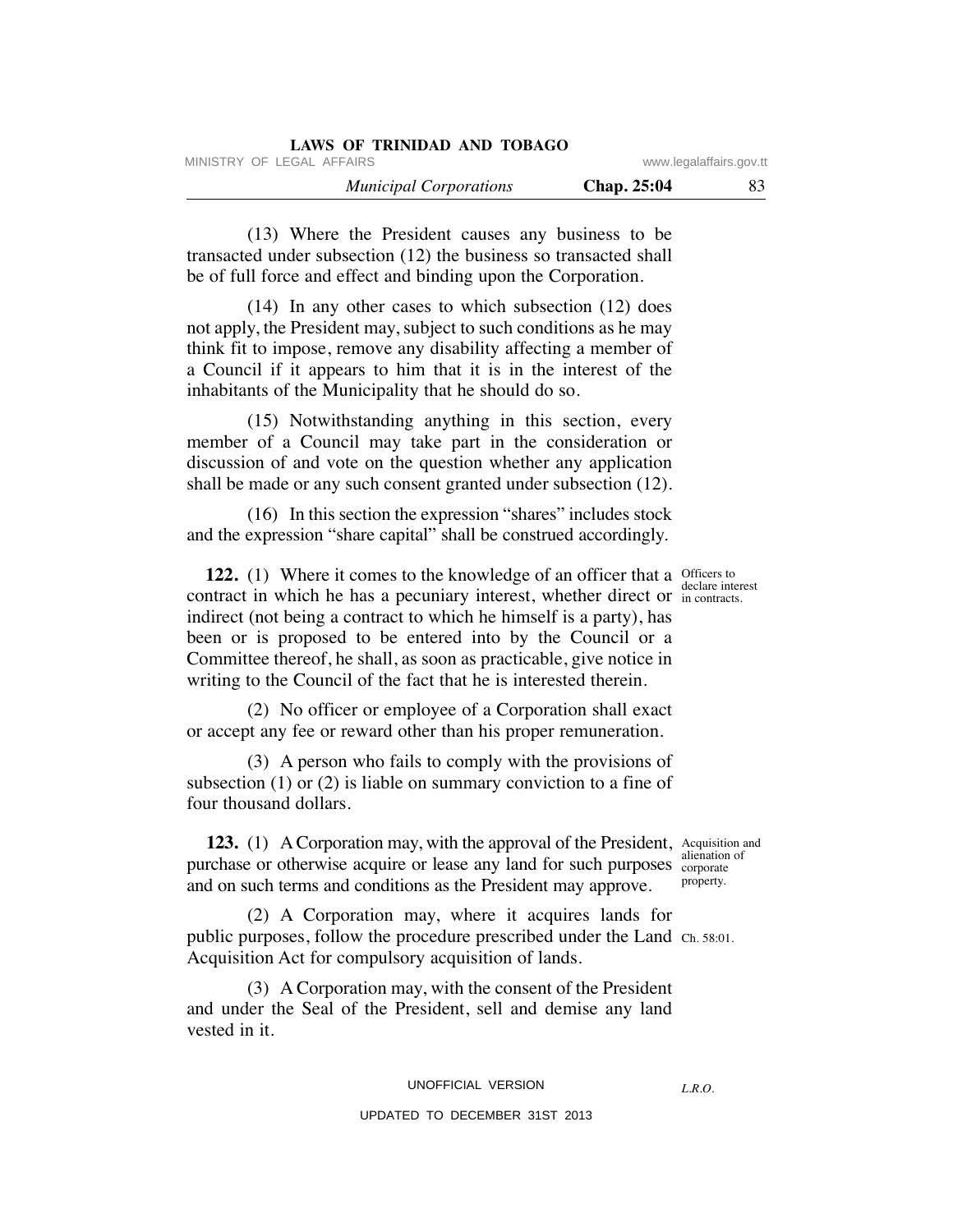| - 84 | <b>Chap. 25:04</b> |  | <b>Municipal Corporations</b> |
|------|--------------------|--|-------------------------------|
|------|--------------------|--|-------------------------------|

MINISTRY OF LEGAL AFFAIRS

 (4) Land vested in a Corporation which is to be let, leased, rented, demised or sold shall, except where the President otherwise determines and in accordance with such scheme as may be approved by him, be let, leased, rented, demised or sold for the best rent or at the best price which can be reasonably obtained.

 (5) Any capital money received in respect of any dealing in land pursuant to subsection (2) shall be applied towards the discharge of the capital debt of the Corporation or for any other purpose to which capital money may properly be applied.

## **PART VII**

## **STREETS AND BUILDINGS**

Interpretation.

 **124.** (1) In this Part and in any Bye-laws, Rules or Regulations made or continued under this Part—

- "builder" means the person who is employed to build or to execute any work on a building or other structure; or, where no such person is so employed, the owner or occupier of the building or other structure;
- "building regulations" means the Regulations in the Eighth Schedule and any Regulations made or continued under section 160:
- "carriageway" means a way constituting or contained in a highway, being a way (other than a cycle track) over which the public have a right of way for the passage of vehicles;
- "commercial building" means a shop, warehouse, factory, foundry, workshop, depot, power-house, a building constructed or used or adapted to be used for a commercial or industrial purpose, and every building other than a domestic or public building;
- "domestic building" means a dwelling house and any outbuilding appurtenant thereto whether attached to it or not;
- "dwelling house" means a building used or constructed or adapted to be used wholly or principally for human habitation;
- "dwelling unit" means one or more rooms designed for sleeping and dining for use by not more than one family and in which separate kitchen and sanitary facilities are provided for the exclusive use of such family with a private entrance from outside the building or from a common hallway, passage, gallery or stairway;

UNOFFICIAL VERSION UPDATED TO DECEMBER 31ST 2013

Eighth Schedule.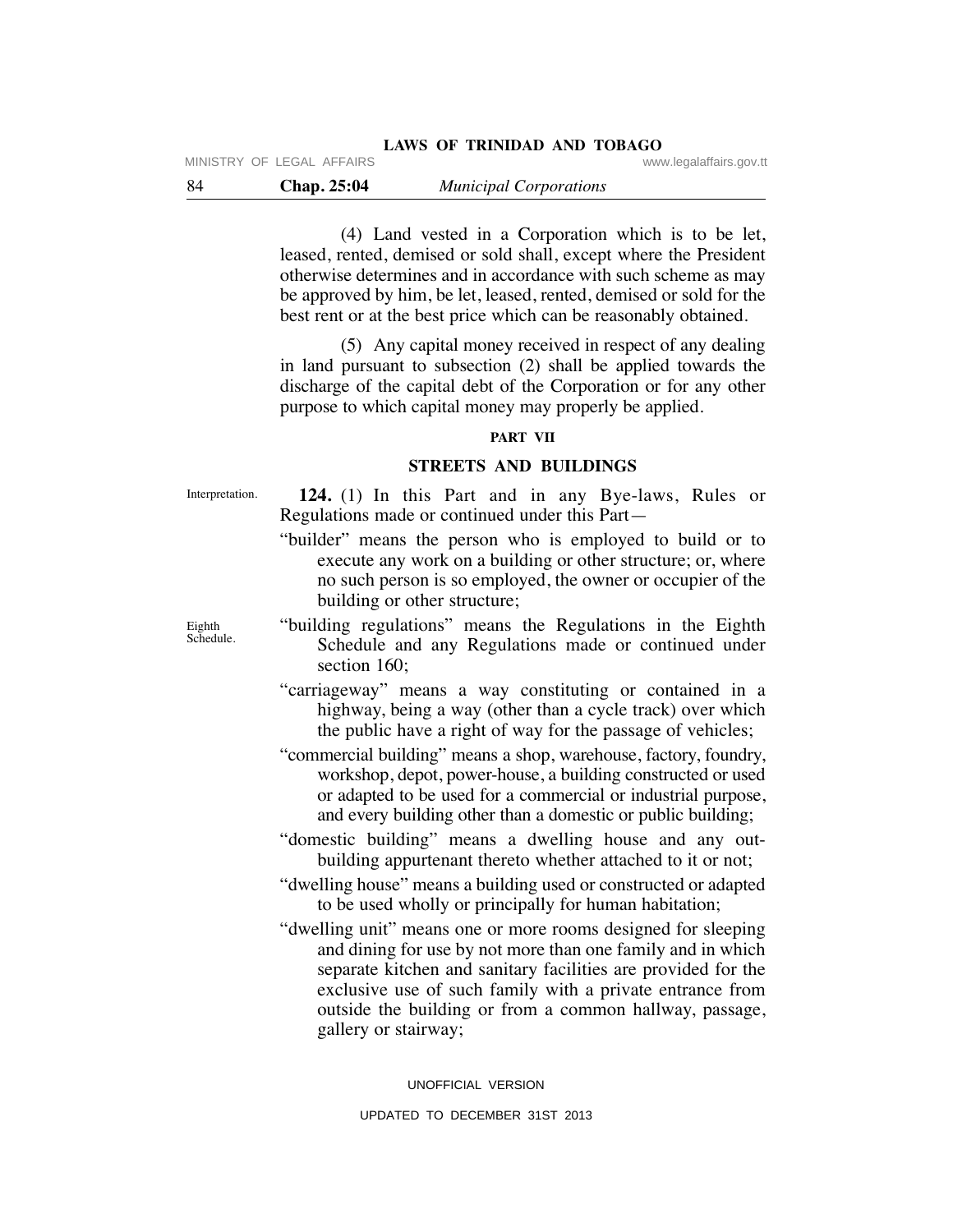## **LAWS OF TRINIDAD AND TOBAGO**

MINISTRY OF LEGAL AFFAIRS **WARE ACCOMPTED MINISTRY** OF LEGAL AFFAIRS

 *Municipal Corporations* **Chap. 25:04** 85

"footway" means a way contained in a highway which also contains a carriageway, being a way, over which the public have a right of way on foot only;

- "inhabited", in relation to a room, means the use of such room as a bedroom or as a living room by a person and includes the use of any room with regard to which (until the contrary is proved) there is a presumption that a person spends the night therein or that it is used as a living room;
- "public building" means a building used, constructed or adapted to be used either ordinarily or occasionally as a church or a chapel or other place of public worship or as a hospital, school, cinema, pavilion, stadium, nightclub, library, museum, poolroom, hotel, restaurant, theatre, public hall, public concert room, public ballroom or public exhibition room, or as a public place of assembly for persons admitted thereto by tickets or otherwise, or used, constructed or adapted to be used either ordinarily or occasionally for any public purpose;
- "sanitary conveniences" includes urinals, water closets, earth closets, privies, cesspits, and all similar conveniences;
- "sign" means any visible thing employed wholly or in part for the purpose of an advertisement or announcement;
- "street" includes the whole or any part of any highway or road and any public bridge, lane, footway, square, court, alley or passage whether a thoroughfare or not and includes any side drains appurtenant thereto;
- "structure" includes any building, or any part thereof, and any wall or fence and anything fixed to or projecting from any building, wall, fence, or other structure;

"vehicle" has the meaning assigned to it under section 2 of the Motor Vehicles and Road Traffic Act.

Ch. 48:50.

 (2) For the purposes of this Part, each of the following is deemed to be the erection of a new building:

- *(a)* the re-erection in whole or part of any building involving the reconstruction of an outer wall;
- *(b)* the conversion into a dwelling house of any building which is not a dwelling house;

UNOFFICIAL VERSION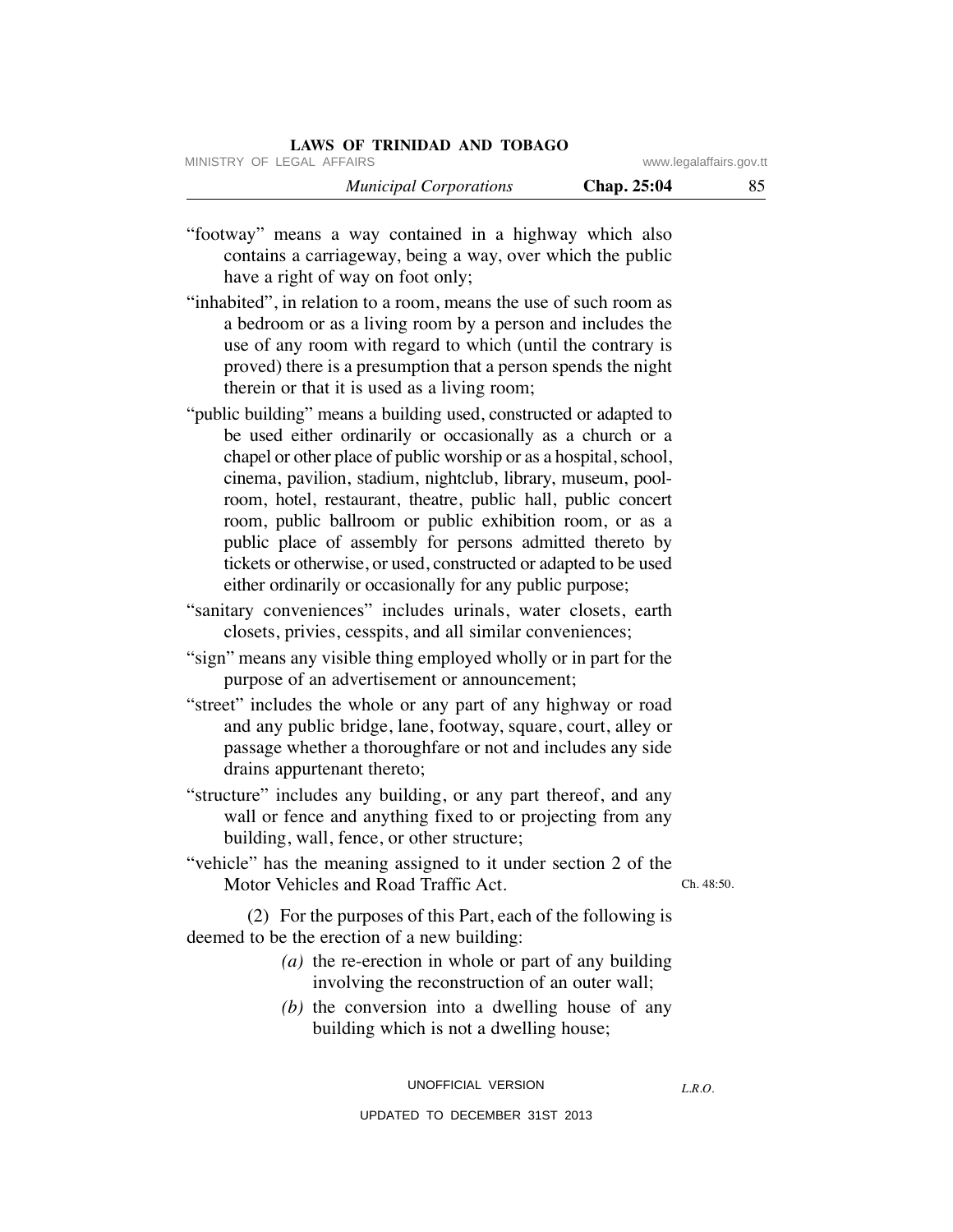|                                                             | MINISTRY OF LEGAL AFFAIRS | www.legalaffairs.gov.tt                                                                                                                                                                                         |
|-------------------------------------------------------------|---------------------------|-----------------------------------------------------------------------------------------------------------------------------------------------------------------------------------------------------------------|
| 86                                                          | Chap. 25:04               | <b>Municipal Corporations</b>                                                                                                                                                                                   |
|                                                             |                           | $(c)$ the conversion into more than one dwelling unit<br>of a building originally constructed as a single<br>dwelling unit;                                                                                     |
|                                                             |                           | $(d)$ the creation of a new habitable room or the<br>provision of an increase in the number of<br>habitable rooms in an existing structure;                                                                     |
|                                                             |                           | $(e)$ the reconversion into a dwelling house of any<br>building which had been discontinued as, or<br>appropriated for any purpose other than that of a<br>dwelling house;                                      |
|                                                             |                           | ( <i>f</i> ) the conversion into a commercial building of a<br>dwelling house;                                                                                                                                  |
|                                                             |                           | $(g)$ the conversion into a public building of a<br>structure that is not a public building;                                                                                                                    |
|                                                             |                           | $(h)$ the making of any addition to an existing building<br>by raising any part of the roof, by altering a wall,<br>or making any projection from the building, but<br>so far as regards the addition only; and |
|                                                             |                           | $(i)$ the roofing or covering over of any open space<br>between walls or buildings.                                                                                                                             |
| Breaking up of<br>pavement or<br>obstruction of<br>المقدمات |                           | 125. (1) No person may break up or open the surface,<br>pavement, or soil of any street within a Municipality which is                                                                                          |

**LAWS OF TRINIDAD AND TOBAGO**

street without prior consent. maintainable by the Council or lay any pipe or wire or any other matter or thing in or under any such street or any part of the subsoil thereof for any purpose, or place or erect any pole, post hoarding, or barricade or other structure in any such street without the prior consent of the Council.

 (2) A person who contravenes the provisions of this section is guilty of an offence and liable to a fine of five thousand dollars and to a further fine of five hundred dollars for every day that the offence continues after he was given notice thereof by the Engineer or his duly authorised representative.

 (3) Subsection (1) does not apply to any person while discharging a duty imposed upon him by any written law; but such person shall give notice of an intention to carry out any of the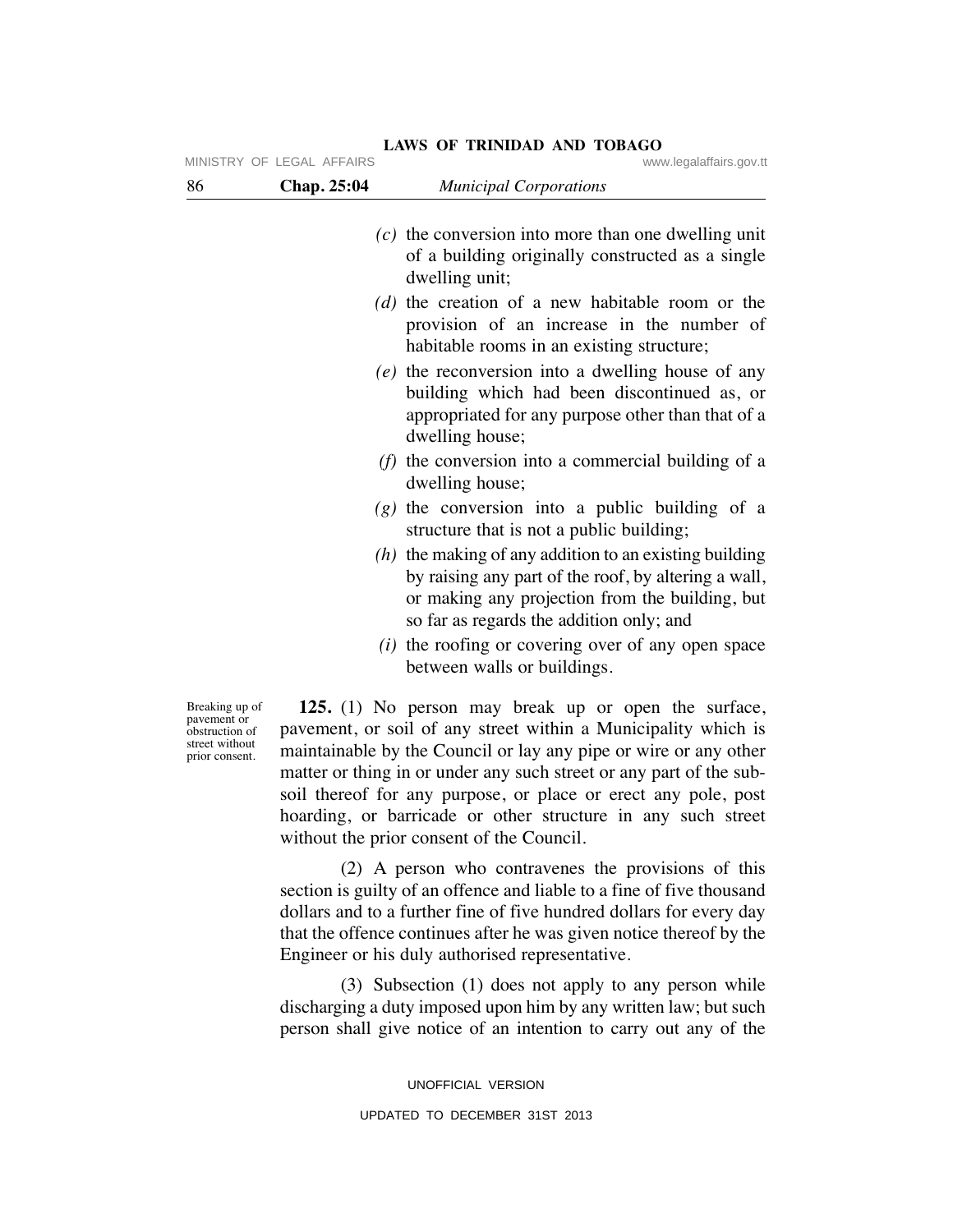| LAWS OF TRINIDAD AND TOBAGO   |                    |                         |
|-------------------------------|--------------------|-------------------------|
| MINISTRY OF LEGAL AFFAIRS     |                    | www.legalaffairs.gov.tt |
| <b>Municipal Corporations</b> | <b>Chap. 25:04</b> | 87.                     |

works referred to in subsection (1) and shall execute all such works in accordance with the provisions of sections 64 and 65 of the Highways Act and shall comply with all reasonable directions Ch. 48:01. given in connection therewith by the Council or any of its officers.

 (4) Subject to the provisions of sections 61 to 65 of the Highways Act, a Council may, by resolution or by agreement under the seal of the Corporation for such consideration as it thinks proper, permit any person, for such purposes as shall be specified in such resolution or agreement, to break up or open the surface or soil of any street vested in the Corporation or to lay any pipe or wire or other matter in or under such street, or to place or erect any pole, post, hoarding, barricade or other structure in any such street upon such terms and conditions not inconsistent with subsection  $126(1)(a)$  and  $126(1)(b)$  as the Council may in any case impose.

**126.** (1) Any person who commences any work pursuant to Execution of permission granted under section 125(4) shall—

- *(a)* conform to the requirements as to—
	- (i) dispatch in the execution of such work; and
	- (ii) the reinstatement of any street; and
- *(b)* be liable for the cost of remedying deterioration of or subsidence in any street reinstated,

as if he were an undertaker within the meaning of section 65 of the Highways Act.

 (2) A person referred to in subsection (1) shall comply with any terms and conditions imposed by the Council.

 (3) A person who fails to comply with any requirement of subsection (1) or (2) is (without prejudice to any other liability he thereby incurs) guilty of an offence and liable on summary conviction to a fine of five hundred dollars for each day that the offence continues after he was given written notice thereof by the Engineer or his duly authorised representative.

127. (1) Any person who encroaches on any street within a Encroaching Municipality upon streets.

> *(a)* by erecting any structure of any kind or any signboard;

## UNOFFICIAL VERSION

### UPDATED TO DECEMBER 31ST 2013

Ch. 48:01.

*L.R.O.* 

works and restoration of streets.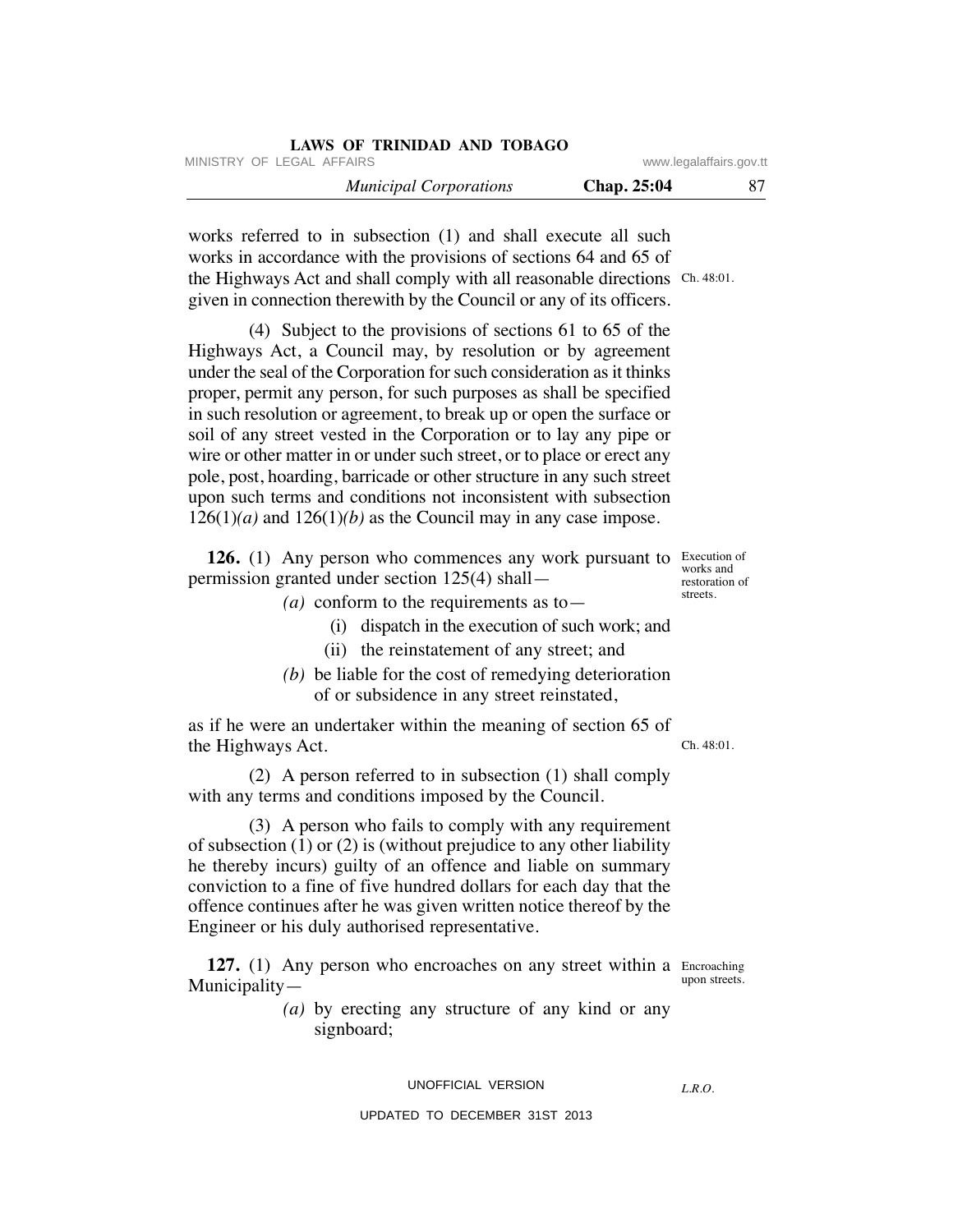| -88 | <b>Chap. 25:04</b>          | <b>Municipal Corporations</b> |                         |
|-----|-----------------------------|-------------------------------|-------------------------|
|     | IVIINISTRI UF LEUAL AFFAIRS |                               | www.iegalafialis.gov.tt |

## **LAWS OF TRINIDAD AND TOBAGO**

- *(b)* by planting any hedge, by erecting any fence, arch or bridge, or by digging any ditch or drain; or
- *(c)* by undertaking any works on or adjacent to such street,

is liable on summary conviction to a fine of three thousand dollars.

 (2) The Engineer may remove every obstruction or cause any building or other encroachment referred to in subsection (1) to be removed, taken down, filled up or opened at the cost of the person who encroached.

 **128.** A Council may demolish or remove any bridge or other structure erected or standing over the side-drains of any street within the Municipality.

 **129.** (1) The owner of any land within a Municipality shall, whenever required by the Council, cause such land to be enclosed to the satisfaction of the Council.

 (2) The owner of any land within a City or Borough or within a prescribed area of any other Municipality on which houses have been erected shall, whenever required by the Council, cause the site of every such house, with the land appurtenant thereto, to be enclosed to the satisfaction of the Council.

 (3) Any person who fails or neglects to comply with any requisition of a Council under this section within the time therein specified is liable on conviction to a fine of one thousand dollars and to a further fine of one hundred dollars for every day during which such non-compliance continues after conviction.

 (4) Where the fence erected by the owner of any land in compliance with a notice served on him by a Council under this section divides the land of such owner from the land of an adjoining owner, one-half of the cost of such dividing fence shall be borne by the adjoining owner, and shall be a debt due by him to the owner on whom the notice was served by the Council and who erected the fence, and may be recovered in a summary manner by complaint before a Magistrate.

> UNOFFICIAL VERSION UPDATED TO DECEMBER 31ST 2013

Bridge over side-drains.

MINISTRY OF LEGAL AFFAIRS

Enclosure of land.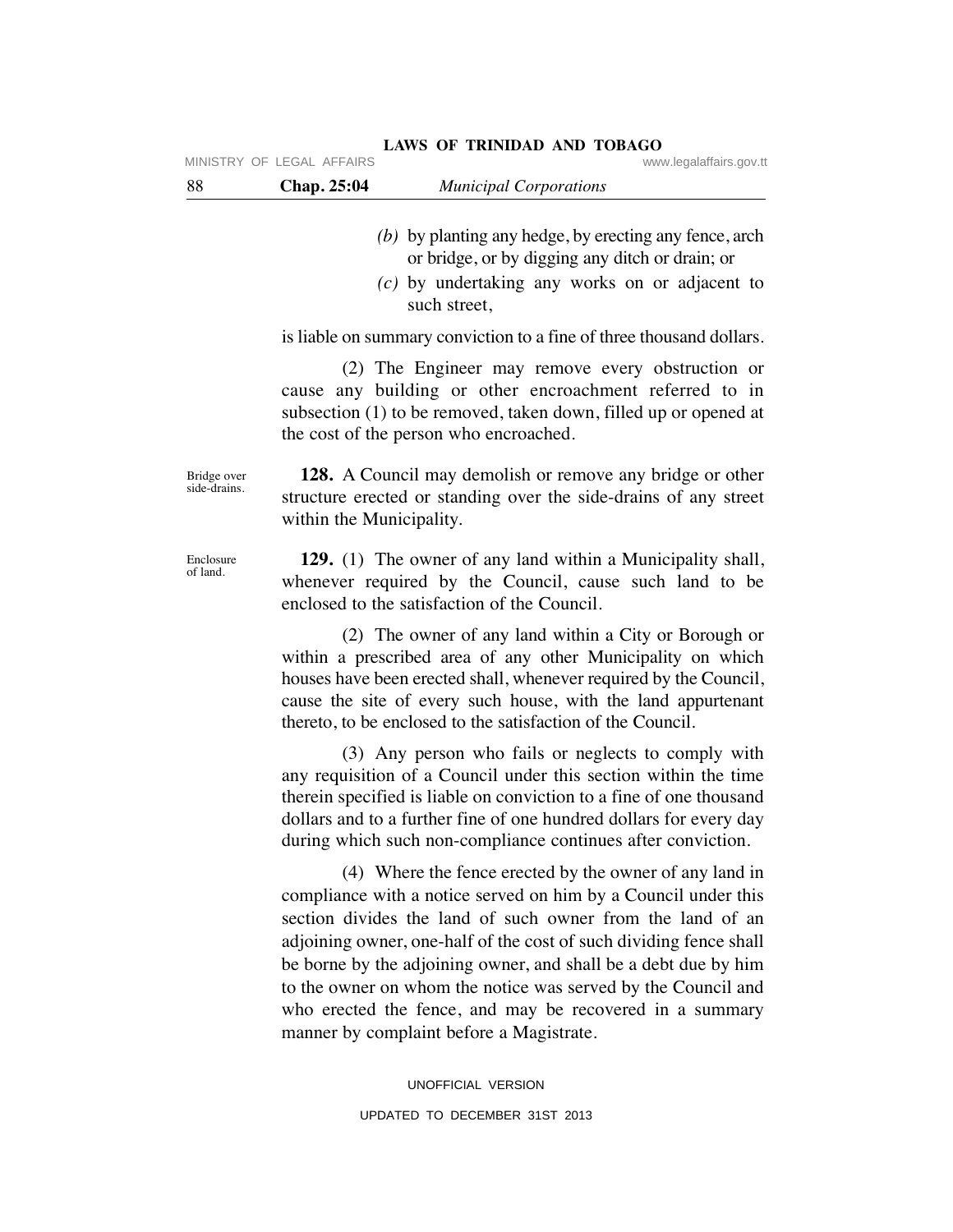| LAWS OF TRINIDAD AND TOBAGO   |             |                         |
|-------------------------------|-------------|-------------------------|
| MINISTRY OF LEGAL AFFAIRS     |             | www.legalaffairs.gov.tt |
| <b>Municipal Corporations</b> | Chap. 25:04 | 89                      |

 (5) Subject to the approval of the Minister, the Council of a Municipality other than a City or Borough may by resolution declare any area, district or place to be prescribed for the purpose of subsection (2).

**130.** (1) A Council may with the approval or under the Taking over direction of the Minister responsible for Highways take over any widening or existing street within the Municipality which is not repairable by the Council for the purpose of widening or effecting improvements to the drainage or surface of such street and for such purposes may also acquire compulsorily, in the manner provided by section 123 any land or building abutting on such street.

 (2) For the purpose of the expenses incurred by the Council in exercising the powers conferred by subsection (1), the Council may with the approval or under the direction of the Minister levy a rate within any part of the Municipality affected by such improvements to be called "The Streets Improvement Rate" in the same manner as is provided for the levying of a General Health Rate by section 171 of the Public Health Ordinance.

131. (1) A Council may authorise the erection of any Fountains, fountain, statue or monument in any street or public place within monuments. the Municipality.

 (2) The Council may maintain or remove any fountain, statue or monument erected under subsection (1) or erected in any street or public place within the Municipality before the commencement of this Act.

**132.** A Council may plant or maintain trees in any street or public Council may place vested in the Corporation and may cut down, trim, or remove any such trees, and may erect rails for the protection of any trees.

**133.** (1) Where any tree or bush overhangs a street within a *Overhanging* Municipality, the Engineer may serve a notice on the owner or occupier of the lands on which such tree or bush is standing, requiring the owner or occupier to remove the over-hanging portion of the tree or bush within a time specified in the notice.

## streets and other improvements effected by the

Council.

Ch. 12. No. 4.  $(1950 \text{ Ed.})$ .

statues and

plant, maintain or cut down trees in streets.

trees.

UNOFFICIAL VERSION UPDATED TO DECEMBER 31ST 2013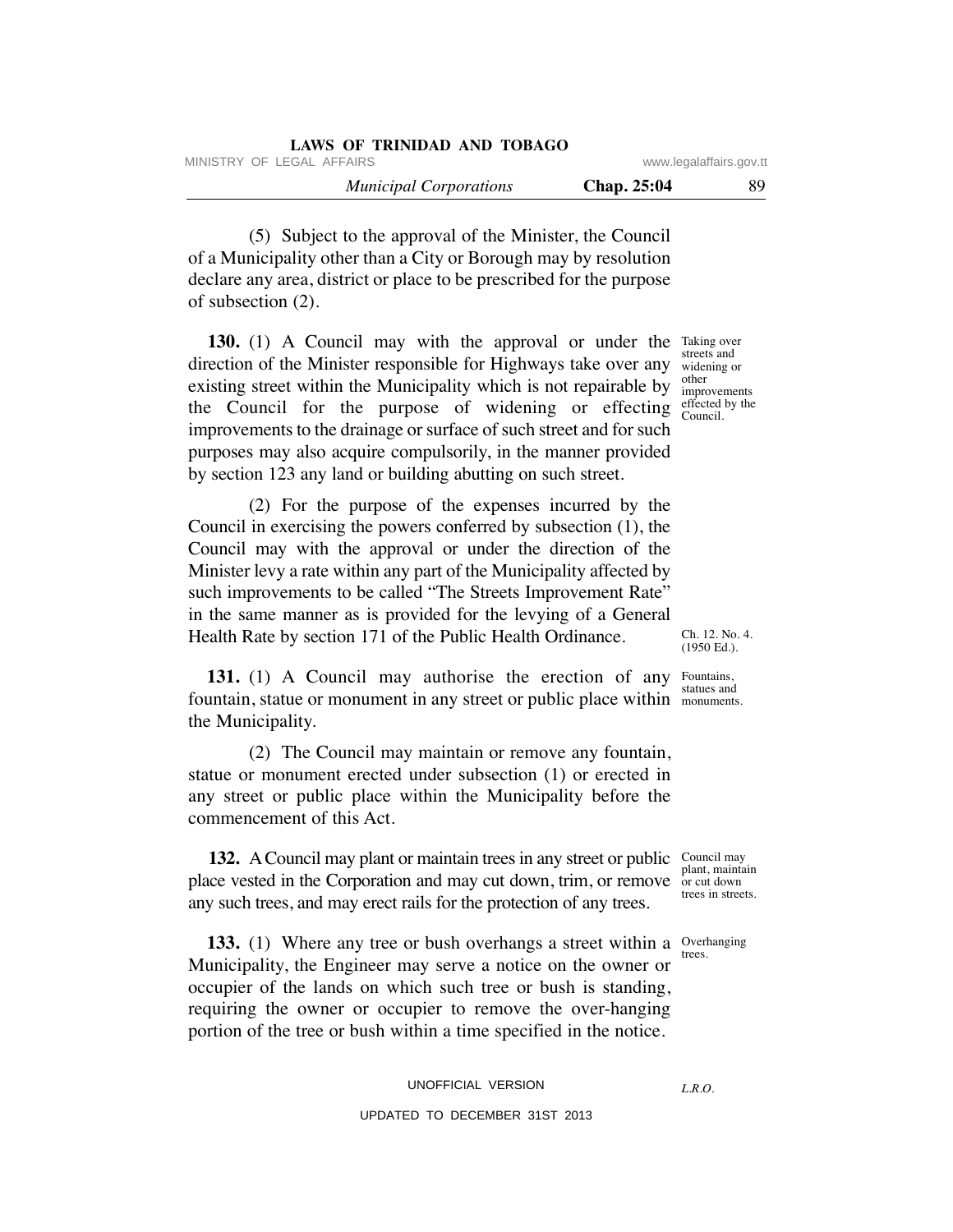MINISTRY OF LEGAL AFFAIRS **WARE ACCOMPTED MINISTRY** OF LEGAL AFFAIRS

 (2) Where any tree standing on lands abutting on a street within a Municipality is in the opinion of the Engineer dangerous to persons passing along the street, he may serve a notice on the

owner or occupier of the lands on which the tree is standing, requiring the owner or occupier to cut down or trim the tree within a time specified in the notice.

 (3) Where an owner or occupier fails to comply with a notice served upon him under this section within the time therein specified, the Council or any person authorised by it in writing may cause the tree or bush to be cut down or trimmed, and, for that purpose if necessary, may enter into and upon the lands whereon such tree or bush is standing; and the expenses incurred by the Council in cutting down or trimming and removing such tree or bush may be recovered summarily from the owner or occupier on whom the notice was served.

Bye-laws dealing with the use of streets. Ch. 48:01. Ch. 48:50.

 **134.** (1) Subject to the provisions of the Highways Act and to section 110 of the Motor Vehicle and Road Traffic Act, a Council may make Bye-laws for all or any of the following purposes, that is to say:

- *(a)* for declaring and limiting the use by the public of any street within the Municipality both or either as to the time of such public use or as to the character of the traffic on such street.
- *(b)* for the control, management, construction and repair of streets within the Municipality and for the prevention and removal of any obstruction or projection thereon and for the prevention of the use of streets other than as a means of passage;
- *(c)* for prohibiting the use upon any street within the Municipality of any vehicle and for regulating and declaring the manner in and the conditions under which the same may be used or driven over a street;
- *(d)* generally for the purpose of carrying out the provisions of this Part and for providing for the manner in which and the persons from whom the expenses of carrying out the provisions of such Bye-laws are to be recovered.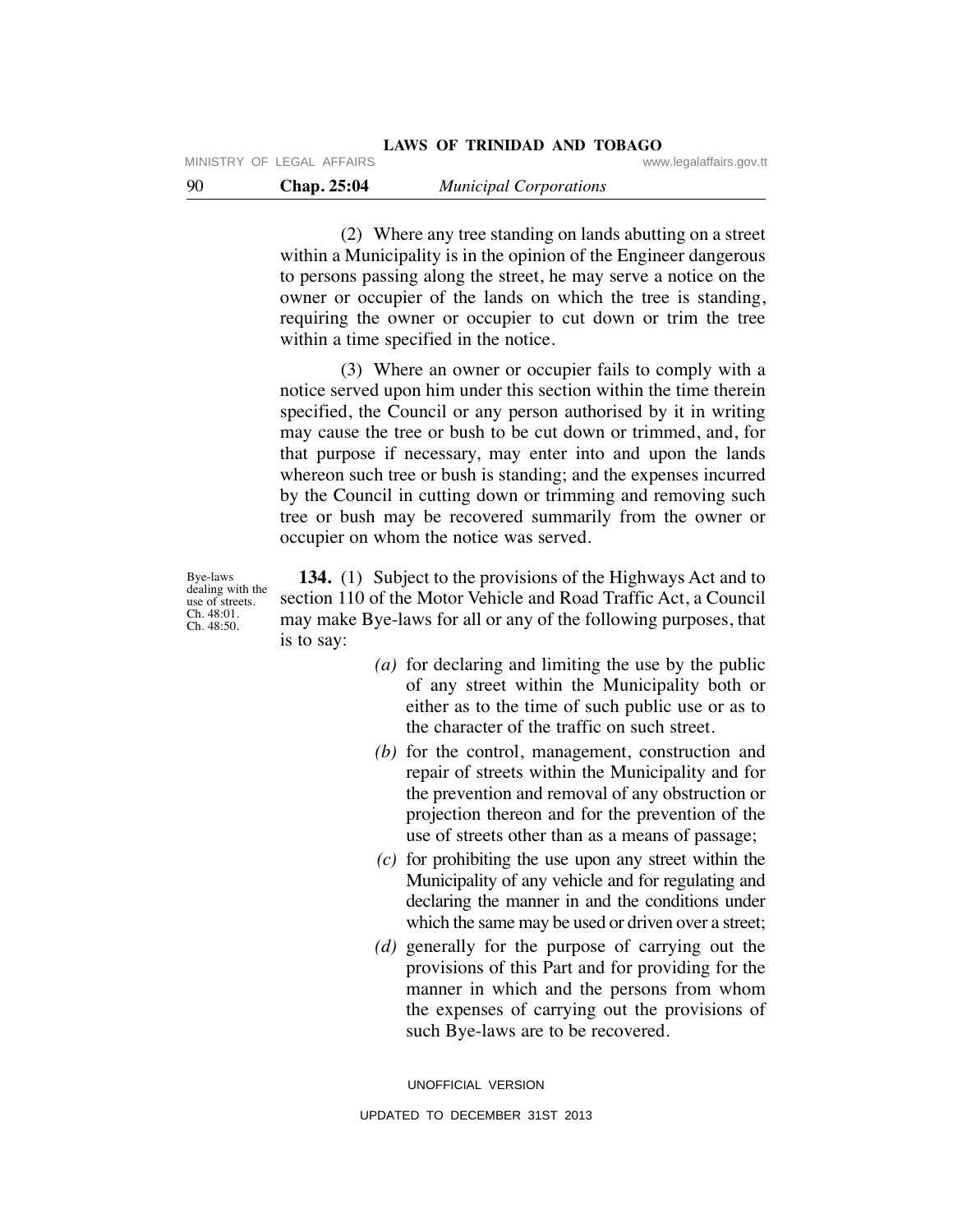| LAWS OF TRINIDAD AND TOBAGO   |                         |    |
|-------------------------------|-------------------------|----|
| MINISTRY OF LEGAL AFFAIRS     | www.legalaffairs.gov.tt |    |
| <b>Municipal Corporations</b> | <b>Chap.</b> 25:04      | 91 |

 (2) There may be imposed in respect of any breach of any such Bye-laws a penalty not exceeding one thousand dollars or, in case of a continuing offence, a penalty not exceeding one hundred dollars for each day during which such offence continues after conviction thereof.

 (3) Bye-laws made under this section shall be subject to negative resolution of Parliament.

135. Any constable or any other person authorised by a Seizing animal Council may seize, detain, remove and impound any animal or *streets*. vehicle being used upon any street within the Municipality in contravention of this Part or any Bye-laws made hereunder.

136. A Council may provide and maintain sanitary Sanitary conveniences in any street or public place vested in the Corporation and may make reasonable charges for the use of any sanitary convenience other than a urinal so provided.

**137.** A Council may make Bye-laws with respect to the Bye-laws management of sanitary conveniences provided under section 136 sanitary and for the proper conduct of persons using such conveniences.

**138.** A Council shall name or rename streets for which it is the Naming of Local Highway Authority and number or renumber all premises, streets and including vacant lots, within the Municipality.

**139.** The Council shall cause street-name signs to be placed Streets names, and maintained at appropriate locations throughout the all outlets to be Municipality and shall cause relevant number plates to be affixed to all premises.

140. (1) A Council shall, as soon as possible after naming or Publication of renaming any street or numbering or renumbering any premises, resolution cause to be published in the *Gazette* and in at least one daily naming or newspaper circulating in the Municipality, notice of the resolution relating to the naming of such street, and the number of such premises, and shall cause one sealed copy of every such resolution to be deposited in the offices of the Registrar of the Supreme Court, the Minister and its Chief Executive Officer.

> UNOFFICIAL VERSION UPDATED TO DECEMBER 31ST 2013

*L.R.O.* 

streets.

conveniences.

sanitary conveniences.

numbering of houses.

and buildings displayed.

relating to numbering.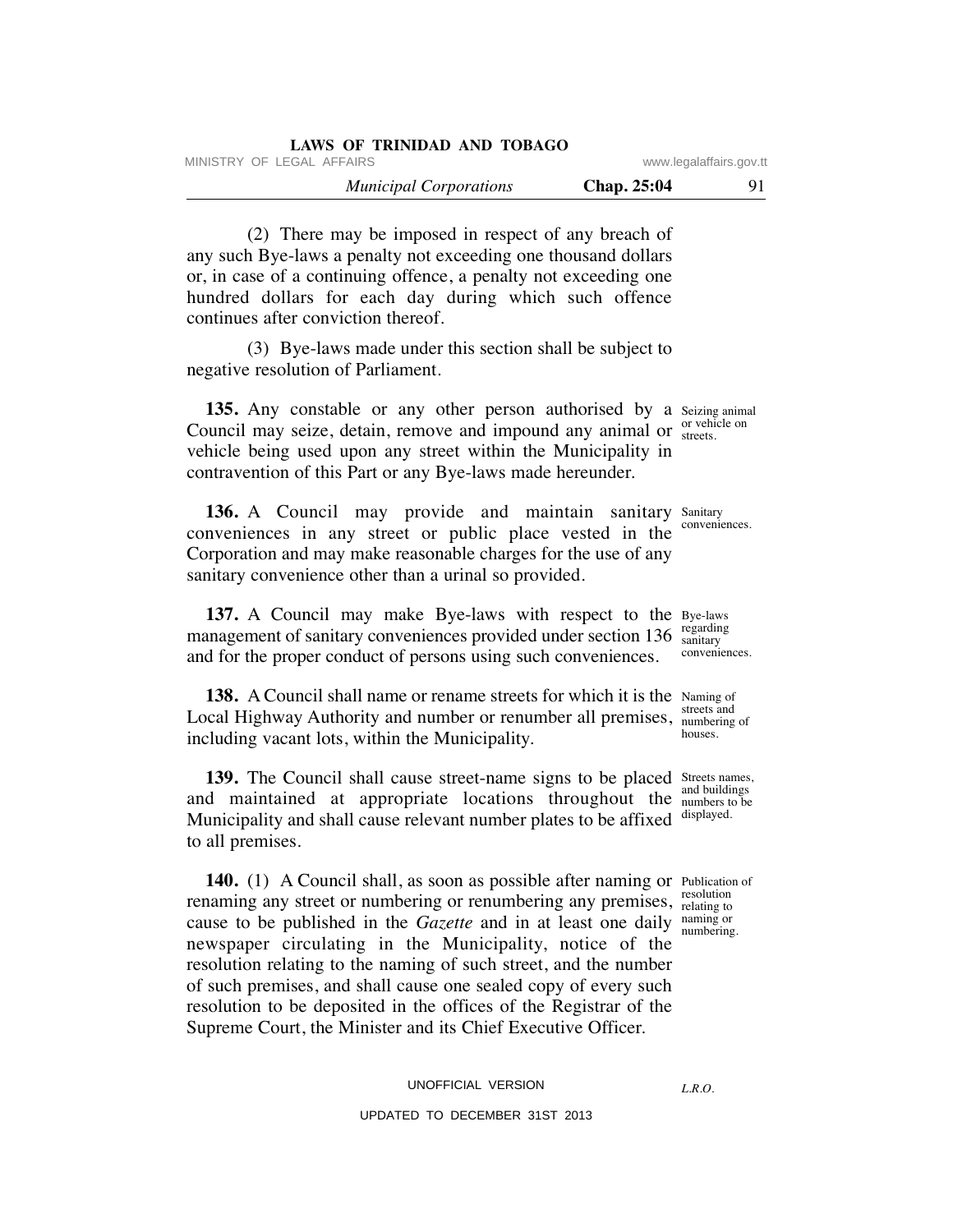MINISTRY OF LEGAL AFFAIRS **WARE ACCOMPTED MINISTRY** OF LEGAL AFFAIRS

 (2) In any Court of law and for all purposes, the production of any one of such sealed copies or of a copy of the *Gazette* containing the notice of such resolution shall be conclusive evidence that the name or number of any street, or premises was altered as specified in such resolution and the several premises therein mentioned shall be entered in the House Rate Book by the numbers and names specified in the resolution as the proper numbers and names by which to identify the same after the naming, renaming, numbering or renumbering, as the case may be.

Penalty for removing or defacing number or nameplates.

Application to erect poles.

 **141.** (1) Every person who destroys, pulls down or defaces any number plate or any street nameplate put up by the Council or puts up any number plate or street nameplate put up by the Council is liable to a fine of five hundred dollars.

 (2) The Council may remove any such number plate or nameplate substituted for the one put up by it.

**142.** (1) Where any person authorised by any written law to erect any posts or poles on any street vested in or under the control of a Corporation intends to erect any posts or poles in any such street, such person shall make application in writing to the Council stating the circumstances which require the erection of the posts or poles, the purpose for which they are intended and specifying the name of the street and the particular part thereof in which the posts or poles are to be erected and the day on which the work is proposed to be commenced not being less than fourteen days from the date of the application.

 (2) A person referred to in subsection (1) shall not erect any post or pole except with the written consent of the Council and every post or pole shall be erected at such particular part or place in the street as the Engineer may approve.

 (3) Where consent is refused or withheld, an appeal shall lie within ten days of the refusal to the Chief Technical Officer (Works) and a copy of the appeal shall be delivered to the Corporation.

 (4) The Chief Technical Officer (Works) may make such order in the matter as to him may seem just, and his decision shall be final and binding on all parties.

UNOFFICIAL VERSION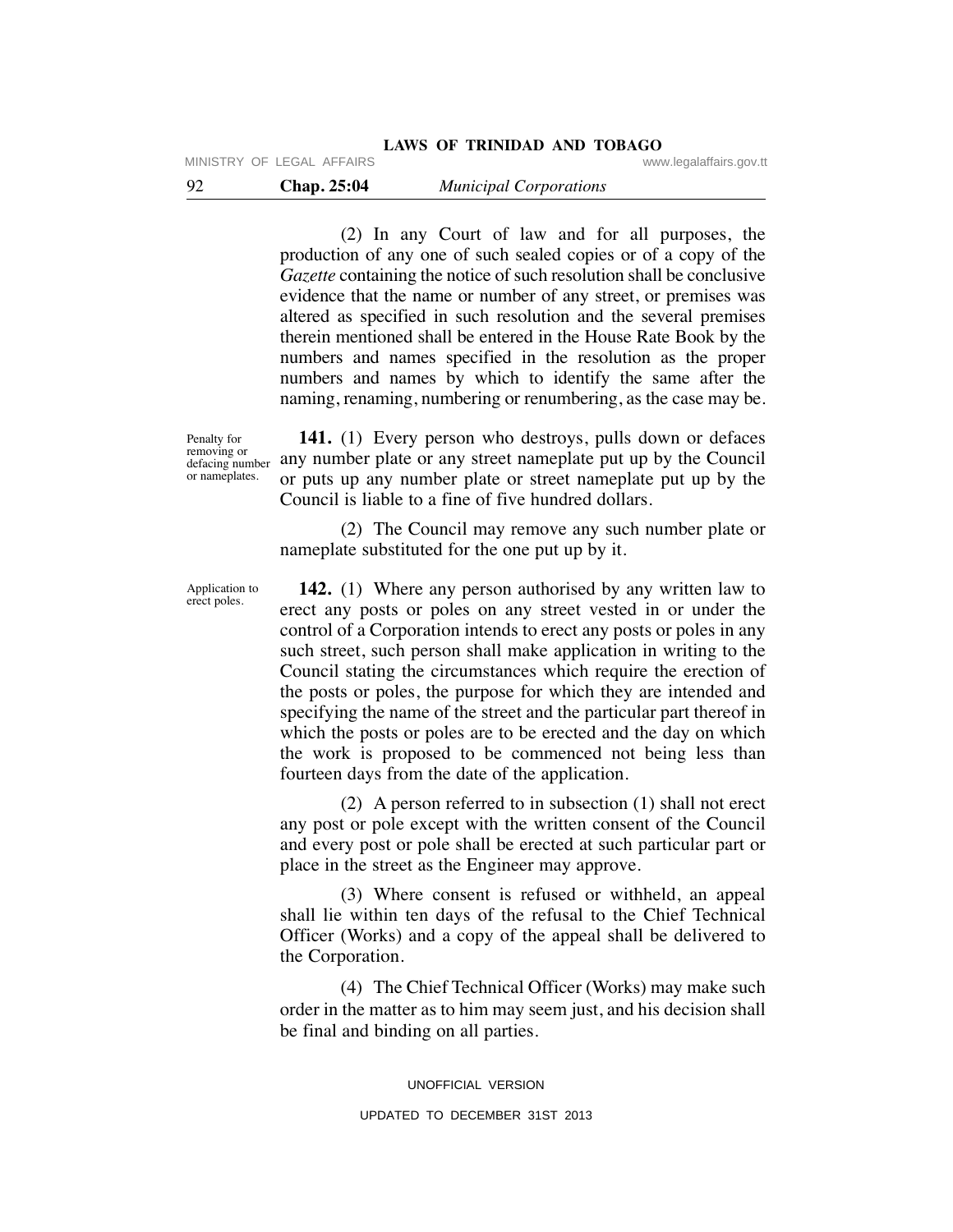| LAWS OF IKINIDAD AND TODAGO<br>MINISTRY OF LEGAL AFFAIRS |             | www.legalaffairs.gov.tt |
|----------------------------------------------------------|-------------|-------------------------|
| <b>Municipal Corporations</b>                            | Chap. 25:04 | $Q_3$                   |
|                                                          |             |                         |

143. A person who erects any post or pole in any street in a Erecting pole Municipality: without previous consent of Council.

**LAWS OF TRINIDAD AND TOBAGO**

- *(a)* without the prior consent of the Council;
- *(b)* in any place in such street not approved by the Engineer,

is liable on summary conviction to a fine of one thousand dollars, and to a further fine of one hundred dollars for each day during which any such post or pole is left standing after conviction.

**144.** (1) Where, in the opinion of a Council, it is necessary or Council may expedient in the public interest or for any purpose that any post of poles. or pole erected in any street in the Municipality should be removed from its location, the Council may give notice to that effect to the person by whom such post or pole was erected.

 (2) Notice under subsection (1) may require that such post or pole be removed within a fixed time specified in the notice, not being less than seven days from the day of the service of the notice.

 (3) A person who fails to comply with a notice is liable on conviction to a fine of five hundred dollars and to a further fine of fifty dollars for each day after conviction that the post or pole so required to be removed remains standing.

**145.** A person who impedes the free flow of water in—

- *(a)* any ditch, drain or water course in or adjoining any street within a Municipality;
- *(b)* any ditch, drain or water course on any land into or through which water from any such street flows or any ditch, drain or water course under any such street,

is guilty of an offence and liable to a fine of one thousand dollars and to a further fine of one hundred dollars for each day the offence continues after conviction.

**146.** (1) Where any footway in a Municipality is not in the Council may opinion of the Council properly paved the Council may pave the footway. footway with such materials and in such manner as it thinks fit

pave or repave

UNOFFICIAL VERSION

*L.R.O.* 

UPDATED TO DECEMBER 31ST 2013

Obstruction of drains.

order removal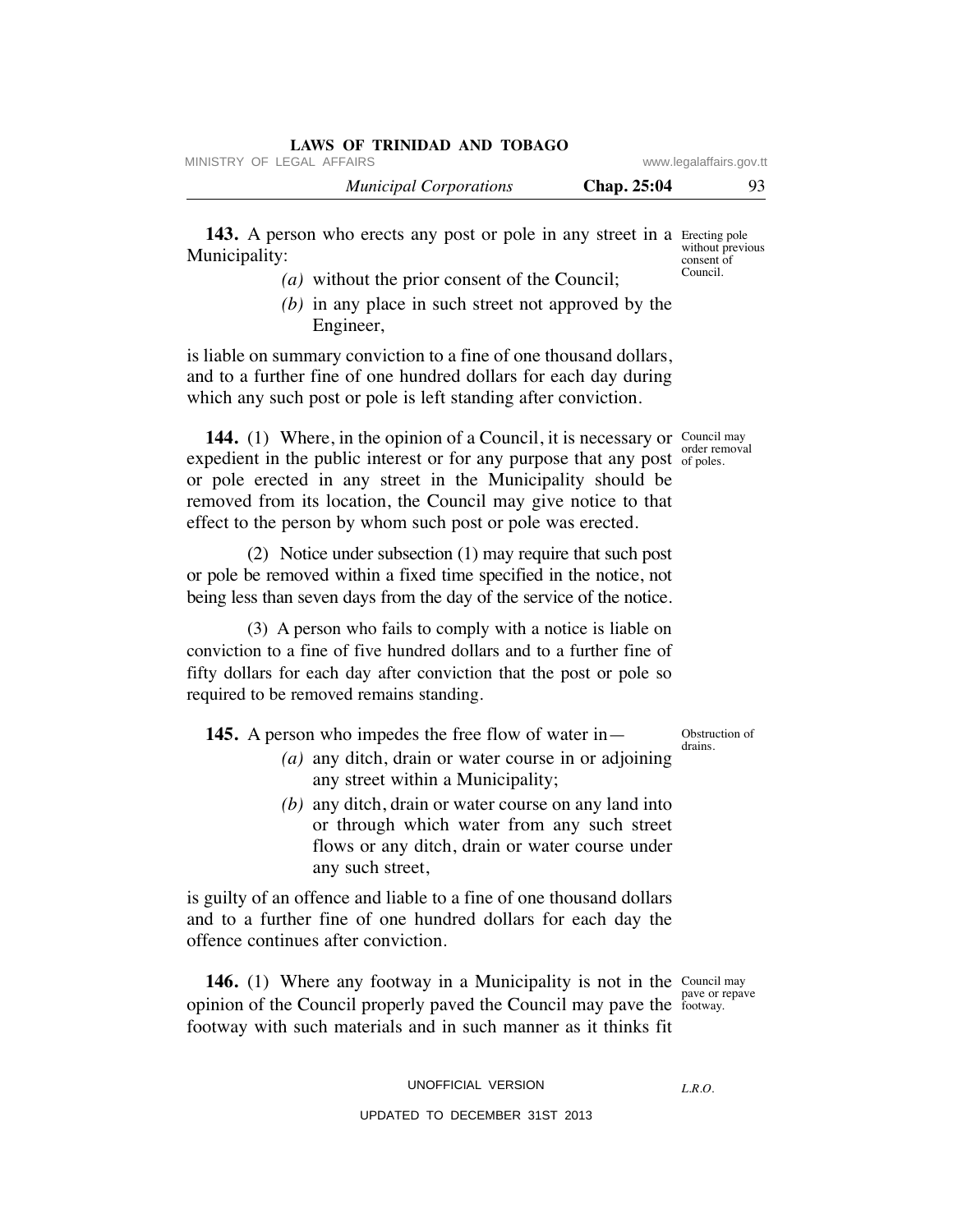MINISTRY OF LEGAL AFFAIRS **WARE ACCOMPTED MINISTRY** OF LEGAL AFFAIRS

and one-half of the expenses incurred by the Council in executing such paving or repaving work shall be paid by the owners of the premises abutting on such footway according to the frontage of their respective premises and in such proportion as shall be settled by the Engineer and approved by the Council.

 (2) Where an owner of premises abutting on the footway fails to pay his apportioned share of the expenses the unpaid expenses shall be a charge on his premises.

 (3) Once a footway has been paved under this section, the owner or occupier of the premises abutting on such footway shall not be again chargeable with any other repavement thereof.

Engineer to notify owner of intention to pave.

 **147.** (1) Before commencing any work under section 146, the Engineer shall, by notice addressed to the respective owners or occupiers of the premises abutting on a footway which the Council intends to pave, notify them of the Council's intention.

 (2) The Engineer shall prepare an estimate of the cost of the paving and such estimate shall be kept in his office open at all reasonable hours of the day, during the period specified in the notice referred to in subsection (1), for the inspection of all persons interested.

 (3) When the paving works contained in the estimate of the Engineer have been completed and the expenses thereof ascertained, the Engineer shall prepare a statement of the total cost of the paving work so completed, and shall make an apportionment of one-half of such expenses among the premises liable to be charged therewith under this Act.

 (4) The statement and apportionment shall be submitted to the Council for approval with or without modification or addition, and the statement and apportionment when so approved, shall be conclusive and binding on all parties and the sum appearing in the apportionment as payable by the owners of each of the premises mentioned as abutting on the footway included in such statement and apportionment shall be payable by each such owner in three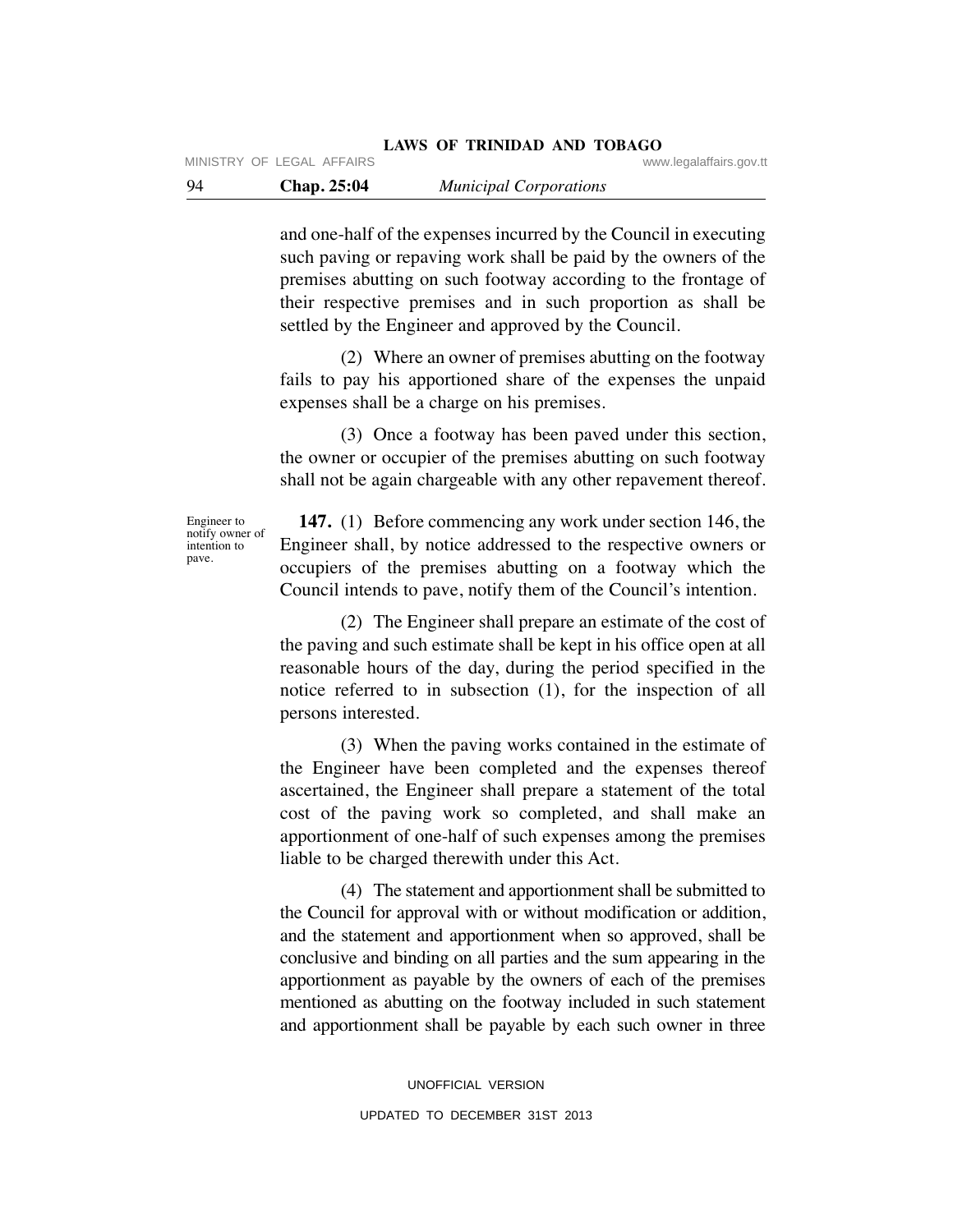| LAWS OF TRINIDAD AND TOBAGO   |                         |    |
|-------------------------------|-------------------------|----|
| MINISTRY OF LEGAL AFFAIRS     | www.legalaffairs.gov.tt |    |
| <b>Municipal Corporations</b> | <b>Chap. 25:04</b>      | 95 |

equal yearly instalments, the first of such instalment to be paid one year from the date of the service on such owner of the notice of such apportionment together with interest at a rate not exceeding ten per cent per annum until the whole apportioned sum is paid.

 (5) Any instalment together with interest thereon or any part thereof, may, without prejudice to the power of sale conferred by the Rates and Charges Recovery Act, be recovered Ch. 74:03. by action in any Court of competent jurisdiction from the present or any future owner or from any tenant or occupier for the time being of such premises.

 (6) Any tenant or occupier paying any such instalment and interest may deduct the amount so paid by him from the rent payable by him in respect of such premises or recover the same from the owner as money paid at the request of the owner.

 (7) The notice of apportionment to be served on the owner under this section shall be in the form set out in the Seventh Schedule.

148. Subject to the Land Acquisition Act, a Council, in order Power to alter to secure a regular line and satisfactory width and level for the footway in any street in a Municipality, may, after notice to the  $\frac{footway}{Ch}$  58.0 owner of the premises fronting, adjoining or abutting on such street, alter the line of the footway, cut down, reduce, or level up any portion thereof, widen or lessen such footway, and carry out such other operations as may be necessary or desirable for the improvement of the footway except that when any such other operations necessitate the removal of any wall or other structure on the premises of any such owner or cause any damage thereto, the Council shall make good and repair all damages caused by such operations.

149. Every person desirous of having an entrance for vehicles Crossings for across any footway so as to afford access to any land from a street respectively repairable by a Corporation shall give notice in writing of such desire to the council and, where the provision of such an entrance will not derogate from any condition or other requirement imposed under the Town and Country Planning Act with respect to development of Ch. 35:01.

line of and widen or lessen Ch. 58:01.

Seventh Schedule.

footways.

*L.R.O.*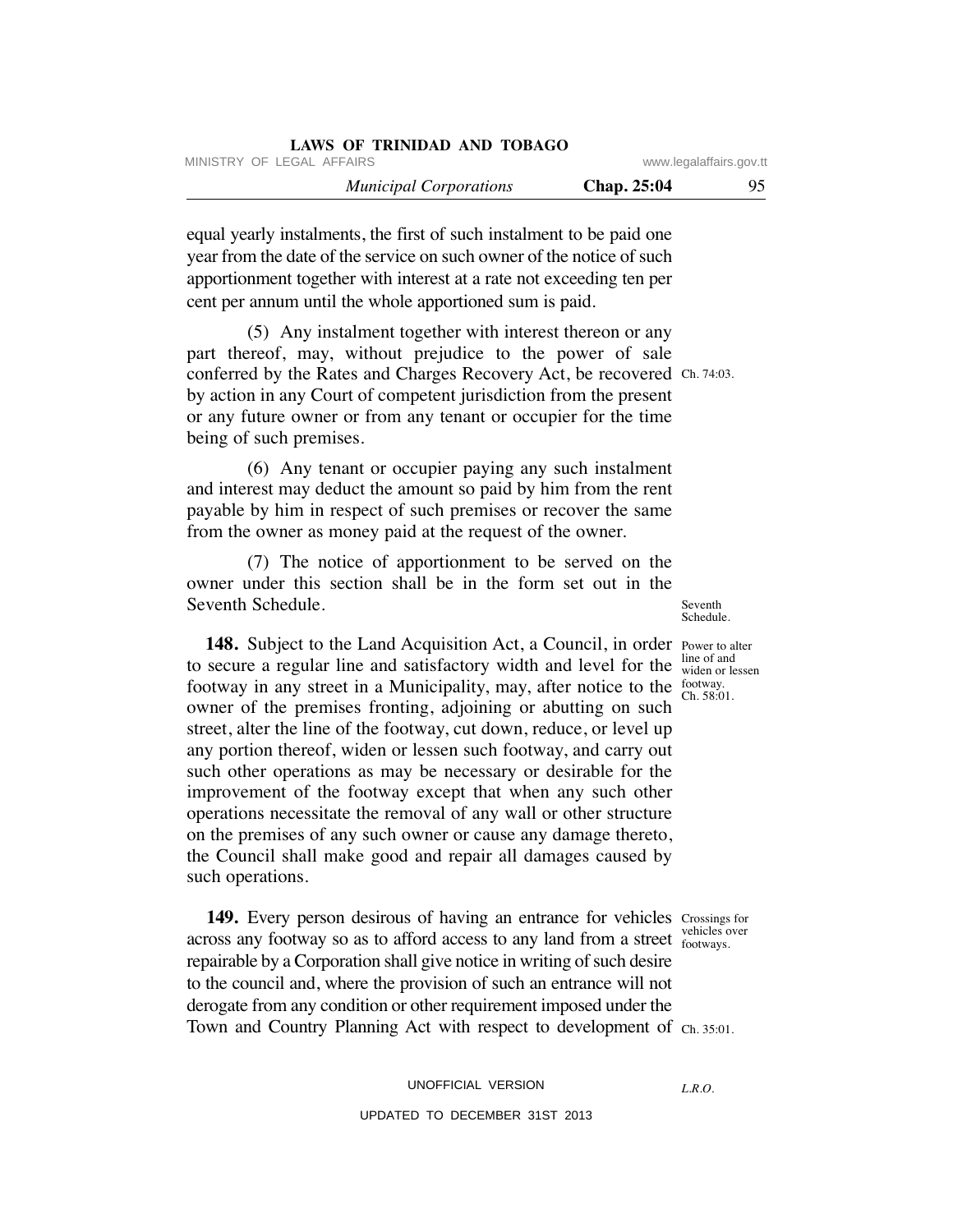| 96                           | Chap. 25:04                      | <b>Municipal Corporations</b>                                                                                                                                                                                                                                                                                                                                                                                                                                                                                                                                                                                                                                                                      |
|------------------------------|----------------------------------|----------------------------------------------------------------------------------------------------------------------------------------------------------------------------------------------------------------------------------------------------------------------------------------------------------------------------------------------------------------------------------------------------------------------------------------------------------------------------------------------------------------------------------------------------------------------------------------------------------------------------------------------------------------------------------------------------|
| Ch. 48:01.                   |                                  | such land, and the Council is satisfied of the necessity of such an<br>entrance, and the person deposits with the Council the estimated<br>cost of the work, the Council shall in accordance with section 66(7)<br>of the Highways Act provide such entrance.                                                                                                                                                                                                                                                                                                                                                                                                                                      |
| Certain signs<br>prohibited. |                                  | <b>150.</b> (1) No person may display on, or along any building within<br>a Municipality any sign except at the height of not less than three<br>metres from the footway abutting the building, and in such a manner<br>that the sign does not project more than thirty centimetres over such<br>footway measured at right-angles to the front wall of the building.                                                                                                                                                                                                                                                                                                                               |
|                              |                                  | (2) No person may display on, or along the balcony,<br>verandah, hood or roof of any building within a Municipality any<br>sign except under a licence from the Council.                                                                                                                                                                                                                                                                                                                                                                                                                                                                                                                           |
| Ch. 35:01.<br>Ch. 82:03.     | sign upon expiry of the licence. | (3) In granting a licence under this section, the Council<br>may, subject to any Regulations made under section 21 of the<br>Town and Country Planning Act and to any relevant standard<br>under the Standards Act prescribe the dimensions and location of<br>any sign and the measures to be taken by the licensee for<br>maintaining the sign in good order and condition and securely<br>fixed, and appropriate arrangements for ensuring removal of the                                                                                                                                                                                                                                       |
| When licence to<br>be void.  |                                  | 151. A licence granted by a Council under section 150 to<br>display a sign shall become void if—<br>(a) any addition is made to any sign other than in<br>accordance with the direction of the Engineer<br>for the purpose of making it more secure;<br>$(b)$ any change is made in the sign;<br>$(c)$ the sign or any part thereof falls either through<br>accident, decay or any other cause;<br>$(d)$ any addition or alteration is made to the building<br>on, over or to which any sign is placed or<br>attached, if such addition or alteration involves<br>the disturbance of the sign; or<br>$(e)$ the building over, on or to which the sign is<br>placed or attached becomes unoccupied. |
|                              |                                  | UNOFFICIAL VERSION                                                                                                                                                                                                                                                                                                                                                                                                                                                                                                                                                                                                                                                                                 |

LAWS OF TRINIDAD AND TOBAGO **WWW.legalaffairs.gov.tt** MINISTRY OF LEGAL AFFAIRS

UPDATED TO DECEMBER 31ST 2013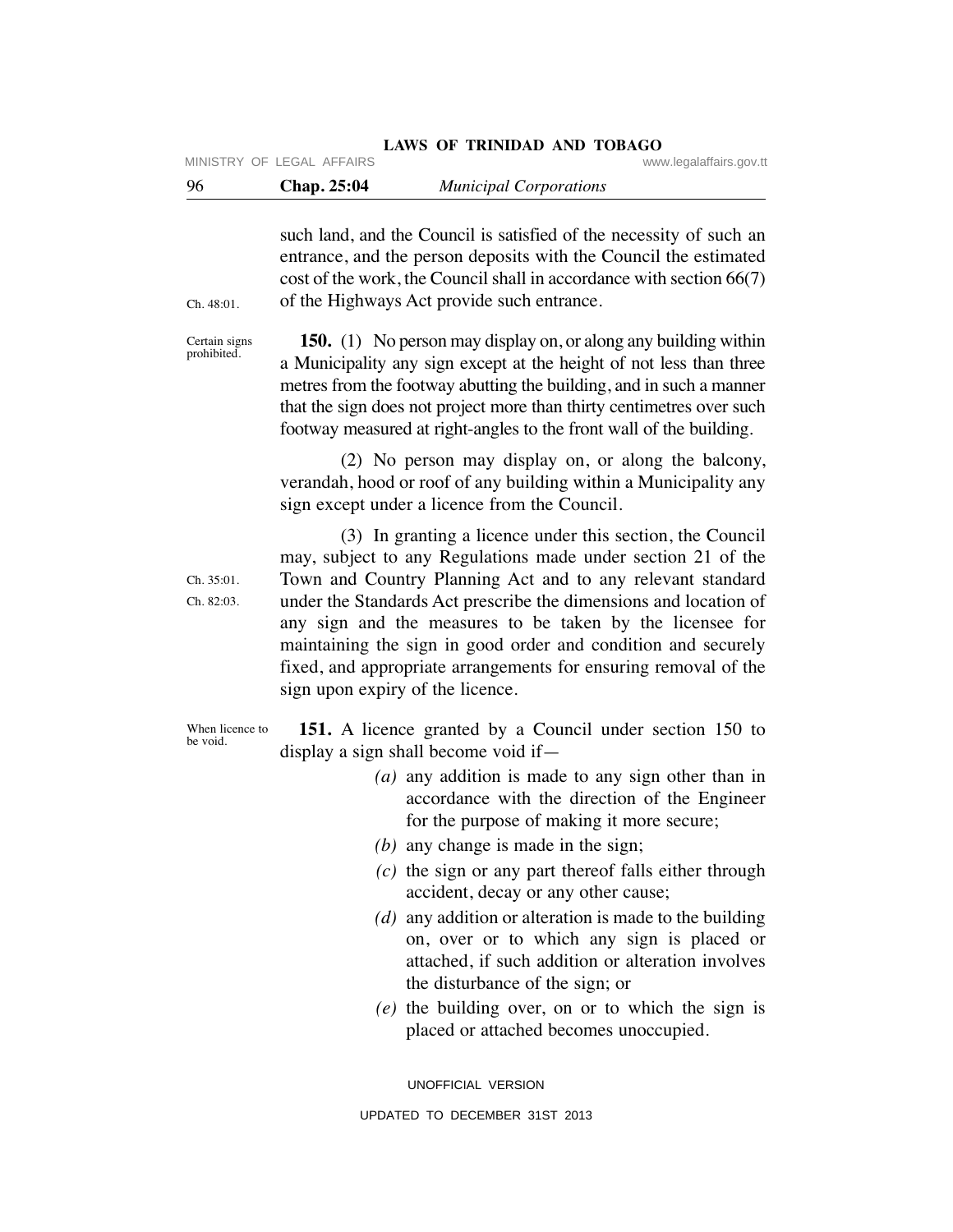| LAWS OF TRINIDAD AND TOBAGO   |                         |     |
|-------------------------------|-------------------------|-----|
| MINISTRY OF LEGAL AFFAIRS     | www.legalaffairs.gov.tt |     |
| <b>Municipal Corporations</b> | Chap. 25:04             | 97. |

152. No person may hang or allow to project over any Awnings. carriageway within a Municipality any blind, shade or awning.

153. (1) No person may hang or allow awnings to project Length of over any footway within a Municipality any blind, shade or awning at a height less than three metres from such footway or use any blind, shade or awning for purposes of advertisement. awnings.

 (2) Nothing in subsection (1) shall be construed as precluding any person in occupation of the building to which any blind, shade, or awning is hung or fixed from having his name and address or the name of his firm, and the name of the trade or business carried on in such premises, printed or painted on such blind, shade or awning, but such person shall observe any restrictions or limitations as to number, size, location and lettering of signs contained in any applicable Regulations made under section 21 of the Town and Country Planning Act.

**154.** (1) No person may write, paint, stencil or otherwise No mark or cause to be written, painted, stencilled or otherwise advertisement marked any advertisement or other matter or thing on any street within a Municipality.

 (2) Subsection (1) does not apply to any person while discharging a duty imposed on him by any written law.

**155.** No person may fix or expose any merchandise in such a Hanging goods manner that it projects or hangs over any part of a street within a Municipality. over footways.

**156.** (1) Where any sign, blind, shade or awning is displayed, Signs, awnings, erected or retained contrary to the provisions of section 150, 152 or  $\frac{\text{etc., contrary to}}{\text{the Act may be}}$ 153 or after the licence for the display, erection, maintenance or retention thereof has expired or become void, the Council may cause the sign, blind, shade or awning to be removed and taken away after giving twenty-four hours notice in writing to the licensee or to the owner or occupier of the premises of its intention to do so, and the expenses incidental to such removal, if unpaid, shall be recovered in a summary manner as a fine in addition to the penalty incurred for contravening sections 150, 152 and 153. the Act may be removed.

# UNOFFICIAL VERSION UPDATED TO DECEMBER 31ST 2013

*L.R.O.* 

Ch. 35:01.

on footways.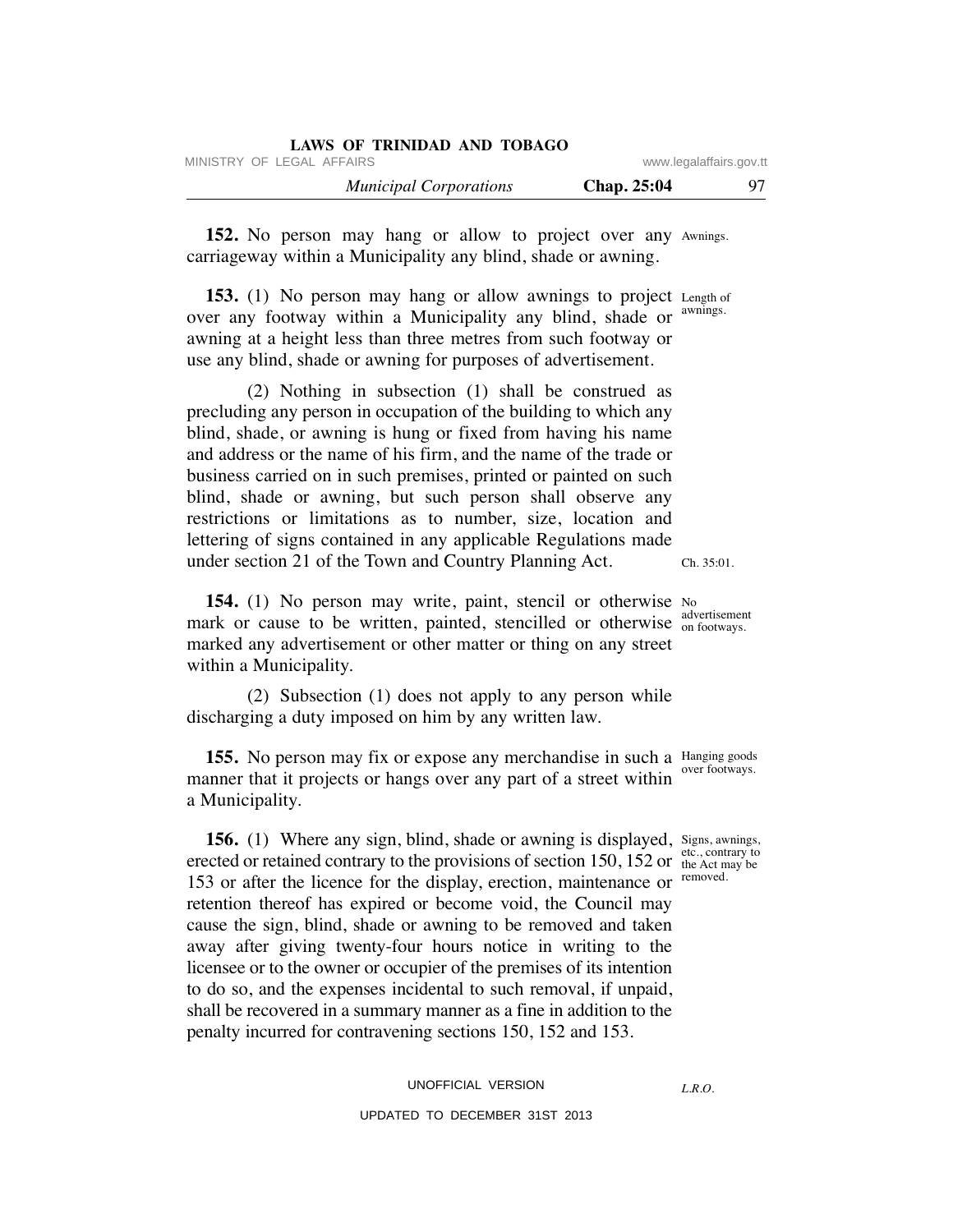(2) The expenses incidental to the removal of any matter mentioned in section 154 from any street shall be recovered in a summary manner as a fine in addition to the penalty incurred for contravening the provisions of that section.

 (3) Subject to any condition imposed by a Council upon the granting of a licence under section 150, for the purpose of subsection  $(1)$ —

- *(a)* a sign displayed in a street or other public place within a Municipality after the licence issued in connection therewith has expired or become void is deemed to be retained by the licensee;
- *(b)* a sign displayed elsewhere than in a street or other public place within the Municipality after the licence issued in connection therewith has expired or become void is deemed to be retained by the occupier of the relevant premises; but where the premises are vacant, the sign is deemed to be retained by the owner of the premises.

 **157.** A person who contravenes any of sections 150 or 152 to 155 is liable on conviction to a fine of five hundred dollars, and to a further fine of fifty dollars for every day during which the offence continues after conviction.

 **158.** (1) Every addition to or alteration of any building within a Municipality, and any other work made or done for any purpose in or upon any such building, shall, so far as regards such alterations or additions, or such other work, be subject to the provisions of the Town and Country Planning Act, to the provisions of this Part and of the Building Regulations and of any other written law applicable to such Municipality.

 (2) A person who without the required consent makes such alterations to a building with the result that the building is not in conformity with the requirements of the Town and Country Planning Act or this Act or the Building Regulations is, in addition to any other liability he incurs, guilty of an offence and liable to a

> UNOFFICIAL VERSION UPDATED TO DECEMBER 31ST 2013

Penalty.

Additions to, and alterations of, buildings.

Ch. 35:01.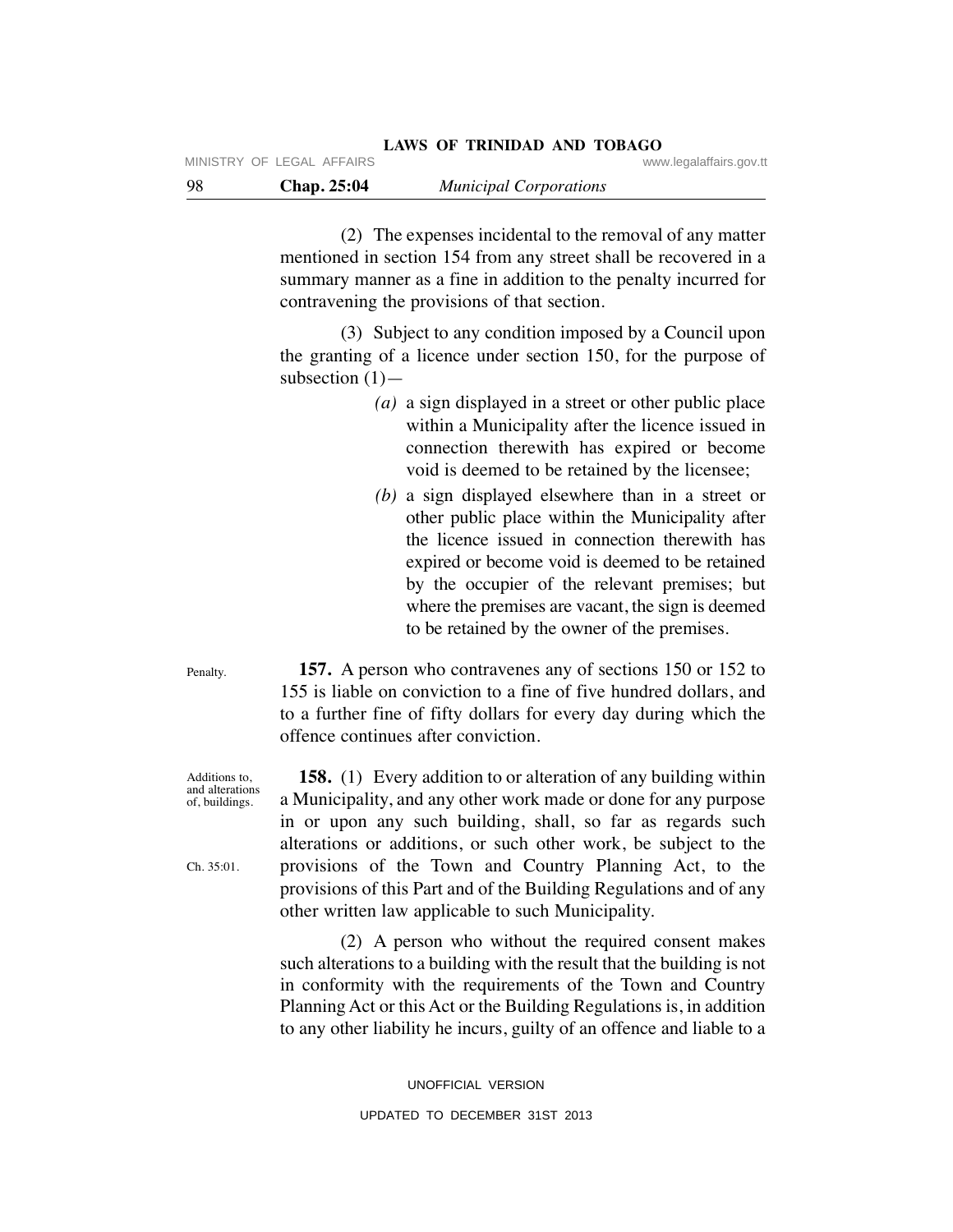| LAWS OF INHTIDAD ARD TODAGO   |                         |    |
|-------------------------------|-------------------------|----|
| MINISTRY OF LEGAL AFFAIRS     | www.legalaffairs.gov.tt |    |
| <b>Municipal Corporations</b> | Chap. 25:04             | 99 |

fine of one thousand five hundred dollars and to a further fine of one hundred and fifty dollars for each day that the offence continues after written notice thereof.

**LAWS OF TRINIDAD AND TOBAGO**

**159.** A new building shall not be constructed within a New building to Municipality otherwise than in accordance with the provision of  $\frac{\text{conform to}}{\text{Regularian}}$ the Town and Country Planning Act and the Building Regulations. Ch. 35:01.

**160.** (1) The written laws mentioned in the Eighth Schedule Continuation shall continue to have effect on the coming into operation of Building this Act and might be revoked or amended as provided in  $E_{\text{light}}^{\text{Regus}}$ subsection (2).

 (2) The Minister may by Regulations, revoke or otherwise amend the Eighth Schedule.

 (3) Regulations made under this section may provide for a fine of five thousand dollars for any breach thereof and may also provide a penalty of five hundred dollars for every day during which such breach continues after conviction.

**161.** (1) No person shall occupy or suffer to be occupied except Certificate of by caretakers not exceeding two in number any new building within Building with a Municipality unless the Engineer certifies in writing that the building complies in every respect with the provisions of this Part.

 (2) A person who contravenes the provisions of this section is guilty of an offence and liable to a fine of one thousand dollars and a further fine of one hundred dollars for each day during which such offence continues after due notice thereof from the Engineer.

**162.** (1) Where any person commences to do any work in Power of contravention of the provisions of this Act or of the Building  $\frac{L_{\text{total}}}{\text{order}}$ Regulations or of the Town and Country Planning Act or any discontinuance other written law, the Engineer may serve a written notice on the  $\frac{\text{operations}}{\text{Ch}}$ owner of the premises on which such work is being done, or on the builder, or on both such owner and builder specifying the contraventions and requiring him or them forthwith to cause such work to be discontinued.

Regulations.

of existing Regulations. Schedule.

Eighth Schedule.

Building Regulations.

Engineer to of building Ch. 35:01.

*L.R.O.* 

UPDATED TO DECEMBER 31ST 2013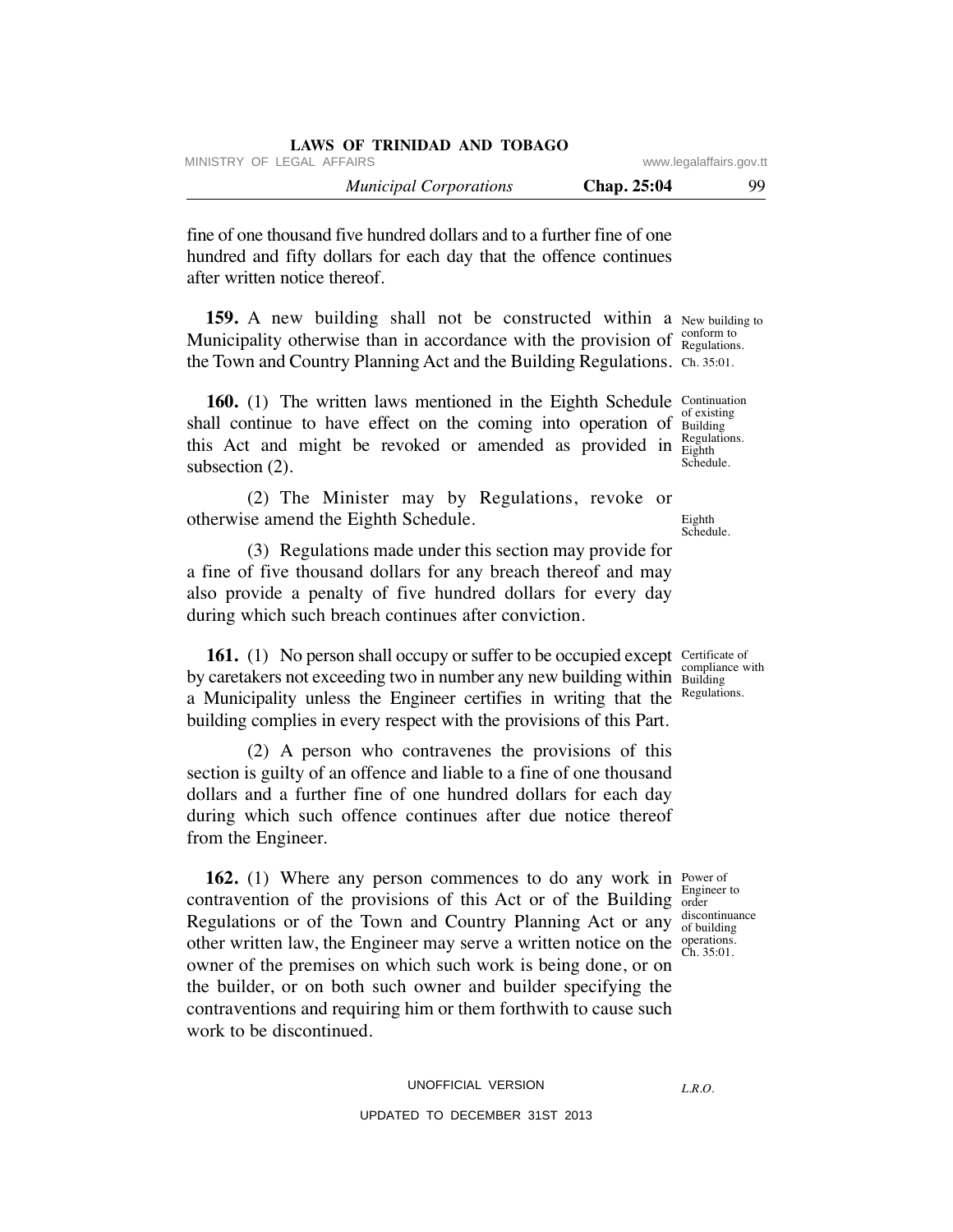(2) Every owner or builder who, after service of such notice upon him, continues or permits such work, is liable to a fine of one thousand dollars for every day during which he so continues or permits such work, as the case may be.

 (3) Where any owner or builder considers himself aggrieved by any such notice of the Engineer under this section, such person may, within seven days after the service of such notice, appeal to the Chief Technical Officer (Works) on the matters concerning the merits of the notice to discontinue or may within the same period appeal to the High Court on any issue of law.

 (4) The Chief Technical Officer (Works) shall give reasons for his decision and may in writing—

- *(a)* withdraw the notice to discontinue;
- *(b)* vary the notice to discontinue; or
- *(c)* dismiss the appeal.

 (5) On the hearing of the matter by the High Court, the Court may—

- *(a)* dismiss the appeal;
- *(b)* set aside the notice to discontinue; or
- *(c)* remit the matter to the Engineer to be dealt with according to law.

Council may remove or pull down works executed in contravention of Act or Regulations. Ch. 35:01.

 **163.** (1) Where any building or other structure is commenced or completed within a Municipality or any work is done in contravention of any of the provisions of this Part or of any Building Regulations of the Council or of the requirements of the Town and Country Planning Act or any other written law, the Council may serve on the owner or builder of the building, structure or work a written notice specifying the contraventions and requiring such owner and builder—

> *(a)* on or before a day to be specified in the notice, by a statement in writing, to show cause why such building or other structure or such work should not be removed, altered or pulled down; or

UNOFFICIAL VERSION UPDATED TO DECEMBER 31ST 2013

MINISTRY OF LEGAL AFFAIRS **WARE ACCOMPTED MINISTRY** OF LEGAL AFFAIRS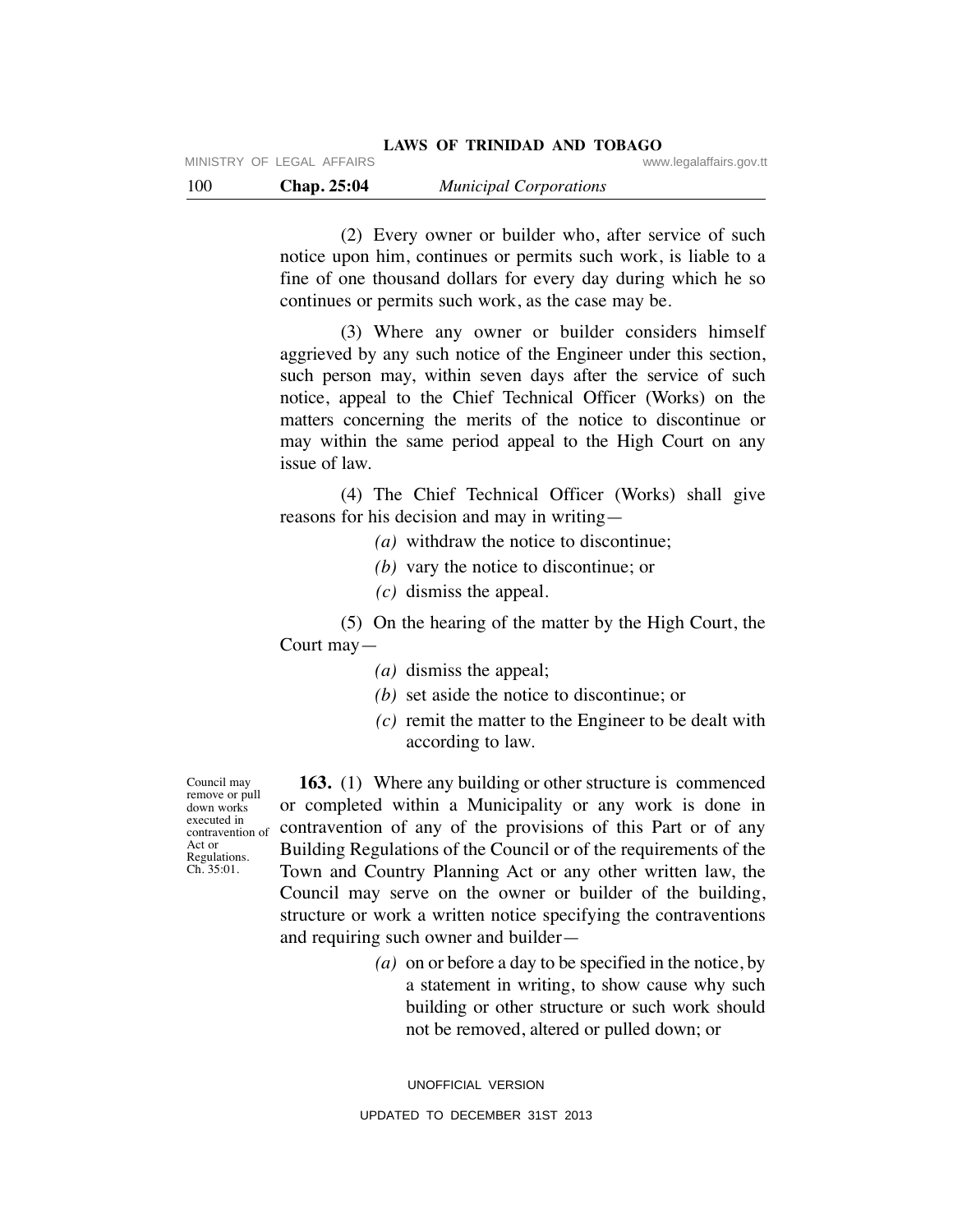| LAWS OF TRINIDAD AND TOBAGO   |                         |     |
|-------------------------------|-------------------------|-----|
| MINISTRY OF LEGAL AFFAIRS     | www.legalaffairs.gov.tt |     |
| <b>Municipal Corporations</b> | Chap. 25:04             | 101 |

 *(b)* on such day and at such time and place as shall be specified in the notice to attend personally or by an agent duly authorised in writing in that behalf before the Council and show sufficient cause why such building or structure should not be removed, altered or pulled down.

 (2) When an owner or builder upon whom a notice was served under subsection (1) fails to show sufficient cause why the building or other structure or work which is the subject of the notice should not be removed, altered, or pulled down, the Council may remove, alter or pull down the building or other structure or work.

 (3) Subject to section 182, the expenses incurred by the Council in removing, altering or pulling down a building or other structure or work under this section shall be a joint debt due to the Corporation by the owner and builder and, until payment, shall be a charge on the premises on which the building or other structure was commenced or completed, or the work executed.

 (4) The power conferred by this section is in addition Power conferred and without prejudice to any other remedy provided by this Part to be in addition or by any written law providing for the recovery of any penalties to any other for breach of any Building Regulations.

**164.** (1) No person may pull down or remove from its site No building to any building within any Municipality unless, not more than except after fourteen days and not less than two days before such removal, he notice to the gives notice in writing to the Chief Executive Officer of his intention to pull down or remove such building.

 (2) The notice to be given under this section shall be in the form set out as Form A in the Ninth Schedule.

by this section remedy.

be removed Corporation.

Form A. Ninth Schedule.

 (3) Any person who pulls down or removes any building from its site, and any owner of any such building who causes or permits any building to be removed from its site without having first given the notice prescribed by this section is liable to a fine of four thousand dollars.

## UNOFFICIAL VERSION UPDATED TO DECEMBER 31ST 2013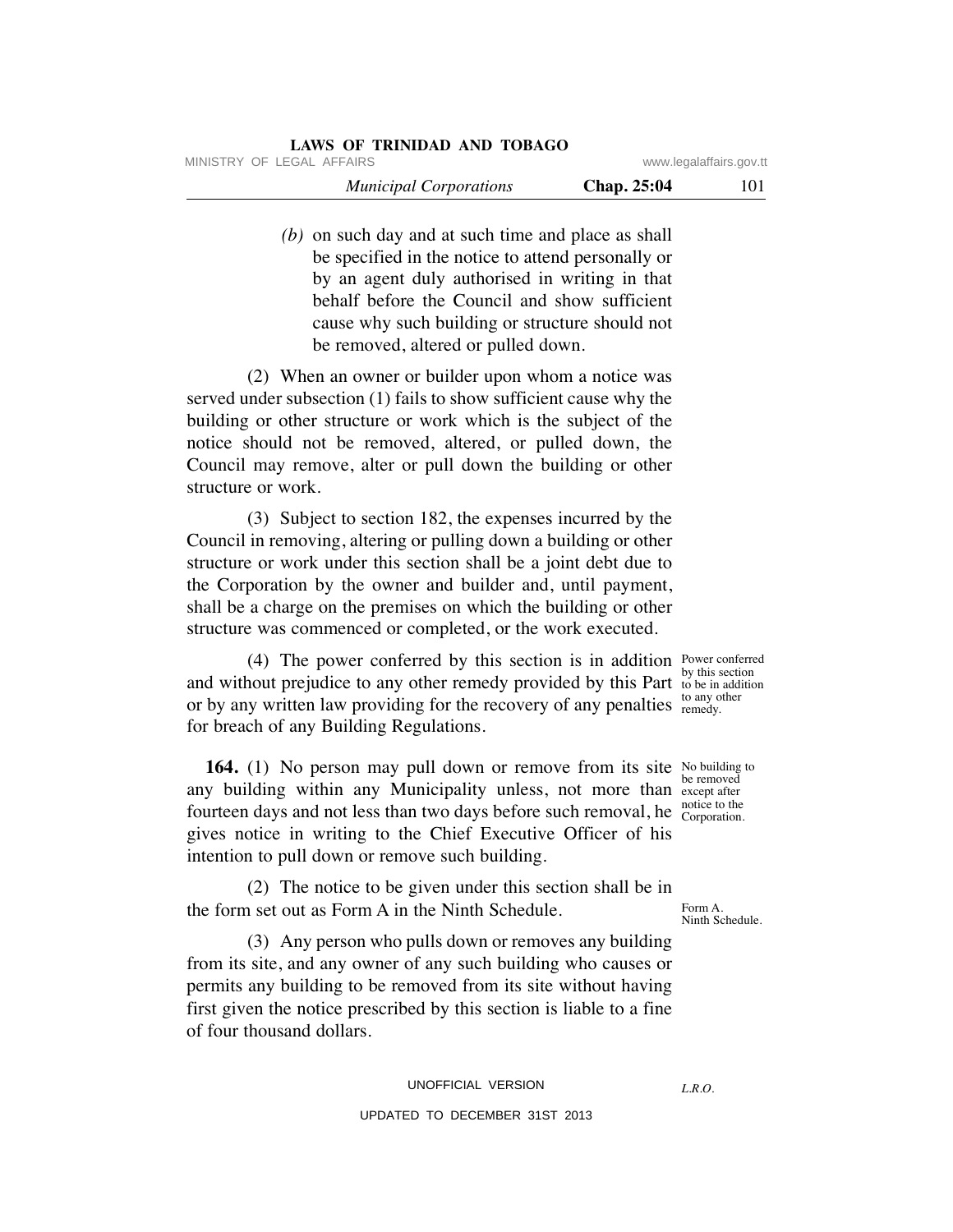## **LAWS OF TRINIDAD AND TOBAGO**

MINISTRY OF LEGAL AFFAIRS **WARE ACCOMPTED MINISTRY** OF LEGAL AFFAIRS

102 **Chap. 25:04** *Municipal Corporations*

 (4) Every such building pulled down or removed in contravention of this section shall, until the contrary is proved, be presumed to have been pulled down or removed by the owner thereof.

Owner of vacant land to notify Chief Executive Officer of removal of house therefrom.

Form B. Ninth Schedule.

 **165.** (1) The owner of land from which any building within a Municipality is pulled down or removed shall, within seven days after such pulling down or removal, notify the Chief Executive Officer thereof.

 (2) The notice to be given by such owner shall be in the form set out as Form B in the Ninth Schedule.

 (3) Every owner of land who fails to give such notice within the time prescribed by this section is liable to a fine of one thousand dollars.

 (4) This section and sections 163 and 164 do not apply to any Municipality not being a City or Borough except in any area defined by resolution of the Council and approved by the Minister.

Payments of rates before removal of house.

 **166.** (1) No person may remove any building within a Municipality from its site unless and until all rates and charges due to the Corporation in respect of the rateable hereditament of which such building forms part are paid.

 (2) Every person who contravenes the provisions of this section is liable to a fine of one thousand dollars.

 (3) Where a building referred to in subsection (1) is reerected on some other site, the Council shall in assessing the building for the current house rate year take into account the rates paid by the owner of such building before its removal from its original site.

Plans deposited to be of no effect if building is not commenced within two years.

 **167.** (1) A Council may by notice in writing to any person who has deposited plans or sections of any buildings or other structures pursuant to this Part or to any Building Regulations declare the deposit of such plans or sections to be of no effect if the work to which the plans or sections relate is not commenced within two years from the date of deposit of such plans or sections and actively carried out thereafter.

UNOFFICIAL VERSION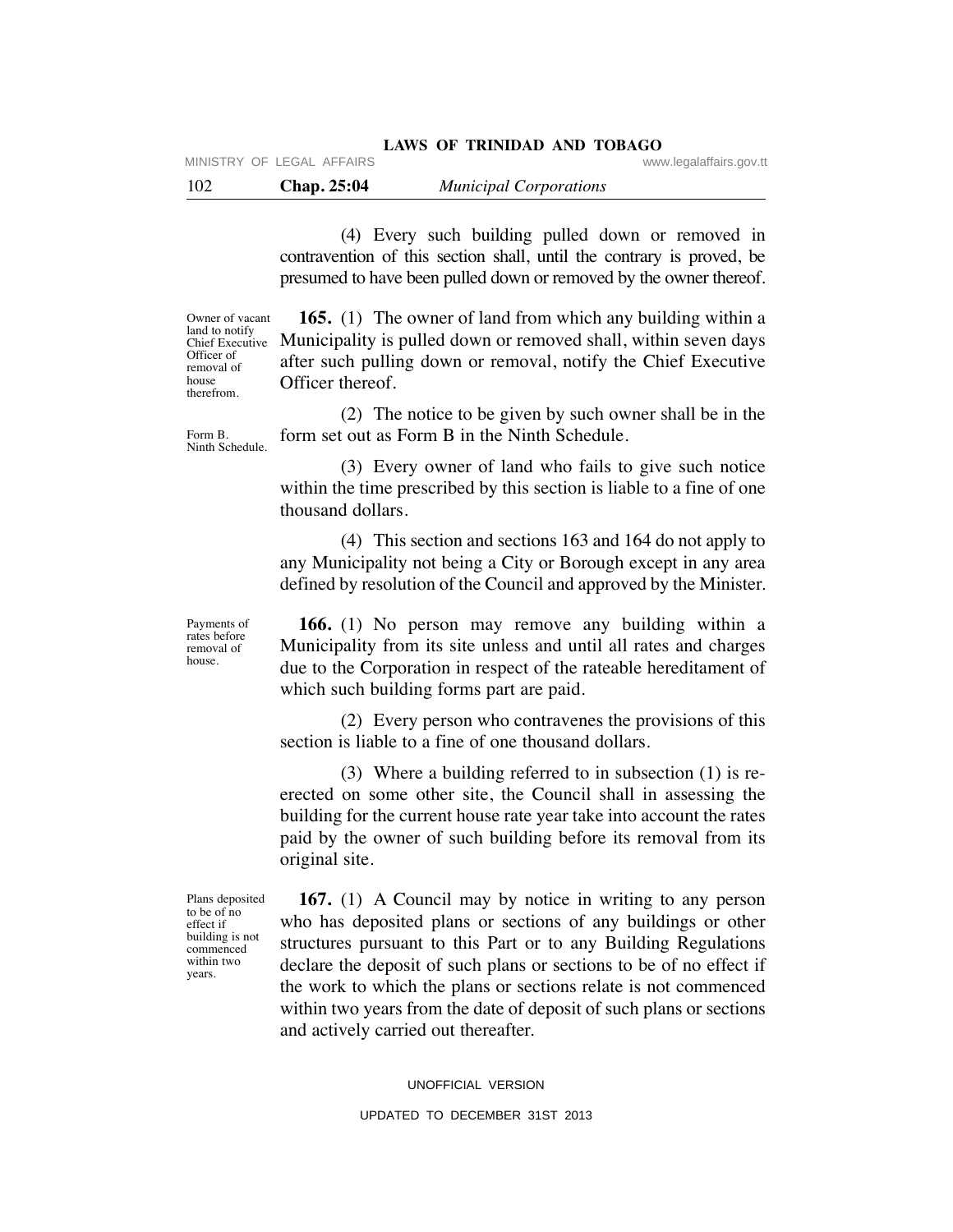|                         | LAWS OF TRINIDAD AND TOBAGO   |
|-------------------------|-------------------------------|
| www.legalaffairs.gov.tt | MINISTRY OF LEGAL AFFAIRS     |
| Chap. 25:04<br>103      | <b>Municipal Corporations</b> |

 (2) A Council shall attach a notice of the provisions of this section to its approval of every such intended work in relation to which plans and sections have been deposited.

**168.** Any person who in any Municipality—

- (*a*) erects or alters any building without having the Regulations plans thereof approved by the Council; breach of with respect to new buildings.
	- *(b)* erects or alters any building or alters any building in any wise contrary to the plans and sections which have been approved by the Council; or
	- *(c)* otherwise offends against any of the provisions of this Part or of any Regulations made hereunder if no penalty is elsewhere prescribed,

is liable for each offence to a fine of one thousand dollars and, in the case of a continuing offence, to a further fine of one hundred dollars for every day during which such offence continues after notice thereof from the Council.

169. No building may be constructed within a Municipality Building over over any drain, ravine or storm-water channel, unless specifically drain. agreed to by the Council and upon such conditions as the Council may consider necessary to impose.

**170.** (1) No public building within a Municipality may be Public buildings occupied as such unless and until the Engineer, by notice in not to be used writing addressed to the owner, declares his approval of the construction of the building and of its adequacy and adaptability for the purpose for which it is permitted to be used.

 (2) After the Engineer gives his approval, no work affecting or likely to affect the building in its structural aspects may be done to, in, or on such building without the approval of the Engineer.

**171.** Where permission is granted under the Town and Country Conversion into Planning Act to convert or alter any building within a Municipality  $\frac{d}{d}$  building of erected for a purpose other than a public purpose into a public  $\frac{\text{building~erected}}{\text{for other}}$ building, the conversion or alteration shall be carried out, and such  $\frac{\text{purposes}}{\text{Ch}}$ building shall be constructed in the manner approved by the

a public for other Ch. 35:01.

Penalty for

until approved.

UNOFFICIAL VERSION UPDATED TO DECEMBER 31ST 2013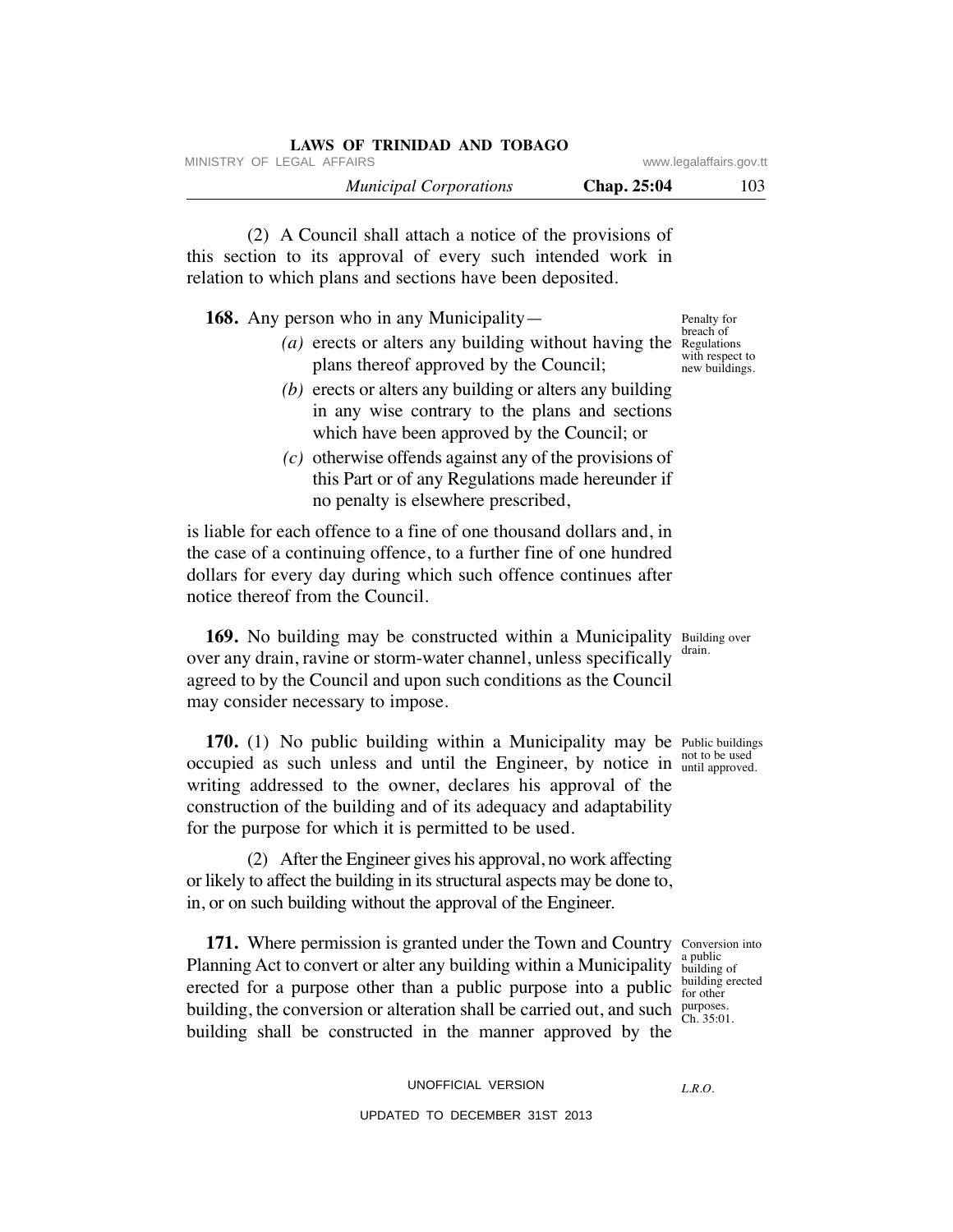#### **LAWS OF TRINIDAD AND TOBAGO** MINISTRY OF LEGAL AFFAIRS **WARE ACCOMPTED MINISTRY** OF LEGAL AFFAIRS

Engineer and provisions of this Part and of any other written law applicable to public buildings shall apply to the alteration or construction as if it were the construction of a public building.

Council may require alterations necessary for safety of public.

 **172.** (1) Where it appears to a Council that any building in a Municipality used as a public building is not so constructed or maintained as to afford necessary protection to all persons who may resort thereto, the Council may, by notice in writing, require the owner of the building to make such alterations to the building as the Engineer may approve within the time specified in the notice.

 (2) An owner who fails to comply with the requirements of the notice referred to in subsection (1) within the specified time is guilty of an offence and liable on summary conviction to a fine of five thousand dollars and to a further fine of five hundred dollars for each day that the offence continues after conviction.

 (3) The Council may, in lieu of a notice referred to in subsection (1) or concurrently with such notice or at any time after service of such notice and without prejudice to the recovery of penalties for non-compliance, by notice in writing served upon the owner of a building, require the owner on or before the date specified in the notice, by statement in writing under his hand addressed to the Corporation, to show cause why the building should not cease to be used as a public building or require the owner on such date and at such time and place as may be specified in the notice to attend personally, or by an agent duly authorised in writing in that behalf, before the Council and show sufficient cause why the building should not cease to be used as a public building.

 (4) Where an owner fails to show sufficient cause why a building should not cease to be used as a public building, the Council may, by notice addressed to him prohibit the use of the building as a public building.

 (5) An owner who after notice prohibiting use of the building as a public building under this section uses or permits use of the building referred to in the notice as a public building, is liable on summary conviction to a fine of five thousand dollars for every day during which he uses or permits the building to be used as a public building.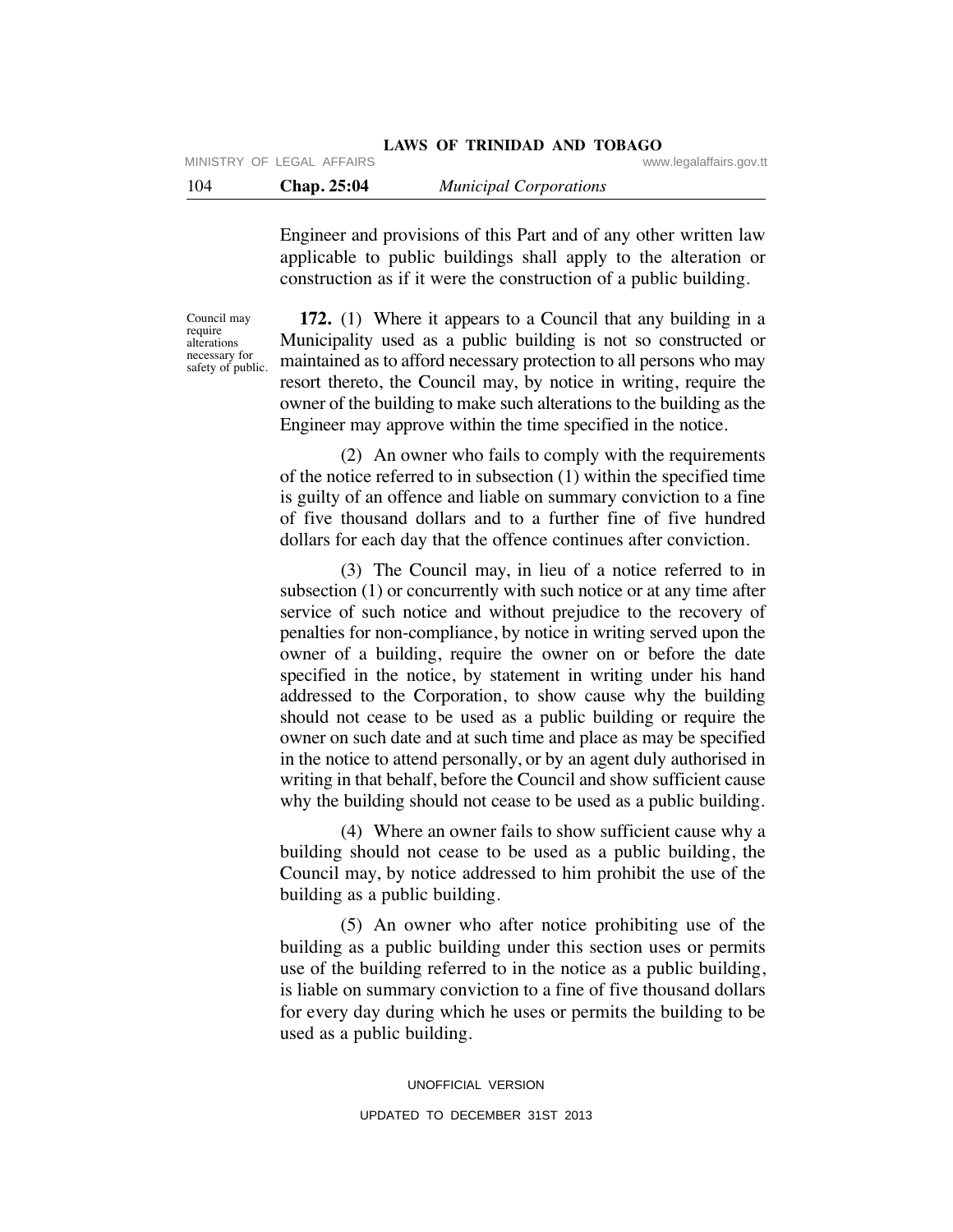| LAWS OF TRINIDAD AND TOBAGO                          |                    |     |
|------------------------------------------------------|--------------------|-----|
| MINISTRY OF LEGAL AFFAIRS<br>www.legalaffairs.gov.tt |                    |     |
| <b>Municipal Corporations</b>                        | <b>Chap.</b> 25:04 | 105 |

 (6) For the purposes of this section, "owner" includes an occupier and any person having or appearing to have the charge, management or control of any building or the part of any land or premises used as a public building.

173. (1) No person may within any Municipality put up any Verandahs verandah, balcony, sunshade, weather frame or any other similar streets. projection so as to project over the footway of any street, except with the permission of and subject to such terms and conditions as may be prescribed by the Council. streets.

 (2) Where permission is given under subsection (1), the verandah, balcony, sunshade, weather frame or similar projection shall not be supported on pillars resting on the footway.

**174.** No person may within a Municipality make any door, Door not to window, or gate in such manner as to open over a public  $_{\text{thoroughfare.}}$ thoroughfare, nor to project any door-step or landing into or across any public footpath, nor to extend or affix any sunshade, signboard, lamp, grating, gutter, or other unauthorised projection on any building in such manner as may cause obstruction, danger or annoyance in any street or to persons passing along any street, or so as to cause encroachment on or over any street save that—

- *(a)* in the case of theatres and other public buildings, doors may, with the consent of a Council, be made to open outwards over a public thoroughfare; and
- *(b)* with respect to all buildings, the mouldings, cornices or other architectural embellishment eaves, and gutters may project over a street to an extent not exceeding four hundred and fifty-five millimetres.

**175.** Where any structure abutting on any street within a Dangerous Municipality is in the opinion of the Engineer dangerous to  $_{\text{to owner}}^{\text{boundary}}$ persons using the street, he shall give notice in writing to the owner of such structure requiring him forthwith to demolish or repair the same, as the case may require, within such time as may be specified in the notice.

thoroughfare.

building notice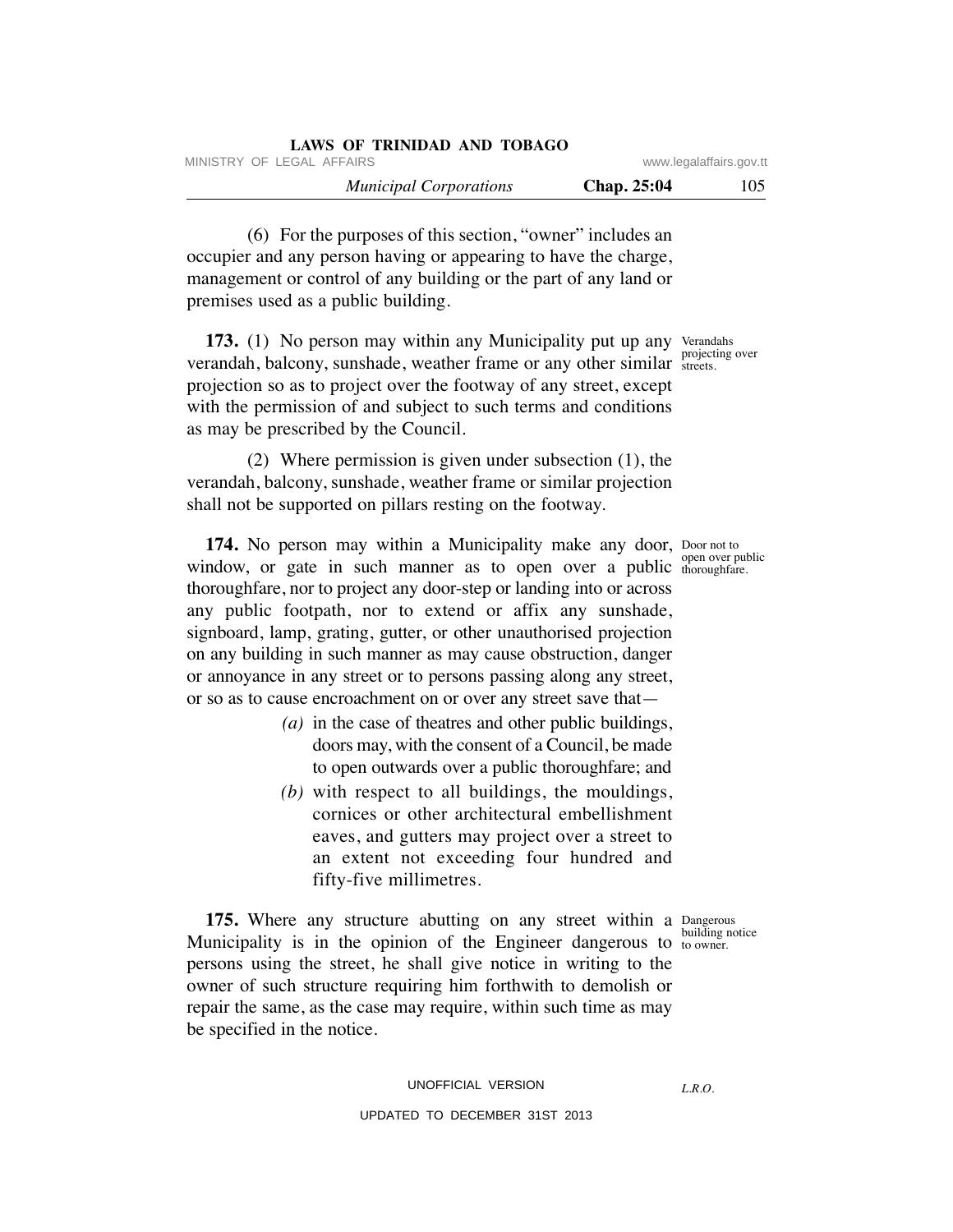## **LAWS OF TRINIDAD AND TOBAGO**

MINISTRY OF LEGAL AFFAIRS **WARE ACCOMPTED MINISTRY** OF LEGAL AFFAIRS

106 **Chap. 25:04** *Municipal Corporations*

Ruinous or dilapidated structure to be demolished or repaired.

 **176.** Where any structure in a Municipality is in the opinion of the Engineer ruinous or so dilapidated as to be unfit for use or occupation, or to be from any cause in a structural condition dangerous or prejudicial to property in, or to the inhabitants of, the neighbourhood, he may give notice in writing to the owner of such structure requiring him to demolish, secure, repair or rebuild the same or any part thereof or to fence-in the ground on which such structure stands, or otherwise to put the same in a state of good repair, as the case may require, to the satisfaction of the Engineer within the time specified in the notice.

Structure dangerous or prejudicial to occupier to be demolished or repaired.

 **177.** Where it is brought to the knowledge of a Council that any internal part of a building in the Municipality is in a state dangerous or prejudicial to the occupier thereof, or of any neighbouring building, the Council shall cause the same to be surveyed and examined by the Engineer and if, as a result of the survey and examination, the Engineer is satisfied that the structure is in a state dangerous or prejudicial to the occupier or of any neighbouring building, he shall serve a notice in writing on the owner thereof requiring him to have the same shored up, demolished, secured, repaired or rebuilt, as the case may require, to the satisfaction of the Engineer within such time as may be specified in the notice.

Failure to comply with notice.

 **178.** Where the owner fails to comply with the requirements of a notice served on him under any of section 175, 176 or 177, within the time specified in the notice, the Council or any person authorised by it in writing may make complaint of the noncompliance before a Magistrate who may by order require the owner to comply with the requirements of such notice within a time specified by him in the order.

Penalty.

 **179.** Where an order under section 178 is not complied with within the time specified therein, the person against whom such order is made is liable to a fine of three thousand dollars and to a further fine of two hundred dollars for every day during the continuance of such non-compliance, and the Council may, without prejudice to their right to recover such penalties, enter upon the structure or on the ground upon which it stands and execute the order.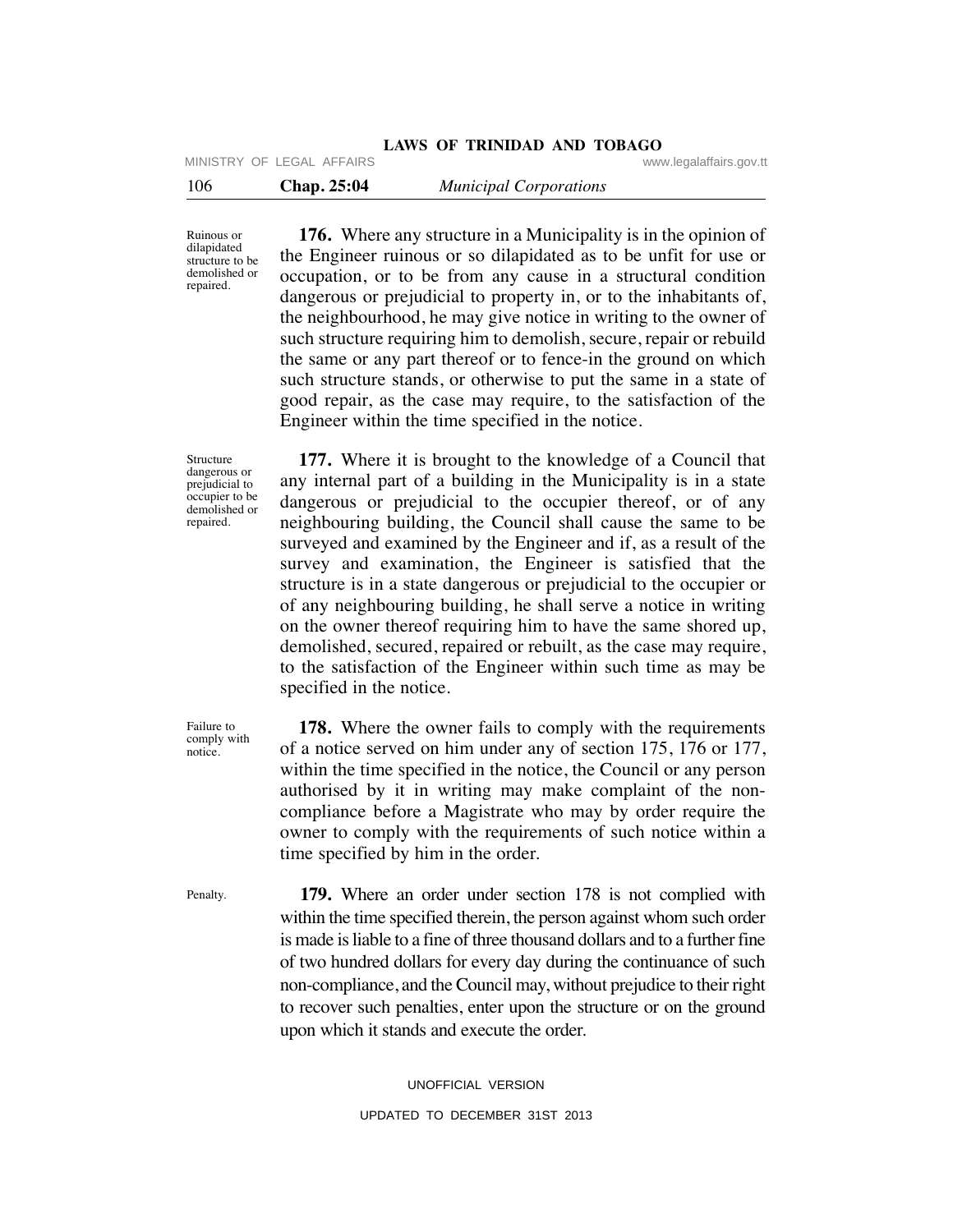| LAWS OF TRINIDAD AND TOBAGO   |             |                         |
|-------------------------------|-------------|-------------------------|
| MINISTRY OF LEGAL AFFAIRS     |             | www.legalaffairs.gov.tt |
| <b>Municipal Corporations</b> | Chap. 25:04 | 107                     |

**180.** Where an order directs the demolition of a neglected sale of structure structure or any part thereof, the Council in executing the order may remove the materials to a convenient place and, unless the expenses incurred by the Council under this section in respect of the structure are paid to them within fourteen days after such removal, sell the same or any part thereof as and if they in their discretion think fit. or part thereof.

**181.** (1) All expenses incurred by a Corporation under Expenses to be section 180 in relation to a structure may be deducted by the  $_{\text{proceeds}}^{\text{paid from}}$ Council out of the proceeds of sale of the structure and the surplus, if any, less reasonable legal costs may be paid into the Supreme Court to an account designated by a reference to the name of the Corporation, the premises from which the materials sold were taken, and this Act.

 (2) The High Court or any Judge thereof may, on the petition of any person entitled or claiming to be entitled to such moneys or any part thereof, make an order for the payment of the moneys or any part thereof to the person or persons entitled thereto.

**182.** Where a structure or any part thereof is not demolished, Expenses may and the materials are not sold by the Council, or where the  $\frac{60}{1000}$  from owners. proceeds of sale are insufficient to defray the expenses incurred by the Council under section 180 in respect of the structure, the Council may recover the expenses together with costs from the owner of such structure in a summary manner, but without prejudice to his right to recover the same from any lessee or other person liable for the expenses of repairs.

**183.** (1) Except with the permission of the Engineer who may Hoardings, etc., grant permission upon a written application and upon such terms footway or and conditions as he considers necessary to provide for the safety and convenience of pedestrians and of the occupiers of adjoining premises, no footway or thoroughfare within a Municipality shall, during any building operations or otherwise, be occupied by any hoarding or scaffolding or by any building materials.

proceeds of sale.

be recovered

not allowed on street, except by permission of Engineer.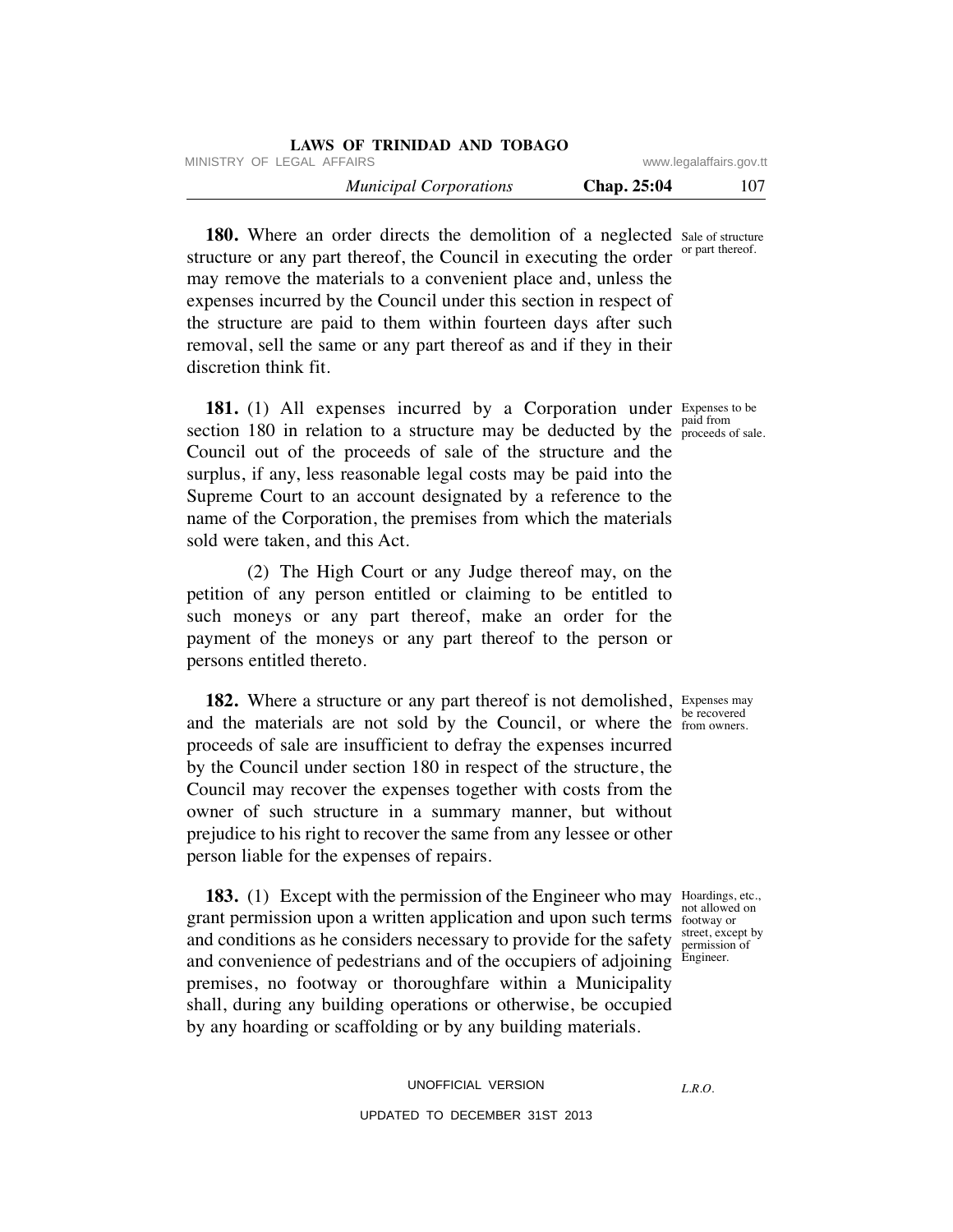MINISTRY OF LEGAL AFFAIRS **WARE ACCOMPTED MINISTRY** OF LEGAL AFFAIRS

| 108 | <b>Chap. 25:04</b> | <b>Municipal Corporations</b> |  |
|-----|--------------------|-------------------------------|--|
|-----|--------------------|-------------------------------|--|

Ch. 48:01.

Owner as well as builder liable for contravention of Act or Regulations.

 (2) Where permission is granted pursuant to subsection (1) the person who obtains such permission shall comply with the requirements of section 62(2) of the Highways Act, and the side drains shall not be obstructed by the hoarding or by any building materials or any building debris.

 **184.** (1) The owner as well as the builder shall each be liable for any act done or omitted to be done in contravention of any of the provisions of this Act or any Building Regulations.

 (2) The provisions of subsection (1) shall not prejudice any remedy of an owner or other person against the builder.

Authentication of notice.

 **185.** A notice or order under this Part or under any Building Regulations shall be sufficiently authenticated if signed by the Engineer for the Municipality in which the building or other structure that is the subject of the notice or order is situated, or by any officer duly authorised in that behalf by the Council.

 **186.** All notices served by the Council or the Engineer on the builder shall be as valid and binding against the owner by whom such builder is employed as if such notice had been served on the owner. Notice served on builder.

### **PART VIII**

## **MARKETS AND SLAUGHTERHOUSES**

Interpretation.

- **187.** (1) In this Part—
- "agricultural products" means every kind of vegetable growth that is used as food by man or for the purpose of keeping or preparing any livestock for the use of man;

"animal" means ox, calf, pig, sheep and goat;

- "cold stores" means any premises or place used for keeping and preserving by a refrigeration process any agricultural products or livestock products;
- "drugs" includes any substance manufactured, sold or represented for use in—
	- *(a)* the diagnosis, treatment, mitigation or prevention of disease, disorder, abnormal physical state or the symptoms thereof in man or animal; or

UNOFFICIAL VERSION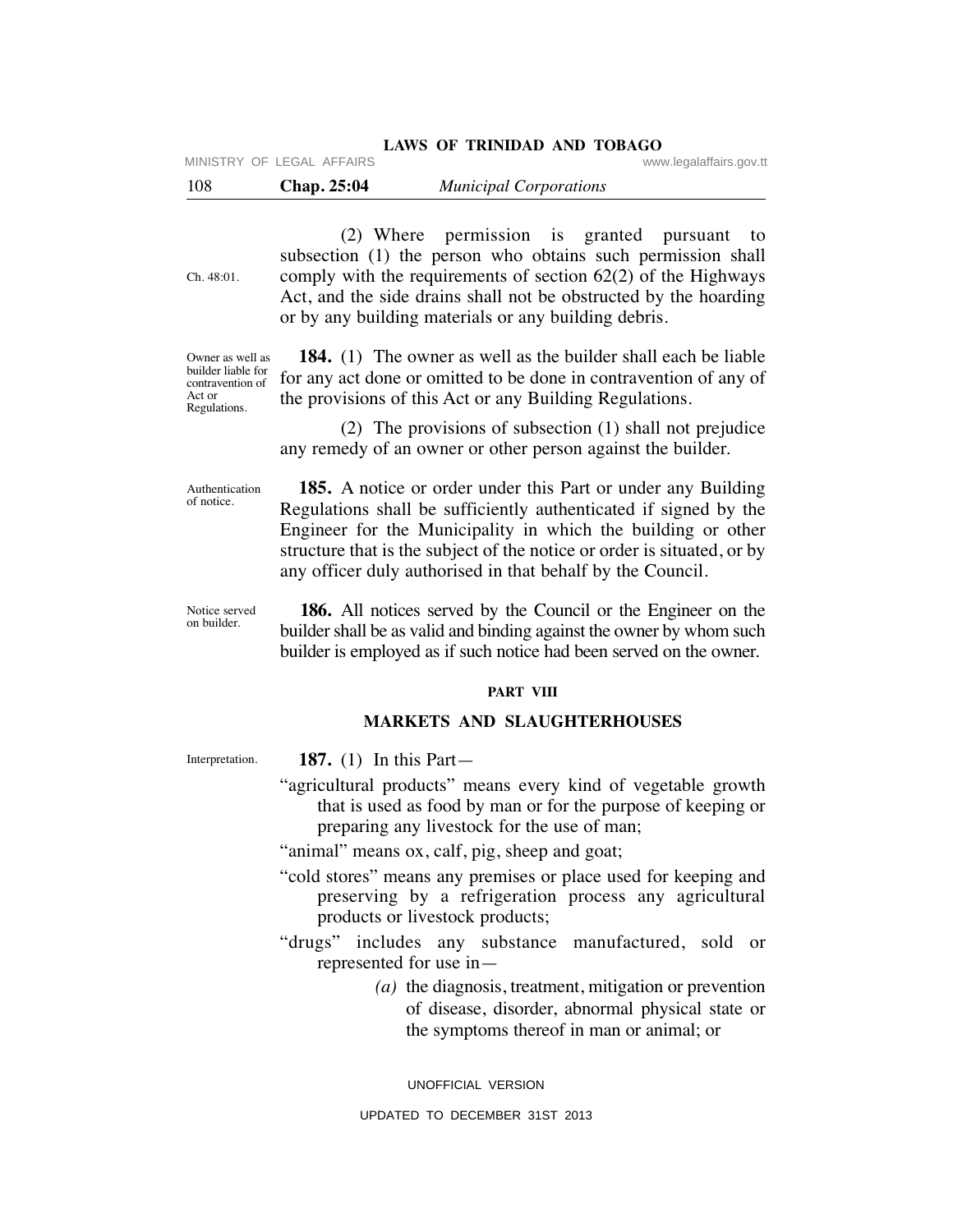MINISTRY OF LEGAL AFFAIRS **WARE ACCOMPTED MINISTRY** OF LEGAL AFFAIRS

| <b>Municipal Corporations</b> | Chap. 25:04 | 109 |
|-------------------------------|-------------|-----|
|-------------------------------|-------------|-----|

 *(b)* restoring, correcting or modifying organic functions in man or animal;

"fresh meat" includes meat of any cattle, sheep, goat, pig, poultry or game slaughtered for human consumption whether locally produced or imported into Trinidad and Tobago;

"livestock products" means fresh or frozen meat, fish or poultry, including live poultry, eggs and every kind of dairy product (including milk, cream and butter) and honey and beeswax;

"market administrator" means the clerk or other person appointed to manage any public market or any other person for the time being acting as market administrator or performing the duties of such market administrator under the authority of the Council;

"marketable commodities" means agricultural products, livestock products, drugs and all goods, wares and merchandise;

"public market" means—

- *(a)* any place appointed a public market by the Council for the sale of marketable commodities.
- *(b)* any place to which section 188 applies, and includes all buildings, sheds, covered and open spaces and grounds comprised within any such place.

 (2) This Part does not apply to a Municipality which is not a City or Borough except insofar as operation of the provisions of this Part is extended to any such Municipality by Order of the President.

**188.** Any place lawfully established as a public market within Existing a Municipality at the commencement of this Act is hereby declared to be a public market within the meaning of this Act and market may be held there on such days and during such hours as, at the time of the passing of this Act, have been fixed for the purpose, or on such days and during such hours as the Council may from time to time fix by Bye-laws.

**189.** (1) Subject to the provisions of the Town and Country Appointing Planning Act, the Council may, with the consent of the markets. President, appoint any place within the Municipality to be a public market and construct market houses or other conveniences in connection therewith.

places as Ch. 35:01.

markets.

UNOFFICIAL VERSION

*L.R.O.*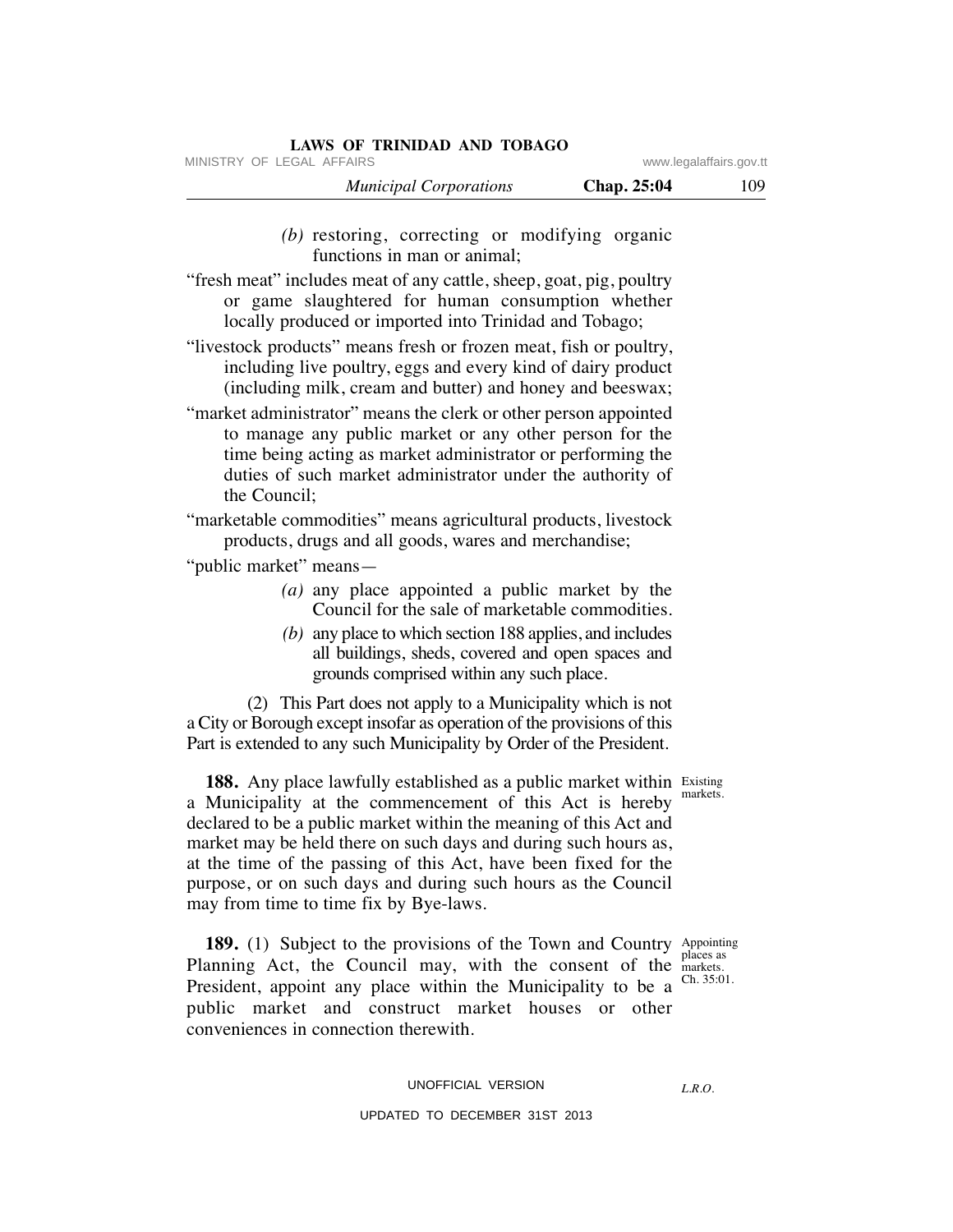|     | MINISTRY OF LEGAL AFFAIRS | LAWS OF ININIDAD AND TOBAGO   |  | www.legalaffairs.gov.tt |
|-----|---------------------------|-------------------------------|--|-------------------------|
| 110 | Chap. 25:04               | <b>Municipal Corporations</b> |  |                         |
|     |                           |                               |  |                         |

 (2) For all or any of the purposes of this section and also for the purpose of enlarging or improving any public market, a council may, subject to the provisions of the Town and Country Planning Act set apart and appropriate any land belonging to the corporation which it considers suitable for any of such purposes and lease or, in accordance with the Land Acquisition Act, acquire any land which it considers necessary for any such purpose. Ch. 35:01. Ch. 58:01.

**LAWS OF TRINIDAD AND TOBAGO**

 **190.** (1) Before any public market within a Municipality is opened for public use, the Council shall give not less than seven days' notice of the time when the same will be opened, and such notice shall be given by the publication thereof in the *Gazette* and also in at least one newspaper circulating within the Municipality. opening of new

 (2) The Council may appoint the days and fix the hours during which such markets shall be open for business, and also determine the commodities which may be sold or exposed for sale therein. Fixing market hours and goods to be sold.

 **191.** The Council may, at any time, discontinue the use of any public market or any part thereof as such and, with the consent of the President, may sell or dispose of the same or any part thereof, or, subject to the Town and Country Planning Act, may use and convert the same or any part thereof for any other purpose. Power to close

> **192.** The Commission may appoint a Market Administrator of a Corporation and such other officers and employees including Inspectors of meat and other articles of foods as may be necessary.

 **193.** (1) An Inspector appointed under section 192 may inspect any marketable commodities found within a Municipality in any market or licensed shop or premises, or sold or offered, or exposed for sale elsewhere under any licence granted under this Part; and, for that purpose, he may enter any such shop or premises with proper assistants and, if in his opinion, any such marketable commodities are unfit for food, cause the same to be removed and destroyed.

UNOFFICIAL VERSION

UPDATED TO DECEMBER 31ST 2013

Appointment of Market Administrator

and other servants.

markets.

 $Ch. 35:01$ 

Notice of

market.

Inspection for detecting unsound marketable commodities.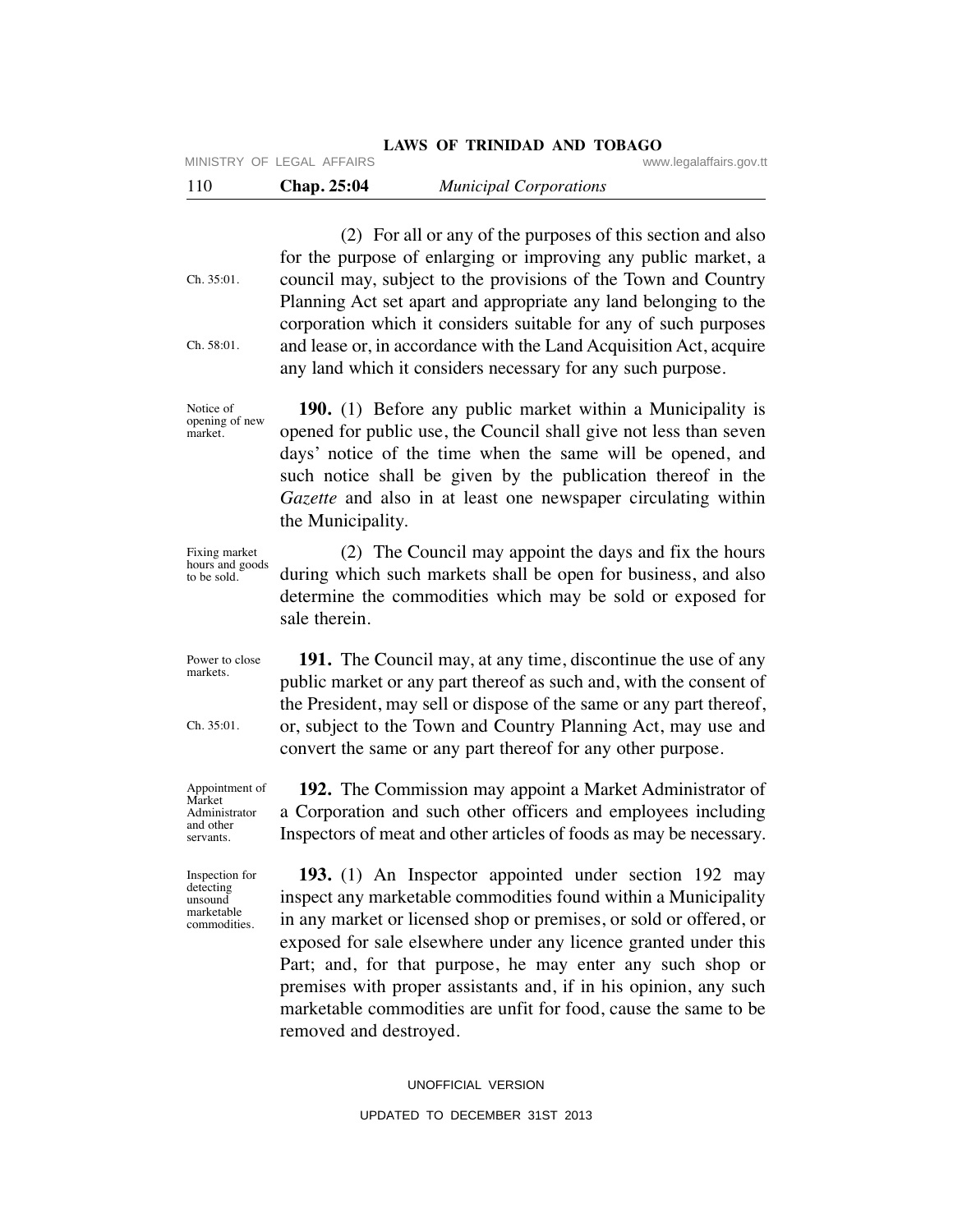| <b>LAWS OF TRINIDAD AND TOBAGO</b>           |                         |
|----------------------------------------------|-------------------------|
| MINISTRY OF LEGAL AFFAIRS                    | www.legalaffairs.gov.tt |
| Chap. 25:04<br><b>Municipal Corporations</b> | 111                     |

- (2) Any person who—
	- *(a)* assaults, resists or obstructs a Market Administrator or other person authorised by the Council to receive any stallages, rents, dues, tolls and charges payable in respect of a public market, or any person employed to superintend such market or keep order therein, whilst in the execution of his duty;
	- *(b)* prevents any Inspector or any assistant of such Inspector from entering any shop or other premises, or from making such inspection as is proper; or
	- *(c)* prevents the removal of any marketable commodities which in the opinion of the Inspector are unfit for food,

is liable on summary conviction to a fine of one thousand dollars.

**194.** (1) The Council may collect from every person occupying Market dues. or using any stall, stand, table, shed or place in a public market, or bringing into any such market any marketable commodities or any other article or thing which the Council permits to be sold therein, or using any weighing instrument kept in such market, such stallages, rents, dues, tolls and charges as the Council may from time to time fix by Bye-laws made under this Part.

 (2) The several stallages, rents, dues, tolls and charges payable in respect of any market shall be paid at such times and in such manner as the Council may prescribe to the Market Administrator or any other person authorised by the Council to receive them.

 (3) Where any person liable for the payment of any stallage, rent, due, toll or charge does not pay the same when required to do so by the Market Administrator or other duly authorised person, the Market Administrator or other person so authorised may recover the same by seizure and immediate sale of a sufficient part of any marketable commodities in the public market which belong to such person; or such stallage, rent, due toll or charge may be recovered as a debt to the Council in any Court of competent jurisdiction.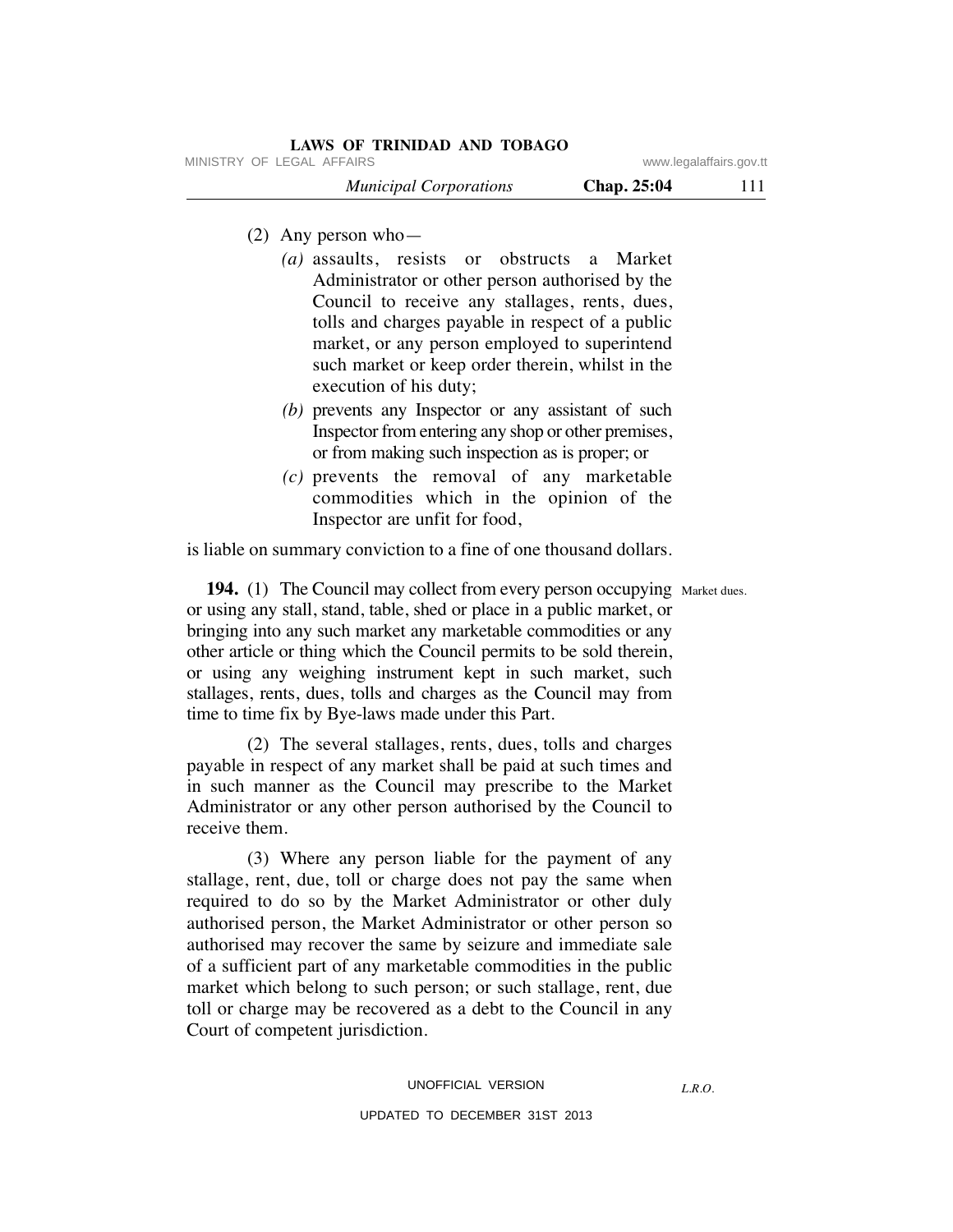MINISTRY OF LEGAL AFFAIRS **WARE ACCOMPTED MINISTRY** OF LEGAL AFFAIRS

| 112 | <b>Chap. 25:04</b> | <b>Municipal Corporations</b> |  |
|-----|--------------------|-------------------------------|--|
|-----|--------------------|-------------------------------|--|

Existing tolls, etc., to continue to be payable.

 **195.** All stallages, rents, tolls and charges payable immediately prior to the commencement of this Act in respect of any of the existing public markets shall continue in force and be payable in respect of such markets as if such stallages, rents, tolls and charges had been fixed under this Act.

Bye-laws.

 **196.** (1) A Council may make Bye-laws for all or any of the following purposes:

- *(a)* for regulating the use of public markets within the Municipality and directing the manner of occupying and using the stalls, stands, tables, sheds and places therein;
- *(b)* for prescribing the conditions subject to which the stalls, stands, tables, sheds and places shall be held, occupied or used by the persons hiring or using the same, and for imposing on such persons such duties as the Council considers necessary for ensuring that the stalls, stands, tables, sheds and places occupied by them and all blocks, axes, saws and other implements or instruments and all scales used by them are properly cleaned and kept clean;
- *(c)* for regulating the use of weighing instruments belonging to the Corporation and used in such markets, and preventing the use of false or defective weights, scales or instruments by any person selling in any such market;
- *(d)* for restricting the sale or display of certain classes or kinds of marketable commodities to designated areas in any public market or prohibiting the introduction of such marketable commodities to any such market;
- *(e)* for preventing nuisances or obstructions in any such market or in the immediate approaches thereof;
- *(f)* for maintaining order and prohibiting any disorderly behaviour;

UNOFFICIAL VERSION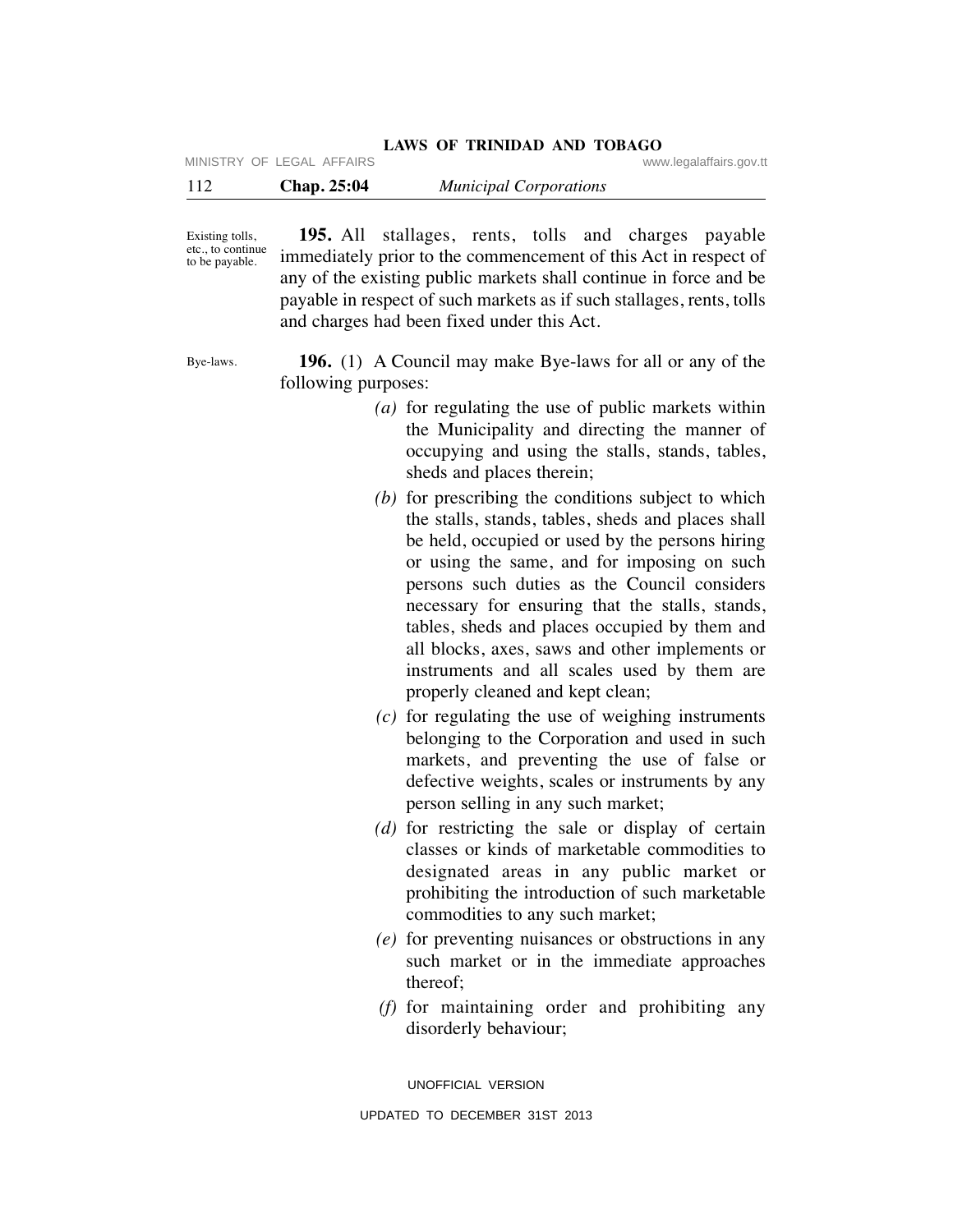| MINISTRY OF LEGAL AFFAIRS |                                                                                                                           |             | www.legalaffairs.gov.tt |
|---------------------------|---------------------------------------------------------------------------------------------------------------------------|-------------|-------------------------|
|                           | <b>Municipal Corporations</b>                                                                                             | Chap. 25:04 | 113                     |
|                           | $(g)$ for excluding and removing from any such<br>market, persons suffering from any infectious or<br>contagious disease; |             |                         |
|                           | $(h)$ for prescribing measures to be taken by vendors<br>of marketable commodities in any such market                     |             |                         |

- to protect such commodities from contamination by flies and dust or otherwise; *(i)* for prohibiting, restricting or controlling the
- introduction of fresh meat for sale in the Municipality;
- *(j)* generally, for the good government of such markets and for the carrying into effect of the provisions of this Part.

 (2) All Bye-laws made by a Council under this section Bye-laws to be shall be printed, and a copy thereof exhibited in a conspicuous exhibited in part of every public market to which such Bye-laws apply. The published. Bye-laws shall also be published in the *Gazette* and in one newspaper circulating within the Municipality.

**197.** (1) No person may hold market for the sale of fresh Markets only in meat, fish or other marketable commodities in any place within a <sup>specified areas.</sup> City or Borough not being a public market under this Act.

 (2) For the purposes of this section, an owner or occupier of any place or premises within a City or Borough who permits or allows two or more persons to attend at any time to sell at such place or premises is deemed to be holding a market.

 (3) Any person who attends a market referred to in subsection (1) and sells at the same is liable to a fine of two hundred dollars for every such offence.

 (4) Any person who contravenes the provisions of subsection (1) is guilty of an offence and liable on conviction to a fine of two thousand dollars for each day on which the offence continues after conviction thereof.

**198.** (1) No person, whether owner of the fresh meat or fresh Licence to fish or not, shall ply or act as a vendor of fresh meat or fresh fish at  $\frac{SALS}{N}$  meat or fish. salesman of

UNOFFICIAL VERSION

*L.R.O.* 

market and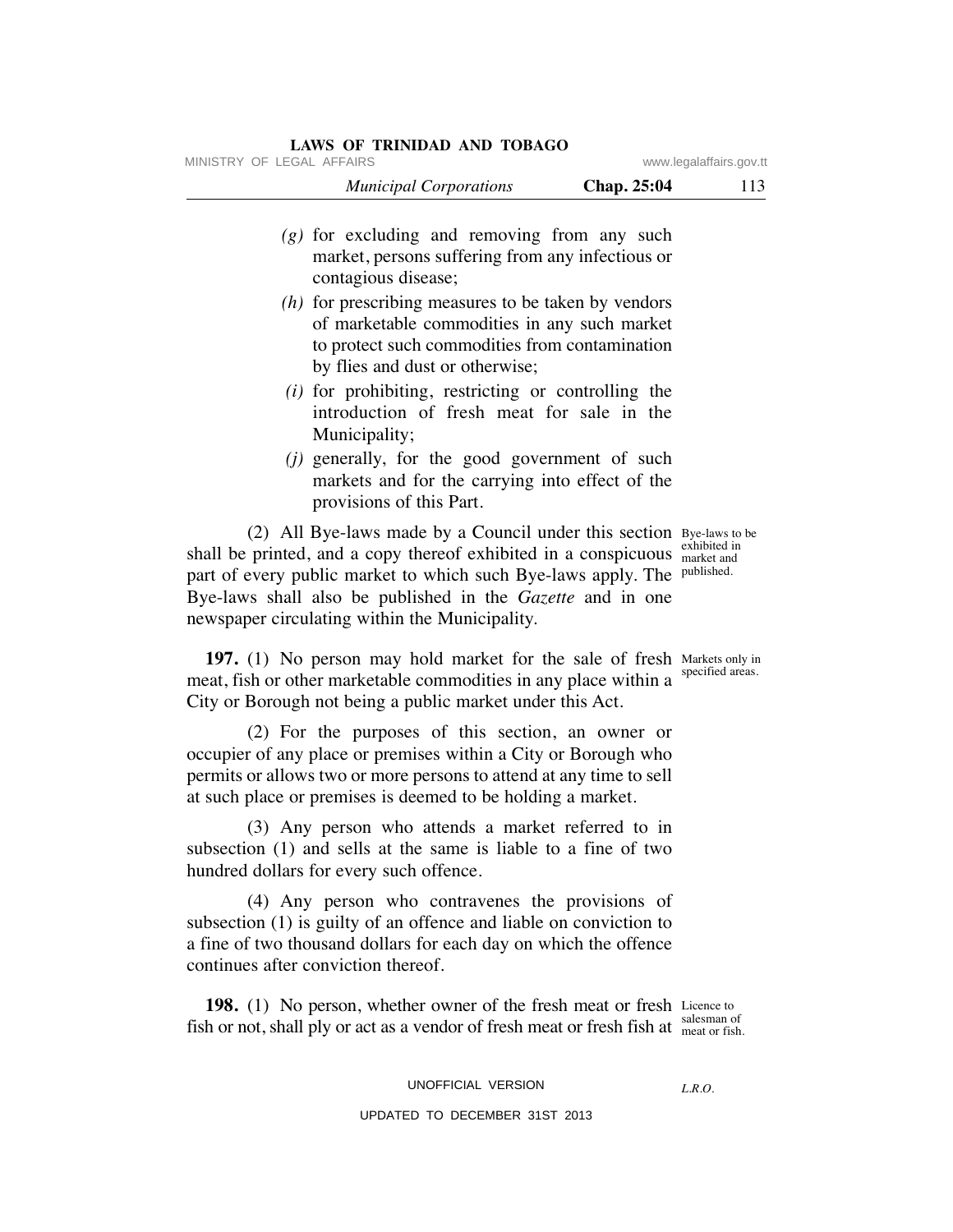| 114<br>Chap. 25:04 |  | <b>Municipal Corporations</b> |
|--------------------|--|-------------------------------|
|--------------------|--|-------------------------------|

any stall, table or place in any public market without having first obtained a licence for the purpose from the Council.

 (2) Every person who contravenes this section is liable to a fine of two hundred dollars for each day on which he so contravenes.

Meat and fish to<br>be sold only in public market or licensed shop, etc.

 **199.** (1) No person may sell or offer for sale any fresh or be sold only in<br>public market or frozen meat or fish within a City or Borough except in a public market or in a shop, store or warehouse licensed for such sale by the Council of the Corporation.

Prohibition of sale of marketable commodities not being fish or meat.

Penalty for breach of

Penalty for breach of subsection (2).

 (2) Within any City or Borough, no person may sell or offer for sale any marketable commodity not being fresh or frozen meat or fish except in a public market or under and in accordance with the terms of a licence in that behalf granted by the Council.

 (3) Any person who contravenes subsection (1) is liable to a fine of two thousand dollars. subsection (1).

> (4) Any person who contravenes subsection (2) is liable to a fine of one thousand dollars.

 (5) Every Council of a City or Borough shall keep posted in a conspicuous place on the grounds or building of every public market a copy in legible letters of subsections (1), (2), (3) and (4).

 **200.** (1) In any Municipality, not being a Borough or City, no person may sell or offer for sale any fresh or frozen meat, fish, poultry or agricultural products in any place within a radius of one and a half kilometres of any public market, or a shop, store or warehouse established or operated for the sale of such commodities and licensed for such sale by the Council of the Corporation.

 (2) Any person who contravenes subsection (1) is liable to a fine of one thousand dollars.

 (3) The Council of a Corporation other than a City or a Borough shall keep posted in a conspicuous place on the market grounds or buildings a copy in legible letters of subsections (1) and (2).

> UNOFFICIAL VERSION UPDATED TO DECEMBER 31ST 2013

In Regional Municipalities commodities to be sold in public markets or licensed shops, etc.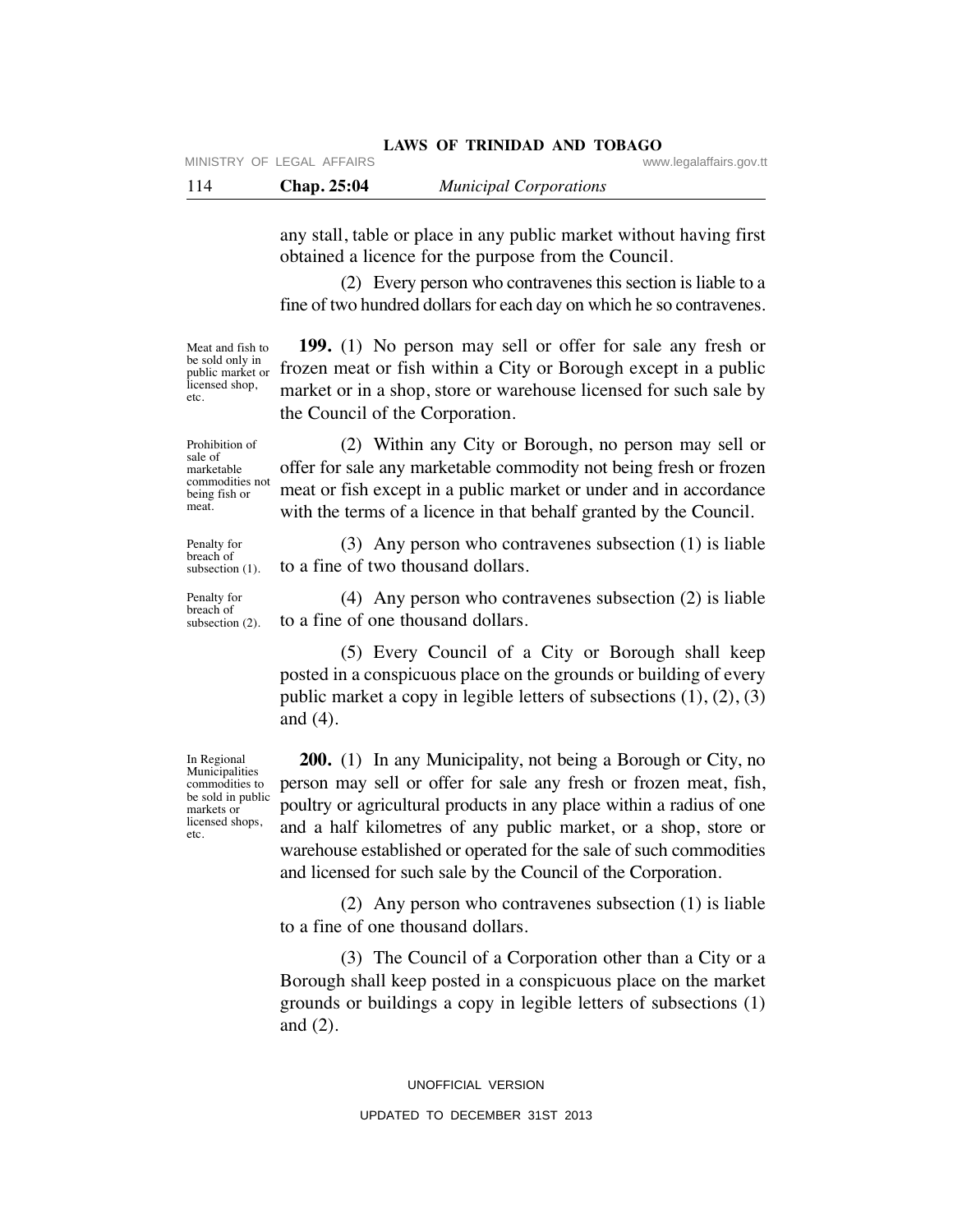|                         | LAWS OF TRINIDAD AND TOBAGO   |
|-------------------------|-------------------------------|
| www.legalaffairs.gov.tt | MINISTRY OF LEGAL AFFAIRS     |
| 115<br>Chap. 25:04      | <b>Municipal Corporations</b> |

**201.** (1) Any licence issued by a Council under this Part shall Licences be granted for such period and on payment of such fees and upon such terms and conditions as the Council may from time to time prescribe and shall specify the premises in respect of which it is issued. generally.

 (2) Any Bye-laws made under section 196 may, so far as it is applicable, be embodied in the conditions prescribed by the Council in a licence issued under this section.

 (3) A Council may not issue a licence under this Part unless there has first been filed with the Council a certificate issued by the Director responsible for the administration of the Town and Country Ch. 35:01. Planning Act certifying that use of the premises specified in the licence for the purpose for which the licence is granted will not contravene the requirements of the Town and Country Planning Act.

**202.** (1) Subject to the Town and Country Planning Act, the Cold stores to Council may grant a licence for the use of any premises within a  $\frac{\text{be licensed}}{\text{Ch. 35:01}}$ . Municipality as cold stores. Ch. 35:01.

- (2) No person within a Municipality may—
	- *(a)* use any premises as cold stores without having first obtained a licence for that purpose from the Council, or
	- *(b)* sell fresh meat or fresh fish from such premises except under a licence granted under section 199(2).

 (3) Any person who contravenes any provision of subsection (2) is guilty of an offence and liable to a fine of two thousand dollars and to a further fine of two hundred dollars for each day that the offence continues after written notification thereof by the Chief Executive Officer to such person.

fish.

**203.** Any fresh meat or fresh fish delivered from any cold stores Selling meat or within a Municipality whether such delivery is made in pursuance of a contract of sale or otherwise (except meat or fish delivered at any premises licensed for the sale of meat or fish under this Part or at any public market within the Municipality) shall be deemed to be sold within the meaning of this Part.

UNOFFICIAL VERSION

*L.R.O.*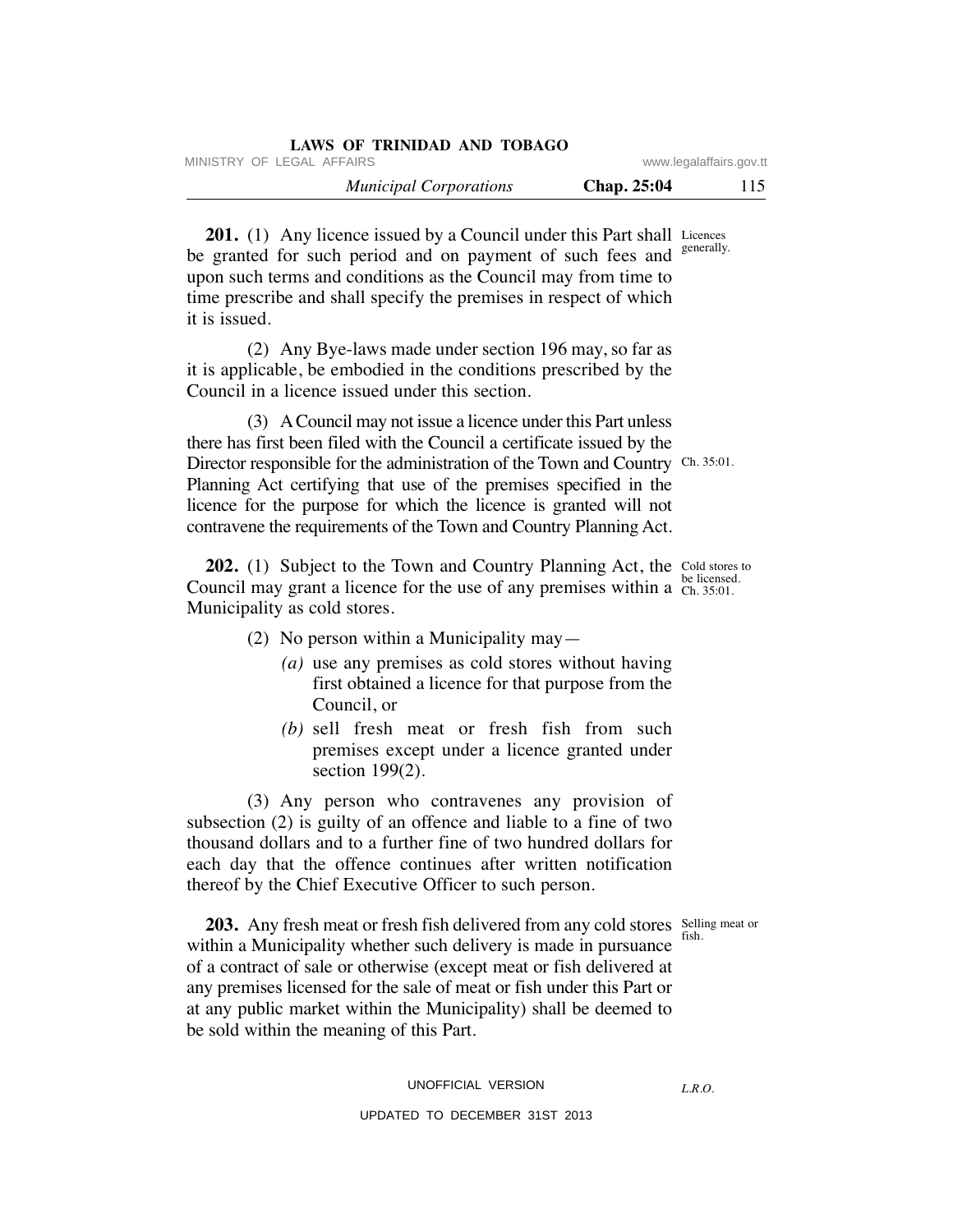## **LAWS OF TRINIDAD AND TOBAGO** MINISTRY OF LEGAL AFFAIRS WWW.legalaffairs.gov.tt

| 116 | <b>Chap. 25:04</b> | <b>Municipal Corporations</b> |  |
|-----|--------------------|-------------------------------|--|
|     |                    |                               |  |

Dues payable on meat or fish sold from licensed cold stores.

 **204.** The licensee of any cold stores shall pay to the Council, in respect of all fresh meat or fresh fish sold from such cold stores, tolls or dues at such rates as may from time to time be appointed by resolution of the Council, but not exceeding in any case the tolls or dues payable in respect of meat sold in the public market licensed for the sale of meat under this Part.

Bye-laws.

 **205.** The Council may make Bye-laws for enforcing cleanliness in all cold stores within a Municipality, for fixing the hours during which fresh meat or fresh fish may be delivered therefrom, for imposing on the licensee of any cold stores the obligation of making such returns as to the quantities and description of any fresh meat or fresh fish received into such cold stores and the destination of any fresh meat or any fresh fish delivered therefrom as the Council may consider necessary for the purposes of this Part and generally for more efficiently carrying out the provisions of this Part relating to cold stores.

Landing of fish for sale.

 **206.** (1) No fresh fish intended for sale shall be landed on any part of the foreshore within a City or Borough except at such place or places, and upon payment of such fees, and upon such conditions as may from time to time be appointed and prescribed by the Council.

 (2) Notice of any landing place appointed under this section shall be published in the *Gazette* and in at least one newspaper circulating within the Municipality.

 (3) Any person who contravenes this section is liable to a fine of one thousand five hundred dollars.

Provision of public slaughterhouses. Ch. 35:01.

 **207.** (1) Subject to the Town and Country Planning Act, the Council may, with the approval of the President, acquire land for the erection of buildings belonging to the Corporation as public slaughterhouses for the slaughtering of animals and as soon as such buildings are ready for use, the Council shall give notice of the time the buildings will be opened and such notice shall be given by the publication thereof in the *Gazette* and also in at least

> UNOFFICIAL VERSION UPDATED TO DECEMBER 31ST 2013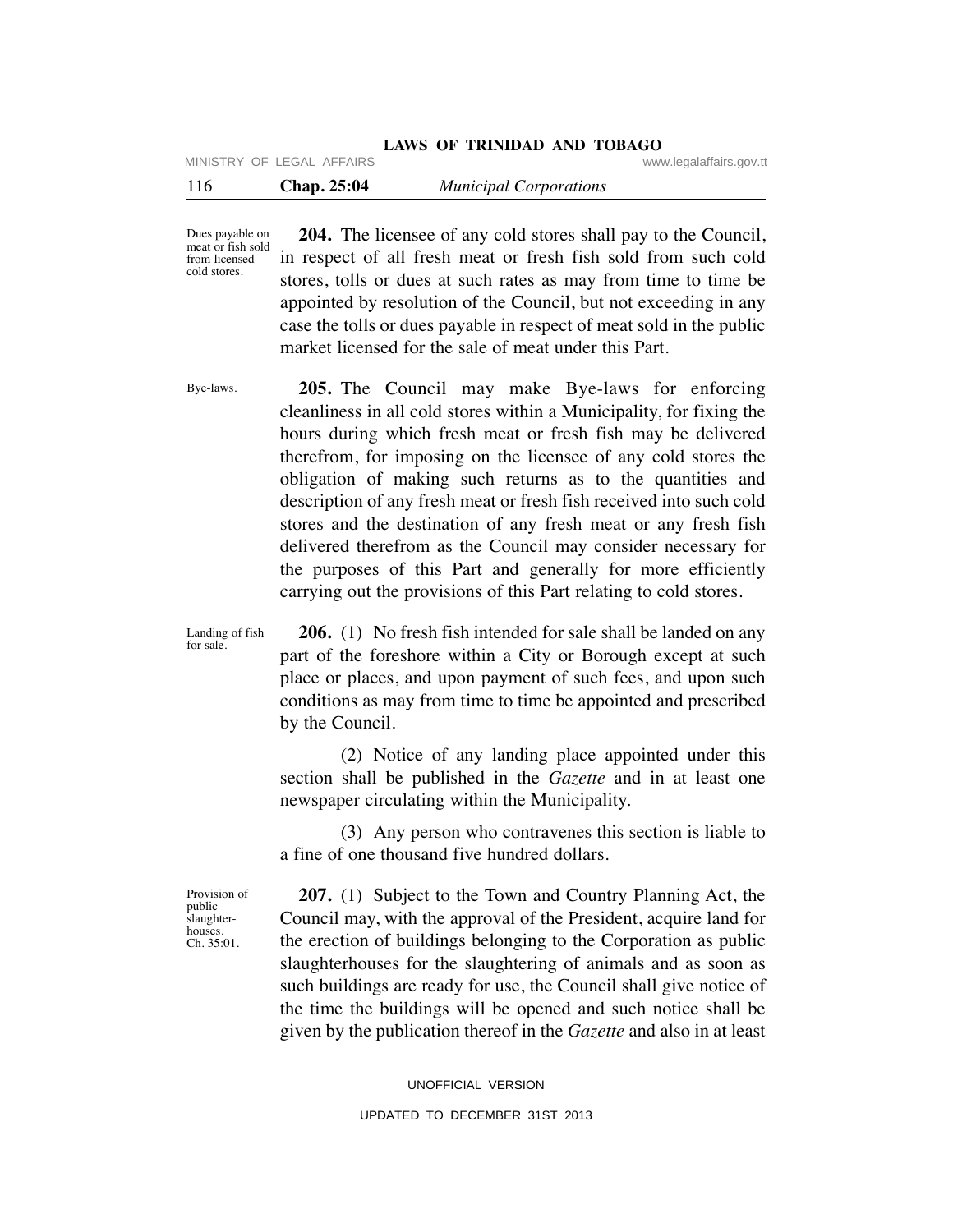| LAWS OF TRINIDAD AND TOBAGO   |                         |     |
|-------------------------------|-------------------------|-----|
| MINISTRY OF LEGAL AFFAIRS     | www.legalaffairs.gov.tt |     |
| <b>Municipal Corporations</b> | <b>Chap.</b> 25:04      | 117 |

one newspaper circulating in the Municipality; and subject to All animals to subsection  $(2)$ , no person may within a Municipality slaughter at public any animal intended for human consumption elsewhere than in a slaughterpublic slaughterhouse provided by the Council. be slaughtered houses.

 (2) A person of the Muslim or Hindu faith may, on a requisition signed by him, obtain a permit to be issued by the Chief Executive Officer permitting such person to slaughter animals for religious purposes, and not for sale, at premises to be named in such permit outside the public slaughterhouse.

 (3) No person may sell, offer or expose for sale within a Municipality the carcass or meat of any animal not slaughtered in a public slaughterhouse provided by a local authority.

 (4) The onus of proof as to the place where the animal was slaughtered lies on the defendant.

 (5) The meat of any animal for sale not slaughtered within a Municipality shall, on arrival thereat, be forthwith taken to a slaughterhouse provided by the Council for inspection and shall remain there until taken to the market.

 (6) The Council may charge a fee not exceeding twenty dollars for the inspection of the carcass of each ox; and not exceeding five dollars for that of each calf, pig, goat or sheep slaughtered outside the Municipality and brought into it for sale. Such fee may be recovered in like manner as provided in this Part for the recovery of market dues.

 (7) Any person who contravenes this section is liable to a fine of five hundred dollars.

> and detention stations.

**208.** (1) The Council may make Bye-laws with respect to the Bye-laws for management, good government and use of any slaughterhouse and detention and detention station under the control of the Council and the feeding and the watering of animals taken there, and it may by such Bye-laws fix the charges to be made for the lairage, slaughtering and where necessary, the destruction of animals.

 (2) Where an owner fails to comply with any Bye-laws made under this section imposing any duty on him with respect to

UNOFFICIAL VERSION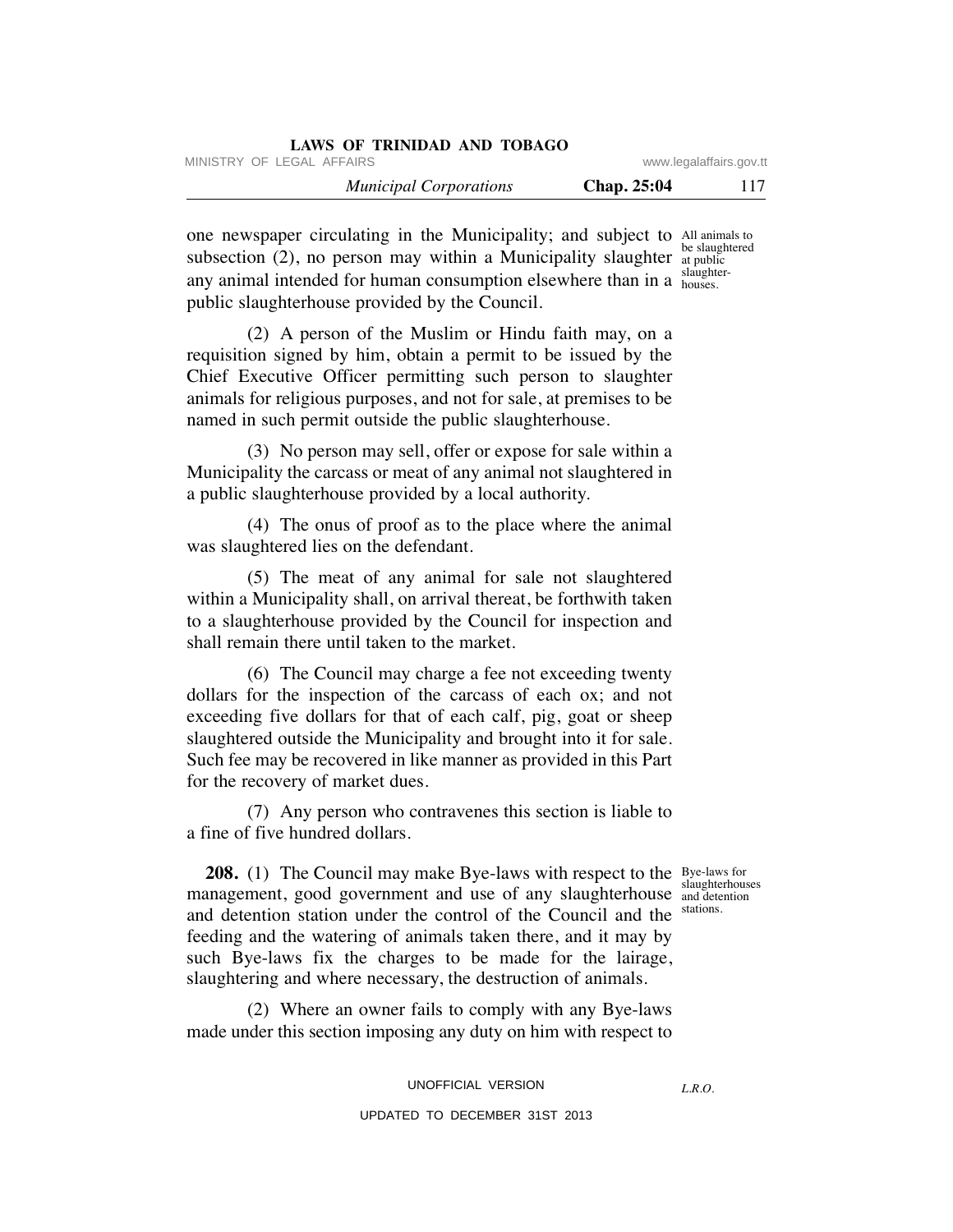any animal belonging to him, the Council may without prejudice to its right to institute summary proceedings for the breach of such Bye-laws, undertake the execution of such duty; and the expenses incurred for the purpose shall be a debt due from such owner to the Corporation.

 (3) Where default is made by an owner in respect of any expenses due to the Corporation under this section or any Byelaws made thereunder, the Council may recover the expenses due by summary proceedings before a Magistrate or by sale of any animal of the owner then in the slaughterhouse or the detention station.

 (4) Any sale under this section shall be by public auction notice whereof shall be conspicuously displayed for at least twenty-four hours on a notice board or other prominent place in the office of the manager or other person responsible for the administration of the slaughterhouse or detention station and the Council shall apply the proceeds of such sale, firstly, in or towards the payment of the cost and expenses of such sale, and secondly, in or towards the payment of the sums due by the owner to the Corporation and the surplus, if any, shall be paid to the person entered as the owner of the animal in the books of the Corporation.

 **209.** (1) On a second or subsequent conviction for any offence under this Part or any Bye-laws made hereunder, the convicting Magistrate may in his discretion, in addition to any other penalty which he may impose, order that the offender be not allowed to sell in any market and that his licence be forfeited. Penalty for second offences.

> (2) The Council may cancel the licence issued to any person under this Part or refuse to renew such licence where such person—

- *(a)* has been convicted more than twice for the same or a similar offence under this Part;
- *(b)* has assaulted any officer of the Council;
- *(c)* has been convicted of any offence involving violence or tending to produce disorder in a market.

UNOFFICIAL VERSION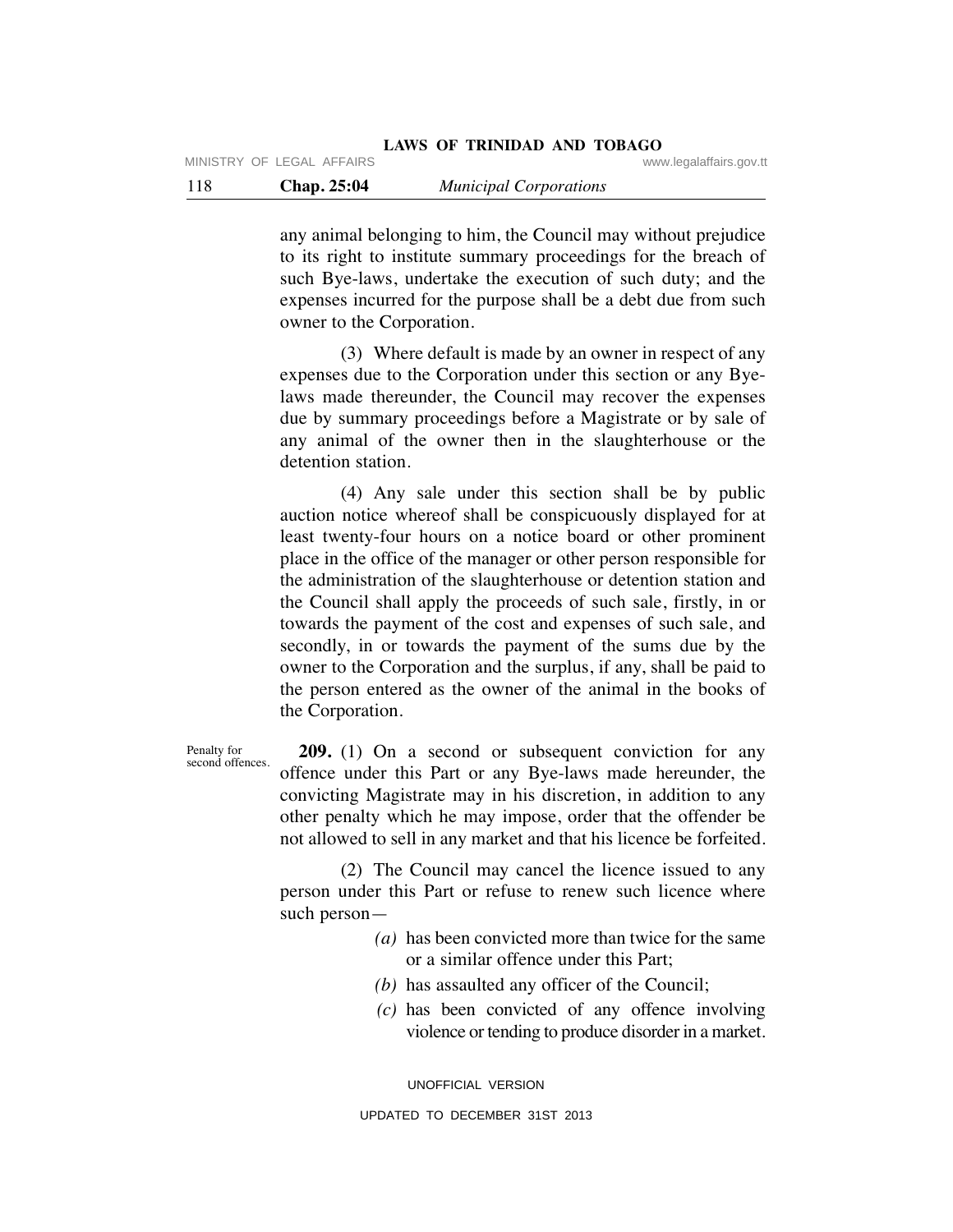MINISTRY OF LEGAL AFFAIRS WWW.legalaffairs.gov.tt

 *Municipal Corporations* **Chap. 25:04** 119

**PART IX**

# **PEDLARS, HAWKERS AND HUCKSTERS**

**210.** (1) No person may, within a Municipality, without Licensee to having first obtained a licence from the Council under the hand hawker and of the Chief Executive Officer, follow the trade or business of a pedlar, hawker or travelling huckster, or as such pedlar, hawker or travelling huckster sell or barter any merchandise or provisions, save and except the merchandise, goods, provisions and things specified in the Twelfth Schedule hereto.

 (2) Any person who contravenes subsection (1) is liable to a fine of two thousand dollars.

**211.** (1) Licences granted under this Part shall be yearly, and Duration of every such licence shall bear the date of, and commence on, the day on which it is issued, and every such licence, whensoever issued, shall expire on the last day of December next following the date of issue.

 (2) In respect of licences granted by the Council under this Part, there shall be paid to the Treasurer the licence fees specified in the Thirteenth Schedule.

**212.** The Chief Executive Officer shall, in a proper book kept Register of by him for the purpose, enter the name of every person to whom a licence is granted under this Part, the number of every such licence, the date of its issue and the sum paid for the same. licences.

**213.** The Council may, by resolution increase, reduce or Alteration of otherwise alter all or any of the licence fees payable under the Thirteenth Schedule; but no such resolution shall come into Thirteenth operation until one month after the first publication thereof in the *Gazette* and in one newspaper circulating in the Municipality. fees.

**214.** (1) Before any licence under this Part is granted by a Requisition for Corporation, a requisition for the same shall be made and signed by the person applying to be licensed.

 (2) Every such requisition shall set forth the full name of the person applying to be licensed and his place of residence.

UNOFFICIAL VERSION

UPDATED TO DECEMBER 31ST 2013

trade as pedlar, huckster.

Twelfth Schedule.

licences.

Thirteenth Schedule.

Schedule.

licence.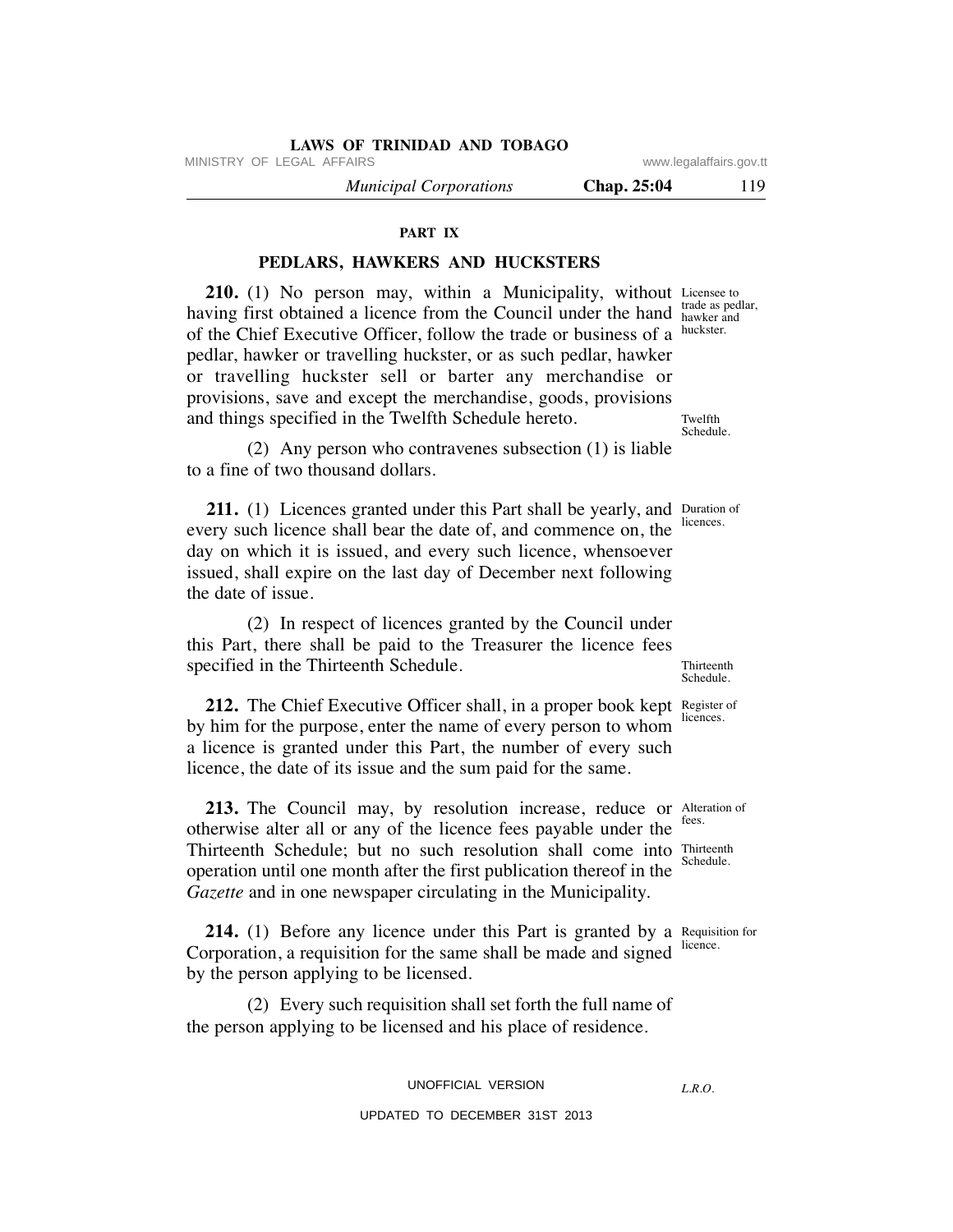120 **Chap. 25:04** *Municipal Corporations*

 (3) Every such requisition shall be deposited at the office of the Chief Executive Officer.

 **215.** (1) Every requisition submitted to a Corporation under this Part shall be received as evidence and be deemed proof of all matters therein contained as against the party applying for the licence. Evidence.

> (2) Every person who falsely states any of the particulars required to be set forth in such requisition is liable to a fine of five hundred dollars.

 **216.** Every licence issued under this Part shall contain the following particulars: Form of licence.

- *(a)* a distinguishing number;
- *(b)* the full name of the licensee and his place of residence.

Change of abode of licensee.

 **217.** (1) Whenever a person to whom the Council has issued a licence under this Part changes his residence or place of business, he shall forthwith give notice thereof in writing signed by him to the Chief Executive Officer and shall at the same time produce the licence to the Chief Executive Officer, who shall thereupon endorse a memorandum specifying the particulars of such change.

 (2) Any licensee who fails to comply with the provisions of subsection (1) is liable to a fine of five hundred dollars.

Forging or counterfeiting licence.

Huckster's name to be on box, etc.

 **218.** Any person who forges or counterfeits, or causes or procures to be forged or counterfeited, any document purporting to be a licence issued under this Part is liable on conviction on indictment to imprisonment for twelve months.

 **219.** Every person licensed as a pedlar, hawker or travelling huckster shall cause his name and the words "Licensed Huckster", "Licensed Hawker" or "Licensed Pedlar", as the case may be, and the distinguishing number of his licence, to be painted on some conspicuous part of the outside of every trunk, box, tray, basket or other receptacle or thing in which he carries about or exposes any goods for sale, in letters and figures not less than one inch in height.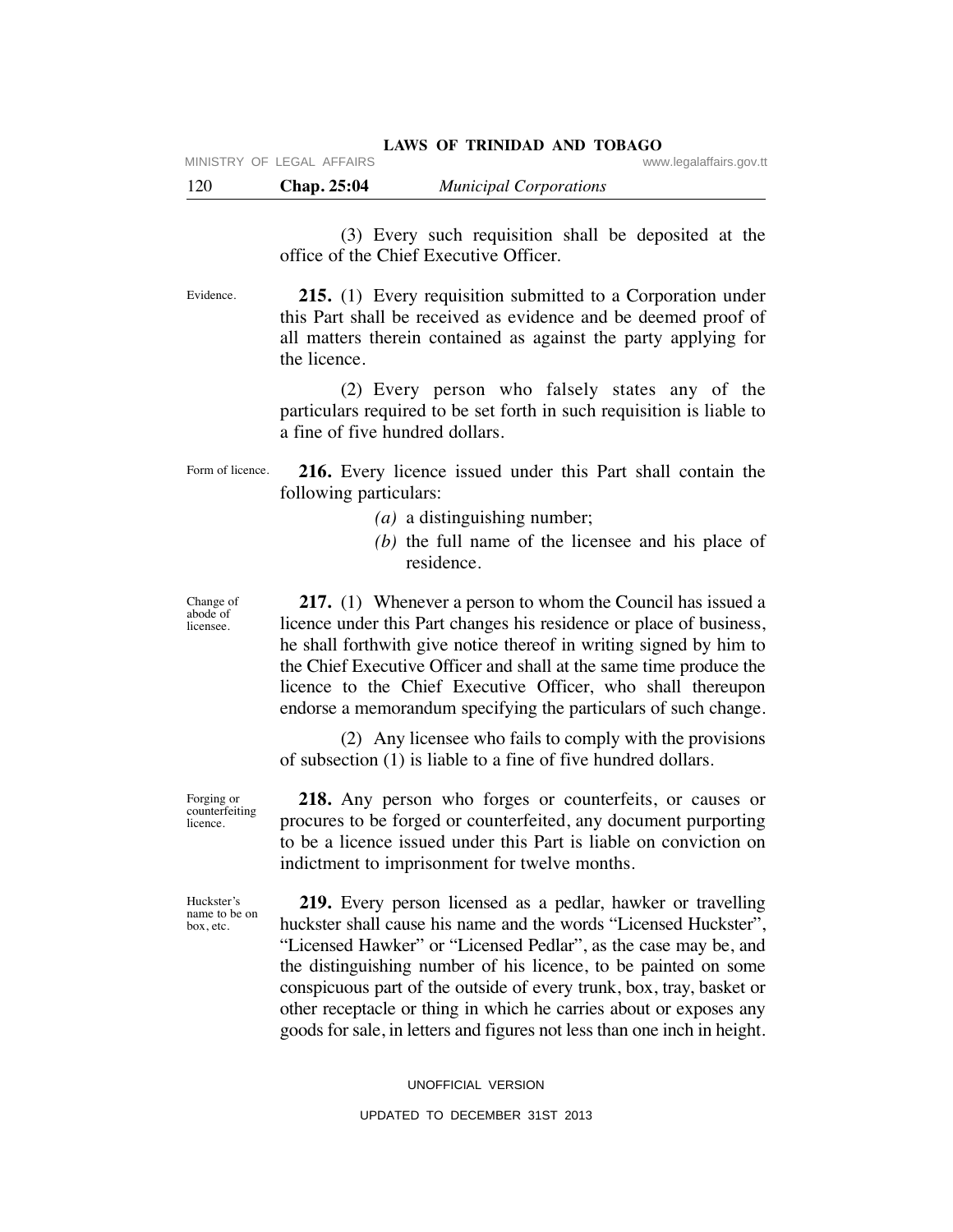| LAWS OF TRINIDAD AND TOBAGO   |             |                         |
|-------------------------------|-------------|-------------------------|
| MINISTRY OF LEGAL AFFAIRS     |             | www.legalaffairs.gov.tt |
| <b>Municipal Corporations</b> | Chap. 25:04 | 121                     |

**220.** Informations and complaints against any person for any who may lay offence against any of the provisions of this Part may be laid or made by and in the name of any information.

- *(a)* Municipal Police Officer;
- *(b)* authorised officer,

of the Municipality within which the offence took place.

# **PART X**

# **BYE-LAWS, RULES AND REGULATIONS**

**221.** (1) In addition to any other Bye-laws, Rules, or Bye-laws for Regulations which a Council is expressly authorised to make under this Act, a Council may make such Bye-laws, Rules, and Regulations as to it seems proper for the good rule and government of the Municipality and for the prevention and suppression of nuisances not already punishable in a summary manner by virtue of any written law.

 (2) *(a)* Bye-laws, Rules or Regulations shall not be made, altered, amended, or repealed unless at least the prescribed number of the members of the Council is present and vote.

 *(b)* The number of members of the Council prescribed to be present and to vote for the purposes of this subsection shall be as set out in the Third Schedule or in an Order Third Schedule. made pursuant to section 5(2).

**222.** A Council may by any Bye-laws, Rules, or Regulations Penalty for made by it under this Part impose penalties not exceeding five laws. hundred dollars for each offence and, in the case of a continuing offence, a further penalty not exceeding fifty dollars for each day during which such offence continues after written notice thereof from the Council and, in default of payment of such penalties, imprisonment for any term not exceeding three months.

**223.** (1) Bye-laws, Rules, or Regulations made by a Council Bye-laws to be shall not take effect unless and until they have been confirmed by the President. the President.

good government of a Corporation.

breach of Bye-

confirmed by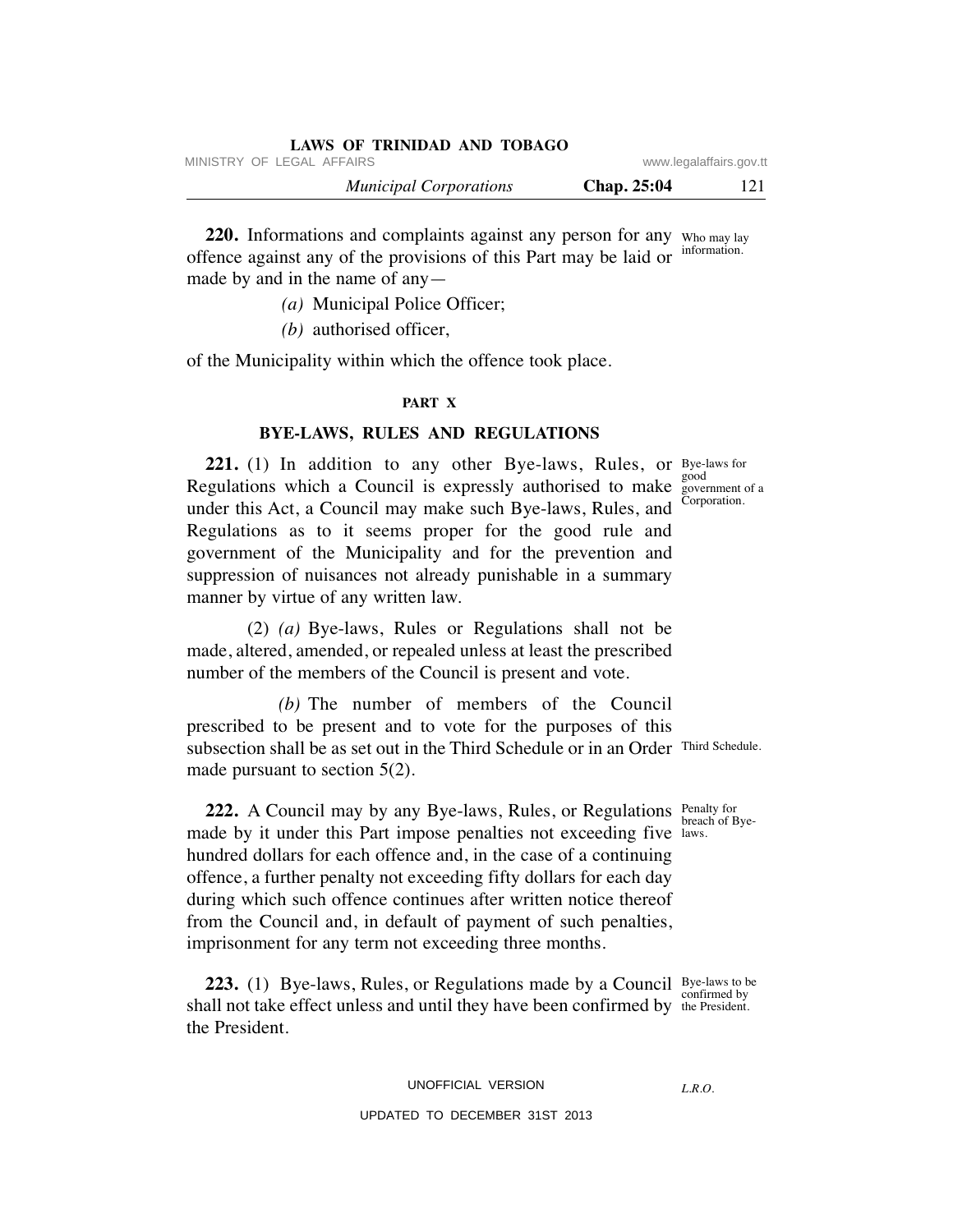|     |                           | LAWS OF TRINIDAD AND TOBAGO   |                         |
|-----|---------------------------|-------------------------------|-------------------------|
|     | MINISTRY OF LEGAL AFFAIRS |                               | www.legalaffairs.gov.tt |
| 122 | <b>Chap. 25:04</b>        | <b>Municipal Corporations</b> |                         |

Publication of Bye-laws in *Gazette*.

 (2) All Bye-laws, Rules, or Regulations made by a Council shall, when confirmed by the President, be published in the *Gazette* with a statement of the confirmation by the President and of the date on which they will come into force.

 (3) This section does not apply to any Rules or Regulations made by a Council relating to the duties, rights, or conduct of its officers or servants, or with respect to the proceedings at meetings of the Council or of any committee thereof and the form or order of their debates; and all such Rules and Regulations have effect without being confirmed by the President or otherwise.

Bye-laws may apply to whole or part of Municipality.

 **224.** Where a Council is empowered to make Bye-laws, Rules, or Regulations affecting premises or imposing any duties on the owners or occupiers thereof, the Council may make such Byelaws, Rules or Regulations for the whole or for any part of the area under its jurisdiction and may make separate and different Byelaws, Rules or Regulations for different parts of such area.

# **PART XI**

# **LEGAL PROCEEDINGS**

Recovery of penalties.

Ch. 4:20.

 **225.** (1) Unless otherwise expressly provided, any offence under this Act or under any Bye-laws, Rules or Regulations made under this Act is punishable on summary conviction under the Summary Courts Act; and all such offences and all penalties, fines, forfeitures, costs and expenses under this Act or under any such Bye-laws, Rules or Regulations directed to be recovered in a summary manner or the recovery of which is not otherwise provided for may be prosecuted and recovered in the manner provided by the Summary Courts Act.

Complaints or information may be made or laid by officers of the Council duly authorised.

 (2) Any information or complaint for any offence against the provisions of this Act or of any other written law, including any Bye-laws, Rules or Regulations made by the Council, for breach of the provisions whereof the Council may institute proceedings, may be laid or made in the name of the Corporation by any officer of the Corporation duly authorised in that behalf by resolution of the Council either generally or in respect of offences

UNOFFICIAL VERSION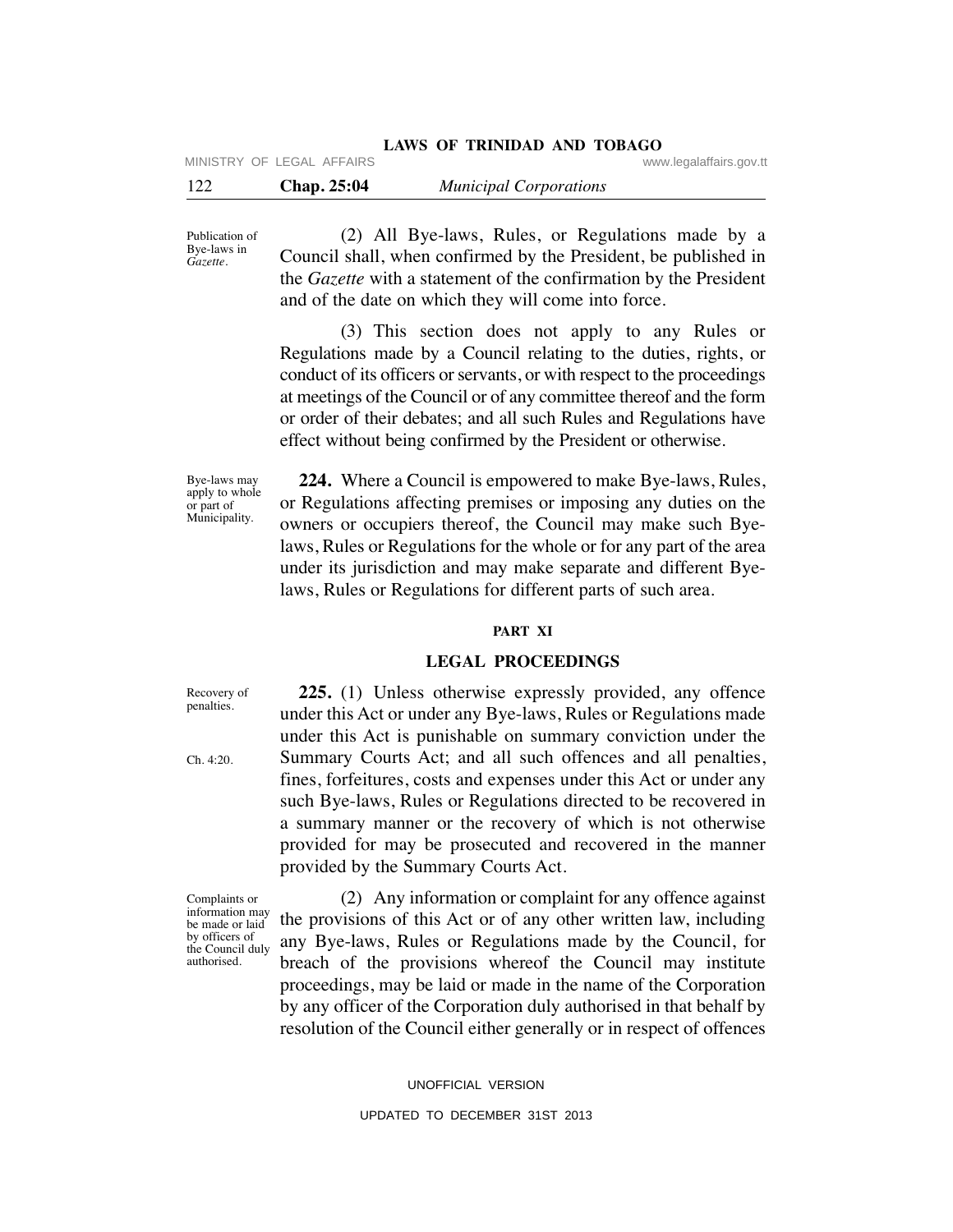| <b>LAWS OF TRINIDAD AND TOBAGO</b> |             |                         |
|------------------------------------|-------------|-------------------------|
| MINISTRY OF LEGAL AFFAIRS          |             | www.legalaffairs.gov.tt |
| <b>Municipal Corporations</b>      | Chap. 25:04 | 123                     |

against the provisions of specified written laws; and any officer authorised in that behalf by resolution of the Council may conduct the proceedings before a Magistrate in any case in which the Corporation is either a complainant or a defendant.

 (3) All penalties, fines, forfeitures, costs and expenses recovered in respect of offences committed against the provisions of this Act or under any Bye-laws, Rules or Regulations made by the Corporation under this Act or under any other written law administered by the Corporation shall be received by the Magistrate and paid over by him to the Treasurer for the use of the Corporation within whose municipal boundaries the offence took place.

**226.** (1) Any person who does any act in contravention of Penalties for any of the provisions of this Act or of any Bye-laws, Rules or offences not Regulations made under any power conferred by this Act, or who fails to execute any work, or to do anything which he is required to do by virtue of any of the provisions of this Act or of any such Bye-laws, Rules or Regulations or of any order or notice served upon him by a Council by virtue of this Act is, unless some other penalty is provided therefor, liable to a fine of five hundred dollars and in case of a continuing offence, to a further fine of fifty dollars for each day that such offence is continued after written notice thereof from the Council.

(2) Where the beginning of the execution of any work is  $C_{\text{optimuing}}$ an offence in respect of which the offender is liable under this Act or under any Bye-laws, Rules or Regulations, to a penalty, the existence of the work during its continuance in such a form and state as to be in contravention of the Act or of the Bye-laws, Rules or Regulations shall be deemed to be a continuing offence, but a penalty shall not be incurred in respect of such existence after the expiration of one year from the day when the offence was first discovered by the Council.

**227.** (1) An action to recover a fine from any person for acting Procedure in in a corporate office without having made the requisite declaration, against or without being qualified, or after ceasing to be qualified, or after  $\frac{\text{corporate}}{\text{offices}}$ becoming disqualified, may be brought by any elector of the

against officers.

otherwise provided for.

offence.

UNOFFICIAL VERSION UPDATED TO DECEMBER 31ST 2013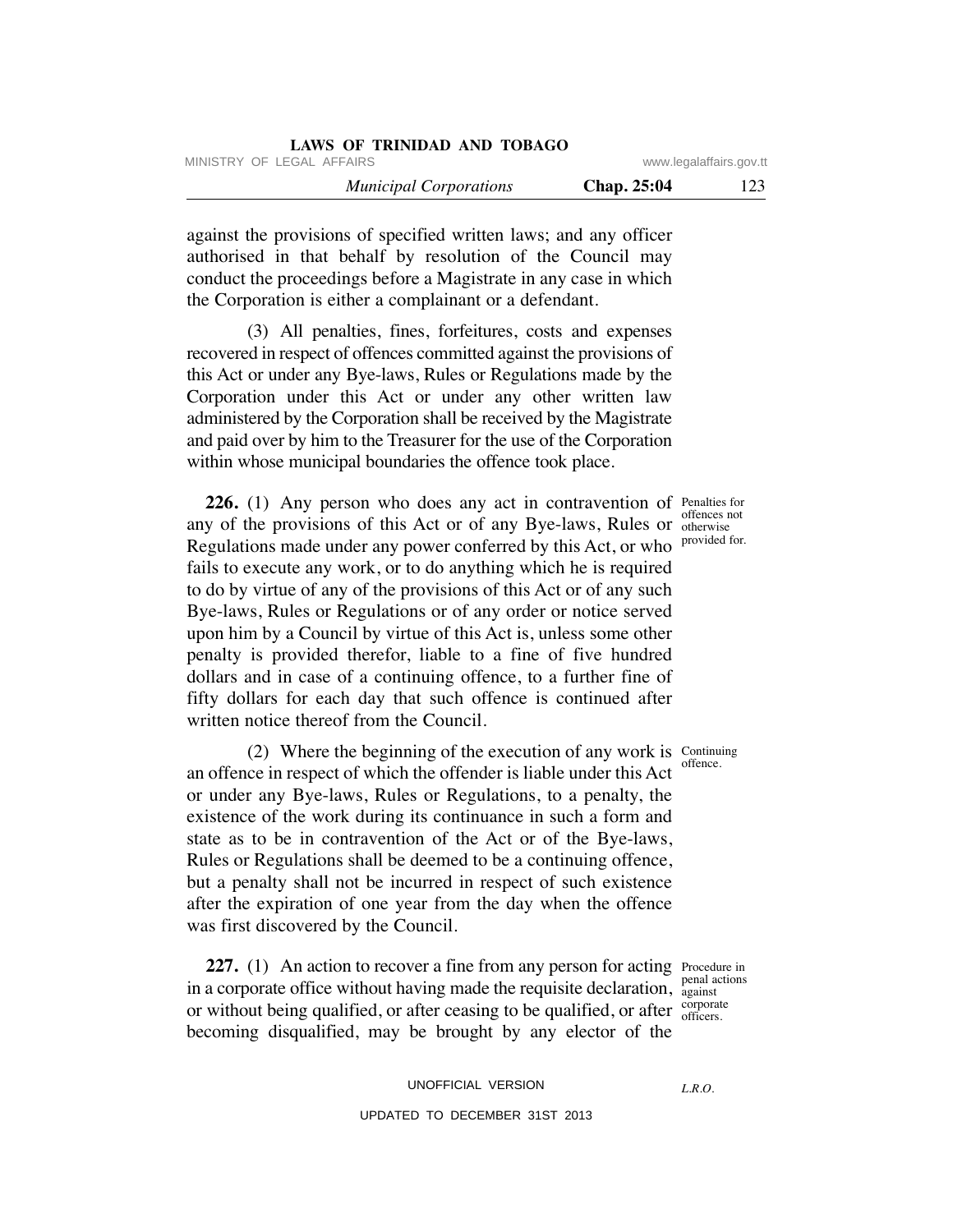Corporation; but no action shall lie unless the plaintiff has, within fourteen days after the cause of action arose, served a notice in writing personally on the person liable to the fine of his intention to bring the action, nor unless the action is commenced within three months after the cause of action arose.

 (2) The Court or a Judge may, on the application of the defendant within fourteen days after he has been served with the writ of summons in the action, require the plaintiff to give security for costs.

 (3) Unless judgment is given for the plaintiff, the defendant shall be entitled to costs to be taxed as between Attorney-at-law and client.

 (4) Where any such action is brought against a person on the ground of his not being qualified in respect of estate, it shall lie on him to prove that he was so qualified.

 (5) A moiety of the fine recovered shall, after payment of the costs of action, be paid to the plaintiff.

*Quo warranto* and *mandamus*.

 **228.** (1) An application for an information in the nature of a *quo warranto* against any person claiming to hold a corporate office shall not be made after the expiration of three months from the time when he became disqualified after election.

 (2) In the case of such an application, or of an application for a *mandamus* to proceed to an election of a corporate officer other than a Councillor, the applicant shall give notice in writing of the application to the person to be affected thereby (in this section called the respondent) at any time not less than ten days before the day in the notice specified for making the application.

 (3) The notice shall set forth the name and description of the applicant and a statement of the grounds of the application.

 (4) The applicant shall deliver, with the notice, a copy of the affidavits whereby the application will be supported.

 (5) The respondent may show cause in the first instance against the application.

> UNOFFICIAL VERSION UPDATED TO DECEMBER 31ST 2013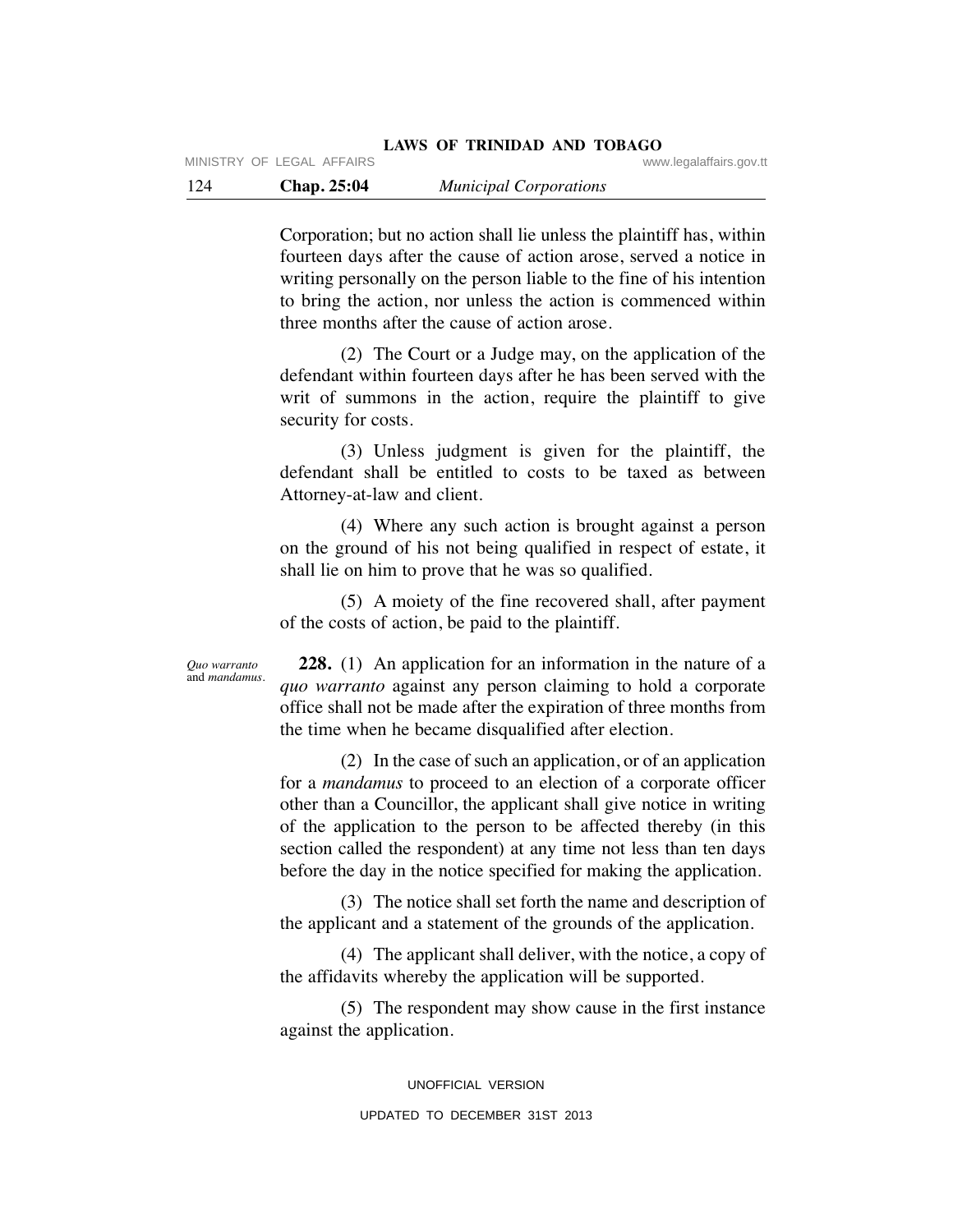|                           | LAWS OF TRINIDAD AND TOBAGO   |
|---------------------------|-------------------------------|
| www.legalaffairs.gov.tt   | MINISTRY OF LEGAL AFFAIRS     |
| <b>Chap. 25:04</b><br>125 | <b>Municipal Corporations</b> |

 (6) When sufficient cause is not shown, the Court, on proof of due service of the notice, statement and copy of affidavits used in support of the application, may, if it thinks fit, make the rule for the information or *mandamus* absolute.

 (7) The Court may, if it thinks fit, direct that any writ or *mandamus* issued be peremptory in the first instance.

**229.** (1) Where a Council has incurred expenses for the Recovery of repayment whereof the owner of the premises for or in respect of  $\frac{\text{exponents}}{\text{owners}}$ which the same were incurred is liable under any provision of this Act or under any agreement with the Council, such expenses may be recovered together with interest thereon at ten per cent per annum computed from the date of the service of a demand for the same to the date of payment from the owner for the time being of such premises, and, until recovery of such expenses and interest, the same shall be a charge on the premises for or in respect of which they were incurred.

 (2) Subject to subsection (3), the Council may, by order, Payments by or in any agreement with such owner, declare such expenses to be payable by annual instalments within a period not exceeding five years with interest or any part thereof may, without prejudice to the power of sale vested in the Corporation by virtue of the Rates Ch. 74:03. and Charges Recovery Act, be recovered by action in any Court of competent jurisdiction from the owner or the occupier for the time being of such premises and, if paid by or recovered from the occupier, may be deducted by him from the rent due or accruing due to the owner.

 (3) Where any of the instalments or the interest or any Procedure in part of either is in arrear and unpaid for a period of three months payment of after the time appointed for the payment thereof, the whole amount of the expenses remaining unpaid and charged on such premises shall forthwith become payable to the Corporation and the power of sale vested in the Corporation for the amount shall forthwith become exercisable for the recovery of the outstanding instalments and interest thereon at the rate of ten per cent per annum computed from the date of payment of the last instalment, or if no instalment has been paid from the date when the expenses charged on such premises first became due and payable by the owner.

# UNOFFICIAL VERSION UPDATED TO DECEMBER 31ST 2013

owners.

instalments.

case of noninstalment.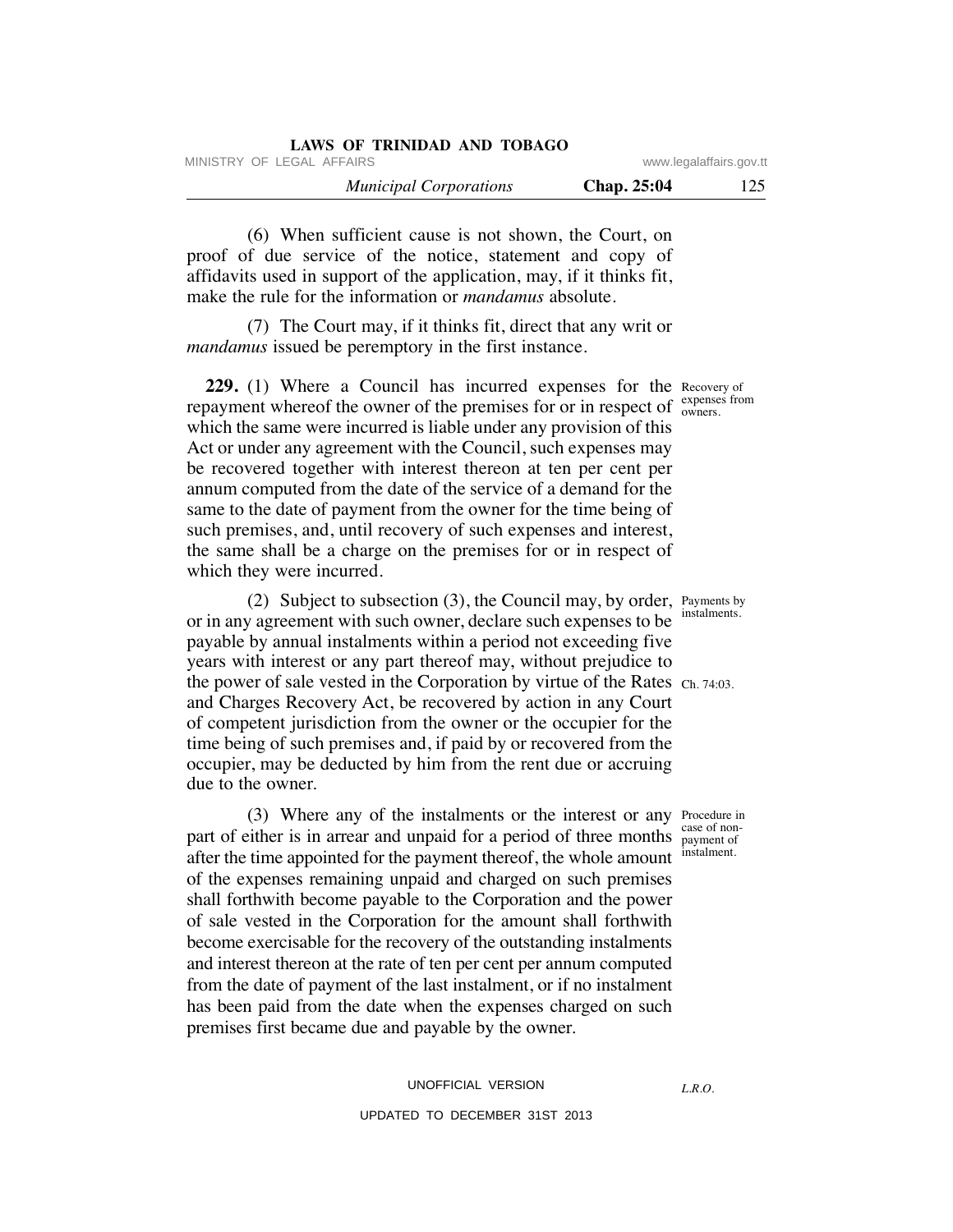MINISTRY OF LEGAL AFFAIRS **WARE ACCOMPTED MINISTRY** OF LEGAL AFFAIRS

| 126 | <b>Chap. 25:04</b> | <b>Municipal Corporations</b> |
|-----|--------------------|-------------------------------|
|-----|--------------------|-------------------------------|

Expense caused by contravention of Part VII or Bye-laws.

 (4) Where, otherwise than in the circumstances referred to Corporation to in subsection (1), a Corporation incurs any expense in consequence of the breach by any person of any provision of Part VII or any Bye-laws, the expense with interest computed at the rate of ten per cent each year from the date such expenses were incurred shall be recoverable in a summary manner by the Corporation from the person committing the breach.

Certified copies of documents to be *prima facie* evidence thereof.

**230.** (1) Where in any legal proceedings it becomes necessary to prove any document of a Corporation, a copy of or an extract from such document purporting to be certified to be true by the Corporation Secretary shall be sufficient *prima facie* evidence of such document.

Proof of handwriting not required.

 (2) No proof shall be required of the handwriting or of the official position of the Corporation Secretary certifying in pursuance of this section to the truth of any such copy of or extract from any document.

 (3) For every certified copy of or extract from any document supplied by the Council in pursuance of this section, there shall be paid to the Corporation for every one hundred words or part thereof contained in such copy or extract the sum of twenty dollars.

 (4) No officer of a Corporation shall in any legal proceeding be compellable to produce any document the contents of which can be proved by a certified copy under the provisions of this section except on the order of a Judge or Magistrate made for special cause.

 (5) Where any officer of a Corporation is required under order of a Judge or Magistrate made for special cause in pursuance of this section to produce any original document of the Corporation for the attendance of such officer upon subpoena in Court for that purpose the sum of fifty dollars.

 (6) For the purposes of this section, "document of a Corporation" includes notices, orders and authorities given, made and issued by the Council and any entry in any rate book, account book, register or other book of a Corporation and any resolution or

UNOFFICIAL VERSION

Fee for copy or extract.

Production of original.

Fee for production of original.

Definition of "document" of a Corporation.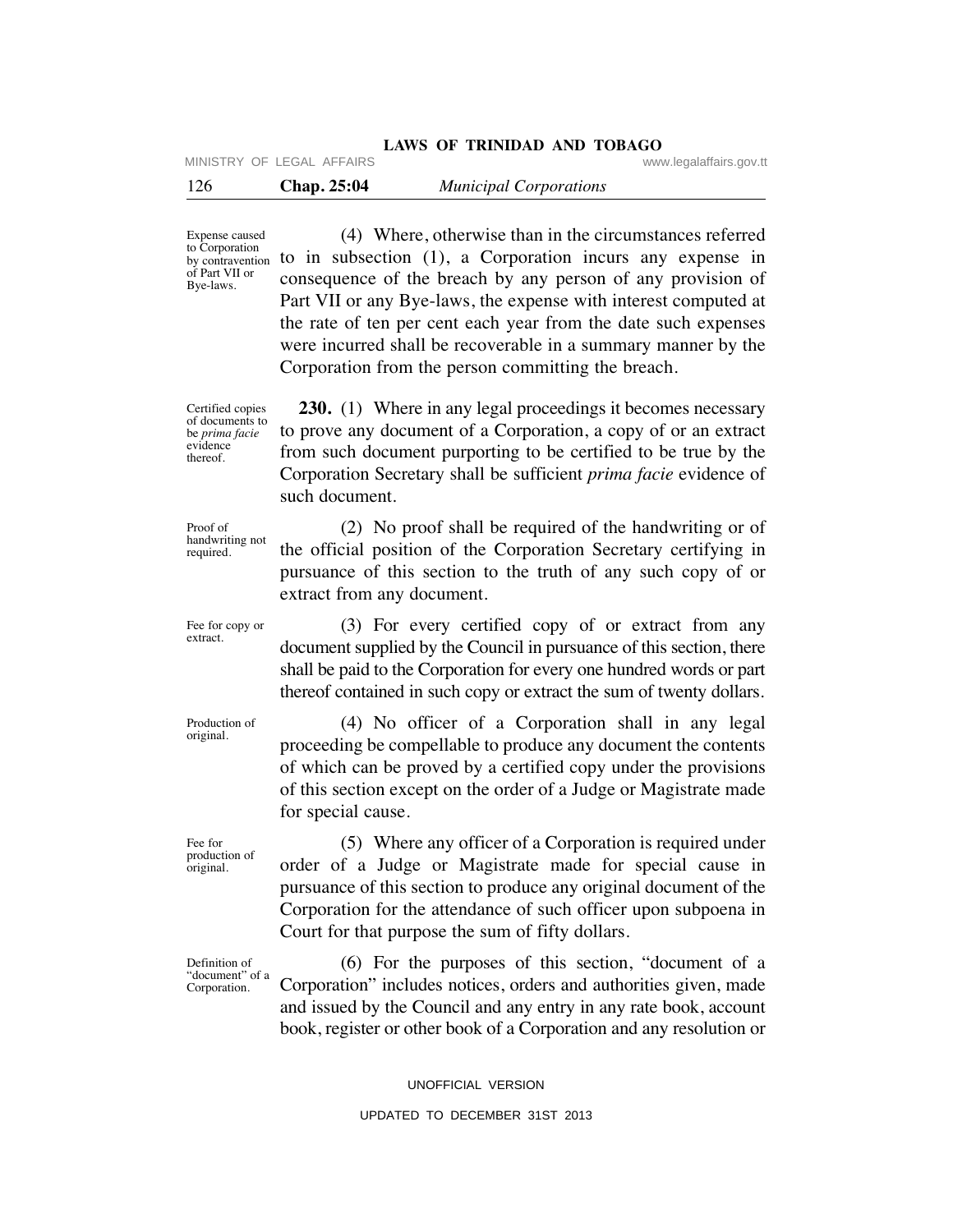| LAWS OF IKINIDAD AND TODAGO   |                    |                         |
|-------------------------------|--------------------|-------------------------|
| MINISTRY OF LEGAL AFFAIRS     |                    | www.legalaffairs.gov.tt |
| <b>Municipal Corporations</b> | <b>Chap. 25:04</b> |                         |

other matter recorded in any Minute Book of a Corporation, and all Orders, Rules, Bye-laws, Regulations, warrants, lists, certificates, requisitions, letters, notices, receipts and any other documents whatsoever in the custody of or proceeding from a Corporation.

**LAWS OF TRINIDAD AND TOBAGO**

 (7) The provisions of this section shall be deemed to be in addition to and not in derogation of any powers of proving documents given in any other part of this Act or by any other written law.

 (8) Notwithstanding anything contained in this section, Certified copy the Corporation Secretary may grant any person desiring the begranted by same for any other purpose than as evidence in legal proceedings, Secretary. a certified copy of or extract from any document of the Corporation upon payment of such fee and upon such terms as may be fixed by resolution of the Council.

**231.** (1) Where any officer of a Corporation or any other **Procedure for** person is duly authorised by a Council or by a Magistrate or powers of entry. Justice to enter any premises for any of the purposes of this Act, such officer or person shall, on entering such premises, if required by the occupier thereof, produce to such occupier either the original or a duly authenticated copy of his authorisation, or some other sufficient evidence of his being authorised as aforesaid.

 (2) The copy of the written authorisation referred to in this section shall be deemed to be duly authenticated if it purports to be signed by the Chief Executive Officer.

 (3) Any person who refuses to permit any duly authorised officer or servant of a Corporation to enter any premises for any of the purposes for which its duly authorised officers or servants are authorised to enter premises by virtue of this Act, or who obstructs, hinders or delays duly authorised officers or servants of a Corporation in the execution of any of their duties under this Act or under any Bye-laws made hereunder is guilty of an offence and (unless a different penalty is expressly provided for the offence charged) is for every such offence, liable to a fine of five hundred dollars.

or extract may Secretary.

enforcing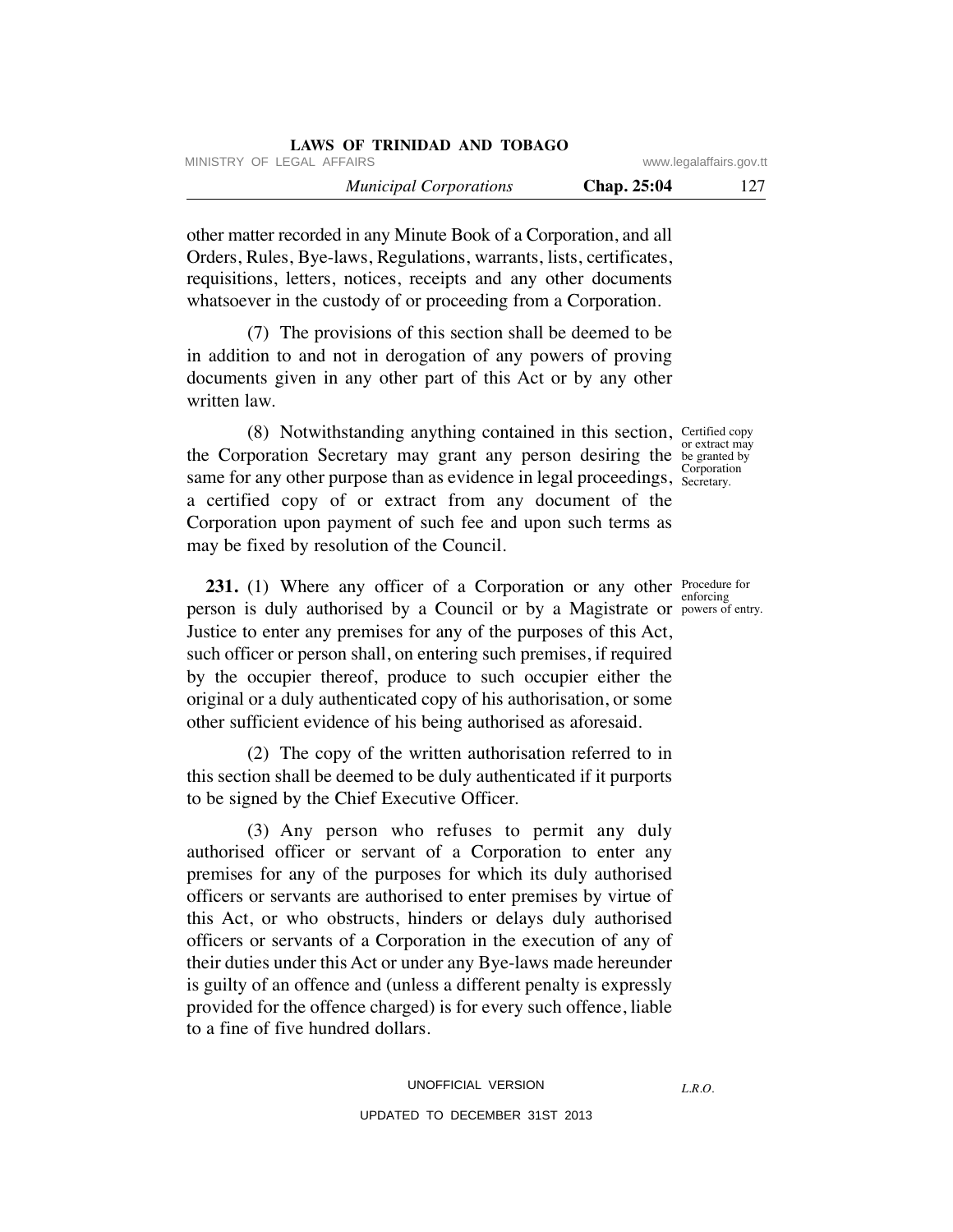(4) In any information or complaint preferred or made by a Corporation or by any of its officers or servants against any person pursuant to subsection (3), the complainant may add a notice that he intends at the hearing to apply to the Magistrate for a warrant authorising him to enter such premises, by force if need be, for the purposes specified in the notice. In such cases the Magistrate may, either in addition to the penalty provided for such offence under this Act or, without imposing any penalty for the offence, by warrant under his hand, authorise the duly authorised officers or servants of the Corporation to enter such premises, by force if need be, and with such assistants as they may require, and there to execute their duties under this Act.

 (5) The warrant issued under subsection (4) may be according to the form in the Tenth Schedule. Tenth Schedule.

> (6) A warrant issued under subsection (4) shall continue in force until the purpose for which the entry is necessary has been satisfied.

> (7) A person who obstructs the execution of any such warrant is, without prejudice to any other proceeding that might be brought against him, liable on summary conviction to a fine of five hundred dollars for every day that he obstructs the execution thereof.

# **PART XII**

# **MISCELLANEOUS FUNCTIONS**

 **232.** The following functions are exercisable by a Corporation in the Municipality in addition to those already vested in it under this Act:

- *(a)* the distribution of truck-borne water subject to the provisions of the Water and Sewerage Act;
- *(b)* the provision, maintenance and control of all Corporation buildings;
- *(c)* the maintenance and control of homes for the aged established by the Corporation;

UNOFFICIAL VERSION

Additional functions. [8 of 1992].

Ch. 54:40.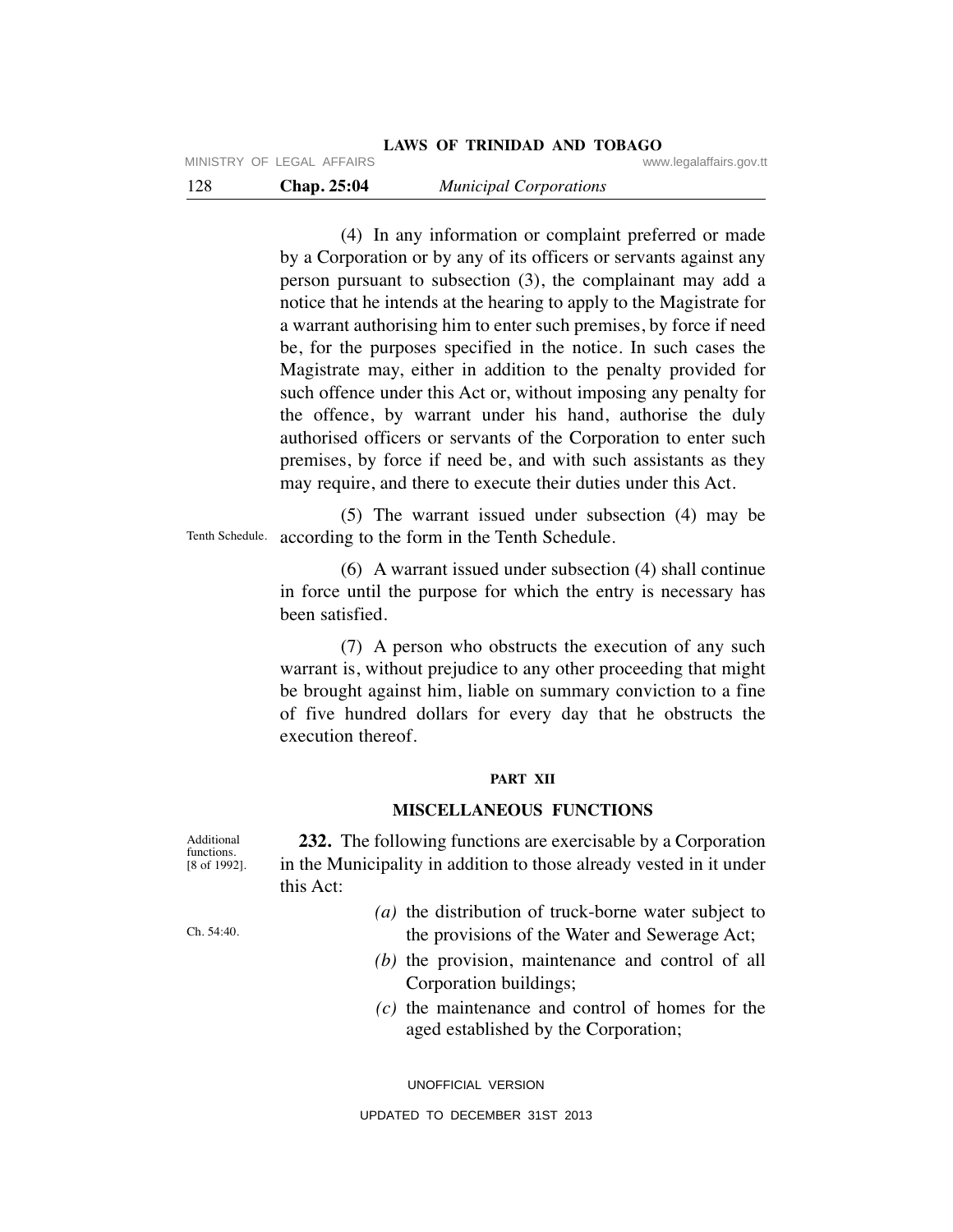| MINISTRY OF LEGAL AFFAIRS |                                                                                                                                                                  | www.legalaffairs.gov.tt |     |
|---------------------------|------------------------------------------------------------------------------------------------------------------------------------------------------------------|-------------------------|-----|
|                           | <b>Municipal Corporations</b>                                                                                                                                    | Chap. 25:04             | 129 |
|                           | (d) subject to any other written law, the<br>maintenance and control of childcare centres<br>established by the Corporation;                                     |                         |     |
|                           | $(e)$ the construction and maintenance of all drains<br>and watercourses, except main drains and water-<br>courses, and drains along main roads and<br>highways; |                         |     |

- *(f)* the provision, maintenance and control of such parks, recreation grounds, beaches and other public spaces as the President may from time to time by Order prescribe;
- *(g)* the promotion of development within the Municipality in accordance with plans approved by the Minister with responsibility for physical planning;
- *(h)* the maintenance of State property including such police stations, health centres, post offices, and other government buildings as the Minister to whom responsibility for construction and maintenance of buildings is assigned may by Order determine;
- *(i) (Deleted by Act No. 8 of 1992);*
- *(j)* the disposal of garbage from public and private property, the development and maintenance of sanitary landfills, chemical treatment for insect and vector control, abatement of public nuisances and dissemination of information for primary health care;
- *(k) (Deleted by Act No. 8 of 1992);*
- *(l)* the co-ordination of local and regional trade fairs, athletic events and cultural displays and entertainment;
- *(m)* the collection and distribution of forms issued by Departments of Government;
- *(n)* the maintenance and control of burial grounds and crematoria, subject to the provisions of the Burial Ch. 30:50. Grounds Act and the Cremation Act; Ch. 30:51.

UNOFFICIAL VERSION

*L.R.O.*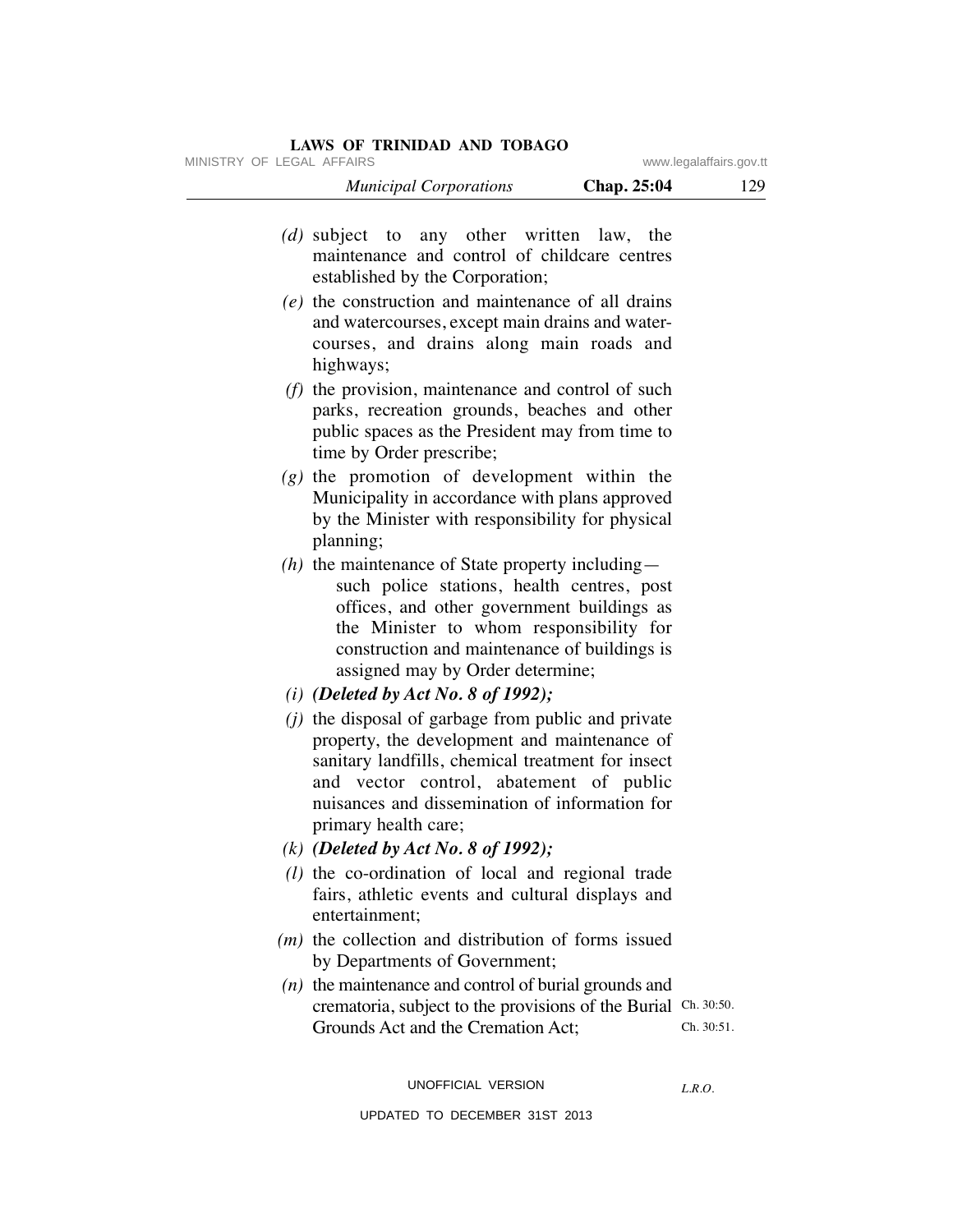| 130        | Chap. 25:04 | <b>Municipal Corporations</b>                                                                                                                                            |
|------------|-------------|--------------------------------------------------------------------------------------------------------------------------------------------------------------------------|
| Ch. 41:01. |             | ( $o$ ) the provision, maintenance and control of public<br>pastures and recreation grounds, subject to the<br>provisions of the Recreation Grounds and<br>Pastures Act; |
|            |             | $(p)$ such other functions as the President may from<br>time to time by Order prescribe.                                                                                 |

### **LAWS OF TRINIDAD AND TOBAGO** MINISTRY OF LEGAL AFFAIRS

**PART XIII**

# **ASSOCIATION OF LOCAL GOVERNMENT CORPORATIONS**

Association of Local Government Corporations.

 **233.** (1) There is hereby established for the purposes set forth in subsection (2) an Association to be known as the Association of Local Government Corporations of Trinidad and Tobago (referred to below as "the Association") consisting of all members of Local Government Corporations.

 (2) The objects of the Association are to promote the common interests of all local government bodies and more particularly—

- *(a)* to promote the effective and efficient management of Municipal Government Corporations;
- *(b)* to act as a medium of communication and to confer with Government Corporations;
- *(c)* to provide representations on Government or Public Bodies.

Chairman and Executive Committee of Association.

 **234.** (1) The affairs of the Association shall be managed by a Chairman, a Vice-Chairman and an Executive Committee consisting of not fewer than five nor more than nine members elected by the members of the Association from among themselves.

 (2) The Chairman shall be the Chief Executive Officer of the Association with the approval of the President, shall have supervision over and direction of the work of the Association and the duties to be performed by the other members of the Executive Committee and the duties to be performed by such members of the staff.

> UNOFFICIAL VERSION UPDATED TO DECEMBER 31ST 2013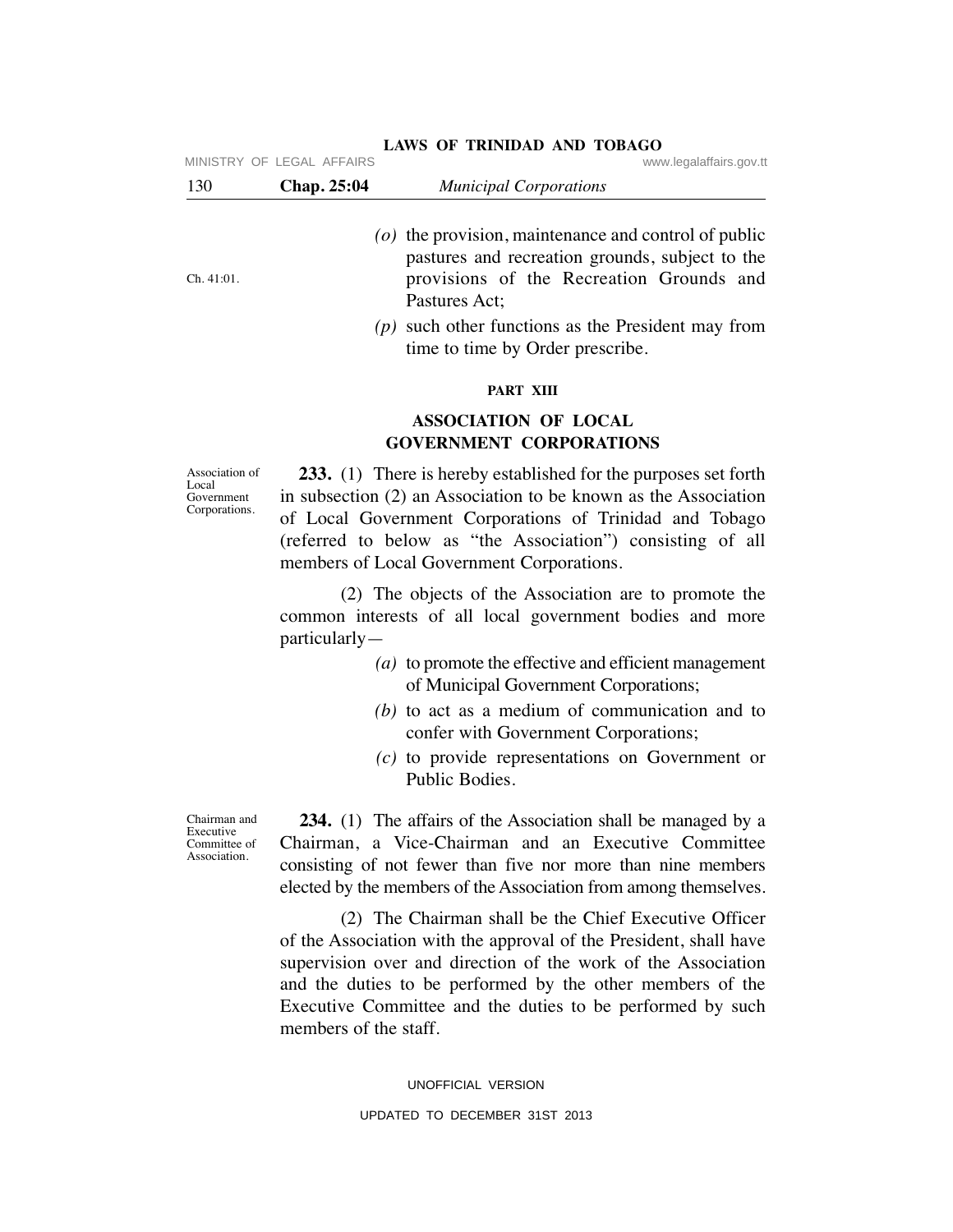| LAWS OF TRINIDAD AND TOBAGO   |             |                         |
|-------------------------------|-------------|-------------------------|
| MINISTRY OF LEGAL AFFAIRS     |             | www.legalaffairs.gov.tt |
| <b>Municipal Corporations</b> | Chap. 25:04 | 131                     |

 (3) A Municipal Corporation may, subject to the approval of the Association, pay a reasonable subscription whether annually or otherwise to the funds of the Association.

 (4) The staff of the Association of Local Government Corporations shall consist of such public officers as may be assigned to it.

**235.** Subject to the approval of the President, the Association Code of ethics. shall develop, adopt and keep under review a Code of Ethics to which its members must adhere and, until a Code of Ethics is so adopted, the "Code of Ethics for Parliamentarians including Ministers" adopted by resolution of Parliament shall, in so far as it is appropriate to the conduct, functions and duties of members of Local Government Corporations, apply *mutatis mutandis.*

# **PART XIV**

# **DISCIPLINARY PROCEEDINGS**

 **236. to** *(Repealed by Act No. 8 of 1992).*  **252.**  $\begin{array}{c} \hline \end{array}$ 

### **PART XV**

# **REGIONAL CO-ORDINATING COMMITTEES**

**253.** (1) In every Municipality there shall be established a  $\frac{\text{Co-ordinating}}{\text{Commitian}}$ Co-ordinating Committee with responsibility for ensuring efficiency in the management of operations and co-ordinating the delivery of services.

Committee.

- (2) The Co-ordinating Committee shall comprise—
	- *(a)* the Mayor of the Council;
	- *(b)* the head of the district or regional operations of the Water and Sewerage Authority;
	- *(c)* the head of the district or regional operations of the Trinidad and Tobago Electricity Commission;
	- *(d)* the District or Regional Officer responsible for main roads in the area;

UNOFFICIAL VERSION

*L.R.O.*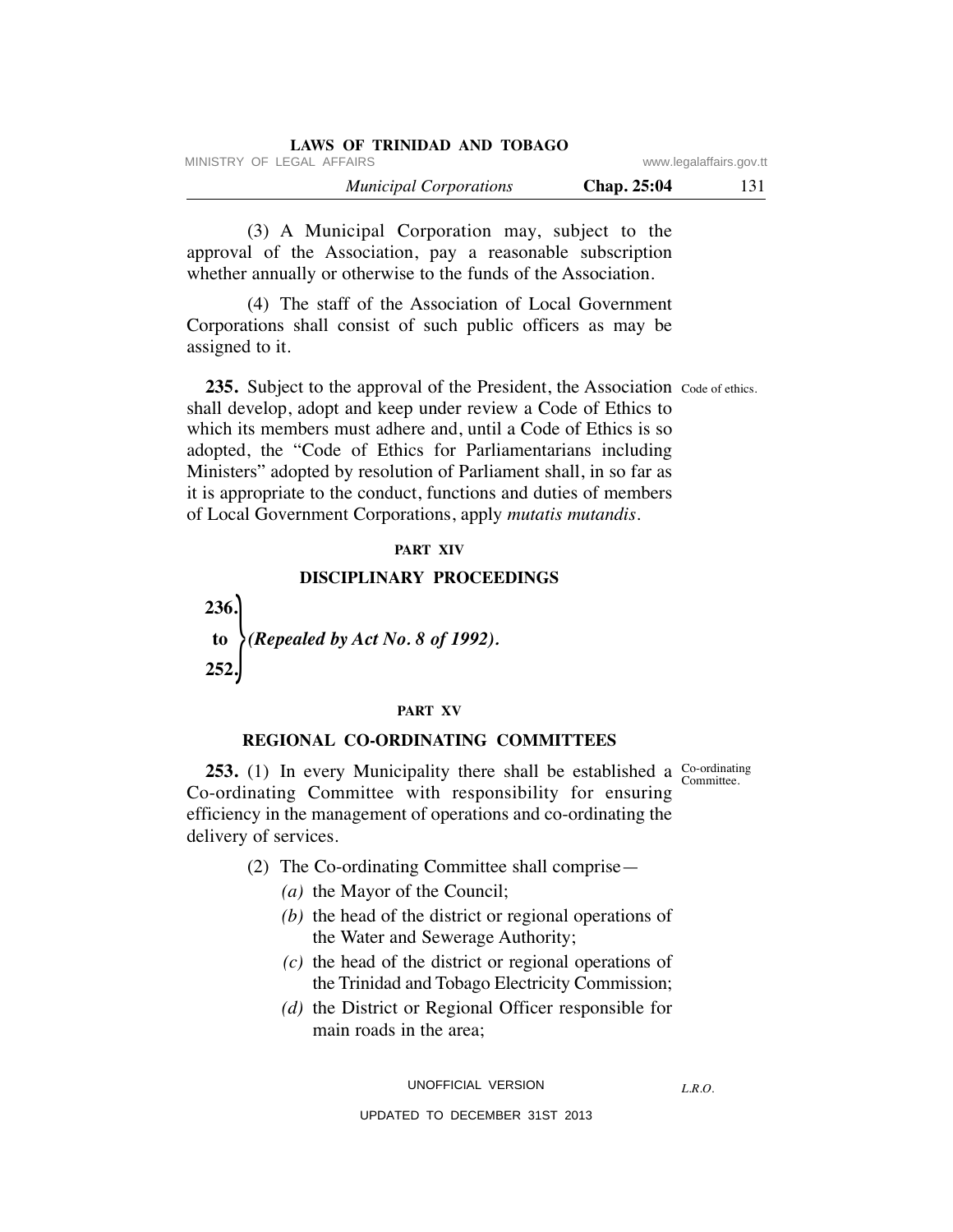|     | MINISTRY OF LEGAL AFFAIRS | www.legalaffairs.gov.tt                                                                                                                                                                                                                                                                                                                                                                                             |
|-----|---------------------------|---------------------------------------------------------------------------------------------------------------------------------------------------------------------------------------------------------------------------------------------------------------------------------------------------------------------------------------------------------------------------------------------------------------------|
| 132 | Chap. 25:04               | <b>Municipal Corporations</b>                                                                                                                                                                                                                                                                                                                                                                                       |
|     |                           | $(e)$ the District or Regional Officer responsible for<br>drainage and irrigation in the area;<br>$(f)$ the Medical Officer of Health;<br>$(g)$ the Chief Executive Officer;<br>$(h)$ a secretary to the Co-ordinating Committee<br>appointed by the Council;<br>( <i>i</i> ) such other officers of Central or Local<br>Government and other persons as the Minister<br>may upon the request of a Council appoint. |
|     | Committee.                | (3) The Mayor shall be Chairman of the Co-ordinating                                                                                                                                                                                                                                                                                                                                                                |
|     |                           | (4) The Chief Executive Officer and the Secretary shall                                                                                                                                                                                                                                                                                                                                                             |

Power to establish own procedure.

 **254.** The Co-ordinating Committee shall establish the procedure to be followed for the conduct of its business and shall meet as often as it considers necessary and shall report to the Minister every three months.

have no right to vote on decisions of the Co-ordinating Committee.

# **PART XVI**

# **GENERAL PROVISIONS**

 **255.** (1) Notices, orders, accounts, demands and any other documents required to be served, given or delivered by the Council under this Act or any other written law, or under any Bye-laws, Rules or Regulations of the Council, may be in writing or print, or partly in writing and partly in print; and, if the same require authentication, shall be sufficiently authenticated by the name of the Chief Executive Officer or any other duly authorised officer of the Corporation being affixed thereto in print or in writing.

 (2) Service of any notice under this Act or any Byelaws, Rules or Regulations made hereunder, on any owner or occupier shall be effected by handing the same to him or leaving the same at his usual place of abode, or, where the owner or occupier is absent from Trinidad and Tobago, or is unknown, or cannot be found, by posting a copy of such notice on the premises to which it is related.

> UNOFFICIAL VERSION UPDATED TO DECEMBER 31ST 2013

Form, authentication, and service of notices, etc.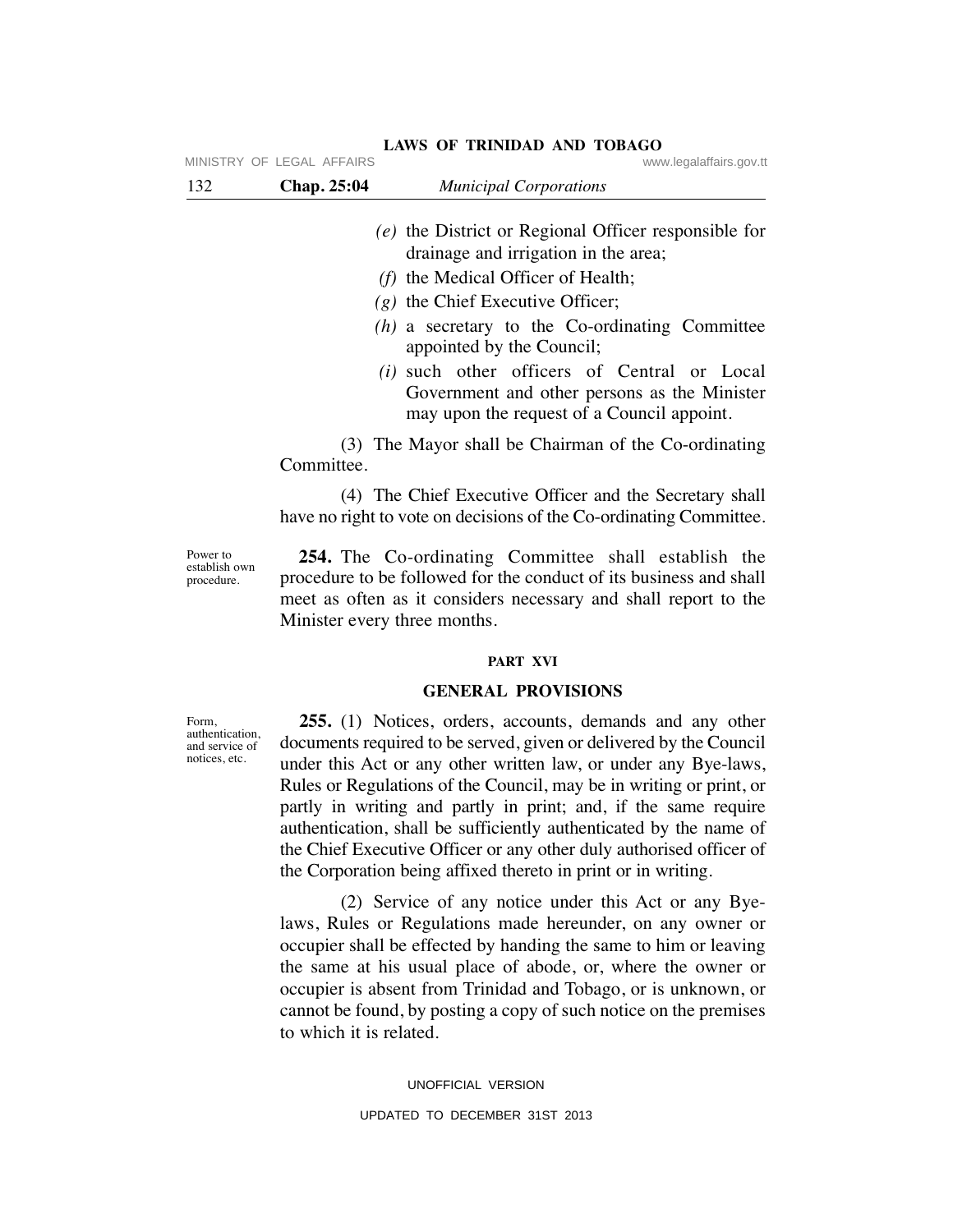| LAWS OF TRINIDAD AND TOBAGO   |             |                         |
|-------------------------------|-------------|-------------------------|
| MINISTRY OF LEGAL AFFAIRS     |             | www.legalaffairs.gov.tt |
| <b>Municipal Corporations</b> | Chap. 25:04 | 133                     |

 (3) Any notice, order, or document required or authorised to be served upon any body or person under this Act or any Byelaws, Rules or Regulations made hereunder, may be served by the same being addressed to such body or person and being left at or transmitted through the post to the following addresses respectively:

- *(a)* in the case of the President, the office of the Cabinet Secretariat;
- *(b)* in the case of the Postmaster General, the General Post Office;
- *(c)* in the case of the Chief Technical Officer (Works), the Permanent Secretary, Ministry of Works;
- *(d)* in the case of any company having a registered office, the registered office of such company;
- *(e)* in the case of a company having an office or offices, but no registered office, the principal office of such company; and
- *(f)* in the case of any other person, the usual or last known place of abode of such person.

 (4) Any notice, order or document by this Act required or authorised to be served on the owner or occupier of any premises shall be deemed to be properly addressed if addressed by the description of the "owner" or "occupier" of the premises (naming the premises) without further name or description.

conditions to

**256.** (1) Where a Council is authorised under this Act or any Power to attach other written law or any Bye-laws, Rules or Regulations made by the consent. Council to refuse its consent to the execution of any work or the doing or omitting to do any act or thing by the owner of any premises, the Council may, instead of refusing such consent, grant the same, subject to such terms and conditions in relation to the subject matter of such consent as the Council thinks fit, and any breach of any such terms or conditions shall be deemed, as regards liability to penalties and other consequences, equivalent to the doing or omitting to do such act or thing without the required consent.

 (2) All consents given by the Council under this Act or any other written law shall be given in writing, and, unless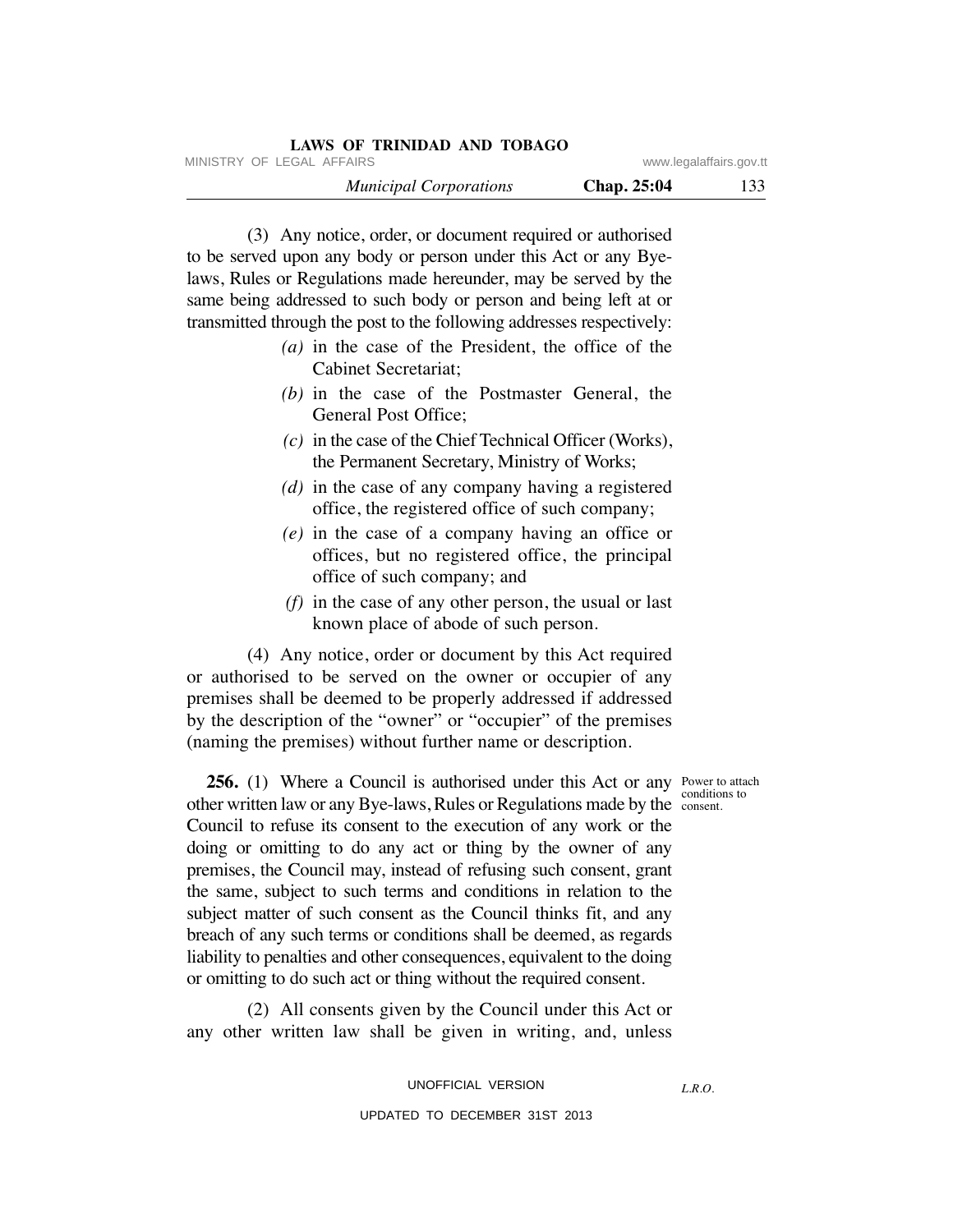otherwise prescribed, shall be under the hand of the Chief Executive Officer or the Engineer or any other officer of the Corporation duly authorised in that behalf.

 **257.** (1) No error, misnomer, or inaccurate description of any person, body corporate or place in any notice, list, register, roll or rate book required by this Act shall in any way hinder the full operation of this Act with respect to that person, body corporate or place, or affect the liability of any premises to any rate or charge payable in respect thereof.

 (2) The Council may at any time correct any such errors, misnomers or inaccurate descriptions, and make such amendments in any such notices, lists, registers, rolls or rate books as may be necessary to correct any such errors and to make the entries conformable to fact, to any resolutions of the Council relating to such entries and to the provisions of this Act.

 **258.** (1) Every rate, charge or sum of money due to a Corporation under or by virtue of any of the provisions of this Act or of any other written law, if unpaid for a period of three months after becoming due, shall be increased by a sum equal to ten per cent of the rate, charge or sum so unpaid.

 (2) This section shall not apply to sums due to a Corporation in respect of which interest after the date on which they become due is payable to the Corporation under this or any other written law for the time being in force, nor to any rate or charge to which any other period of time is herein prescribed for the imposition of the said increase.

 **259.** Where the Council is satisfied that, by reason of special circumstances, it would be inequitable to require payment of any statutory increase, it may remit such increase and refund the same if it has been paid.

Computation of time.

Remission of statutory increase.

> **260.** (1) Where, by this Act, any payment, act or proceeding is required, directed or allowed to be made, done or taken on a certain day, then if that day happens upon a Sunday, Good Friday,

> > UNOFFICIAL VERSION

# UPDATED TO DECEMBER 31ST 2013

Statutory increase.

Misnomer or misdescription.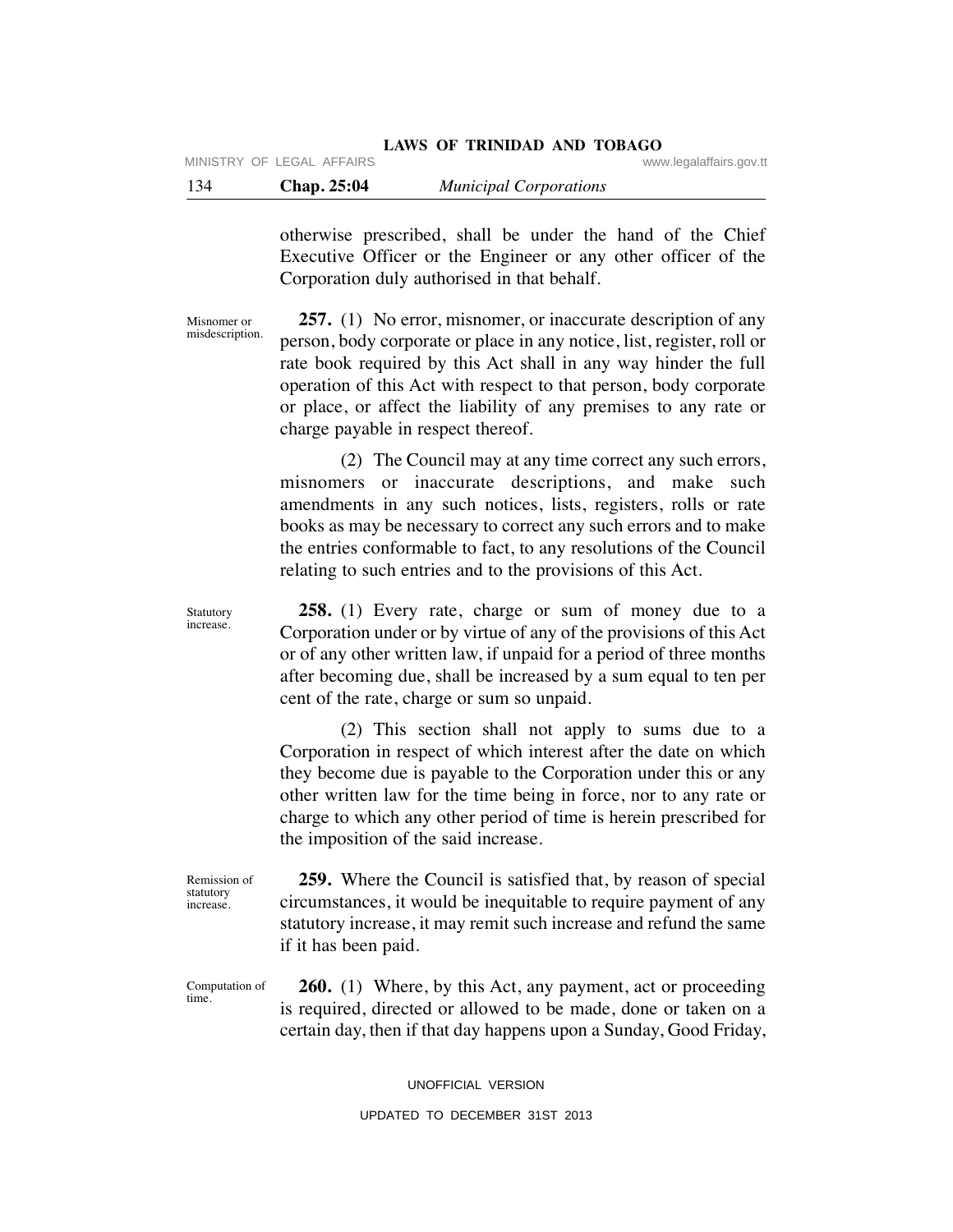|                         | LAWS OF TRINIDAD AND TOBAGO   |
|-------------------------|-------------------------------|
| www.legalaffairs.gov.tt | MINISTRY OF LEGAL AFFAIRS     |
| 135<br>Chap. 25:04      | <b>Municipal Corporations</b> |

Christmas Day or any other day declared by any written law or by any proclamation by the President issued under any written law to be a close holiday in all public offices, the payment, act or proceeding shall be considered as made, done or taken in due time if it is made, done or taken on the next day following, not being one of the days in this section specified.

 (2) Where, by this Act, any payment, act or proceedings is required, directed or allowed to be made, done or taken within any time not exceeding seven days, the days in this section specified shall not be reckoned in the computation of such time.

**261.** (1) All licences which the Council may be authorised to Authentication grant under this Act or any other written law for the time being in force may, unless otherwise expressly provided, be granted by and under the hand of the Chief Executive Officer or any other officer of the Corporation duly authorised in that behalf.

(2) If any person to whom a licence has been granted by  $\frac{D_{\text{unplicate}}}{D_{\text{unplicate}}}$ the Council under this Act or under any other written law satisfies the Chief Executive Officer that such licence has been lost or defaced, the Chief Executive Officer may, on payment of a fee of five dollars, order the issue to him of a duplicate licence, and the duplicate so issued shall have the same effect as the original licence.

 (3) This section shall not apply to any other written law wherein it is expressly otherwise provided.

**262.** (1) Where the Council is authorised under this Act to Power to grant a licence for any purpose, it may refuse to grant any such licence whenever it considers such refusal to be necessary or desirable in the interest of the public, and it may suspend for such time as it thinks fit or revoke, any licence granted by it upon breach by the licensee of any of the terms and conditions subject to which the licence was granted or for any other reason which in its opinion renders such suspension or revocation necessary or desirable in the interests of the public; but the Chief Executive Officer may at any time, if it appears advisable to him suspend any licence pending the decision of the Council.

of licence.

licence.

withhold, suspend, or revoke licence.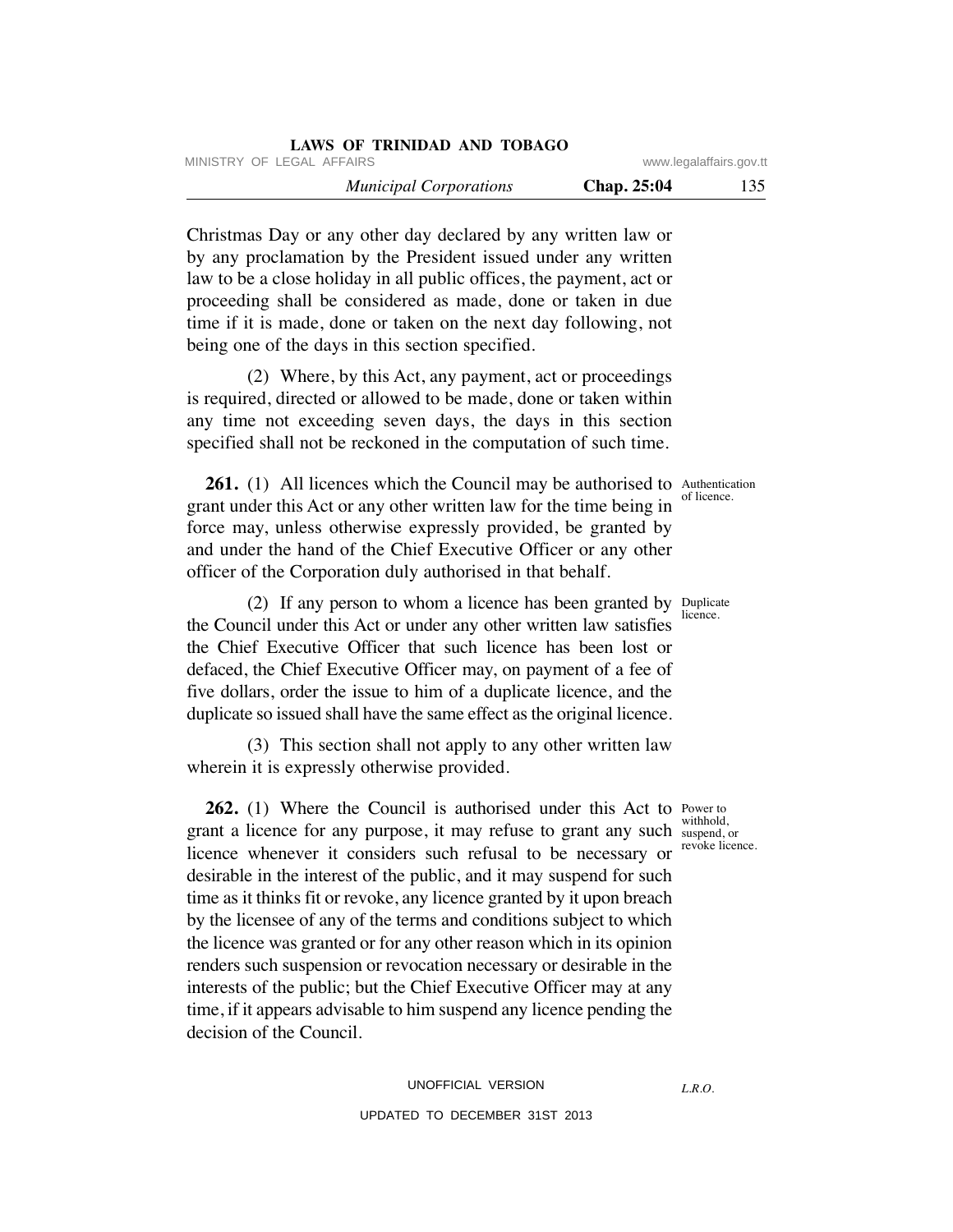(2) Any person who considers himself aggrieved by the withholding, suspension or revocation of any licence granted under this Act may appeal to a Magistrate after the expiration of seven days from such withholding, suspension or revocation; but the person so aggrieved shall give four clear days written notice of such appeal and the grounds thereof to the Corporation, and the Magistrate shall have power to make such Order as seems just and proper and to award costs to the successful party.

Execution of works on default of owner.

 **263.** Where, under this Act or any Bye-laws, Rules or Regulations made hereunder, any work of any kind is required to be executed or carried out by the owner of any premises within a Municipality and default is made in the execution of such works within the prescribed time, the Council may in its discretion cause such work to be executed or carried out; and the expense incurred by the Council in respect thereof, with ten per cent added thereto, shall be a debt due to the Corporation by the owner for the time being of such premises and, until paid to the Corporation, shall be a charge on the premises in or in respect of which such work was executed.

Charges on premises to be preferential to other encumbrances.

 **264.** Where any rate, charge or sum of money payable to a Corporation under this Act or any other written law is declared to be a charge on any premises, such charge shall be prior and preferential to all existing or future charges or encumbrances thereon, save and except charges for debts due to the State and charges thereon in respect of other rates and charges or sums of money due to the Corporation.

 **265.** Where, under any provision of this Act, the Council constructs, carries out or does any works which are for the common benefit of two or more premises belonging to different owners, the expenses which are recoverable from the owners shall be paid by the owners of such premises in such proportions as shall be determined by the Engineer or other officer of the Corporation duly authorised in that behalf and, until payment, the sum apportioned to each of such premises shall be a charge on the premises.

UNOFFICIAL VERSION

UPDATED TO DECEMBER 31ST 2013

Apportionment of expenses of works between different owners.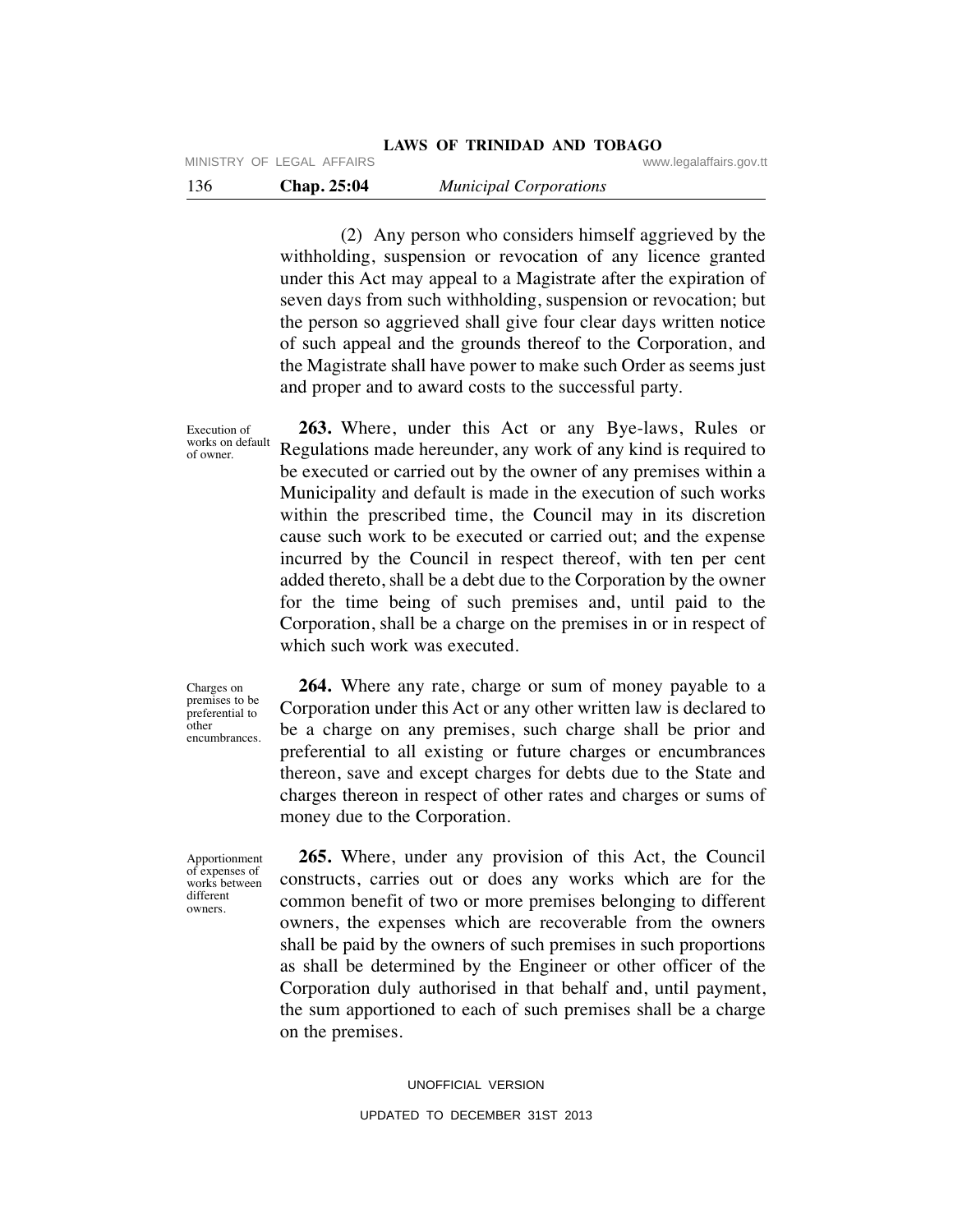|                           | LAWS OF TRINIDAD AND TOBAGO   |
|---------------------------|-------------------------------|
| www.legalaffairs.gov.tt   | MINISTRY OF LEGAL AFFAIRS     |
| 137<br><b>Chap.</b> 25:04 | <b>Municipal Corporations</b> |

266. All applications, notices, plans and other documents Plans, etc., delivered at the office of a Chief Executive Officer or of an  $\frac{deposited}{become non}$ Engineer in pursuance of this Act or of any other written law or of Corporation. of any Bye-laws, Rules or Regulations made thereunder, shall, on delivery, become the property of the Corporation.

**267.** All powers given by this Act shall be deemed to be in Powers addition to and not in derogation of any other powers conferred  $\frac{\text{conferred by}}{\text{written law}}$ on a Corporation by any other written law or custom.

**268.** The Council may, by resolution, alter or amend any of the schedulesforms or tables of articles or fees set out in any of the Schedules power to alter or to this Act; but no such resolution shall come into force until it has been approved by the President, and published in the *Gazette.*

**269.** (1) The Minister may give general or specific directions Government to any Council in relation to Government policy touching or  $_{\text{direct}}^{\text{policy}}$ concerning any matter; and it shall be the duty of the Council to govern its actions in accordance with any such directions.

 (2) Where a Council wilfully neglects or, refuses to carry out its responsibilities in relation to a particular matter, the President may by Order transfer responsibility for that matter to the Minister.

**270.** The Minister may investigate any matter concerning the Power to affairs of any Corporation and it shall be the duty of all holders of corporate office and officers and employees of the Corporation to provide their willing assistance in any such investigation.

**271.** (1) Subject to subsections (2) and (3), on receipt of an Power of address from the House of Representatives on a petition signed President to by not less than one-half in number of the electors in the lists of  $\frac{C_{\text{cuncil and}}}{\text{anpoint}}$ electors for the electoral area of a Corporation, the President may, Commissioner. by an Order published in the *Gazette*, dissolve the Council.

 (2) An Order for the dissolution of a Council shall not be valid, unless in and by such Order a time is fixed for the election of a new Council under the provisions of this Act in lieu of the Council so dissolved, not more than two years from the date of such Order.

> UNOFFICIAL VERSION UPDATED TO DECEMBER 31ST 2013

become property

written law to be cumulative.

amend.

directions.

investigate.

dissolve a appoint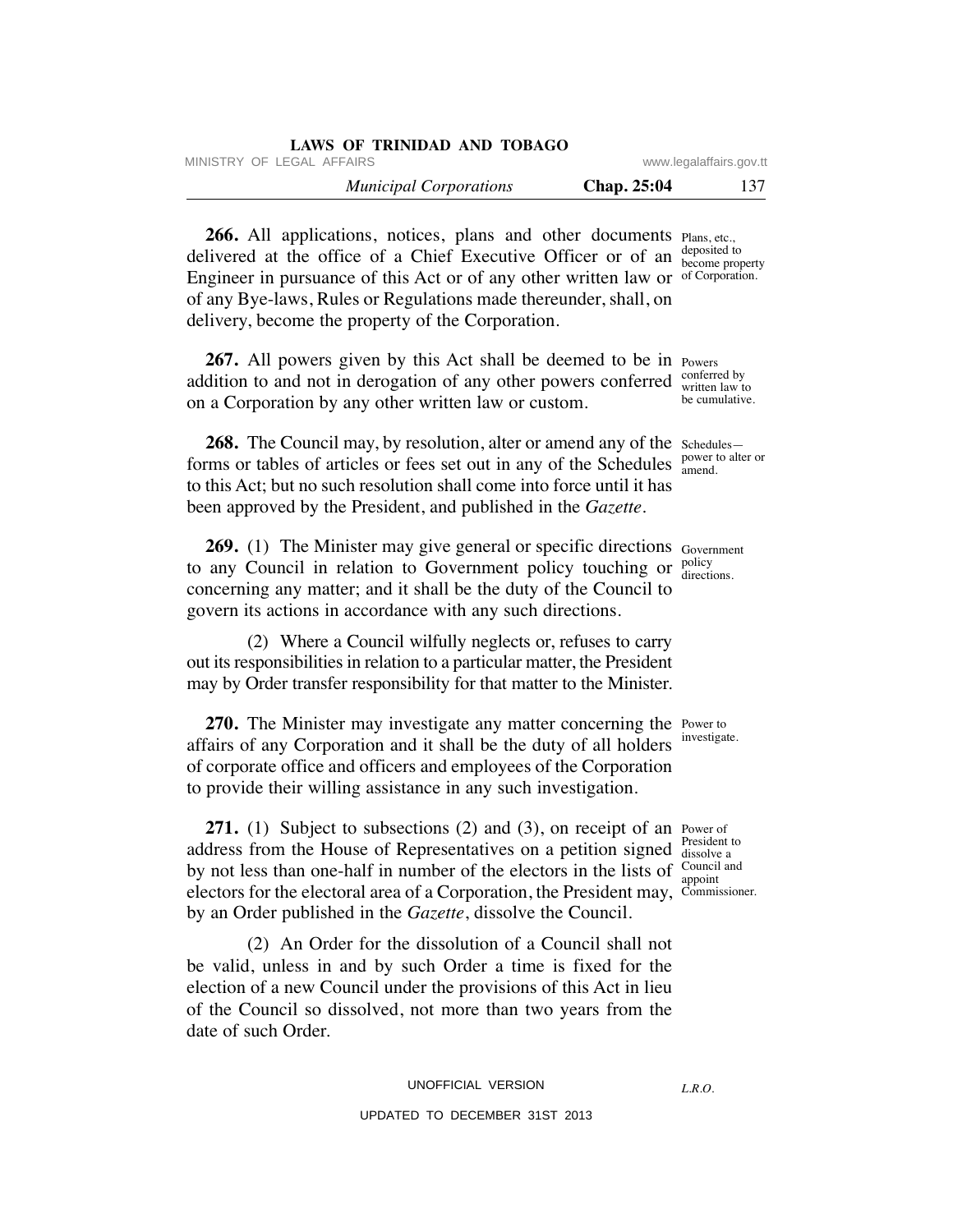(3) The President may at any time vary such Order to the extent of diminishing the time fixed for the election of a new Council and substituting an earlier date for such election; but notice of such change of date shall be given by publication in the *Gazette* at least one calendar month in advance.

 (4) When a Council is dissolved, the following consequences shall ensue:

- *(a)* the Mayor, Deputy Mayor, Aldermen and Councillors shall, as from the date specified in the Order, vacate their offices as such;
- *(b)* all powers, duties and liabilities of the Council shall as from such specified date and until a new Council is constituted under this Act, be exercised, performed and discharged by such persons not less than three in number as the President may from time to time appoint in that behalf to be designated Commissioners for the Corporation; one of the Commissioners shall be appointed by the President as Chief Commissioner on whom shall devolve all the powers and duties assigned to the Mayor under this Act;
- *(c)* all property, real and personal, dues, chattels and valuable securities belonging to or vested in the Corporation, or in its occupation, control or management shall, during the period aforesaid, vest in the Commissioners aforesaid, or be in their occupation, control and management;
- *(d)* all moneys, funds, rates, tolls, dues, charges, rents, fines, profits and advantages, claims and demands to which the Corporation is entitled shall also be transferred to and vest in the Commissioners;
- *(e)* all debts and claims then due or thereafter to become due from and payable by the Corporation shall be discharged and paid by the Commissioners in the same manner at the same time and subject to the same conditions, as the same respectively would have been due and payable if the Council had continued to exist.

UNOFFICIAL VERSION UPDATED TO DECEMBER 31ST 2013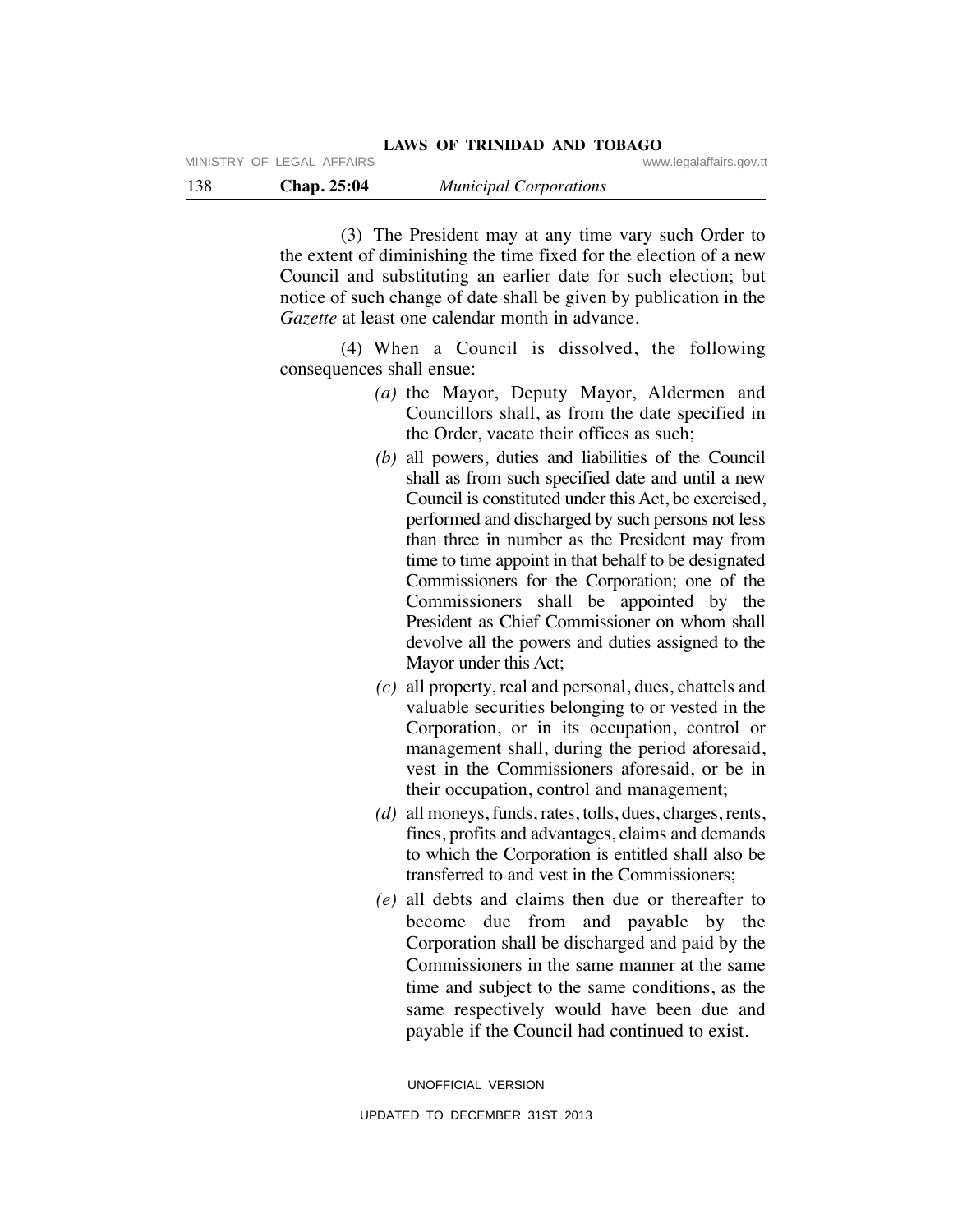| LAWS OF TRINIDAD AND TOBAGO   |                    |                         |
|-------------------------------|--------------------|-------------------------|
| MINISTRY OF LEGAL AFFAIRS     |                    | www.legalaffairs.gov.tt |
| <b>Municipal Corporations</b> | <b>Chap.</b> 25:04 | 139                     |

 (5) The Commissioners may in respect of their duties as such receive from the revenues of the Corporation such remuneration as the President may from time to time prescribe.

 (6) A Commissioner shall be recoverable from office for any cause deemed sufficient by the President.

**272.** Upon the commencement of operations by the Municipal Continuation of Corporations referred to in section  $\frac{1}{4}$  (in this section, otherwise  $\frac{1}{\text{agreement}}$ referred to as "successor Municipal Corporations") agreements and union representation.

- *(a)* any collective agreement that immediately prior thereto affected workers who were employees of a County Council shall continue to have effect in relation to such workers and shall bind a successor Municipal Corporation by which such workers are employed;
- *(b)* a trade union which immediately prior thereto represented workers employed by a County Council shall continue to represent such workers in their industrial relations with any successor Municipal Corporation by which such workers are employed.

**273.** (1) Notwithstanding the provisions of any written law Extension of relating to the term of office of members of the Councils serving constituting the local authorities, the term of office of members  $\frac{\text{members}}{136 \text{ of } 199}$ of local authorities holding office on the 13th September, 1990,  $^{13}_{14}$  of 2003 is hereby extended for a period of one year or to such date as the  $\frac{18}{13}$  of 2007 President may specify by Order published in the *Gazette* 5 of 2009]. whichever first occurs.

term of office of [36 of 1995 14 of 2006 11 of 2008

(1A) With effect from 29th December, 1995—

 *(a)* subject to paragraph *(b)*, the Councillors and Aldermen of each Corporation whose terms of office expired on the 27th day of September, 1995 shall comprise an Advisory Committee of that Corporation on the same terms and conditions of service that they enjoyed as Councillors and Aldermen, except that each

UNOFFICIAL VERSION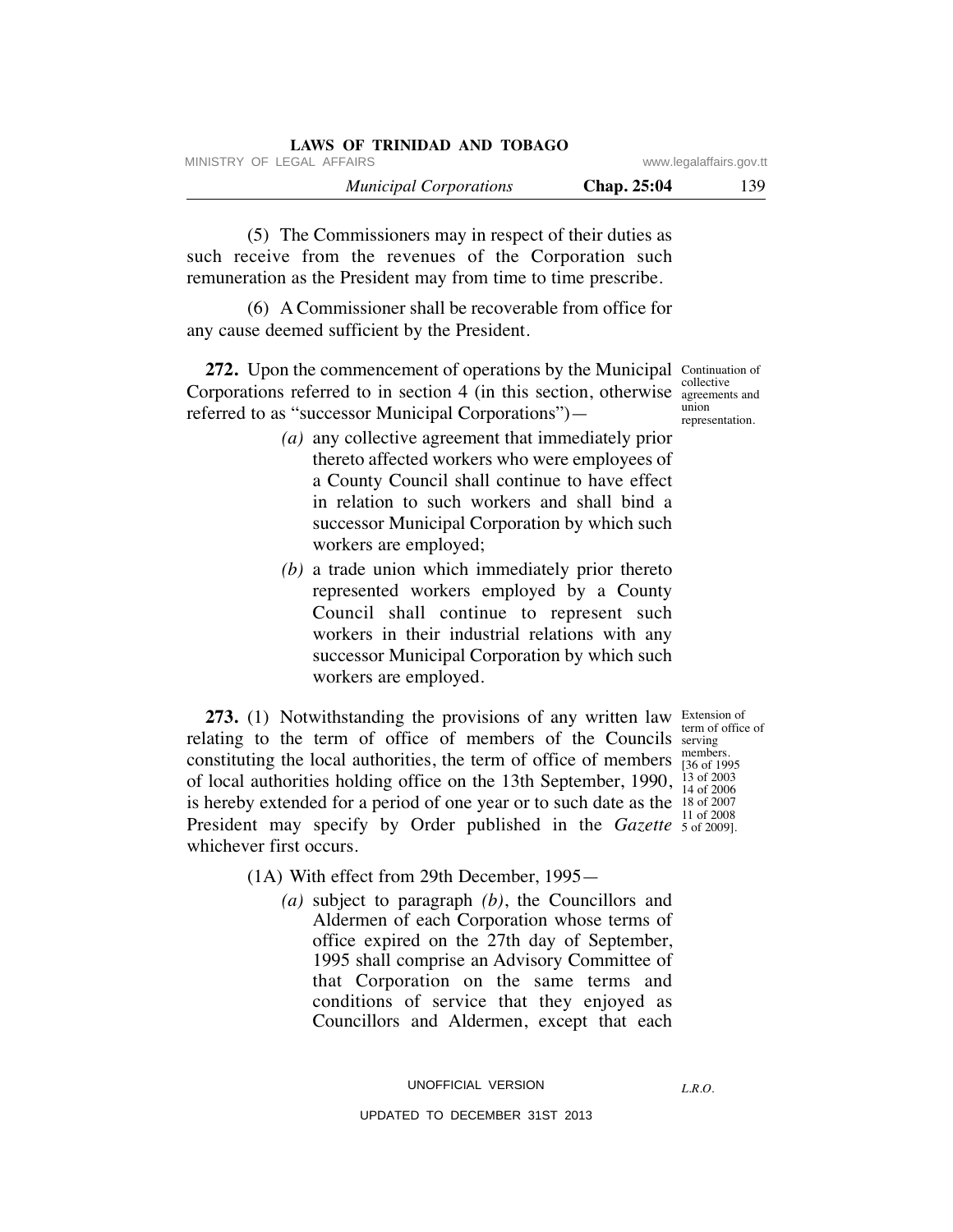Advisory Committee shall cease to exist upon the election of Councillors and the appointment of Aldermen in consequence of elections held under section 11(4B);

 *(b)* the person who held the office of Deputy Chairman of the Sangre Grande Regional Corporation on the 26th day of September, 1995 shall assume the office of the Chairman of the Sangre Grande Regional Corporation.

 (1B) Subject to subsection (1C) the Councillors and Aldermen of each Corporation whose term of office expired on the 12th day of July, 2002 are deemed to have become an Advisory Committee of that Corporation from the 13th day of July, 2002 on the same terms and conditions of service that they enjoyed as Councillors and Aldermen, except that each Advisory Committee shall cease to exist upon the election of Councillors and the appointment of Aldermen in consequence of elections held under section 11(4C).

 (1C) The person who held the office of Deputy Chairman of the San Juan/Laventille Regional Corporation on the 12th day of July, 2002 is deemed to have assumed the office of the Chairman of the San Juan/Laventille Regional Corporation from the 4th day of October, 2002.

 (1D) Notwithstanding section 11(4) and (4A) and sections  $12(5)$  and  $15(1)$ , only for the purposes of the elections due in the year 2006—

- *(a)* the term of office of each Councillor shall continue for twelve months from the date of the expiry of the existing term of office, as though each Councillor had been elected for an additional period of one year; and
- (b) subject to sections  $15(2)$  and  $12(6)$  the term of office of each Mayor, Deputy Mayor and Alderman shall expire at the end of the existing term and—
	- (i) the Councillors shall elect Aldermen for a term of twelve months, in accordance with section 13; and

UNOFFICIAL VERSION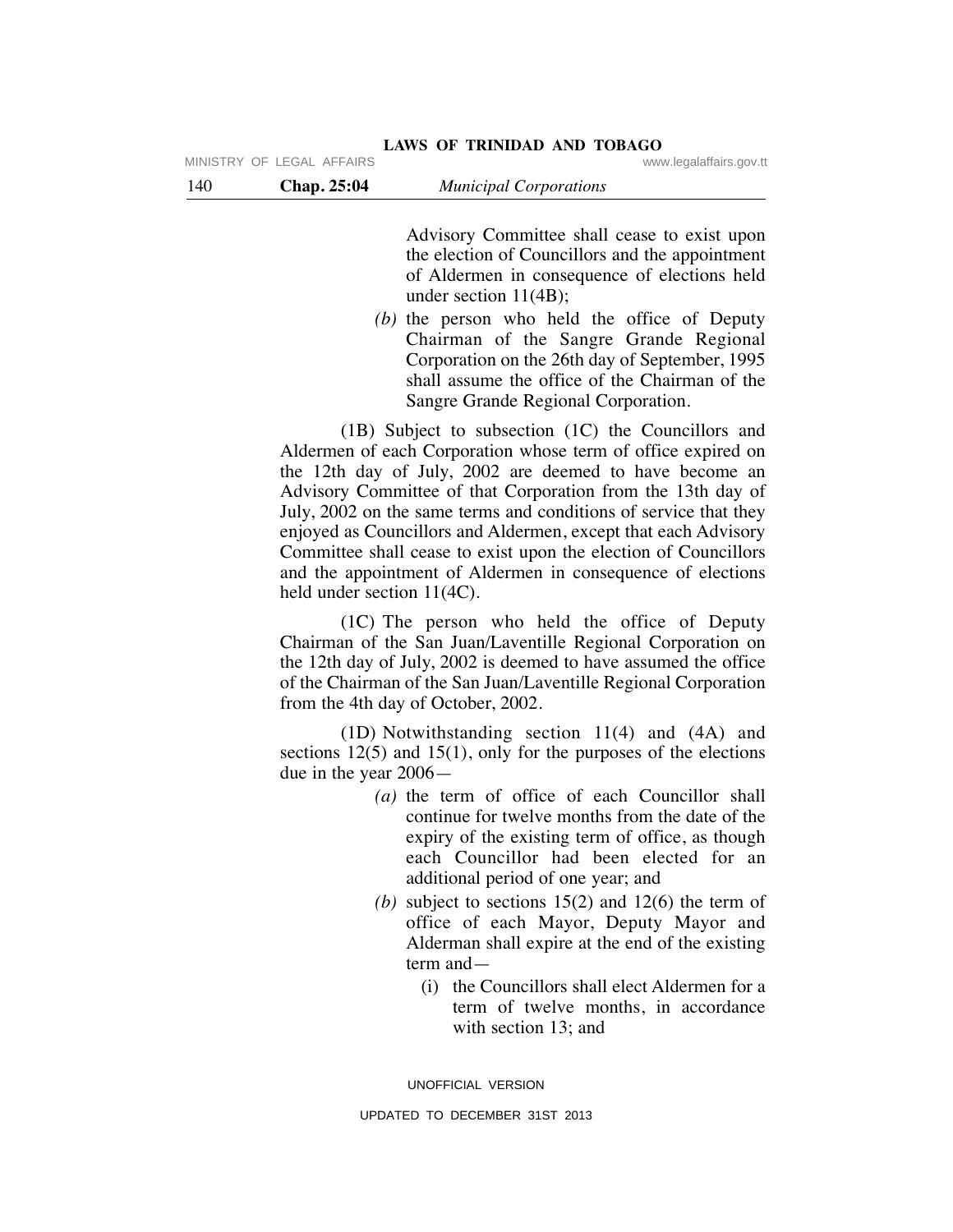| LAWS OF TRINIDAD AND TOBAGO   |             |                         |
|-------------------------------|-------------|-------------------------|
| MINISTRY OF LEGAL AFFAIRS     |             | www.legalaffairs.gov.tt |
| <b>Municipal Corporations</b> | Chap. 25:04 | 141                     |

 (ii) the Councillors and Aldermen shall elect a Mayor or Deputy Mayor of the Council for a term of twelve months, in accordance with section 14.

 (1E) All powers exercisable by Councillors, Mayors and Aldermen under the Act, shall be exercisable by them during the period referred to in subsection (1D).

 (1F) Notwithstanding subsection (1D), for the purposes only of the elections due in the year 2007, the term of office of the Mayor, Aldermen and Councillors holding office in a Corporation on the 13th July, 2007, is hereby extended for a period of one year from the date of expiration of such term.

 (1G) All powers exercisable by Mayors, Aldermen and Councillors under the Act shall be exercisable by them during the period referred to in subsection (1F).

 (1H) For the purposes only of the elections due in the year 2008, the term of office of the Mayors, Aldermen and Councillors, holding office in a Corporation which was extended for one year pursuant to subsection (1F), is hereby extended for a further period of one year from the date of expiration of such term.

 (1I) All powers exercisable by Mayors, Aldermen and Councillors under this Act shall be exercisable by them during the period referred to in subsection (1H).

 (1J) Notwithstanding section 11(4) and (4A) and sections  $12(5)$  and  $15(1)$ , only for the purposes of the elections due in the year 2009—

> *(a)* the term of office of each Councillor shall continue for twelve months from the date of the expiry of the existing term of office, as though each Councillor has been elected for an additional period of one year; and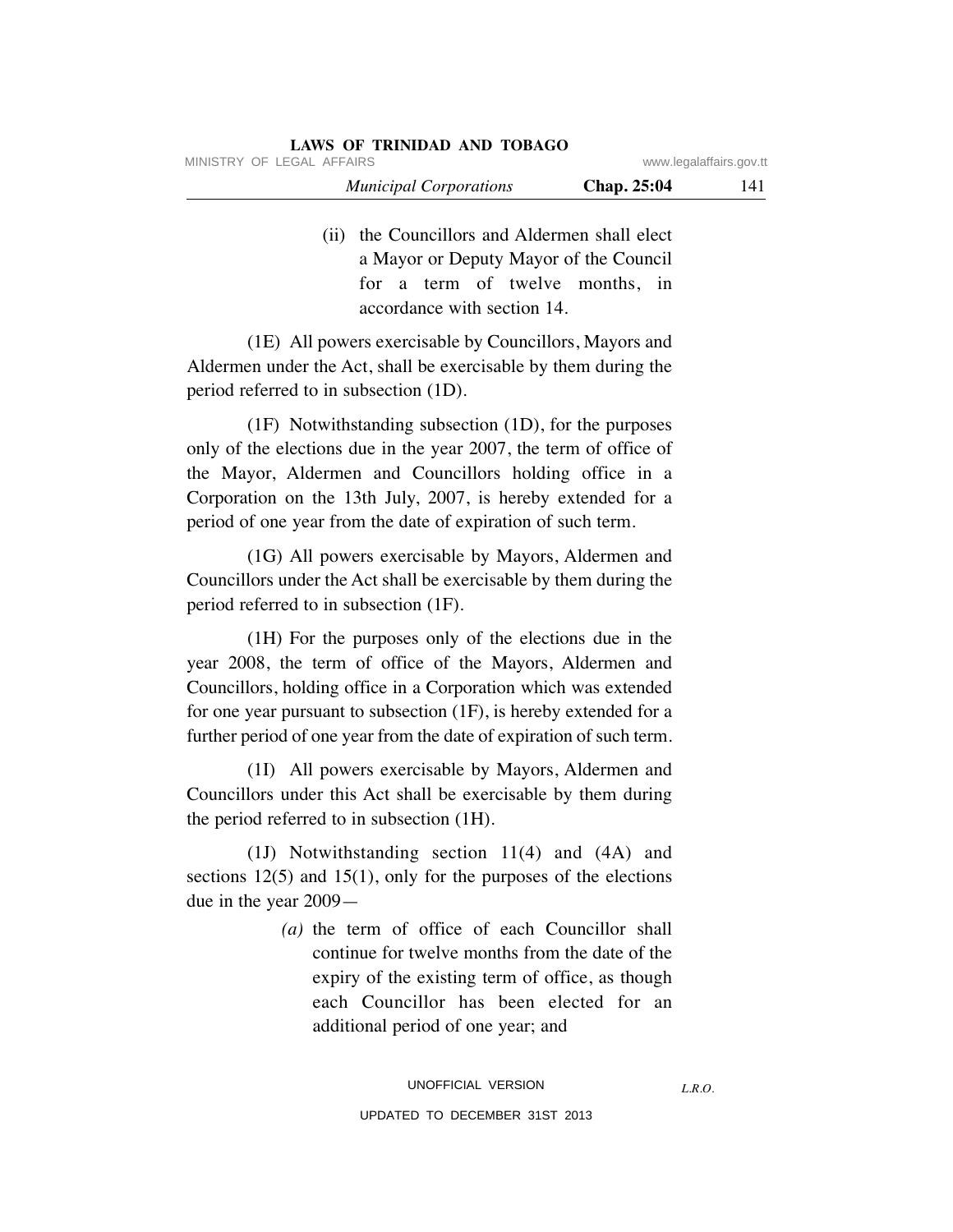| 142 | Chap. 25:04                                                                                                                                                         | <b>Municipal Corporations</b>                                                                                                                                           |  |
|-----|---------------------------------------------------------------------------------------------------------------------------------------------------------------------|-------------------------------------------------------------------------------------------------------------------------------------------------------------------------|--|
|     |                                                                                                                                                                     | (b) subject to sections $12(6)$ and $15(2)$ , the term of<br>office of each Mayor, Deputy Mayor and<br>Alderman shall expire at the end of the existing<br>term and $-$ |  |
|     |                                                                                                                                                                     | the Councillors shall elect Aldermen for a<br>(i)<br>term of twelve months, in accordance<br>with section 13; and                                                       |  |
|     |                                                                                                                                                                     | (ii) the Councillors and Aldermen shall elect<br>a Mayor or Deputy Mayor of the<br>Corporation for a term of twelve months<br>in accordance with section 14.            |  |
|     | (1K) All powers exercisable by Councillors, Mayors<br>and Aldermen under the Act, shall be exercisable by them during<br>the period referred to in subsection (1J). |                                                                                                                                                                         |  |

 (2) In this section, "local authority" means the Council of a Municipal Corporation referred to in section 3 or a County Council within the meaning of the County Councils Act (repealed by this Act).

| MINISTRY OF LEGAL AFFAIRS | www.legalaffairs.gov.tt |
|---------------------------|-------------------------|
|                           |                         |

**LAWS OF TRINIDAD AND TOBAGO**

UNOFFICIAL VERSION UPDATED TO DECEMBER 31ST 2013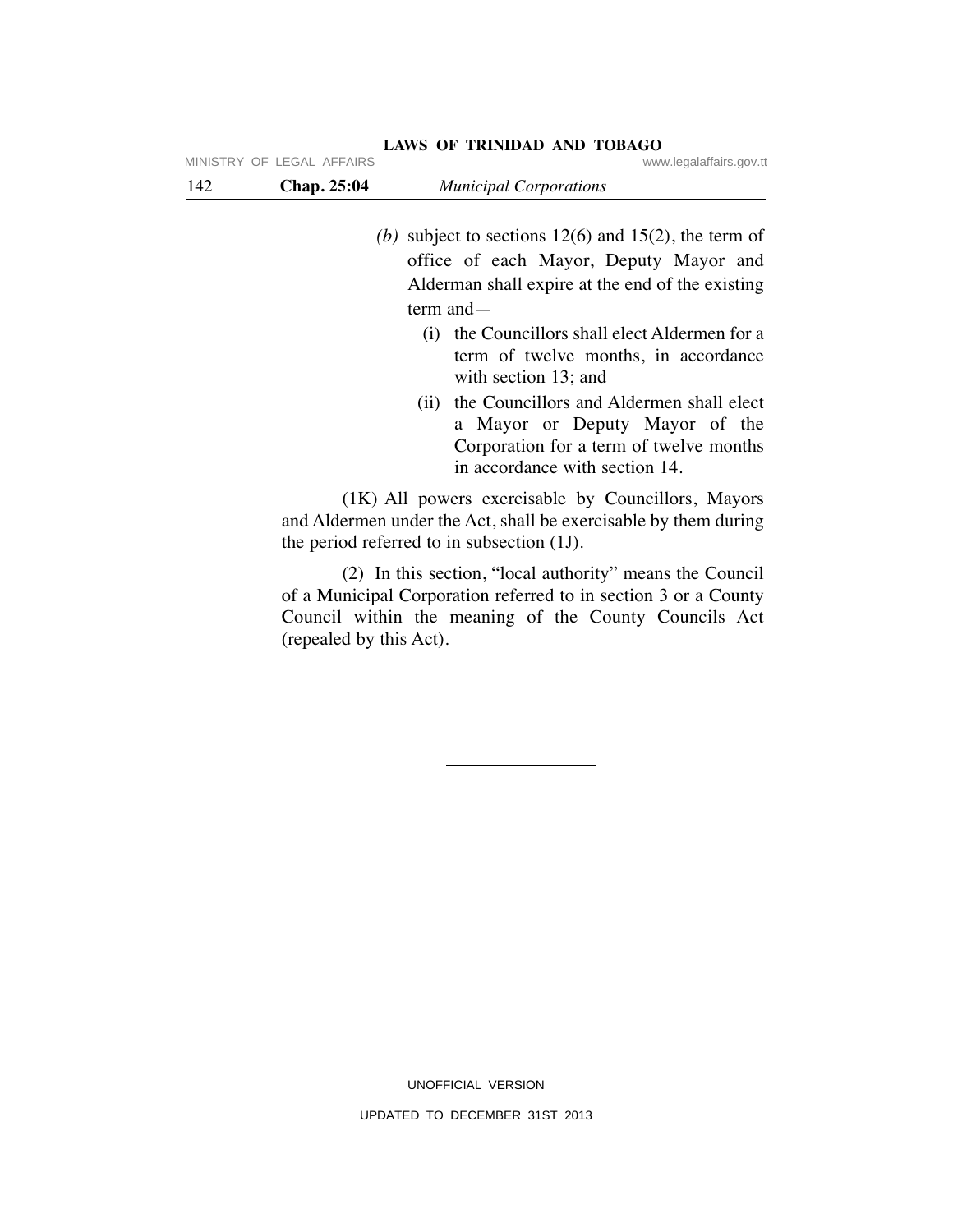MINISTRY OF LEGAL AFFAIRS **WWW.ISONS** www.legalaffairs.gov.tt

 *Municipal Corporations* **Chap. 25:04** 143

**FIRST SCHEDULE**

Section 3.

# **LIST OF CORPORATIONS CONTINUED UNDER THIS ACT**

*I. Name of Corporation:*

*Law under which Established*

The Mayor, Aldermen, Councillors and Citizens of the City of Port-of-Spain

The Port-of-Spain Corporation Ordinance [Ch. 39. No. 1 (1950 Ed.)]

## **BOUNDARIES OF THE CITY OF PORT-OF-SPAIN**

The City of Port-of-Spain comprises the area which is bounded as follows:

- NORTH —From the point on the north-western boundary of the City of Port-of-Spain as indicated by a monument on the northwestern corner of lands of the Church of England proceeding eastwards on a bearing of 299°.09' for a distance of 173.2 feet to a monument; thence on the same bearing for a distance 2,679.6 feet to another monument; thence on a bearing of 290°.06' crossing Fort George Road to a point about 1,330 feet from the junction of the said Fort George Road with the Western Main Road; thence in a generally north-easterly direction along the southern boundary of Fort George Road to the boundary line between lands now or formerly of Charles Ross and the Public Cemetery; thence north-eastwards along the said boundary line passing between lands now or formerly of Charles Ross and the Public Cemetery to the South bank of Murray Ravine; thence in a generally south-easterly direction along the South bank of the Murray Ravine to Bournes Road Ravine; thence in a generally north-easterly direction along the South bank of the Bournes Road Ravine into and along the West bank of the Belle Vue Ravine to the point where it is crossed by Belle Vue Road; thence south-eastwards along Belle Vue Road to Long Circular Road; thence eastwards along Long Circular Road to Saddle Road; thence in a generally easterly and then south-easterly direction along Saddle Road to Circular Road; thence south-eastwards along Circular Road to the point at its intersection with Lady Young Road; thence north-eastwards and then eastwards along the Lady Young Road to the point at the north-eastern boundary of the City of Port-of-Spain.
- EAST —From the last mentioned point proceeding southwards along the eastern boundary of the City of Port-of-Spain to the point

UNOFFICIAL VERSION

UPDATED TO DECEMBER 31ST 2013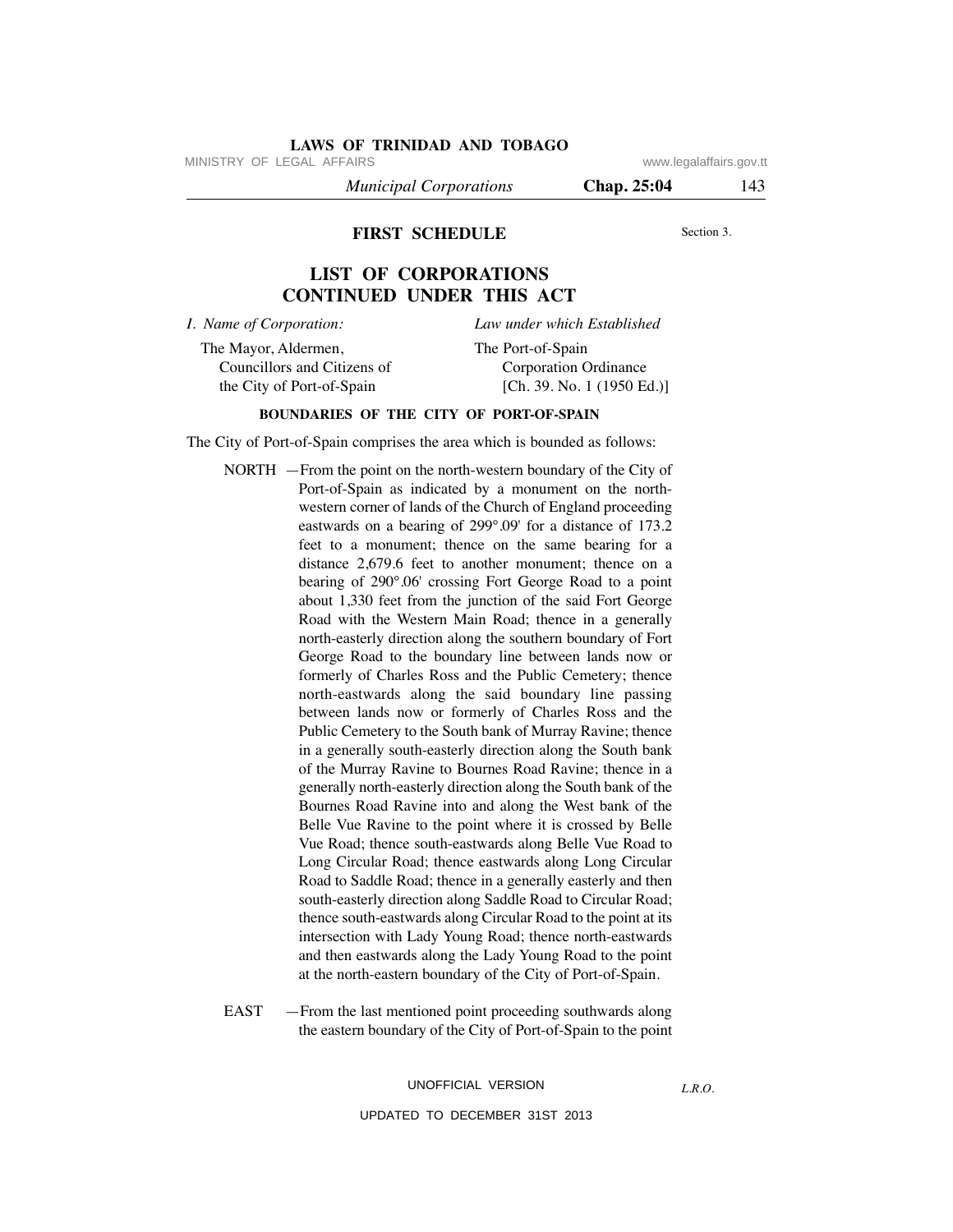144 **Chap. 25:04** *Municipal Corporations*

# **FIRST SCHEDULE—***Continued*

where Blenman Lane meets Belle Eau Road; thence southeastwards along Belle Eau Road to the point where it crosses Santa Barbara Ravine (the eastern boundary of the City of Port-of-Spain); thence in a generally south-easterly and then southerly direction along the eastern boundary of the City of Port-of-Spain to a point on Laventille Road; thence in a generally south-westerly direction along Laventille Road to a point where an imaginary straight line drawn due North from the south-eastern boundary of the Powder Magazine meets it; thence proceeding southwards along the said imaginary straight line to the south-eastern boundary of the Powder Magazine (the eastern boundary of the City of Port-of-Spain); thence continuing southwards along the eastern boundary of the City of Port-of-Spain to a point on the sea coast.

- SOUTH —From the last mentioned point proceeding in a generally westerly direction along the said sea coast to the point at the south-western corner of lands of the Church of England at Ocean Avenue (the south-western boundary of the City of Port-of-Spain).
- WEST From the last mentioned point proceeding north-eastwards along the western boundary of the lands of the Church of England (western boundary of the City of Port-of-Spain) to the point at the north-western corner of the lands of the Church of England on the north-western boundary of the City of Port-of-Spain as indicated by a monument at the point of commencement.

| II. Name of Corporation: | Law under which Established |
|--------------------------|-----------------------------|
|                          |                             |

The Mayor, Aldermen, Councillors and Citizens of the City of San Fernando

The San Fernando Corporation Ordinance [Ch. 39. No. 7 (1950 Ed.)]

# **BOUNDARIES OF THE CITY OF SAN FERNANDO**

The City of San Fernando comprises the area which is bounded as follows:

NORTH —Commencing at a point on the sea coast at the mouth of the Guaracara River proceeding in a generally easterly direction along the South bank of the Guaracara River to the point where it is crossed by Solomon Hochoy Highway.

UNOFFICIAL VERSION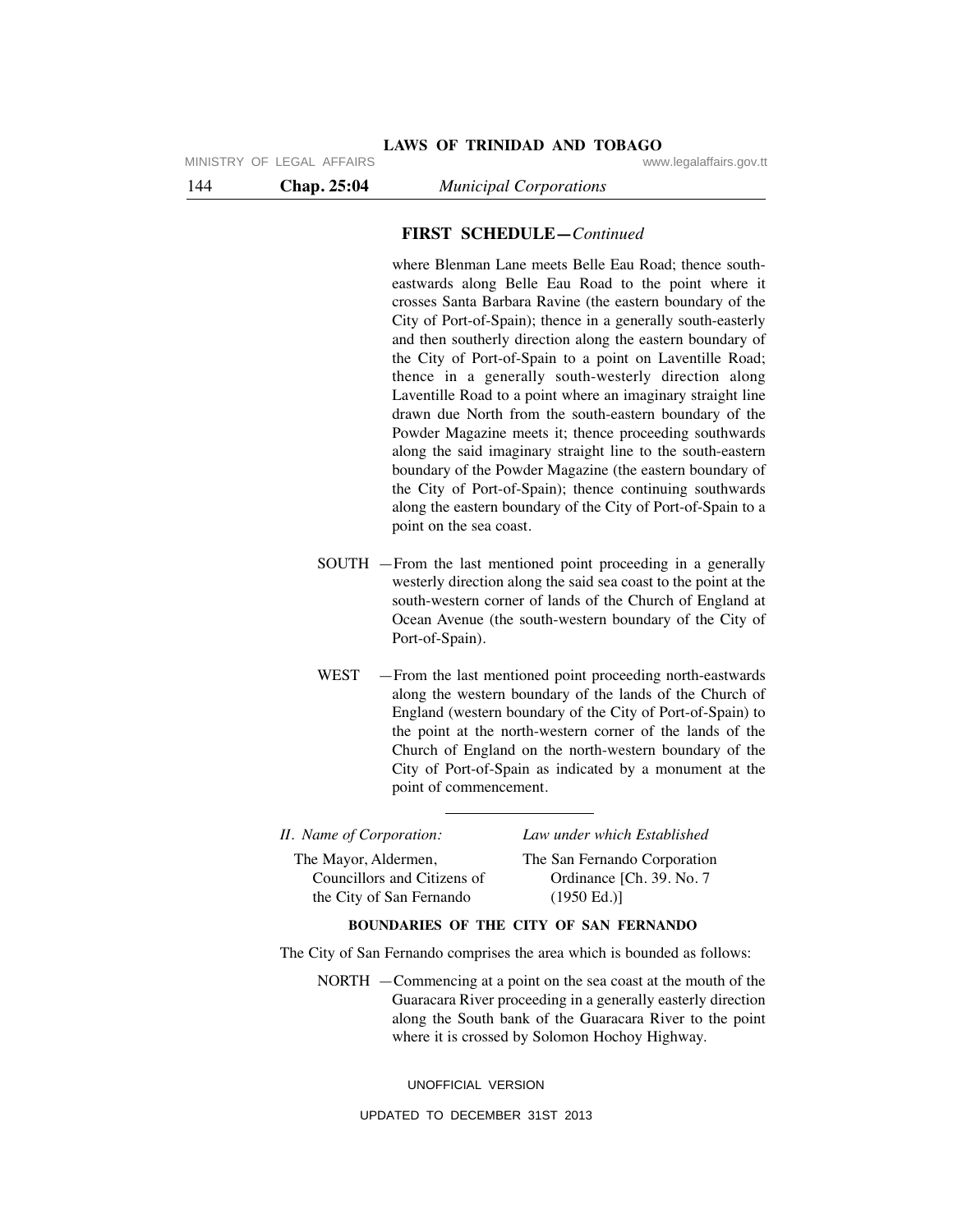MINISTRY OF LEGAL AFFAIRS **WWW.ISONS** www.legalaffairs.gov.tt

 *Municipal Corporations* **Chap. 25:04** 145

- EAST From the last mentioned point proceeding southwards along Solomon Hochoy Highway to Tarouba Extension Road, thence eastwards along Tarouba Extension Road to Allamby Street Extension; thence in a generally south-westerly direction along Allamby Street Extension to Allamby Street; thence in a generally southerly direction along Allamby Street to Naparima-Mayaro Road; thence westwards along Naparima-Mayaro Road to Corinth Road; thence in a generally southerly direction along Corinth Road to its intersection with Cipero Road; thence proceeding southwards along an imaginary straight line to the point on the North bank of the Cipero River.
- SOUTH —From the last mentioned point proceeding in a generally westerly direction along the North bank of the Cipero River to the point where it is crossed by the San Fernando Bye-Pass; thence southwards along the San Fernando Bye-Pass to the South Trunk Road; thence in a generally southwesterly direction along the South Trunk Road to the point where it crosses Oropouche River; thence northwards along Oropouche River to the point at its mouth on the sea coast.
- WEST —From the last mentioned point proceeding in a generally northerly direction along the said sea coast to the point at the mouth of the Guaracara River at the point of commencement.

| III. Name of Corporation:   | Law under which Established     |
|-----------------------------|---------------------------------|
| The Mayor, Aldermen,        | The Arima Corporation Ordinance |
| Councillors and Citizens of | [Ch. 39. No. 11 $(1950$ Ed.)]   |
| the Borough of Arima        |                                 |

#### **BOUNDARIES OF THE BOROUGH OF ARIMA**

The Borough of Arima comprises the area which is bounded as follows:

NORTH  $-By$  a line commencing at a point at the  $1^{1/4}$  mile on the northern side of the Blanchisseuse Road proceeding in a southeasterly direction along the northern side of the said road to its point of intersection with Arima Bye-Pass Road; thence continuing in a generally south-easterly direction along the eastern side of the Arima Bye-Pass Road to the point of intersection with Cocorital Road (also called Maturita Trace).

# UNOFFICIAL VERSION

*L.R.O.*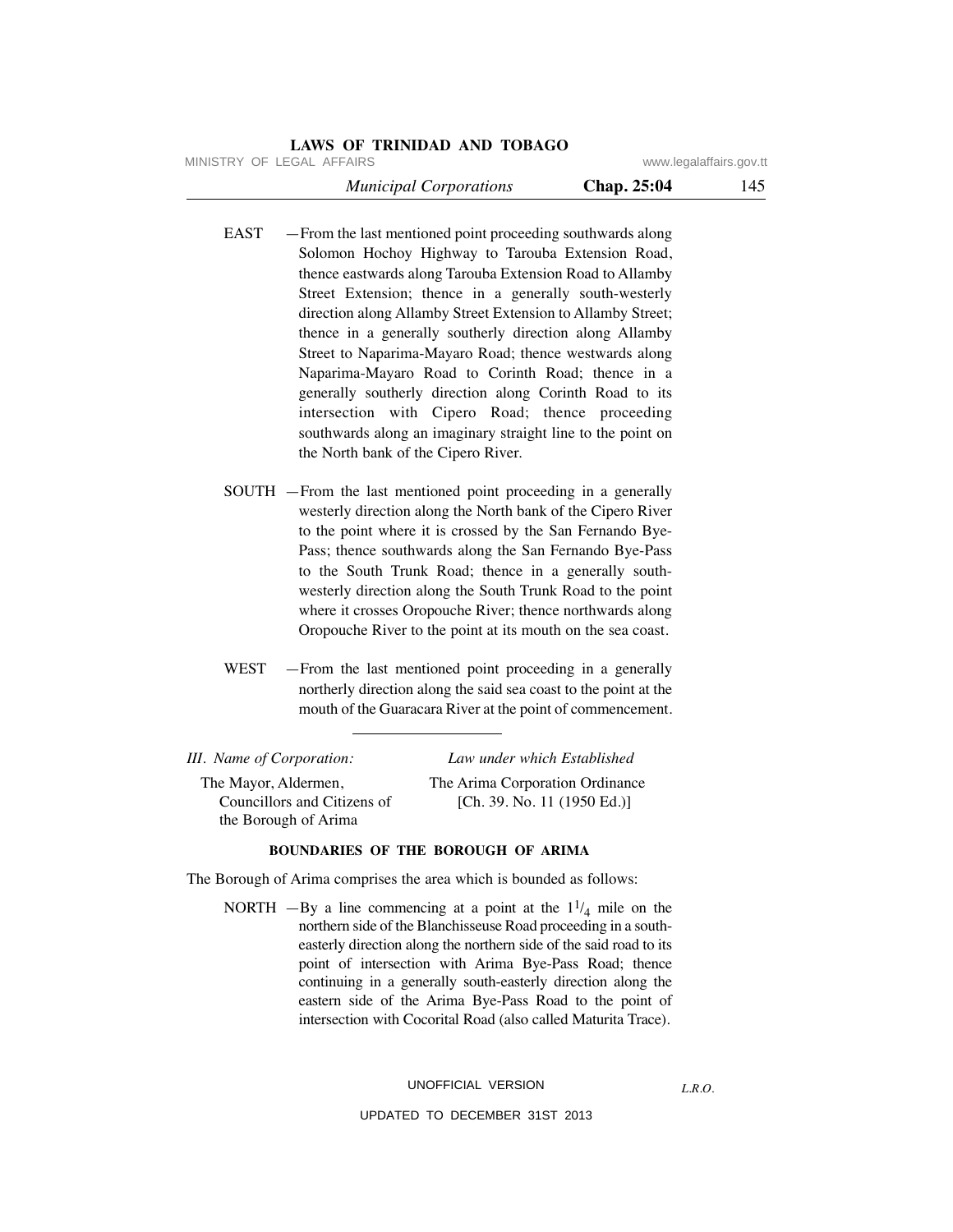# **FIRST SCHEDULE—***Continued*

**LAWS OF TRINIDAD AND TOBAGO**

- EAST —By the eastern side of the Cocorital Road (also called Maturita Trace) from the Arima Bye-Pass Road proceeding southwards along the eastern side of the Cocorital Road to the southern side of the Eastern Main Road; thence south-westerly along the southern side of the Eastern Main Road to the point where it meets the eastern bank of the Arima River; thence in a generally south-easterly direction along the Eastern Bank of the said river to the Churchill-Roosevelt Highway.
- SOUTH —By the southern side of the Churchill-Roosevelt Highway from the Arima River proceeding westwards to the Mausica River.
- WEST By the left bank of the Mausica River from the Churchill-Roosevelt Highway (obliquely opposite the Arima Race Club) proceeding in a generally northerly direction along the said river to the northern boundary of the Eastern Main Road; thence in a generally south-westerly direction along the said road to a point near a monument which lies on the western boundary of a parcel of land owned now or formerly by J. L. Pinder; thence in a direction of 02°.37' to the aforementioned monument; thence in the same direction for 525.4 Links to another monument thence in a direction of 02°.37' and for 926.3 Links to a monument; thence for a distance for some 20 Links to a point at the intersection of the southern boundary of the Old Arima Road and the eastern boundary of a parcel now or formerly the property of Adrian Vincent; thence in an easterly direction along the southern boundary of the Old Arima Road to a point at the intersection of the latter with the left bank of the Mauxiquita Ravine; thence in a generally northerly direction along the left bank of the said ravine to a point where it meets the southern boundary of a parcel of land now or formerly owned by Werner Bruno Carl Hillebrand referred to in Vol. 1385—Folio 125 of the Real Property Register Book as Alleuluiah Estate comprising (38a. 3r. 1p.); thence eastwards along the southern boundary of the said parcel of land to the western side of Calvary Branch Trace formerly known as Marine Branch Trace; thence proceeding in a generally north-westerly direction along the western side of the said Marine Branch Trace to a point where it is met by the extension of a line with bearing 349°.38' and forming part

UNOFFICIAL VERSION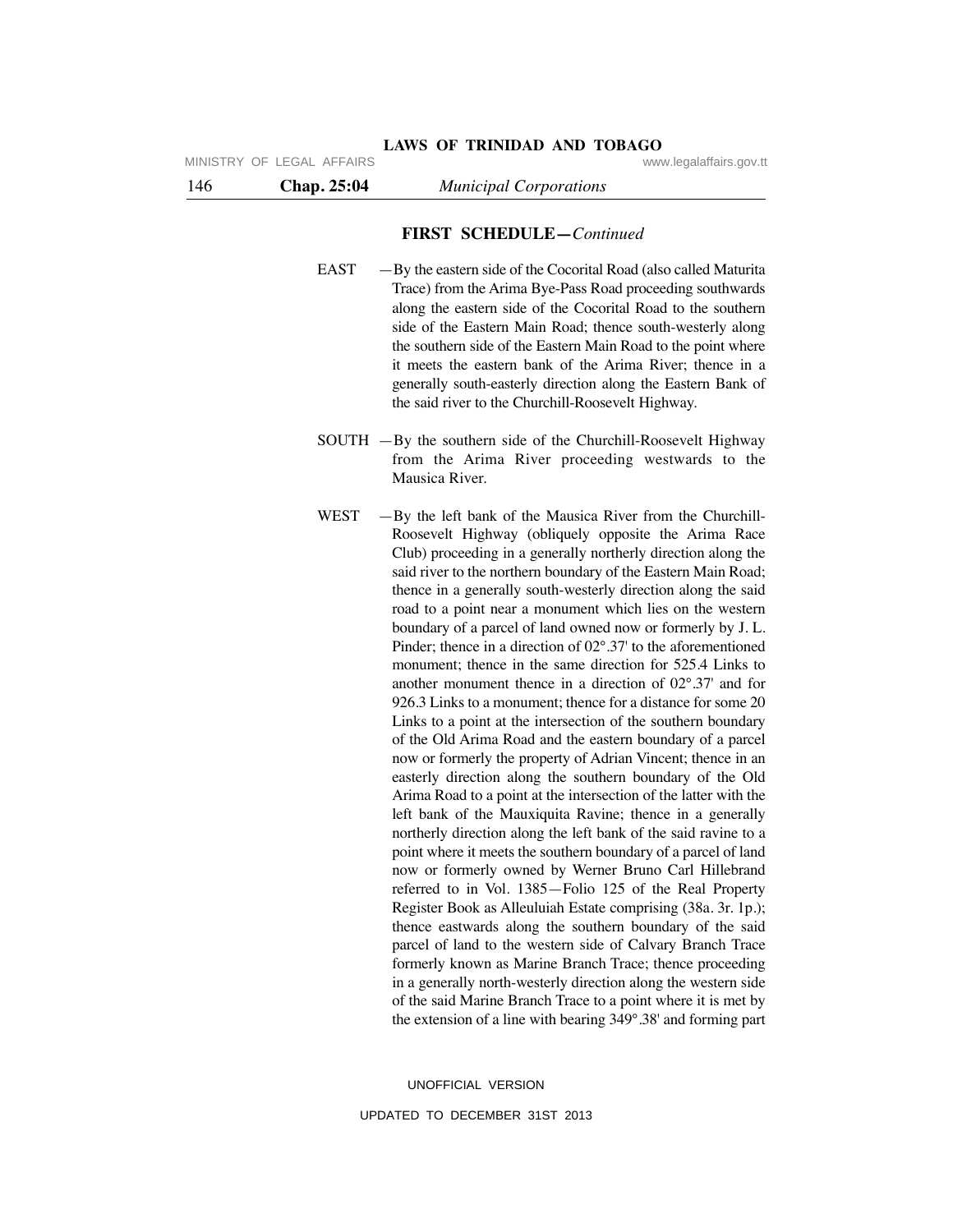MINISTRY OF LEGAL AFFAIRS **WWW.ISONS** www.legalaffairs.gov.tt

| <b>Municipal Corporations</b> | Chap. 25:04 | 147 |
|-------------------------------|-------------|-----|
|-------------------------------|-------------|-----|

of the western boundary of a parcel of land leased now or formerly to S. P. Balmansingh and containing (5a. 3r. 03p.); thence along that said line to the north-western corner of the said parcel; thence proceeding north-easterly along an imaginary straight line to the point at the  $1<sup>1</sup>/<sub>4</sub>$  Mile Mark on the Blanchisseuse Road that is at the point of commencement.

*IV. Name of Corporation:*

The Mayor, Aldermen, Councillors and Citizens of the Borough of Point Fortin

 *Law under which Established* The Point Fortin Corporation Act,

No. 12 of 1980

# **BOUNDARIES OF THE BOROUGH OF POINT FORTIN**

The Borough of Point Fortin comprises the area which is bounded as follows:

- NORTH —From the point on the sea coast at the northern end of Erin Road at the eastern boundary of Cedros Ward proceeding in a generally north-easterly direction along the said sea coast to the point on the West bank of Vance River.
- EAST —From the last mentioned point proceeding in a generally south-easterly direction along the West bank of the said river to the point where it is crossed by the Southern Main Road.
- SOUTH —From the last mentioned point proceeding in a generally south-westerly direction along the Southern Main Road to the point where it crosses the eastern boundary of Cedros Ward at Erin Road.
- WEST From the last mentioned point proceeding in a generally northerly direction along Erin Road (the eastern boundary of Cedros Ward) to the sea coast at the point of commencement.

UNOFFICIAL VERSION

*L.R.O.*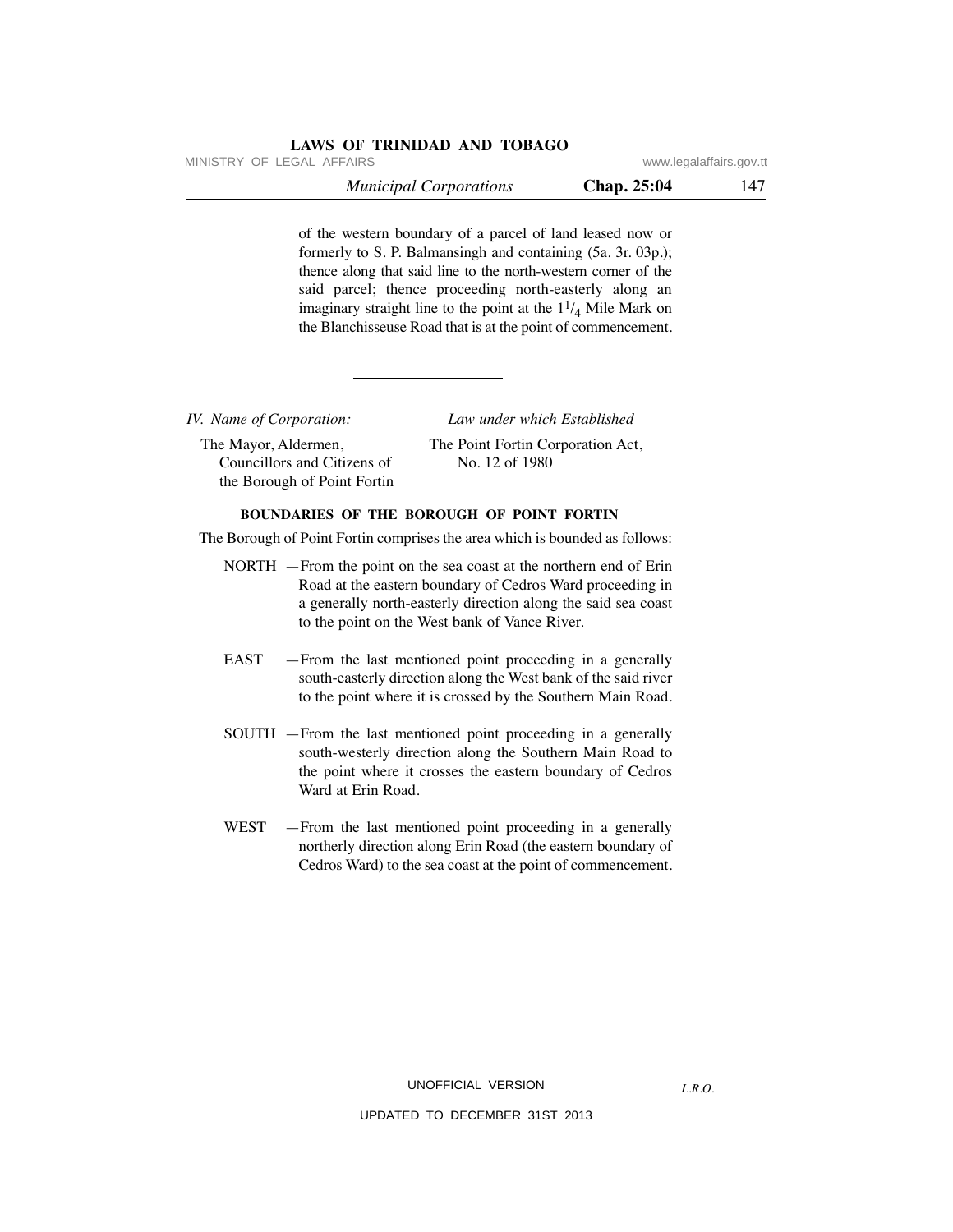MINISTRY OF LEGAL AFFAIRS **WARE ACCOMPTED MINISTRY** OF LEGAL AFFAIRS

148 **Chap. 25:04** *Municipal Corporations*

Section 4.<br>[8 of 1992].

# **SECOND SCHEDULE**

# **LIST OF MUNICIPAL CORPORATIONS ESTABLISHED UNDER THIS ACT**

### **FIRST PART**

*I. Name of Corporation:*

The Mayor, Aldermen, Councillors and Citizens of the Borough of Chaguanas

#### **BOUNDARIES OF THE BOROUGH OF CHAGUANAS**

The Borough of Chaguanas comprises the area which is bounded as follows:

- NORTH —From the point at the mouth of the Madame Espagnol River on the sea coast proceeding first in a generally easterly then north-easterly direction along the West bank of the Madame Espagnol River to Bejucal Canal; thence northwards along Bejucal Canal to the point where it crosses the northern boundary of the Ward of Chaguanas; thence eastwards along the said Ward Boundary to and along Munroe Road to Cunupia Railway Station Road; thence continuing eastwards along Cunupia Railway Station Road to the point where it meets the Southern Main Road.
- EAST —From the last mentioned point proceeding in a generally southerly direction along the Southern Main Road to the point where it meets the West bank of the Cunupia River; thence in a generally south-easterly direction along the West bank of the Cunupia River to its confluence with the Claire Le Riche River also known as the Ghandia River; thence in a generally south-westerly direction along the West bank of the Claire Le Riche River also known as the Ghandia River to the point where it is crossed by the Ragoonannan Road; thence westwards along Ragoonannan Road to Longdenville Local Road; thence southwards along Longdenville Local Road to Poker Road; thence eastwards along Poker Road to Paul Augustus Road; thence southwards along Paul Augustus Road to Depot Road; thence in a generally westerly direction along Depot Road to the north-western corner of lands of Rampall (15a. 0r. 0p.); thence southwards along the western boundary of lands of Rampall (15a. 0r. 0p.); thence southwards along the western boundary of lands of Rampall (15a. 0r. 0p.); to its

UNOFFICIAL VERSION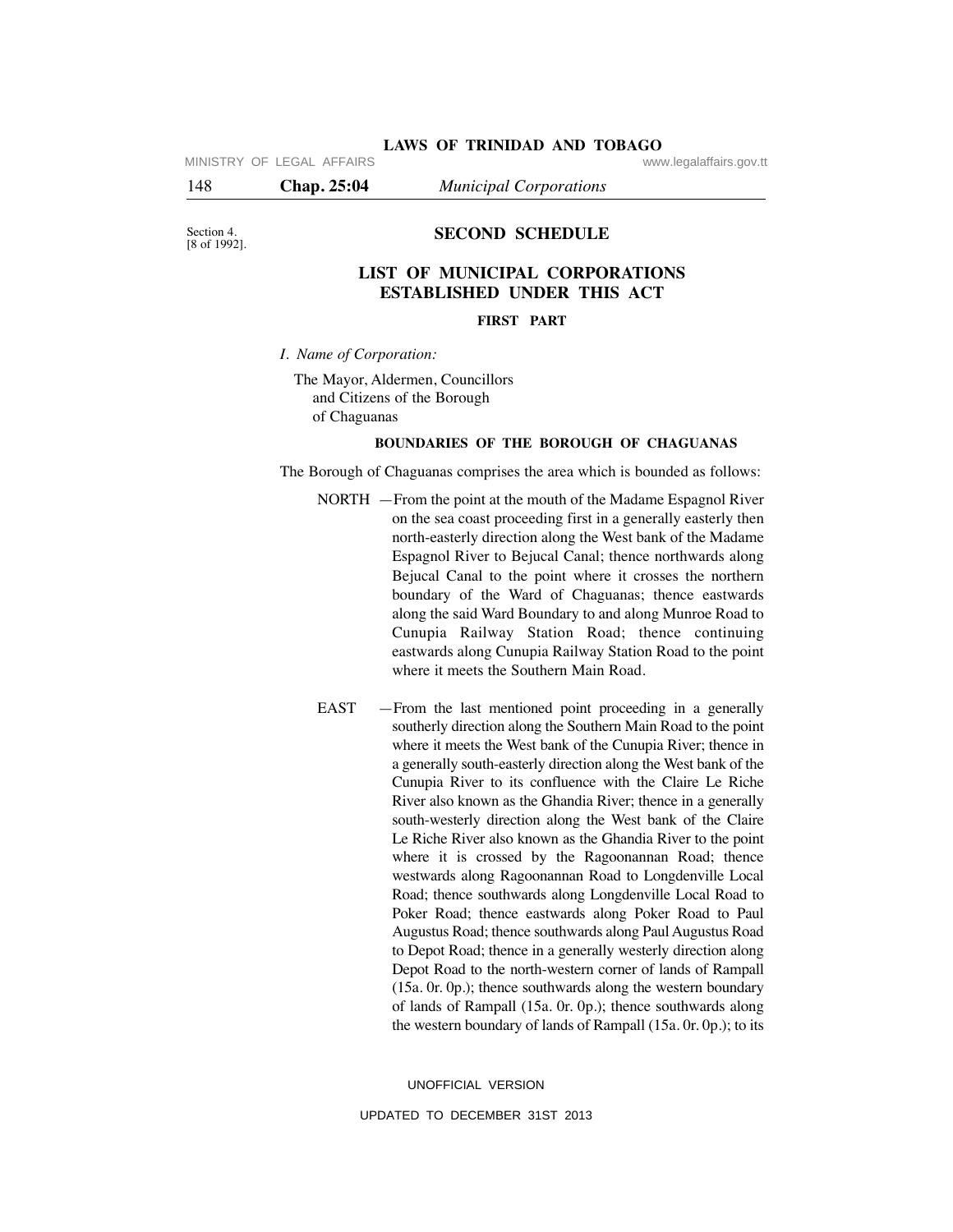MINISTRY OF LEGAL AFFAIRS **WWW.ISONS** www.legalaffairs.gov.tt

| <b>Municipal Corporations</b> | Chap. 25:04 | 149 |
|-------------------------------|-------------|-----|
|-------------------------------|-------------|-----|

south-western corner at the Trinidad Government Railway Reserve formerly known as the Rio Claro Line; thence north-westwards along the said railway reserve to Railway Road; thence southwards along Railway Road to Caparo Valley-Brasso Road; thence in a generally southerly direction along Caparo Valley-Brasso Road to the point where it crosses the North bank of the Caparo River.

- SOUTH —From the last mentioned point proceeding westwards along the North bank of the Caparo River to the North bank of the Honda River; thence first westward and thence northwestward along the North bank of the Honda River to the North bank of the Caparo River; thence in a generally westerly direction along the North bank of the Caparo River to the point at its mouth on the sea coast.
- WEST —From the last mentioned point proceeding in a generally northerly direction along the said sea coast to the point at the mouth of the Madame Espagnol River at the point of commencement.

#### **SECOND PART**

*I. Name of Corporation:*

The Chairman, Aldermen, Councillors and Electors of the Region of Diego Martin

#### **BOUNDARIES OF THE REGION OF DIEGO MARTIN**

The Region of Diego Martin comprises the area which is bounded as follows:

- NORTH —From the Point Rouge on the sea coast proceeding in a generally north-easterly direction along the said sea coast to the point where it meets the eastern boundary of the Ward of Diego Martin.
- EAST —From the last mentioned point proceeding in a southwards and then south-westwards direction along the eastern boundary of the Ward of Diego Martin to the point at its south-eastern boundary at the northern boundary of the City of Port-of-Spain where Saddle Road meets Cotton Hill.

SOUTH —From the last mentioned point proceeding in a AND generally north-westerly and then westerly direction along EAST

### UNOFFICIAL VERSION

*L.R.O.*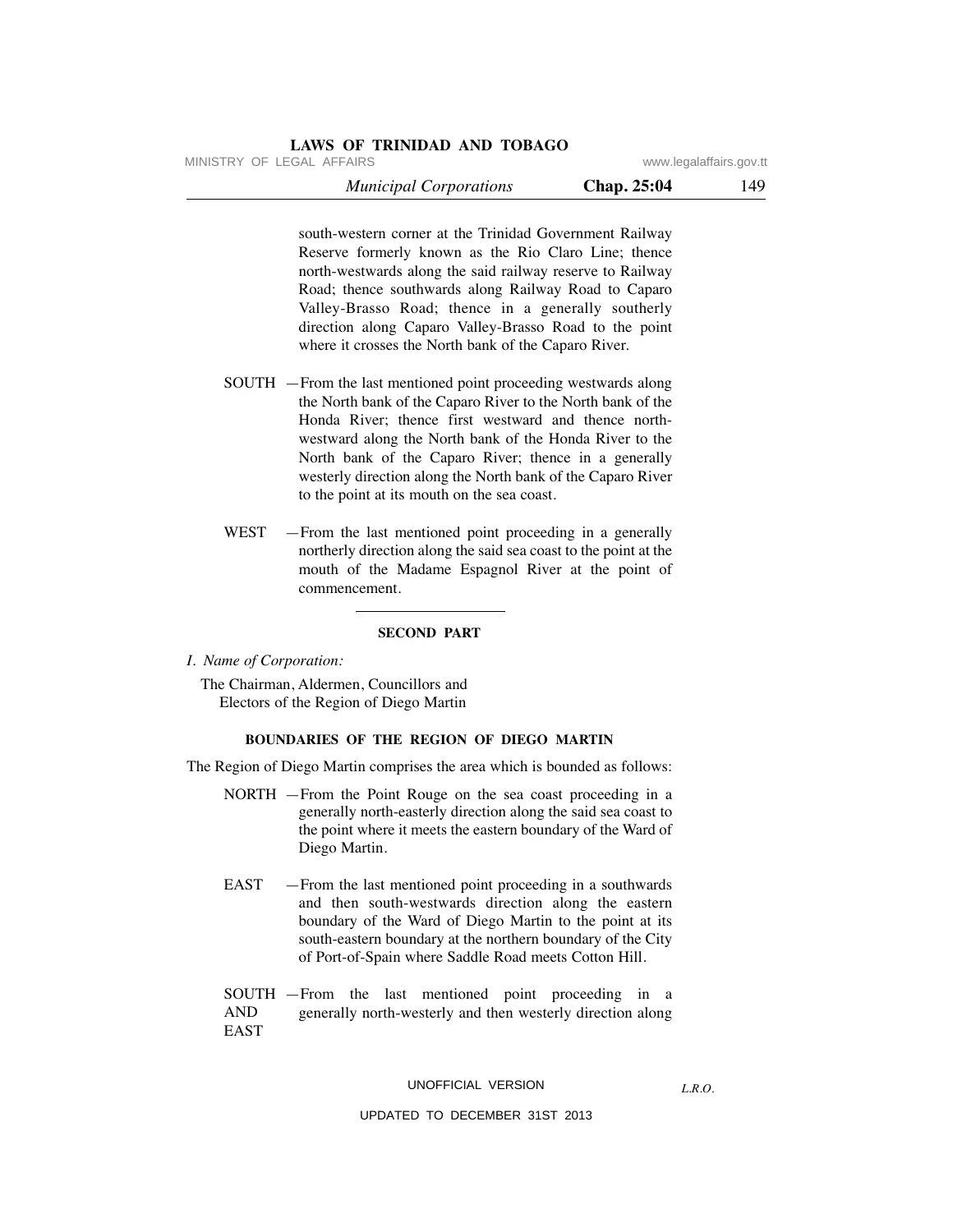MINISTRY OF LEGAL AFFAIRS **WARE ACCOMPTED MINISTRY** OF LEGAL AFFAIRS

150 **Chap. 25:04** *Municipal Corporations*

#### **SECOND SCHEDULE—***Continued*

Saddle Road to Long Circular Road; thence westwards along Long Circular Road to Belle Vue Road; thence north-westwards along Belle Vue Road to the point where it crosses the West bank of Belle Vue Ravine; thence in a generally south-westerly direction along the West bank of the Belle Vue Ravine into and along the South bank of the Bournes Road Ravine to Murray Ravine thence in a generally north-westerly direction along the South bank of the Murray Ravine to a point on the boundary between lands now or formerly of Charles Ross and the Public Cemetery; thence south-westwards along the said boundary line passing between the lands now or formerly of Charles Ross and the Public Cemetery to a point on the southern boundary of Fort George Road; thence in a generally south-westerly direction along the southern boundary of Fort George to a point about 1,330 feet from the junction of the said Fort George Road with the Western Main Road; thence on a bearing of 290°.06' crossing Fort George Road to a monument; thence on the same bearing for a distance of 2,679.6 feet to a monument; thence on a bearing of 299°.09' for a distance of 173.2 feet to a monument at the north-western corner of lands of the Church of England; thence proceeding south-westwards along an imaginary straight line passing along the western boundary of the lands of the Church of England to the point at its south-western boundary at Ocean Avenue on the sea coast; thence proceeding first in a generally westerly and then northerly direction along the said sea coast to Point Rouge at the point of commencement. This Regional District includes the islands of Chacachacare, Huevos, Monos, Gaspar Grande, Gasparillo, Carrera, Cronstadt, the Five Islands and all other small islands as lie in close proximity to the said regional district.

*II. Name of Corporation:*

The Chairman, Aldermen, Councillors and Electors of the Region of San Juan/Laventille

# **BOUNDARIES OF THE REGION OF SAN JUAN/LAVENTILLE**

The Region of San Juan/Laventille comprises of:

NORTH —From the point of the sea coast at the north-western boundary of the Ward of St. Ann's proceeding in a generally easterly direction along the sea coast to the point at the mouth of the Yarra River.

UNOFFICIAL VERSION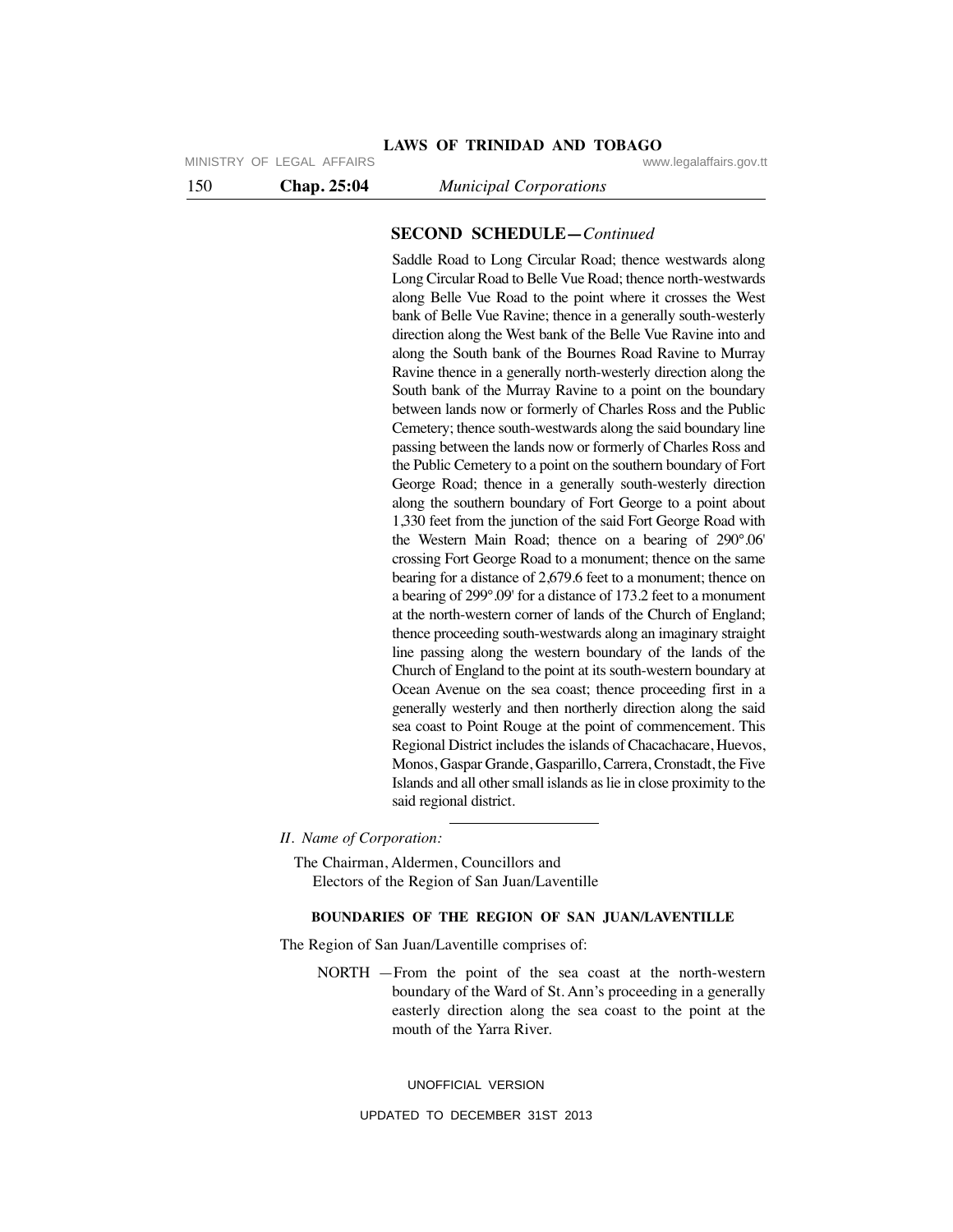MINISTRY OF LEGAL AFFAIRS **WWW.ISONS** www.legalaffairs.gov.tt

| <b>Municipal Corporations</b> | Chap. 25:04 | 151 |
|-------------------------------|-------------|-----|
|-------------------------------|-------------|-----|

- EAST —From the last mentioned point proceeding in a generally southerly direction along the Yarra River to the point at its source at a ridge of hills forming part of the Northern Range (southern boundary of Blanchisseuse Ward) thence northwestwards along the said ridge of hills forming part of the Northern Range (southern boundary of Blanchisseuse Ward) to the point where it crosses the eastern boundary of the Ward of St. Ann's; thence in a generally southerly direction along the eastern boundary of the Ward of St. Ann's to the point at its junction with Hutton Road and the Eastern Main Road; thence westwards along the Eastern Main Road to the point at the junction with the Uriah Butler Highway; thence in a generally southerly direction along the Uriah Butler Highway to the point where it crosses the northern boundary of the Ward of Chaguanas (Munroe Road).
- SOUTH —From the last mentioned point proceeding westwards along the northern boundary of the said Ward (Munroe Road) to the point where it is crossed by Bejucal Canal; thence southwards along Bejucal Canal to its confluence with Madam Espagnol River, thence in a generally south-westerly and then in a westerly direction along the west bank of the Madam Espagnol River to the point at its mouth on the sea coast.
- WEST From the last mentioned point proceeding in a generally northwesterly direction along the said sea coast to the point at the mouth of the Caroni River; thence in a generally northerly and then westerly direction along the sea coast to the point where an imaginary straight line drawn southwards from the southeastern boundary of the Powder Magazine meets it; thence proceeding northwards along the said imaginary straight line to the south-eastern boundary of the Powder Magazine, (the eastern boundary of the City of Port-of-Spain); thence continuing northwards along the said imaginary straight line to the point on Laventille Road; then north-eastwards along Laventille Road and continuing northwards along the eastern boundary of the City of Port-of-Spain to Santa Barbara Ravine; thence in a generally north-westerly direction along Santa Barbara Ravine; to the Point where it is crossed by Belle Eau Road; thence north-westwards along Belle Eau Road to the point where it meets Blenman Lane; thence proceeding northwards along the eastern boundary of the City of Port-of-Spain to the point at its north-eastern boundary on Lady Young Road; thence westwards and then south-westwards along the

### UNOFFICIAL VERSION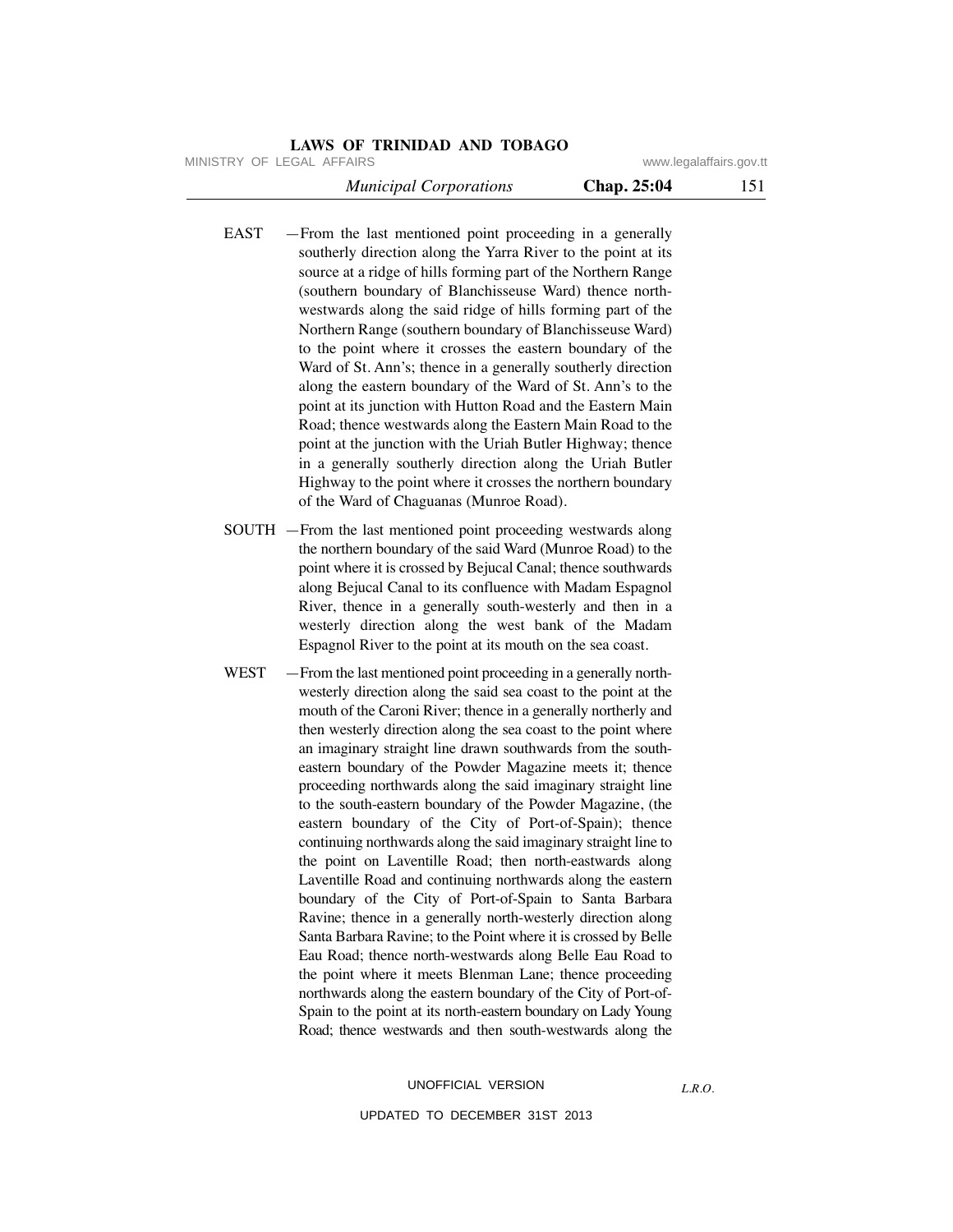### **SECOND SCHEDULE—***Continued*

**LAWS OF TRINIDAD AND TOBAGO**

Lady Young Road to its intersection with Circular Road; northwestwards along Circular Road to its junction with Cotton Hill at the western boundary of the Ward of St. Ann's; thence northeastwards along the western boundary of the Ward of St. Ann's to the point where it meets a ridge of hills separating the St. Ann's and the Santa Cruz Valleys; thence northwards along the said Ward boundary to the point at its north-western boundary on the sea coast at the point of commencement.

*III. Name of Corporation:*

The Chairman, Aldermen, Councillors and Electors of the Region of Tunapuna/Piarco

# **BOUNDARIES OF THE REGION OF TUNAPUNA/PIARCO**

The Region of Tunapuna/Piarco comprises of:

- NORTH —From the point of the sea coast at the mouth of the Yarra River proceeding in a generally easterly direction along the sea coast to the point on the north-eastern boundary of the County of St. George (as described in section 2 of the Division of Trinidad Act, Ch. 26:01).
- EAST —From the last mentioned point proceeding in a generally southerly direction along the eastern boundary of the County of St. George (as described in section 2 of the Division of Trinidad Act, Ch. 26:01) to wit: "by a line commencing from the sea at the point North of the northeastern corner of land originally granted to Bascillia Coa and running South along the eastern boundary of the said lands and the eastern boundaries of lands originally granted to Luciana Casadillo, Edward John and Bascillia Romero and thence southwards until it reaches the crest of the ridge of hills forming the eastern watershed of the Madamas River; thence along the eastern and southern watershed of the Madamas River to Aripo Trigonometrical Station No. 86; thence along the western watershed of the Cuare River to that spur on which Palmar Trigonometrical Station No. 87 is situate and along the above-mentioned spur to the west bank of the Aripo River; thence in a generally southerly direction along the west bank of the Aripo River to the point at its confluence with the Caroni River.

UNOFFICIAL VERSION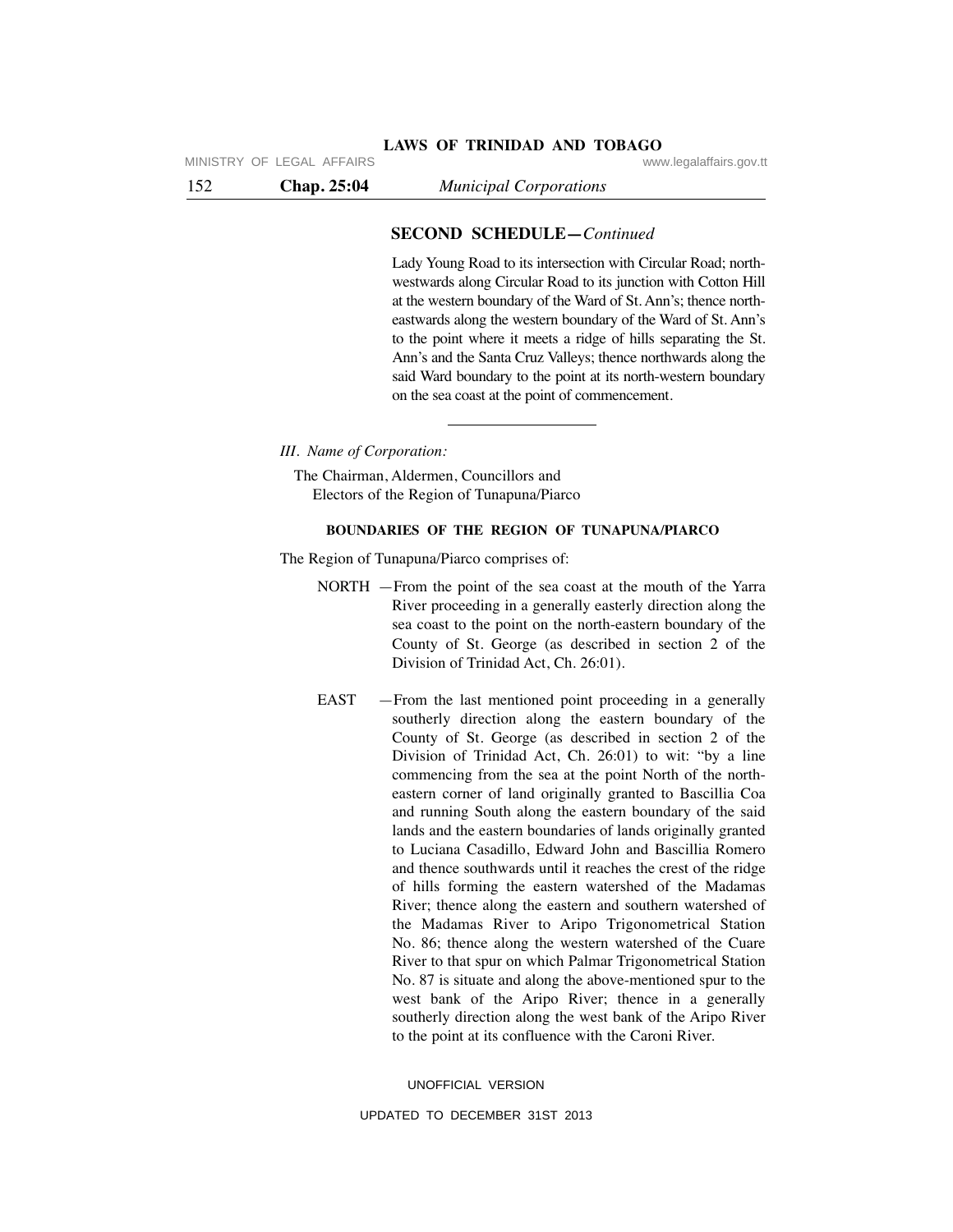MINISTRY OF LEGAL AFFAIRS **WWW.ISONS** www.legalaffairs.gov.tt

 *Municipal Corporations* **Chap. 25:04** 153

SOUTH —From the last mentioned point proceeding in a generally south-westerly direction along the north bank of the Caroni River to El Carmen Branch Road; thence in a generally south-westerly direction along El Carmen Road to Caroni Road also known as Caroni South Bank Road; thence in a generally southerly direction along the latter road to the point where it crosses the north bank of the Guayamare River; thence in a generally westerly direction along the north bank of the Guayamare River to the point where it crosses the eastern boundary of Mon Plaisir Estate at the Mon Plaisir Branch Trace; thence southwards along the said trace passing along the eastern boundary of the Mon Plaisir Estate to Mon Plaisir Road to the point where it meets the Southern Main Road; thence southwards along the Southern Main Road to the point where it meets the Cunupia Railway Station Road; thence proceeding westwards along the Cunupia Railway Station Road to Munroe Road to the point where it meets Uriah Butler Highway.

WEST -From the last mentioned point proceeding in a generally northerly direction along the Uriah Butler Highway to the point at its junction with the Eastern Main Road; thence eastwards along the Eastern Main Road to the point at its junction with Hutton Road at its western boundary of the Ward of Tacarigua; thence in a generally northerly direction along the western boundary of the Ward of Tacarigua to its northern boundary; thence eastwards along the northern boundary of the Tacarigua Ward (Main Ridge of hills forming part of the Northern Range) to the point at the southwestern boundary of lands to Carlos Prieto (10a. 2r. 11p.); thence proceeding eastwards along the said Ward boundary to the point at the source of the Caura River; thence southeastwards along the said ridge of hills forming part of the Northern Range (southern boundary of the Blanchisseuse Ward) to the source of the Yarra River; thence in a generally northerly direction along the Yarra River to the point at its mouth on the sea coast at the point of commencement.

> UNOFFICIAL VERSION UPDATED TO DECEMBER 31ST 2013

*L.R.O.*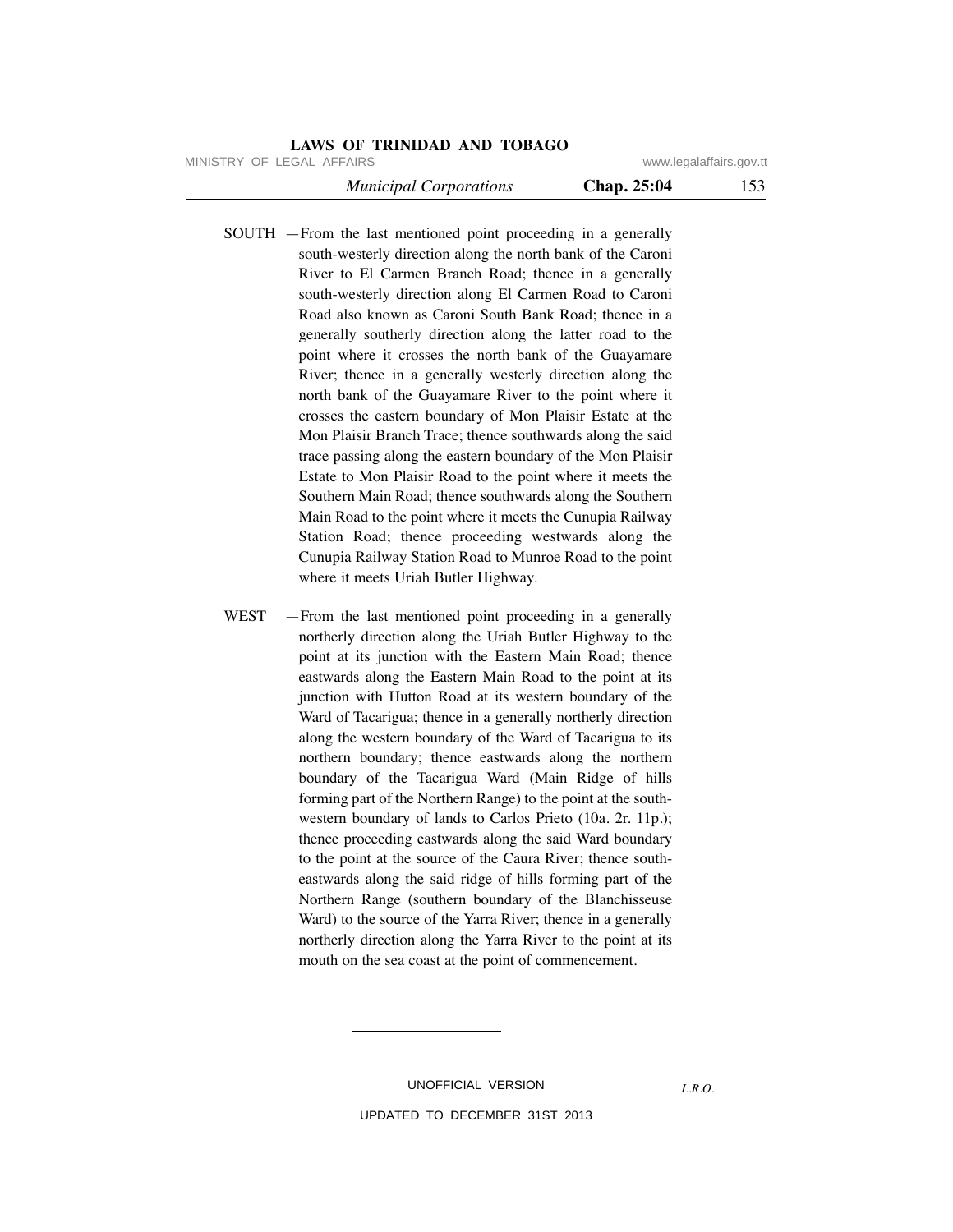MINISTRY OF LEGAL AFFAIRS **WARE ACCOMPTED MINISTRY** OF LEGAL AFFAIRS

154 **Chap. 25:04** *Municipal Corporations*

# **SECOND SCHEDULE—***Continued*

*IV. Name of Corporation:*

The Chairman, Aldermen, Councillors and Electors of the Region of Sangre Grande

# **BOUNDARIES OF THE REGION OF SANGRE GRANDE**

The Region of Sangre Grande comprises the area which is bounded as follows:

- NORTH —From the point on the sea coast at a point North of the northeastern corner of lands originally granted to Bascilla Coa on the north-eastern boundary of the County of St. George (as described in section 2 of the Division of Trinidad Act, Ch. 26:01) proceeding in a generally easterly direction along the said sea coast to Galera Point.
- EAST —From the last mentioned point proceeding in a generally southerly direction along the sea coast to the point at the North bank of the Dubloon River at its mouth.
- SOUTH —From the last mentioned point proceeding westwards along an imaginary straight line across Nariva Swamp to the point where Plum Mitan Road crosses the North bank of the Poole River; thence continuing in a generally westerly direction along the North bank of the Poole River to the point where it crosses the eastern boundary of the Central Range Reserve; thence proceeding westwards along an imaginary straight line passing across the Central Range Reserve (39,706a. 2r. 34p.) to the point where the Guaico-Tamana Road meets Edwards Trace; thence southwards along Guaico-Tamana Road to the northern boundary of the Central Range Forest Reserve (40,151a. 1r. 11p.) thence westwards along the northern boundary of the said Reserve to the point where it is crossed by the Cumuto Main Road.
- WEST —From the last mentioned point proceeding in a generally northerly direction along Cumuto Main Road to its junction with Tamana Road at the eastern boundary of the County of St. George (as described in section 2 of the Division of Trinidad Act, Ch. 26:01); thence proceeding in a generally northerly direction along the eastern boundary of the County of St. George to its north-eastern boundary (as described in section 2 of the Division of Trinidad Act, Ch. 26:01) on the sea coast at a point North of the north-eastern corner of lands originally to Bascilla Coa at the point of commencement.

UNOFFICIAL VERSION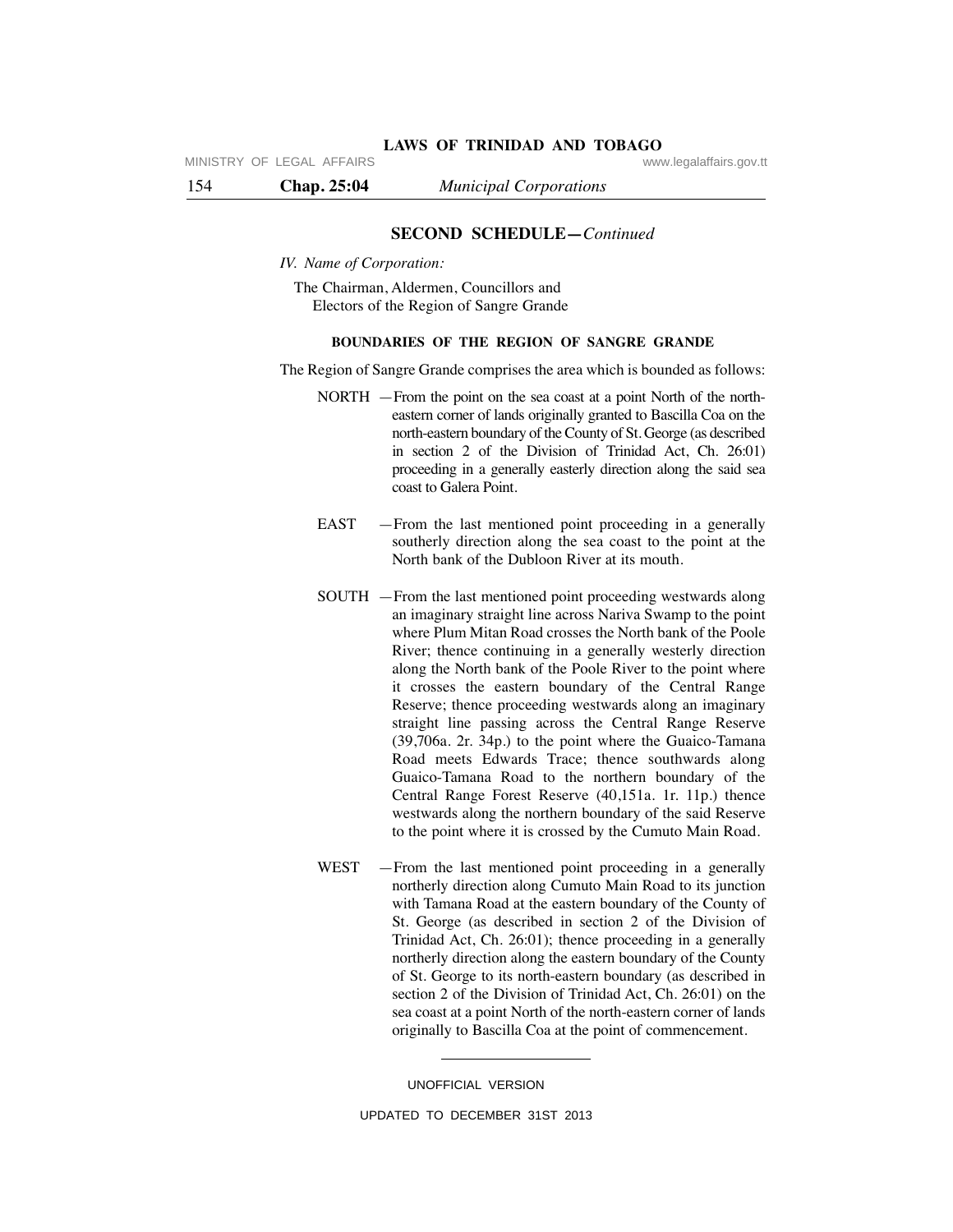MINISTRY OF LEGAL AFFAIRS **WWW.ISONS** www.legalaffairs.gov.tt

 *Municipal Corporations* **Chap. 25:04** 155

*V. Name of Corporation:*

The Chairman, Aldermen, Councillors and Electors of the Region of Mayaro/Rio Claro

### **BOUNDARIES OF THE REGION OF MAYARO/RIO CLARO**

The Region of Mayaro/Rio Claro comprises of:

- NORTH —From the point where the Guaico-Tamana Road meets Edwards Trace proceeding eastwards along an imaginary straight line passing across the Central Range Reserve (39,706a. 2r. 34p.) to the point where the north bank of the Poole River crosses the eastern boundary of the Central Range Reserve; thence in a generally easterly direction along the north bank of the Poole River to the point where it crosses Plum Mitan Road; thence proceeding eastwards along an imaginary straight line passing across the Nariva Swamp to the point on the sea coast at the north bank of the Dubloon River at its mouth.
- EAST —From the last mentioned point proceeding in a generally southerly direction along the sea coast to Galeota Point.
- SOUTH —From the last mentioned point proceeding in a generally westerly direction along the sea coast to a point on the south-western boundary of the Trinity Ward at Canari Point.
- WEST From the last mentioned point proceeding northwards along the western boundary of the said Ward to the point at its northwestern boundary at the north bank of the Poole River; thence in a generally westerly direction along the north bank of the Poole River to the point where it meets the north-western corner of lands of Augustin Valdez (4a. 2r. 22p.); thence proceeding eastwards along the northern boundary of lands of Augustin Valdez (4a. 2r. 22p.) and a contiguous parcel owned by the said Augustin Valdez (9a. 3r. 16p.) to its north-eastern boundary where it abuts San Pedro Trace; thence in a generally north-easterly direction along the said trace to San Pedro Road; thence northwards along San Pedro Road to the point where it crosses the Trinidad Government Railway Reserve formerly known as the Rio Claro Line, thence eastwards along the said Railway Reserve to the south-eastern corner of lands of Richard O'Connor (19a. 3r. 27p.); thence northwards along the eastern boundary of the said lands to its north-eastern corner at the Tabaquite-Rio Claro Road; thence

#### UPDATED TO DECEMBER 31ST 2013

*L.R.O.*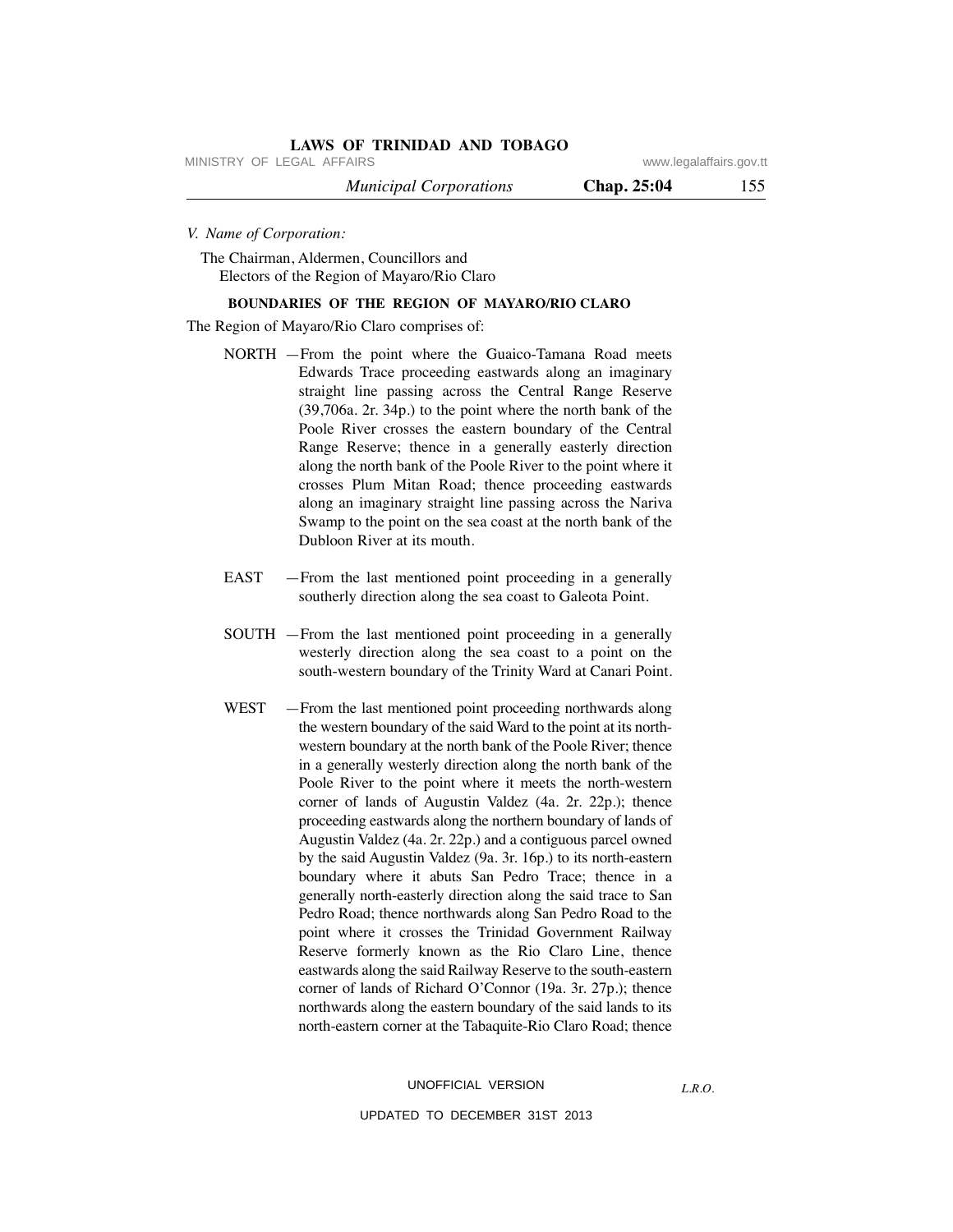MINISTRY OF LEGAL AFFAIRS **WARE ACCOMPTED MINISTRY** OF LEGAL AFFAIRS

156 **Chap. 25:04** *Municipal Corporations*

# **SECOND SCHEDULE—***Continued*

north-westwards along the said road to Mahangasingh Trace; thence north-eastwards along the said trace to Mahangasingh Crown Trace; thence northwards along the said Mahangasingh Crown Trace to the Killdeer Crown Trace; thence proceeding northwards along an imaginary straight line to and along the eastern boundary of the Central Range Reserve to the Guaico-Tamana Road; thence in a generally easterly and then northerly direction along Guaico-Tamana Road to the point where it meets Edwards Trace at the point of commencement.

*VI. Name of Corporation:*

The Chairman, Aldermen, Councillors and Electors of the Region of Princes Town

#### **BOUNDARIES OF THE REGION OF PRINCES TOWN**

The Region of Princes Town comprises the area which is bounded as follows:

- NORTH —From the point where the Solomon Hochoy Highway crosses the South bank of the Guaracara River proceeding in a generally north-easterly direction along the South bank of the said river to the point where it is crossed by Piparo Road; thence north-eastwards along Piparo Road to Pascual Road; thence south-eastwards along Pascual Road to St. John's Trace; thence in a generally north-easterly direction along St. John's Trace into and along St. John's Road to the South bank of the Poole River; thence in a generally south-easterly direction along the South bank of the said river to the point where it crosses the eastern boundary of the Ward of Ortoire (also the eastern boundary of the County of Victoria).
- EAST From the last mentioned point proceeding southwards along the eastern boundary of the County of Victoria to the point at its south-eastern corner on the sea coast at Canari Bay.
- SOUTH —From the last mentioned point proceeding in a generally westerly direction along the sea coast to the point where the Grande Riviere River meets the western boundary of the Moruga Ward at Negra Point.
- WEST From the last mentioned point proceeding due North along the western boundary of the Ward of Moruga to Rochard Douglas Road; thence eastwards along Rochard Douglas Road to Kanhai Road; thence northwards to Kanhai Road to

UNOFFICIAL VERSION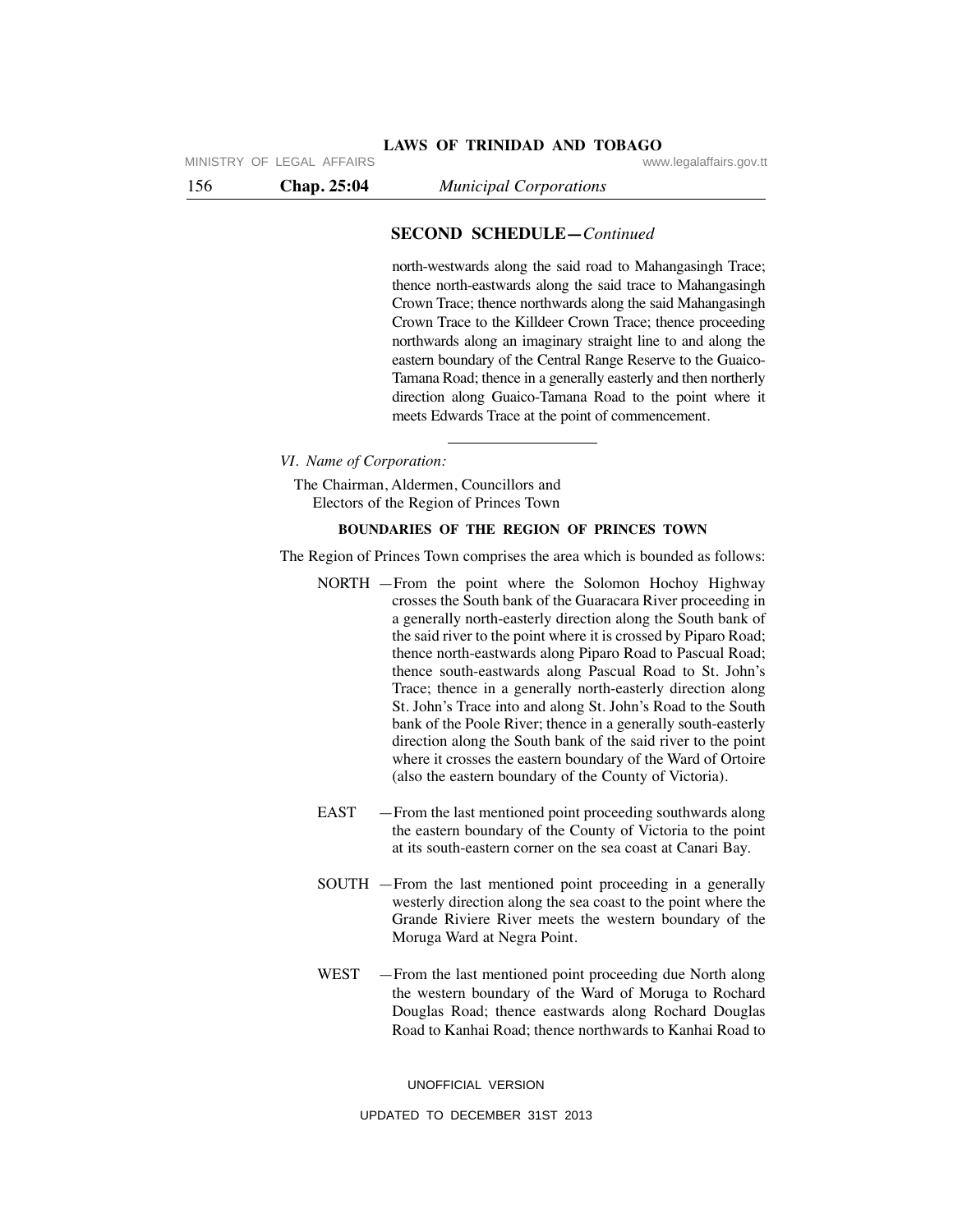MINISTRY OF LEGAL AFFAIRS **WWW.ISONS** www.legalaffairs.gov.tt

 *Municipal Corporations* **Chap. 25:04** 157

St. Croix Road; thence in a generally north-westerly direction along St. Croix Road to Cipero Road; thence in a generally north-westerly direction along Cipero Road to the point along its junction with Corinth Road; thence in a generally north-easterly direction along Corinth Road to Naparima-Mayaro Road; thence eastwards along Naparima-Mayaro Road to Allamby Street; thence in a generally northerly direction along Allamby Street to Allamby Street Extension; thence in a generally north-easterly direction along Allamby Street Extension to the point of the junction of Tarouba Road and Solomon Hochoy Highway; thence in a generally northerly direction along the said Highway to the point where it crosses the South bank of Guaracara River at the point of commencement.

*VII. Name of Corporation:*

The Chairman, Aldermen, Councillors and Electors of the Region of Couva-Tabaquite-Talparo

### **BOUNDARIES OF THE REGION OF COUVA-TABAQUITE-TALPARO**

The Region of Couva-Tabaquite-Talparo comprises of:

- NORTH —From the point at the junction of the Southern Main Road and Mon Plaisir Road to Mon Plaisir Branch Trace; thence northwards along the said Branch Trace passing along the eastern boundary of Mon Plaisir Estate (425a. 0r. 13p.) to the point where it crosses the south bank of the Guayamare River; thence eastwards along the south bank of the said river to the point where it is crossed by Caroni Road also known as the Caroni South Bank Road; thence in a generally northerly direction along Caroni Road to El Carmen Branch Road; thence in a generally northeasterly direction along El Carmen Branch Road to the point where it crosses the South bank of the Caroni River; thence in a generally north-easterly direction along the south bank of the said river to the point at the confluence of the Caroni, the Aripo and the Cumuto Rivers (the easterly boundary of the County of St. George as described in section 2 of the Division of Trinidad Act, Ch. 26:01).
- EAST —From the last point mentioned proceeding in a generally southerly direction along the eastern boundary of the County of St. George (as described in section 2 of the Division of Trinidad

UNOFFICIAL VERSION

*L.R.O.*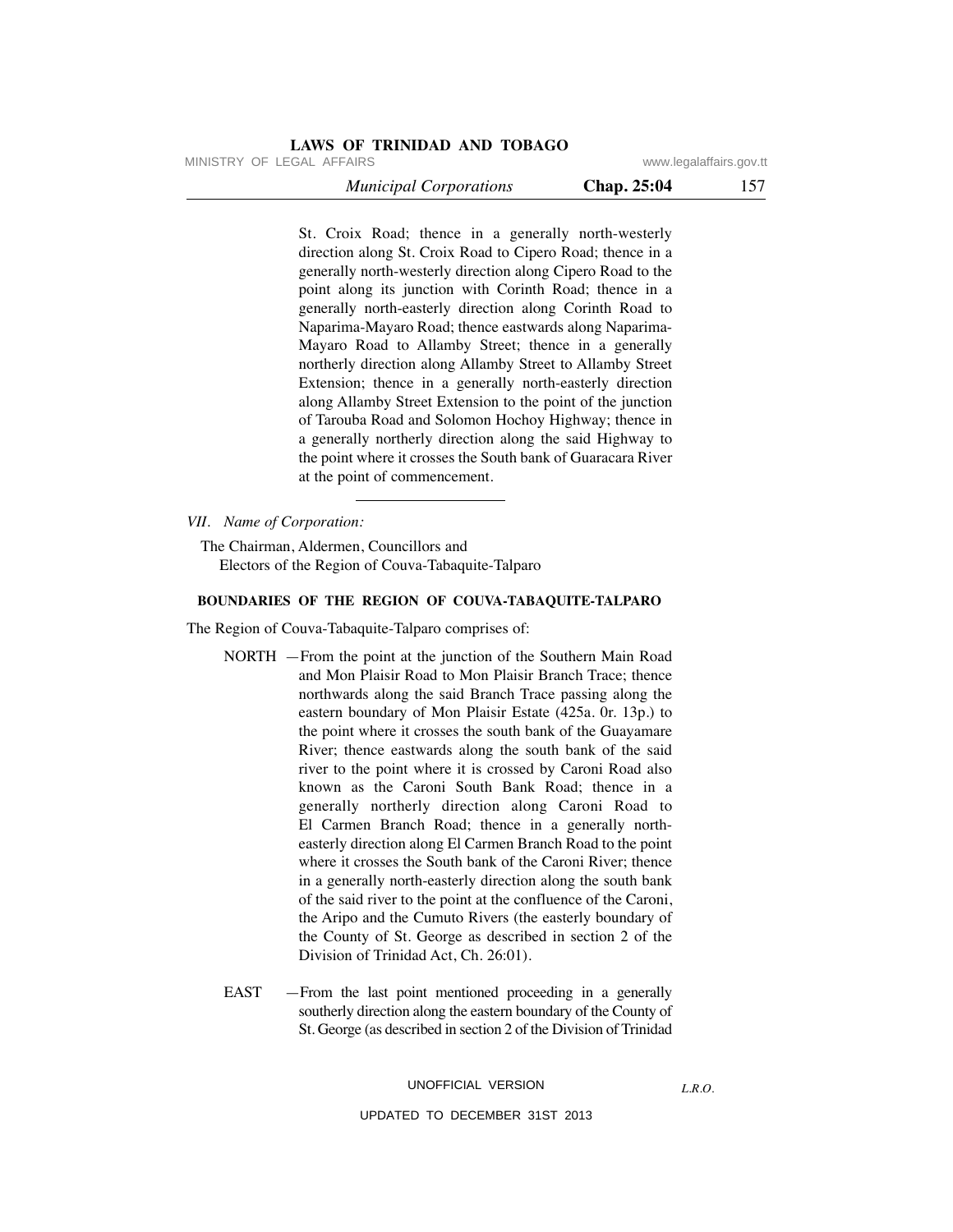MINISTRY OF LEGAL AFFAIRS **WARE ACCOMPTED MINISTRY** OF LEGAL AFFAIRS

158 **Chap. 25:04** *Municipal Corporations*

# **SECOND SCHEDULE—***Continued*

Act, Ch. 26:01), to the point at the junction of Tamana Road and Cumuto Main Road; thence in a generally southerly direction along Cumuto Main Road to the point where it crosses the northern boundary of the Central Range Reserve; thence eastwards along the northern boundary of the Central Range Reserve to the point on Guaico-Tamana Road; thence in a generally southerly and then westerly direction along Guaico-Tamana Road to the point where it crosses the eastern boundary of the Central Range Reserve, thence southwards along the eastern boundary of the said Reserve to and along an imaginary straight line drawn due North from the junction of Mahangasingh Crown Trace and the Branch of Killdeer Crown Trace, thence proceeding southwards along the said imaginary straight line to the junction of Mahangasingh Crown Trace and the Branch of Killdeer Crown Trace; thence southwards along Mahangasingh Crown Trace to Tabaquite-Rio Claro Road; thence south-eastwards along the said road to the north-eastern corner of lands of Richard O'Connor (19a. 3r. 27p.); thence southwards along the eastern boundary of the said lands to its south-eastern corner of the Trinidad Government Railway Reserve formerly known as the Rio Claro Line, thence westwards along the said Railway Reserve to the point where it is crossed by San Pedro Road; thence southwards along the said road to San Pedro Trace; thence in a generally southwesterly direction along the said Trace to the north-eastern corner of lands of Augustin Valdez (9a. 3r. 16p.); thence westwards along the northern boundaries of the said lands and a contiguous parcel owned by the said Augustin Valdez to the point where it meets the east bank of the Poole River.

SOUTH —From the last mentioned point proceeding in a generally northwesterly direction along the northern bank of the Poole River to the point where it is crossed by St. John's Road; thence southwestwards along St. John's Road into and along St. John's Trace to Pascual Road; thence north-westwards along Pascual Road to Piparo Road; thence south-westwards along Piparo Road to the point where it crosses the north bank of the Guaracara River; thence in a generally south-westerly direction along the north bank of the said river to the point where it is crossed by Solomon Hochoy Highway; thence proceeding in a generally westerly direction along the north bank of the Guaracara River to the point of its mouth at the sea coast.

UNOFFICIAL VERSION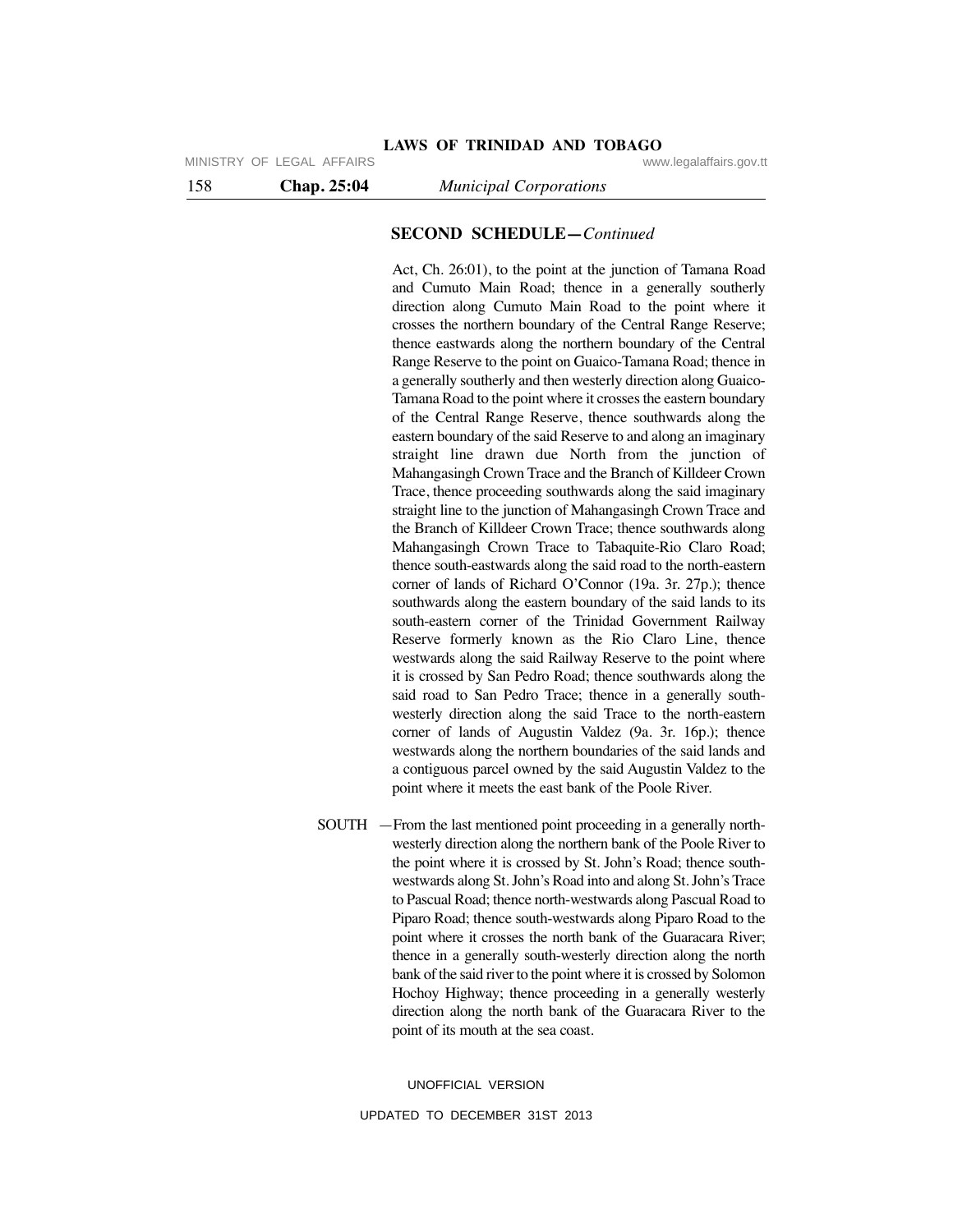MINISTRY OF LEGAL AFFAIRS **WWW.ISONS** www.legalaffairs.gov.tt

 *Municipal Corporations* **Chap. 25:04** 159

WEST —From the last mentioned point proceeding in a generally northerly direction along the said sea coast to the point at the mouth of the Caparo River; thence proceeding in a generally easterly direction along the south bank of the Caparo River to its confluence with the Honda River to and along the south bank of the Caparo River to the point where it is crossed by the Caparo Valley-Brasso Road; thence continuing northwards along the Caparo Valley-Brasso Road to Railway Road; thence north-westwards along Railway Road to the point where it crosses a Railway Reserve formerly known as the Rio Claro Line; thence south-eastwards along the said Railway Reserve to the south-western corner of lands of Rampall (15a. 0r. 0p.); thence northwards along the western boundary of the said parcel of land to the point where it is crossed by Depot Road; thence in a generally easterly direction along Depot Road to Paul Augustus Road; thence in a generally northerly direction along Paul Augustus Road to Pokor Road; thence westwards along Pokor Road to Longdenville Local Road; thence northwards along Longdenville Local Road to Ragoonannan Road; thence eastwards along Ragoonannan Road to the point where it crosses the east bank of the Claire Le Riche River (Ghandia River); thence in a generally north-easterly direction along the east bank of the Claire Le Riche River (Ghandia River) to its confluence with the Cunupia River; thence in a generally north-westerly direction along the east bank of the Cunupia River to the point where it is crossed by the Southern Main Road; thence in a generally northerly direction along the Southern Main Road to the point at its junction with Mon Plaisir Road at the point of commencement.

*VIII. Name of Corporation:*

The Chairman, Aldermen, Councillors and Electors of the Region of Penal/Debe

#### **BOUNDARIES OF THE REGION OF PENAL/DEBE**

The Region of Penal/Debe comprises the area which is bounded as follows:

NORTH —From the point at the junction of Corinth Road and Cipero Road, proceeding in a generally south-easterly direction along Cipero Road to a point at its junction with St. Croix Road.

UNOFFICIAL VERSION

UPDATED TO DECEMBER 31ST 2013

*L.R.O.*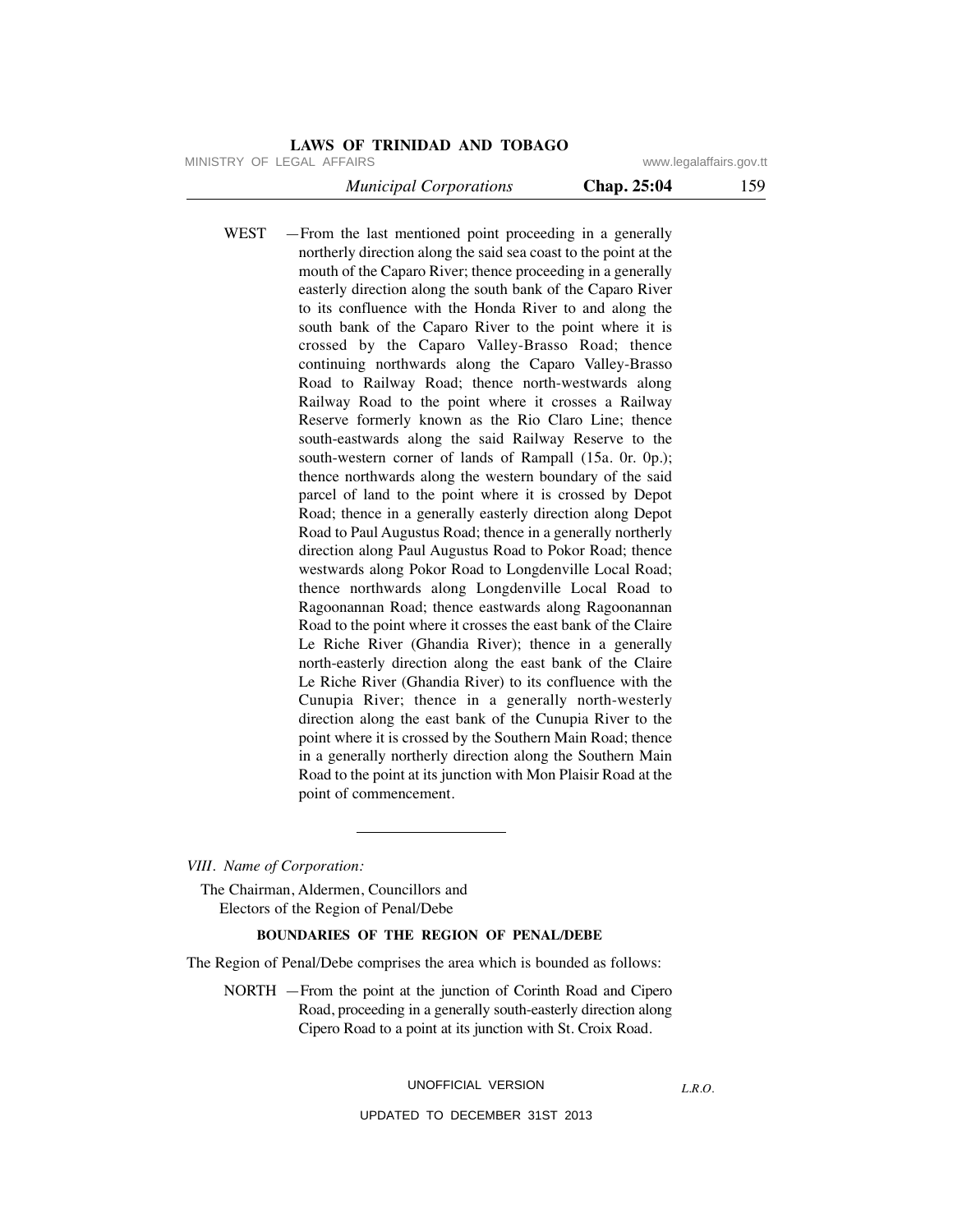# **SECOND SCHEDULE—***Continued*

**LAWS OF TRINIDAD AND TOBAGO**

- EAST —From the last mentioned point proceeding in a generally southerly direction along St. Croix Road to Kanhai Road; thence southwards along Kanhai Road to Rochard Douglas Road; thence westwards along Rochard Douglas Road to the north-eastern boundary of the Ward of Siparia; thence southwards along the eastern boundary of the Ward of Siparia to the point at its south-eastern boundary on the sea coast at Negra Point.
- SOUTH —From the last mentioned point proceeding in a generally westerly direction along the said sea coast to the point where Penal-Quinam Road meets it.
- WEST —From the last mentioned point proceeding in a generally northerly direction along Penal-Quinam Road to Coora Road; thence northwards along Coora Road to the point where it crosses the East bank of the Coora River; thence in a generally north-easterly direction along Coora River to its confluence with Blackwater Channel; thence in a generally north-westerly direction along Blackwater Channel to the point where an imaginary straight line drawn south-westwards from the southeastern boundary of lands of G. Parbhoo and others (4a. 3r. 32p.) meets it; thence proceeding north-eastwards along the said imaginary straight line to the south-eastern boundary of lands of G. Parbhoo and others (4a. 3r. 32p.) where it abuts the South bank of the Godineau River (the Southern boundary of Naparima Ward); thence north-westwards along the South bank of the said river to the point at its mouth on the sea coast; thence in a generally north-easterly direction along the said sea coast to the mouth of the Oropouche River; thence southwards along Oropouche River to the point where it is crossed by the South Trunk Road; thence in a generally north-easterly direction along the South Trunk Road to the San Fernando Bye-Pass; thence northwards along the said Bye-Pass; to the point where it crosses the north bank of Cipero River; thence in a generally easterly direction along the north bank of the Cipero River to the point where it meets the prolongation of Corinth Road; thence northwards along the said prolongation of Corinth Road to its junction with Cipero Road and Corinth Road at the point of commencement.

UNOFFICIAL VERSION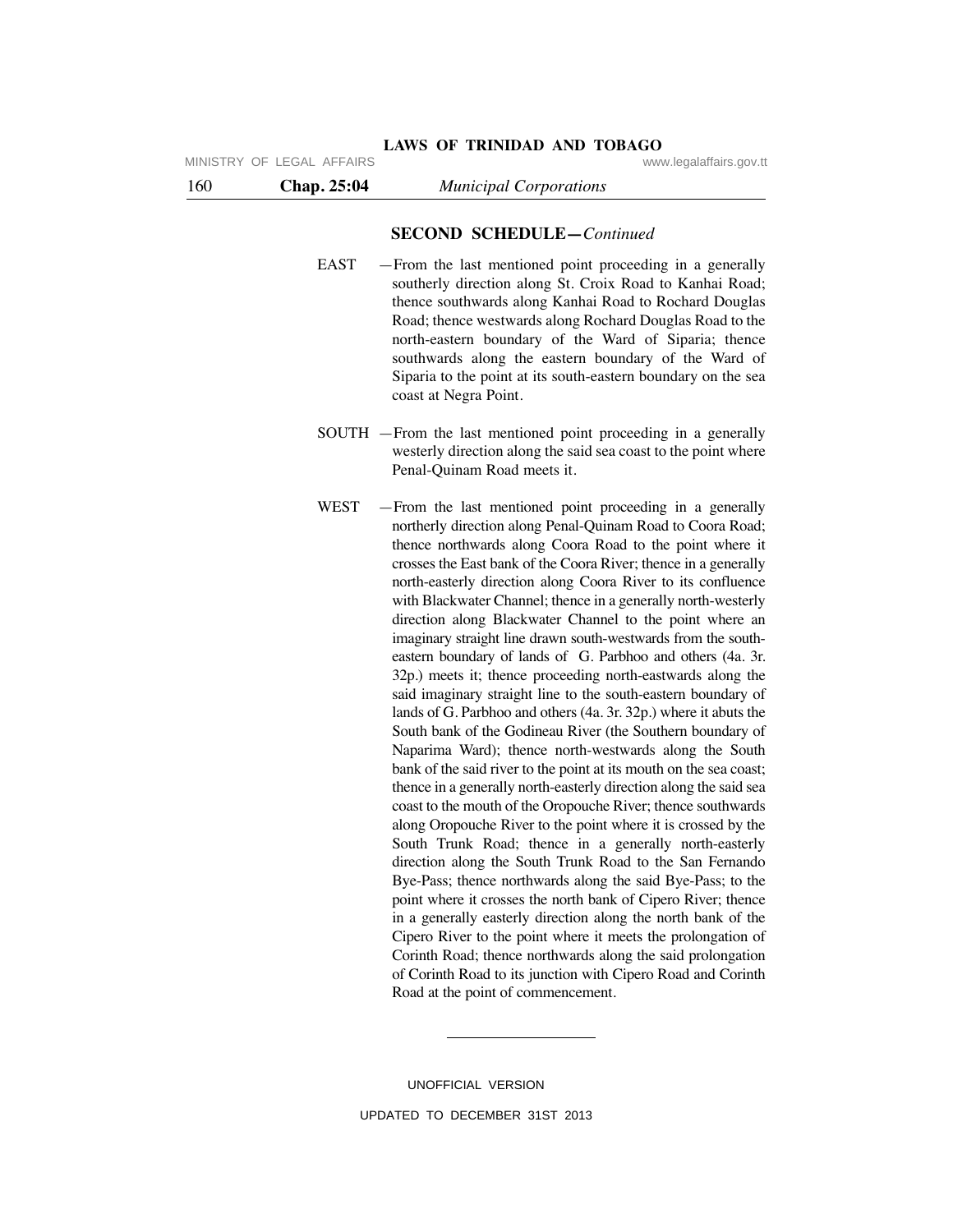MINISTRY OF LEGAL AFFAIRS **WWW.ISONS** www.legalaffairs.gov.tt

 *Municipal Corporations* **Chap. 25:04** 161

*IX. Name of Corporation:*

The Chairman, Aldermen, Councillors and Electors of the Region of Siparia

### **BOUNDARIES OF THE REGION OF SIPARIA**

The Region of Siparia comprises the area which is bounded as follows:

- NORTH —From Los Gallos Point on the sea coast proceeding in a generally north-easterly direction along the said coast to the Guapo-Cap-de-Ville Road (The Eastern Boundary of Cedros Ward); thence southwards along Guapo-Cap-de-Ville Road (Eastern Boundary of Cedros Ward) to the Southern Main Road, thence in a generally north-easterly direction along the Southern Main Road to the point where it crosses the East bank of the Vance River; thence in a generally north-westerly direction along the East bank of the Vance River to its mouth on the sea coast; thence in a generally north-easterly direction along the said sea coast to the point at the mouth of the Godineau River.
- EAST —From the last mentioned point proceeding in a generally south-easterly direction along the South bank of the Godineau River (the northern boundary of the Siparia Ward) to the point where the south-eastern boundary of lands of G. Parbhoo and others (4a. 3r. 32p.) meets it; thence proceeding south-westwards along an imaginary straight line to the point on Blackwater Channel; thence south-eastwards along Blackwater Channel to its confluence with Coora River; thence in a generally south-westerly direction along the west bank of the Coora River to the point where it is crossed by Coora Road; thence southwards along Coora Road to Penal-Quinam Road; thence in a generally southerly direction along Penal-Quinam Road to the point on the sea coast.
- —From the last mentioned point proceeding westwards and SOUTH thence north-eastwards along the said sea coast to Los Gallos Point at the point of commencement. AND **WEST**

UNOFFICIAL VERSION

*L.R.O.*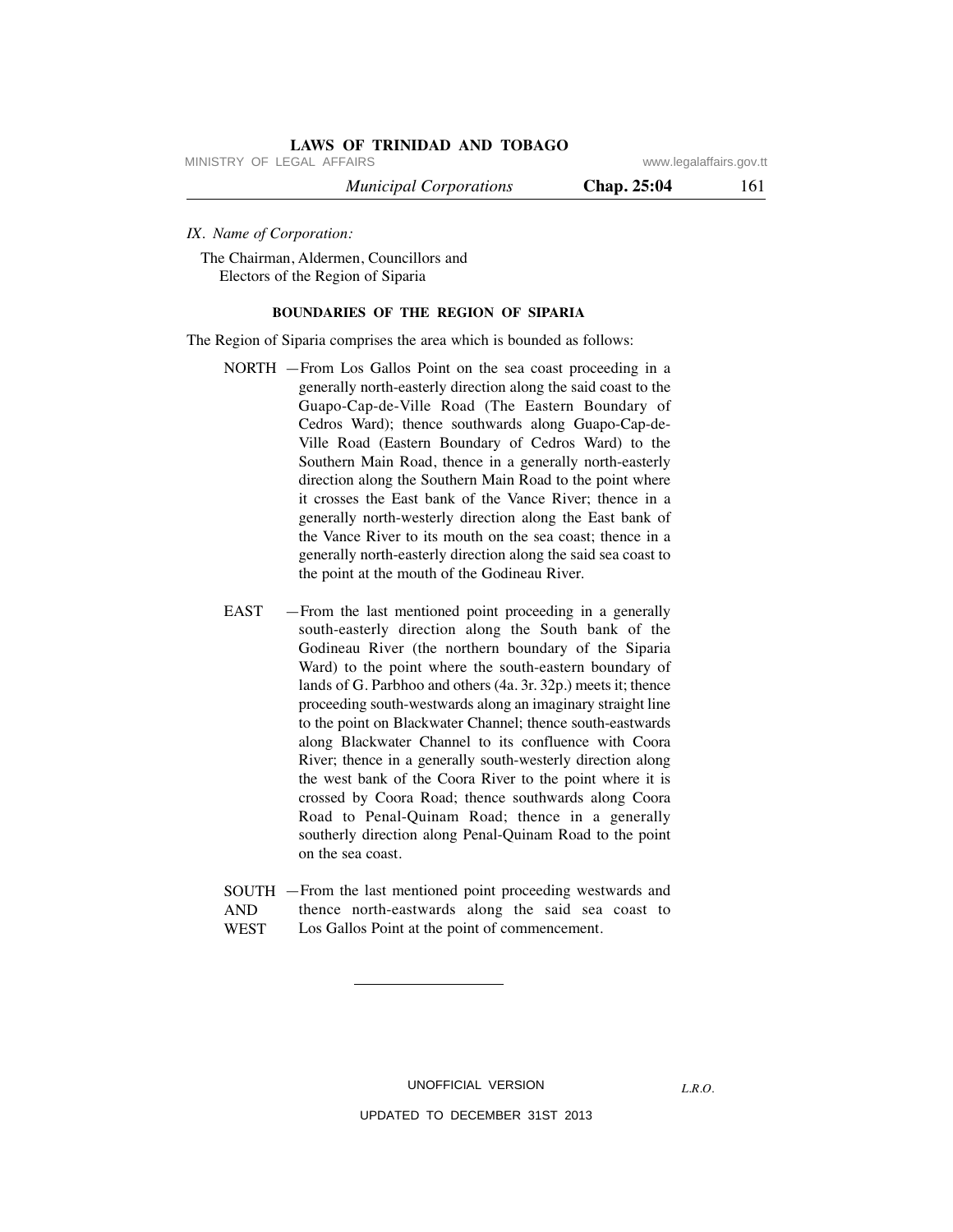| <b>LAWS OF TRINIDAD AND TOBAGO</b><br>MINISTRY OF LEGAL AFFAIRS<br>www.legalaffairs.gov.tt |                                                                                        |                                         |                       |  |  |
|--------------------------------------------------------------------------------------------|----------------------------------------------------------------------------------------|-----------------------------------------|-----------------------|--|--|
| 162                                                                                        | Chap. 25:04                                                                            | <b>Municipal Corporations</b>           |                       |  |  |
| Section $11(2)$ .<br>Section $12(2)$ .<br>$[13 \text{ of } 2013]$ .                        | <b>THIRD SCHEDULE</b>                                                                  |                                         |                       |  |  |
|                                                                                            | NUMBER OF COUNCILLORS AND ALDERMEN TO BE<br>ELECTED TO THE COUNCIL OF EACH CORPORATION |                                         |                       |  |  |
|                                                                                            | Name of Municipality                                                                   | Number of Electoral<br><b>Districts</b> | Number of<br>Aldermen |  |  |
|                                                                                            | 1. City of Port-of-Spain                                                               | 12                                      | $\overline{4}$        |  |  |
|                                                                                            | 2. City of San Fernando                                                                | 9                                       | $\overline{4}$        |  |  |
|                                                                                            | 3. Borough of Arima                                                                    | 7                                       | $\overline{4}$        |  |  |
|                                                                                            | 4. Borough of Point Fortin                                                             | 6                                       | $\overline{4}$        |  |  |
|                                                                                            |                                                                                        |                                         |                       |  |  |

Section 24(1).

# **FOURTH SCHEDULE**

# **DECLARATION TO BE MADE BY PERSON ELECTED TO A CORPORATE OFFICE**

 I, .................................................................................................................... having been elected (Mayor/Deputy Mayor/Alderman/Councillor) for the Municipality of .................................. **do hereby declare** that I take the said office upon myself and will duly and faithfully fulfil the duties thereof according to the best of my judgment and ability and declare that I am qualified as follows:

- \**(a)* I am entitled to be and I am in fact enrolled as a burgess of the Borough for the year commencing the 1st November, ...........
- *(b)* I am a citizen of the Republic of Trinidad and Tobago.

\*Not applicable to Aldermen.

UNOFFICIAL VERSION UPDATED TO DECEMBER 31ST 2013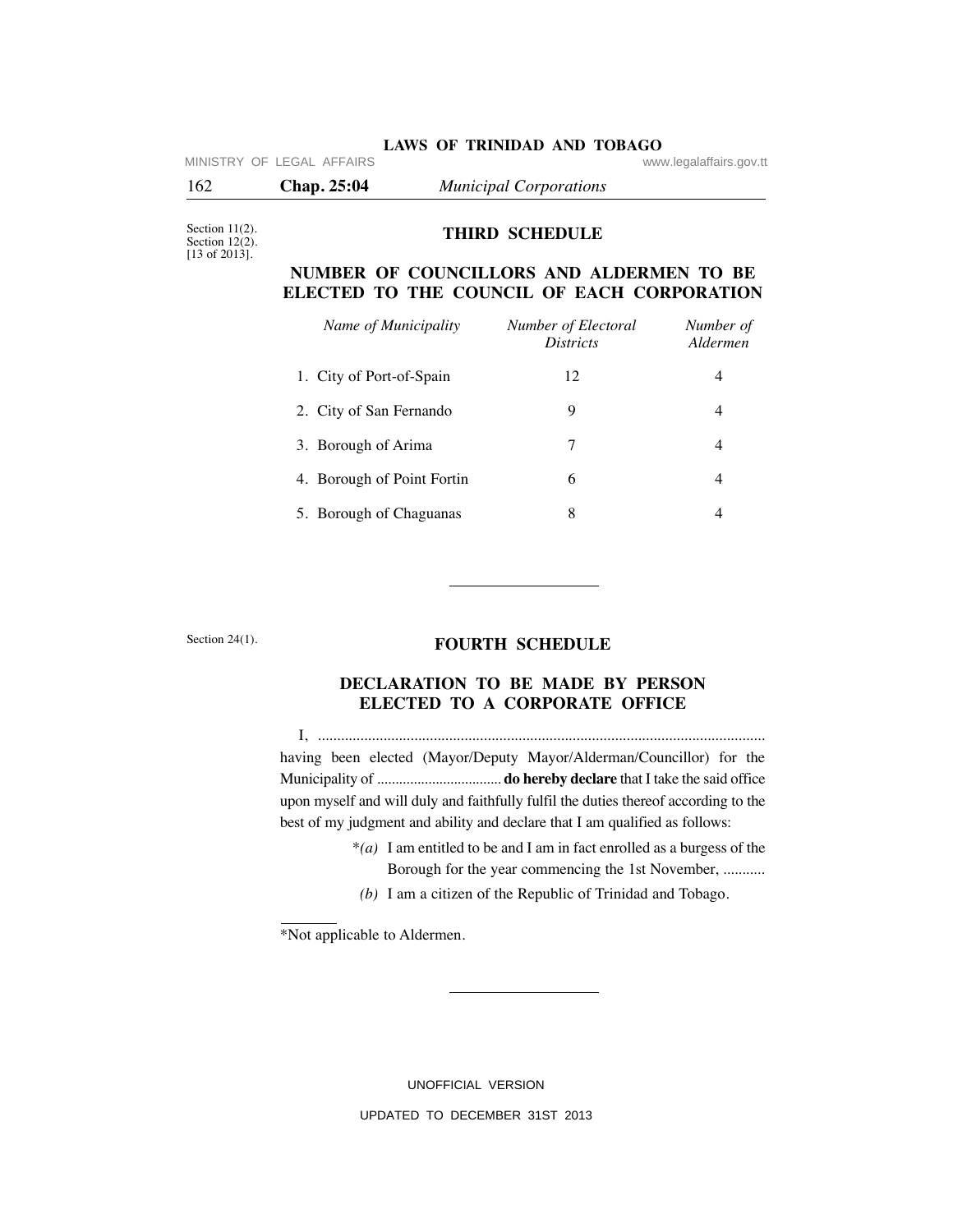MINISTRY OF LEGAL AFFAIRS **WWW.ISONS** www.legalaffairs.gov.tt

 *Municipal Corporations* **Chap. 25:04** 163

# **FIFTH SCHEDULE**

Section 54(4).

# **WARRANT**

# **TO THE POLICE OFFICER ON DUTY AT THE POLICE STATION AND TO ALL OTHER POLICE OFFICERS**

 WHEREAS ................................................................................... was found by me the undersigned, a Municipal Police Officer for the Municipality of ........................... under circumstances which rendered him the said ........................................ liable to be arrested by me under the Municipal Corporations Act, Ch. 25:04 and I arrested him accordingly.

 NOW THESE PRESENTS are to authorise and require you the Police Officer on duty at the police station above-mentioned and to authorise all other Police Officers to keep and detain the said ...................................................... at the said police station until he is taken before some Justice of the Peace to be dealt with according to the law or until the expiration of forty-eight hours from the time when he is received into custody at the said station whichever first happens, and for doing so this shall be your warrant.

Witness my hand this ......................... day of ............................... , 20.......

*.................................................... Signed (rank) Municipal Police Officer of*

# **SIXTH SCHEDULE** Section 81(1).

#### **FORM A**

# **ASSESSMENT RETURN**

To the Owner:

Premises No. ........................

 TAKE NOTICE that you are hereby required pursuant to the provisions of section 81(1) of the Municipal Corporations Act, Ch. 25:04 to send in to the Assessor or to the Council of the Municipal Corporation of ................. which office is situate at ............................................................ within fourteen days after the service of this notice, a return on this form for the purpose of enabling the Assessor to fix the assessment of your premises for the year.

...............................................................

*Assessor/Authorised Officer*

### UNOFFICIAL VERSION

*L.R.O.*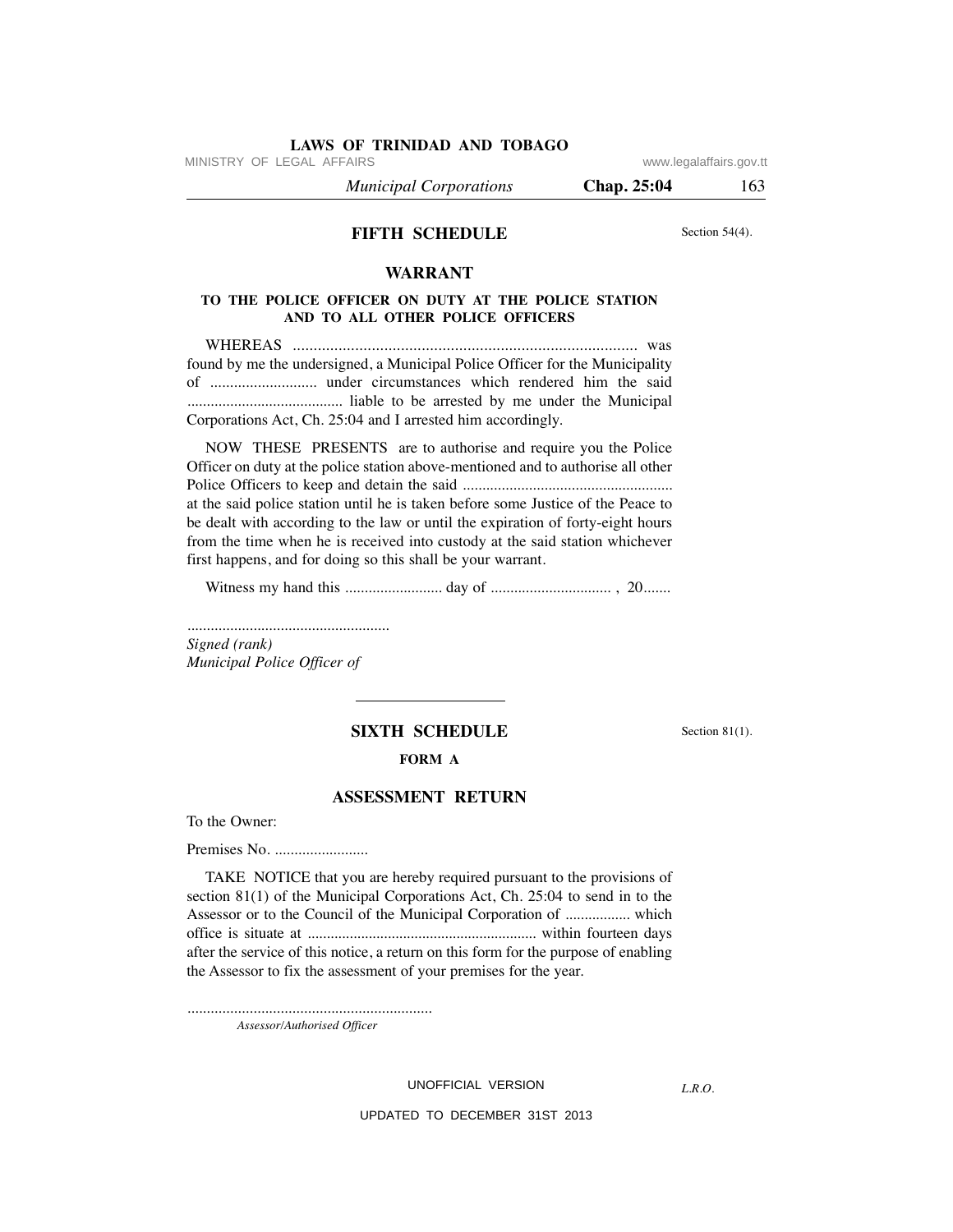# LAWS OF TRINIDAD AND TOBAGO<br>www.legalaffairs.gov.tt

164 **Chap. 25:04** *Municipal Corporations*

MINISTRY OF LEGAL AFFAIRS

# **SIXTH SCHEDULE—***Continued*

# **RETURN REQUIRED UNDER SECTION 81(1) OF THE MUNICIPAL CORPORATIONS ACT, CH. 25:04**

 I HEREBY DECLARE that I am the owner or agent of the premises mentioned hereunder, and that the several particulars stated in this return are to the best of my knowledge and belief true and correct.

| 4. Whether rented or leased or occupied by owner<br>$(a)$ If rented,                                                                                                                                     |
|----------------------------------------------------------------------------------------------------------------------------------------------------------------------------------------------------------|
| Number of rooms occupied by Tenants<br>(i)                                                                                                                                                               |
| Name of Tenant or Tenants, with monthly rent<br>(ii)                                                                                                                                                     |
| (If space here provided is not sufficient, details must be given on the<br>back hereof or on a separate sheet)                                                                                           |
| (iii) Number of rooms untenanted, with rental value of                                                                                                                                                   |
|                                                                                                                                                                                                          |
| Whether tenant pays land rent of site; if so, how<br>(v)                                                                                                                                                 |
|                                                                                                                                                                                                          |
| (b) If leased — name of lessee $\dots \dots \dots \dots \dots \dots \dots \dots \dots$<br>Whether lessee pays premiums of insurance and if so how<br>Whether lessee pays land rent of site and if so how |
| If occupied by owner or relatives-rental value thereof:<br>(c)<br>If occupied by owner or relatives-part thereof:                                                                                        |
| 5. Additions or alterations to buildings (if any) since date of last return                                                                                                                              |
|                                                                                                                                                                                                          |
| Signature of Owner or his Agent                                                                                                                                                                          |

UNOFFICIAL VERSION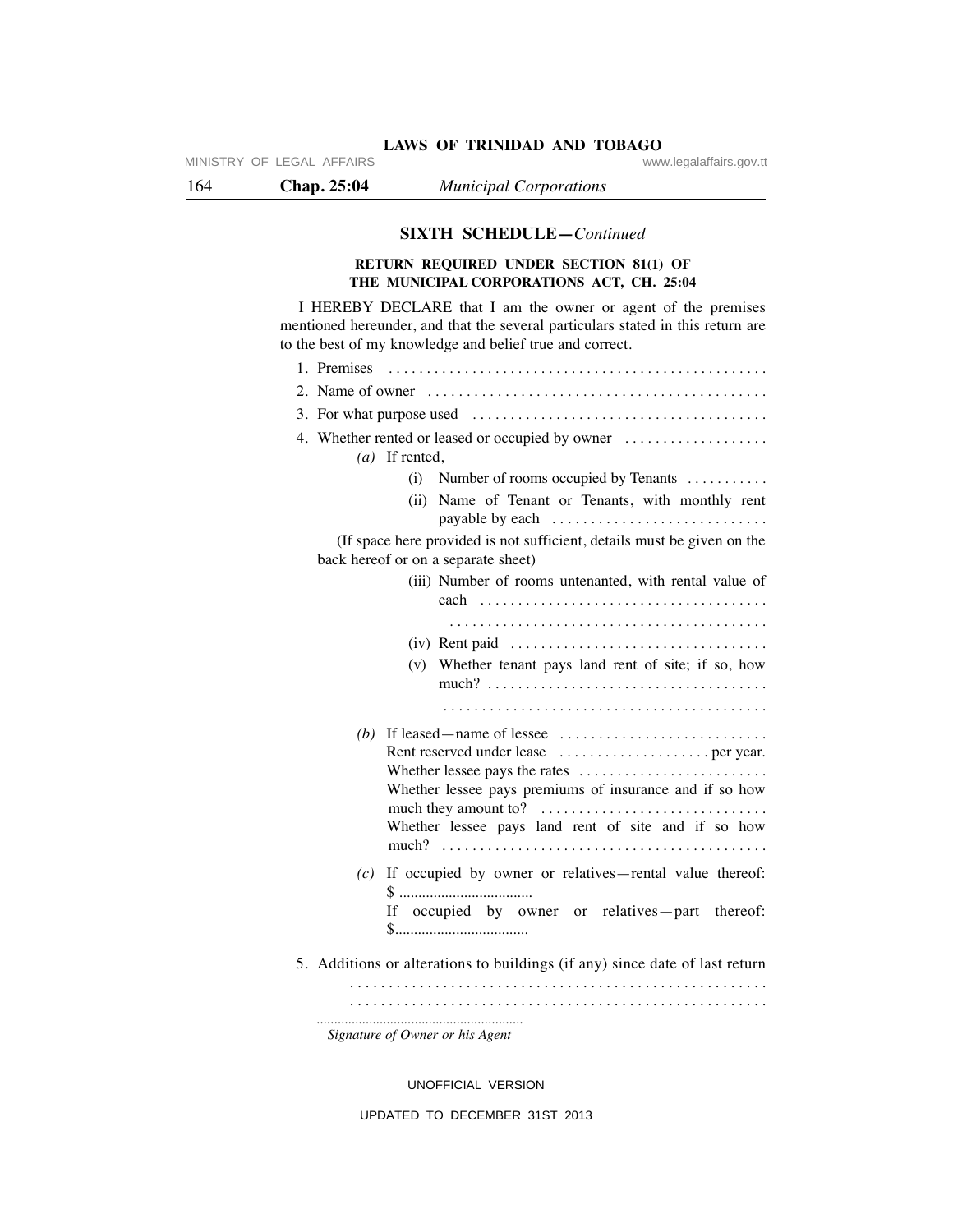| MINISTRY OF LEGAL AFFAIRS     | www.legalaffairs.gov.tt |     |
|-------------------------------|-------------------------|-----|
| <b>Municipal Corporations</b> | Chap. 25:04             | 165 |
|                               |                         |     |
|                               |                         |     |

**N.B.**—Every person who fails to send in the above return to the Assessor or to the Council of the Municipal Corporation of .............................. which office is situate at ............................................................. within fourteen days next after service of the form on the premises above described, or who makes a return which is defective or incomplete or wilfully false in any particular, is liable to a penalty not exceeding forty-eight dollars.

**FORM B** Section 86(3).

# **NOTICE OF COMPLETION OF HOUSE RATE BOOK FOR THE YEAR FROM 1ST JANUARY TO THE 31ST DECEMBER, 20..........**

 NOTICE IS HEREBY given, pursuant to the provisions of the Municipal Corporations Act, Ch. 25:04 that the House Rate Book for the year from 1st January to the 31st December, 20......, is now completed and deposited in the office of the Chief Executive Officer and will be open during the office hours thereat to the inspection of all ratepayers without payment of any fee this day until the ............................... day of ....................................... 20......

**N.B**.—Any owner who has not been served with an Assessment Notice may, at any time not later than fourteen days next after the first publication of this Notice, send in to the Chief Executive Officer his objection in writing to the annual rateable value at which his premises are assessed in the House Rate Book.

UNOFFICIAL VERSION

*L.R.O.*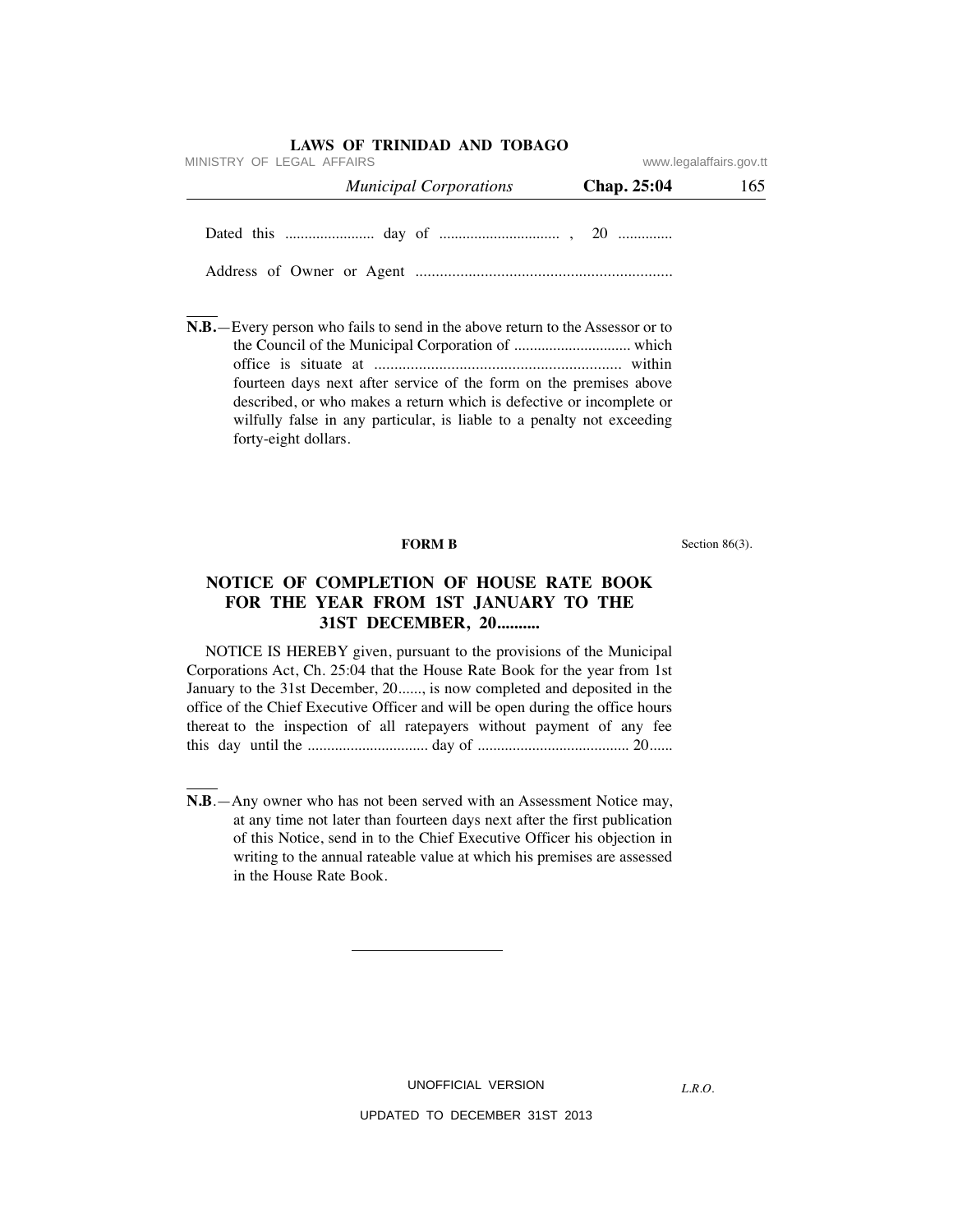| MINISTRY OF LEGAL AFFAIRS |  |  |
|---------------------------|--|--|

LAWS OF TRINIDAD AND TOBAGO<br>www.legalaffairs.gov.tt

166 **Chap. 25:04** *Municipal Corporations*

Section 147(7).

# **SEVENTH SCHEDULE**

# **PAVING OF FOOTWAYS—NOTICE OF APPORTIONMENT OF ONE-HALF COST**

#### To the Owner:

| (State here address of premises)                                             |
|------------------------------------------------------------------------------|
|                                                                              |
| WHEREAS the Mayor, Councillors, Aldermen and Electors of                     |
| of the power vested in them by Part VII of the Municipal Corporations Act,   |
| Ch. 25:04 have caused the footway (or portion of the footway) on the side of |
|                                                                              |
|                                                                              |

 And whereas the expenses incurred by the Council in such paving amount to the sum of \$ ............................... one-half thereof being the sum of \$......................................;

 And whereas the Engineer has made apportionment of the sum of \$........................ among the several premises abutting on such footway;

 And whereas such apportionment was approved by the Council at a meeting of the Council held on the ................................................ day of ....................................... , 20................;

 And whereas in such apportionment the sum of \$ ..................... is entered as representing the apportioned share payable in respect of the said premises No. ............................................. Street.

 TAKE NOTICE that the said sum of \$ ................................... is due and payable by you to the ................................... Council by three equal yearly instalments, the first whereof to be paid one year from the date of the service of this notice, with interest thereon at the rate of ............................ per cent per annum.

 AND FURTHER TAKE NOTICE that, until payment of the said sum of \$................................... and interest thereon as aforesaid, the said premises shall stand and remain charged with the said sum of \$ ................................. or so much thereof as shall from time to time remain unpaid, with interest thereon at the rate above-mentioned.

**N.B.**—You may pay the whole of the said sum of \$................................... (the apportioned share) within one month from the date of the service of this notice, and if so paid, the same will be received without interest in full satisfaction of the above claim.

UNOFFICIAL VERSION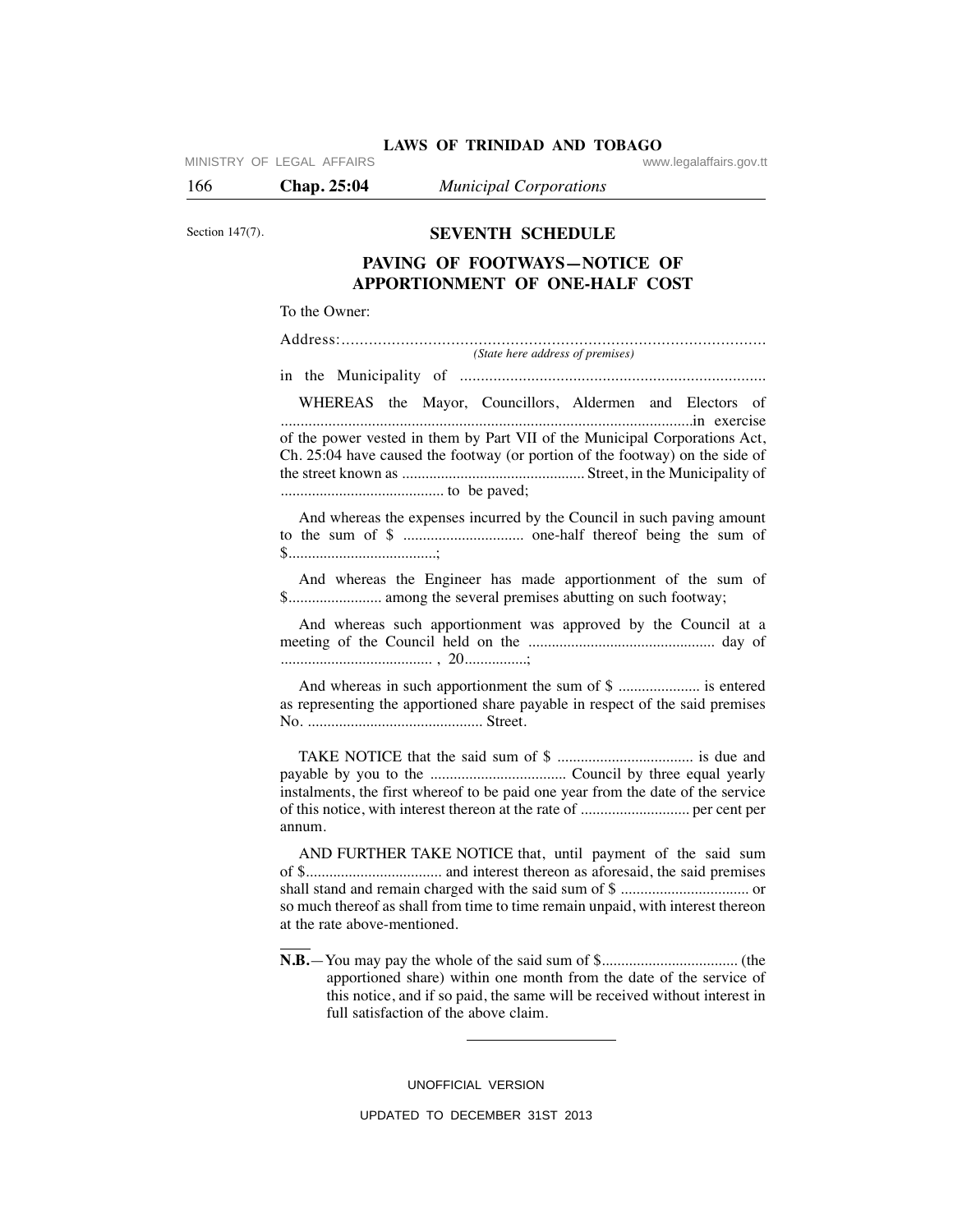MINISTRY OF LEGAL AFFAIRS **WARE ACCOMPTED MINISTRY** OF LEGAL AFFAIRS

*L.R.O.* 

 *Municipal Corporations* **Chap. 25:04** 167

# **EIGHTH SCHEDULE**

Section 160.

# **CONTINUATION OF EXISTING LAWS**

 1. In respect of the City of Port-of-Spain and insofar as such laws were in force at the commencement of this Act—

 The Seventh and Ninth Schedules to the Port-of-Spain Corporation Ordinance, Ch. 39. No. 1 (1950 Edition).

 2. In respect of the City of San Fernando and insofar as such laws were in force at the commencement of this Act—

 The Fifth and Seventh Schedules to the San Fernando Corporation Ordinance, Ch. 39. No. 7 (1950 Edition).

 3. In respect of the Borough of Arima and insofar as such laws were in force at the commencement of this Act—

 The Fifth and Seventh Schedules to the Arima Corporation Ordinance, Ch. 39. No. 11 (1950 Edition).

 4. In respect of the Borough of Point Fortin and insofar as such laws were in force at the commencement of this Act—

 The Sixth Schedule to the Point Fortin Corporation Act, 1980 (Act No. 12 of 1980).

 5. In respect of the several Municipalities referred to in the Second Schedule to this Act and insofar as such laws were in force at the commencement of this Act— The Public Health (Streets and Buildings) Bye Laws, made under the

Public Health Ordinance, Ch. 12. No. 4 (1950 Edition).

# UNOFFICIAL VERSION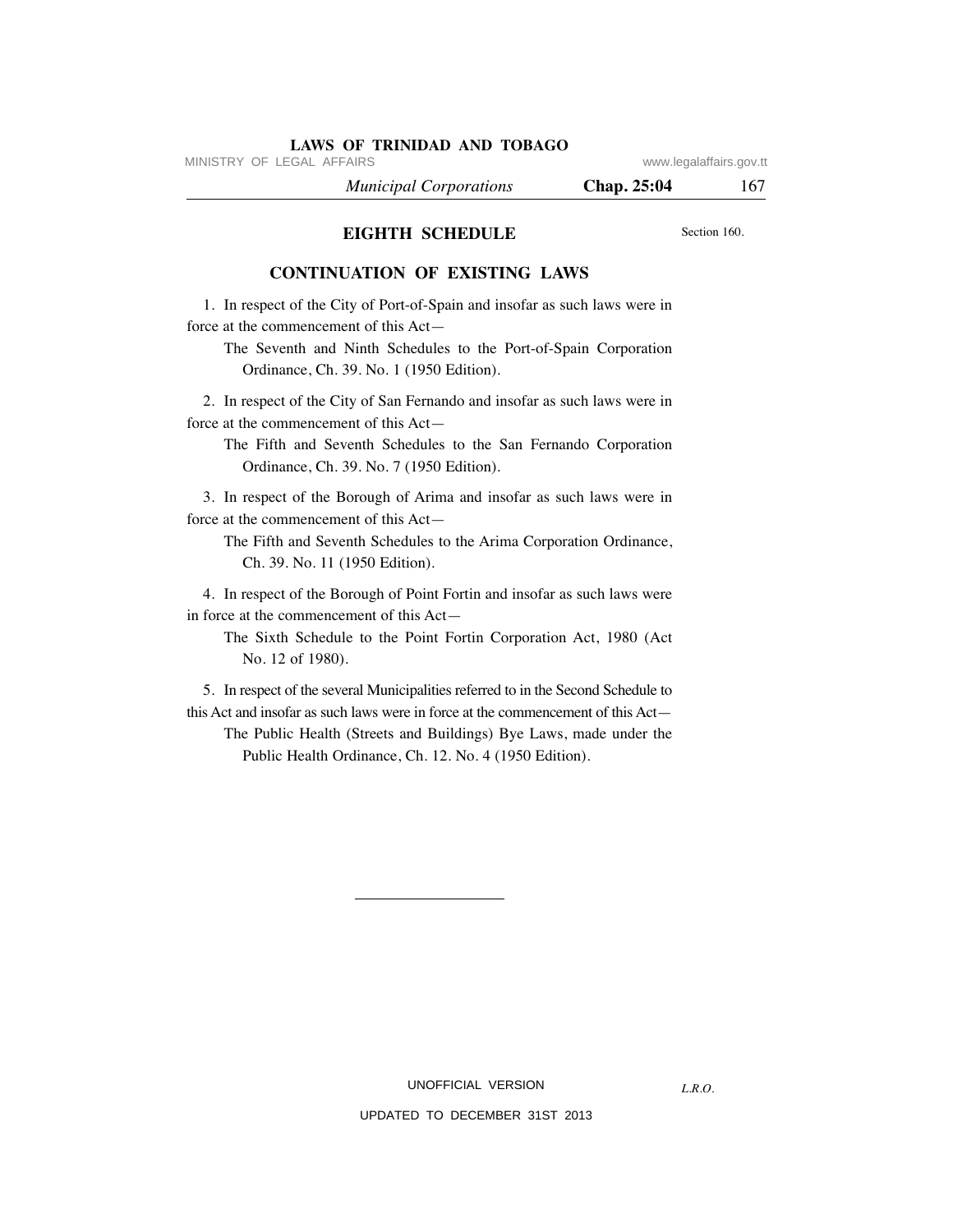168 **Chap. 25:04** *Municipal Corporations*

Section 164(2).

# **NINTH SCHEDULE**

#### **FORM A**

# **REMOVAL OF HOUSE—NOTICE BY OWNER OF HOUSE**

To the Chief Executive Officer:

Municipal Corporation of .....................................................................

 I, ................................................................................................. the undersigned, the owner of the house now numbered and assessed as No..................., standing on land belonging to ..................................

 DO HEREBY give you notice that I intend to remove (or pulldown, as the case may be) the said house from its present site on or before the .................................... day of .................................... , 20.......

Dated this .............................. day of ...................................., 20 .......

........................................................ *Signature of Owner of House*

Address: .............................................................................................................

Section 165(2).

#### **FORM B**

# **REMOVAL OF HOUSE—NOTICE BY OWNER OF LAND ON WHICH HOUSE STOOD**

To the Chief Executive Officer:

Municipal Corporation of .....................................................................

 I, ................................................................................................. the undersigned, the owner of the land on which stood the house heretofore numbered and assessed as No. ..................................................

 HEREBY NOTIFY you that the said house was removed (or pulled down, as the case may be), from my said land on or about the ...................... day of ..............................., 20 ........

........................................................ *Signature of Owner of Land*

Address: .............................................................................................................

UNOFFICIAL VERSION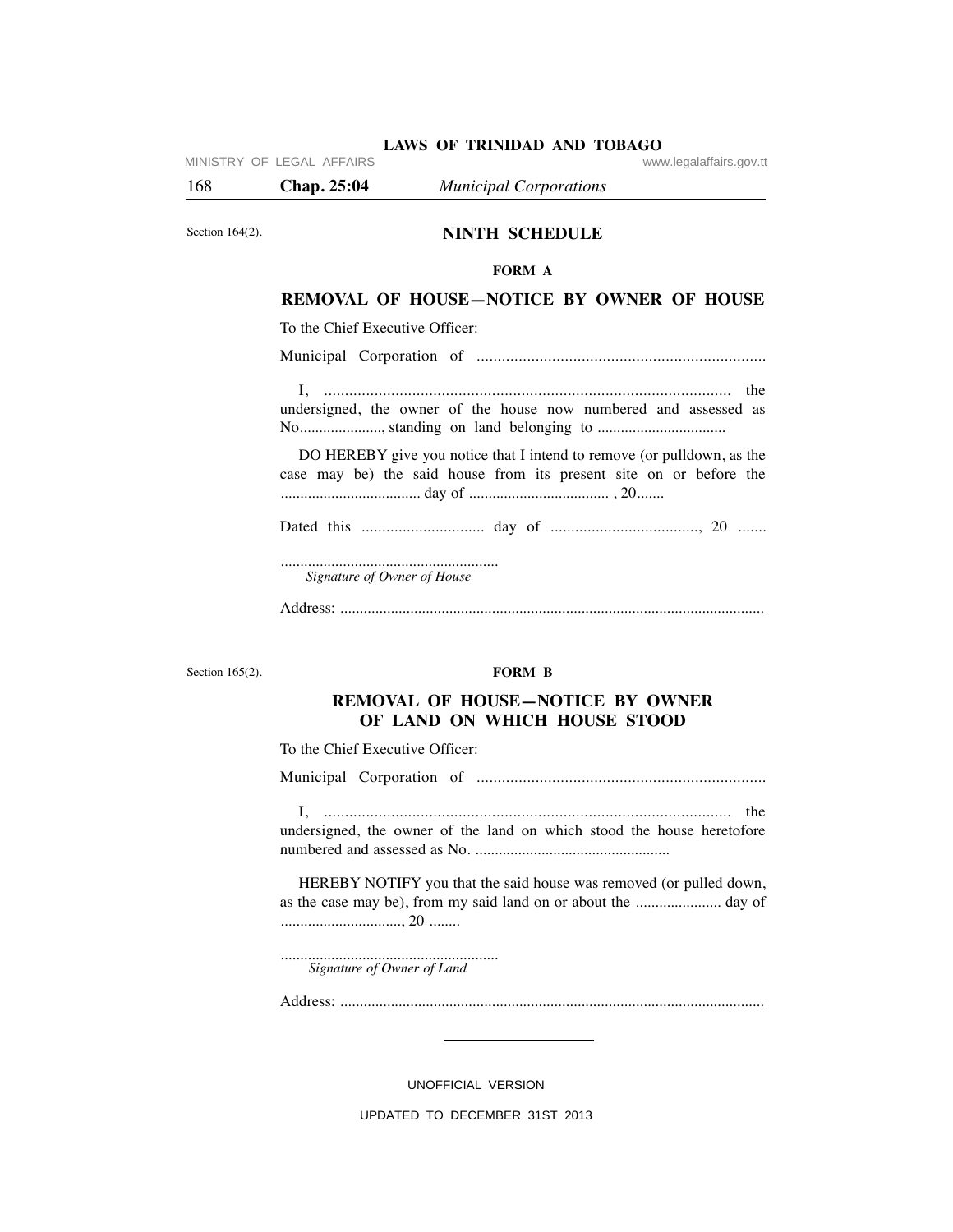| MINISTRY OF LEGAL AFFAIRS                                                                                                                                                     |                             | www.legalaffairs.gov.tt |
|-------------------------------------------------------------------------------------------------------------------------------------------------------------------------------|-----------------------------|-------------------------|
| <b>Municipal Corporations</b>                                                                                                                                                 | Chap. 25:04                 | 169                     |
| <b>TENTH SCHEDULE</b>                                                                                                                                                         |                             | Section $231(5)$ .      |
| <b>WARRANT FOR ENTRY ON PREMISES</b>                                                                                                                                          |                             |                         |
| (Name of Authorised person)                                                                                                                                                   |                             |                         |
| being a person authorised under the Municipal Corporations Act, Ch. 25:04, to                                                                                                 |                             |                         |
|                                                                                                                                                                               | (Name of Authorised person) |                         |
| satisfied by information on oath that there is reasonable ground for such entry,<br>and there has been a refusal or failure to admit the                                      | said                        |                         |
| (Name of Authorised person)                                                                                                                                                   |                             |                         |
| (Name of Authorised person)                                                                                                                                                   |                             |                         |
| to enter the said premises, by force if need be, with such assistants as he<br>may require, and there to execute his duty under the Municipal<br>Corporations Act, Ch. 25:04. |                             |                         |
|                                                                                                                                                                               |                             |                         |
| Magistrate                                                                                                                                                                    |                             |                         |

*Magistrate*

UNOFFICIAL VERSION

*L.R.O.*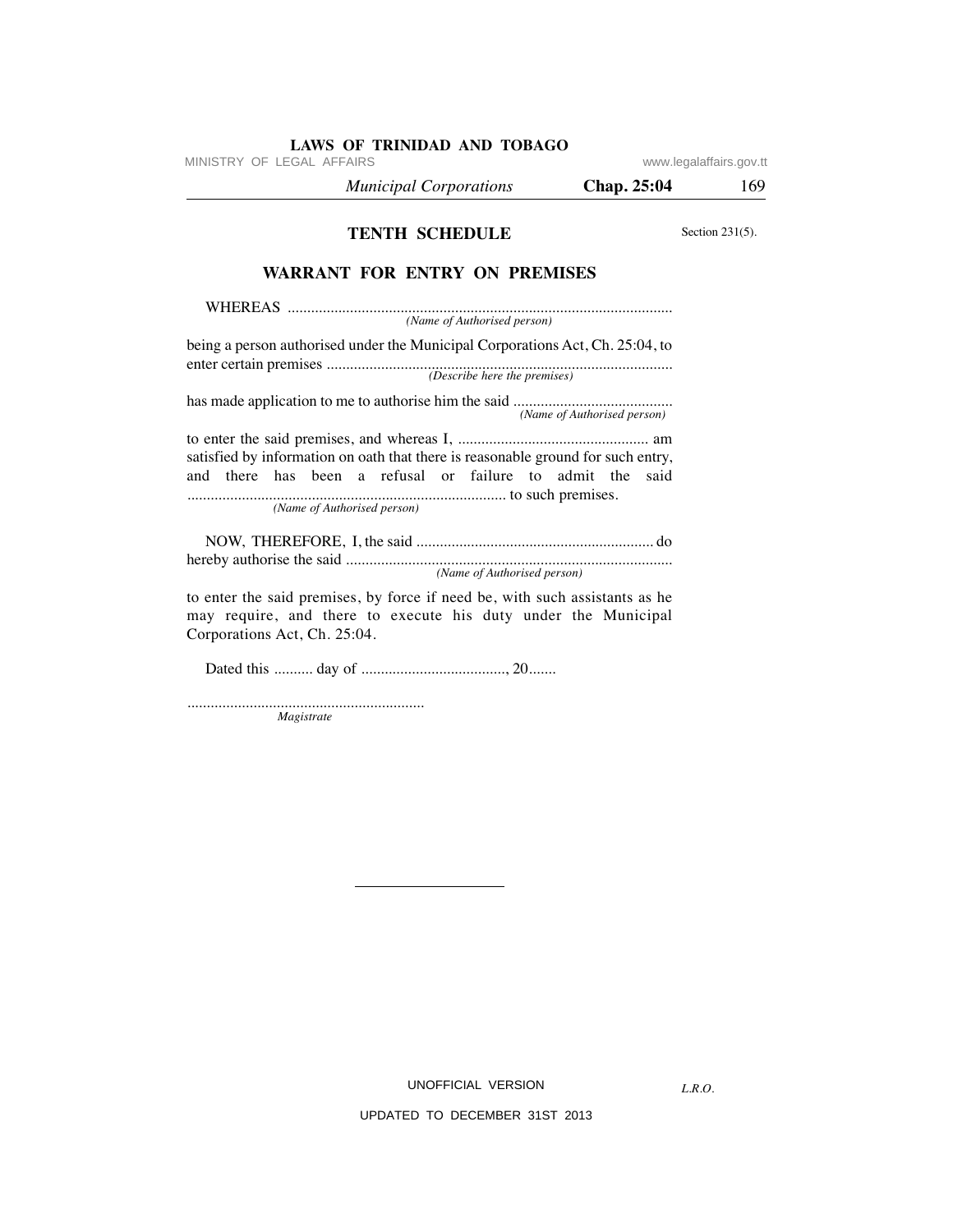| 170                                                                 | Chap. 25:04                                                                                                                                                                                                                                                                | <b>Municipal Corporations</b>                                                                                                                                                                                                             |                                                                      |        |
|---------------------------------------------------------------------|----------------------------------------------------------------------------------------------------------------------------------------------------------------------------------------------------------------------------------------------------------------------------|-------------------------------------------------------------------------------------------------------------------------------------------------------------------------------------------------------------------------------------------|----------------------------------------------------------------------|--------|
| Section $13(7)$ .<br>$[13 \text{ of } 2013]$ .                      |                                                                                                                                                                                                                                                                            | <b>ELEVENTH SCHEDULE</b>                                                                                                                                                                                                                  |                                                                      |        |
|                                                                     |                                                                                                                                                                                                                                                                            | <b>EXAMPLE OF CALCULATION OF ALLOCATION OF</b>                                                                                                                                                                                            |                                                                      |        |
|                                                                     |                                                                                                                                                                                                                                                                            | ALDERMEN FOR MUNICIPALITY X                                                                                                                                                                                                               |                                                                      |        |
|                                                                     | A. Calculation of Quota-                                                                                                                                                                                                                                                   |                                                                                                                                                                                                                                           |                                                                      |        |
|                                                                     | Total valid votes cast                                                                                                                                                                                                                                                     |                                                                                                                                                                                                                                           |                                                                      | 25,916 |
|                                                                     |                                                                                                                                                                                                                                                                            | Number of seats in each                                                                                                                                                                                                                   |                                                                      | 4      |
|                                                                     |                                                                                                                                                                                                                                                                            | Council designated for Aldermen                                                                                                                                                                                                           |                                                                      |        |
|                                                                     | Quota = $A/B$                                                                                                                                                                                                                                                              |                                                                                                                                                                                                                                           | $=$                                                                  | 6,479  |
|                                                                     |                                                                                                                                                                                                                                                                            | B. Calculation of Aldermen Allocation-                                                                                                                                                                                                    |                                                                      |        |
|                                                                     |                                                                                                                                                                                                                                                                            | Total valid votes for Party A                                                                                                                                                                                                             | $\cdots$<br>$\cdots$<br>$\cdots$                                     | 11,420 |
|                                                                     |                                                                                                                                                                                                                                                                            | Total valid votes for Party B                                                                                                                                                                                                             | $\cdots$<br>$\cdots$<br>$\cdots$<br>$\cdots$                         | 8,013  |
|                                                                     |                                                                                                                                                                                                                                                                            | Total valid votes for Party C                                                                                                                                                                                                             | $\cdots$<br>$\cdots$<br>$\cdots$<br>$\cdots$                         | 6,483  |
|                                                                     |                                                                                                                                                                                                                                                                            | Seat allocation for Party A                                                                                                                                                                                                               | $11,420/6,479 = 1.76$<br>$\cdots$                                    |        |
|                                                                     |                                                                                                                                                                                                                                                                            | Seat allocation for Party B<br>Seat allocation for Party C                                                                                                                                                                                | $8,013/6,479 = 1.23$<br>$\ddots$<br>$6,483/6,479 = 1.00$<br>$\cdots$ |        |
| Eliminate all fractions therefore—<br>Seat allocation for Party A-1 |                                                                                                                                                                                                                                                                            |                                                                                                                                                                                                                                           |                                                                      |        |
|                                                                     |                                                                                                                                                                                                                                                                            |                                                                                                                                                                                                                                           |                                                                      |        |
|                                                                     |                                                                                                                                                                                                                                                                            | Seat allocation for Party B-1                                                                                                                                                                                                             |                                                                      |        |
|                                                                     |                                                                                                                                                                                                                                                                            | Seat allocation for Party C-1                                                                                                                                                                                                             |                                                                      |        |
|                                                                     | 3<br>Number of vacant seats remaining to be allocated (the surplus)—<br>$4 - 3 = 1$<br>C. Calculation of allocation of remaining vacant seats -                                                                                                                            |                                                                                                                                                                                                                                           |                                                                      |        |
|                                                                     |                                                                                                                                                                                                                                                                            |                                                                                                                                                                                                                                           |                                                                      |        |
|                                                                     |                                                                                                                                                                                                                                                                            |                                                                                                                                                                                                                                           |                                                                      |        |
|                                                                     |                                                                                                                                                                                                                                                                            |                                                                                                                                                                                                                                           |                                                                      |        |
|                                                                     |                                                                                                                                                                                                                                                                            | (a) Multiply quota by each party's number of seats earned $-$                                                                                                                                                                             |                                                                      |        |
|                                                                     | Party A $-$ 6,479 x 1 = 6,479<br>Party B $- 6,479 \times 1 = 6,479$<br>Party C $-6,479 \times 1 = 6,479$<br>(b) Minus for each party from the total valid votes received from<br>each party the figures under paragraph $(a)$ —<br>Party A $- 11,420 - 6,479$<br>$= 4.941$ |                                                                                                                                                                                                                                           |                                                                      |        |
|                                                                     |                                                                                                                                                                                                                                                                            |                                                                                                                                                                                                                                           |                                                                      |        |
|                                                                     |                                                                                                                                                                                                                                                                            |                                                                                                                                                                                                                                           |                                                                      |        |
|                                                                     |                                                                                                                                                                                                                                                                            |                                                                                                                                                                                                                                           |                                                                      |        |
|                                                                     |                                                                                                                                                                                                                                                                            |                                                                                                                                                                                                                                           |                                                                      |        |
|                                                                     |                                                                                                                                                                                                                                                                            | Party B $-$ 8,013 - 6,479 = 1,534                                                                                                                                                                                                         |                                                                      |        |
|                                                                     |                                                                                                                                                                                                                                                                            | Party C $- 6,483 - 6,479$                                                                                                                                                                                                                 | $=4$                                                                 |        |
|                                                                     |                                                                                                                                                                                                                                                                            | In allotting the remaining vacant seats, start allocation with the party having<br>the highest amount under paragraph $(b)$ . Therefore Party A will be allocated<br>the remaining seat while Parties B and C will receive no allocation. |                                                                      |        |

LAWS OF TRINIDAD AND TOBAGO **WWW.legalaffairs.gov.tt** 

MINISTRY OF LEGAL AFFAIRS

UNOFFICIAL VERSION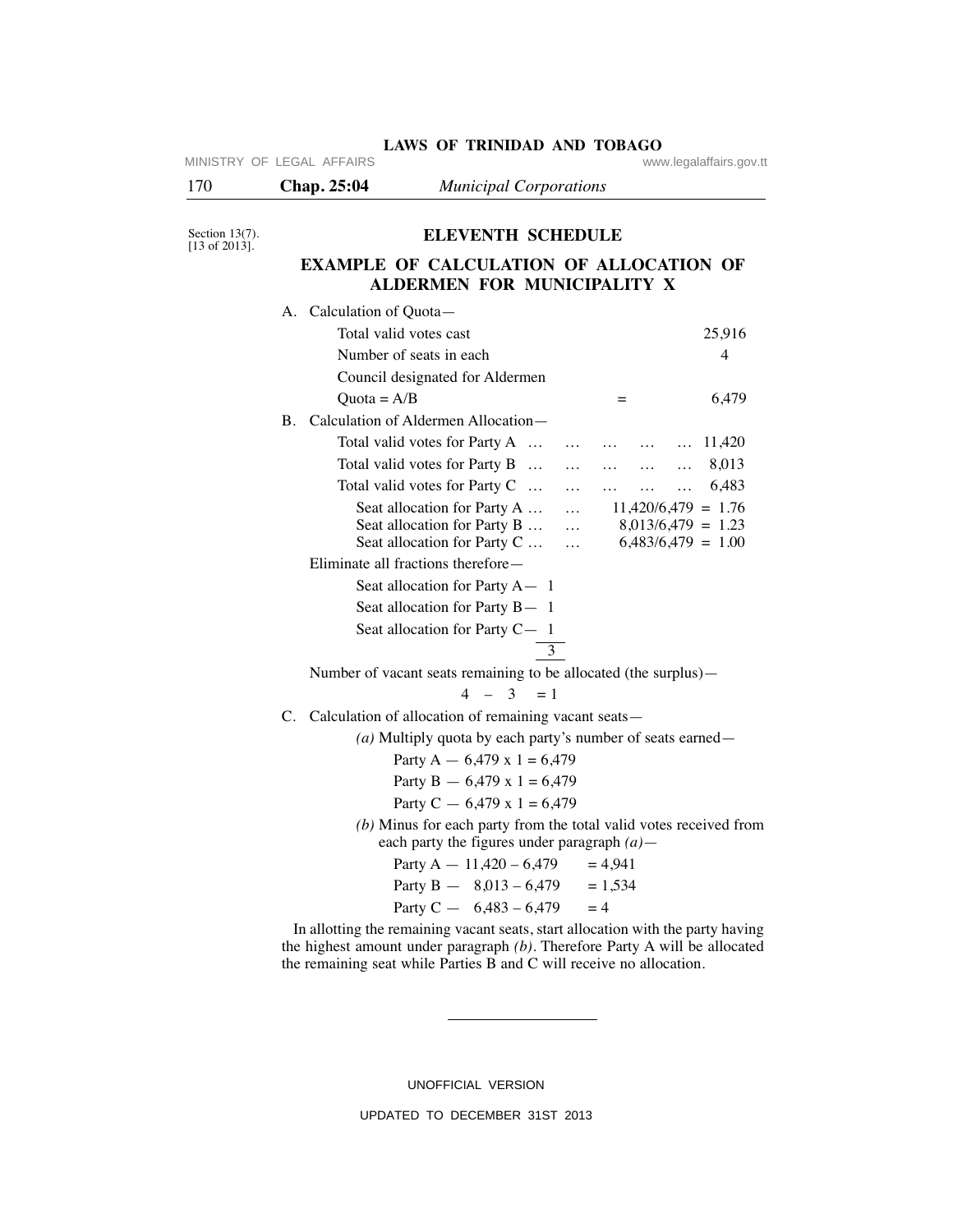MINISTRY OF LEGAL AFFAIRS **WARE ACCOMPTED MINISTRY** OF LEGAL AFFAIRS

 *Municipal Corporations* **Chap. 25:04** 171

# **SUBSIDIARY LEGISLATION**

# **MUNICIPAL CORPORATIONS ORDER**

133/1993.

*made under section 187(2)*

1. This Order may be cited as the Municipal Corporations Citation. Order.

**2.** The application of Part VIII of the Municipal Extension of Corporations Act is extended to the following Municipalities: application.

- *(a)* the Region of Diego Martin;
- *(b)* the Region of San Juan/Laventille;
- *(c)* the Region of Tunapuna/Piarco;
- *(d)* the Region of Sangre Grande;
- *(e)* the Region of Mayaro/Rio Claro;
- *(f)* the Region of Princes Town;
- *(g)* the Region of Couva/Tabaquite/Talparo;
- *(h)* the Region of Penal/Debe; and
- *(i)* the Region of Siparia.